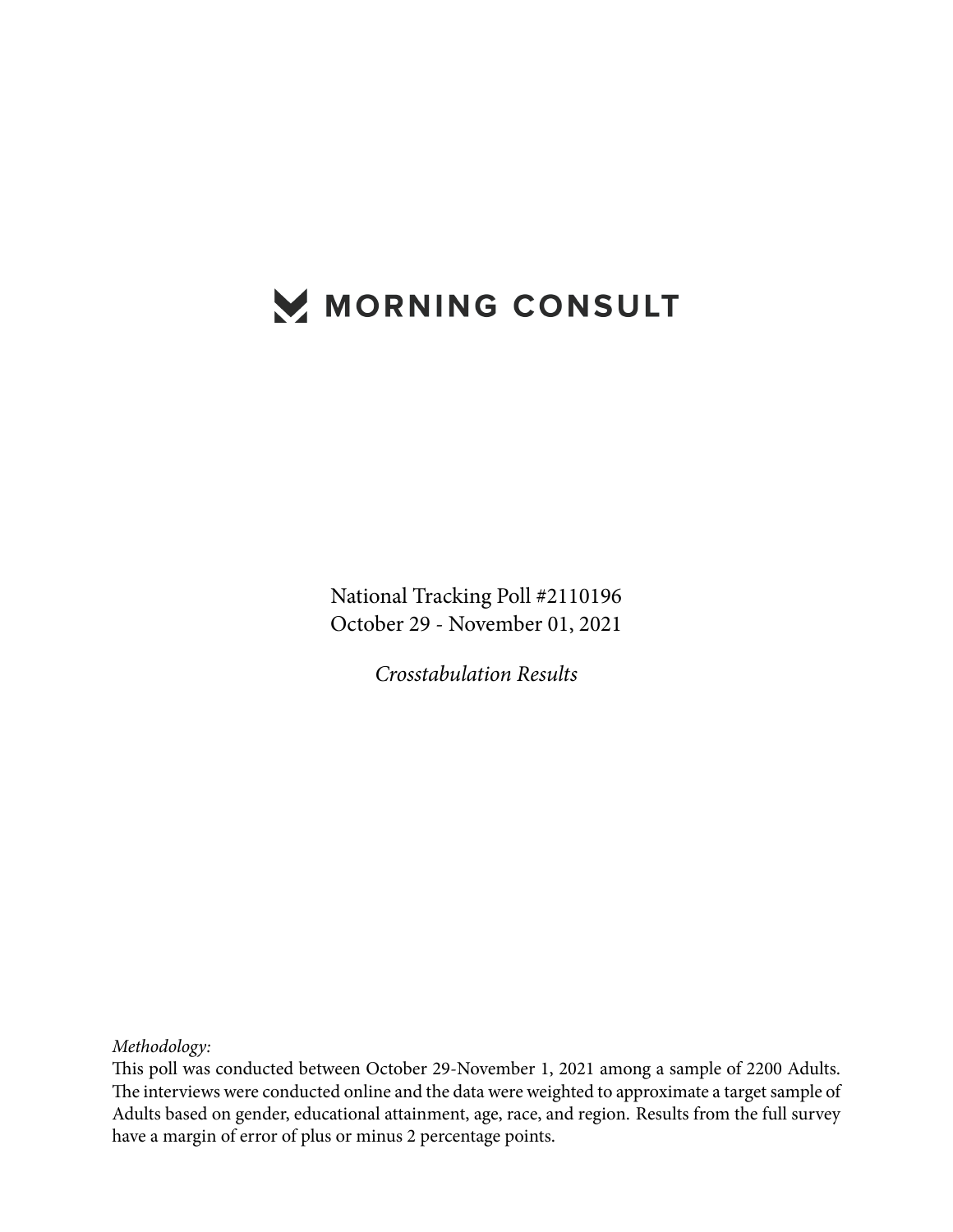## **Table Index**

| $\mathbf{1}$   | Table MCTE1_1: Do you have a favorable or unfavorable opinion of each of the following?                                                                                                                                                                                                                  | 6  |
|----------------|----------------------------------------------------------------------------------------------------------------------------------------------------------------------------------------------------------------------------------------------------------------------------------------------------------|----|
| 2              | Table MCTE1_2: Do you have a favorable or unfavorable opinion of each of the following?                                                                                                                                                                                                                  | 10 |
| 3              | Table MCTE1_3: Do you have a favorable or unfavorable opinion of each of the following?                                                                                                                                                                                                                  | 14 |
| $\overline{4}$ | Table MCTE1_4: Do you have a favorable or unfavorable opinion of each of the following?                                                                                                                                                                                                                  | 18 |
| 5              | Table MCTE1_5: Do you have a favorable or unfavorable opinion of each of the following?                                                                                                                                                                                                                  | 22 |
| 6              | Table MCTE1_6: Do you have a favorable or unfavorable opinion of each of the following?                                                                                                                                                                                                                  | 26 |
| 7              | Table MCTE1_7: Do you have a favorable or unfavorable opinion of each of the following?                                                                                                                                                                                                                  | 30 |
| 8              | Table MCTE1_8: Do you have a favorable or unfavorable opinion of each of the following?<br>Meta                                                                                                                                                                                                          | 34 |
| 9              | Table MCTE2_1: How much have you seen, read or heard about each of the following? Face-<br>book shifting its focus from social media to virtual reality $\dots \dots \dots \dots \dots \dots \dots$                                                                                                      | 38 |
| 10             | Table MCTE2_2: How much have you seen, read or heard about each of the following? Face-<br>book's virtual reality project, metaverse, which would allow users to interact with each other<br>in a computer-generated environment $\ldots \ldots \ldots \ldots \ldots \ldots \ldots \ldots \ldots \ldots$ | 42 |
| 11             | Table MCTE2_3: How much have you seen, read or heard about each of the following? Face-<br>book changing its name to Meta                                                                                                                                                                                | 46 |
| 12             | Table MCTE2_4: How much have you seen, read or heard about each of the following? The<br>'Facebook Files' and "Facebook Papers", a series of reports from multiple news outlets based<br>on leaked internal Facebook research that has led to increased regulatory scrutiny                              | 50 |
| 13             | Table MCTE2_5: How much have you seen, read or heard about each of the following? A<br>whistleblower who formerly worked for Facebook testifying before Congress in October 2021<br>on the harms Facebook poses to teenagers and the general public                                                      | 54 |
| 14             | Table MCTE3: Here is a picture of the new Meta logo and naming. Do you have a favorable<br>or unfavorable opinion of the new logo? $\ldots \ldots \ldots \ldots \ldots \ldots \ldots \ldots \ldots \ldots$                                                                                               | 58 |
| 15             | Table MCTE4: And do you have a favorable or unfavorable opinion of the new name, Meta?                                                                                                                                                                                                                   | 62 |
| 16             | Table MCTE5: Now that Facebook, Inc. has announced it is changing the name of its parent<br>company to 'Meta', what do you think about the change? $\ldots \ldots \ldots \ldots \ldots \ldots$                                                                                                           | 66 |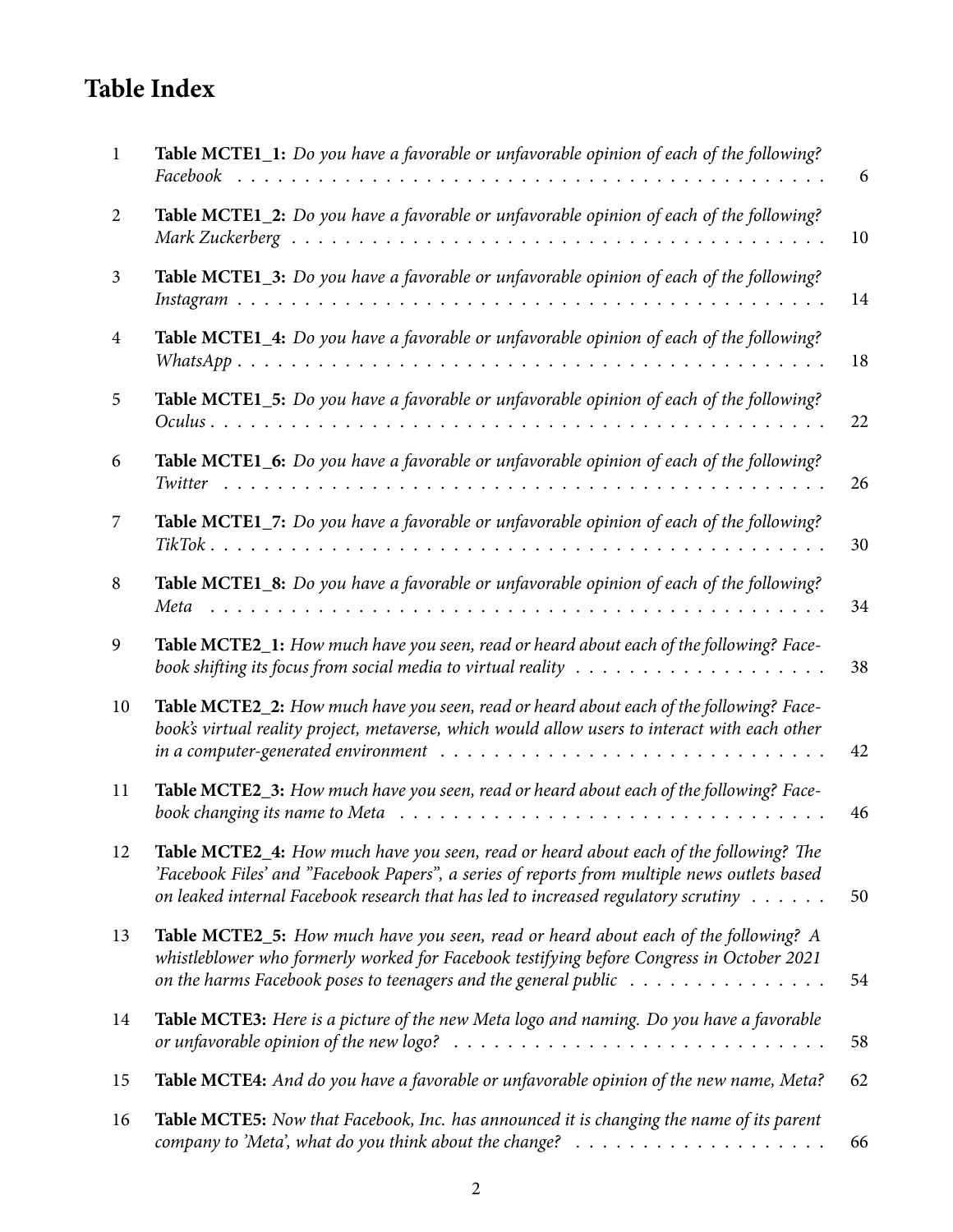| 17 | Table MCTE6: Based on what you know, how interested are you in using Facebook's new<br>virtual reality project, metaverse, which would allow users to interact with each other in a        | 70  |
|----|--------------------------------------------------------------------------------------------------------------------------------------------------------------------------------------------|-----|
| 18 | Table MCTE7: After learning about the name change, how do you anticipate your usage of<br>Facebook, Inc. and its products (e.g., Facebook, Instagram, Whatsapp) to change?                 | 74  |
| 19 | Table MCTE9_1NET: If you had to guess, why do you think Facebook is changing its name?<br>Please select all that apply. To distance themselves from any negative press                     | 78  |
| 20 | Table MCTE9_2NET: If you had to guess, why do you think Facebook is changing its name?                                                                                                     | 82  |
| 21 | Table MCTE9_3NET: If you had to guess, why do you think Facebook is changing its name?                                                                                                     | 86  |
| 22 | Table MCTE9_4NET: If you had to guess, why do you think Facebook is changing its name?                                                                                                     | 90  |
| 23 | Table MCTE9_5NET: If you had to guess, why do you think Facebook is changing its name?<br>Please select all that apply. Refresh Facebook, Inc's. overall brand                             | 94  |
| 24 | Table MCTE9_6NET: If you had to guess, why do you think Facebook is changing its name?<br>Please select all that apply. To signal a new direction for the company as a whole $\dots \dots$ | 98  |
| 25 | Table MCTE9_7NET: If you had to guess, why do you think Facebook is changing its name?<br>Please select all that apply. To distract from any controversy/scandal                           | 102 |
| 26 | Table MCTE9_8NET: If you had to guess, why do you think Facebook is changing its name?                                                                                                     | 106 |
| 27 | Table MCTE10_1: Sometimes in surveys like this people change their mind and sometimes<br>they don't. Once again, do you have a favorable or unfavorable opinion of each of the following?  | 110 |
| 28 | Table MCTE10_2: Sometimes in surveys like this people change their mind and sometimes<br>they don't. Once again, do you have a favorable or unfavorable opinion of each of the following?  | 114 |
| 29 | Table MCTE10_3: Sometimes in surveys like this people change their mind and sometimes<br>they don't. Once again, do you have a favorable or unfavorable opinion of each of the following?  | 118 |
| 30 | Table MCTE10_4: Sometimes in surveys like this people change their mind and sometimes<br>they don't. Once again, do you have a favorable or unfavorable opinion of each of the following?  | 122 |
| 31 | Table MCTE10_5: Sometimes in surveys like this people change their mind and sometimes<br>they don't. Once again, do you have a favorable or unfavorable opinion of each of the following?  | 126 |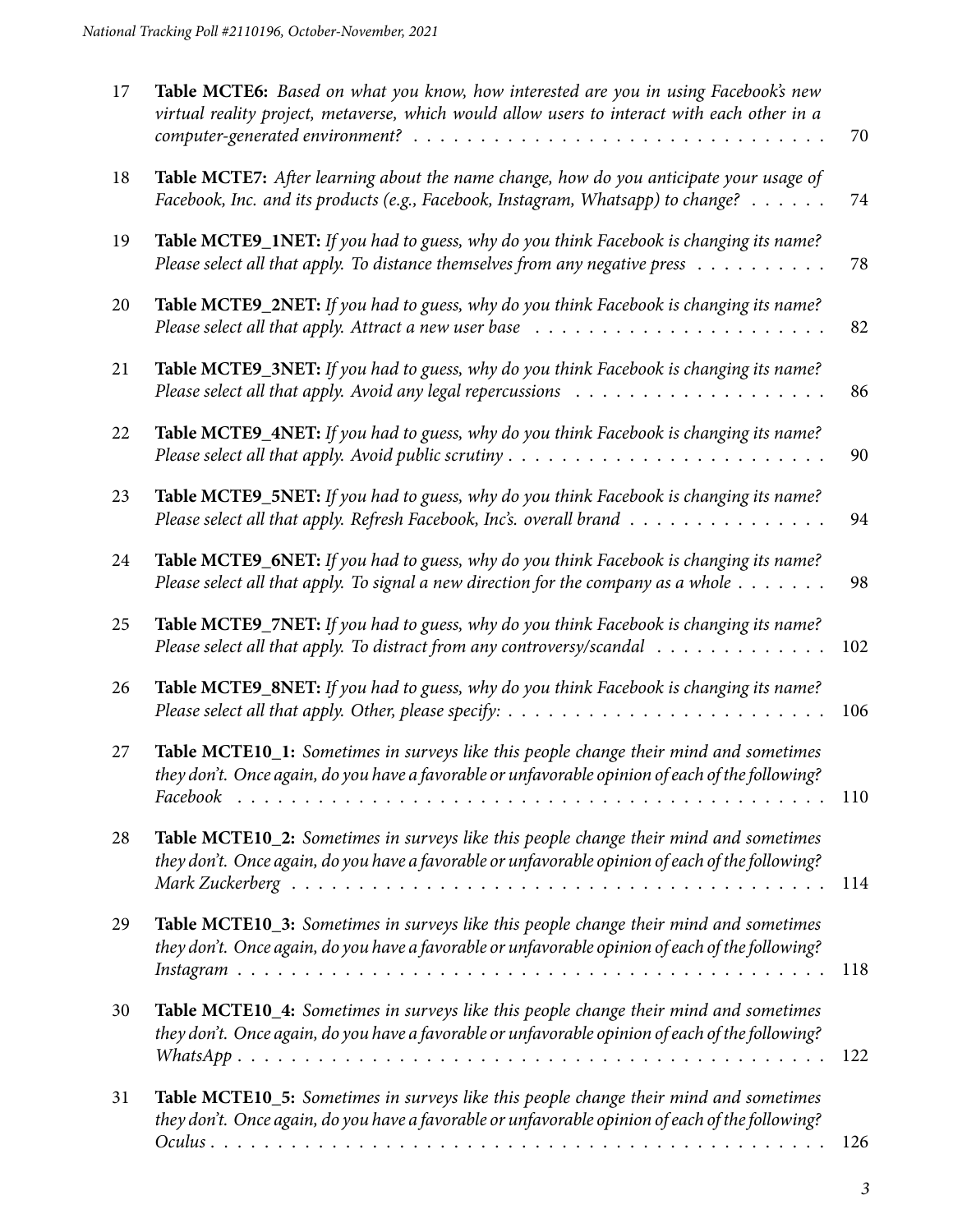| 32 | Table MCTE10_6: Sometimes in surveys like this people change their mind and sometimes<br>they don't. Once again, do you have a favorable or unfavorable opinion of each of the following?                  | 130 |
|----|------------------------------------------------------------------------------------------------------------------------------------------------------------------------------------------------------------|-----|
| 33 | Table MCTE10_7: Sometimes in surveys like this people change their mind and sometimes<br>they don't. Once again, do you have a favorable or unfavorable opinion of each of the following?                  | 134 |
| 34 | Table MCTE10_8: Sometimes in surveys like this people change their mind and sometimes<br>they don't. Once again, do you have a favorable or unfavorable opinion of each of the following?<br>Meta          | 138 |
| 35 | Table MCTE11_1: Knowing what you know now, how well would you say each of the follow-                                                                                                                      | 142 |
| 36 | Table MCTE11_2: Knowing what you know now, how well would you say each of the follow-                                                                                                                      | 146 |
| 37 | Table MCTE11_3: Knowing what you know now, how well would you say each of the follow-<br>ing describe Facebook? For people like me $\ldots \ldots \ldots \ldots \ldots \ldots \ldots \ldots \ldots \ldots$ | 150 |
| 38 | Table MCTE11_4: Knowing what you know now, how well would you say each of the follow-                                                                                                                      | 154 |
| 39 | Table MCTE11_5: Knowing what you know now, how well would you say each of the follow-                                                                                                                      | 158 |
| 40 | Table MCTE11_6: Knowing what you know now, how well would you say each of the follow-                                                                                                                      | 162 |
| 41 | Table MCTE11_7: Knowing what you know now, how well would you say each of the follow-                                                                                                                      | 166 |
| 42 | Table MCTE11_8: Knowing what you know now, how well would you say each of the follow-                                                                                                                      | 170 |
| 43 | Table MCTE11_9: Knowing what you know now, how well would you say each of the follow-                                                                                                                      | 174 |
| 44 | Table MCTEdem1_1: Do you use any of the following social media platforms? Twitter                                                                                                                          | 178 |
| 45 | <b>Table MCTEdem1_2:</b> Do you use any of the following social media platforms? Facebook                                                                                                                  | 182 |
| 46 | <b>Table MCTEdem1_3:</b> Do you use any of the following social media platforms? Snapchat                                                                                                                  | 186 |
| 47 | Table MCTEdem1_4: Do you use any of the following social media platforms? Instagram.                                                                                                                       | 190 |
| 48 | <b>Table MCTEdem1_5:</b> Do you use any of the following social media platforms? TikTok                                                                                                                    | 194 |
| 49 | <b>Table MCTEdem1_6:</b> Do you use any of the following social media platforms? Reddit                                                                                                                    | 198 |
| 50 | <b>Table MCTEdem1_7:</b> Do you use any of the following social media platforms? YouTube                                                                                                                   | 202 |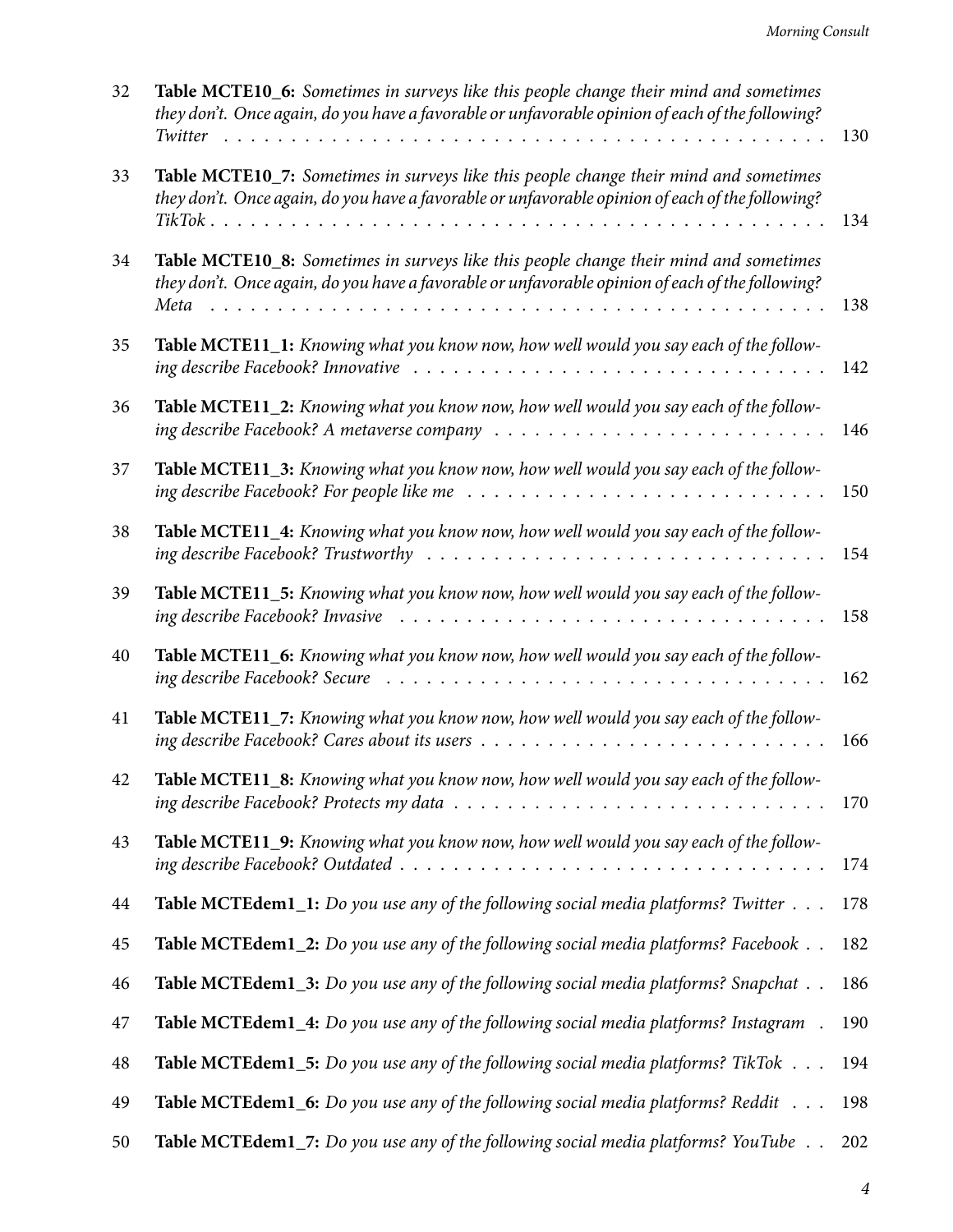- **Table MCTEdem1\_8:** *[Do you use any of the following social media platforms? WhatsApp](#page-205-0)* . 206
- **[Summary Statistics of Survey Respondent Demographics](#page-209-0)** . . . . . . . . . . . . . . . . . 210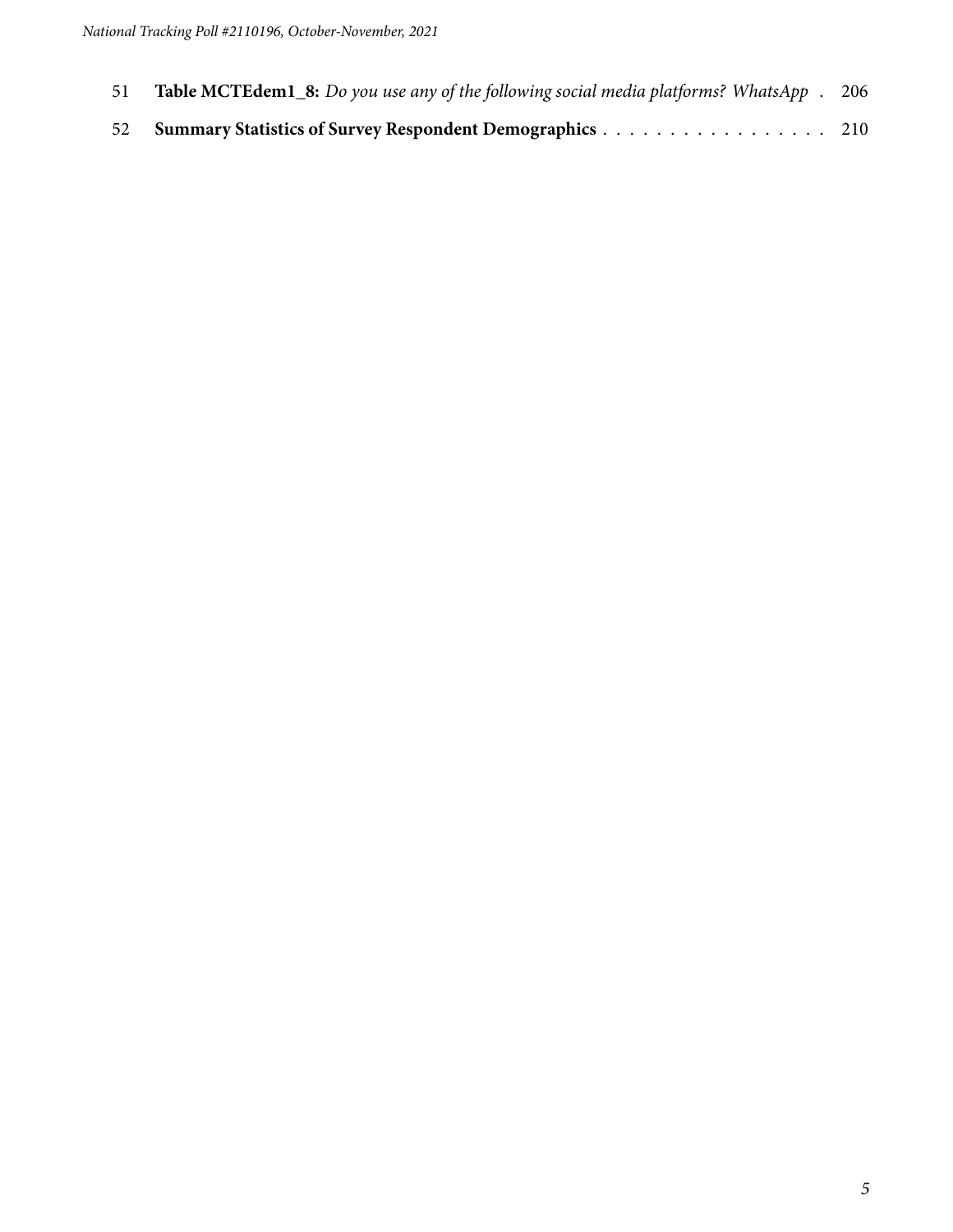## **Crosstabulation Results by Respondent Demographics**

## Table MCTE1\_1: Do you have a favorable or unfavorable opinion of each of the following? *Facebook*

<span id="page-5-0"></span>

|                          |        |                |        | Somewhat  |        | Somewhat    |        | <b>Very</b> |       | Don't know/ |                |
|--------------------------|--------|----------------|--------|-----------|--------|-------------|--------|-------------|-------|-------------|----------------|
| Demographic              |        | Very favorable |        | favorable |        | unfavorable |        | unfavorable |       | No opinion  | <b>Total N</b> |
| Adults                   | 23\%   | (500)          | 32%    | (698)     | 20%    | (443)       | 19%    | (412)       | $7\%$ | (147)       | 2200           |
| Gender: Male             | 19%    | (202)          | 28\%   | (300)     | 23%    | (242)       | 24\%   | (250)       | $6\%$ | (67)        | 1062           |
| Gender: Female           | 26%    | (298)          | 35%    | (398)     | $18\%$ | (201)       | 14\%   | (162)       | $7\%$ | (79)        | 1138           |
| Age: 18-34               | 30%    | (196)          | 27\%   | (179)     | $18\%$ | (120)       | 17%    | (112)       | $7\%$ | (47)        | 655            |
| Age: 35-44               | 29%    | (105)          | 33%    | (119)     | 17%    | (62)        | 13%    | (47)        | $7\%$ | (24)        | 358            |
| Age: 45-64               | 21%    | (157)          | 34\%   | (255)     | 20%    | (147)       | 19%    | (142)       | $7\%$ | (49)        | 751            |
| Age: 65+                 | $9\%$  | (41)           | 33\%   | (145)     | 26%    | (113)       | 25%    | (111)       | $6\%$ | (26)        | 436            |
| GenZers: 1997-2012       | 25%    | (55)           | 25%    | (55)      | 19%    | (42)        | 18%    | (41)        | 13%   | (29)        | 222            |
| Millennials: 1981-1996   | 32%    | (207)          | 30%    | (198)     | 17\%   | (114)       | $16\%$ | (103)       | $5\%$ | (34)        | 655            |
| GenXers: 1965-1980       | 26%    | (147)          | 33%    | (187)     | 19%    | (108)       | $15\%$ | (82)        | $7\%$ | (41)        | 565            |
| Baby Boomers: 1946-1964  | 12%    | (84)           | 35%    | (241)     | 23%    | (154)       | 24\%   | (167)       | $5\%$ | (35)        | 681            |
| PID: Dem (no lean)       | 26%    | (207)          | 32%    | (254)     | 19%    | (154)       | $16\%$ | (130)       | 7%    | (56)        | 801            |
| PID: Ind (no lean)       | 21%    | (159)          | 29%    | (218)     | 20%    | (151)       | 21\%   | (162)       | 10%   | (73)        | 763            |
| PID: Rep (no lean)       | $21\%$ | (134)          | 35%    | (226)     | 22%    | (138)       | 19%    | (120)       | $3\%$ | (18)        | 636            |
| PID/Gender: Dem Men      | 26%    | (104)          | 30%    | (118)     | 19%    | (76)        | 18%    | (71)        | $8\%$ | (30)        | 398            |
| PID/Gender: Dem Women    | 26%    | (103)          | 34\%   | (137)     | 19%    | (78)        | 15%    | (59)        | $6\%$ | (26)        | 403            |
| PID/Gender: Ind Men      | 14%    | (48)           | 26\%   | (88)      | 24%    | (84)        | 28\%   | (97)        | $9\%$ | (30)        | 346            |
| PID/Gender: Ind Women    | 27%    | (111)          | $31\%$ | (130)     | $16\%$ | (67)        | $16\%$ | (66)        | 10%   | (43)        | 417            |
| PID/Gender: Rep Men      | 16%    | (51)           | 30%    | (94)      | 26%    | (83)        | 26%    | (82)        | $2\%$ | (7)         | 317            |
| PID/Gender: Rep Women    | 26\%   | (84)           | 41\%   | (131)     | 17%    | (56)        | 12%    | (38)        | $3\%$ | (11)        | 319            |
| Ideo: Liberal (1-3)      | 20%    | (125)          | 30%    | (190)     | 23%    | (143)       | 22%    | (139)       | $4\%$ | (28)        | 625            |
| Ideo: Moderate (4)       | 26%    | (171)          | 33%    | (220)     | 20%    | (130)       | 15%    | (99)        | $7\%$ | (48)        | 668            |
| Ideo: Conservative (5-7) | 17%    | (117)          | 34\%   | (228)     | 23%    | (152)       | 23%    | (152)       | $4\%$ | (26)        | 675            |
| Educ: $<$ College        | 25%    | (384)          | 33%    | (500)     | $18\%$ | (269)       | $16\%$ | (236)       | $8\%$ | (124)       | 1512           |
| Educ: Bachelors degree   | 17%    | (75)           | 29%    | (130)     | 26%    | (114)       | 25%    | (109)       | $3\%$ | (15)        | 444            |
| Educ: Post-grad          | 17%    | (41)           | 28\%   | (69)      | 24%    | (59)        | 28\%   | (67)        | $3\%$ | (8)         | 244            |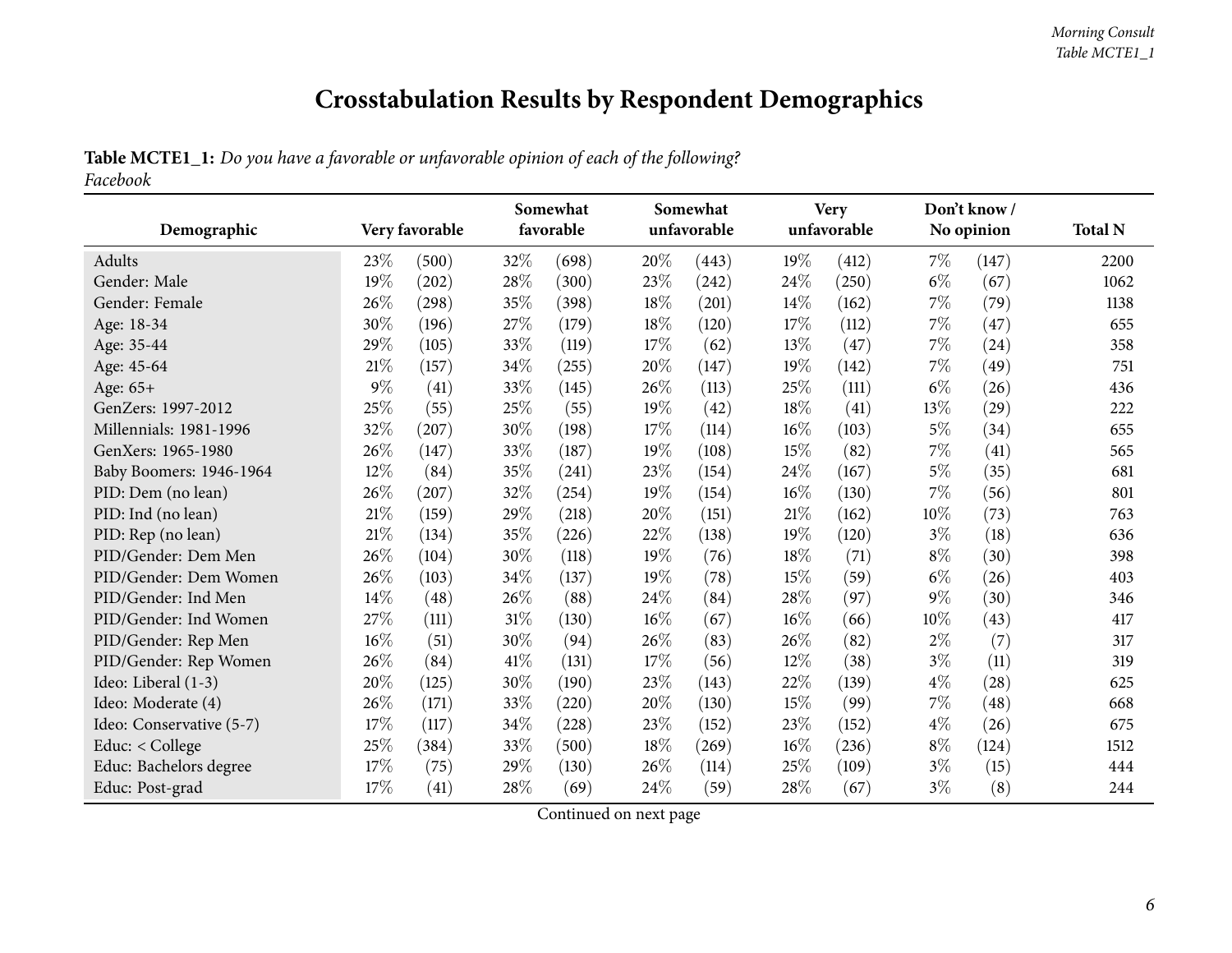Table MCTE1\_1: Do you have a favorable or unfavorable opinion of each of the following? *Facebook*

|                                   |                |       | Somewhat<br>Somewhat |           |        |             | <b>Very</b> |             | Don't know/ |            |                |
|-----------------------------------|----------------|-------|----------------------|-----------|--------|-------------|-------------|-------------|-------------|------------|----------------|
| Demographic                       | Very favorable |       |                      | favorable |        | unfavorable |             | unfavorable |             | No opinion | <b>Total N</b> |
| Adults                            | 23%            | (500) | 32%                  | (698)     | 20%    | (443)       | 19%         | (412)       | 7%          | (147)      | 2200           |
| Income: Under 50k                 | 26%            | (333) | 33%                  | (427)     | 17%    | (214)       | 16%         | (202)       | $8\%$       | (100)      | 1276           |
| Income: 50k-100k                  | 18%            | (112) | 31%                  | (199)     | 24\%   | (156)       | $21\%$      | (131)       | $6\%$       | (38)       | 636            |
| Income: 100k+                     | 19%            | (55)  | 25%                  | (72)      | 25%    | (73)        | 28%         | (79)        | $3\%$       | (9)        | 288            |
| Ethnicity: White                  | 22%            | (380) | 32%                  | (555)     | $21\%$ | (354)       | 20%         | (339)       | $5\%$       | (94)       | 1722           |
| Ethnicity: Hispanic               | 27%            | (93)  | 23%                  | (81)      | 21%    | (74)        | 17%         | (60)        | 12%         | (40)       | 349            |
| Ethnicity: Black                  | 30%            | (82)  | 29%                  | (81)      | 16%    | (44)        | 14%         | (38)        | $11\%$      | (30)       | 274            |
| Ethnicity: Other                  | 18%            | (38)  | 31%                  | (63)      | 22%    | (45)        | $18\%$      | (36)        | $11\%$      | (23)       | 204            |
| All Christian                     | 20%            | (186) | 33%                  | (304)     | 21%    | (195)       | 19%         | (177)       | $6\%$       | (54)       | 915            |
| All Non-Christian                 | 24%            | (25)  | 27%                  | (28)      | 27%    | (28)        | 17%         | (18)        | $4\%$       | (4)        | 103            |
| Atheist                           | 13%            | (17)  | 24%                  | (30)      | 23%    | (29)        | 36%         | (47)        | $4\%$       | (5)        | 129            |
| Agnostic/Nothing in particular    | 23%            | (149) | 29%                  | (187)     | 20%    | (125)       | 18%         | (116)       | $9\%$       | (59)       | 637            |
| Something Else                    | 30%            | (123) | 36%                  | (149)     | $16\%$ | (65)        | 13%         | (55)        | $6\%$       | (24)       | 416            |
| Religious Non-Protestant/Catholic | 21%            | (26)  | 31%                  | (39)      | 28%    | (35)        | 15%         | (18)        | $5\%$       | (6)        | 124            |
| Evangelical                       | 28%            | (156) | 35%                  | (194)     | 17%    | (95)        | 12%         | (64)        | 7%          | (40)       | 550            |
| Non-Evangelical                   | 20%            | (147) | 33%                  | (246)     | 21%    | (154)       | 22%         | (164)       | $5\%$       | (35)       | 747            |
| Community: Urban                  | 31%            | (188) | 28%                  | (172)     | 18%    | (112)       | 16%         | (97)        | 7%          | (43)       | 613            |
| Community: Suburban               | 18%            | (188) | 31%                  | (315)     | 23%    | (229)       | 22%         | (221)       | 7%          | (66)       | 1019           |
| Community: Rural                  | 22%            | (124) | 37%                  | (212)     | $18\%$ | (101)       | 17%         | (94)        | 7%          | (37)       | 568            |
| Employ: Private Sector            | 23%            | (164) | 33%                  | (228)     | 20%    | (142)       | 18%         | (129)       | $5\%$       | (37)       | 699            |
| <b>Employ: Government</b>         | 25%            | (30)  | 29%                  | (34)      | 27%    | (32)        | 12%         | (14)        | 7%          | (8)        | 118            |
| Employ: Self-Employed             | 26%            | (52)  | 27%                  | (54)      | 20%    | (40)        | 24%         | (48)        | $4\%$       | (8)        | 202            |
| Employ: Homemaker                 | 23%            | (34)  | 38%                  | (56)      | $21\%$ | (31)        | $11\%$      | (16)        | 7%          | (10)       | 147            |
| Employ: Student                   | 20%            | (15)  | 20%                  | (15)      | $21\%$ | (16)        | 19%         | (15)        | 21%         | (16)       | 78             |
| Employ: Retired                   | $11\%$         | (56)  | 35%                  | (173)     | 23%    | (113)       | 25%         | (124)       | $6\%$       | (30)       | 497            |
| Employ: Unemployed                | 31%            | (86)  | 31%                  | (85)      | 15%    | (40)        | 16%         | (44)        | $8\%$       | (22)       | 276            |
| Employ: Other                     | 34%            | (62)  | 29%                  | (53)      | $16\%$ | (28)        | 13%         | (23)        | $9\%$       | (16)       | 183            |
| Military HH: Yes                  | 14%            | (48)  | 38%                  | (127)     | 24%    | (82)        | 18%         | (59)        | $6\%$       | (21)       | 337            |
| Military HH: No                   | 24%            | (452) | 31%                  | (572)     | 19%    | (361)       | 19%         | (353)       | $7\%$       | (126)      | 1863           |
| RD/WT: Right Direction            | 28%            | (234) | 30%                  | (250)     | 20%    | (163)       | 15%         | (125)       | 7%          | (56)       | 829            |
| RD/WT: Wrong Track                | 19%            | (265) | 33%                  | (448)     | 20%    | (280)       | $21\%$      | (287)       | 7%          | (91)       | 1371           |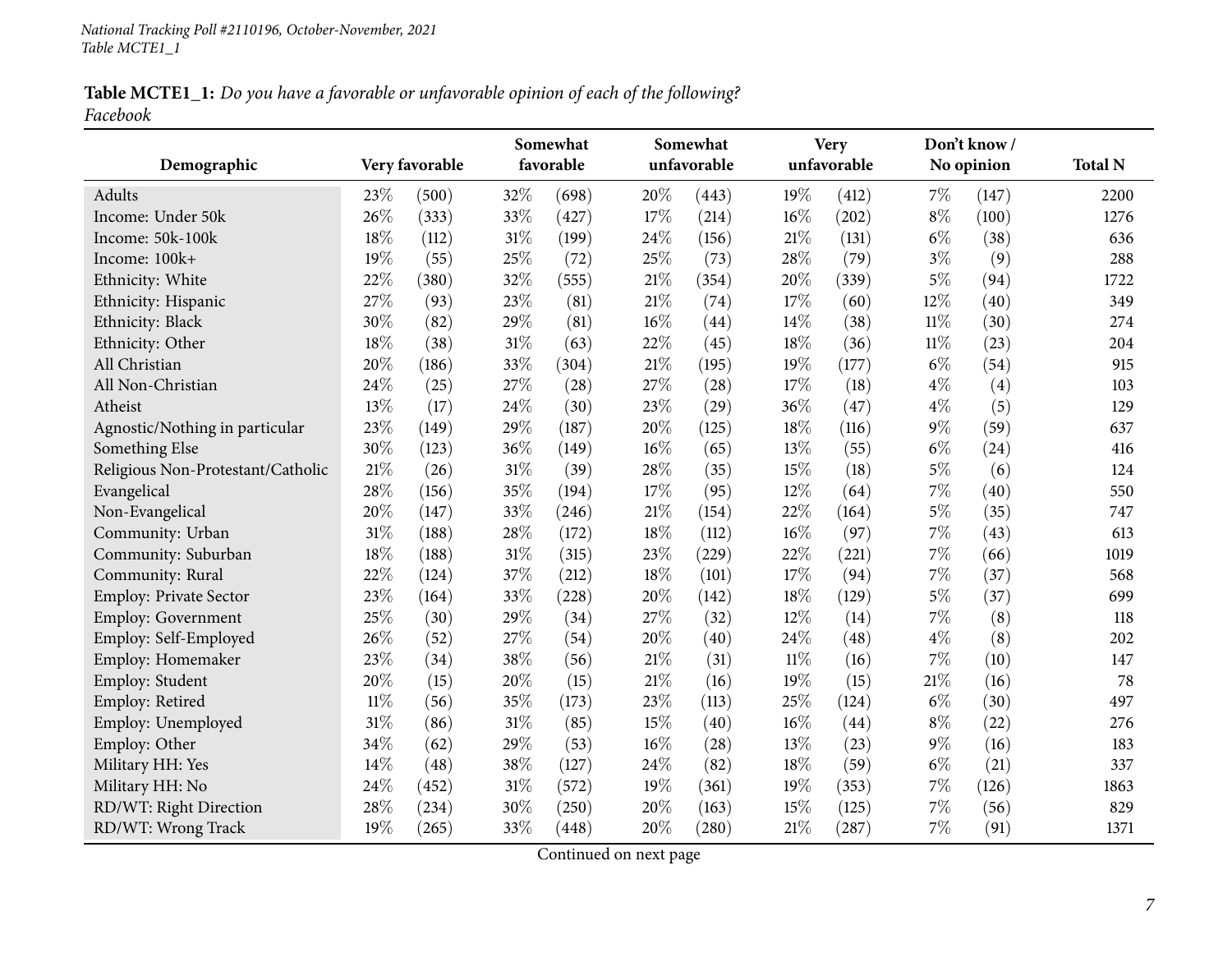Table MCTE1\_1: Do you have a favorable or unfavorable opinion of each of the following? *Facebook*

|                                      | Very favorable |       |        | Somewhat<br>favorable |        | Somewhat<br>unfavorable |        | <b>Very</b><br>unfavorable |       | Don't know/ | <b>Total N</b> |
|--------------------------------------|----------------|-------|--------|-----------------------|--------|-------------------------|--------|----------------------------|-------|-------------|----------------|
| Demographic                          |                |       |        |                       |        |                         |        |                            |       | No opinion  |                |
| Adults                               | 23\%           | (500) | 32%    | (698)                 | 20%    | (443)                   | 19%    | (412)                      | 7%    | (147)       | 2200           |
| Biden Job Approve                    | 25%            | (260) | 32%    | (331)                 | 19%    | (198)                   | 17%    | (175)                      | $6\%$ | (67)        | 1031           |
| Biden Job Disapprove                 | 19%            | (198) | 33%    | (335)                 | 22%    | (227)                   | 22%    | (224)                      | $4\%$ | (40)        | 1024           |
| Biden Job Strongly Approve           | 33%            | (144) | 30%    | (131)                 | 17%    | (75)                    | 16%    | (68)                       | $4\%$ | (19)        | 438            |
| Biden Job Somewhat Approve           | 20%            | (116) | 34\%   | (200)                 | $21\%$ | (123)                   | 18%    | (106)                      | $8\%$ | (47)        | 593            |
| Biden Job Somewhat Disapprove        | 21%            | (60)  | 36%    | (105)                 | 22%    | (66)                    | 16%    | (45)                       | $5\%$ | (16)        | 292            |
| <b>Biden Job Strongly Disapprove</b> | 19%            | (138) | $31\%$ | (230)                 | 22%    | (162)                   | 24%    | (178)                      | $3\%$ | (25)        | 732            |
| Favorable of Biden                   | 25%            | (264) | 32%    | (330)                 | 18%    | (184)                   | 18%    | (187)                      | 7%    | (74)        | 1038           |
| Unfavorable of Biden                 | 20%            | (208) | 32%    | (336)                 | 24%    | (252)                   | $21\%$ | (216)                      | $4\%$ | (38)        | 1050           |
| Very Favorable of Biden              | 31%            | (149) | $31\%$ | (148)                 | $16\%$ | (78)                    | 17%    | (79)                       | $5\%$ | (23)        | 477            |
| Somewhat Favorable of Biden          | 20%            | (115) | 32%    | (182)                 | 19%    | (106)                   | 19%    | (107)                      | $9\%$ | (51)        | 561            |
| Somewhat Unfavorable of Biden        | 18%            | (49)  | 33%    | (93)                  | 27%    | (74)                    | 15%    | (42)                       | $8\%$ | (21)        | 280            |
| Very Unfavorable of Biden            | 21%            | (158) | 32%    | (243)                 | 23%    | (178)                   | 23%    | (174)                      | $2\%$ | (17)        | 770            |
| #1 Issue: Economy                    | 25%            | (204) | 33%    | (267)                 | 20%    | (162)                   | 17%    | (143)                      | $6\%$ | (45)        | 822            |
| #1 Issue: Security                   | 22%            | (68)  | 31%    | (98)                  | 21%    | (66)                    | 20%    | (64)                       | $6\%$ | (19)        | 316            |
| #1 Issue: Health Care                | 26%            | (76)  | 35%    | (104)                 | 17%    | (50)                    | 15%    | (44)                       | $6\%$ | (18)        | 293            |
| #1 Issue: Medicare / Social Security | 18%            | (46)  | 36%    | (94)                  | 22%    | (58)                    | 16%    | (42)                       | 7%    | (19)        | 259            |
| #1 Issue: Women's Issues             | 19%            | (26)  | 31%    | (41)                  | 22%    | (30)                    | 21%    | (28)                       | $8\%$ | (11)        | 136            |
| #1 Issue: Education                  | 23%            | (25)  | 29%    | (31)                  | 23%    | (25)                    | $12\%$ | (13)                       | 14\%  | (15)        | 109            |
| #1 Issue: Energy                     | 25%            | (33)  | 21%    | (28)                  | $23\%$ | (30)                    | 26%    | (35)                       | $5\%$ | (6)         | 132            |
| #1 Issue: Other                      | 16%            | (22)  | 26\%   | (34)                  | 16%    | (21)                    | 32%    | (43)                       | 10%   | (14)        | 134            |
| 2020 Vote: Joe Biden                 | 21%            | (204) | $31\%$ | (306)                 | 21%    | (206)                   | 21%    | (205)                      | $6\%$ | (59)        | 980            |
| 2020 Vote: Donald Trump              | 18%            | (125) | 35%    | (237)                 | 23%    | (157)                   | 21%    | (147)                      | $3\%$ | (18)        | 685            |
| 2020 Vote: Other                     | 21%            | (18)  | 23%    | (19)                  | 24%    | (21)                    | 19%    | (16)                       | 14\%  | (12)        | 85             |
| 2020 Vote: Didn't Vote               | 34%            | (152) | 30%    | (133)                 | 13%    | (59)                    | 10%    | (44)                       | 13%   | (57)        | 445            |
| 2018 House Vote: Democrat            | 23%            | (170) | $31\%$ | (227)                 | $21\%$ | (159)                   | 20%    | (149)                      | $5\%$ | (35)        | 741            |
| 2018 House Vote: Republican          | 15%            | (92)  | 34%    | (202)                 | 24%    | (140)                   | 23%    | (136)                      | $4\%$ | (25)        | 596            |
| 2018 House Vote: Someone else        | 23%            | (15)  | 26%    | (17)                  | 16%    | (11)                    | 22%    | (15)                       | 13%   | (9)         | 67             |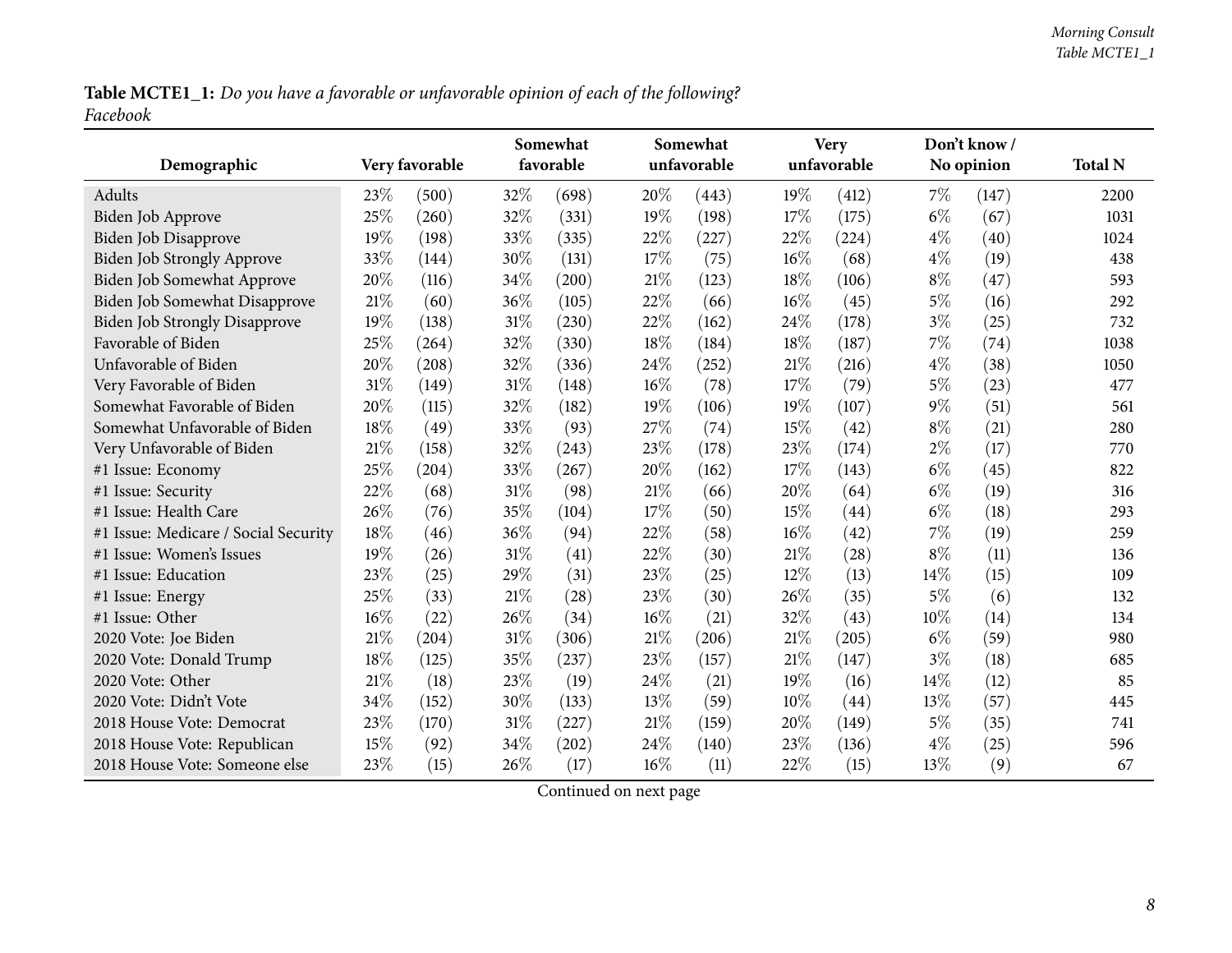Table MCTE1\_1: Do you have a favorable or unfavorable opinion of each of the following? *Facebook*

| Demographic                | Very favorable |       | Somewhat<br>favorable |       |        | Somewhat<br>unfavorable |        | Very<br>unfavorable |       | Don't know /<br>No opinion | <b>Total N</b> |
|----------------------------|----------------|-------|-----------------------|-------|--------|-------------------------|--------|---------------------|-------|----------------------------|----------------|
| Adults                     | 23\%           | (500) | 32%                   | (698) | 20%    | (443)                   | 19%    | (412)               | 7%    | (147)                      | 2200           |
| 2016 Vote: Hillary Clinton | 23\%           | (156) | $31\%$                | (213) | 20%    | (139)                   | 20%    | (137)               | $6\%$ | (41)                       | 686            |
| 2016 Vote: Donald Trump    | $16\%$         | (107) | 36%                   | (232) | 22\%   | (141)                   | 23\%   | (148)               | $4\%$ | (23)                       | 651            |
| 2016 Vote: Other           | 15%            | (20)  | 27\%                  | (35)  | 29\%   | (39)                    | 21%    | (27)                | $8\%$ | (11)                       | 133            |
| 2016 Vote: Didn't Vote     | 30%            | (216) | 30%                   | (218) | 17\%   | (123)                   | $14\%$ | (100)               | 10\%  | (72)                       | 730            |
| Voted in 2014: Yes         | $19\%$         | (232) | 33\%                  | (398) | 22\%   | (261)                   | 21%    | (259)               | 5%    | (63)                       | 1214           |
| Voted in 2014: No          | 27\%           | (267) | 30%                   | (301) | 18%    | (182)                   | $16\%$ | (153)               | $8\%$ | (84)                       | 986            |
| 4-Region: Northeast        | 22\%           | (87)  | 30%                   | (117) | 21%    | (83)                    | 22%    | (88)                | 5%    | (18)                       | 394            |
| 4-Region: Midwest          | 24\%           | (109) | 33%                   | (153) | 18%    | (84)                    | 19%    | (86)                | 7%    | (31)                       | 462            |
| 4-Region: South            | 25\%           | (208) | 33\%                  | (272) | $18\%$ | (147)                   | $16\%$ | (133)               | $8\%$ | (65)                       | 824            |
| 4-Region: West             | 18%            | (95)  | 30%                   | (157) | 25\%   | (129)                   | 20%    | (106)               | $6\%$ | (33)                       | 520            |
| <b>SRH</b> Metaverse       | 26\%           | (212) | 28\%                  | (230) | 19%    | (155)                   | 23\%   | (184)               | $3\%$ | (26)                       | 808            |
| SRH Meta Rebrand           | 21%            | (272) | 30\%                  | (391) | 22\%   | (281)                   | 23\%   | (290)               | $4\%$ | (48)                       | 1282           |
| <b>SRH Facebook Files</b>  | 22%            | (219) | $26\%$                | (255) | $24\%$ | (239)                   | 24\%   | (236)               | $3\%$ | $^{'}27$                   | 976            |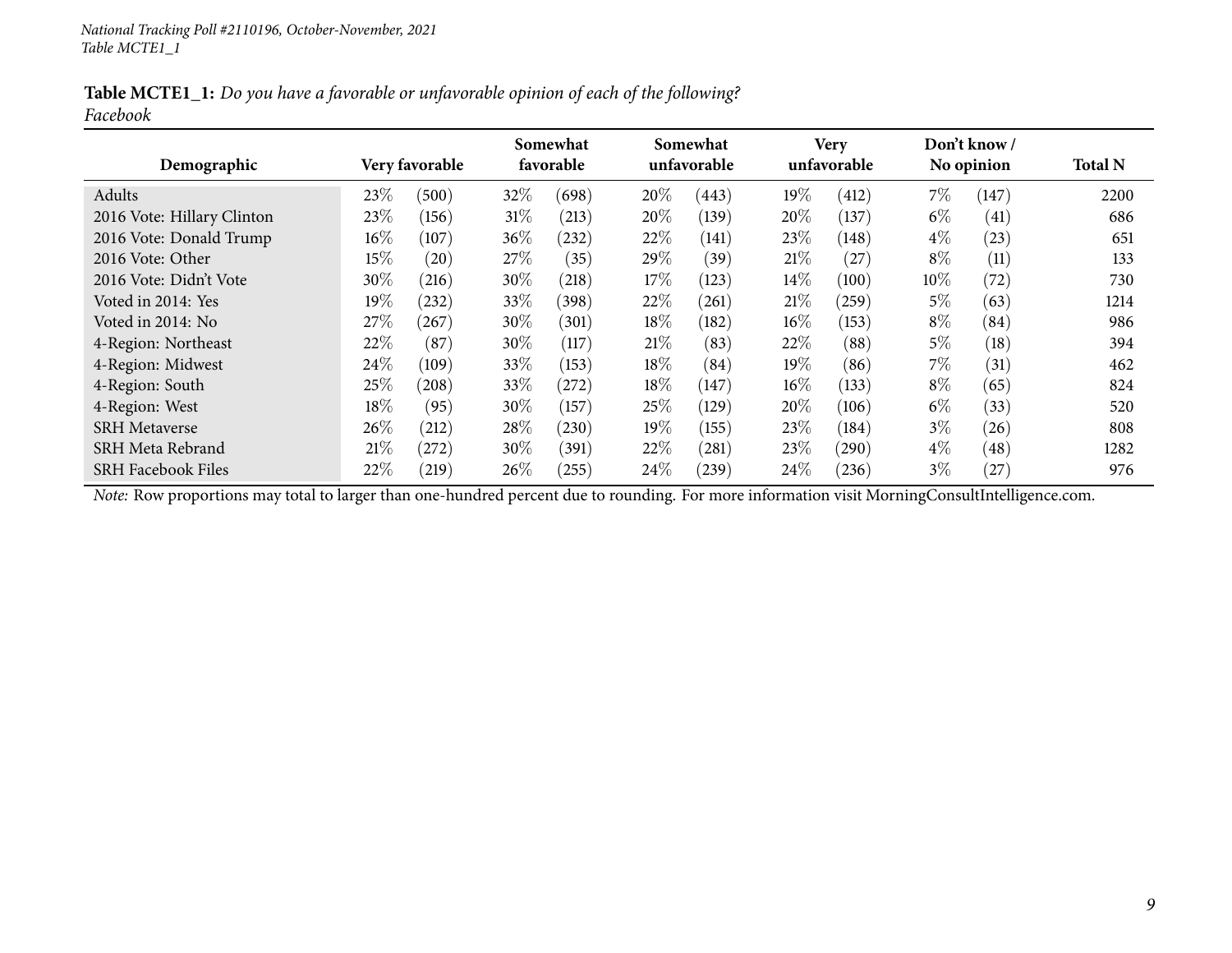Table MCTE1\_2: Do you have a favorable or unfavorable opinion of each of the following? *Mark Zuckerberg*

<span id="page-9-0"></span>

|                          |                |       |        | Somewhat  |        | Somewhat    | <b>Very</b> |             |       | Don't know/ |                |
|--------------------------|----------------|-------|--------|-----------|--------|-------------|-------------|-------------|-------|-------------|----------------|
| Demographic              | Very favorable |       |        | favorable |        | unfavorable |             | unfavorable |       | No opinion  | <b>Total N</b> |
| <b>Adults</b>            | $6\%$          | (137) | $16\%$ | (358)     | 22%    | (484)       | 32%         | (694)       | 24%   | (527)       | 2200           |
| Gender: Male             | $7\%$          | (71)  | 17%    | (181)     | 23%    | (243)       | 37%         | (395)       | 16%   | (171)       | 1062           |
| Gender: Female           | $6\%$          | (66)  | 15%    | (176)     | $21\%$ | (241)       | 26%         | (298)       | 31%   | (356)       | 1138           |
| Age: 18-34               | $9\%$          | (57)  | $16\%$ | (104)     | 18%    | (119)       | 31%         | (201)       | 26%   | (173)       | 655            |
| Age: 35-44               | 10%            | (34)  | 20%    | (72)      | 22%    | (77)        | 27%         | (96)        | 22%   | (78)        | 358            |
| Age: 45-64               | $5\%$          | (39)  | 17%    | (126)     | 23%    | (169)       | 31%         | (231)       | 25%   | (186)       | 751            |
| Age: 65+                 | $2\%$          | (7)   | 13%    | (55)      | 27%    | (118)       | 38%         | (166)       | 21%   | (90)        | 436            |
| GenZers: 1997-2012       | 7%             | (16)  | 12%    | (27)      | 20%    | (44)        | 29%         | (65)        | 32%   | (70)        | 222            |
| Millennials: 1981-1996   | $10\%$         | (66)  | 19%    | (124)     | 18%    | (116)       | 31%         | (200)       | 23%   | (149)       | 655            |
| GenXers: 1965-1980       | $8\%$          | (43)  | 18%    | (103)     | 23%    | (128)       | 28%         | (158)       | 23%   | (132)       | 565            |
| Baby Boomers: 1946-1964  | $2\%$          | (12)  | 14%    | (92)      | 26%    | (176)       | 36%         | (242)       | 23%   | (159)       | 681            |
| PID: Dem (no lean)       | 10%            | (76)  | 20%    | (158)     | 24%    | (194)       | 25%         | (199)       | 22%   | (173)       | 801            |
| PID: Ind (no lean)       | $4\%$          | (29)  | 13%    | (96)      | 20%    | (151)       | 33%         | (255)       | 30%   | (232)       | 763            |
| PID: Rep (no lean)       | $5\%$          | (32)  | 16%    | (103)     | 22%    | (140)       | 38%         | (239)       | 19%   | (122)       | 636            |
| PID/Gender: Dem Men      | $11\%$         | (46)  | 19%    | (75)      | 25%    | (101)       | 28%         | (110)       | 17%   | (67)        | 398            |
| PID/Gender: Dem Women    | $8\%$          | (31)  | $21\%$ | (84)      | 23%    | (93)        | 22%         | (90)        | 26%   | (106)       | 403            |
| PID/Gender: Ind Men      | $3\%$          | (9)   | $14\%$ | (48)      | 22%    | (77)        | 42%         | (145)       | 19%   | (67)        | 346            |
| PID/Gender: Ind Women    | $5\%$          | (20)  | 12%    | (48)      | 18%    | (74)        | 26%         | (110)       | 40%   | (165)       | 417            |
| PID/Gender: Rep Men      | $5\%$          | (16)  | 19%    | (59)      | $21\%$ | (65)        | 44%         | (140)       | 12%   | (37)        | 317            |
| PID/Gender: Rep Women    | $5\%$          | (15)  | 14%    | (44)      | 23%    | (74)        | 31%         | (99)        | 27%   | (85)        | 319            |
| Ideo: Liberal (1-3)      | $7\%$          | (41)  | 19%    | (121)     | 26%    | (162)       | 34%         | (216)       | 14%   | (86)        | 625            |
| Ideo: Moderate (4)       | $7\%$          | (44)  | 19%    | (128)     | $21\%$ | (139)       | 25%         | (164)       | 29%   | (192)       | 668            |
| Ideo: Conservative (5-7) | $6\%$          | (38)  | 12%    | (80)      | 23%    | (158)       | 41\%        | (276)       | 18%   | (123)       | 675            |
| Educ: < College          | $6\%$          | (88)  | $16\%$ | (247)     | 19%    | (294)       | 29%         | (443)       | 29%   | (441)       | 1512           |
| Educ: Bachelors degree   | 7%             | (29)  | $17\%$ | (76)      | 28%    | (126)       | 34%         | (149)       | 14%   | (64)        | 444            |
| Educ: Post-grad          | $8\%$          | (21)  | 15%    | (35)      | 26%    | (64)        | 42%         | (102)       | $9\%$ | (22)        | 244            |
| Income: Under 50k        | $6\%$          | (77)  | $16\%$ | (206)     | 20%    | (258)       | 28%         | (358)       | 30%   | (377)       | 1276           |
| Income: 50k-100k         | $5\%$          | (34)  | $16\%$ | (102)     | 25%    | (156)       | 35%         | (224)       | 19%   | (120)       | 636            |
| Income: 100k+            | $9\%$          | (27)  | $17\%$ | (49)      | 24%    | (71)        | 39%         | (112)       | 10%   | (30)        | 288            |
| Ethnicity: White         | $5\%$          | (91)  | 16%    | (271)     | 23%    | (393)       | 34%         | (580)       | 22%   | (387)       | 1722           |
| Ethnicity: Hispanic      | 12%            | (41)  | 19%    | (65)      | $16\%$ | (57)        | 31%         | (109)       | 22%   | (78)        | 349            |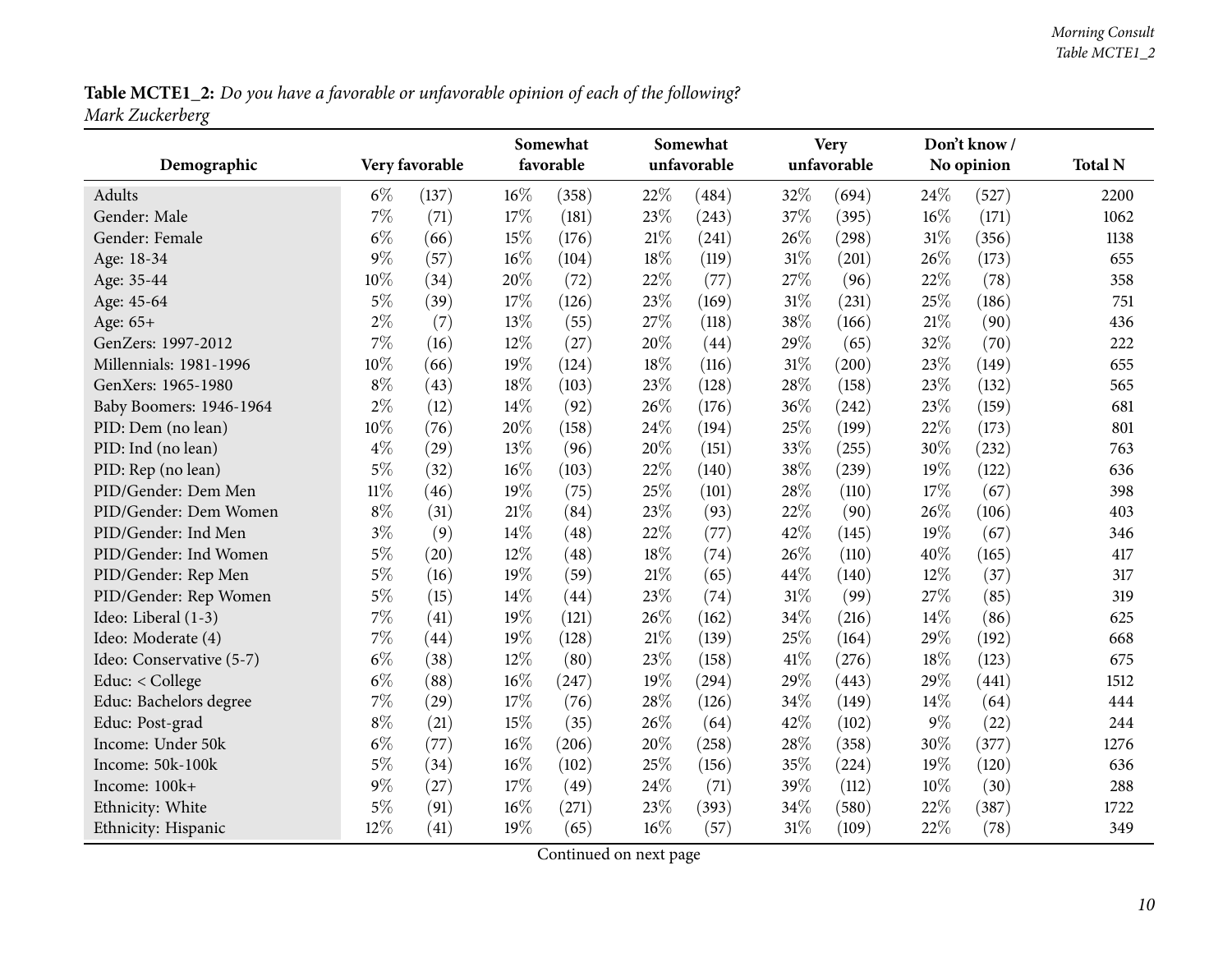Table MCTE1\_2: Do you have a favorable or unfavorable opinion of each of the following? *Mark Zuckerberg*

|                                   |                |       | Somewhat |           |        | Somewhat    |        | <b>Very</b> |        | Don't know/ |                |
|-----------------------------------|----------------|-------|----------|-----------|--------|-------------|--------|-------------|--------|-------------|----------------|
| Demographic                       | Very favorable |       |          | favorable |        | unfavorable |        | unfavorable |        | No opinion  | <b>Total N</b> |
| Adults                            | $6\%$          | (137) | $16\%$   | (358)     | 22%    | (484)       | 32%    | (694)       | 24%    | (527)       | 2200           |
| Ethnicity: Black                  | $11\%$         | (29)  | 19%      | (51)      | 18%    | (48)        | 17%    | (47)        | 36%    | (99)        | 274            |
| Ethnicity: Other                  | $9\%$          | (18)  | 17%      | (35)      | 21%    | (43)        | 33%    | (67)        | 20%    | (41)        | 204            |
| All Christian                     | 7%             | (67)  | 16%      | (146)     | 23\%   | (209)       | 31%    | (287)       | 23%    | (206)       | 915            |
| All Non-Christian                 | 10%            | (11)  | 16%      | (17)      | 30%    | (31)        | 30%    | (31)        | 13%    | (13)        | 103            |
| Atheist                           | $3\%$          | (4)   | 14%      | (18)      | 22%    | (28)        | 50%    | (65)        | $11\%$ | (14)        | 129            |
| Agnostic/Nothing in particular    | $4\%$          | (26)  | 17%      | (109)     | 20%    | (129)       | $31\%$ | (200)       | 27%    | (173)       | 637            |
| Something Else                    | 7%             | (29)  | 16%      | (67)      | 21%    | (87)        | 27%    | (110)       | 29%    | (121)       | 416            |
| Religious Non-Protestant/Catholic | $9\%$          | (11)  | 14%      | (18)      | 29%    | (36)        | 32%    | (40)        | 16%    | (19)        | 124            |
| Evangelical                       | $11\%$         | (58)  | 17%      | (91)      | 19%    | (107)       | 26%    | (141)       | 28%    | (152)       | 550            |
| Non-Evangelical                   | $5\%$          | (36)  | 16%      | (120)     | 24%    | (182)       | 32%    | (242)       | $22\%$ | (166)       | 747            |
| Community: Urban                  | 10%            | (64)  | 18%      | (111)     | 19%    | (115)       | 27%    | (167)       | 25%    | (154)       | 613            |
| Community: Suburban               | $5\%$          | (48)  | 16%      | (164)     | 24%    | (243)       | 34%    | (347)       | 21%    | (217)       | 1019           |
| Community: Rural                  | $4\%$          | (25)  | 14%      | (82)      | 22\%   | (126)       | 32%    | (180)       | 27%    | (155)       | 568            |
| Employ: Private Sector            | $9\%$          | (62)  | 20%      | (142)     | 24%    | (164)       | 32%    | (222)       | 16%    | (109)       | 699            |
| Employ: Government                | 10%            | (11)  | 20%      | (24)      | 19%    | (22)        | 25%    | (29)        | 27%    | (32)        | 118            |
| Employ: Self-Employed             | 9%             | (19)  | 12%      | (25)      | 18%    | (36)        | 37%    | (76)        | 23%    | (47)        | 202            |
| Employ: Homemaker                 | $5\%$          | (7)   | 9%       | (13)      | 28%    | (41)        | 25%    | (37)        | 33%    | (48)        | 147            |
| Employ: Student                   | $2\%$          | (1)   | 10%      | (8)       | 25%    | (19)        | 30%    | (23)        | 33%    | (26)        | 78             |
| Employ: Retired                   | $2\%$          | (10)  | 14%      | (67)      | 25%    | (124)       | 38%    | (187)       | 22%    | (108)       | 497            |
| Employ: Unemployed                | $6\%$          | (18)  | 17%      | (47)      | $18\%$ | (49)        | 28%    | (78)        | 31%    | (84)        | 276            |
| Employ: Other                     | $5\%$          | (9)   | 17%      | (31)      | 15%    | (28)        | 22%    | (41)        | 40%    | (74)        | 183            |
| Military HH: Yes                  | $5\%$          | (16)  | 16%      | (53)      | 23%    | (76)        | 35%    | (119)       | 21%    | (72)        | 337            |
| Military HH: No                   | 7%             | (122) | 16%      | (304)     | 22%    | (408)       | 31%    | (575)       | 24%    | (455)       | 1863           |
| RD/WT: Right Direction            | $11\%$         | (90)  | 23%      | (190)     | 22%    | (185)       | 22%    | (184)       | 22%    | (181)       | 829            |
| RD/WT: Wrong Track                | $3\%$          | (48)  | 12%      | (168)     | 22%    | (299)       | 37%    | (510)       | 25%    | (346)       | 1371           |
| Biden Job Approve                 | $9\%$          | (95)  | 21%      | (216)     | 22%    | (230)       | 26%    | (271)       | 21%    | (220)       | 1031           |
| Biden Job Disapprove              | $4\%$          | (40)  | 13%      | (131)     | 23\%   | (238)       | 40%    | (406)       | 20%    | (210)       | 1024           |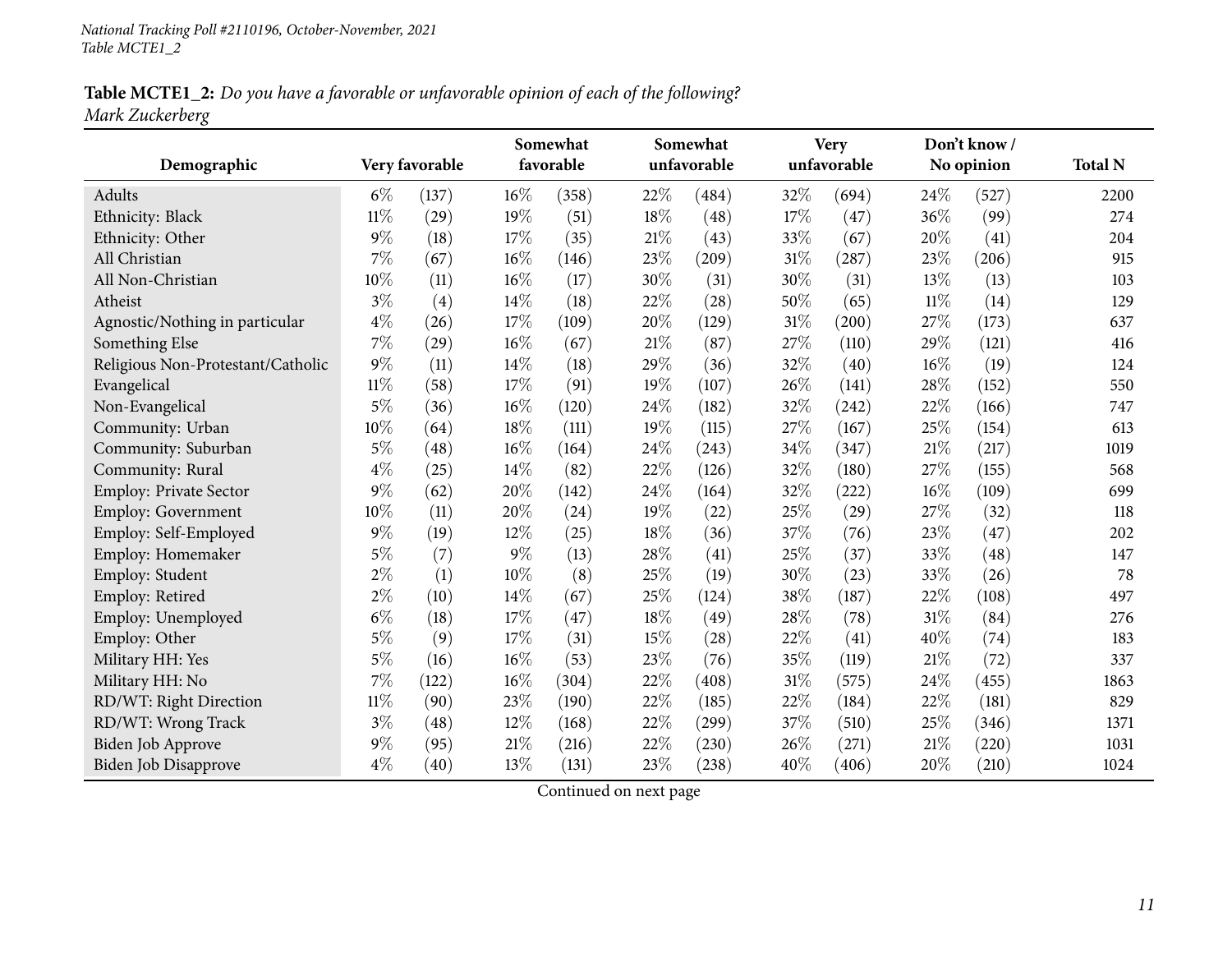Table MCTE1\_2: Do you have a favorable or unfavorable opinion of each of the following? *Mark Zuckerberg*

| Demographic                          | Very favorable                  |       | Somewhat<br>favorable |       |        | Somewhat<br>unfavorable |      | <b>Very</b><br>unfavorable |      | Don't know/<br>No opinion | <b>Total N</b> |
|--------------------------------------|---------------------------------|-------|-----------------------|-------|--------|-------------------------|------|----------------------------|------|---------------------------|----------------|
| Adults                               | $6\%$                           | (137) | $16\%$                | (358) | 22%    | (484)                   | 32%  | (694)                      | 24\% | (527)                     | 2200           |
| <b>Biden Job Strongly Approve</b>    | 16%                             | (69)  | 20%                   | (87)  | 21%    | (93)                    | 26%  | (114)                      | 17%  | (75)                      | 438            |
| Biden Job Somewhat Approve           | $4\%$                           | (26)  | 22%                   | (129) | 23%    | (138)                   | 26%  | (156)                      | 24%  | (145)                     | 593            |
| Biden Job Somewhat Disapprove        | $5\%$                           | (13)  | 17%                   | (50)  | 27%    | (78)                    | 26%  | (76)                       | 26%  | (75)                      | 292            |
| <b>Biden Job Strongly Disapprove</b> | $4\%$                           | (27)  | $11\%$                | (81)  | 22%    | (160)                   | 45%  | (330)                      | 18%  | (135)                     | 732            |
| Favorable of Biden                   | $9\%$                           | (92)  | 20%                   | (207) | 22%    | (232)                   | 27%  | (276)                      | 22%  | (230)                     | 1038           |
| Unfavorable of Biden                 | $4\%$                           | (41)  | 13%                   | (141) | 23%    | (240)                   | 39%  | (411)                      | 21%  | (216)                     | 1050           |
| Very Favorable of Biden              | 15%                             | (70)  | 19%                   | (89)  | 21%    | (99)                    | 27%  | (129)                      | 19%  | (90)                      | 477            |
| Somewhat Favorable of Biden          | $4\%$                           | (23)  | $21\%$                | (118) | 24%    | (133)                   | 26%  | (148)                      | 25%  | (140)                     | 561            |
| Somewhat Unfavorable of Biden        | $3\%$                           | (7)   | 20%                   | (57)  | 24%    | (67)                    | 26%  | (74)                       | 27%  | (74)                      | 280            |
| Very Unfavorable of Biden            | $4\%$                           | (34)  | $11\%$                | (84)  | 23%    | (174)                   | 44%  | (337)                      | 18%  | (142)                     | 770            |
| #1 Issue: Economy                    | $6\%$                           | (50)  | 18%                   | (145) | 23%    | (192)                   | 30%  | (247)                      | 23%  | (187)                     | 822            |
| #1 Issue: Security                   | 7%                              | (22)  | 12%                   | (37)  | 17%    | (55)                    | 41\% | (129)                      | 23%  | (73)                      | 316            |
| #1 Issue: Health Care                | 10%                             | (29)  | 20%                   | (58)  | 20%    | (58)                    | 26%  | (76)                       | 25%  | (72)                      | 293            |
| #1 Issue: Medicare / Social Security | $5\%$                           | (13)  | 14%                   | (35)  | 31%    | (80)                    | 25%  | (65)                       | 25%  | (65)                      | 259            |
| #1 Issue: Women's Issues             | $5\%$                           | (7)   | 16%                   | (22)  | 19%    | (25)                    | 36%  | (49)                       | 24\% | (33)                      | 136            |
| #1 Issue: Education                  | $9\%$                           | (10)  | 23%                   | (25)  | 16%    | (17)                    | 22%  | (24)                       | 30%  | (33)                      | 109            |
| #1 Issue: Energy                     | $4\%$                           | (6)   | 18%                   | (23)  | 26%    | (35)                    | 33%  | (44)                       | 18%  | (24)                      | 132            |
| #1 Issue: Other                      | $\hspace{0.1mm}-\hspace{0.1mm}$ | (1)   | 9%                    | (12)  | 16%    | (22)                    | 44%  | (60)                       | 30%  | (40)                      | 134            |
| 2020 Vote: Joe Biden                 | $8\%$                           | (75)  | $18\%$                | (179) | 26%    | (250)                   | 29%  | (283)                      | 20%  | (194)                     | 980            |
| 2020 Vote: Donald Trump              | $4\%$                           | (31)  | 14%                   | (97)  | 21%    | (146)                   | 43%  | (293)                      | 17%  | (117)                     | 685            |
| 2020 Vote: Other                     | $1\%$                           | (1)   | $6\%$                 | (5)   | 27%    | (23)                    | 30%  | (25)                       | 36%  | (31)                      | 85             |
| 2020 Vote: Didn't Vote               | $7\%$                           | (31)  | 17%                   | (75)  | 15%    | (65)                    | 21%  | (92)                       | 41\% | (182)                     | 445            |
| 2018 House Vote: Democrat            | $9\%$                           | (65)  | 17%                   | (128) | 26%    | (190)                   | 31%  | (229)                      | 17%  | (129)                     | 741            |
| 2018 House Vote: Republican          | $3\%$                           | (20)  | 14%                   | (82)  | 22%    | (133)                   | 43%  | (257)                      | 17\% | (104)                     | 596            |
| 2018 House Vote: Someone else        | $3\%$                           | (2)   | $5\%$                 | (3)   | 18%    | (12)                    | 31%  | (21)                       | 44%  | (29)                      | 67             |
| 2016 Vote: Hillary Clinton           | $8\%$                           | (58)  | 19%                   | (131) | 25%    | (175)                   | 29%  | (199)                      | 18%  | (124)                     | 686            |
| 2016 Vote: Donald Trump              | $5\%$                           | (33)  | 14%                   | (89)  | $21\%$ | (140)                   | 42%  | (276)                      | 17%  | (113)                     | 651            |
| 2016 Vote: Other                     | $1\%$                           | (1)   | 12%                   | (16)  | 31%    | (41)                    | 34%  | (45)                       | 22%  | (30)                      | 133            |
| 2016 Vote: Didn't Vote               | $6\%$                           | (45)  | 17%                   | (122) | 18%    | (128)                   | 24%  | (173)                      | 36%  | (261)                     | 730            |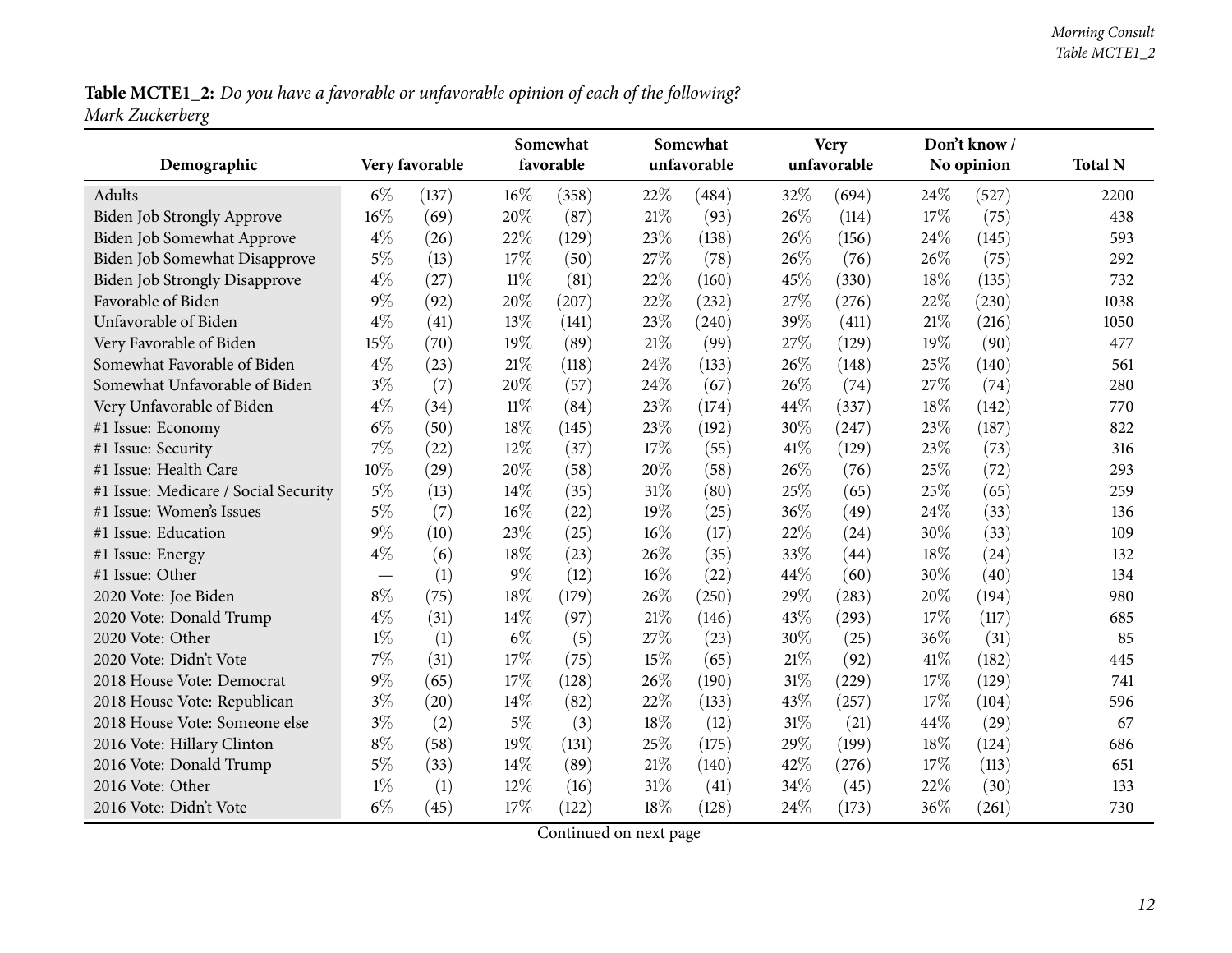Table MCTE1\_2: Do you have a favorable or unfavorable opinion of each of the following? *Mark Zuckerberg*

|                           |                       |       |           | Somewhat |      | Somewhat    |      | <b>Very</b> |        | Don't know / |                |
|---------------------------|-----------------------|-------|-----------|----------|------|-------------|------|-------------|--------|--------------|----------------|
| Demographic               | <b>Very favorable</b> |       | favorable |          |      | unfavorable |      | unfavorable |        | No opinion   | <b>Total N</b> |
| Adults                    | $6\%$                 | (137) | $16\%$    | (358)    | 22%  | (484)       | 32%  | (694)       | 24\%   | (527)        | 2200           |
| Voted in 2014: Yes        | 7%                    | (81)  | 15%       | (185)    | 24\% | (287)       | 35%  | (429)       | 19%    | (232)        | 1214           |
| Voted in 2014: No         | $6\%$                 | (56)  | 18%       | (173)    | 20%  | (197)       | 27\% | (265)       | 30%    | (295)        | 986            |
| 4-Region: Northeast       | 7%                    | (28)  | 18%       | (69)     | 22%  | (89)        | 33\% | (131)       | 19%    | (76)         | 394            |
| 4-Region: Midwest         | $6\%$                 | (27)  | $16\%$    | (74)     | 23\% | (106)       | 30%  | (138)       | 26\%   | (118)        | 462            |
| 4-Region: South           | $5\%$                 | (42)  | 17%       | (143)    | 21%  | (171)       | 30%  | (243)       | 27%    | (225)        | 824            |
| 4-Region: West            | $8\%$                 | (41)  | $14\%$    | (72)     | 23\% | (119)       | 35%  | (181)       | 21\%   | (108)        | 520            |
| <b>SRH</b> Metaverse      | $11\%$                | (87)  | $19\%$    | (155)    | 23\% | (182)       | 35%  | (285)       | $12\%$ | (99)         | 808            |
| SRH Meta Rebrand          | $8\%$                 | (97)  | $16\%$    | (211)    | 24%  | (304)       | 37%  | (472)       | 15%    | (198)        | 1282           |
| <b>SRH Facebook Files</b> | $8\%$                 | '77   | $16\%$    | (154)    | 25%  | (242)       | 41\% | (396)       | $11\%$ | (108)        | 976            |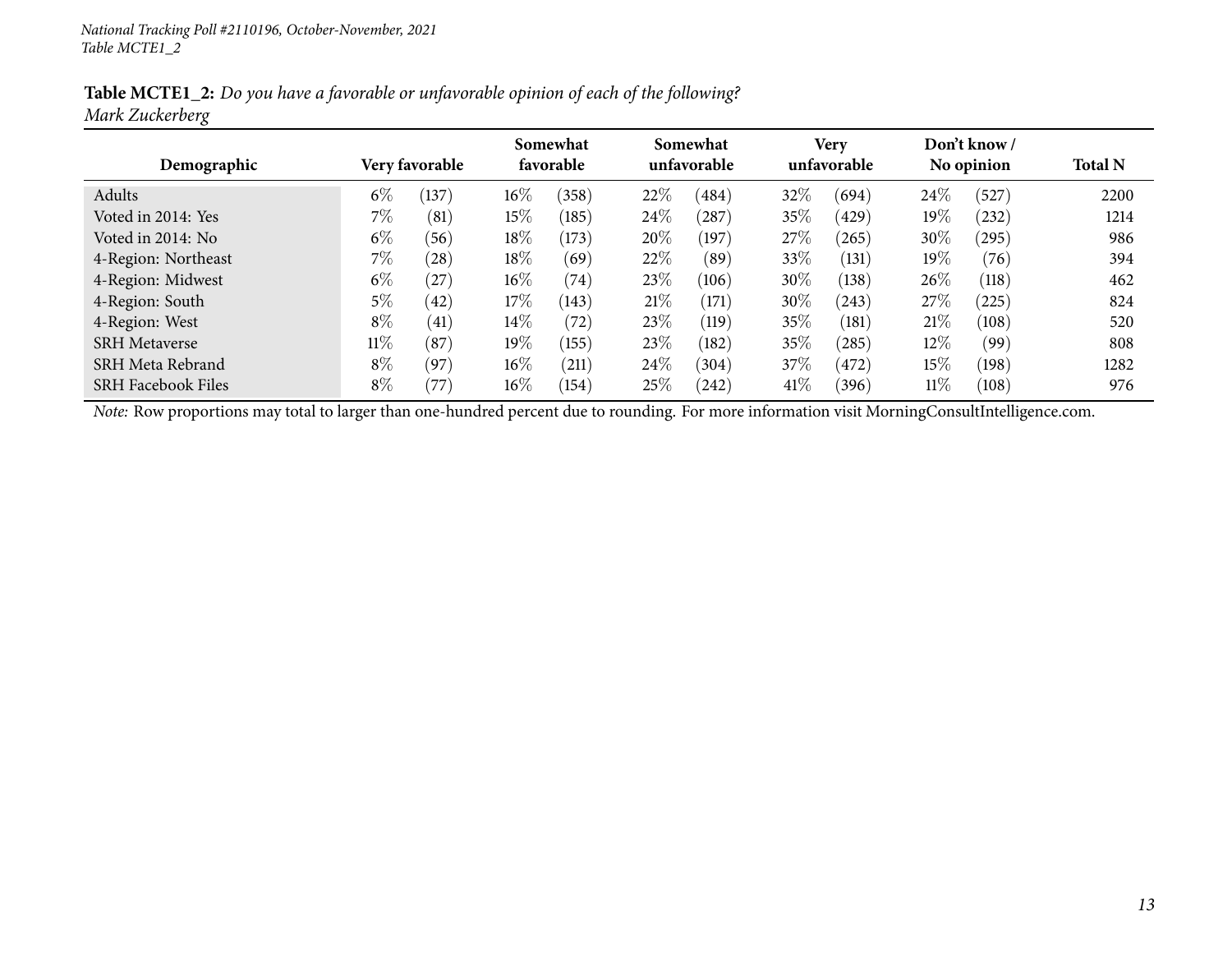Table MCTE1\_3: Do you have a favorable or unfavorable opinion of each of the following? *Instagram*

<span id="page-13-0"></span>

| Demographic              | Very favorable |       | Somewhat<br>favorable |       |        | Somewhat<br>unfavorable |        | <b>Very</b><br>unfavorable |       | Don't know/<br>No opinion |                |
|--------------------------|----------------|-------|-----------------------|-------|--------|-------------------------|--------|----------------------------|-------|---------------------------|----------------|
|                          |                |       |                       |       |        |                         |        |                            |       |                           | <b>Total N</b> |
| <b>Adults</b>            | 19%            | (409) | $31\%$                | (679) | 13%    | (277)                   | $11\%$ | (248)                      | 27%   | (588)                     | 2200           |
| Gender: Male             | 16%            | (175) | 30%                   | (321) | 15%    | (157)                   | 14%    | (146)                      | 25%   | (263)                     | 1062           |
| Gender: Female           | 21%            | (234) | $31\%$                | (358) | $11\%$ | (120)                   | $9\%$  | (102)                      | 29%   | (325)                     | 1138           |
| Age: 18-34               | 31%            | (203) | 34%                   | (222) | 13%    | (85)                    | $9\%$  | (59)                       | 13%   | (85)                      | 655            |
| Age: 35-44               | 23%            | (81)  | 39%                   | (138) | $11\%$ | (40)                    | $8\%$  | (29)                       | 19%   | (69)                      | 358            |
| Age: 45-64               | 15%            | (110) | 30%                   | (229) | 13%    | (96)                    | 12%    | (88)                       | 31%   | (229)                     | 751            |
| Age: 65+                 | $4\%$          | (15)  | $21\%$                | (90)  | 13%    | (55)                    | $16\%$ | (72)                       | 47%   | (204)                     | 436            |
| GenZers: 1997-2012       | 36%            | (80)  | 35%                   | (79)  | 12%    | (27)                    | $8\%$  | (18)                       | $8\%$ | (18)                      | 222            |
| Millennials: 1981-1996   | 28%            | (185) | 34%                   | (226) | 12%    | (81)                    | 9%     | (61)                       | 16%   | (102)                     | 655            |
| GenXers: 1965-1980       | 18%            | (103) | 35%                   | (195) | 12%    | (65)                    | 10%    | (57)                       | 26%   | (146)                     | 565            |
| Baby Boomers: 1946-1964  | $6\%$          | (39)  | 25%                   | (169) | 14%    | (96)                    | 14%    | (97)                       | 41%   | (280)                     | 681            |
| PID: Dem (no lean)       | 23%            | (182) | 34%                   | (275) | $11\%$ | (88)                    | 10%    | (78)                       | 22%   | (179)                     | 801            |
| PID: Ind (no lean)       | 16%            | (120) | 30%                   | (227) | 13%    | (102)                   | 12%    | (88)                       | 30%   | (226)                     | 763            |
| PID: Rep (no lean)       | 17%            | (107) | 28%                   | (178) | 14\%   | (87)                    | 13%    | (81)                       | 29%   | (182)                     | 636            |
| PID/Gender: Dem Men      | 25%            | (101) | 33%                   | (130) | $11\%$ | (44)                    | 10%    | (38)                       | 21\%  | (84)                      | 398            |
| PID/Gender: Dem Women    | 20%            | (80)  | 36%                   | (144) | $11\%$ | (44)                    | 10%    | (40)                       | 23%   | (95)                      | 403            |
| PID/Gender: Ind Men      | $9\%$          | (30)  | 30%                   | (105) | $16\%$ | (56)                    | $16\%$ | (55)                       | 29%   | (101)                     | 346            |
| PID/Gender: Ind Women    | 22%            | (90)  | 29%                   | (122) | $11\%$ | (45)                    | $8\%$  | (34)                       | 30%   | (125)                     | 417            |
| PID/Gender: Rep Men      | 14%            | (44)  | 27%                   | (86)  | 18%    | (57)                    | 17%    | (53)                       | 24%   | (77)                      | 317            |
| PID/Gender: Rep Women    | 20%            | (63)  | 29%                   | (91)  | $10\%$ | (31)                    | 9%     | (28)                       | 33%   | (105)                     | 319            |
| Ideo: Liberal (1-3)      | 20%            | (127) | 35%                   | (218) | 15%    | (94)                    | 10%    | (64)                       | 20%   | (123)                     | 625            |
| Ideo: Moderate (4)       | 20%            | (131) | 33%                   | (219) | $11\%$ | (71)                    | 10%    | (68)                       | 27%   | (179)                     | 668            |
| Ideo: Conservative (5-7) | 12%            | (84)  | 28%                   | (189) | 14\%   | (95)                    | 15%    | (102)                      | 30%   | (205)                     | 675            |
| Educ: < College          | 19%            | (289) | 29%                   | (432) | $11\%$ | (173)                   | $11\%$ | (161)                      | 30%   | (457)                     | 1512           |
| Educ: Bachelors degree   | 17%            | (77)  | 37%                   | (164) | 17%    | (74)                    | 10%    | (46)                       | 19%   | (84)                      | 444            |
| Educ: Post-grad          | 18%            | (43)  | 34%                   | (84)  | 12%    | (30)                    | $17\%$ | (41)                       | 19%   | (47)                      | 244            |
| Income: Under 50k        | 19%            | (237) | 29%                   | (370) | $12\%$ | (158)                   | $10\%$ | (131)                      | 30%   | (380)                     | 1276           |
| Income: 50k-100k         | 18%            | (115) | 33%                   | (210) | 13%    | (81)                    | 13%    | (83)                       | 23%   | (148)                     | 636            |
| Income: 100k+            | 20%            | (57)  | 35%                   | (100) | 13%    | (38)                    | 12%    | (33)                       | 21%   | (60)                      | 288            |
| Ethnicity: White         | 16%            | (278) | 30%                   | (514) | 13%    | (229)                   | 12%    | (211)                      | 29%   | (491)                     | 1722           |
| Ethnicity: Hispanic      | 28%            | (99)  | 39%                   | (135) | $11\%$ | (39)                    | $8\%$  | (29)                       | 13%   | (47)                      | 349            |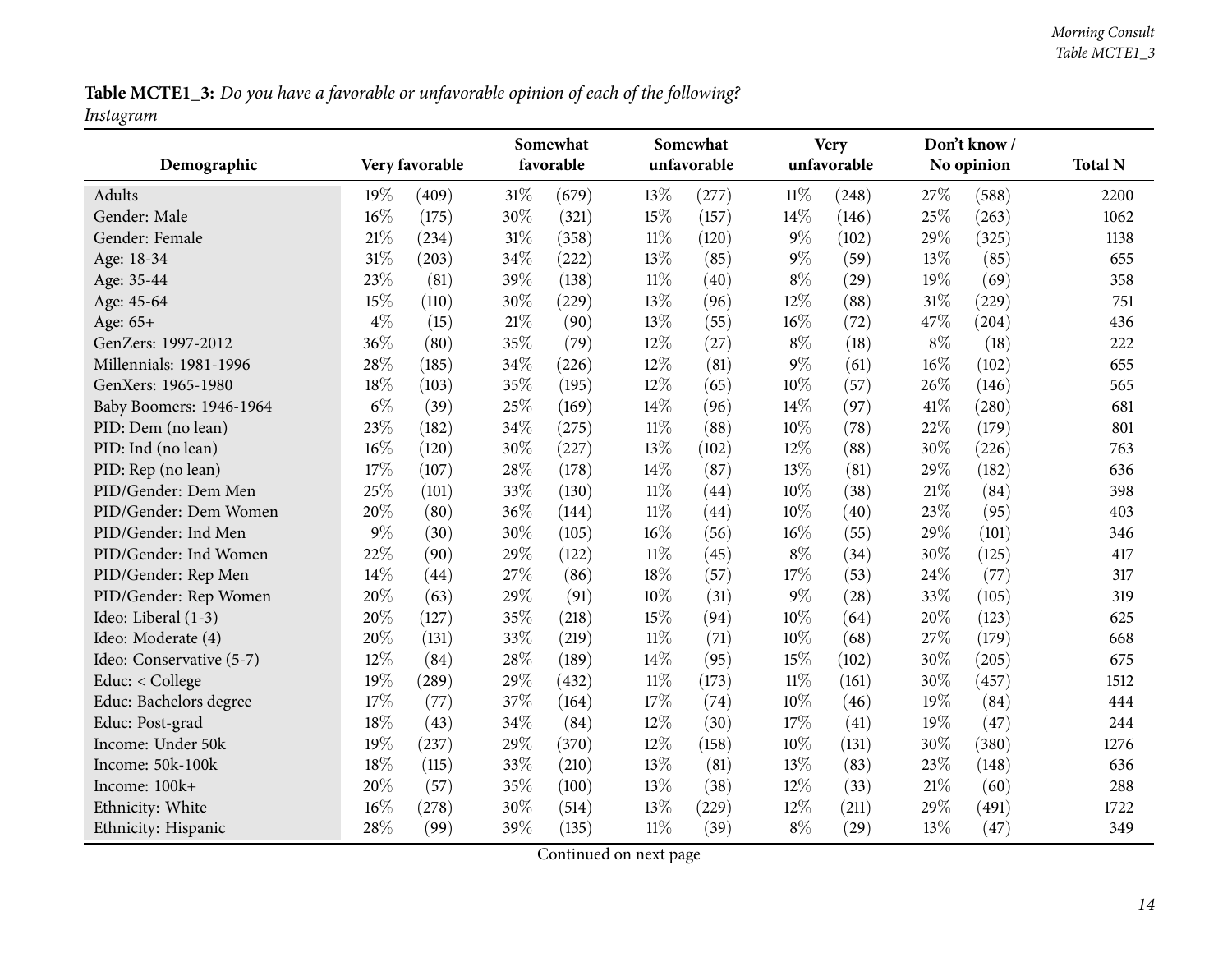Table MCTE1\_3: Do you have a favorable or unfavorable opinion of each of the following? *Instagram*

|                                   |        |                |        | Somewhat  |        | Somewhat    |        | <b>Very</b> |      | Don't know/ |                |
|-----------------------------------|--------|----------------|--------|-----------|--------|-------------|--------|-------------|------|-------------|----------------|
| Demographic                       |        | Very favorable |        | favorable |        | unfavorable |        | unfavorable |      | No opinion  | <b>Total N</b> |
| Adults                            | 19%    | (409)          | $31\%$ | (679)     | 13\%   | (277)       | $11\%$ | (248)       | 27%  | (588)       | 2200           |
| Ethnicity: Black                  | 30%    | (84)           | 33%    | (90)      | $11\%$ | (31)        | $7\%$  | (20)        | 18%  | (50)        | 274            |
| Ethnicity: Other                  | 23%    | (48)           | 37%    | (75)      | $8\%$  | (17)        | 8%     | (17)        | 23%  | (47)        | 204            |
| All Christian                     | 17%    | (151)          | 31%    | (282)     | 13%    | (117)       | $11\%$ | (100)       | 29%  | (264)       | 915            |
| All Non-Christian                 | 24%    | (25)           | 32%    | (33)      | 14\%   | (15)        | $11\%$ | (11)        | 19%  | (19)        | 103            |
| Atheist                           | 19%    | (24)           | 25%    | (32)      | 18%    | (23)        | 17%    | (22)        | 22%  | (28)        | 129            |
| Agnostic/Nothing in particular    | 19%    | (120)          | $32\%$ | (206)     | $11\%$ | (70)        | 10%    | (66)        | 27%  | (174)       | 637            |
| Something Else                    | $21\%$ | (89)           | 30%    | (126)     | $13\%$ | (52)        | $11\%$ | (47)        | 24%  | (101)       | 416            |
| Religious Non-Protestant/Catholic | 21%    | (26)           | 33%    | (41)      | $18\%$ | (23)        | $9\%$  | (11)        | 18%  | (22)        | 124            |
| Evangelical                       | 23%    | (125)          | 30%    | (168)     | $11\%$ | (59)        | $11\%$ | (61)        | 25%  | (137)       | 550            |
| Non-Evangelical                   | 15%    | (109)          | $31\%$ | (230)     | 14%    | (102)       | $11\%$ | (83)        | 30%  | (224)       | 747            |
| Community: Urban                  | 25%    | (156)          | 32%    | (196)     | 12%    | (71)        | 9%     | (57)        | 22%  | (132)       | 613            |
| Community: Suburban               | 17%    | (176)          | $31\%$ | (311)     | 13%    | (130)       | 12%    | (124)       | 27%  | (279)       | 1019           |
| Community: Rural                  | 14%    | (77)           | 30%    | (173)     | 13%    | (75)        | 12%    | (66)        | 31%  | (176)       | 568            |
| Employ: Private Sector            | 21%    | (150)          | 37%    | (258)     | 13%    | (94)        | 10%    | (72)        | 18%  | (125)       | 699            |
| Employ: Government                | 32%    | (38)           | $37\%$ | (44)      | $6\%$  | (7)         | $6\%$  | (7)         | 19%  | (23)        | 118            |
| Employ: Self-Employed             | 24%    | (49)           | 32%    | (64)      | 15%    | (29)        | 12%    | (25)        | 18%  | (36)        | 202            |
| Employ: Homemaker                 | 17%    | (25)           | 29%    | (43)      | 15%    | (22)        | $11\%$ | (16)        | 28%  | (41)        | 147            |
| Employ: Student                   | 38%    | (29)           | 30%    | (24)      | 14\%   | (11)        | $3\%$  | (2)         | 15%  | (12)        | 78             |
| Employ: Retired                   | $4\%$  | (18)           | $24\%$ | (121)     | 12%    | (60)        | $15\%$ | (77)        | 44%  | (220)       | 497            |
| Employ: Unemployed                | 24%    | (67)           | 26%    | (73)      | $11\%$ | (29)        | $9\%$  | (26)        | 29%  | (81)        | 276            |
| Employ: Other                     | 18%    | (33)           | 29%    | (52)      | $13\%$ | (23)        | 13%    | (23)        | 28%  | (51)        | 183            |
| Military HH: Yes                  | 13%    | (44)           | 28%    | (95)      | 12%    | (41)        | 13%    | (44)        | 33%  | (112)       | 337            |
| Military HH: No                   | 20%    | (365)          | 31%    | (584)     | 13%    | (235)       | $11\%$ | (203)       | 26%  | (476)       | 1863           |
| RD/WT: Right Direction            | 23%    | (191)          | 34%    | (286)     | $10\%$ | (86)        | $9\%$  | (73)        | 23%  | (193)       | 829            |
| RD/WT: Wrong Track                | 16%    | (218)          | 29%    | (393)     | 14\%   | (190)       | 13%    | (175)       | 29%  | (394)       | 1371           |
| <b>Biden Job Approve</b>          | 21%    | (222)          | 36%    | (373)     | $11\%$ | (109)       | 9%     | (93)        | 23%  | (235)       | 1031           |
| Biden Job Disapprove              | 15%    | (154)          | 28%    | (284)     | 15%    | (158)       | 14%    | (143)       | 28\% | (286)       | 1024           |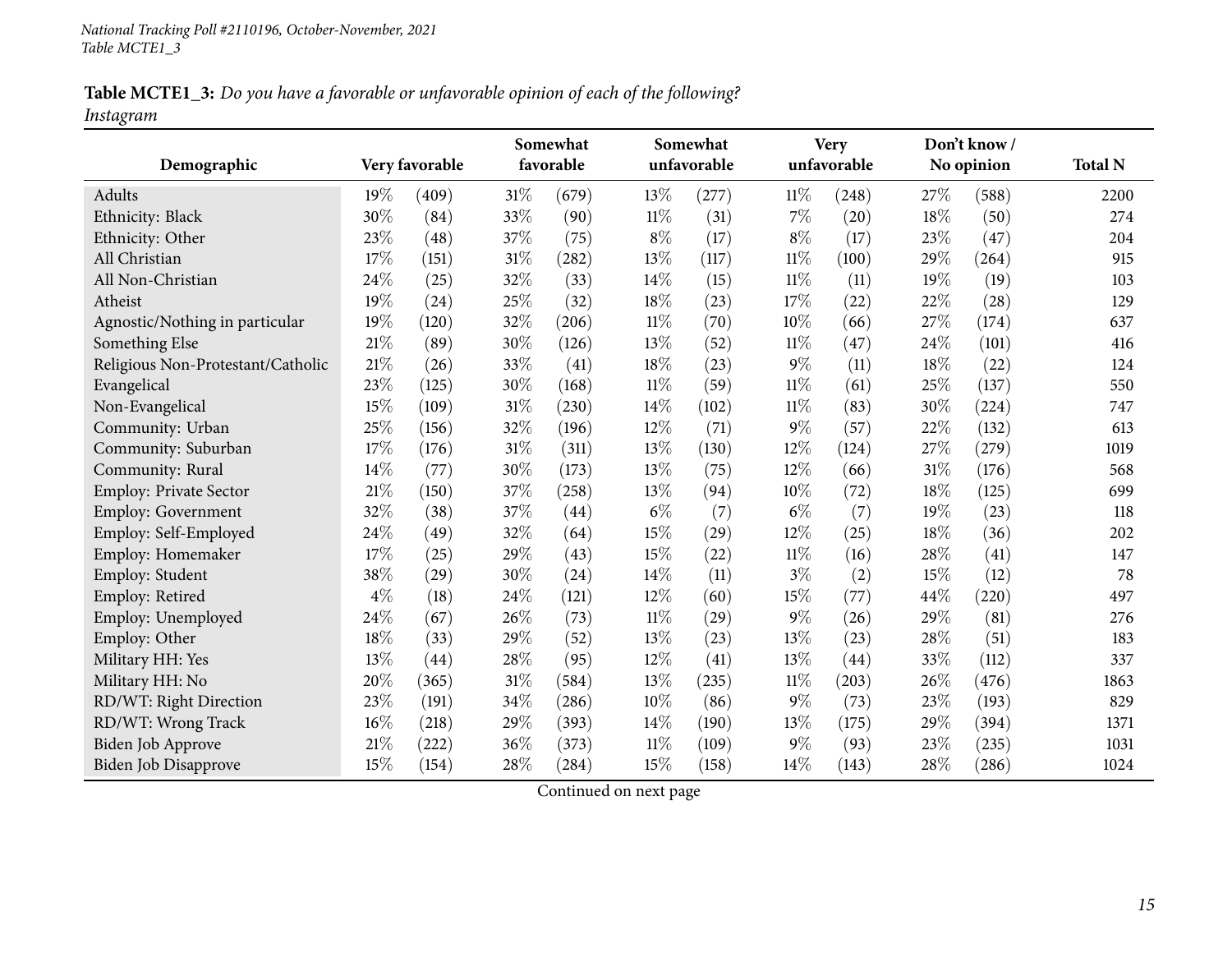Table MCTE1\_3: Do you have a favorable or unfavorable opinion of each of the following? *Instagram*

| Demographic                          |        | Very favorable |        | Somewhat<br>favorable |        | Somewhat<br>unfavorable |        | <b>Very</b><br>unfavorable |      | Don't know/<br>No opinion | <b>Total N</b> |
|--------------------------------------|--------|----------------|--------|-----------------------|--------|-------------------------|--------|----------------------------|------|---------------------------|----------------|
| <b>Adults</b>                        | 19%    | (409)          | $31\%$ | (679)                 | 13%    | (277)                   | $11\%$ | (248)                      | 27\% | (588)                     | 2200           |
| <b>Biden Job Strongly Approve</b>    | 28%    | (124)          | 27%    | (118)                 | $11\%$ | (48)                    | $12\%$ | (53)                       | 22%  | (96)                      | 438            |
| Biden Job Somewhat Approve           | 17%    | (98)           | 43%    | (255)                 | 10%    | (61)                    | 7%     | (40)                       | 23%  | (139)                     | 593            |
| Biden Job Somewhat Disapprove        | 17%    | (49)           | 37%    | (107)                 | 16%    | (47)                    | 9%     | (25)                       | 22%  | (63)                      | 292            |
| <b>Biden Job Strongly Disapprove</b> | 14%    | (105)          | 24%    | (176)                 | 15%    | (110)                   | 16%    | (118)                      | 30%  | (223)                     | 732            |
| Favorable of Biden                   | 23%    | (236)          | 35%    | (363)                 | 10%    | (104)                   | 10%    | (100)                      | 23%  | (234)                     | 1038           |
| Unfavorable of Biden                 | 15%    | (153)          | 29%    | (302)                 | $16\%$ | (168)                   | 13%    | (141)                      | 27%  | (286)                     | 1050           |
| Very Favorable of Biden              | 28%    | (134)          | 27%    | (129)                 | $10\%$ | (45)                    | 13%    | (62)                       | 22%  | (107)                     | 477            |
| Somewhat Favorable of Biden          | 18%    | (103)          | 42%    | (234)                 | $10\%$ | (59)                    | $7\%$  | (38)                       | 23%  | (128)                     | 561            |
| Somewhat Unfavorable of Biden        | 13%    | (36)           | 40%    | (112)                 | 18%    | (49)                    | $8\%$  | (22)                       | 22%  | (61)                      | 280            |
| Very Unfavorable of Biden            | 15%    | (117)          | 25%    | (190)                 | 15%    | (119)                   | 15%    | (119)                      | 29%  | (225)                     | 770            |
| #1 Issue: Economy                    | 21%    | (170)          | 35%    | (292)                 | 12%    | (97)                    | $10\%$ | (86)                       | 22%  | (177)                     | 822            |
| #1 Issue: Security                   | 17%    | (53)           | 22%    | (70)                  | 13%    | (40)                    | 17%    | (53)                       | 32%  | (100)                     | 316            |
| #1 Issue: Health Care                | 20%    | (57)           | $31\%$ | (90)                  | 13%    | (39)                    | $9\%$  | (27)                       | 27%  | (79)                      | 293            |
| #1 Issue: Medicare / Social Security | $8\%$  | (21)           | 22%    | (58)                  | 14%    | (35)                    | 13%    | (33)                       | 43%  | (111)                     | 259            |
| #1 Issue: Women's Issues             | 28%    | (38)           | 35%    | (48)                  | $9\%$  | (12)                    | $4\%$  | (6)                        | 24%  | (32)                      | 136            |
| #1 Issue: Education                  | 22%    | (24)           | 35%    | (39)                  | 12%    | (13)                    | $7\%$  | (7)                        | 24\% | (26)                      | 109            |
| #1 Issue: Energy                     | 19%    | (25)           | 36%    | (47)                  | 16%    | (22)                    | 10%    | (13)                       | 18%  | (24)                      | 132            |
| #1 Issue: Other                      | 15%    | (20)           | 27%    | (36)                  | 13%    | (18)                    | 17%    | (22)                       | 28%  | (38)                      | 134            |
| 2020 Vote: Joe Biden                 | 19%    | (190)          | 35%    | (339)                 | 12%    | (120)                   | 10%    | (96)                       | 24\% | (235)                     | 980            |
| 2020 Vote: Donald Trump              | 16%    | (107)          | 27%    | (182)                 | 15%    | (105)                   | $14\%$ | (93)                       | 29%  | (198)                     | 685            |
| 2020 Vote: Other                     | $11\%$ | (10)           | 23%    | (20)                  | 15%    | (13)                    | 20%    | (17)                       | 30%  | (25)                      | 85             |
| 2020 Vote: Didn't Vote               | 23%    | (101)          | 30%    | (135)                 | $9\%$  | (39)                    | $9\%$  | (41)                       | 29%  | (130)                     | 445            |
| 2018 House Vote: Democrat            | 19%    | (143)          | 35%    | (259)                 | 13%    | (100)                   | 10%    | (72)                       | 22%  | (166)                     | 741            |
| 2018 House Vote: Republican          | 13%    | (80)           | 27%    | (162)                 | 13%    | (75)                    | 14\%   | (86)                       | 32%  | (192)                     | 596            |
| 2018 House Vote: Someone else        | 10%    | (7)            | 19%    | (13)                  | $11\%$ | (7)                     | 20%    | (13)                       | 40%  | (27)                      | 67             |
| 2016 Vote: Hillary Clinton           | 18%    | (124)          | 35%    | (238)                 | 12%    | (84)                    | $10\%$ | (68)                       | 25\% | (171)                     | 686            |
| 2016 Vote: Donald Trump              | 14%    | (91)           | 30%    | (193)                 | 14%    | (89)                    | 13%    | (86)                       | 29%  | (192)                     | 651            |
| 2016 Vote: Other                     | 12%    | (16)           | 36%    | (47)                  | $9\%$  | (11)                    | 15%    | (20)                       | 29%  | (38)                      | 133            |
| 2016 Vote: Didn't Vote               | 24\%   | (177)          | 28%    | (201)                 | 13%    | (92)                    | $10\%$ | (74)                       | 25%  | (186)                     | 730            |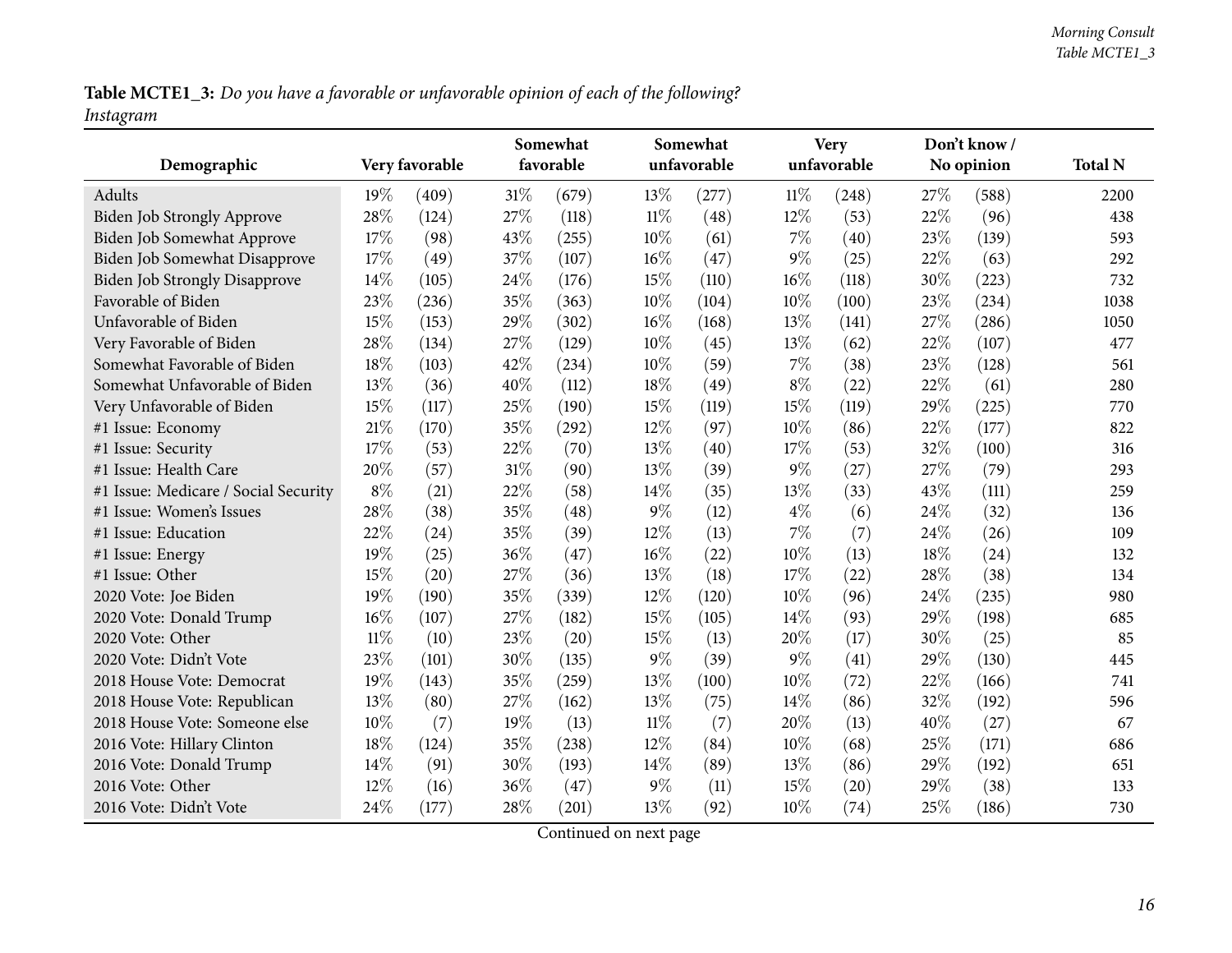Table MCTE1\_3: Do you have a favorable or unfavorable opinion of each of the following? *Instagram*

|                           |        |                |        | Somewhat  |        | Somewhat    |        | Very        |      | Don't know / |                |
|---------------------------|--------|----------------|--------|-----------|--------|-------------|--------|-------------|------|--------------|----------------|
| Demographic               |        | Very favorable |        | favorable |        | unfavorable |        | unfavorable |      | No opinion   | <b>Total N</b> |
| Adults                    | $19\%$ | (409)          | $31\%$ | (679)     | 13\%   | (277)       | $11\%$ | (248)       | 27\% | (588)        | 2200           |
| Voted in 2014: Yes        | 15%    | (186)          | 32\%   | (384)     | $13\%$ | (152)       | 12\%   | (147)       | 28\% | (345)        | 1214           |
| Voted in 2014: No         | 23\%   | (223)          | 30\%   | (295)     | 13%    | (125)       | 10%    | (101)       | 25\% | (243)        | 986            |
| 4-Region: Northeast       | 22\%   | (88)           | $30\%$ | (118)     | 12%    | (47)        | $11\%$ | (43)        | 25\% | (98)         | 394            |
| 4-Region: Midwest         | $15\%$ | (68)           | $31\%$ | (143)     | 12%    | $^{'}57$    | 12%    | (55)        | 30%  | (140)        | 462            |
| 4-Region: South           | $19\%$ | (158)          | 32\%   | (262)     | $11\%$ | (87)        | $11\%$ | (92)        | 27\% | (225)        | 824            |
| 4-Region: West            | $18\%$ | (95)           | 30\%   | (156)     | $16\%$ | (85)        | $11\%$ | (58)        | 24\% | (126)        | 520            |
| <b>SRH Metaverse</b>      | 25\%   | (199)          | 32%    | (259)     | 13\%   | (107)       | 12\%   | (99)        | 18%  | (144)        | 808            |
| SRH Meta Rebrand          | 20%    | (255)          | $31\%$ | (399)     | 13\%   | (168)       | 12\%   | (153)       | 24\% | (307)        | 1282           |
| <b>SRH Facebook Files</b> | 21%    | (206)          | $31\%$ | (307)     | 14\%   | (135)       | $14\%$ | (132)       | 20%  | (197)        | 976            |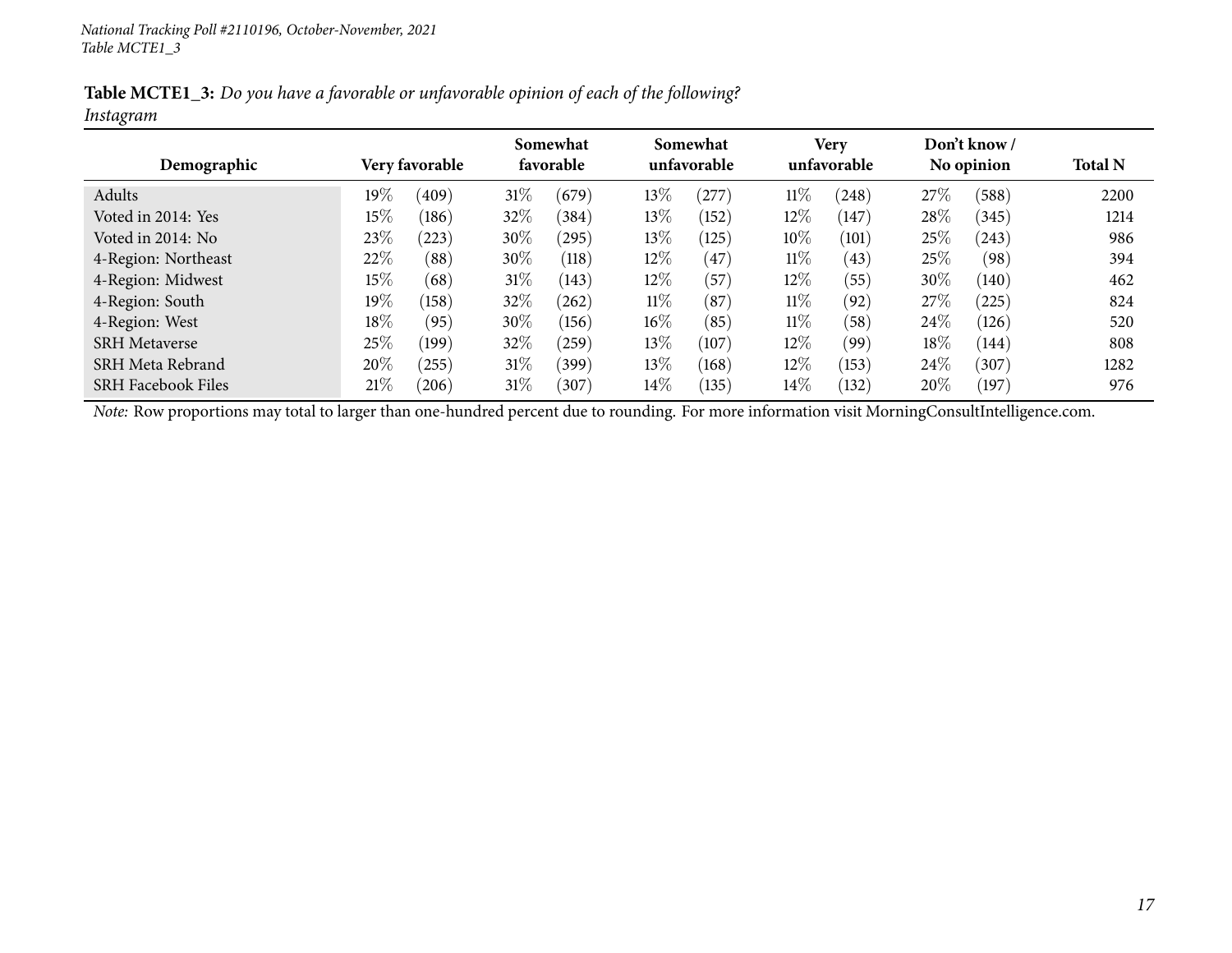Table MCTE1\_4: Do you have a favorable or unfavorable opinion of each of the following? *WhatsApp*

<span id="page-17-0"></span>

|                          |        | Very favorable |        | Somewhat<br>favorable |        | Somewhat<br>unfavorable |        | <b>Very</b><br>unfavorable |     | Don't know/<br>No opinion | <b>Total N</b> |
|--------------------------|--------|----------------|--------|-----------------------|--------|-------------------------|--------|----------------------------|-----|---------------------------|----------------|
| Demographic              |        |                |        |                       |        |                         |        |                            |     |                           |                |
| <b>Adults</b>            | $9\%$  | (193)          | $16\%$ | (342)                 | $9\%$  | (193)                   | 12%    | (269)                      | 55% | (1204)                    | 2200           |
| Gender: Male             | 10%    | (110)          | $18\%$ | (189)                 | 10%    | (108)                   | 16%    | (171)                      | 46% | (484)                     | 1062           |
| Gender: Female           | $7\%$  | (83)           | 13%    | (153)                 | $7\%$  | (85)                    | $9\%$  | (98)                       | 63% | (720)                     | 1138           |
| Age: 18-34               | 13%    | (85)           | 19%    | (126)                 | $9\%$  | (56)                    | 13%    | (88)                       | 46% | (300)                     | 655            |
| Age: 35-44               | $11\%$ | (39)           | $18\%$ | (64)                  | $9\%$  | (30)                    | 14%    | (50)                       | 49% | (174)                     | 358            |
| Age: 45-64               | $7\%$  | (56)           | 14%    | (107)                 | 10%    | (74)                    | $11\%$ | (80)                       | 58% | (435)                     | 751            |
| Age: 65+                 | $3\%$  | (13)           | 10%    | (45)                  | 7%     | (32)                    | 12%    | (51)                       | 68% | (295)                     | 436            |
| GenZers: 1997-2012       | $11\%$ | (25)           | $21\%$ | (47)                  | $9\%$  | (20)                    | $11\%$ | (24)                       | 48% | (107)                     | 222            |
| Millennials: 1981-1996   | 13%    | (87)           | 19%    | (124)                 | $9\%$  | (57)                    | 15%    | (99)                       | 44% | (289)                     | 655            |
| GenXers: 1965-1980       | $11\%$ | (60)           | 15%    | (84)                  | $9\%$  | (51)                    | 10%    | (59)                       | 55% | (312)                     | 565            |
| Baby Boomers: 1946-1964  | $3\%$  | (19)           | 12%    | (80)                  | $8\%$  | (57)                    | 12%    | (78)                       | 66% | (446)                     | 681            |
| PID: Dem (no lean)       | 12%    | (98)           | 20%    | (162)                 | $8\%$  | (65)                    | 10%    | (78)                       | 50% | (397)                     | 801            |
| PID: Ind (no lean)       | $5\%$  | (41)           | 13%    | (100)                 | 10%    | (74)                    | 13%    | (96)                       | 59% | (453)                     | 763            |
| PID: Rep (no lean)       | $8\%$  | (54)           | 13%    | (80)                  | $8\%$  | (54)                    | 15%    | (95)                       | 56% | (354)                     | 636            |
| PID/Gender: Dem Men      | 15%    | (58)           | 22%    | (89)                  | $9\%$  | (34)                    | 13%    | (50)                       | 42% | (166)                     | 398            |
| PID/Gender: Dem Women    | 10%    | (39)           | 18%    | (73)                  | $8\%$  | (31)                    | 7%     | (28)                       | 57% | (232)                     | 403            |
| PID/Gender: Ind Men      | $6\%$  | (20)           | 14%    | (49)                  | 12%    | (41)                    | $16\%$ | (57)                       | 52% | (179)                     | 346            |
| PID/Gender: Ind Women    | $5\%$  | (21)           | 12%    | (51)                  | $8\%$  | (33)                    | $9\%$  | (39)                       | 66% | (273)                     | 417            |
| PID/Gender: Rep Men      | 10%    | (31)           | 16%    | (51)                  | 10%    | (33)                    | 20%    | (63)                       | 44% | (139)                     | 317            |
| PID/Gender: Rep Women    | 7%     | (22)           | $9\%$  | (29)                  | $6\%$  | (21)                    | 10%    | (31)                       | 68% | (215)                     | 319            |
| Ideo: Liberal (1-3)      | $11\%$ | (69)           | 19%    | (117)                 | $11\%$ | (69)                    | $11\%$ | (69)                       | 48% | (301)                     | 625            |
| Ideo: Moderate (4)       | 10%    | (65)           | $16\%$ | (110)                 | $7\%$  | (47)                    | 12%    | (80)                       | 55% | (365)                     | 668            |
| Ideo: Conservative (5-7) | $7\%$  | (46)           | 13%    | (90)                  | 10%    | (65)                    | 14%    | (96)                       | 56% | (377)                     | 675            |
| Educ: < College          | 7%     | (106)          | 13%    | (199)                 | $8\%$  | (119)                   | 12%    | (181)                      | 60% | (907)                     | 1512           |
| Educ: Bachelors degree   | $11\%$ | (48)           | $21\%$ | (92)                  | $11\%$ | (47)                    | 13%    | (56)                       | 45% | (201)                     | 444            |
| Educ: Post-grad          | 16%    | (39)           | 21\%   | (51)                  | $11\%$ | (27)                    | 13%    | (31)                       | 39% | (96)                      | 244            |
| Income: Under 50k        | $7\%$  | (90)           | $14\%$ | (174)                 | $8\%$  | (107)                   | 13%    | (162)                      | 58% | (743)                     | 1276           |
| Income: 50k-100k         | 9%     | (59)           | $17\%$ | (105)                 | 10%    | (63)                    | 12%    | (77)                       | 52% | (332)                     | 636            |
| Income: 100k+            | 15%    | (44)           | 22%    | (62)                  | $8\%$  | (23)                    | 10%    | (30)                       | 45% | (129)                     | 288            |
| Ethnicity: White         | 7%     | (126)          | 14%    | (242)                 | $9\%$  | (157)                   | 12%    | (213)                      | 57% | (984)                     | 1722           |
| Ethnicity: Hispanic      | 17%    | (59)           | 24\%   | (83)                  | $9\%$  | (32)                    | 13%    | (45)                       | 37% | (130)                     | 349            |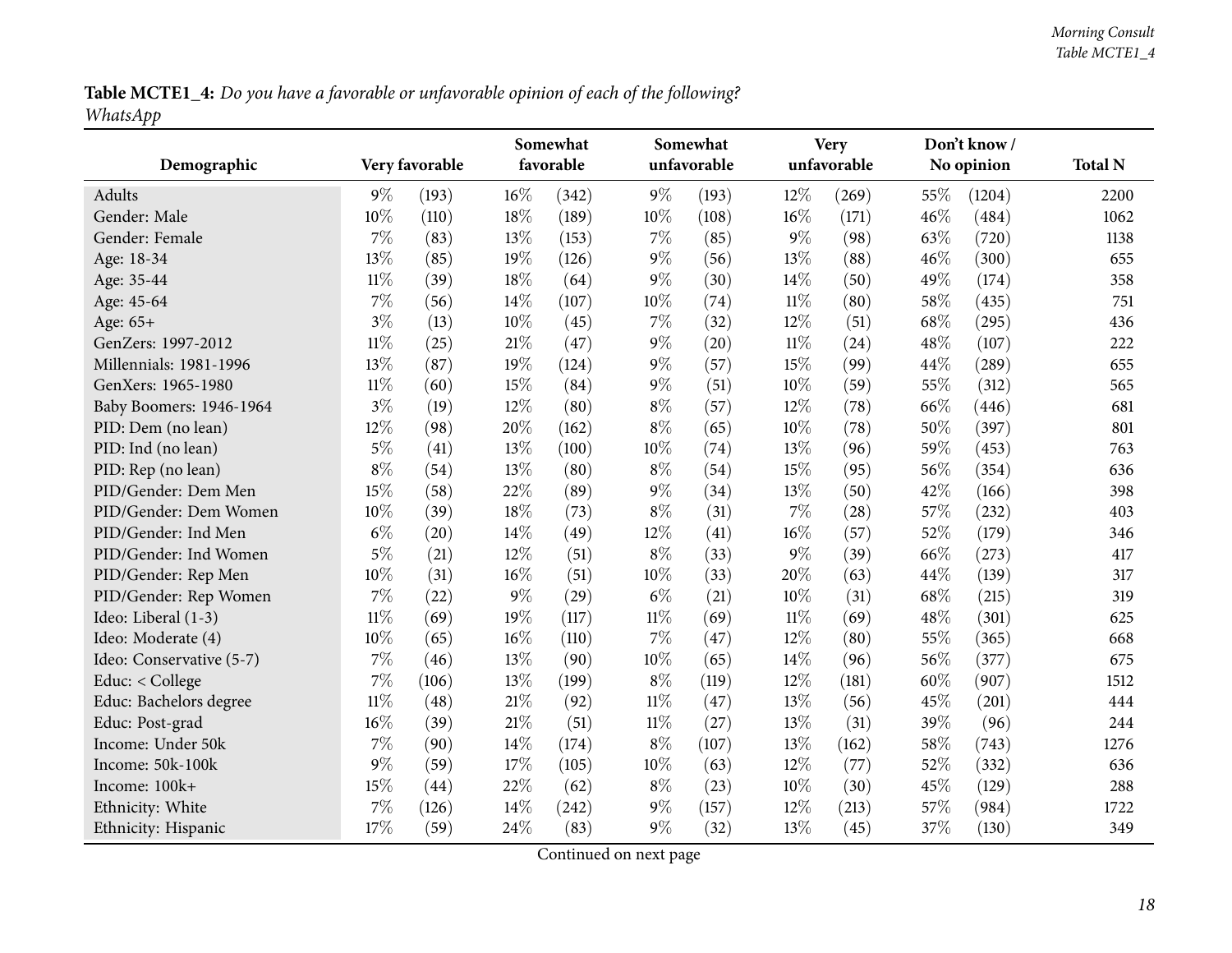Table MCTE1\_4: Do you have a favorable or unfavorable opinion of each of the following? *WhatsApp*

|                                   |       |                |        | Somewhat  |        | Somewhat    |        | <b>Very</b> |        | Don't know/ |                |
|-----------------------------------|-------|----------------|--------|-----------|--------|-------------|--------|-------------|--------|-------------|----------------|
| Demographic                       |       | Very favorable |        | favorable |        | unfavorable |        | unfavorable |        | No opinion  | <b>Total N</b> |
| Adults                            | $9\%$ | (193)          | $16\%$ | (342)     | $9\%$  | (193)       | $12\%$ | (269)       | 55%    | (1204)      | 2200           |
| Ethnicity: Black                  | 13%   | (36)           | 20%    | (56)      | $7\%$  | (20)        | $12\%$ | (33)        | 47%    | (129)       | 274            |
| Ethnicity: Other                  | 15%   | (31)           | 22%    | (44)      | $8\%$  | (16)        | $11\%$ | (22)        | 45%    | (91)        | 204            |
| All Christian                     | 10%   | (90)           | 14%    | (129)     | 10%    | (87)        | $11\%$ | (101)       | 56%    | (509)       | 915            |
| All Non-Christian                 | 17%   | (17)           | 27%    | (28)      | $5\%$  | (5)         | $11\%$ | (12)        | 40%    | (41)        | 103            |
| Atheist                           | 7%    | (9)            | 18%    | (24)      | $9\%$  | (12)        | 14%    | (18)        | 51%    | (66)        | 129            |
| Agnostic/Nothing in particular    | $6\%$ | (40)           | $16\%$ | (103)     | $9\%$  | (58)        | $13\%$ | (80)        | 56%    | (357)       | 637            |
| Something Else                    | 9%    | (37)           | 14%    | (57)      | $8\%$  | (31)        | 14%    | (59)        | 56%    | (231)       | 416            |
| Religious Non-Protestant/Catholic | 14%   | (17)           | 24%    | (29)      | $5\%$  | (6)         | 14%    | (17)        | 44%    | (54)        | 124            |
| Evangelical                       | 13%   | (69)           | 15%    | (85)      | $8\%$  | (44)        | 12%    | (66)        | 52%    | (287)       | 550            |
| Non-Evangelical                   | 7%    | (54)           | 13%    | (99)      | 10%    | (72)        | $12\%$ | (86)        | $58\%$ | (436)       | 747            |
| Community: Urban                  | 16%   | (101)          | 18%    | (110)     | $6\%$  | (36)        | 12%    | (73)        | $48\%$ | (292)       | 613            |
| Community: Suburban               | $6\%$ | (65)           | 16%    | (162)     | $11\%$ | (111)       | $11\%$ | (115)       | 56%    | (567)       | 1019           |
| Community: Rural                  | $5\%$ | (28)           | 12%    | (70)      | $8\%$  | (46)        | 14%    | (80)        | 61\%   | (345)       | 568            |
| Employ: Private Sector            | 12%   | (85)           | 20%    | (139)     | $11\%$ | (74)        | 13%    | (90)        | 45%    | (312)       | 699            |
| Employ: Government                | 12%   | (14)           | 20%    | (23)      | $8\%$  | (9)         | $8\%$  | (10)        | 52%    | (62)        | 118            |
| Employ: Self-Employed             | 16%   | (32)           | 16%    | (33)      | $8\%$  | (15)        | 18%    | (36)        | 42%    | (85)        | 202            |
| Employ: Homemaker                 | $6\%$ | (9)            | 16%    | (23)      | $7\%$  | (10)        | 10%    | (15)        | 62%    | (91)        | 147            |
| Employ: Student                   | 14%   | (11)           | 16%    | (12)      | $11\%$ | (9)         | $5\%$  | (4)         | 54%    | (42)        | 78             |
| Employ: Retired                   | $3\%$ | (15)           | 12%    | (60)      | $8\%$  | (39)        | $11\%$ | (56)        | 66%    | (326)       | 497            |
| Employ: Unemployed                | $6\%$ | (17)           | 13%    | (36)      | $10\%$ | (28)        | 12%    | (34)        | 58%    | (159)       | 276            |
| Employ: Other                     | $6\%$ | (10)           | $8\%$  | (15)      | $4\%$  | (8)         | 13%    | (23)        | 69%    | (127)       | 183            |
| Military HH: Yes                  | 7%    | (24)           | 13%    | (43)      | $8\%$  | (27)        | 13%    | (43)        | 59%    | (200)       | 337            |
| Military HH: No                   | 9%    | (169)          | 16%    | (299)     | $9\%$  | (166)       | 12%    | (226)       | 54%    | (1004)      | 1863           |
| RD/WT: Right Direction            | 14%   | (115)          | 21%    | (170)     | $8\%$  | (65)        | 10%    | (84)        | 48%    | (395)       | 829            |
| RD/WT: Wrong Track                | $6\%$ | (78)           | 13%    | (172)     | $9\%$  | (128)       | 13%    | (184)       | 59%    | (809)       | 1371           |
| Biden Job Approve                 | 12%   | (123)          | 21%    | (217)     | $9\%$  | (94)        | $11\%$ | (110)       | 47%    | (487)       | 1031           |
| <b>Biden Job Disapprove</b>       | $6\%$ | (63)           | 10%    | (107)     | $9\%$  | (93)        | 15%    | (151)       | 60%    | (611)       | 1024           |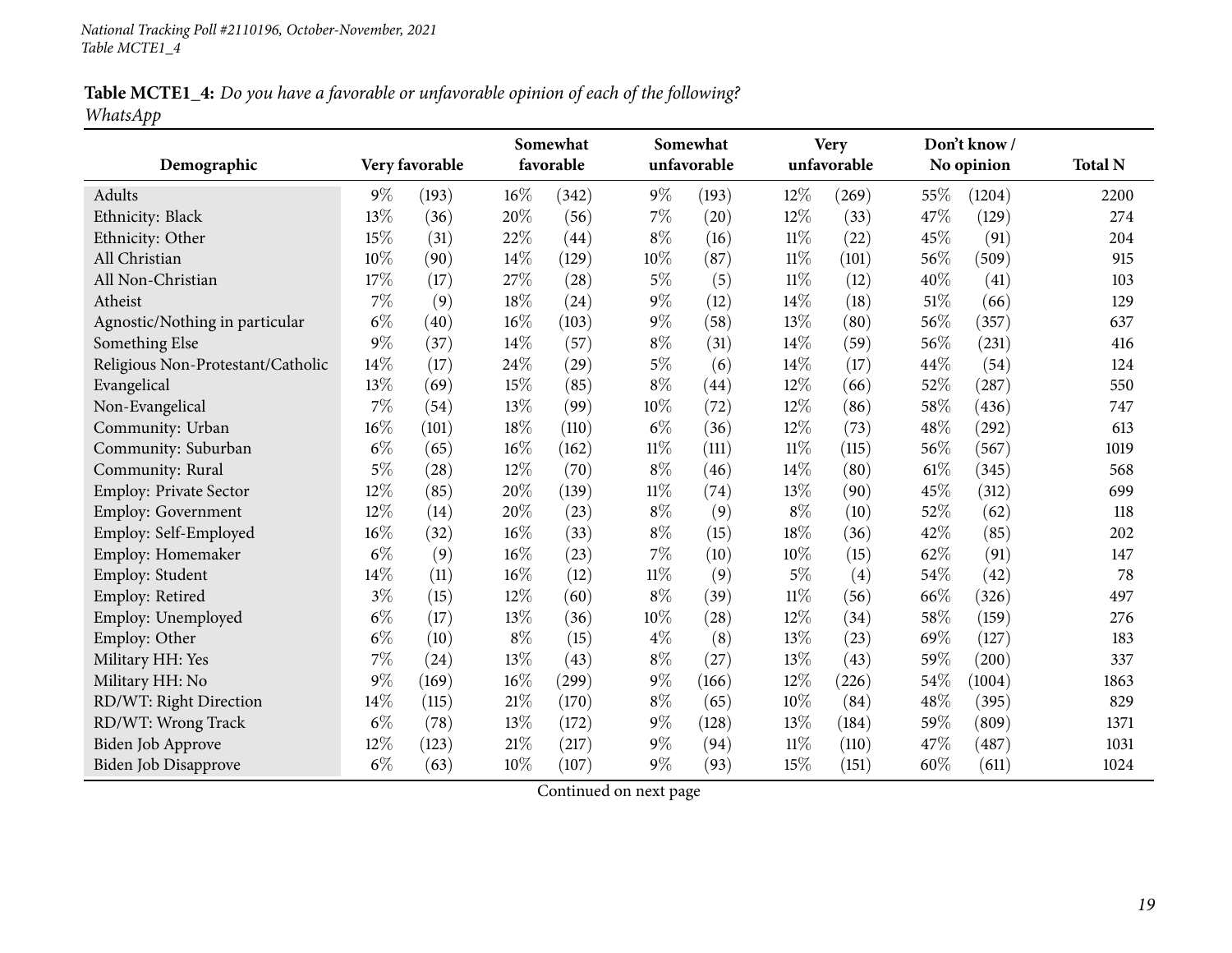Table MCTE1\_4: Do you have a favorable or unfavorable opinion of each of the following? *WhatsApp*

| Demographic                          |        | Very favorable |        | Somewhat<br>favorable |        | Somewhat<br>unfavorable |        | <b>Very</b><br>unfavorable |     | Don't know/<br>No opinion | <b>Total N</b> |
|--------------------------------------|--------|----------------|--------|-----------------------|--------|-------------------------|--------|----------------------------|-----|---------------------------|----------------|
|                                      |        |                |        |                       |        |                         |        |                            |     |                           |                |
| Adults                               | $9\%$  | (193)          | $16\%$ | (342)                 | $9\%$  | (193)                   | $12\%$ | (269)                      | 55% | (1204)                    | 2200           |
| Biden Job Strongly Approve           | $16\%$ | (69)           | 20%    | (86)                  | $7\%$  | (30)                    | 14%    | (62)                       | 44% | (191)                     | 438            |
| Biden Job Somewhat Approve           | $9\%$  | (55)           | 22%    | (131)                 | $11\%$ | (64)                    | $8\%$  | (48)                       | 50% | (296)                     | 593            |
| Biden Job Somewhat Disapprove        | $8\%$  | (23)           | 14\%   | (41)                  | 10%    | (30)                    | 9%     | (27)                       | 59% | (171)                     | 292            |
| <b>Biden Job Strongly Disapprove</b> | $5\%$  | (40)           | $9\%$  | (66)                  | 9%     | (63)                    | 17%    | (123)                      | 60% | (440)                     | 732            |
| Favorable of Biden                   | 12%    | (125)          | 20%    | (209)                 | $8\%$  | (86)                    | $11\%$ | (118)                      | 48% | (500)                     | 1038           |
| Unfavorable of Biden                 | $6\%$  | (65)           | 12%    | (124)                 | 10%    | (103)                   | 14%    | (146)                      | 58% | (612)                     | 1050           |
| Very Favorable of Biden              | 15%    | (73)           | 19%    | (92)                  | $6\%$  | (31)                    | 13%    | (60)                       | 46% | (221)                     | 477            |
| Somewhat Favorable of Biden          | $9\%$  | (52)           | 21\%   | (117)                 | 10%    | (56)                    | $10\%$ | (58)                       | 50% | (279)                     | 561            |
| Somewhat Unfavorable of Biden        | $6\%$  | (17)           | 16%    | (44)                  | 14%    | (38)                    | 9%     | (26)                       | 55% | (154)                     | 280            |
| Very Unfavorable of Biden            | $6\%$  | (47)           | 10%    | (79)                  | $8\%$  | (65)                    | 16%    | (120)                      | 59% | (457)                     | 770            |
| #1 Issue: Economy                    | $11\%$ | (88)           | 17%    | (143)                 | 9%     | (74)                    | 12%    | (97)                       | 51% | (420)                     | 822            |
| #1 Issue: Security                   | $8\%$  | (24)           | 12%    | (37)                  | $8\%$  | (25)                    | 18%    | (58)                       | 54% | (172)                     | 316            |
| #1 Issue: Health Care                | 13%    | (37)           | 15%    | (45)                  | $8\%$  | (23)                    | 10%    | (31)                       | 54% | (157)                     | 293            |
| #1 Issue: Medicare / Social Security | $5\%$  | (12)           | $9\%$  | (24)                  | $8\%$  | (21)                    | 10%    | (25)                       | 68% | (177)                     | 259            |
| #1 Issue: Women's Issues             | $5\%$  | (7)            | 14%    | (19)                  | $9\%$  | (13)                    | 7%     | (10)                       | 65% | (88)                      | 136            |
| #1 Issue: Education                  | $8\%$  | (9)            | 30%    | (32)                  | $6\%$  | (7)                     | 9%     | (9)                        | 47% | (51)                      | 109            |
| #1 Issue: Energy                     | $6\%$  | (8)            | 19%    | (25)                  | 17%    | (23)                    | 14%    | (19)                       | 44% | (58)                      | 132            |
| #1 Issue: Other                      | $6\%$  | (8)            | 12%    | (16)                  | $6\%$  | (8)                     | 16%    | (21)                       | 60% | (81)                      | 134            |
| 2020 Vote: Joe Biden                 | $11\%$ | (104)          | 19%    | (189)                 | 9%     | (88)                    | $11\%$ | (104)                      | 51% | (495)                     | 980            |
| 2020 Vote: Donald Trump              | 7%     | (45)           | $11\%$ | (73)                  | $9\%$  | (61)                    | 16%    | (108)                      | 58% | (397)                     | 685            |
| 2020 Vote: Other                     | $9\%$  | (8)            | 13%    | (11)                  | $8\%$  | (7)                     | $11\%$ | (9)                        | 59% | (50)                      | 85             |
| 2020 Vote: Didn't Vote               | $8\%$  | (36)           | 15%    | (67)                  | $8\%$  | (37)                    | $11\%$ | (48)                       | 58% | (257)                     | 445            |
| 2018 House Vote: Democrat            | $11\%$ | (80)           | 19%    | (141)                 | $11\%$ | (79)                    | 10%    | (71)                       | 50% | (369)                     | 741            |
| 2018 House Vote: Republican          | $6\%$  | (35)           | $11\%$ | (67)                  | 7%     | (45)                    | 17\%   | (102)                      | 58% | (348)                     | 596            |
| 2018 House Vote: Someone else        | $4\%$  | (3)            | 12%    | (8)                   | $4\%$  | (3)                     | 15%    | (10)                       | 66% | (44)                      | 67             |
| 2016 Vote: Hillary Clinton           | $11\%$ | (76)           | 19%    | (129)                 | 9%     | (61)                    | 10%    | (71)                       | 51% | (349)                     | 686            |
| 2016 Vote: Donald Trump              | $7\%$  | (44)           | 12%    | (78)                  | $9\%$  | (56)                    | 16%    | (104)                      | 57% | (369)                     | 651            |
| 2016 Vote: Other                     | $4\%$  | (5)            | 12%    | (16)                  | $11\%$ | (15)                    | 14%    | (19)                       | 59% | (78)                      | 133            |
| 2016 Vote: Didn't Vote               | 9%     | (68)           | 16%    | (119)                 | $8\%$  | (61)                    | 10%    | (75)                       | 56% | (407)                     | 730            |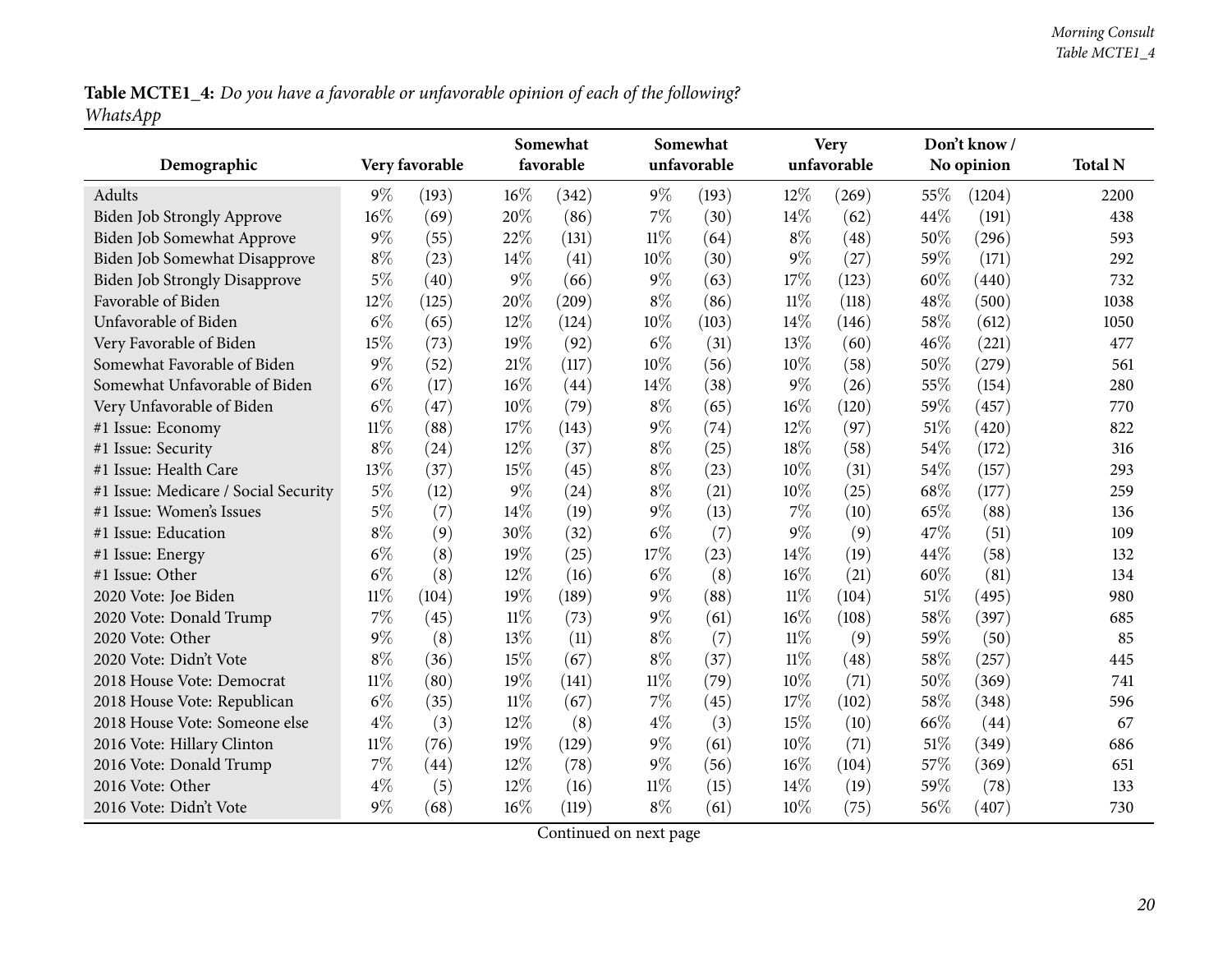Table MCTE1\_4: Do you have a favorable or unfavorable opinion of each of the following? *WhatsApp*

|                           |        |                       |        | Somewhat  |        | Somewhat    |        | <b>Very</b> |        | Don't know / |                |
|---------------------------|--------|-----------------------|--------|-----------|--------|-------------|--------|-------------|--------|--------------|----------------|
| Demographic               |        | <b>Very favorable</b> |        | favorable |        | unfavorable |        | unfavorable |        | No opinion   | <b>Total N</b> |
| Adults                    | $9\%$  | (193)                 | $16\%$ | (342)     | $9\%$  | (193)       | 12\%   | (269)       | 55%    | (1204)       | 2200           |
| Voted in 2014: Yes        | $8\%$  | (97)                  | 15%    | (179)     | $9\%$  | (112)       | 13\%   | (159)       | 55%    | (667)        | 1214           |
| Voted in 2014: No         | $10\%$ | (96)                  | 17%    | (163)     | $8\%$  | (81)        | $11\%$ | (110)       | 54%    | (537)        | 986            |
| 4-Region: Northeast       | $11\%$ | (44)                  | $13\%$ | (51)      | $8\%$  | (32)        | $12\%$ | (48)        | $56\%$ | (219)        | 394            |
| 4-Region: Midwest         | 5%     | (21)                  | $14\%$ | (67)      | $8\%$  | (38)        | 13\%   | (61)        | 60%    | (275)        | 462            |
| 4-Region: South           | $9\%$  | (75)                  | $16\%$ | (128)     | $8\%$  | (69)        | $11\%$ | (94)        | $56\%$ | (458)        | 824            |
| 4-Region: West            | $10\%$ | (53)                  | $19\%$ | (96)      | 10%    | (54)        | 13%    | (66)        | 48\%   | (251)        | 520            |
| <b>SRH</b> Metaverse      | $14\%$ | (117)                 | $19\%$ | (151)     | $9\%$  | (76)        | $14\%$ | (115)       | $43\%$ | (348)        | 808            |
| SRH Meta Rebrand          | $11\%$ | (135)                 | 17%    | (212)     | $9\%$  | (115)       | 13\%   | (161)       | 51\%   | (657)        | 1282           |
| <b>SRH Facebook Files</b> | $12\%$ | (113)                 | $19\%$ | (181)     | $11\%$ | (112)       | 13\%   | (129)       | 45%    | (441)        | 976            |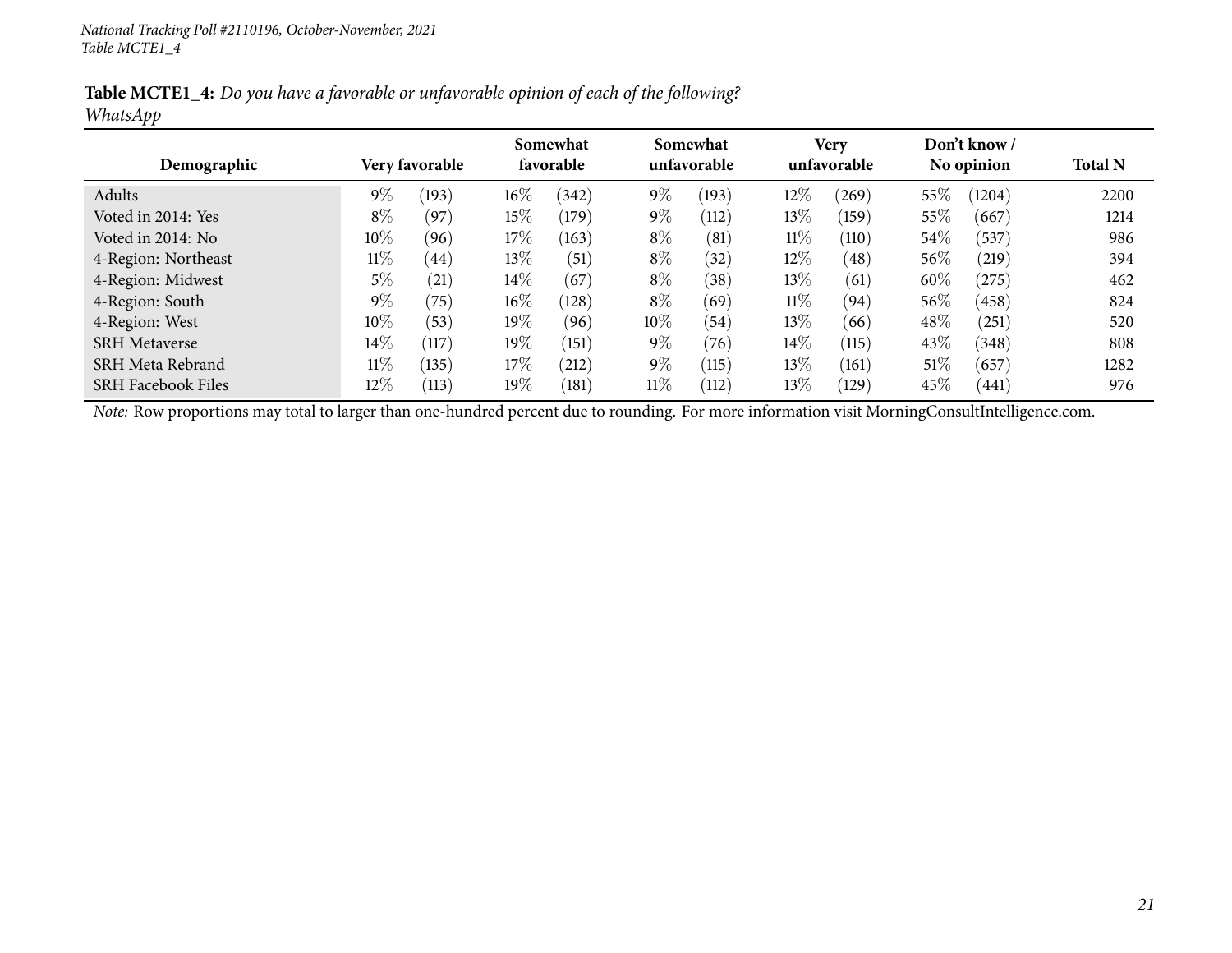Table MCTE1\_5: Do you have a favorable or unfavorable opinion of each of the following? *Oculus*

<span id="page-21-0"></span>

| Demographic              |        | Very favorable |        | Somewhat<br>favorable |       | Somewhat<br>unfavorable |        | <b>Very</b><br>unfavorable |        | Don't know/<br>No opinion | <b>Total N</b> |
|--------------------------|--------|----------------|--------|-----------------------|-------|-------------------------|--------|----------------------------|--------|---------------------------|----------------|
| <b>Adults</b>            | $6\%$  | (127)          | 12%    | (255)                 | $5\%$ | (101)                   | 7%     | (163)                      | $71\%$ | (1553)                    | 2200           |
| Gender: Male             | $8\%$  | (83)           | 17%    | (181)                 | $6\%$ | (69)                    | 10%    | (106)                      | 59%    | (623)                     | 1062           |
| Gender: Female           | $4\%$  | (45)           | $7\%$  | (74)                  | $3\%$ | (32)                    | $5\%$  | (57)                       | 82%    | (930)                     | 1138           |
| Age: 18-34               | 10%    | (69)           | 17%    | (110)                 | $7\%$ | (46)                    | $9\%$  | (59)                       | 57%    | (372)                     | 655            |
| Age: 35-44               | 7%     | (27)           | 18%    | (65)                  | $6\%$ | (22)                    | $7\%$  | (26)                       | 61%    | (218)                     | 358            |
| Age: 45-64               | $4\%$  | (29)           | $7\%$  | (55)                  | $2\%$ | (18)                    | $5\%$  | (37)                       | 81%    | (611)                     | 751            |
| Age: 65+                 | $1\%$  | (3)            | $6\%$  | (25)                  | $4\%$ | (15)                    | $9\%$  | (41)                       | 81%    | (352)                     | 436            |
| GenZers: 1997-2012       | 13%    | (28)           | 14%    | (31)                  | $7\%$ | (15)                    | $7\%$  | (16)                       | 60%    | (132)                     | 222            |
| Millennials: 1981-1996   | $9\%$  | (59)           | 20%    | (129)                 | $7\%$ | (47)                    | $8\%$  | (55)                       | 56%    | (366)                     | 655            |
| GenXers: 1965-1980       | $6\%$  | (35)           | 10%    | (54)                  | $2\%$ | (11)                    | $6\%$  | (36)                       | 76%    | (428)                     | 565            |
| Baby Boomers: 1946-1964  | $1\%$  | (5)            | $6\%$  | (38)                  | $4\%$ | (24)                    | $7\%$  | (49)                       | 83%    | (565)                     | 681            |
| PID: Dem (no lean)       | $8\%$  | (62)           | 14%    | (115)                 | $4\%$ | (34)                    | $6\%$  | (50)                       | 67%    | (539)                     | 801            |
| PID: Ind (no lean)       | $5\%$  | (39)           | 10%    | (73)                  | $4\%$ | (33)                    | $9\%$  | (66)                       | 72%    | (552)                     | 763            |
| PID: Rep (no lean)       | $4\%$  | (27)           | 10%    | (66)                  | $5\%$ | (34)                    | $7\%$  | (46)                       | 73%    | (462)                     | 636            |
| PID/Gender: Dem Men      | $11\%$ | (44)           | 20%    | (80)                  | $6\%$ | (24)                    | $9\%$  | (37)                       | 53%    | (213)                     | 398            |
| PID/Gender: Dem Women    | $4\%$  | (18)           | $9\%$  | (35)                  | $2\%$ | (10)                    | $3\%$  | (13)                       | 81%    | (327)                     | 403            |
| PID/Gender: Ind Men      | $6\%$  | (21)           | $14\%$ | (48)                  | $5\%$ | (19)                    | $11\%$ | (39)                       | 63%    | (219)                     | 346            |
| PID/Gender: Ind Women    | $4\%$  | (17)           | $6\%$  | (25)                  | $3\%$ | (14)                    | 7%     | (27)                       | 80%    | (333)                     | 417            |
| PID/Gender: Rep Men      | $5\%$  | (17)           | 17%    | (53)                  | $8\%$ | (26)                    | $10\%$ | (30)                       | 60%    | (191)                     | 317            |
| PID/Gender: Rep Women    | $3\%$  | (10)           | $4\%$  | (14)                  | $3\%$ | (9)                     | $5\%$  | (16)                       | 85%    | (271)                     | 319            |
| Ideo: Liberal (1-3)      | $8\%$  | (47)           | 16%    | (99)                  | $6\%$ | (35)                    | 7%     | (46)                       | 64%    | (398)                     | 625            |
| Ideo: Moderate (4)       | $6\%$  | (42)           | 13%    | (87)                  | $4\%$ | (26)                    | $8\%$  | (52)                       | 69%    | (460)                     | 668            |
| Ideo: Conservative (5-7) | $4\%$  | (27)           | $9\%$  | (59)                  | $5\%$ | (34)                    | $7\%$  | (50)                       | 75%    | (504)                     | 675            |
| Educ: < College          | $6\%$  | (87)           | 10%    | (157)                 | $4\%$ | (55)                    | 7%     | (106)                      | 73%    | (1108)                    | 1512           |
| Educ: Bachelors degree   | $6\%$  | (29)           | 16%    | (70)                  | $6\%$ | (27)                    | $8\%$  | (35)                       | 64%    | (283)                     | 444            |
| Educ: Post-grad          | $5\%$  | (12)           | 12%    | (28)                  | $8\%$ | (19)                    | $9\%$  | (23)                       | 66%    | (162)                     | 244            |
| Income: Under 50k        | $4\%$  | (56)           | 10%    | (123)                 | $4\%$ | (53)                    | $7\%$  | (89)                       | 75%    | (955)                     | 1276           |
| Income: 50k-100k         | $8\%$  | (52)           | 13%    | (83)                  | $5\%$ | (34)                    | $8\%$  | (51)                       | 65%    | (416)                     | 636            |
| Income: 100k+            | $7\%$  | (20)           | 17%    | (50)                  | $5\%$ | (13)                    | $8\%$  | (23)                       | 63%    | (182)                     | 288            |
| Ethnicity: White         | $6\%$  | (97)           | $11\%$ | (196)                 | $4\%$ | (70)                    | $8\%$  | (132)                      | 71%    | (1227)                    | 1722           |
| Ethnicity: Hispanic      | $11\%$ | (39)           | 18%    | (62)                  | $6\%$ | (21)                    | 10%    | (34)                       | 55%    | (194)                     | 349            |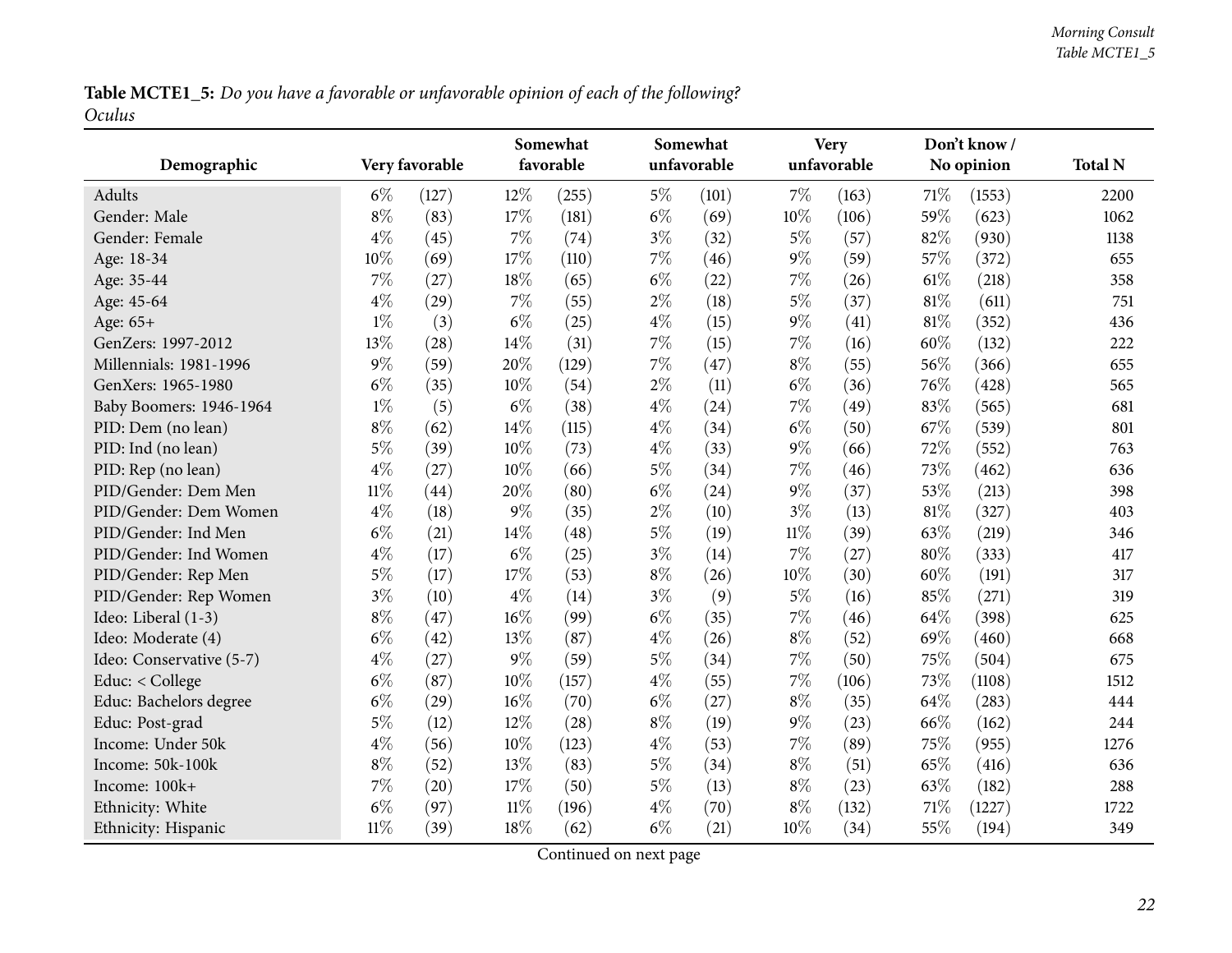Table MCTE1\_5: Do you have a favorable or unfavorable opinion of each of the following? *Oculus*

|                                   |       |                |        | Somewhat  |       | Somewhat    |        | <b>Very</b> |      | Don't know/ |                |
|-----------------------------------|-------|----------------|--------|-----------|-------|-------------|--------|-------------|------|-------------|----------------|
| Demographic                       |       | Very favorable |        | favorable |       | unfavorable |        | unfavorable |      | No opinion  | <b>Total N</b> |
| <b>Adults</b>                     | $6\%$ | (127)          | $12\%$ | (255)     | $5\%$ | (101)       | 7%     | (163)       | 71\% | (1553)      | 2200           |
| Ethnicity: Black                  | 7%    | (18)           | 10%    | (28)      | $7\%$ | (20)        | $5\%$  | (14)        | 71%  | (194)       | 274            |
| Ethnicity: Other                  | $6\%$ | (12)           | 16%    | (32)      | $5\%$ | (11)        | $8\%$  | (16)        | 65%  | (133)       | 204            |
| All Christian                     | $5\%$ | (50)           | 10%    | (91)      | $4\%$ | (40)        | $7\%$  | (64)        | 73%  | (671)       | 915            |
| All Non-Christian                 | 15%   | (16)           | 17%    | (17)      | $8\%$ | (9)         | $7\%$  | (7)         | 53%  | (55)        | 103            |
| Atheist                           | 7%    | (9)            | 20%    | (26)      | $6\%$ | (8)         | $12\%$ | (16)        | 54%  | (70)        | 129            |
| Agnostic/Nothing in particular    | $5\%$ | (33)           | 13%    | (82)      | $4\%$ | (28)        | $7\%$  | (42)        | 71%  | (452)       | 637            |
| Something Else                    | $5\%$ | (20)           | 10%    | (40)      | $4\%$ | (16)        | $8\%$  | (35)        | 73%  | (305)       | 416            |
| Religious Non-Protestant/Catholic | 13%   | (16)           | 21%    | (26)      | $7\%$ | (9)         | $6\%$  | (7)         | 53%  | (65)        | 124            |
| Evangelical                       | $8\%$ | (46)           | 9%     | (49)      | $4\%$ | (20)        | $7\%$  | (41)        | 72%  | (394)       | 550            |
| Non-Evangelical                   | $3\%$ | (22)           | 10%    | (72)      | $5\%$ | (34)        | $8\%$  | (56)        | 75%  | (562)       | 747            |
| Community: Urban                  | $9\%$ | (54)           | 12%    | (75)      | $5\%$ | (31)        | $8\%$  | (47)        | 66%  | (405)       | 613            |
| Community: Suburban               | $4\%$ | (44)           | 12%    | (123)     | $4\%$ | (45)        | $7\%$  | (74)        | 72%  | (734)       | 1019           |
| Community: Rural                  | $5\%$ | (29)           | 10%    | (58)      | $4\%$ | (25)        | $7\%$  | (42)        | 73%  | (414)       | 568            |
| Employ: Private Sector            | $9\%$ | (64)           | 18%    | (129)     | $6\%$ | (41)        | $8\%$  | (57)        | 58%  | (409)       | 699            |
| <b>Employ: Government</b>         | 10%   | (12)           | 10%    | (12)      | $5\%$ | (6)         | $6\%$  | (7)         | 69%  | (82)        | 118            |
| Employ: Self-Employed             | $8\%$ | (16)           | 13%    | (27)      | $3\%$ | (5)         | $9\%$  | (18)        | 67\% | (136)       | 202            |
| Employ: Homemaker                 | $5\%$ | (7)            | $7\%$  | (10)      | $3\%$ | (5)         | $4\%$  | (5)         | 82%  | (120)       | 147            |
| Employ: Student                   | $3\%$ | (3)            | 7%     | (5)       | 10%   | (8)         | $3\%$  | (2)         | 77%  | (60)        | 78             |
| Employ: Retired                   | $1\%$ | (3)            | $5\%$  | (27)      | $4\%$ | (21)        | $8\%$  | (41)        | 82%  | (405)       | 497            |
| Employ: Unemployed                | $6\%$ | (15)           | $11\%$ | (31)      | $4\%$ | (10)        | $9\%$  | (24)        | 71%  | (195)       | 276            |
| Employ: Other                     | $5\%$ | (8)            | $7\%$  | (14)      | $3\%$ | (6)         | $5\%$  | (8)         | 80%  | (147)       | 183            |
| Military HH: Yes                  | $6\%$ | (21)           | $9\%$  | (31)      | $6\%$ | (22)        | $7\%$  | (24)        | 71%  | (239)       | 337            |
| Military HH: No                   | $6\%$ | (106)          | 12%    | (224)     | $4\%$ | (80)        | $7\%$  | (139)       | 71%  | (1314)      | 1863           |
| RD/WT: Right Direction            | $8\%$ | (65)           | 15%    | (122)     | $6\%$ | (49)        | $7\%$  | (58)        | 65%  | (535)       | 829            |
| RD/WT: Wrong Track                | $5\%$ | (62)           | 10%    | (133)     | $4\%$ | (53)        | $8\%$  | (105)       | 74%  | (1018)      | 1371           |
| Biden Job Approve                 | 7%    | (74)           | 15%    | (152)     | $5\%$ | (53)        | $7\%$  | (75)        | 66%  | (678)       | 1031           |
| Biden Job Disapprove              | $5\%$ | (48)           | 10%    | (102)     | $4\%$ | (44)        | $8\%$  | (86)        | 73%  | (744)       | 1024           |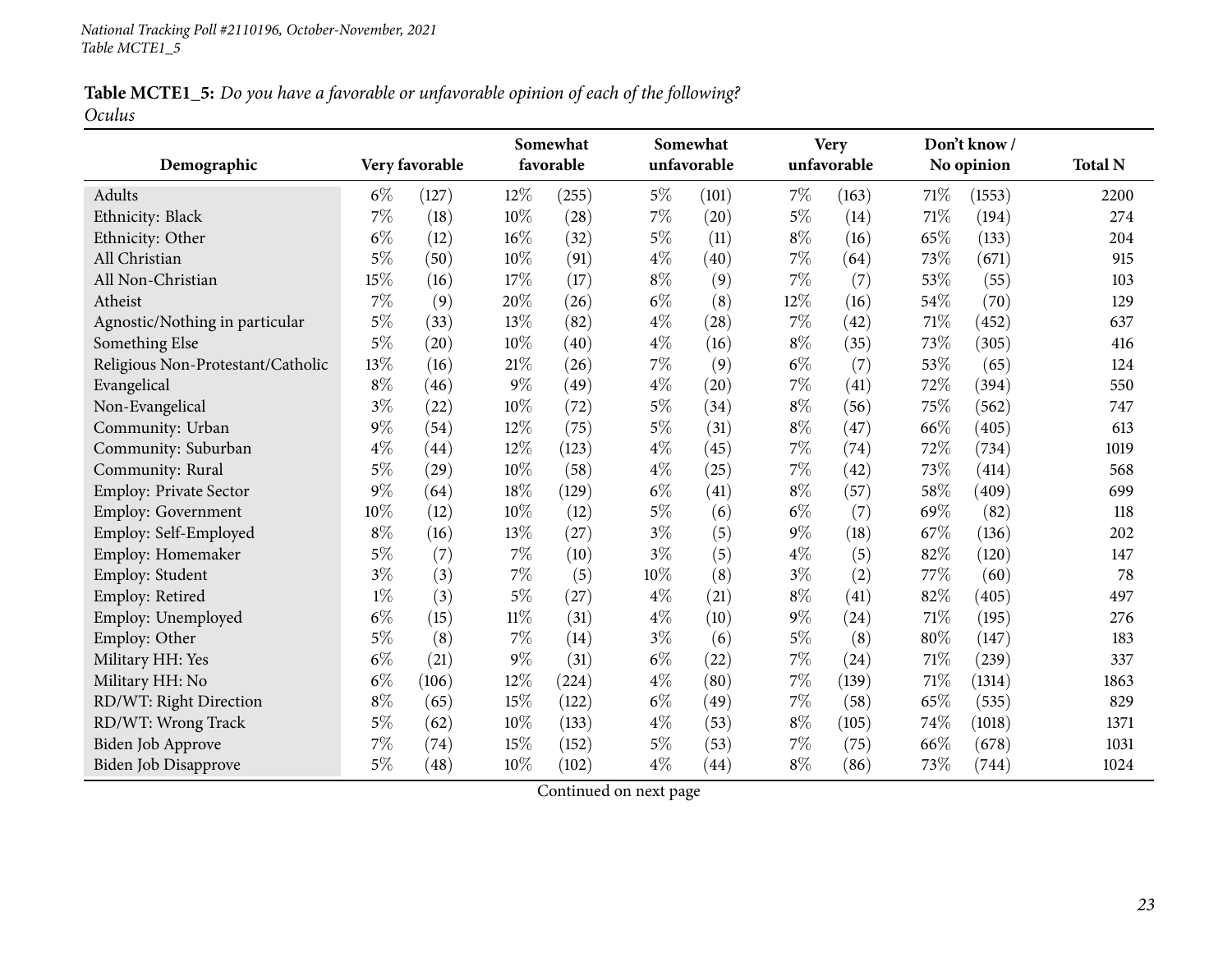Table MCTE1\_5: Do you have a favorable or unfavorable opinion of each of the following? *Oculus*

| Demographic                          |        | Very favorable |        | Somewhat<br>favorable |       | Somewhat<br>unfavorable |        | <b>Very</b><br>unfavorable |        | Don't know/<br>No opinion | <b>Total N</b> |
|--------------------------------------|--------|----------------|--------|-----------------------|-------|-------------------------|--------|----------------------------|--------|---------------------------|----------------|
| <b>Adults</b>                        | $6\%$  | (127)          | $12\%$ | (255)                 | $5\%$ | (101)                   | $7\%$  | (163)                      | 71\%   | (1553)                    | 2200           |
| <b>Biden Job Strongly Approve</b>    | 12%    | (51)           | 10%    | (45)                  | $6\%$ | (27)                    | $11\%$ | (47)                       | 61\%   | (268)                     | 438            |
| Biden Job Somewhat Approve           | $4\%$  | (22)           | 18%    | (106)                 | $4\%$ | (26)                    | $5\%$  | (28)                       | 69%    | (411)                     | 593            |
| Biden Job Somewhat Disapprove        | $4\%$  | (11)           | 14\%   | (42)                  | $6\%$ | (17)                    | $6\%$  | (17)                       | 70%    | (205)                     | 292            |
| <b>Biden Job Strongly Disapprove</b> | $5\%$  | (37)           | $8\%$  | (60)                  | $4\%$ | (27)                    | $9\%$  | (69)                       | 74\%   | (540)                     | 732            |
| Favorable of Biden                   | $7\%$  | (72)           | 15%    | (153)                 | $4\%$ | (43)                    | $7\%$  | (78)                       | 67%    | (692)                     | 1038           |
| Unfavorable of Biden                 | $5\%$  | (51)           | 10%    | (100)                 | $5\%$ | (56)                    | $8\%$  | (82)                       | 72%    | (761)                     | 1050           |
| Very Favorable of Biden              | $11\%$ | (52)           | 10%    | (46)                  | $4\%$ | (18)                    | $10\%$ | (49)                       | 66%    | (313)                     | 477            |
| Somewhat Favorable of Biden          | $4\%$  | (20)           | 19%    | (107)                 | $5\%$ | (26)                    | $5\%$  | (29)                       | 68\%   | (379)                     | 561            |
| Somewhat Unfavorable of Biden        | $4\%$  | (11)           | $12\%$ | (33)                  | $9\%$ | (25)                    | $6\%$  | (16)                       | 70%    | (194)                     | 280            |
| Very Unfavorable of Biden            | $5\%$  | (40)           | $9\%$  | (67)                  | $4\%$ | (31)                    | $9\%$  | (66)                       | 74%    | (566)                     | 770            |
| #1 Issue: Economy                    | $5\%$  | (42)           | 12%    | (99)                  | $5\%$ | (42)                    | $6\%$  | (52)                       | $71\%$ | (587)                     | 822            |
| #1 Issue: Security                   | $8\%$  | (25)           | $9\%$  | (27)                  | $3\%$ | (10)                    | $9\%$  | (29)                       | $71\%$ | (224)                     | 316            |
| #1 Issue: Health Care                | $7\%$  | (21)           | 14%    | (42)                  | $5\%$ | (15)                    | $8\%$  | (22)                       | 66\%   | (193)                     | 293            |
| #1 Issue: Medicare / Social Security | $2\%$  | (5)            | $8\%$  | (20)                  | $5\%$ | (13)                    | $6\%$  | (16)                       | 79%    | (205)                     | 259            |
| #1 Issue: Women's Issues             | $3\%$  | (4)            | 15%    | (20)                  | $3\%$ | (4)                     | $8\%$  | (11)                       | 71\%   | (96)                      | 136            |
| #1 Issue: Education                  | $8\%$  | (9)            | 15%    | (17)                  | $8\%$ | (9)                     | $5\%$  | (5)                        | 64\%   | (70)                      | 109            |
| #1 Issue: Energy                     | $6\%$  | (8)            | 18%    | (23)                  | $4\%$ | (5)                     | $11\%$ | (14)                       | 62%    | (81)                      | 132            |
| #1 Issue: Other                      | 10%    | (13)           | $6\%$  | (8)                   | $2\%$ | (2)                     | 10%    | (13)                       | 73%    | (98)                      | 134            |
| 2020 Vote: Joe Biden                 | $7\%$  | (64)           | $15\%$ | (147)                 | $5\%$ | (45)                    | $7\%$  | (68)                       | 67%    | (657)                     | 980            |
| 2020 Vote: Donald Trump              | $5\%$  | (37)           | $9\%$  | (60)                  | $5\%$ | (36)                    | $8\%$  | (56)                       | 72%    | (495)                     | 685            |
| 2020 Vote: Other                     | $3\%$  | (3)            | $2\%$  | (1)                   | $4\%$ | (4)                     | $8\%$  | (6)                        | 84\%   | (71)                      | 85             |
| 2020 Vote: Didn't Vote               | $5\%$  | (24)           | 10%    | (45)                  | $4\%$ | (17)                    | 7%     | (32)                       | 74%    | (328)                     | 445            |
| 2018 House Vote: Democrat            | $8\%$  | (59)           | 14%    | (101)                 | $5\%$ | (38)                    | 7%     | (51)                       | 66%    | (492)                     | 741            |
| 2018 House Vote: Republican          | $4\%$  | (25)           | $7\%$  | (44)                  | $5\%$ | (29)                    | $9\%$  | (53)                       | 75%    | (444)                     | 596            |
| 2018 House Vote: Someone else        | $5\%$  | (3)            | $3\%$  | (2)                   | $4\%$ | (2)                     | $10\%$ | (7)                        | 79%    | (53)                      | 67             |
| 2016 Vote: Hillary Clinton           | $8\%$  | (52)           | 13%    | (88)                  | $4\%$ | (29)                    | $7\%$  | (50)                       | 68\%   | (467)                     | 686            |
| 2016 Vote: Donald Trump              | $6\%$  | (40)           | $10\%$ | (63)                  | $5\%$ | (33)                    | $8\%$  | (53)                       | 71%    | (462)                     | 651            |
| 2016 Vote: Other                     | $4\%$  | (6)            | $8\%$  | (11)                  | $3\%$ | (3)                     | $6\%$  | (8)                        | 79%    | (104)                     | 133            |
| 2016 Vote: Didn't Vote               | $4\%$  | (30)           | 13\%   | (93)                  | $5\%$ | (36)                    | $7\%$  | (51)                       | 71\%   | (519)                     | 730            |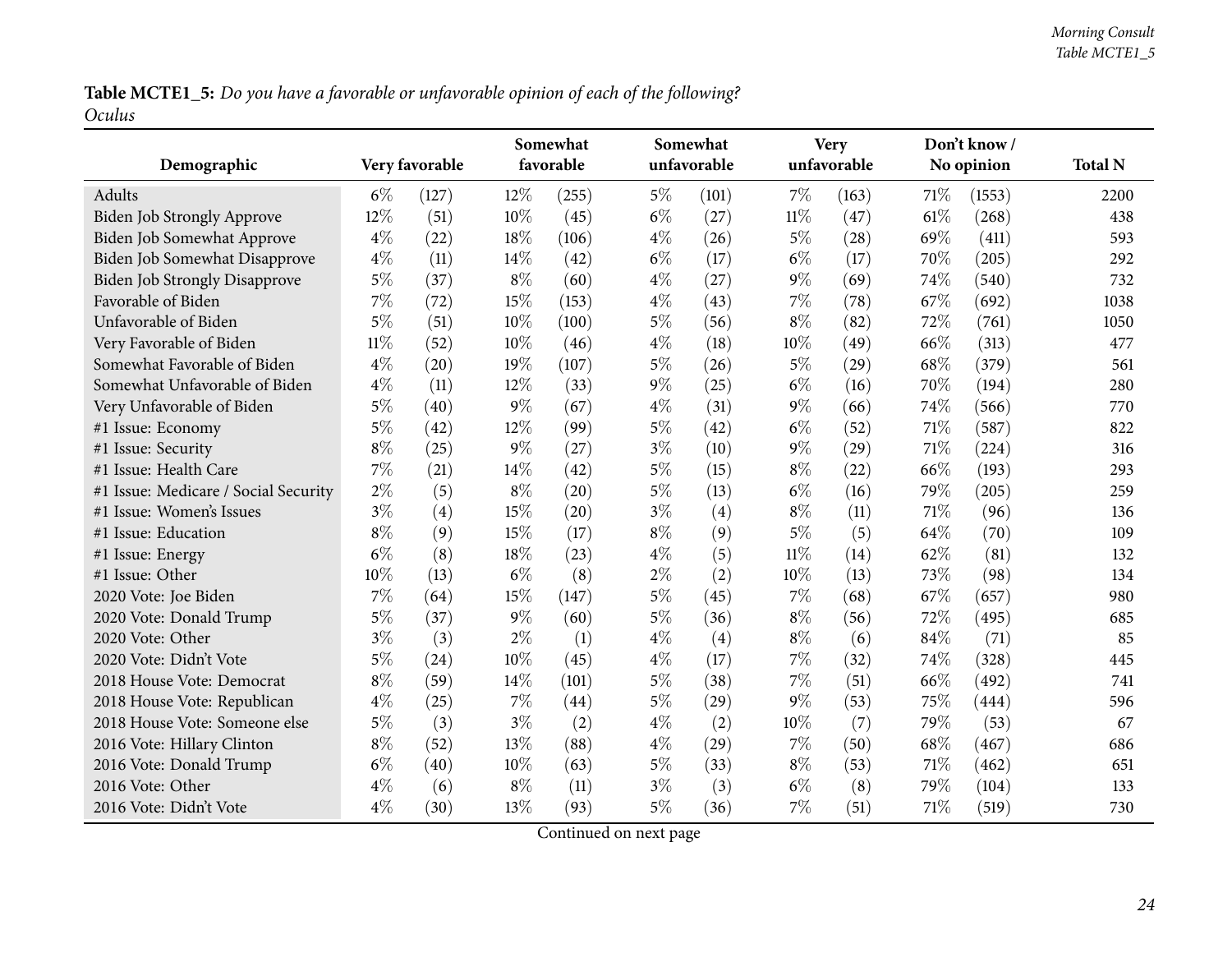|        |  |  | Table MCTE1_5: Do you have a favorable or unfavorable opinion of each of the following? |
|--------|--|--|-----------------------------------------------------------------------------------------|
| Oculus |  |  |                                                                                         |

|                           |       |                |        | Somewhat  |       | Somewhat    |       | <b>Very</b> |        | Don't know / |                |
|---------------------------|-------|----------------|--------|-----------|-------|-------------|-------|-------------|--------|--------------|----------------|
| Demographic               |       | Very favorable |        | favorable |       | unfavorable |       | unfavorable |        | No opinion   | <b>Total N</b> |
| Adults                    | $6\%$ | 127            | $12\%$ | (255)     | $5\%$ | (101)       | $7\%$ | (163)       | 71\%   | (1553)       | 2200           |
| Voted in 2014: Yes        | $6\%$ | (70)           | $11\%$ | (132)     | 5%    | (56)        | $8\%$ | (96)        | 71\%   | (859)        | 1214           |
| Voted in 2014: No         | $6\%$ | (57)           | $13\%$ | (123)     | $5\%$ | (45)        | $7\%$ | (67)        | 70%    | (694)        | 986            |
| 4-Region: Northeast       | $6\%$ | (23)           | $11\%$ | (43)      | $5\%$ | (21)        | $8\%$ | (33)        | 69%    | (273)        | 394            |
| 4-Region: Midwest         | 7%    | (31)           | $11\%$ | (49)      | $3\%$ | (16)        | $8\%$ | (39)        | 71\%   | (328)        | 462            |
| 4-Region: South           | 5%    | (38)           | $12\%$ | (95)      | $4\%$ | (37)        | $7\%$ | (57)        | 72\%   | (597)        | 824            |
| 4-Region: West            | 7%    | (35)           | $13\%$ | (68)      | $5\%$ | 27          | $7\%$ | (34)        | 68\%   | (355)        | 520            |
| <b>SRH</b> Metaverse      | 10%   | (78)           | 18%    | (144)     | $7\%$ | (60)        | $9\%$ | (75)        | 56%    | (451)        | 808            |
| SRH Meta Rebrand          | $6\%$ | (81)           | $13\%$ | (163)     | $5\%$ | (67)        | $8\%$ | (105)       | 68\%   | (865)        | 1282           |
| <b>SRH Facebook Files</b> | $7\%$ | (72)           | $16\%$ | (153)     | $7\%$ | (68)        | $9\%$ | (88)        | $61\%$ | (596)        | 976            |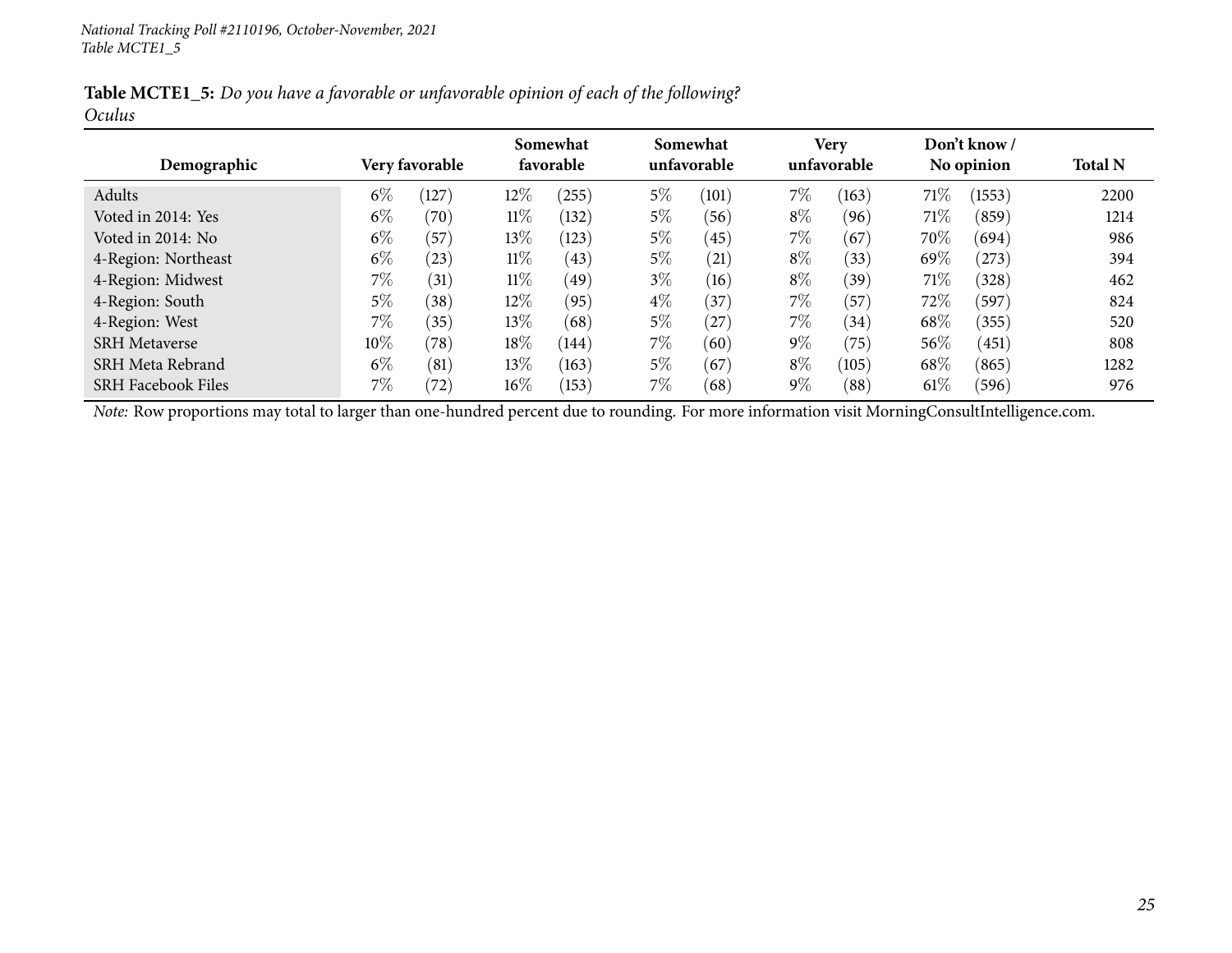Table MCTE1\_6: Do you have a favorable or unfavorable opinion of each of the following? *Twitter*

<span id="page-25-0"></span>

| Demographic              |        | Very favorable |        | Somewhat<br>favorable |        | Somewhat<br>unfavorable |        | <b>Very</b><br>unfavorable |     | Don't know/<br>No opinion | <b>Total N</b> |
|--------------------------|--------|----------------|--------|-----------------------|--------|-------------------------|--------|----------------------------|-----|---------------------------|----------------|
|                          |        |                |        |                       |        |                         |        |                            |     |                           |                |
| <b>Adults</b>            | 13%    | (287)          | 26%    | (570)                 | 15%    | (324)                   | $18\%$ | (402)                      | 28% | (617)                     | 2200           |
| Gender: Male             | 16%    | (173)          | 27%    | (290)                 | 14%    | (145)                   | 21%    | (223)                      | 22% | (230)                     | 1062           |
| Gender: Female           | 10%    | (114)          | 25%    | (280)                 | 16%    | (179)                   | $16\%$ | (179)                      | 34% | (387)                     | 1138           |
| Age: 18-34               | 20%    | (129)          | 32%    | (212)                 | $14\%$ | (93)                    | 13%    | (88)                       | 20% | (134)                     | 655            |
| Age: 35-44               | 15%    | (55)           | 28%    | (99)                  | 14%    | (51)                    | 15%    | (52)                       | 28% | (99)                      | 358            |
| Age: 45-64               | 12%    | (89)           | 25%    | (185)                 | 15%    | (113)                   | 18%    | (136)                      | 30% | (228)                     | 751            |
| Age: 65+                 | $3\%$  | (14)           | 17%    | (74)                  | 15%    | (67)                    | 29%    | (126)                      | 36% | (156)                     | 436            |
| GenZers: 1997-2012       | $21\%$ | (47)           | 33%    | (74)                  | 17%    | (38)                    | 13%    | (28)                       | 16% | (35)                      | 222            |
| Millennials: 1981-1996   | 19%    | (127)          | 30%    | (199)                 | 14\%   | (89)                    | 14%    | (93)                       | 22% | (147)                     | 655            |
| GenXers: 1965-1980       | 12%    | (68)           | 28%    | (156)                 | 12%    | (66)                    | 16%    | (90)                       | 33% | (185)                     | 565            |
| Baby Boomers: 1946-1964  | $6\%$  | (43)           | 19%    | (130)                 | $18\%$ | (120)                   | 25%    | (168)                      | 32% | (220)                     | 681            |
| PID: Dem (no lean)       | 18%    | (148)          | $31\%$ | (246)                 | 13%    | (107)                   | 14\%   | (109)                      | 24% | (192)                     | 801            |
| PID: Ind (no lean)       | 10%    | (73)           | 26%    | (195)                 | $16\%$ | (121)                   | 19%    | (144)                      | 30% | (230)                     | 763            |
| PID: Rep (no lean)       | 10%    | (67)           | 20%    | (130)                 | 15%    | (97)                    | 23%    | (149)                      | 31% | (194)                     | 636            |
| PID/Gender: Dem Men      | 24%    | (95)           | 31%    | (123)                 | $11\%$ | (42)                    | 14%    | (54)                       | 21% | (84)                      | 398            |
| PID/Gender: Dem Women    | 13%    | (53)           | $31\%$ | (123)                 | $16\%$ | (64)                    | 14%    | (54)                       | 27% | (108)                     | 403            |
| PID/Gender: Ind Men      | $9\%$  | (33)           | 27%    | (94)                  | 15%    | (53)                    | 23%    | (80)                       | 25% | (86)                      | 346            |
| PID/Gender: Ind Women    | 10%    | (40)           | 24%    | (100)                 | 16%    | (67)                    | 15%    | (64)                       | 35% | (145)                     | 417            |
| PID/Gender: Rep Men      | 14%    | (45)           | 23%    | (73)                  | 16%    | (50)                    | 28%    | (89)                       | 19% | (61)                      | 317            |
| PID/Gender: Rep Women    | 7%     | (22)           | 18%    | (57)                  | 15%    | (47)                    | 19%    | (60)                       | 42% | (133)                     | 319            |
| Ideo: Liberal (1-3)      | 18%    | (110)          | 32%    | (198)                 | 18%    | (110)                   | 15%    | (93)                       | 18% | (114)                     | 625            |
| Ideo: Moderate (4)       | 14%    | (94)           | 28%    | (186)                 | 13%    | (84)                    | 16%    | (107)                      | 29% | (196)                     | 668            |
| Ideo: Conservative (5-7) | $7\%$  | (50)           | 20%    | (137)                 | 17%    | (112)                   | 26%    | (178)                      | 29% | (198)                     | 675            |
| Educ: < College          | 12%    | (182)          | 25%    | (374)                 | 14%    | (217)                   | 17%    | (252)                      | 32% | (487)                     | 1512           |
| Educ: Bachelors degree   | 15%    | (67)           | 29%    | (130)                 | $16\%$ | (69)                    | 21%    | (93)                       | 19% | (85)                      | 444            |
| Educ: Post-grad          | 16%    | (38)           | 27%    | (66)                  | 15%    | (38)                    | 23%    | (57)                       | 18% | (45)                      | 244            |
| Income: Under 50k        | 12%    | (156)          | 24%    | (303)                 | 14%    | (180)                   | $17\%$ | (223)                      | 32% | (415)                     | 1276           |
| Income: 50k-100k         | 13%    | (84)           | 30%    | (188)                 | 15%    | (96)                    | 18%    | (116)                      | 24% | (152)                     | 636            |
| Income: 100k+            | 17%    | (48)           | 27%    | (79)                  | 17%    | (48)                    | 22%    | (63)                       | 18% | (51)                      | 288            |
| Ethnicity: White         | 12%    | (200)          | 25%    | (437)                 | 15%    | (263)                   | 20%    | (345)                      | 28% | (478)                     | 1722           |
| Ethnicity: Hispanic      | 20%    | (70)           | 31%    | (108)                 | 13%    | (46)                    | 12%    | (41)                       | 24% | (84)                      | 349            |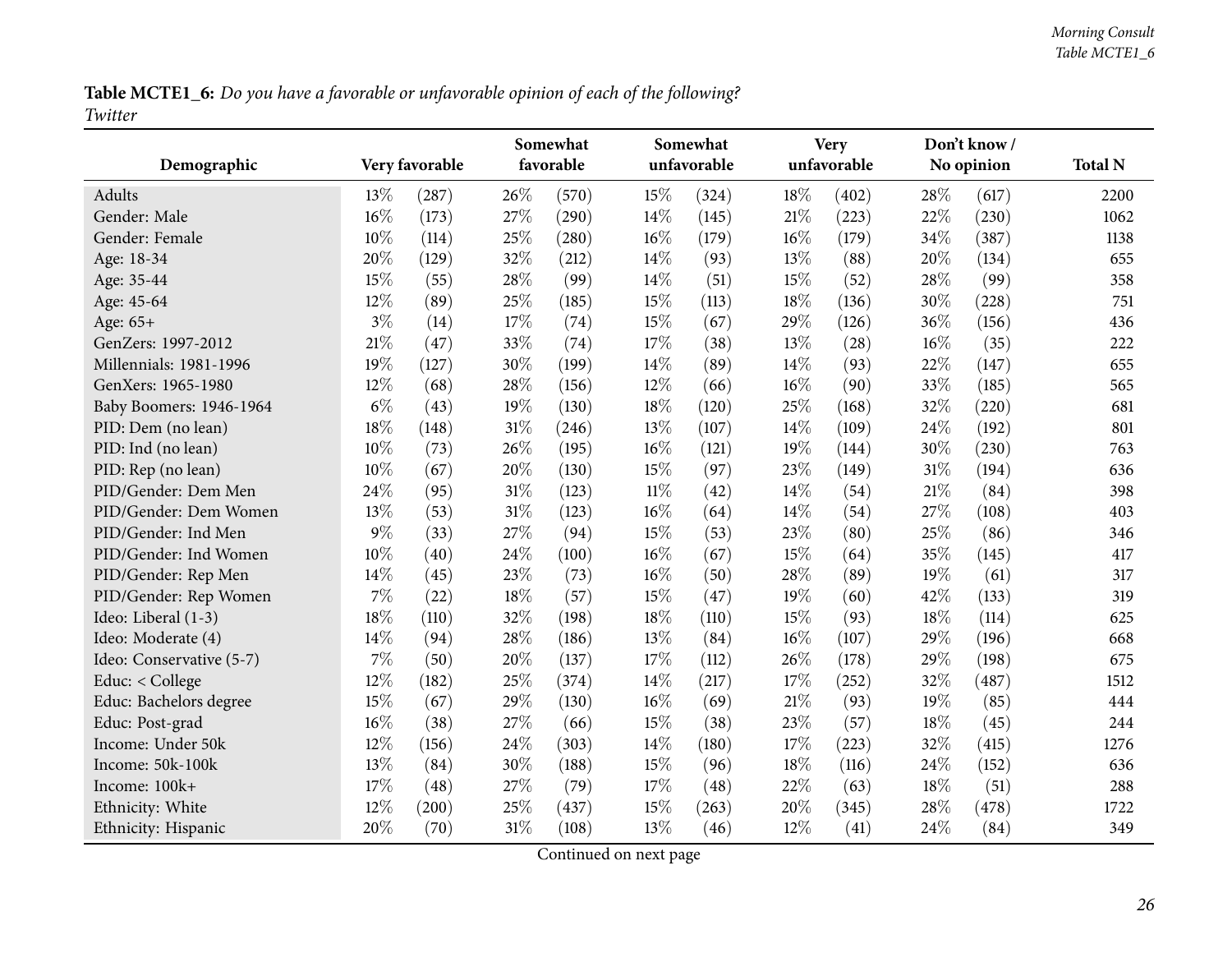Table MCTE1\_6: Do you have a favorable or unfavorable opinion of each of the following? *Twitter*

|                                   |        |                |      | Somewhat  |        | Somewhat    |        | <b>Very</b> |      | Don't know/ |                |
|-----------------------------------|--------|----------------|------|-----------|--------|-------------|--------|-------------|------|-------------|----------------|
| Demographic                       |        | Very favorable |      | favorable |        | unfavorable |        | unfavorable |      | No opinion  | <b>Total N</b> |
| Adults                            | 13%    | (287)          | 26\% | (570)     | 15%    | (324)       | 18%    | (402)       | 28%  | (617)       | 2200           |
| Ethnicity: Black                  | 20%    | (55)           | 29%  | (80)      | 13%    | (36)        | $11\%$ | (31)        | 27%  | (73)        | 274            |
| Ethnicity: Other                  | 16%    | (32)           | 26%  | (54)      | 13%    | (26)        | 13%    | (27)        | 32%  | (66)        | 204            |
| All Christian                     | 12%    | (112)          | 24%  | (217)     | $16\%$ | (146)       | 19%    | (173)       | 29%  | (268)       | 915            |
| All Non-Christian                 | 17%    | (18)           | 30%  | (31)      | 12%    | (12)        | 20%    | (21)        | 20%  | (21)        | 103            |
| Atheist                           | 15%    | (20)           | 34%  | (44)      | $11\%$ | (14)        | $22\%$ | (28)        | 18%  | (23)        | 129            |
| Agnostic/Nothing in particular    | 13%    | (83)           | 28%  | (179)     | 15%    | (97)        | 18%    | (113)       | 26%  | (165)       | 637            |
| Something Else                    | 13%    | (54)           | 24%  | (100)     | 13%    | (54)        | 16%    | (66)        | 34%  | (141)       | 416            |
| Religious Non-Protestant/Catholic | 14%    | (18)           | 29%  | (36)      | 17%    | (22)        | 19%    | (24)        | 20%  | (24)        | 124            |
| Evangelical                       | 15%    | (85)           | 24%  | (134)     | 13%    | (70)        | 16%    | (89)        | 31%  | (172)       | 550            |
| Non-Evangelical                   | $11\%$ | (79)           | 23%  | (173)     | $16\%$ | (118)       | 20%    | (148)       | 31%  | (229)       | 747            |
| Community: Urban                  | 19%    | (119)          | 27%  | (164)     | $14\%$ | (83)        | 14%    | (86)        | 26%  | (161)       | 613            |
| Community: Suburban               | 12%    | (126)          | 26%  | (262)     | $16\%$ | (160)       | 20%    | (200)       | 27%  | (271)       | 1019           |
| Community: Rural                  | 7%     | (42)           | 25%  | (144)     | 14%    | (81)        | 20%    | (116)       | 33%  | (185)       | 568            |
| <b>Employ: Private Sector</b>     | 17%    | (118)          | 31%  | (216)     | 13%    | (89)        | 18%    | (126)       | 22%  | (150)       | 699            |
| <b>Employ: Government</b>         | 23%    | (27)           | 35%  | (41)      | $14\%$ | (16)        | 14%    | (16)        | 14%  | (17)        | 118            |
| Employ: Self-Employed             | 18%    | (37)           | 31%  | (63)      | $16\%$ | (32)        | 16%    | (33)        | 18%  | (37)        | 202            |
| Employ: Homemaker                 | $3\%$  | (4)            | 27%  | (39)      | 17%    | (25)        | 14%    | (21)        | 39%  | (57)        | 147            |
| Employ: Student                   | 20%    | (16)           | 32%  | (25)      | 14%    | (11)        | 12%    | (10)        | 21\% | (16)        | 78             |
| Employ: Retired                   | $4\%$  | (22)           | 17%  | (84)      | 17%    | (87)        | 26%    | (127)       | 36%  | (176)       | 497            |
| Employ: Unemployed                | 17%    | (47)           | 22%  | (62)      | 13%    | (36)        | 14%    | (40)        | 33%  | (92)        | 276            |
| Employ: Other                     | $8\%$  | (15)           | 22%  | (40)      | 15%    | (28)        | 16%    | (29)        | 38%  | (70)        | 183            |
| Military HH: Yes                  | 10%    | (34)           | 22%  | (73)      | 19%    | (63)        | 21%    | (70)        | 29%  | (97)        | 337            |
| Military HH: No                   | 14%    | (253)          | 27%  | (497)     | 14\%   | (261)       | 18%    | (332)       | 28%  | (520)       | 1863           |
| RD/WT: Right Direction            | 19%    | (155)          | 30%  | (245)     | 13%    | (104)       | 14%    | (117)       | 25%  | (207)       | 829            |
| RD/WT: Wrong Track                | 10%    | (132)          | 24\% | (325)     | $16\%$ | (220)       | $21\%$ | (285)       | 30%  | (409)       | 1371           |
| Biden Job Approve                 | 17%    | (176)          | 31%  | (320)     | 13%    | (138)       | 15%    | (151)       | 24%  | (247)       | 1031           |
| Biden Job Disapprove              | 9%     | (93)           | 23%  | (233)     | $16\%$ | (169)       | 22%    | (228)       | 29%  | (301)       | 1024           |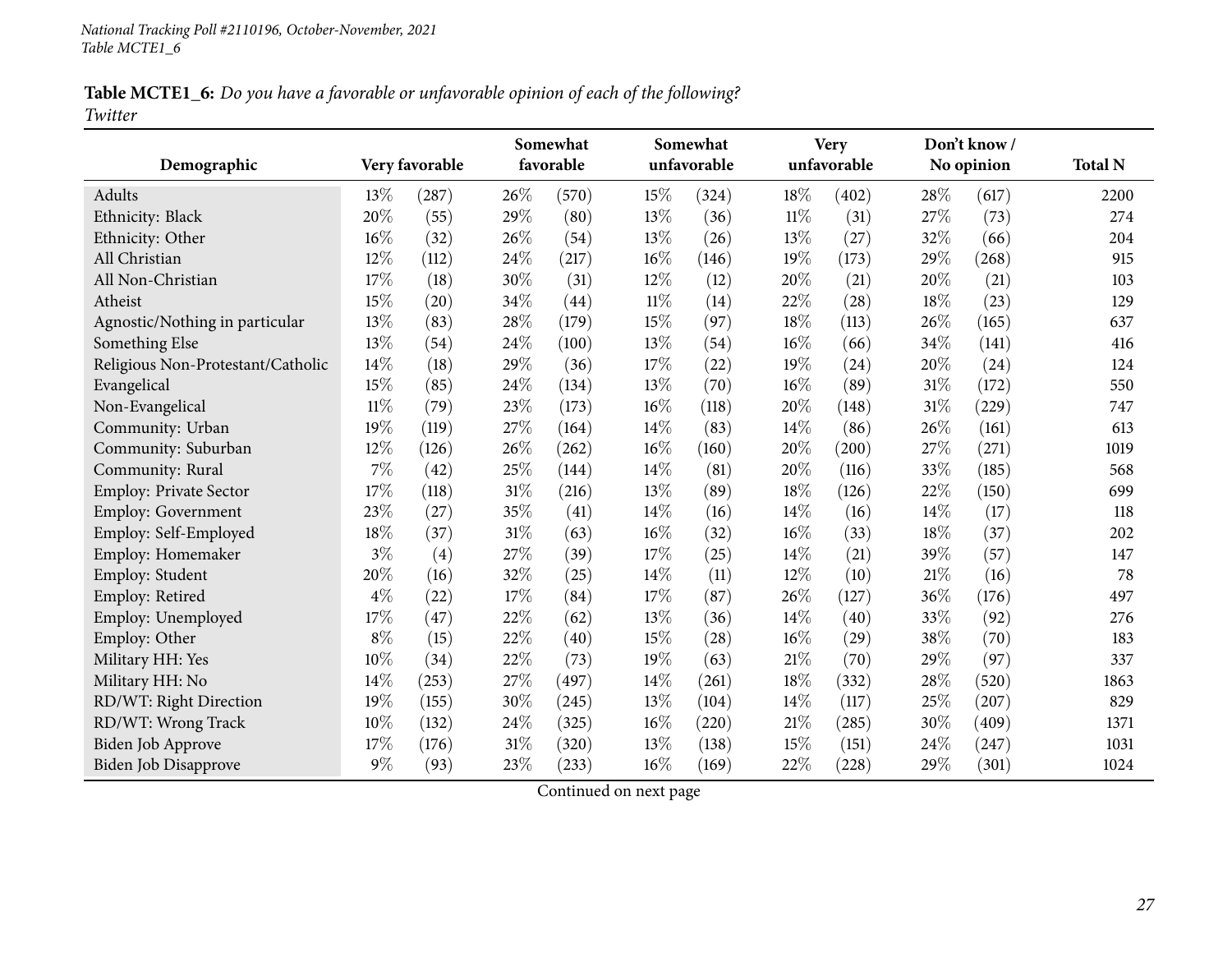Table MCTE1\_6: Do you have a favorable or unfavorable opinion of each of the following? *Twitter*

| Demographic                          |        | Very favorable |        | Somewhat<br>favorable |       | Somewhat<br>unfavorable |        | <b>Very</b><br>unfavorable |        | Don't know/<br>No opinion | <b>Total N</b> |
|--------------------------------------|--------|----------------|--------|-----------------------|-------|-------------------------|--------|----------------------------|--------|---------------------------|----------------|
| <b>Adults</b>                        | 13%    | (287)          | 26\%   | (570)                 | 15%   | (324)                   | 18%    | (402)                      | 28\%   | (617)                     | 2200           |
| <b>Biden Job Strongly Approve</b>    | 23%    | (101)          | 25%    | (110)                 | 11%   | (49)                    | 18\%   | (80)                       | 22%    | (98)                      | 438            |
| Biden Job Somewhat Approve           | 13%    | (75)           | 35%    | (210)                 | 15%   | (88)                    | 12%    | (71)                       | 25%    | (149)                     | 593            |
| Biden Job Somewhat Disapprove        | 10%    | (29)           | 32%    | (93)                  | 21%   | (62)                    | 10%    | (30)                       | 27%    | (79)                      | 292            |
| <b>Biden Job Strongly Disapprove</b> | $9\%$  | (65)           | 19%    | (140)                 | 15%   | (107)                   | 27%    | (198)                      | 30%    | (222)                     | 732            |
| Favorable of Biden                   | 18%    | (186)          | 30%    | (315)                 | 13%   | (140)                   | 15%    | (156)                      | 23%    | (242)                     | 1038           |
| Unfavorable of Biden                 | $9\%$  | (92)           | 23%    | (241)                 | 17%   | (175)                   | 22%    | (231)                      | 30%    | (311)                     | 1050           |
| Very Favorable of Biden              | 23%    | (109)          | 25%    | (120)                 | 10%   | (50)                    | 18%    | (84)                       | 24%    | (115)                     | 477            |
| Somewhat Favorable of Biden          | 14\%   | (77)           | 35%    | (194)                 | 16%   | (90)                    | 13\%   | (72)                       | 23%    | (127)                     | 561            |
| Somewhat Unfavorable of Biden        | $9\%$  | (25)           | 32%    | (88)                  | 22%   | (61)                    | $11\%$ | (31)                       | 27\%   | (74)                      | 280            |
| Very Unfavorable of Biden            | $9\%$  | (66)           | 20%    | (152)                 | 15%   | (114)                   | 26%    | (200)                      | 31%    | (237)                     | 770            |
| #1 Issue: Economy                    | 14%    | (114)          | 29%    | (241)                 | 14\%  | (117)                   | 18%    | (144)                      | 25%    | (206)                     | 822            |
| #1 Issue: Security                   | $11\%$ | (35)           | 17%    | (54)                  | 12%   | (39)                    | 25%    | (80)                       | 34%    | (108)                     | 316            |
| #1 Issue: Health Care                | 19%    | (56)           | 27%    | (79)                  | 15%   | (44)                    | 13%    | (39)                       | 26%    | (75)                      | 293            |
| #1 Issue: Medicare / Social Security | $8\%$  | (19)           | 20%    | (51)                  | 17%   | (43)                    | 19%    | (50)                       | 37%    | (95)                      | 259            |
| #1 Issue: Women's Issues             | 19%    | (25)           | 30%    | (40)                  | 14%   | (19)                    | $9\%$  | (12)                       | 29%    | (39)                      | 136            |
| #1 Issue: Education                  | 14%    | (15)           | 39%    | (43)                  | $7\%$ | (7)                     | 15%    | (16)                       | $26\%$ | (28)                      | 109            |
| #1 Issue: Energy                     | 10%    | (13)           | 27%    | (36)                  | 19%   | (25)                    | 17%    | (23)                       | 27%    | (35)                      | 132            |
| #1 Issue: Other                      | $7\%$  | (9)            | 19%    | (26)                  | 23%   | (31)                    | 28%    | (37)                       | 23%    | (31)                      | 134            |
| 2020 Vote: Joe Biden                 | 17%    | (167)          | $31\%$ | (304)                 | 15%   | (143)                   | 15%    | (150)                      | 22%    | (217)                     | 980            |
| 2020 Vote: Donald Trump              | $9\%$  | (61)           | 20%    | (136)                 | 17%   | (115)                   | 25%    | (172)                      | 29%    | (200)                     | 685            |
| 2020 Vote: Other                     | $7\%$  | (6)            | $21\%$ | (18)                  | $9\%$ | (7)                     | 19%    | (16)                       | 44%    | (37)                      | 85             |
| 2020 Vote: Didn't Vote               | $11\%$ | (51)           | 25%    | (111)                 | 13%   | (57)                    | 14\%   | (63)                       | 37%    | (163)                     | 445            |
| 2018 House Vote: Democrat            | 17%    | (126)          | $31\%$ | (230)                 | 15%   | (110)                   | 16%    | (118)                      | 21%    | (156)                     | 741            |
| 2018 House Vote: Republican          | $9\%$  | (54)           | 19%    | (112)                 | 16%   | (93)                    | 27%    | (161)                      | 30%    | (176)                     | 596            |
| 2018 House Vote: Someone else        | $3\%$  | (2)            | $11\%$ | (7)                   | 16%   | (11)                    | $21\%$ | (14)                       | 49%    | (33)                      | 67             |
| 2016 Vote: Hillary Clinton           | 16%    | (108)          | $31\%$ | (214)                 | 14%   | (98)                    | 16%    | (111)                      | 23%    | (155)                     | 686            |
| 2016 Vote: Donald Trump              | 10%    | (65)           | $21\%$ | (138)                 | 16%   | (106)                   | 25%    | (164)                      | 28%    | (180)                     | 651            |
| 2016 Vote: Other                     | 10%    | (13)           | 22%    | (29)                  | 12%   | (16)                    | 27%    | (36)                       | 29%    | (38)                      | 133            |
| 2016 Vote: Didn't Vote               | 14\%   | (102)          | 26%    | (190)                 | 14\%  | (103)                   | $12\%$ | (91)                       | 33%    | (244)                     | 730            |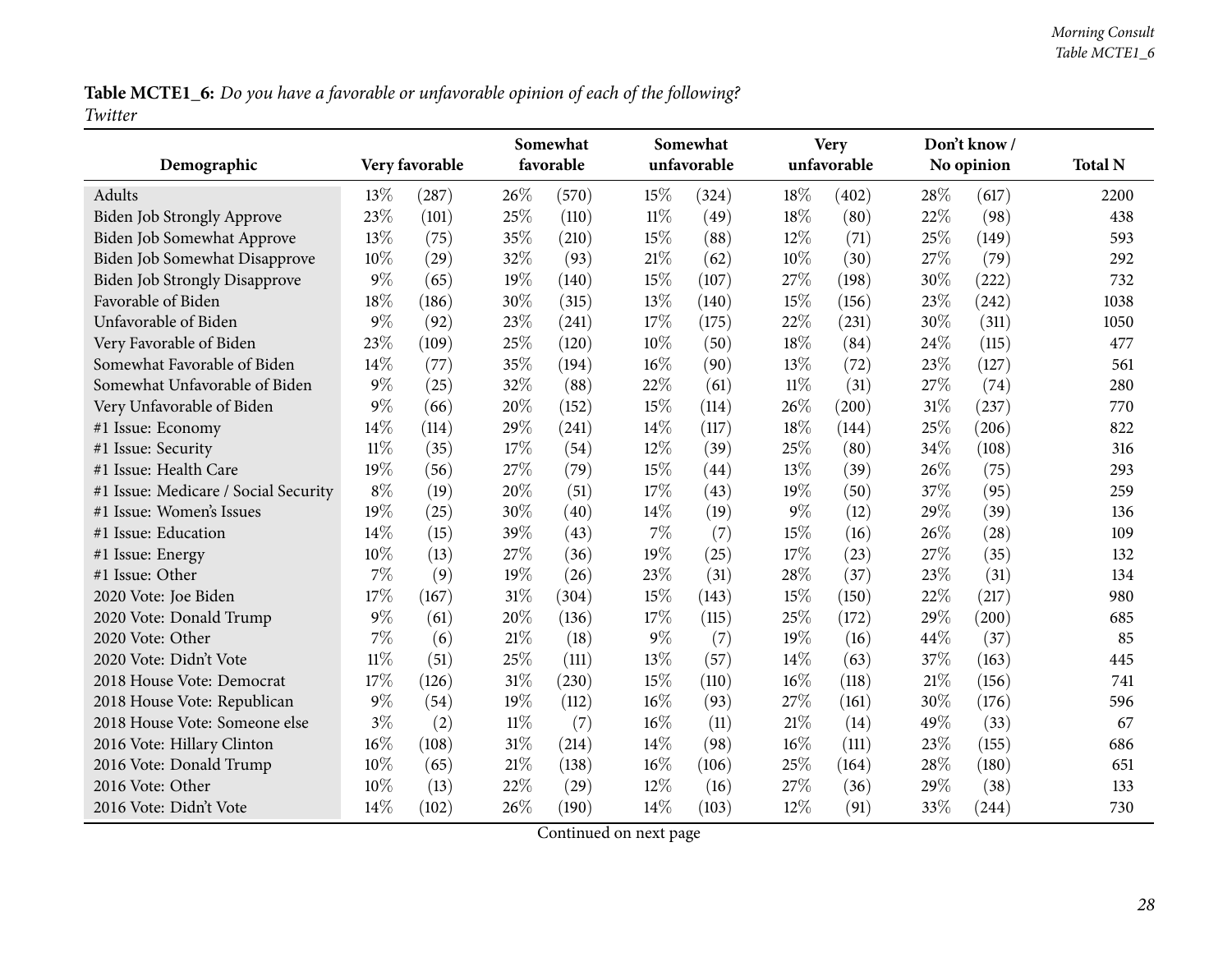| Table MCTE1_6: Do you have a favorable or unfavorable opinion of each of the following? |  |  |  |  |
|-----------------------------------------------------------------------------------------|--|--|--|--|
| Twitter                                                                                 |  |  |  |  |

|                           |        |                | Somewhat |            |        | Somewhat    |        | <b>Very</b> |        | Don't know / |                |
|---------------------------|--------|----------------|----------|------------|--------|-------------|--------|-------------|--------|--------------|----------------|
| Demographic               |        | Very favorable |          | favorable  |        | unfavorable |        | unfavorable |        | No opinion   | <b>Total N</b> |
| Adults                    | $13\%$ | 287            | $26\%$   | (570)      | 15%    | (324)       | $18\%$ | (402)       | 28\%   | (617)        | 2200           |
| Voted in 2014: Yes        | $12\%$ | (142)          | 24\%     | (293)      | $16\%$ | (193)       | 22%    | (267)       | 26\%   | (319)        | 1214           |
| Voted in 2014: No         | $15\%$ | (145)          | 28\%     | $^{'}277)$ | 13\%   | (131)       | $14\%$ | (135)       | 30%    | (298)        | 986            |
| 4-Region: Northeast       | 17%    | (66)           | 23\%     | (90)       | $16\%$ | (64)        | $17\%$ | (67)        | 27\%   | (107)        | 394            |
| 4-Region: Midwest         | $11\%$ | (49)           | 26%      | (121)      | 13\%   | (62)        | 22%    | (102)       | 28\%   | (128)        | 462            |
| 4-Region: South           | $12\%$ | (95)           | 27%      | (220)      | $15\%$ | (123)       | $16\%$ | (133)       | $31\%$ | (252)        | 824            |
| 4-Region: West            | 15%    | (77)           | 27%      | (139)      | 14\%   | (74)        | 19%    | (99)        | 25\%   | (130)        | 520            |
| <b>SRH Metaverse</b>      | $19\%$ | (157)          | 30\%     | (241)      | 15%    | (122)       | $17\%$ | (134)       | 19%    | (154)        | 808            |
| SRH Meta Rebrand          | 15%    | (191)          | $28\%$   | (355)      | $14\%$ | (185)       | $19\%$ | (243)       | 24\%   | (307)        | 1282           |
| <b>SRH Facebook Files</b> | $17\%$ | (168)          | 29\%     | (282)      | 15%    | 147         | 20%    | (193)       | 19%    | (186)        | 976            |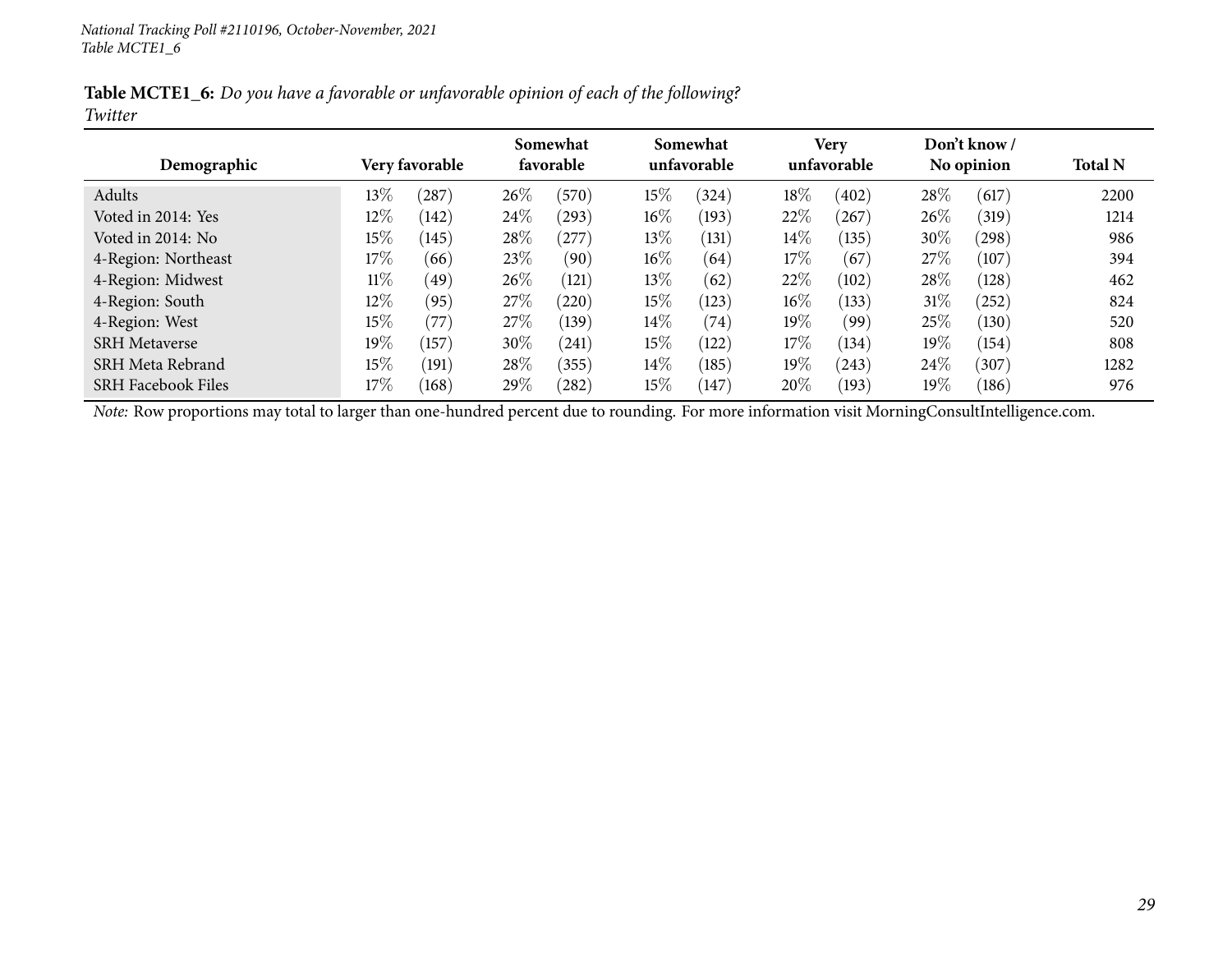Table MCTE1\_7: Do you have a favorable or unfavorable opinion of each of the following? *TikTok*

<span id="page-29-0"></span>

|                          |        | Very favorable |        | Somewhat<br>favorable |        | Somewhat<br>unfavorable |        | <b>Very</b><br>unfavorable |      | Don't know/<br>No opinion | <b>Total N</b> |
|--------------------------|--------|----------------|--------|-----------------------|--------|-------------------------|--------|----------------------------|------|---------------------------|----------------|
| Demographic              |        |                |        |                       |        |                         |        |                            |      |                           |                |
| Adults                   | 16%    | (358)          | 21\%   | (460)                 | 13%    | (294)                   | 21\%   | (460)                      | 29%  | (628)                     | 2200           |
| Gender: Male             | 13%    | (139)          | 20%    | (218)                 | 14%    | (147)                   | 25%    | (266)                      | 27%  | (292)                     | 1062           |
| Gender: Female           | 19%    | (219)          | $21\%$ | (242)                 | 13%    | (148)                   | 17%    | (194)                      | 30%  | (336)                     | 1138           |
| Age: 18-34               | 33%    | (219)          | 26%    | (170)                 | 9%     | (57)                    | 20%    | (129)                      | 12%  | (80)                      | 655            |
| Age: 35-44               | 16%    | (57)           | 26%    | (95)                  | 12%    | (44)                    | 19%    | (69)                       | 26%  | (93)                      | 358            |
| Age: 45-64               | $10\%$ | (76)           | 21%    | (157)                 | 14%    | (106)                   | 19%    | (146)                      | 35%  | (266)                     | 751            |
| Age: 65+                 | $1\%$  | (6)            | $9\%$  | (39)                  | 20%    | (87)                    | 27%    | (116)                      | 43%  | (188)                     | 436            |
| GenZers: 1997-2012       | 48%    | (106)          | 23%    | (51)                  | 7%     | (15)                    | 15%    | (34)                       | 7%   | (16)                      | 222            |
| Millennials: 1981-1996   | 24%    | (154)          | 28\%   | (181)                 | 10%    | (69)                    | 21\%   | (140)                      | 17%  | (111)                     | 655            |
| GenXers: 1965-1980       | 13%    | (73)           | 23%    | (130)                 | 12%    | (66)                    | 18%    | (103)                      | 34%  | (192)                     | 565            |
| Baby Boomers: 1946-1964  | $4\%$  | (25)           | 13%    | (90)                  | 19%    | (129)                   | 23%    | (160)                      | 41\% | (278)                     | 681            |
| PID: Dem (no lean)       | 20%    | (159)          | 23%    | (188)                 | 13%    | (101)                   | $16\%$ | (126)                      | 28%  | (227)                     | 801            |
| PID: Ind (no lean)       | 16%    | (119)          | 21\%   | (158)                 | 13%    | (96)                    | 22%    | (168)                      | 29%  | (222)                     | 763            |
| PID: Rep (no lean)       | 13%    | (80)           | 18%    | (113)                 | 15%    | (97)                    | 26%    | (167)                      | 28%  | (179)                     | 636            |
| PID/Gender: Dem Men      | 21%    | (83)           | 23%    | (91)                  | 12%    | (49)                    | 17%    | (68)                       | 27%  | (107)                     | 398            |
| PID/Gender: Dem Women    | 19%    | (76)           | 24\%   | (97)                  | 13%    | (52)                    | 14%    | (57)                       | 30%  | (120)                     | 403            |
| PID/Gender: Ind Men      | $8\%$  | (26)           | 19%    | (67)                  | 14%    | (49)                    | 28%    | (97)                       | 31%  | (107)                     | 346            |
| PID/Gender: Ind Women    | 22%    | (93)           | 22%    | (91)                  | $11\%$ | (47)                    | 17%    | (71)                       | 28%  | (115)                     | 417            |
| PID/Gender: Rep Men      | 10%    | (31)           | 19%    | (59)                  | 15%    | (48)                    | 32%    | (101)                      | 25%  | (78)                      | 317            |
| PID/Gender: Rep Women    | 16%    | (50)           | $17\%$ | (54)                  | 15%    | (48)                    | $21\%$ | (66)                       | 32%  | (101)                     | 319            |
| Ideo: Liberal (1-3)      | 19%    | (120)          | 23%    | (146)                 | 15%    | (93)                    | 18%    | (113)                      | 25%  | (153)                     | 625            |
| Ideo: Moderate (4)       | 14%    | (93)           | 24\%   | (161)                 | 13%    | (90)                    | 18%    | (123)                      | 30%  | (202)                     | 668            |
| Ideo: Conservative (5-7) | $9\%$  | (63)           | $18\%$ | (121)                 | 15%    | (100)                   | 29%    | (199)                      | 28%  | (192)                     | 675            |
| Educ: < College          | 18%    | (279)          | $21\%$ | (312)                 | 12%    | (174)                   | 19%    | (284)                      | 31%  | (463)                     | 1512           |
| Educ: Bachelors degree   | 12%    | (53)           | 22%    | (98)                  | 18%    | (81)                    | 23%    | (104)                      | 24%  | (107)                     | 444            |
| Educ: Post-grad          | $11\%$ | (26)           | 20%    | (49)                  | 16%    | (39)                    | 30%    | (72)                       | 24%  | (58)                      | 244            |
| Income: Under 50k        | 18%    | (224)          | 22%    | (277)                 | 12%    | (152)                   | 18%    | (234)                      | 31%  | (390)                     | 1276           |
| Income: 50k-100k         | 15%    | (98)           | 20%    | (126)                 | 13%    | (85)                    | 24%    | (151)                      | 28%  | (176)                     | 636            |
| Income: 100k+            | 13%    | (36)           | 20%    | (57)                  | 20%    | (57)                    | 26%    | (75)                       | 22%  | (62)                      | 288            |
| Ethnicity: White         | 13%    | (227)          | 20%    | (345)                 | 14%    | (246)                   | 23%    | (393)                      | 30%  | (510)                     | 1722           |
| Ethnicity: Hispanic      | 28%    | (99)           | 22%    | (77)                  | $8\%$  | (27)                    | 20%    | (70)                       | 22%  | (76)                      | 349            |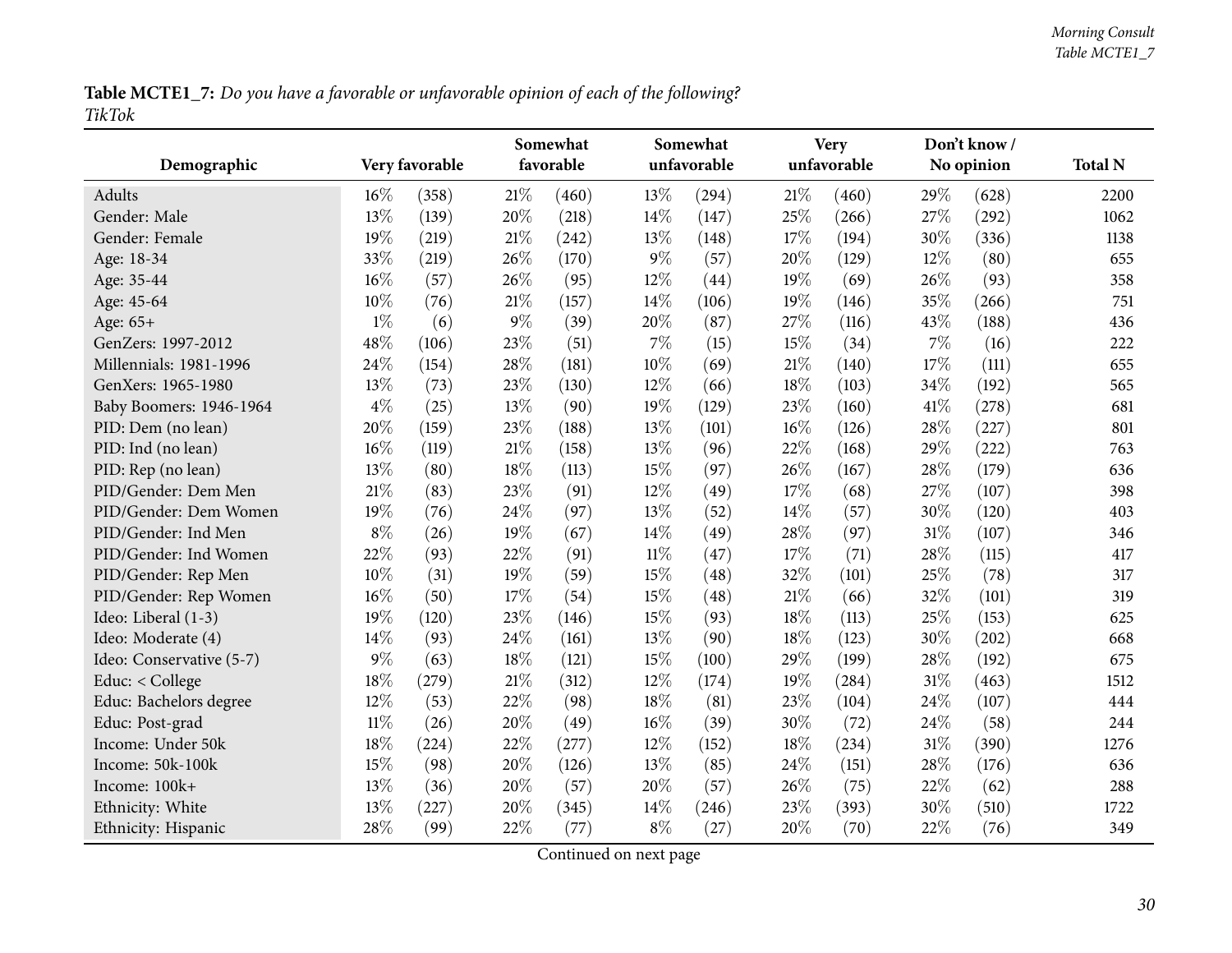Table MCTE1\_7: Do you have a favorable or unfavorable opinion of each of the following? *TikTok*

|                                   |        |                |        | Somewhat  |        | Somewhat    |        | <b>Very</b> |     | Don't know/ |                |
|-----------------------------------|--------|----------------|--------|-----------|--------|-------------|--------|-------------|-----|-------------|----------------|
| Demographic                       |        | Very favorable |        | favorable |        | unfavorable |        | unfavorable |     | No opinion  | <b>Total N</b> |
| Adults                            | 16%    | (358)          | 21%    | (460)     | 13%    | (294)       | 21%    | (460)       | 29% | (628)       | 2200           |
| Ethnicity: Black                  | 29%    | (80)           | 24%    | (67)      | $8\%$  | (21)        | 15%    | (41)        | 24% | (66)        | 274            |
| Ethnicity: Other                  | 25%    | (51)           | 23%    | (47)      | 14%    | (28)        | 13%    | (26)        | 25% | (52)        | 204            |
| All Christian                     | 12%    | (114)          | 19%    | (173)     | 15%    | (140)       | $21\%$ | (194)       | 32% | (295)       | 915            |
| All Non-Christian                 | 15%    | (15)           | 22%    | (23)      | 19%    | (19)        | 23%    | (24)        | 21% | (22)        | 103            |
| Atheist                           | 14%    | (18)           | 14%    | (19)      | 17%    | (22)        | 25%    | (32)        | 30% | (38)        | 129            |
| Agnostic/Nothing in particular    | 18%    | (116)          | 24%    | (153)     | $11\%$ | (73)        | $21\%$ | (131)       | 26% | (164)       | 637            |
| Something Else                    | 23%    | (95)           | 22%    | (92)      | 10%    | (40)        | 19%    | (80)        | 26% | (108)       | 416            |
| Religious Non-Protestant/Catholic | 12%    | (15)           | 21%    | (26)      | 19%    | (24)        | 25%    | (31)        | 22% | (28)        | 124            |
| Evangelical                       | 22%    | (123)          | 22%    | (123)     | 13%    | (70)        | 17%    | (94)        | 26% | (140)       | 550            |
| Non-Evangelical                   | $11\%$ | (85)           | 18%    | (135)     | 14%    | (103)       | 23%    | (171)       | 34% | (252)       | 747            |
| Community: Urban                  | 21%    | (126)          | 25%    | (151)     | $11\%$ | (64)        | $18\%$ | (111)       | 26% | (161)       | 613            |
| Community: Suburban               | 14%    | (145)          | 19%    | (190)     | 15%    | (157)       | 23%    | (230)       | 29% | (298)       | 1019           |
| Community: Rural                  | 15%    | (88)           | $21\%$ | (119)     | 13%    | (73)        | $21\%$ | (118)       | 30% | (169)       | 568            |
| <b>Employ: Private Sector</b>     | 16%    | (115)          | 28%    | (195)     | 13%    | (89)        | 20%    | (138)       | 23% | (164)       | 699            |
| Employ: Government                | 21%    | (25)           | 28%    | (34)      | 13%    | (15)        | 17%    | (20)        | 21% | (24)        | 118            |
| Employ: Self-Employed             | 19%    | (39)           | 22%    | (45)      | $9\%$  | (18)        | 30%    | (61)        | 19% | (39)        | 202            |
| Employ: Homemaker                 | 18%    | (26)           | 22%    | (32)      | 15%    | (22)        | 17%    | (25)        | 28% | (42)        | 147            |
| Employ: Student                   | 43%    | (34)           | 20%    | (16)      | $8\%$  | (6)         | 17%    | (13)        | 12% | (9)         | 78             |
| Employ: Retired                   | $3\%$  | (15)           | 12%    | (58)      | 20%    | (99)        | 24%    | (121)       | 41% | (204)       | 497            |
| Employ: Unemployed                | 23%    | (63)           | 20%    | (55)      | $8\%$  | (21)        | 19%    | (51)        | 31% | (86)        | 276            |
| Employ: Other                     | 23%    | (42)           | 14%    | (26)      | 14%    | (25)        | 17%    | (30)        | 33% | (60)        | 183            |
| Military HH: Yes                  | 14%    | (46)           | 19%    | (62)      | 13%    | (45)        | 22%    | (74)        | 32% | (109)       | 337            |
| Military HH: No                   | 17%    | (313)          | 21%    | (397)     | 13%    | (249)       | 21%    | (386)       | 28% | (518)       | 1863           |
| RD/WT: Right Direction            | 19%    | (157)          | 24%    | (197)     | 13%    | (108)       | 16%    | (134)       | 28% | (233)       | 829            |
| RD/WT: Wrong Track                | 15%    | (201)          | 19%    | (263)     | 14%    | (186)       | 24%    | (326)       | 29% | (395)       | 1371           |
| <b>Biden Job Approve</b>          | 17%    | (180)          | 24%    | (251)     | 13%    | (138)       | 17%    | (176)       | 28% | (285)       | 1031           |
| Biden Job Disapprove              | 14%    | (142)          | 18%    | (184)     | 14%    | (145)       | 27%    | (273)       | 27% | (280)       | 1024           |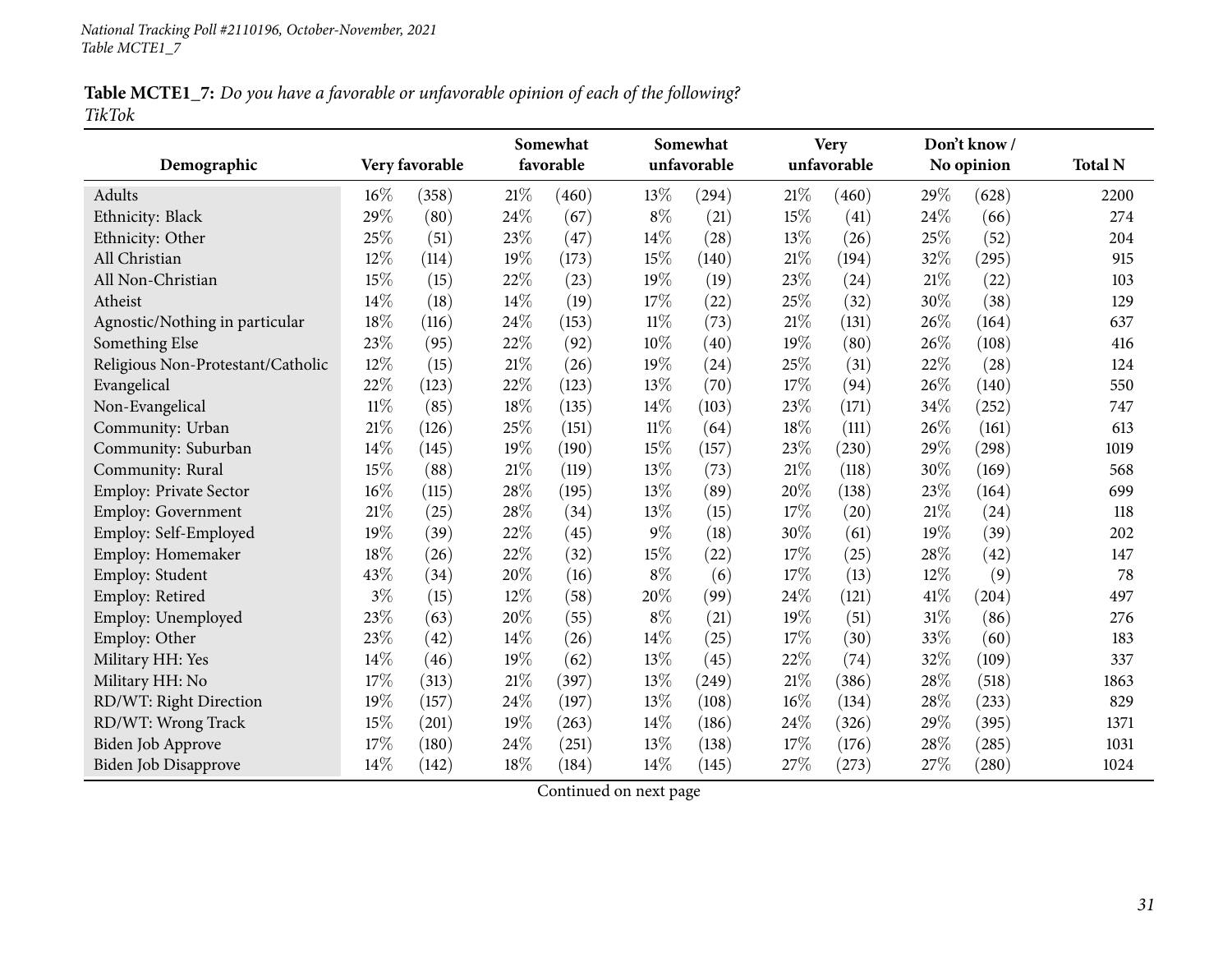Table MCTE1\_7: Do you have a favorable or unfavorable opinion of each of the following? *TikTok*

| Demographic                          |        | Very favorable |        | Somewhat<br>favorable |        | Somewhat<br>unfavorable |        | <b>Very</b><br>unfavorable |        | Don't know/<br>No opinion | <b>Total N</b> |
|--------------------------------------|--------|----------------|--------|-----------------------|--------|-------------------------|--------|----------------------------|--------|---------------------------|----------------|
| <b>Adults</b>                        | $16\%$ | (358)          | 21%    | (460)                 | 13\%   | (294)                   | 21%    | (460)                      | 29%    | (628)                     | 2200           |
| <b>Biden Job Strongly Approve</b>    | 19%    | (85)           | 22%    | (97)                  | 13%    | (58)                    | $19\%$ | (84)                       | 26\%   | (114)                     | 438            |
| Biden Job Somewhat Approve           | 16%    | (96)           | 26%    | (154)                 | 13%    | (80)                    | $16\%$ | (92)                       | 29%    | (172)                     | 593            |
| Biden Job Somewhat Disapprove        | 17%    | (50)           | 20%    | (60)                  | 18%    | (51)                    | 16%    | (47)                       | 29%    | (84)                      | 292            |
| <b>Biden Job Strongly Disapprove</b> | 13%    | (92)           | 17%    | (124)                 | 13%    | (94)                    | 31%    | (226)                      | 27%    | (195)                     | 732            |
| Favorable of Biden                   | 18%    | (190)          | 24%    | (245)                 | 13%    | (134)                   | 18%    | (185)                      | 27%    | (284)                     | 1038           |
| Unfavorable of Biden                 | 14%    | (144)          | 19%    | (197)                 | 15%    | (155)                   | 26%    | (269)                      | 27%    | (286)                     | 1050           |
| Very Favorable of Biden              | 23%    | (108)          | 19%    | (92)                  | 13%    | (62)                    | 18%    | (84)                       | 27%    | (131)                     | 477            |
| Somewhat Favorable of Biden          | 15%    | (82)           | 27%    | (154)                 | 13%    | (72)                    | 18%    | (100)                      | 27%    | (153)                     | 561            |
| Somewhat Unfavorable of Biden        | 15%    | (41)           | 21%    | (59)                  | 19%    | (54)                    | $16\%$ | (43)                       | 29%    | (82)                      | 280            |
| Very Unfavorable of Biden            | 13%    | (103)          | $18\%$ | (138)                 | 13%    | (100)                   | 29%    | (225)                      | 26%    | (203)                     | 770            |
| #1 Issue: Economy                    | 18%    | (149)          | 23%    | (189)                 | 15%    | (119)                   | 20%    | (167)                      | 24%    | (198)                     | 822            |
| #1 Issue: Security                   | 12%    | (39)           | 18%    | (56)                  | $11\%$ | (36)                    | 27%    | (85)                       | 32%    | (100)                     | 316            |
| #1 Issue: Health Care                | 15%    | (44)           | 25%    | (72)                  | 12%    | (35)                    | 17%    | (49)                       | 31%    | (92)                      | 293            |
| #1 Issue: Medicare / Social Security | $6\%$  | (17)           | 16%    | (42)                  | 15%    | (38)                    | 23%    | (60)                       | 40%    | (103)                     | 259            |
| #1 Issue: Women's Issues             | 34%    | (46)           | 19%    | (26)                  | $11\%$ | (15)                    | 14%    | (19)                       | 22%    | (29)                      | 136            |
| #1 Issue: Education                  | 21%    | (23)           | 25%    | $\left( 28\right)$    | 12%    | (13)                    | 18%    | (20)                       | 24\%   | (26)                      | 109            |
| #1 Issue: Energy                     | 20%    | (26)           | $21\%$ | (27)                  | 12%    | (16)                    | 23%    | (30)                       | $25\%$ | (33)                      | 132            |
| #1 Issue: Other                      | 12%    | (16)           | 15%    | (20)                  | $16\%$ | (21)                    | 23%    | (30)                       | 35%    | (47)                      | 134            |
| 2020 Vote: Joe Biden                 | 16%    | (161)          | 24\%   | (233)                 | 16%    | (153)                   | 17%    | (169)                      | 27%    | (265)                     | 980            |
| 2020 Vote: Donald Trump              | 10%    | (69)           | 18%    | (122)                 | 15%    | (100)                   | 29%    | (197)                      | 29%    | (196)                     | 685            |
| 2020 Vote: Other                     | 10%    | (9)            | 19%    | (16)                  | $6\%$  | (5)                     | 27\%   | (23)                       | 37%    | (32)                      | 85             |
| 2020 Vote: Didn't Vote               | 27%    | (120)          | 20%    | (88)                  | $8\%$  | (33)                    | $16\%$ | (71)                       | 30%    | (132)                     | 445            |
| 2018 House Vote: Democrat            | 16%    | (118)          | 23%    | (174)                 | 15%    | (109)                   | 18%    | (133)                      | 28%    | (208)                     | 741            |
| 2018 House Vote: Republican          | $9\%$  | (51)           | 17%    | (99)                  | 14%    | (83)                    | 30%    | (180)                      | 31%    | (183)                     | 596            |
| 2018 House Vote: Someone else        | $11\%$ | (7)            | $11\%$ | (8)                   | $11\%$ | (7)                     | 25%    | (17)                       | 42%    | (28)                      | 67             |
| 2016 Vote: Hillary Clinton           | 15%    | (100)          | 23%    | (159)                 | 15%    | (105)                   | 17%    | (117)                      | 30%    | (205)                     | 686            |
| 2016 Vote: Donald Trump              | 10%    | (63)           | 19%    | (123)                 | 14%    | (94)                    | 29%    | (186)                      | 28%    | (185)                     | 651            |
| 2016 Vote: Other                     | $9\%$  | (12)           | 15%    | (20)                  | 14%    | (19)                    | 26\%   | (35)                       | 35%    | (47)                      | 133            |
| 2016 Vote: Didn't Vote               | 25%    | (183)          | 22%    | (157)                 | 10%    | (76)                    | 17%    | (123)                      | 26%    | (191)                     | 730            |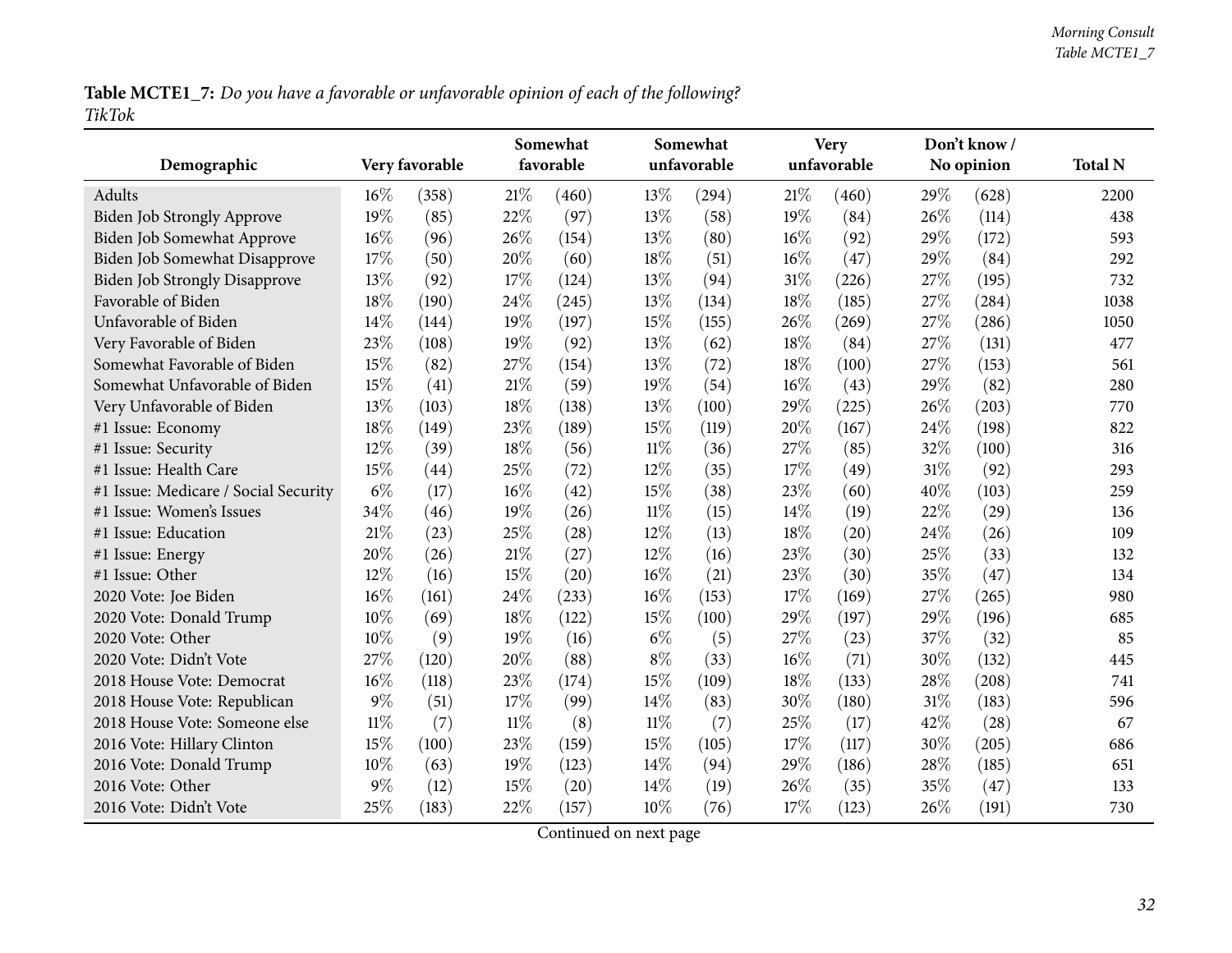Table MCTE1\_7: Do you have a favorable or unfavorable opinion of each of the following? *TikTok*

|                           |        |                | Somewhat |           |        | Somewhat    |      | <b>Very</b> |        | Don't know / |                |
|---------------------------|--------|----------------|----------|-----------|--------|-------------|------|-------------|--------|--------------|----------------|
| Demographic               |        | Very favorable |          | favorable |        | unfavorable |      | unfavorable |        | No opinion   | <b>Total N</b> |
| Adults                    | $16\%$ | (358)          | 21%      | (460)     | $13\%$ | (294)       | 21%  | (460)       | 29\%   | (628)        | 2200           |
| Voted in 2014: Yes        | $11\%$ | (132)          | 20%      | 237       | $15\%$ | (187)       | 23\% | (285)       | $31\%$ | (373)        | 1214           |
| Voted in 2014: No         | 23\%   | (226)          | 23\%     | (223)     | $11\%$ | (107)       | 18%  | (175)       | $26\%$ | (255)        | 986            |
| 4-Region: Northeast       | $14\%$ | (53)           | 19%      | (76)      | $16\%$ | (64)        | 20%  | (77)        | $31\%$ | (123)        | 394            |
| 4-Region: Midwest         | 13\%   | (60)           | $19\%$   | (90)      | 13%    | (62)        | 23%  | (106)       | $31\%$ | (144)        | 462            |
| 4-Region: South           | 18%    | (152)          | 22%      | (179)     | $13\%$ | (107)       | 19%  | (156)       | 28\%   | (230)        | 824            |
| 4-Region: West            | 18%    | (93)           | 22%      | (114)     | $12\%$ | (62)        | 23\% | (121)       | $25\%$ | (130)        | 520            |
| <b>SRH</b> Metaverse      | 20%    | (165)          | 25%      | (201)     | 13\%   | (104)       | 22%  | (180)       | 19%    | (157)        | 808            |
| SRH Meta Rebrand          | $16\%$ | (204)          | 21%      | (265)     | $15\%$ | (192)       | 22%  | (281)       | $26\%$ | (340)        | 1282           |
| <b>SRH</b> Facebook Files | $17\%$ | (171)          | 23%      | (223)     | $15\%$ | (142)       | 24\% | (230)       | 22%    | (211)        | 976            |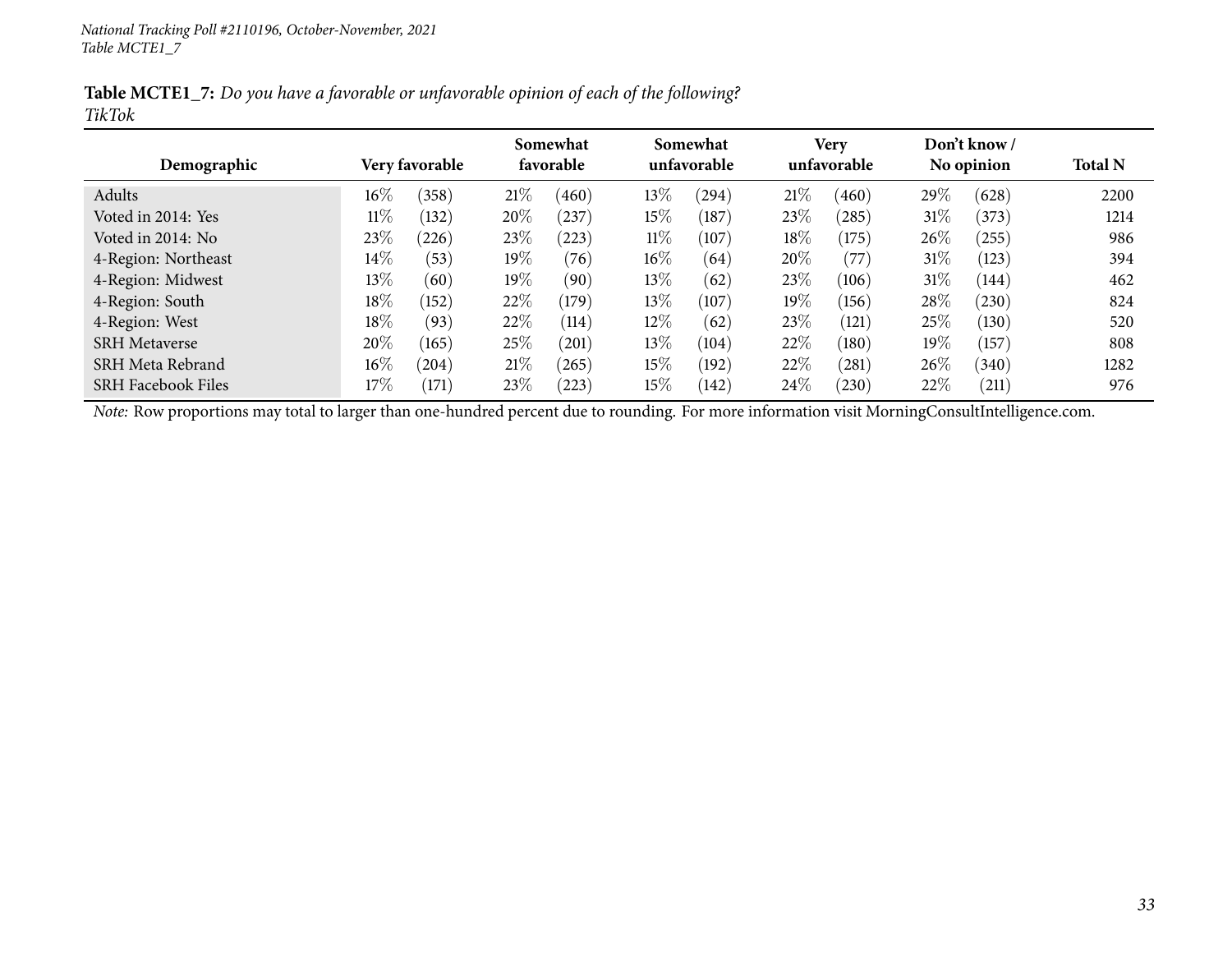Table MCTE1\_8: Do you have a favorable or unfavorable opinion of each of the following? *Meta*

<span id="page-33-0"></span>

| Demographic              |       | Very favorable |        | Somewhat<br>favorable |        | Somewhat<br>unfavorable |        | <b>Very</b><br>unfavorable |      | Don't know/<br>No opinion | <b>Total N</b> |
|--------------------------|-------|----------------|--------|-----------------------|--------|-------------------------|--------|----------------------------|------|---------------------------|----------------|
|                          |       |                |        |                       |        |                         |        |                            |      |                           |                |
| Adults                   | $5\%$ | (108)          | 10%    | (223)                 | $10\%$ | (226)                   | 19%    | (427)                      | 55%  | (1216)                    | 2200           |
| Gender: Male             | $6\%$ | (60)           | 12%    | (126)                 | 13%    | (137)                   | 25%    | (264)                      | 45%  | (475)                     | 1062           |
| Gender: Female           | $4\%$ | (48)           | $9\%$  | (97)                  | $8\%$  | (90)                    | 14%    | (163)                      | 65%  | (741)                     | 1138           |
| Age: 18-34               | $7\%$ | (46)           | 10%    | (63)                  | $9\%$  | (60)                    | 20%    | (133)                      | 54%  | (353)                     | 655            |
| Age: 35-44               | $7\%$ | (27)           | 13%    | (46)                  | $11\%$ | (40)                    | 14%    | (50)                       | 54%  | (194)                     | 358            |
| Age: 45-64               | $4\%$ | (31)           | 10%    | (72)                  | $8\%$  | (64)                    | 18%    | (139)                      | 59%  | (445)                     | 751            |
| Age: 65+                 | $1\%$ | (5)            | $9\%$  | (41)                  | 14%    | (62)                    | 24%    | (104)                      | 51%  | (224)                     | 436            |
| GenZers: 1997-2012       | $8\%$ | (17)           | 10%    | (21)                  | $12\%$ | (26)                    | 17%    | (37)                       | 55%  | (121)                     | 222            |
| Millennials: 1981-1996   | $8\%$ | (50)           | $11\%$ | (75)                  | $9\%$  | (58)                    | 19%    | (126)                      | 53%  | (346)                     | 655            |
| GenXers: 1965-1980       | $6\%$ | (33)           | 10%    | (57)                  | $10\%$ | (58)                    | 16%    | (90)                       | 58%  | (326)                     | 565            |
| Baby Boomers: 1946-1964  | $1\%$ | (7)            | 10%    | (65)                  | $11\%$ | (74)                    | 22%    | (152)                      | 56%  | (383)                     | 681            |
| PID: Dem (no lean)       | $6\%$ | (51)           | 13%    | (104)                 | $11\%$ | (92)                    | 16%    | (131)                      | 53%  | (422)                     | 801            |
| PID: Ind (no lean)       | $3\%$ | (26)           | $8\%$  | (61)                  | $9\%$  | (67)                    | 21%    | (159)                      | 59%  | (450)                     | 763            |
| PID: Rep (no lean)       | $5\%$ | (30)           | $9\%$  | (57)                  | $11\%$ | (68)                    | 22%    | (137)                      | 54%  | (344)                     | 636            |
| PID/Gender: Dem Men      | $8\%$ | (31)           | 13%    | (54)                  | 13%    | (54)                    | 19%    | (76)                       | 46%  | (183)                     | 398            |
| PID/Gender: Dem Women    | $5\%$ | (20)           | 13%    | (51)                  | $9\%$  | (38)                    | 14%    | (55)                       | 59%  | (239)                     | 403            |
| PID/Gender: Ind Men      | $4\%$ | (12)           | $11\%$ | (38)                  | $10\%$ | (35)                    | 29%    | (100)                      | 46%  | (161)                     | 346            |
| PID/Gender: Ind Women    | $3\%$ | (14)           | $5\%$  | (23)                  | $8\%$  | (32)                    | 14%    | (59)                       | 69%  | (289)                     | 417            |
| PID/Gender: Rep Men      | $5\%$ | (16)           | $11\%$ | (34)                  | 15%    | (48)                    | 28%    | (88)                       | 41\% | (131)                     | 317            |
| PID/Gender: Rep Women    | $4\%$ | (14)           | $7\%$  | (23)                  | $6\%$  | (20)                    | 15%    | (49)                       | 67%  | (213)                     | 319            |
| Ideo: Liberal (1-3)      | $5\%$ | (31)           | 12%    | (77)                  | 14\%   | (85)                    | 23%    | (146)                      | 46%  | (286)                     | 625            |
| Ideo: Moderate (4)       | $5\%$ | (31)           | $11\%$ | (75)                  | $9\%$  | (63)                    | 15%    | (98)                       | 60%  | (401)                     | 668            |
| Ideo: Conservative (5-7) | $5\%$ | (33)           | $9\%$  | (58)                  | $11\%$ | (71)                    | 24%    | (163)                      | 52%  | (349)                     | 675            |
| Educ: < College          | $4\%$ | (65)           | 10%    | (148)                 | $8\%$  | (119)                   | 17%    | (259)                      | 61\% | (921)                     | 1512           |
| Educ: Bachelors degree   | $6\%$ | (26)           | $11\%$ | (49)                  | 15%    | (69)                    | 22%    | (98)                       | 46%  | (203)                     | 444            |
| Educ: Post-grad          | $7\%$ | (17)           | $11\%$ | (27)                  | $16\%$ | (38)                    | 28%    | (69)                       | 38%  | (92)                      | 244            |
| Income: Under 50k        | $5\%$ | (60)           | $9\%$  | (120)                 | $8\%$  | (102)                   | $17\%$ | (212)                      | 61%  | (782)                     | 1276           |
| Income: 50k-100k         | $4\%$ | (28)           | $9\%$  | (59)                  | 14\%   | (87)                    | 22%    | (142)                      | 50%  | (321)                     | 636            |
| Income: 100k+            | $7\%$ | (20)           | 15%    | (44)                  | 13%    | (38)                    | 25%    | (72)                       | 39%  | (113)                     | 288            |
| Ethnicity: White         | $4\%$ | (71)           | 10%    | (176)                 | $11\%$ | (191)                   | 20%    | (345)                      | 55%  | (939)                     | 1722           |
| Ethnicity: Hispanic      | $4\%$ | (15)           | 12%    | (44)                  | $10\%$ | (36)                    | 22%    | (76)                       | 51%  | (179)                     | 349            |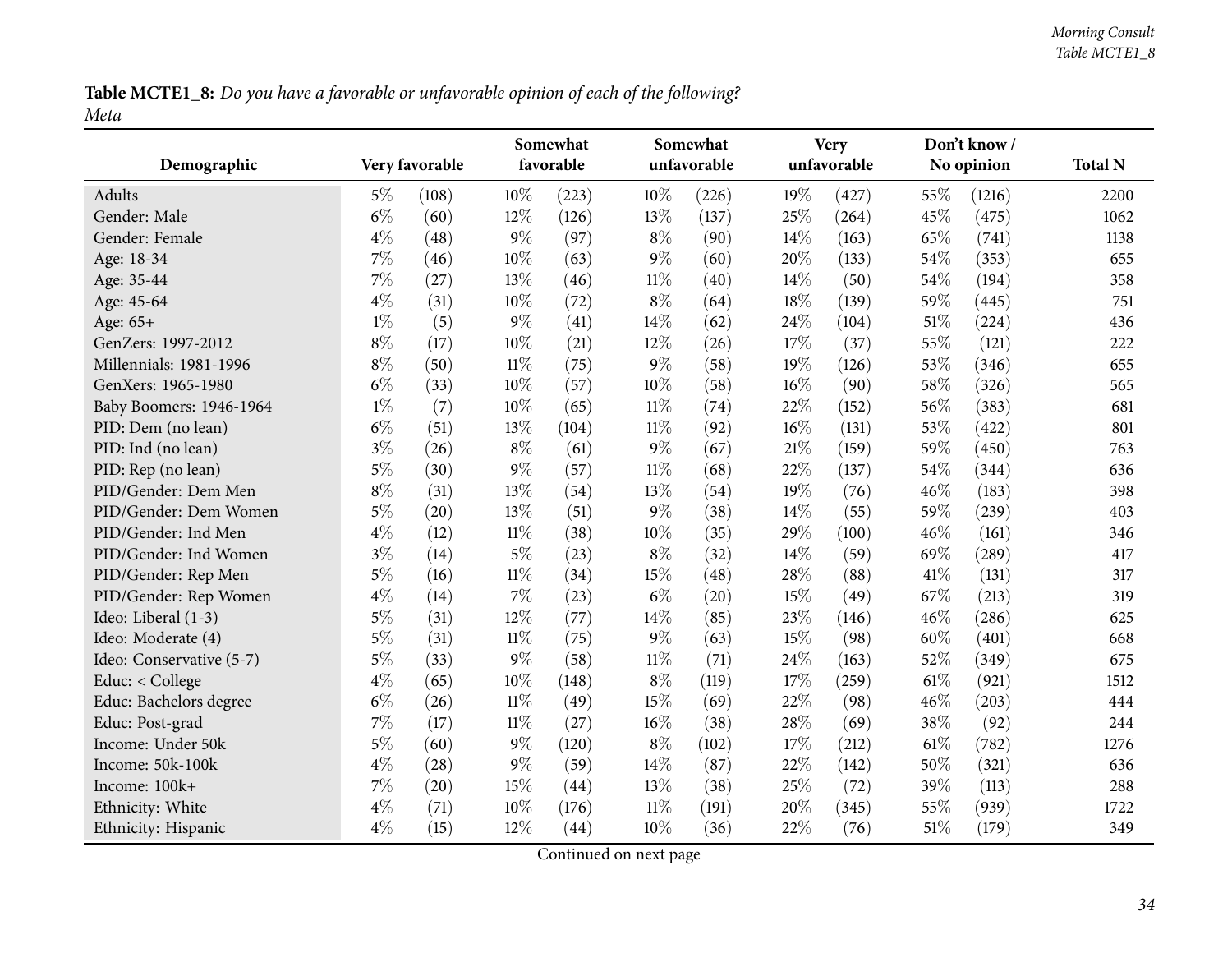Table MCTE1\_8: Do you have a favorable or unfavorable opinion of each of the following? *Meta*

|                                   |        |                |        | Somewhat  |        | Somewhat    |        | <b>Very</b> |     | Don't know/ |                |
|-----------------------------------|--------|----------------|--------|-----------|--------|-------------|--------|-------------|-----|-------------|----------------|
| Demographic                       |        | Very favorable |        | favorable |        | unfavorable |        | unfavorable |     | No opinion  | <b>Total N</b> |
| Adults                            | 5%     | (108)          | $10\%$ | (223)     | $10\%$ | (226)       | 19%    | (427)       | 55% | (1216)      | 2200           |
| Ethnicity: Black                  | $9\%$  | (26)           | $9\%$  | (24)      | $7\%$  | (18)        | 13%    | (35)        | 63% | (172)       | 274            |
| Ethnicity: Other                  | $5\%$  | (11)           | 12%    | (24)      | $9\%$  | (17)        | 23%    | (47)        | 51% | (105)       | 204            |
| All Christian                     | $4\%$  | (41)           | 12%    | (106)     | $11\%$ | (102)       | 20%    | (183)       | 53% | (484)       | 915            |
| All Non-Christian                 | 14%    | (14)           | $8\%$  | (8)       | 18%    | (19)        | 16%    | (17)        | 44% | (46)        | 103            |
| Atheist                           | $3\%$  | (3)            | 10%    | (13)      | 12%    | (15)        | 32%    | (41)        | 44% | (56)        | 129            |
| Agnostic/Nothing in particular    | $4\%$  | (27)           | $9\%$  | (55)      | 10%    | (63)        | 20%    | (130)       | 57% | (361)       | 637            |
| Something Else                    | $5\%$  | (22)           | 10%    | (41)      | $7\%$  | (27)        | 13%    | (56)        | 65% | (269)       | 416            |
| Religious Non-Protestant/Catholic | $11\%$ | (14)           | $8\%$  | (10)      | $16\%$ | (20)        | 18%    | (22)        | 46% | (57)        | 124            |
| Evangelical                       | 7%     | (41)           | 12%    | (69)      | $8\%$  | (42)        | 13%    | (72)        | 59% | (327)       | 550            |
| Non-Evangelical                   | $3\%$  | (22)           | 10%    | (75)      | $11\%$ | (84)        | 21%    | (156)       | 55% | (410)       | 747            |
| Community: Urban                  | $9\%$  | (56)           | 12%    | (76)      | 10%    | (59)        | 18%    | (109)       | 51% | (313)       | 613            |
| Community: Suburban               | $3\%$  | (35)           | $8\%$  | (80)      | 12%    | (121)       | $21\%$ | (215)       | 56% | (569)       | 1019           |
| Community: Rural                  | $3\%$  | (18)           | 12%    | (68)      | $8\%$  | (46)        | 18%    | (102)       | 59% | (334)       | 568            |
| <b>Employ: Private Sector</b>     | 7%     | (47)           | 14%    | (99)      | $11\%$ | (79)        | 20%    | (137)       | 48% | (337)       | 699            |
| <b>Employ: Government</b>         | $5\%$  | (6)            | 14%    | (17)      | 15%    | (18)        | 13%    | (15)        | 52% | (62)        | 118            |
| Employ: Self-Employed             | $9\%$  | (18)           | 10%    | (20)      | $5\%$  | (11)        | 28%    | (58)        | 47% | (96)        | 202            |
| Employ: Homemaker                 | $5\%$  | (7)            | $6\%$  | (9)       | $11\%$ | (16)        | 14\%   | (21)        | 64% | (94)        | 147            |
| Employ: Student                   |        | (0)            | $5\%$  | (4)       | $5\%$  | (4)         | 15%    | (11)        | 75% | (58)        | 78             |
| Employ: Retired                   | $1\%$  | (6)            | $9\%$  | (45)      | 13%    | (67)        | 25%    | (122)       | 52% | (257)       | 497            |
| Employ: Unemployed                | $5\%$  | (14)           | $6\%$  | (15)      | $8\%$  | (21)        | 14%    | (40)        | 67% | (185)       | 276            |
| Employ: Other                     | $5\%$  | (9)            | $8\%$  | (14)      | $6\%$  | (11)        | 13%    | (23)        | 69% | (126)       | 183            |
| Military HH: Yes                  | $4\%$  | (13)           | $11\%$ | (36)      | $13\%$ | (44)        | 19%    | (65)        | 53% | (179)       | 337            |
| Military HH: No                   | $5\%$  | (95)           | 10%    | (187)     | 10%    | (183)       | 19%    | (362)       | 56% | (1037)      | 1863           |
| RD/WT: Right Direction            | $8\%$  | (65)           | 14%    | (118)     | 12%    | (101)       | 16%    | (133)       | 50% | (413)       | 829            |
| RD/WT: Wrong Track                | $3\%$  | (43)           | $8\%$  | (105)     | $9\%$  | (126)       | $21\%$ | (294)       | 59% | (803)       | 1371           |
| <b>Biden Job Approve</b>          | $6\%$  | (65)           | 13%    | (133)     | $11\%$ | (117)       | 17%    | (177)       | 52% | (540)       | 1031           |
| Biden Job Disapprove              | $4\%$  | (38)           | $8\%$  | (84)      | 10%    | (101)       | 24%    | (241)       | 55% | (560)       | 1024           |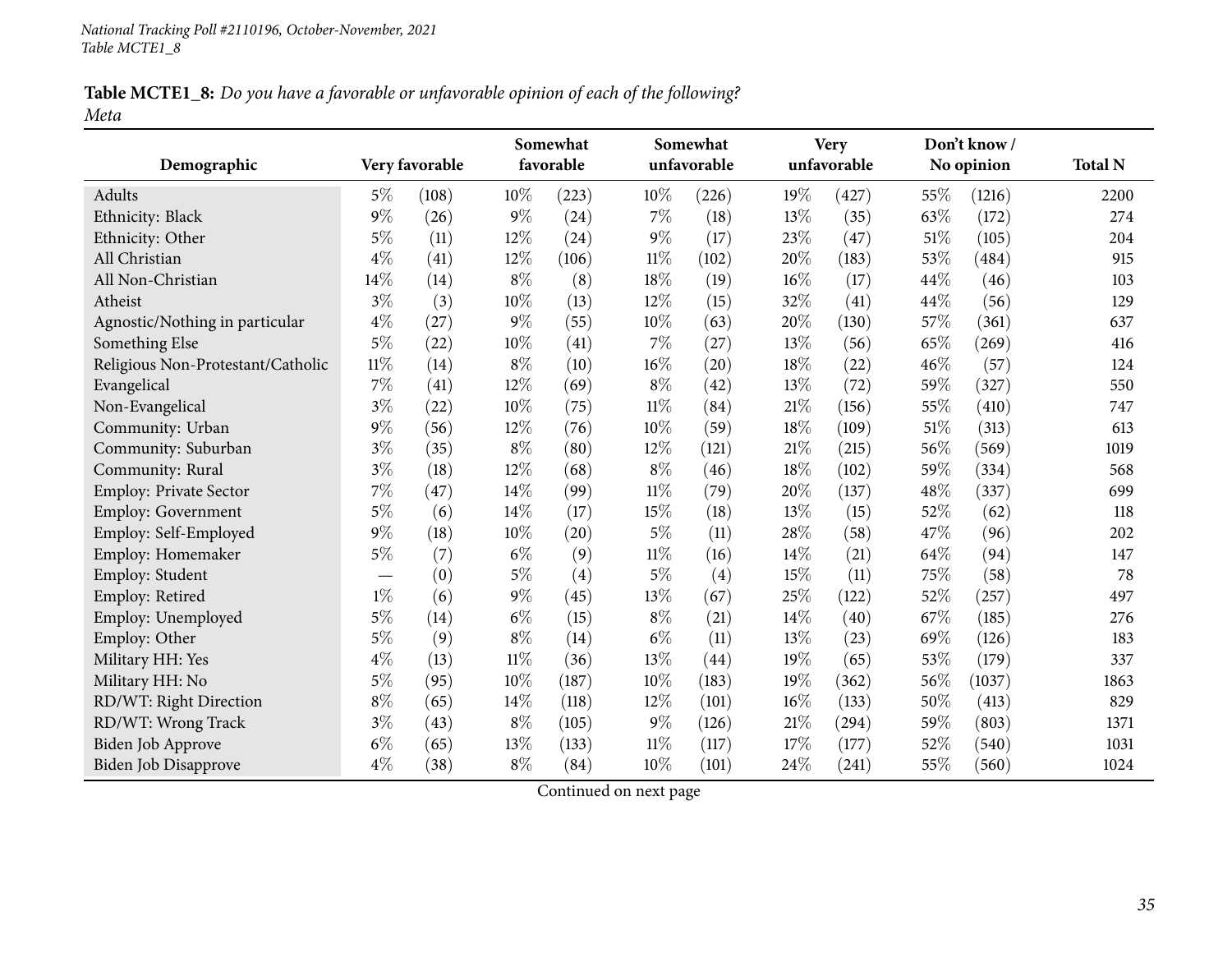Table MCTE1\_8: Do you have a favorable or unfavorable opinion of each of the following? *Meta*

| Demographic                          |        | Very favorable |        | Somewhat<br>favorable |        | Somewhat<br>unfavorable |        | <b>Very</b><br>unfavorable |      | Don't know/<br>No opinion | <b>Total N</b> |
|--------------------------------------|--------|----------------|--------|-----------------------|--------|-------------------------|--------|----------------------------|------|---------------------------|----------------|
| Adults                               | $5\%$  | (108)          | $10\%$ | (223)                 | 10%    | (226)                   | $19\%$ | (427)                      | 55\% | (1216)                    | 2200           |
| <b>Biden Job Strongly Approve</b>    | $11\%$ | (47)           | 16%    | (72)                  | 13%    | (57)                    | 17%    | (76)                       | 42%  | (186)                     | 438            |
| Biden Job Somewhat Approve           | $3\%$  | (18)           | 10%    | (61)                  | 10%    | (60)                    | 17%    | (100)                      | 60%  | (354)                     | 593            |
| Biden Job Somewhat Disapprove        | $4\%$  | (11)           | 10%    | (28)                  | 12%    | (36)                    | $16\%$ | (46)                       | 59%  | (171)                     | 292            |
| <b>Biden Job Strongly Disapprove</b> | $4\%$  | (28)           | $8\%$  | (56)                  | 9%     | (65)                    | 27%    | (195)                      | 53%  | (389)                     | 732            |
| Favorable of Biden                   | $6\%$  | (67)           | 13%    | (130)                 | $11\%$ | (115)                   | 18%    | (182)                      | 52%  | (544)                     | 1038           |
| Unfavorable of Biden                 | $3\%$  | (36)           | $8\%$  | (87)                  | 10%    | (106)                   | 23%    | (241)                      | 55%  | (580)                     | 1050           |
| Very Favorable of Biden              | 10%    | (46)           | 15%    | (71)                  | 13%    | (60)                    | 18%    | (88)                       | 45%  | (212)                     | 477            |
| Somewhat Favorable of Biden          | $4\%$  | (21)           | $11\%$ | (59)                  | 10%    | (55)                    | 17%    | (94)                       | 59%  | (332)                     | 561            |
| Somewhat Unfavorable of Biden        | $3\%$  | (8)            | $11\%$ | (31)                  | 11%    | (31)                    | $16\%$ | (45)                       | 59%  | (164)                     | 280            |
| Very Unfavorable of Biden            | $4\%$  | (28)           | $7\%$  | (56)                  | 10%    | (74)                    | 25%    | (196)                      | 54%  | (416)                     | 770            |
| #1 Issue: Economy                    | $5\%$  | (42)           | $9\%$  | (73)                  | 10%    | (84)                    | 17%    | (136)                      | 59%  | (487)                     | 822            |
| #1 Issue: Security                   | $6\%$  | (20)           | $8\%$  | (26)                  | 10%    | (33)                    | 25%    | (80)                       | 49%  | (156)                     | 316            |
| #1 Issue: Health Care                | $7\%$  | (20)           | 14%    | (42)                  | $9\%$  | (26)                    | 18%    | (53)                       | 52%  | (153)                     | 293            |
| #1 Issue: Medicare / Social Security | $3\%$  | (7)            | 15%    | (39)                  | 10%    | (26)                    | 17%    | (44)                       | 55%  | (143)                     | 259            |
| #1 Issue: Women's Issues             | $6\%$  | (8)            | $6\%$  | (8)                   | 12%    | (16)                    | 24\%   | (32)                       | 53%  | (71)                      | 136            |
| #1 Issue: Education                  | 3%     | (3)            | 14%    | (15)                  | 16%    | (18)                    | 10%    | (11)                       | 57%  | (63)                      | 109            |
| #1 Issue: Energy                     | $2\%$  | (3)            | $8\%$  | (11)                  | 9%     | (11)                    | 25%    | (33)                       | 55%  | (73)                      | 132            |
| #1 Issue: Other                      | $4\%$  | (5)            | 7%     | (10)                  | 9%     | (12)                    | 28%    | (38)                       | 52%  | (70)                      | 134            |
| 2020 Vote: Joe Biden                 | $5\%$  | (48)           | 12%    | (119)                 | 13%    | (125)                   | 20%    | (194)                      | 50%  | (494)                     | 980            |
| 2020 Vote: Donald Trump              | $5\%$  | (31)           | $8\%$  | (58)                  | $11\%$ | (76)                    | 24%    | (163)                      | 52%  | (358)                     | 685            |
| 2020 Vote: Other                     | $3\%$  | (2)            | $1\%$  | (1)                   | $6\%$  | (5)                     | 20%    | (17)                       | 70%  | (59)                      | 85             |
| 2020 Vote: Didn't Vote               | $6\%$  | (27)           | 10%    | (44)                  | $5\%$  | (20)                    | 12%    | (53)                       | 68%  | (301)                     | 445            |
| 2018 House Vote: Democrat            | $5\%$  | (40)           | 12%    | (88)                  | 15%    | (107)                   | 21\%   | (156)                      | 47%  | (348)                     | 741            |
| 2018 House Vote: Republican          | $4\%$  | (23)           | $8\%$  | (48)                  | 9%     | (52)                    | 26%    | (156)                      | 53%  | (317)                     | 596            |
| 2018 House Vote: Someone else        | $6\%$  | (4)            | $4\%$  | (3)                   | 9%     | (6)                     | 18%    | (12)                       | 63%  | (42)                      | 67             |
| 2016 Vote: Hillary Clinton           | $6\%$  | (41)           | 13%    | (89)                  | 14%    | (95)                    | 20%    | (137)                      | 47%  | (325)                     | 686            |
| 2016 Vote: Donald Trump              | $3\%$  | (22)           | $9\%$  | (59)                  | 10%    | (62)                    | 25%    | (162)                      | 53%  | (346)                     | 651            |
| 2016 Vote: Other                     | $2\%$  | (2)            | 7%     | (10)                  | 16%    | (21)                    | 21\%   | (28)                       | 54%  | (72)                      | 133            |
| 2016 Vote: Didn't Vote               | $6\%$  | (43)           | $9\%$  | (66)                  | 7%     | (48)                    | 14%    | (100)                      | 65%  | (473)                     | 730            |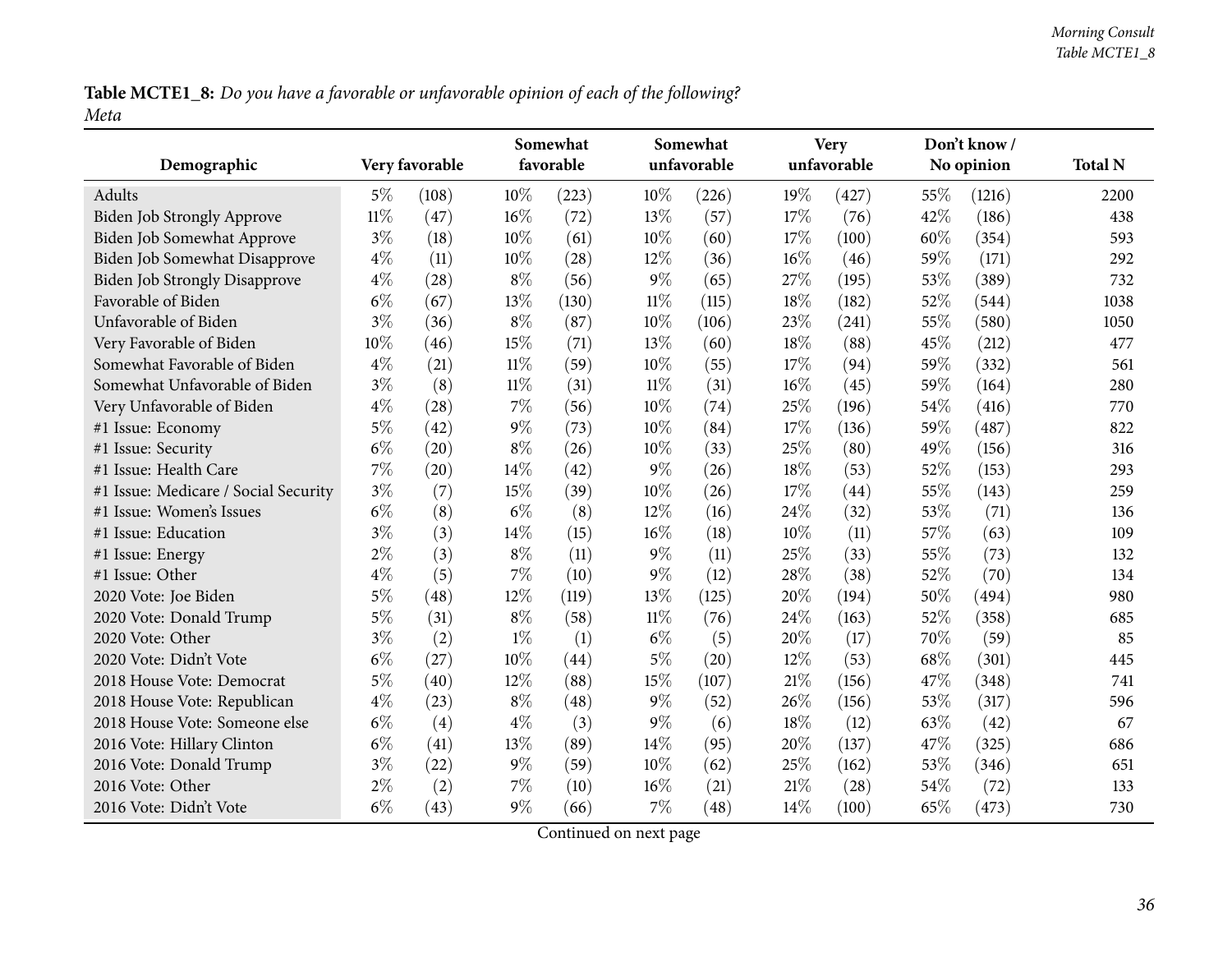|      |  |  | Table MCTE1_8: Do you have a favorable or unfavorable opinion of each of the following? |
|------|--|--|-----------------------------------------------------------------------------------------|
| Meta |  |  |                                                                                         |

|                           |       |                | Somewhat |           |        | Somewhat    |        | <b>Very</b> |        | Don't know / |                |
|---------------------------|-------|----------------|----------|-----------|--------|-------------|--------|-------------|--------|--------------|----------------|
| Demographic               |       | Very favorable |          | favorable |        | unfavorable |        | unfavorable |        | No opinion   | <b>Total N</b> |
| Adults                    | 5%    | (108)          | $10\%$   | (223)     | $10\%$ | (226)       | $19\%$ | (427)       | $55\%$ | (1216)       | 2200           |
| Voted in 2014: Yes        | 5%    | (57            | $10\%$   | (117)     | $12\%$ | (148)       | 23\%   | (282)       | $50\%$ | (609)        | 1214           |
| Voted in 2014: No         | 5%    | (51)           | $11\%$   | (106)     | $8\%$  | (79)        | 15%    | (145)       | $61\%$ | (606)        | 986            |
| 4-Region: Northeast       | $3\%$ | (12)           | $12\%$   | (47)      | $10\%$ | (40)        | 24\%   | (95)        | $51\%$ | (200)        | 394            |
| 4-Region: Midwest         | $5\%$ | (24)           | $9\%$    | (41)      | 10%    | (48)        | 21%    | (95)        | $55\%$ | (254)        | 462            |
| 4-Region: South           | $6\%$ | (48)           | 10%      | (86)      | $9\%$  | (72)        | $16\%$ | (132)       | $59\%$ | (485)        | 824            |
| 4-Region: West            | 5%    | (24)           | $9\%$    | (48)      | $13\%$ | (66)        | 20%    | (104)       | $53\%$ | (277)        | 520            |
| <b>SRH</b> Metaverse      | $9\%$ | (77)           | $16\%$   | (130)     | 13\%   | (107)       | 26%    | (212)       | $35\%$ | (282)        | 808            |
| SRH Meta Rebrand          | 7%    | (92)           | $14\%$   | (182)     | $14\%$ | (173)       | 26%    | (329)       | 39%    | (506)        | 1282           |
| <b>SRH Facebook Files</b> | $8\%$ | $^{\prime}77$  | $13\%$   | (131)     | $14\%$ | (134)       | 26%    | (255)       | 39%    | (380)        | 976            |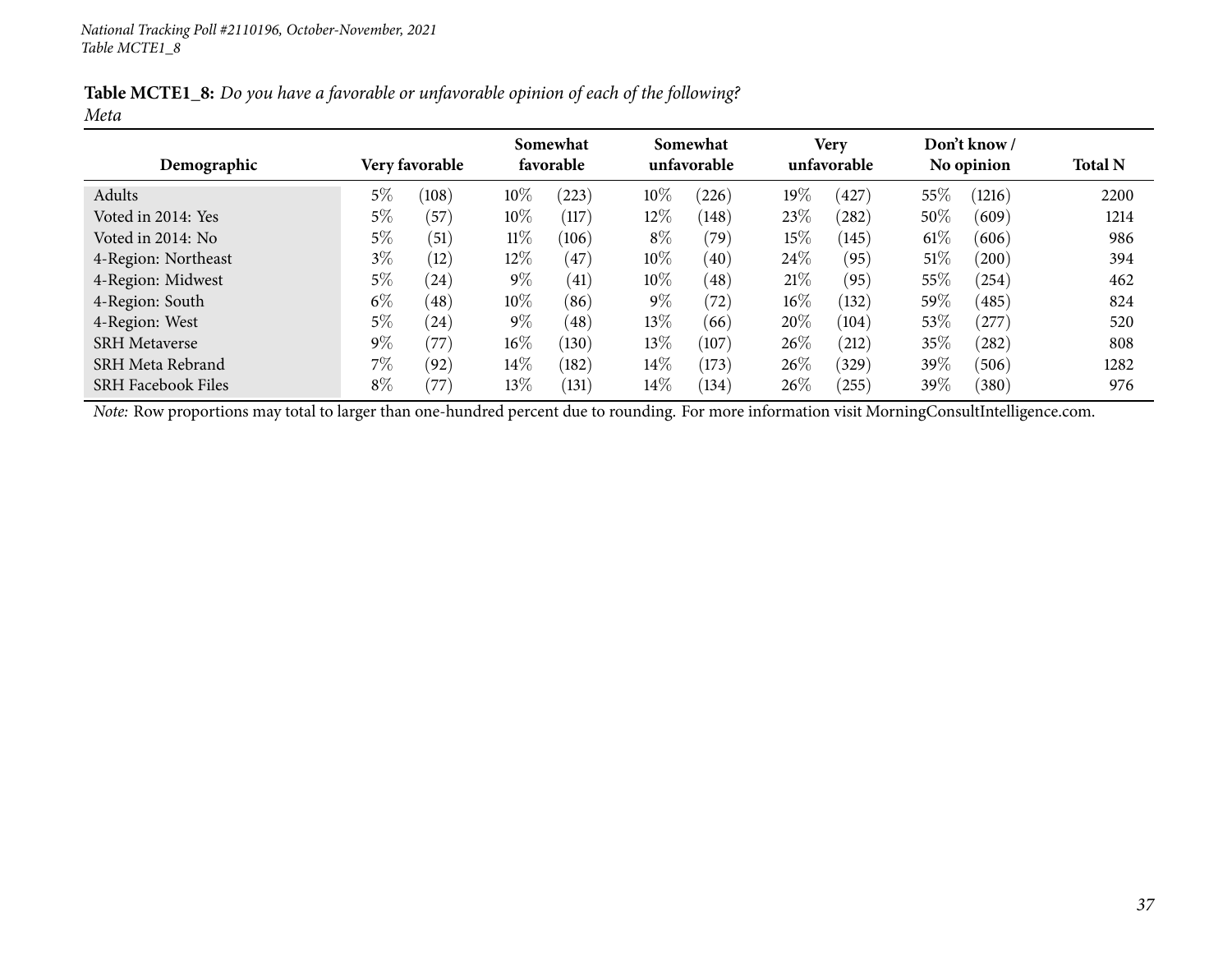| Demographic              |        | A lot |     | Some  |      | Not much |        | Nothing at all | <b>Total N</b> |
|--------------------------|--------|-------|-----|-------|------|----------|--------|----------------|----------------|
| <b>Adults</b>            | $10\%$ | (229) | 28% | (624) | 24\% | (536)    | 37\%   | (811)          | 2200           |
| Gender: Male             | 12%    | (130) | 33% | (350) | 26%  | (275)    | 29%    | (307)          | 1062           |
| Gender: Female           | $9\%$  | (99)  | 24% | (274) | 23%  | (261)    | 44%    | (504)          | 1138           |
| Age: 18-34               | $16\%$ | (107) | 31% | (200) | 20%  | (128)    | 34%    | (220)          | 655            |
| Age: 35-44               | 12%    | (43)  | 30% | (107) | 25%  | (90)     | 33%    | (119)          | 358            |
| Age: 45-64               | 7%     | (55)  | 26% | (197) | 26%  | (196)    | 40%    | (303)          | 751            |
| Age: 65+                 | $6\%$  | (24)  | 28% | (121) | 28%  | (122)    | 39%    | (169)          | 436            |
| GenZers: 1997-2012       | $16\%$ | (35)  | 31% | (69)  | 16%  | (36)     | 37%    | (83)           | 222            |
| Millennials: 1981-1996   | $16\%$ | (102) | 31% | (201) | 23%  | (148)    | $31\%$ | (205)          | 655            |
| GenXers: 1965-1980       | $9\%$  | (51)  | 26% | (149) | 25%  | (143)    | 39%    | (222)          | 565            |
| Baby Boomers: 1946-1964  | $5\%$  | (36)  | 27% | (184) | 27%  | (183)    | $41\%$ | (278)          | 681            |
| PID: Dem (no lean)       | 14%    | (112) | 31% | (244) | 25%  | (204)    | 30%    | (240)          | 801            |
| PID: Ind (no lean)       | $9\%$  | (70)  | 27% | (207) | 22%  | (167)    | 42%    | (320)          | 763            |
| PID: Rep (no lean)       | 7%     | (47)  | 27% | (173) | 26%  | (164)    | 40%    | (252)          | 636            |
| PID/Gender: Dem Men      | 17%    | (69)  | 35% | (137) | 26%  | (105)    | 22%    | (86)           | 398            |
| PID/Gender: Dem Women    | $11\%$ | (43)  | 27% | (107) | 25%  | (99)     | 38%    | (154)          | 403            |
| PID/Gender: Ind Men      | 10%    | (34)  | 33% | (114) | 22%  | (77)     | 35%    | (121)          | 346            |
| PID/Gender: Ind Women    | $9\%$  | (35)  | 22% | (92)  | 22%  | (90)     | 48%    | (199)          | 417            |
| PID/Gender: Rep Men      | $8\%$  | (26)  | 31% | (98)  | 29%  | (93)     | 32%    | (100)          | 317            |
| PID/Gender: Rep Women    | $6\%$  | (21)  | 24% | (75)  | 23%  | (72)     | 47%    | (151)          | 319            |
| Ideo: Liberal (1-3)      | 15%    | (91)  | 37% | (232) | 23%  | (144)    | 25%    | (158)          | 625            |
| Ideo: Moderate (4)       | 12%    | (78)  | 27% | (178) | 23%  | (156)    | 38%    | (256)          | 668            |
| Ideo: Conservative (5-7) | $7\%$  | (50)  | 26% | (176) | 28%  | (190)    | 38%    | (259)          | 675            |
| Educ: < College          | $9\%$  | (135) | 26% | (392) | 25%  | (372)    | 41\%   | (614)          | 1512           |
| Educ: Bachelors degree   | 13%    | (59)  | 32% | (142) | 25%  | (112)    | 29%    | (131)          | 444            |
| Educ: Post-grad          | 15%    | (36)  | 37% | (90)  | 21%  | (51)     | 27%    | (67)           | 244            |
| Income: Under 50k        | $8\%$  | (108) | 26% | (328) | 25%  | (323)    | 40%    | (517)          | 1276           |
| Income: 50k-100k         | 12%    | (73)  | 29% | (187) | 23%  | (149)    | 36%    | (227)          | 636            |
| Income: 100k+            | $16\%$ | (47)  | 38% | (109) | 22%  | (64)     | 23%    | (68)           | 288            |
| Ethnicity: White         | $9\%$  | (161) | 28% | (489) | 25%  | (425)    | 38%    | (648)          | 1722           |
| Ethnicity: Hispanic      | 16%    | (57)  | 33% | (114) | 22%  | (78)     | 29%    | (101)          | 349            |
| Ethnicity: Black         | 16%    | (43)  | 28% | (77)  | 22%  | (62)     | 34%    | (93)           | 274            |

**Table MCTE2\_1:** How much have you seen, read or heard about each of the following? *Facebook shifting its focus from social media to virtual reality*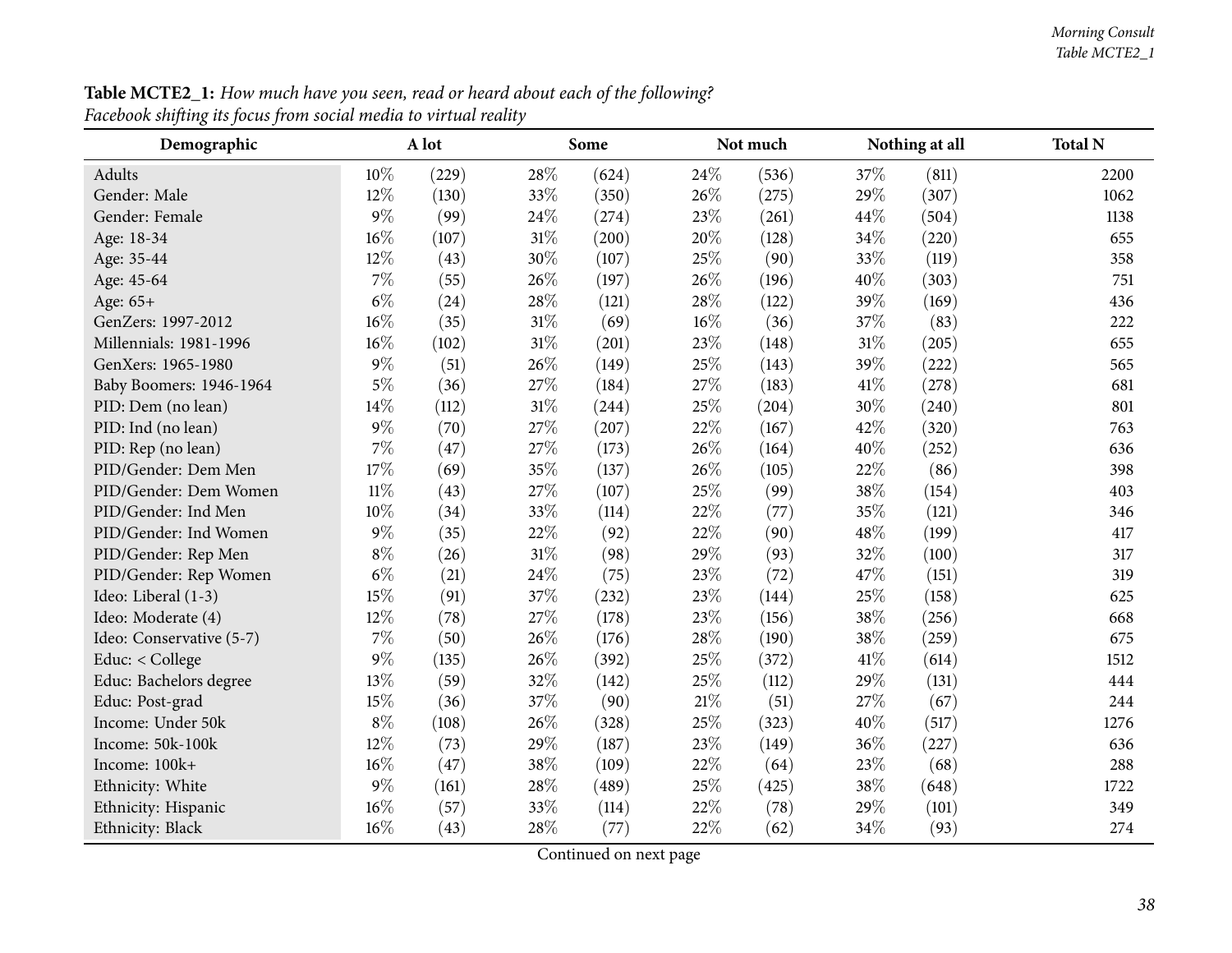| Demographic                          |        | A lot |        | Some  |        | Not much |        | Nothing at all | <b>Total N</b> |
|--------------------------------------|--------|-------|--------|-------|--------|----------|--------|----------------|----------------|
| Adults                               | 10%    | (229) | 28%    | (624) | 24\%   | (536)    | 37%    | (811)          | 2200           |
| Ethnicity: Other                     | 12%    | (25)  | 29%    | (59)  | 24%    | (50)     | 35%    | (71)           | 204            |
| All Christian                        | 10%    | (94)  | 29%    | (263) | 24%    | (219)    | 37%    | (339)          | 915            |
| All Non-Christian                    | 19%    | (19)  | 34%    | (36)  | $21\%$ | (21)     | 26%    | (27)           | 103            |
| Atheist                              | $11\%$ | (14)  | 40%    | (51)  | 27%    | (34)     | 23%    | (29)           | 129            |
| Agnostic/Nothing in particular       | 10%    | (64)  | 28%    | (178) | 24%    | (154)    | 38%    | (241)          | 637            |
| Something Else                       | $9\%$  | (38)  | 23%    | (96)  | 26%    | (107)    | 42%    | (175)          | 416            |
| Religious Non-Protestant/Catholic    | 16%    | (19)  | 32%    | (39)  | 22%    | (27)     | 30%    | (37)           | 124            |
| Evangelical                          | 12%    | (66)  | 25%    | (139) | 21\%   | (116)    | 42%    | (229)          | 550            |
| Non-Evangelical                      | $9\%$  | (65)  | 28%    | (211) | 27%    | (201)    | 36%    | (271)          | 747            |
| Community: Urban                     | 17%    | (103) | 27%    | (168) | 25%    | (152)    | $31\%$ | (189)          | 613            |
| Community: Suburban                  | $9\%$  | (87)  | $31\%$ | (315) | 25%    | (251)    | 36%    | (366)          | 1019           |
| Community: Rural                     | 7%     | (39)  | 25%    | (141) | 23%    | (133)    | 45%    | (256)          | 568            |
| <b>Employ: Private Sector</b>        | 13%    | (94)  | 34%    | (235) | 23%    | (158)    | 30%    | (212)          | 699            |
| <b>Employ: Government</b>            | 10%    | (11)  | 33%    | (39)  | 24\%   | (28)     | 34%    | (40)           | 118            |
| Employ: Self-Employed                | 15%    | (30)  | 30%    | (61)  | 23%    | (46)     | 33%    | (66)           | 202            |
| Employ: Homemaker                    | $9\%$  | (13)  | 24%    | (35)  | 22%    | (33)     | 45%    | (67)           | 147            |
| Employ: Student                      | 10%    | (8)   | 33%    | (25)  | 19%    | (15)     | 38%    | (30)           | 78             |
| Employ: Retired                      | $5\%$  | (26)  | 27%    | (135) | 28%    | (137)    | 40%    | (199)          | 497            |
| Employ: Unemployed                   | $9\%$  | (26)  | 19%    | (53)  | 27%    | (74)     | 45%    | (123)          | 276            |
| Employ: Other                        | 12%    | (22)  | 22%    | (41)  | 25%    | (45)     | 41\%   | (75)           | 183            |
| Military HH: Yes                     | $8\%$  | (27)  | $31\%$ | (104) | 26%    | (88)     | 35%    | (118)          | 337            |
| Military HH: No                      | $11\%$ | (203) | 28%    | (520) | 24%    | (448)    | 37%    | (693)          | 1863           |
| RD/WT: Right Direction               | 14%    | (120) | 33%    | (274) | 24%    | (195)    | 29%    | (240)          | 829            |
| RD/WT: Wrong Track                   | $8\%$  | (110) | 26%    | (350) | 25%    | (341)    | 42%    | (571)          | 1371           |
| Biden Job Approve                    | 13%    | (133) | 32%    | (332) | 24%    | (251)    | $31\%$ | (316)          | 1031           |
| <b>Biden Job Disapprove</b>          | $9\%$  | (92)  | 26%    | (262) | 26%    | (266)    | 39%    | (404)          | 1024           |
| <b>Biden Job Strongly Approve</b>    | 19%    | (83)  | 32%    | (142) | 20%    | (88)     | 29%    | (126)          | 438            |
| Biden Job Somewhat Approve           | $8\%$  | (50)  | 32%    | (190) | 27%    | (163)    | 32%    | (190)          | 593            |
| Biden Job Somewhat Disapprove        | 10%    | (30)  | 26%    | (76)  | 25%    | (73)     | 39%    | (113)          | 292            |
| <b>Biden Job Strongly Disapprove</b> | $8\%$  | (62)  | $25\%$ | (186) | 26%    | (193)    | 40%    | (291)          | 732            |

Table MCTE2\_1: How much have you seen, read or heard about each of the following? *Facebook shifting its focus from social media to virtual reality*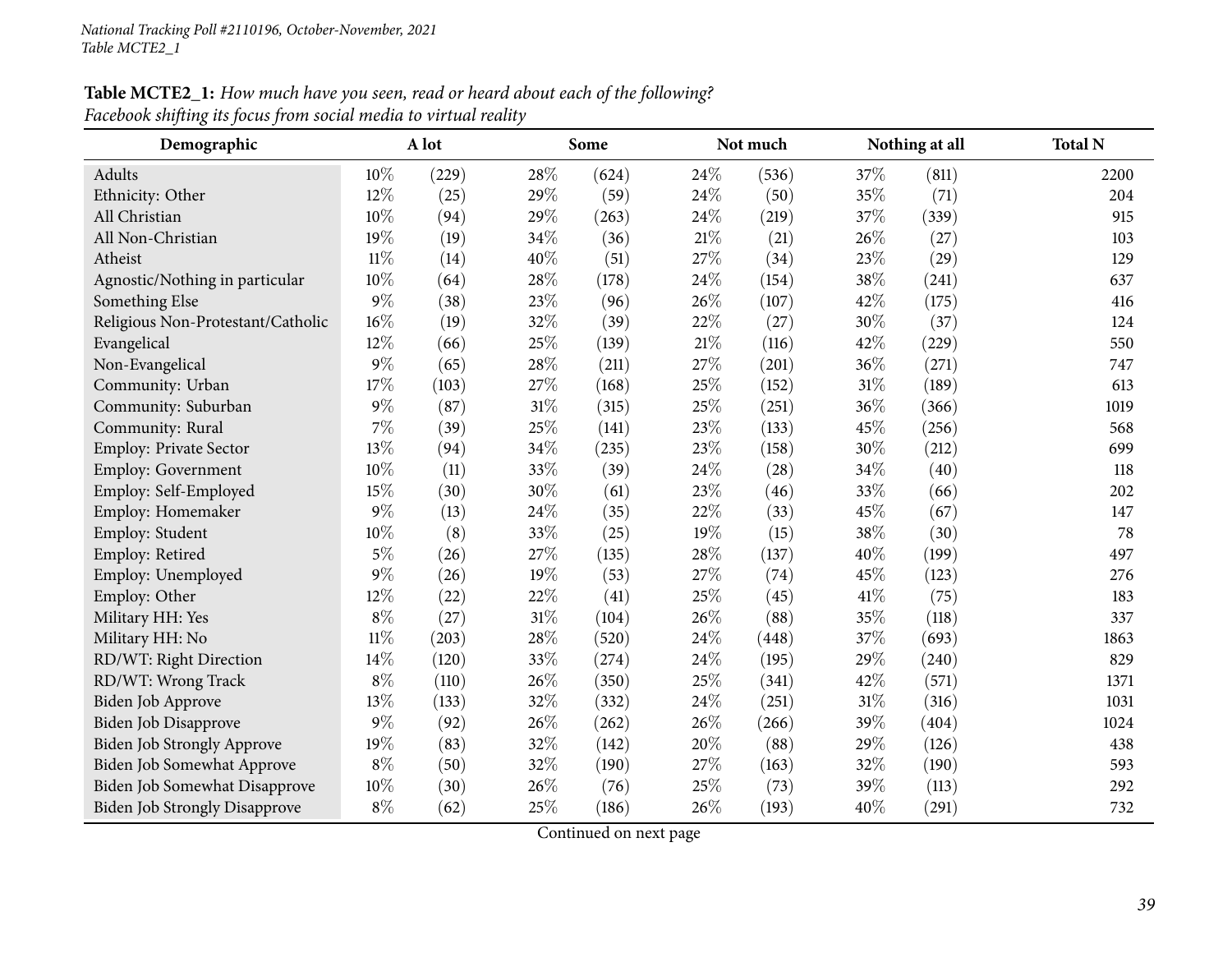1038

293

136

980

1214

986

462

| Demographic                          |        | A lot |     | Some  |        | Not much |        | Nothing at all | <b>Total N</b> |
|--------------------------------------|--------|-------|-----|-------|--------|----------|--------|----------------|----------------|
| Adults                               | 10%    | (229) | 28% | (624) | 24\%   | (536)    | 37%    | (811)          | 2200           |
| Favorable of Biden                   | 13%    | (137) | 31% | (327) | 24\%   | (248)    | 32%    | (327)          | 1038           |
| Unfavorable of Biden                 | $8\%$  | (88)  | 27% | (284) | 25%    | (265)    | 39%    | (413)          | 1050           |
| Very Favorable of Biden              | 16%    | (77)  | 31% | (149) | 22\%   | (105)    | 30%    | (145)          | 477            |
| Somewhat Favorable of Biden          | $11\%$ | (59)  | 32% | (178) | 25%    | (142)    | 32%    | (182)          | 561            |
| Somewhat Unfavorable of Biden        | $7\%$  | (21)  | 32% | (90)  | 22%    | (62)     | 38%    | (107)          | 280            |
| Very Unfavorable of Biden            | $9\%$  | (67)  | 25% | (194) | 26%    | (203)    | 40%    | (306)          | 770            |
| #1 Issue: Economy                    | $11\%$ | (93)  | 28% | (233) | 24\%   | (196)    | 37%    | (300)          | 822            |
| #1 Issue: Security                   | $8\%$  | (27)  | 22% | (69)  | 25\%   | (78)     | 45%    | (142)          | 316            |
| #1 Issue: Health Care                | 12%    | (36)  | 33% | (97)  | 22%    | (64)     | 33%    | (97)           | 293            |
| #1 Issue: Medicare / Social Security | $6\%$  | (16)  | 28% | (73)  | $31\%$ | (80)     | 35%    | (90)           | 259            |
| #1 Issue: Women's Issues             | $6\%$  | (9)   | 28% | (38)  | 25%    | (34)     | 40%    | (55)           | 136            |
| #1 Issue: Education                  | 16%    | (18)  | 35% | (38)  | $21\%$ | (23)     | 28\%   | (31)           | 109            |
| #1 Issue: Energy                     | 12%    | (16)  | 34% | (45)  | 24\%   | (32)     | 30%    | (40)           | 132            |
| #1 Issue: Other                      | $11\%$ | (15)  | 24% | (32)  | 23%    | (30)     | 42%    | (57)           | 134            |
| 2020 Vote: Joe Biden                 | 12%    | (116) | 33% | (321) | 26%    | (252)    | 30%    | (292)          | 980            |
| 2020 Vote: Donald Trump              | $8\%$  | (56)  | 29% | (201) | 24\%   | (167)    | 38\%   | (260)          | 685            |
| 2020 Vote: Other                     | 12%    | (10)  | 22% | (19)  | 24\%   | (20)     | 42%    | (36)           | 85             |
| 2020 Vote: Didn't Vote               | $11\%$ | (47)  | 18% | (82)  | $21\%$ | (95)     | 50%    | (221)          | 445            |
| 2018 House Vote: Democrat            | 15%    | (109) | 34% | (255) | 24\%   | (178)    | 27%    | (198)          | 741            |
| 2018 House Vote: Republican          | 7%     | (41)  | 28% | (166) | 26%    | (152)    | 40%    | (237)          | 596            |
| 2018 House Vote: Someone else        | $8\%$  | (6)   | 12% | (8)   | 28\%   | (19)     | $51\%$ | (34)           | 67             |
| 2016 Vote: Hillary Clinton           | 12%    | (85)  | 34% | (233) | 26%    | (176)    | 28\%   | (193)          | 686            |
| 2016 Vote: Donald Trump              | $8\%$  | (52)  | 26% | (172) | $27\%$ | (173)    | 39%    | (253)          | 651            |
| 2016 Vote: Other                     | 13%    | (17)  | 24% | (32)  | 22\%   | (30)     | 41\%   | (54)           | 133            |
| 2016 Vote: Didn't Vote               | 10%    | (75)  | 26% | (186) | 22\%   | (157)    | 43%    | (311)          | 730            |
| Voted in 2014: Yes                   | $11\%$ | (128) | 29% | (358) | 26%    | (314)    | 34\%   | (414)          | 1214           |
| Voted in 2014: No                    | 10%    | (102) | 27% | (266) | 22%    | (222)    | 40%    | (397)          | 986            |
| 4-Region: Northeast                  | 13%    | (50)  | 26% | (104) | 27\%   | (106)    | 34%    | (135)          | 394            |
| 4-Region: Midwest                    | $7\%$  | (34)  | 29% | (134) | 25%    | (116)    | 38%    | (178)          | 462            |
| 4-Region: South                      | 10%    | (84)  | 26% | (217) | 24\%   | (196)    | 40%    | (327)          | 824            |
| 4-Region: West                       | 12%    | (61)  | 32% | (169) | 23\%   | (118)    | 33%    | (172)          | 520            |

Table MCTE2\_1: How much have you seen, read or heard about each of the following? *Facebook shifting its focus from social media to virtual reality*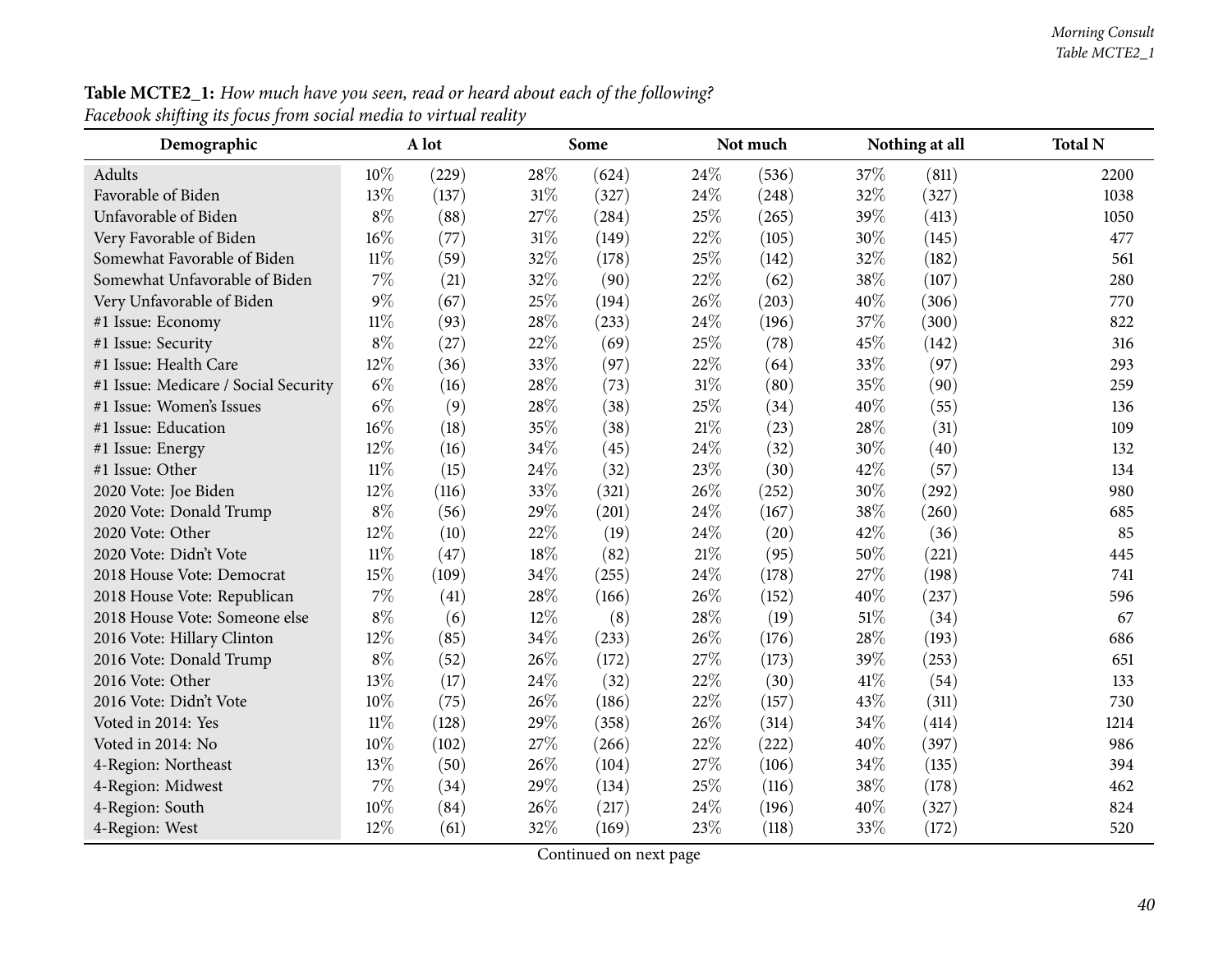| Table MCTE2_1: How much have you seen, read or heard about each of the following? |
|-----------------------------------------------------------------------------------|
| Facebook shifting its focus from social media to virtual reality                  |

| Demographic               | A lot  |       |        | Some  |        | Not much |        | Nothing at all | <b>Total N</b> |
|---------------------------|--------|-------|--------|-------|--------|----------|--------|----------------|----------------|
| Adults                    | $10\%$ | (229) | 28\%   | (624) | 24%    | (536)    | 37\%   | (811)          | 2200           |
| <b>SRH</b> Metaverse      | 25%    | (203) | $56\%$ | (449) | $14\%$ | (112)    | $5\%$  | (43)           | 808            |
| SRH Meta Rebrand          | $16\%$ | (207) | $40\%$ | (513) | 24\%   | 302      | 20%    | (259)          | 1282           |
| <b>SRH Facebook Files</b> | 19%    | (190) | $43\%$ | (422) | 22%    | (210)    | $16\%$ | (154)          | 976            |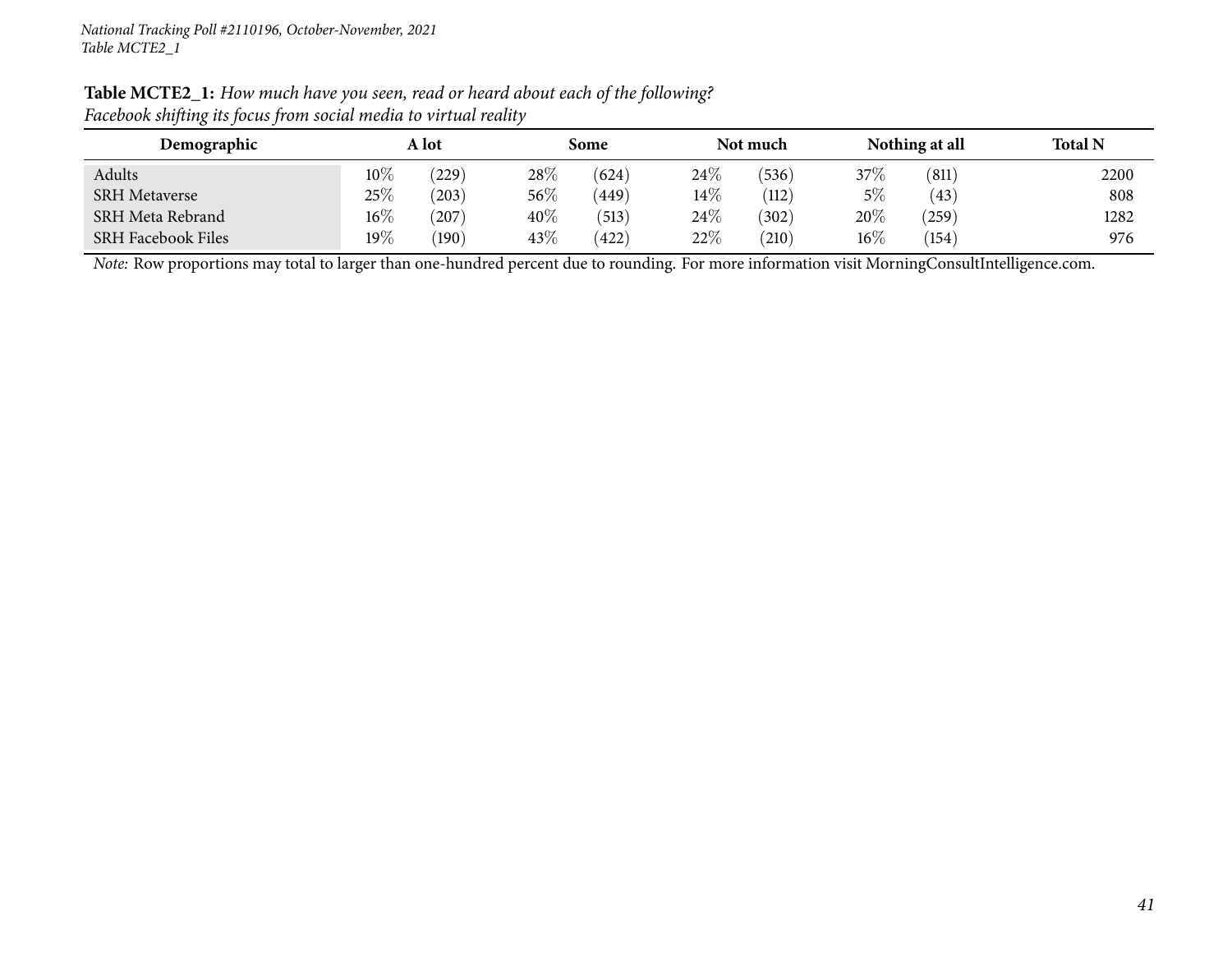| Demographic              |        | A lot |        | Some  |        | Not much |        | Nothing at all | <b>Total N</b> |
|--------------------------|--------|-------|--------|-------|--------|----------|--------|----------------|----------------|
| Adults                   | $11\%$ | (241) | 26%    | (566) | 25%    | (552)    | 38%    | (840)          | 2200           |
| Gender: Male             | 14%    | (150) | 29%    | (303) | 26%    | (279)    | 31%    | (330)          | 1062           |
| Gender: Female           | $8\%$  | (91)  | 23%    | (263) | 24%    | (274)    | 45%    | (510)          | 1138           |
| Age: 18-34               | 15%    | (100) | 28%    | (185) | $21\%$ | (137)    | 36%    | (233)          | 655            |
| Age: 35-44               | 14%    | (51)  | 28%    | (100) | 22%    | (80)     | 35%    | (127)          | 358            |
| Age: 45-64               | $9\%$  | (65)  | 23%    | (169) | 25%    | (190)    | 43%    | (326)          | 751            |
| Age: 65+                 | $6\%$  | (25)  | 26%    | (112) | 33%    | (146)    | 35%    | (153)          | 436            |
| GenZers: 1997-2012       | 14%    | (30)  | 27%    | (60)  | $21\%$ | (46)     | 39%    | (86)           | 222            |
| Millennials: 1981-1996   | 16%    | (105) | 30%    | (194) | $21\%$ | (136)    | 34%    | (220)          | 655            |
| GenXers: 1965-1980       | $11\%$ | (62)  | 21%    | (121) | 28%    | (156)    | 40%    | (226)          | 565            |
| Baby Boomers: 1946-1964  | $5\%$  | (37)  | 25%    | (172) | 27%    | (187)    | 42%    | (286)          | 681            |
| PID: Dem (no lean)       | 15%    | (118) | 29%    | (232) | 26%    | (205)    | $31\%$ | (247)          | 801            |
| PID: Ind (no lean)       | 10%    | (73)  | 23%    | (177) | 25%    | (187)    | 43%    | (326)          | 763            |
| PID: Rep (no lean)       | $8\%$  | (51)  | 25%    | (158) | 25%    | (160)    | 42\%   | (267)          | 636            |
| PID/Gender: Dem Men      | 18%    | (73)  | $31\%$ | (123) | 27%    | (109)    | 23%    | (92)           | 398            |
| PID/Gender: Dem Women    | $11\%$ | (45)  | 27%    | (108) | 24%    | (96)     | 38%    | (154)          | 403            |
| PID/Gender: Ind Men      | $11\%$ | (40)  | 26%    | (92)  | 26%    | (89)     | 36%    | (126)          | 346            |
| PID/Gender: Ind Women    | $8\%$  | (33)  | 20%    | (85)  | 24%    | (98)     | 48%    | (200)          | 417            |
| PID/Gender: Rep Men      | 12%    | (37)  | 28%    | (88)  | 25%    | (80)     | 35%    | (112)          | 317            |
| PID/Gender: Rep Women    | $4\%$  | (13)  | 22%    | (70)  | 25%    | (80)     | 49%    | (155)          | 319            |
| Ideo: Liberal (1-3)      | 15%    | (94)  | 32%    | (202) | 25%    | (159)    | 27%    | (170)          | 625            |
| Ideo: Moderate (4)       | 12%    | (78)  | 27%    | (179) | 26%    | (172)    | 36%    | (239)          | 668            |
| Ideo: Conservative (5-7) | $9\%$  | (61)  | 24%    | (160) | 25%    | (171)    | 42%    | (282)          | 675            |
| Educ: < College          | $9\%$  | (135) | 23%    | (354) | 25%    | (385)    | 42%    | (638)          | 1512           |
| Educ: Bachelors degree   | 14%    | (64)  | 30%    | (132) | 26%    | (114)    | 30%    | (135)          | 444            |
| Educ: Post-grad          | 17%    | (42)  | 33%    | (81)  | 22%    | (54)     | 28%    | (67)           | 244            |
| Income: Under 50k        | $9\%$  | (109) | 24%    | (304) | 25%    | (321)    | 42%    | (541)          | 1276           |
| Income: 50k-100k         | 13%    | (83)  | 25%    | (159) | 27%    | (169)    | 35%    | (225)          | 636            |
| Income: 100k+            | 17%    | (49)  | 36%    | (103) | $22\%$ | (62)     | 26%    | (74)           | 288            |
| Ethnicity: White         | 10%    | (177) | 25%    | (439) | 26%    | (441)    | 39%    | (666)          | 1722           |
| Ethnicity: Hispanic      | 14%    | (50)  | 31%    | (107) | 24%    | (86)     | 31%    | (107)          | 349            |
| Ethnicity: Black         | $16\%$ | (45)  | 25%    | (68)  | 22%    | (61)     | 37%    | (100)          | 274            |

Table MCTE2\_2: How much have you seen, read or heard about each of the following? Facebook's virtual reality project, metaverse, which would allow users to interact with each other in a computer-generated environment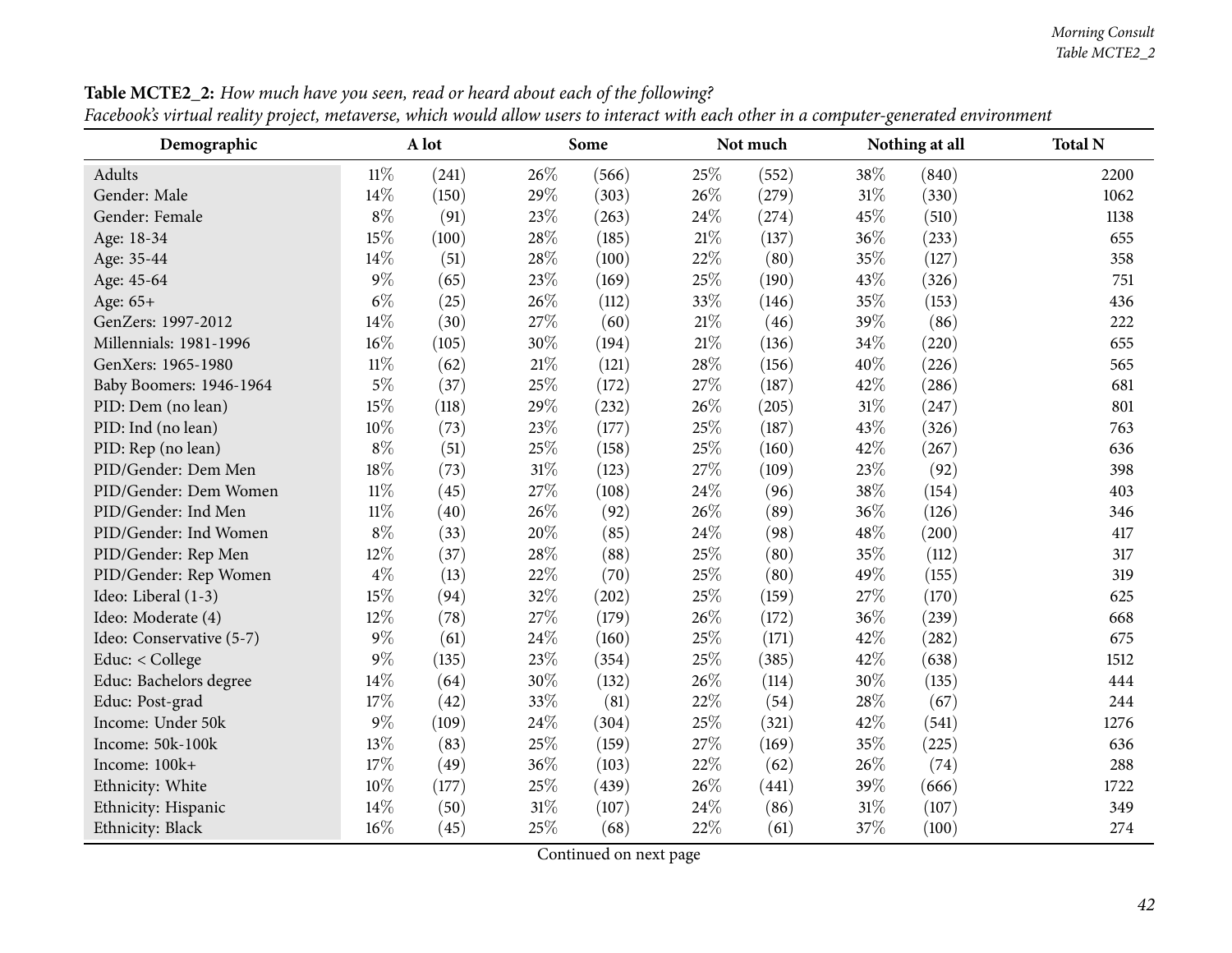| Demographic                          |        | A lot |        | Some  |      | Not much |        | Nothing at all | <b>Total N</b> |
|--------------------------------------|--------|-------|--------|-------|------|----------|--------|----------------|----------------|
| Adults                               | $11\%$ | (241) | 26%    | (566) | 25\% | (552)    | 38%    | (840)          | 2200           |
| Ethnicity: Other                     | 10%    | (20)  | 29%    | (60)  | 25%  | (51)     | 36%    | (73)           | 204            |
| All Christian                        | $11\%$ | (97)  | 26%    | (241) | 26%  | (241)    | 37%    | (336)          | 915            |
| All Non-Christian                    | 26%    | (27)  | 33%    | (34)  | 12%  | (13)     | 29%    | (30)           | 103            |
| Atheist                              | $11\%$ | (14)  | 32%    | (41)  | 31%  | (40)     | 26%    | (34)           | 129            |
| Agnostic/Nothing in particular       | $11\%$ | (68)  | 24%    | (152) | 25%  | (161)    | 40%    | (256)          | 637            |
| Something Else                       | $9\%$  | (35)  | 24%    | (98)  | 24%  | (99)     | 44%    | (183)          | 416            |
| Religious Non-Protestant/Catholic    | $21\%$ | (27)  | 35%    | (43)  | 12%  | (15)     | 32%    | (39)           | 124            |
| Evangelical                          | 12%    | (65)  | 23%    | (126) | 21%  | (118)    | 44%    | (242)          | 550            |
| Non-Evangelical                      | $9\%$  | (66)  | 27%    | (201) | 29%  | (215)    | 35%    | (265)          | 747            |
| Community: Urban                     | 15%    | (94)  | 30%    | (185) | 21%  | (127)    | 34%    | (207)          | 613            |
| Community: Suburban                  | 11%    | (109) | 26%    | (268) | 27%  | (273)    | 36%    | (369)          | 1019           |
| Community: Rural                     | $7\%$  | (39)  | 20%    | (113) | 27%  | (153)    | 46%    | (264)          | 568            |
| Employ: Private Sector               | 15%    | (103) | $31\%$ | (214) | 23%  | (159)    | 32%    | (223)          | 699            |
| Employ: Government                   | 13%    | (15)  | 25%    | (29)  | 29%  | (34)     | 33%    | (39)           | 118            |
| Employ: Self-Employed                | 15%    | (31)  | 31%    | (62)  | 25%  | (50)     | 29%    | (59)           | 202            |
| Employ: Homemaker                    | $6\%$  | (9)   | 20%    | (30)  | 25%  | (36)     | 49%    | (72)           | 147            |
| Employ: Student                      | $11\%$ | (9)   | 27%    | (21)  | 19%  | (15)     | 42%    | (33)           | 78             |
| Employ: Retired                      | $7\%$  | (35)  | 25%    | (123) | 30%  | (150)    | 38%    | (188)          | 497            |
| Employ: Unemployed                   | $8\%$  | (23)  | 18%    | (51)  | 24%  | (67)     | 49%    | (135)          | 276            |
| Employ: Other                        | $9\%$  | (16)  | 20%    | (36)  | 22%  | (40)     | 50%    | (91)           | 183            |
| Military HH: Yes                     | $11\%$ | (38)  | 30%    | (100) | 25%  | (85)     | 34%    | (113)          | 337            |
| Military HH: No                      | $11\%$ | (204) | 25%    | (466) | 25%  | (467)    | 39%    | (726)          | 1863           |
| RD/WT: Right Direction               | $16\%$ | (136) | 28%    | (233) | 25%  | (208)    | 30%    | (252)          | 829            |
| RD/WT: Wrong Track                   | $8\%$  | (105) | 24%    | (334) | 25%  | (344)    | 43%    | (588)          | 1371           |
| Biden Job Approve                    | 15%    | (154) | 30%    | (308) | 24%  | (251)    | $31\%$ | (319)          | 1031           |
| Biden Job Disapprove                 | $8\%$  | (85)  | 24%    | (245) | 26%  | (265)    | 42%    | (429)          | 1024           |
| <b>Biden Job Strongly Approve</b>    | 23%    | (100) | 28%    | (121) | 25%  | (110)    | 25%    | (107)          | 438            |
| Biden Job Somewhat Approve           | $9\%$  | (54)  | 31%    | (187) | 24%  | (141)    | 36%    | (211)          | 593            |
| Biden Job Somewhat Disapprove        | $6\%$  | (18)  | 25%    | (73)  | 29%  | (84)     | 40%    | (117)          | 292            |
| <b>Biden Job Strongly Disapprove</b> | $9\%$  | (67)  | 24%    | (172) | 25%  | (180)    | 43%    | (312)          | 732            |

Table MCTE2\_2: How much have you seen, read or heard about each of the following? Facebook's virtual reality project, metaverse, which would allow users to interact with each other in a computer-generated environment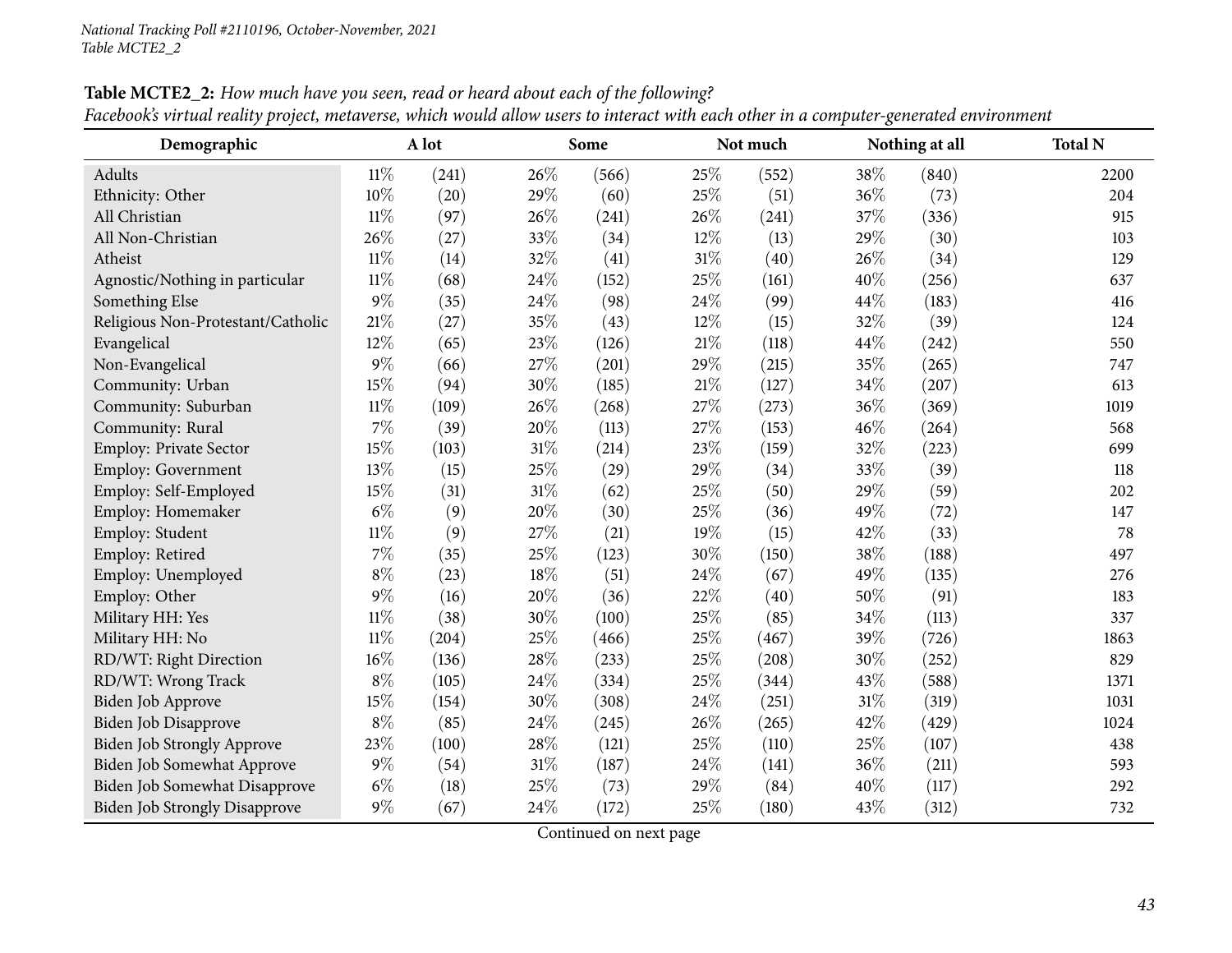| Demographic                          |        | A lot |        | Some  |        | Not much |        | Nothing at all | <b>Total N</b> |
|--------------------------------------|--------|-------|--------|-------|--------|----------|--------|----------------|----------------|
| Adults                               | $11\%$ | (241) | 26%    | (566) | 25%    | (552)    | 38%    | (840)          | 2200           |
| Favorable of Biden                   | 14\%   | (148) | 29%    | (305) | 24%    | (251)    | 32%    | (334)          | 1038           |
| Unfavorable of Biden                 | $9\%$  | (90)  | 23%    | (246) | 26%    | (272)    | 42%    | (441)          | 1050           |
| Very Favorable of Biden              | 19%    | (92)  | 28%    | (133) | 25%    | (121)    | 27%    | (131)          | 477            |
| Somewhat Favorable of Biden          | 10%    | (56)  | $31\%$ | (173) | 23%    | (129)    | 36%    | (204)          | 561            |
| Somewhat Unfavorable of Biden        | 7%     | (20)  | 24%    | (67)  | 27%    | (75)     | 42%    | (117)          | 280            |
| Very Unfavorable of Biden            | $9\%$  | (69)  | 23%    | (179) | 26%    | (197)    | 42%    | (325)          | 770            |
| #1 Issue: Economy                    | $11\%$ | (89)  | 26%    | (217) | 26%    | (218)    | 36%    | (298)          | 822            |
| #1 Issue: Security                   | $9\%$  | (30)  | 22%    | (69)  | 23%    | (71)     | 46%    | (146)          | 316            |
| #1 Issue: Health Care                | 15%    | (43)  | 31%    | (91)  | 18%    | (53)     | 36%    | (106)          | 293            |
| #1 Issue: Medicare / Social Security | $5\%$  | (14)  | 23%    | (60)  | 33%    | (87)     | 38%    | (98)           | 259            |
| #1 Issue: Women's Issues             | $11\%$ | (15)  | 31%    | (42)  | 18%    | (25)     | 40%    | (54)           | 136            |
| #1 Issue: Education                  | 15%    | (16)  | 24%    | (27)  | 25%    | (27)     | 36%    | (39)           | 109            |
| #1 Issue: Energy                     | 14\%   | (19)  | 24%    | (31)  | 30%    | (40)     | 32%    | (42)           | 132            |
| #1 Issue: Other                      | 12%    | (16)  | 22%    | (29)  | 24%    | (32)     | 42%    | (57)           | 134            |
| 2020 Vote: Joe Biden                 | 14%    | (137) | 30%    | (295) | 26%    | (251)    | 30%    | (298)          | 980            |
| 2020 Vote: Donald Trump              | $9\%$  | (60)  | 25%    | (172) | 27%    | (182)    | 40%    | (271)          | 685            |
| 2020 Vote: Other                     | $11\%$ | (10)  | 13%    | (11)  | 28%    | (24)     | 48%    | (41)           | 85             |
| 2020 Vote: Didn't Vote               | $8\%$  | (34)  | 20%    | (88)  | 22%    | (96)     | $51\%$ | (226)          | 445            |
| 2018 House Vote: Democrat            | 16%    | (117) | 32%    | (236) | 25%    | (188)    | 27%    | (200)          | 741            |
| 2018 House Vote: Republican          | $9\%$  | (51)  | 25%    | (151) | 25%    | (149)    | 41\%   | (245)          | 596            |
| 2018 House Vote: Someone else        | $4\%$  | (2)   | $10\%$ | (7)   | $31\%$ | (20)     | 55%    | (37)           | 67             |
| 2016 Vote: Hillary Clinton           | 15%    | (100) | 31%    | (213) | 27%    | (183)    | 28\%   | (190)          | 686            |
| 2016 Vote: Donald Trump              | $9\%$  | (61)  | 25%    | (163) | 25%    | (160)    | 41\%   | (267)          | 651            |
| 2016 Vote: Other                     | $10\%$ | (13)  | 22%    | (29)  | 27%    | (35)     | 42%    | (55)           | 133            |
| 2016 Vote: Didn't Vote               | $9\%$  | (67)  | 22%    | (161) | 24%    | (173)    | 45%    | (328)          | 730            |
| Voted in 2014: Yes                   | 12%    | (145) | 28%    | (342) | 25%    | (307)    | 35%    | (420)          | 1214           |
| Voted in 2014: No                    | $10\%$ | (97)  | 23%    | (224) | 25%    | (246)    | 43%    | (419)          | 986            |
| 4-Region: Northeast                  | 15%    | (60)  | 25%    | (100) | 24%    | (95)     | 35%    | (138)          | 394            |
| 4-Region: Midwest                    | 10%    | (46)  | 27%    | (123) | 24%    | (113)    | 39%    | (180)          | 462            |
| 4-Region: South                      | $8\%$  | (68)  | 24%    | (198) | 27%    | (222)    | $41\%$ | (336)          | 824            |
| 4-Region: West                       | 13%    | (67)  | 28%    | (145) | 24%    | (123)    | 36%    | (186)          | 520            |

Table MCTE2\_2: How much have you seen, read or heard about each of the following? Facebook's virtual reality project, metaverse, which would allow users to interact with each other in a computer-generated environment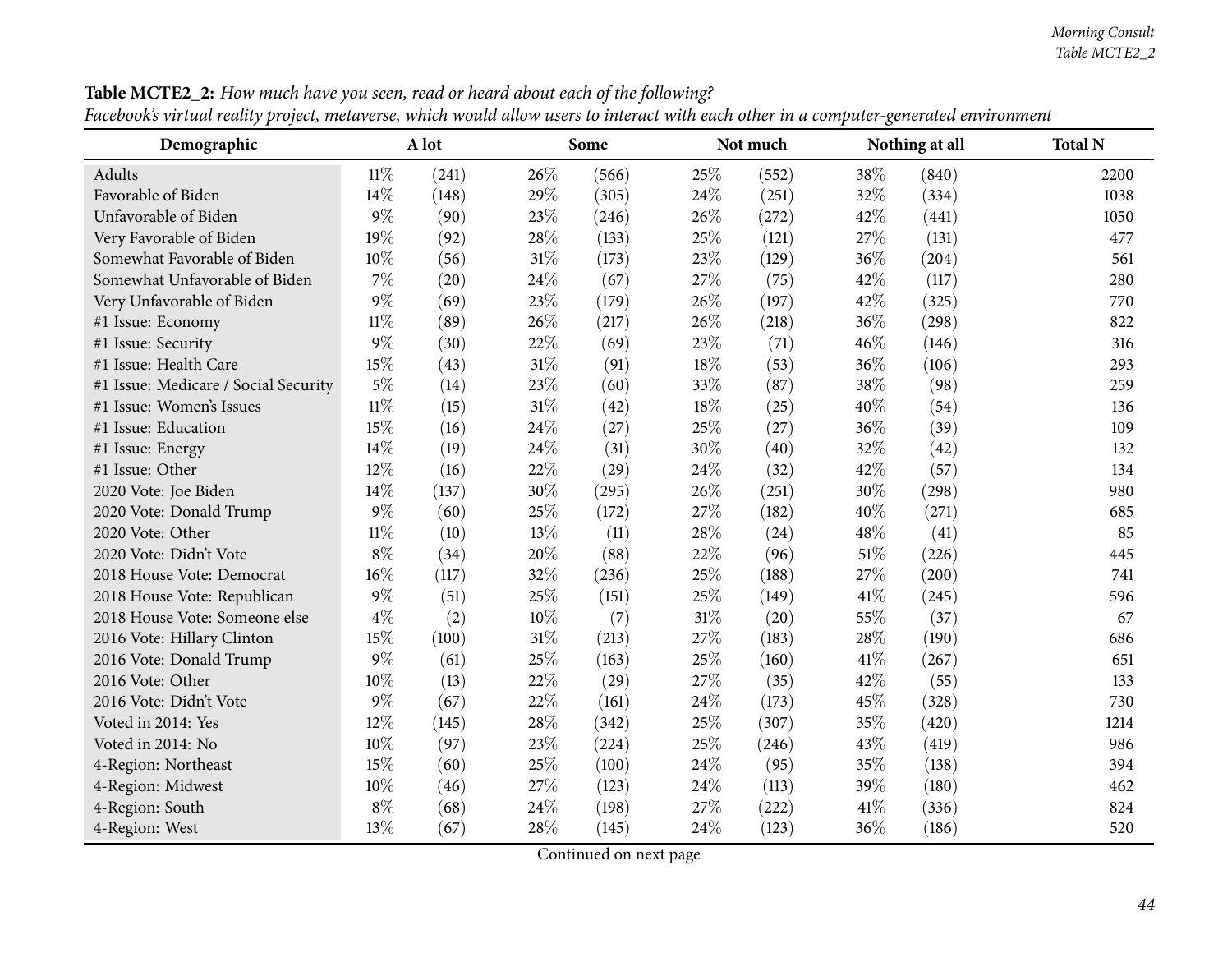|                           |        | $\cdot$ |      |       |        |          |        |                |                |
|---------------------------|--------|---------|------|-------|--------|----------|--------|----------------|----------------|
| Demographic               | A lot  |         | Some |       |        | Not much |        | Nothing at all | <b>Total N</b> |
| Adults                    | $11\%$ | (241)   | 26\% | (566) | 25%    | 552      | $38\%$ | (840)          | 2200           |
| <b>SRH Metaverse</b>      | $30\%$ | (241)   | 70%  | (566) |        | (0)      |        | (0)            | 808            |
| SRH Meta Rebrand          | 17%    | (223)   | 39%  | (496) | $26\%$ | (332)    | $18\%$ | (230)          | 1282           |
| <b>SRH Facebook Files</b> | 22%    | (212)   | 39%  | (386) | 23%    | 221)     | $16\%$ | (158)          | 976            |

Table MCTE2\_2: How much have you seen, read or heard about each of the following? Facebook's virtual reality project, metaverse, which would allow users to interact with each other in a computer-generated environment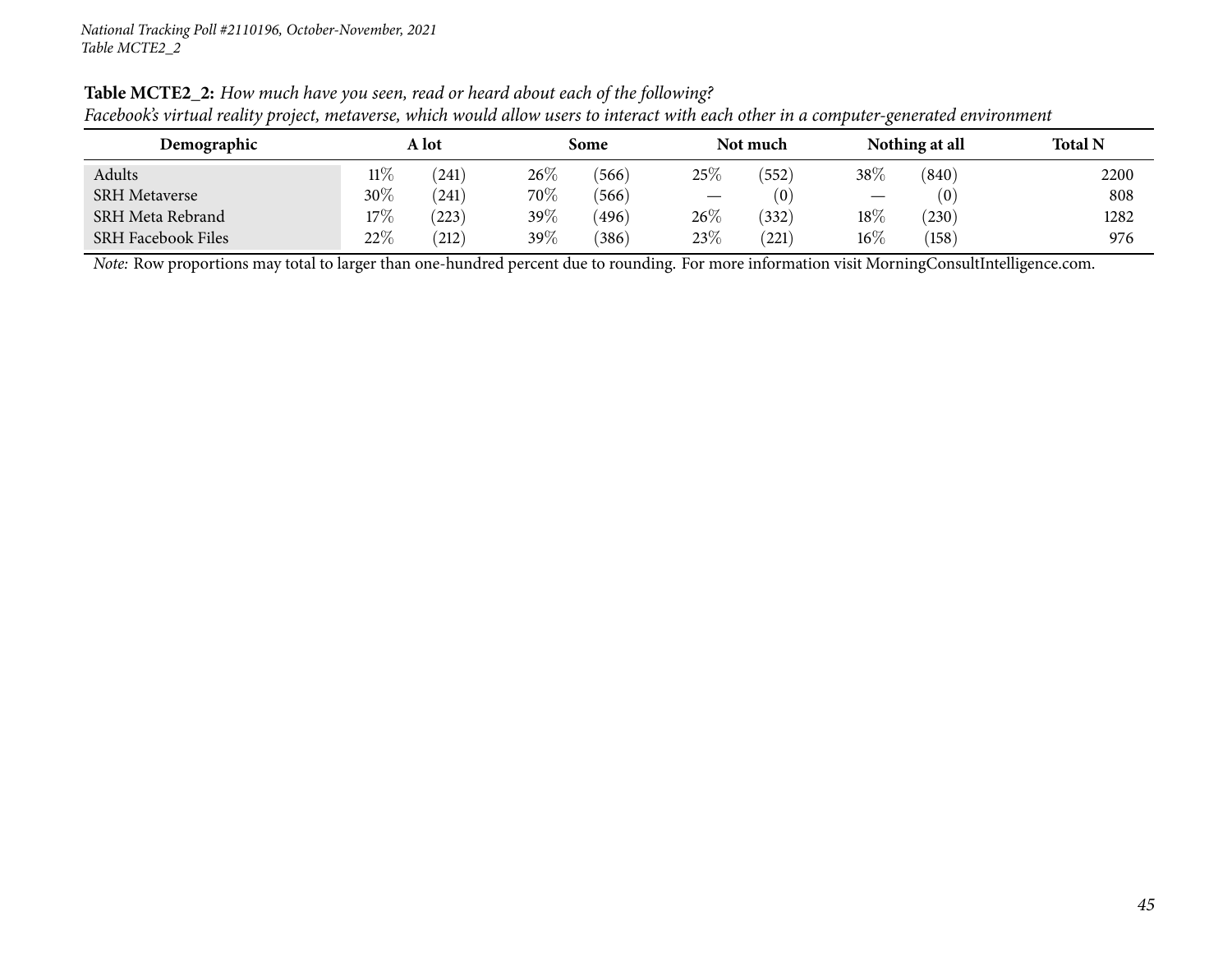Table MCTE2\_3: How much have you seen, read or heard about each of the following? *Facebook changing its name to Meta*

| o.<br>$\mathbf{\mathcal{C}}$<br>Demographic |        | A lot |      | Some  |        | Not much |        | Nothing at all | <b>Total N</b> |
|---------------------------------------------|--------|-------|------|-------|--------|----------|--------|----------------|----------------|
| Adults                                      | 22%    | (475) | 37%  | (807) | 17%    | (376)    | 25%    | (542)          | 2200           |
| Gender: Male                                | 24%    | (260) | 37%  | (391) | 18%    | (193)    | $21\%$ | (219)          | 1062           |
| Gender: Female                              | 19%    | (215) | 37%  | (416) | $16\%$ | (183)    | 28%    | (324)          | 1138           |
| Age: 18-34                                  | 25%    | (161) | 29%  | (191) | 17%    | (115)    | $29\%$ | (189)          | 655            |
| Age: 35-44                                  | 20%    | (72)  | 34%  | (120) | 19%    | (69)     | 27%    | (97)           | 358            |
| Age: 45-64                                  | 19%    | (145) | 40%  | (297) | $16\%$ | (118)    | 25%    | (191)          | 751            |
| Age: 65+                                    | 22%    | (98)  | 45%  | (198) | 17%    | (74)     | 15%    | (66)           | 436            |
| GenZers: 1997-2012                          | 28%    | (62)  | 22%  | (50)  | 15%    | (34)     | 35%    | (77)           | 222            |
| Millennials: 1981-1996                      | 22%    | (145) | 33%  | (214) | 19%    | (124)    | 26%    | (172)          | 655            |
| GenXers: 1965-1980                          | 20%    | (111) | 39%  | (218) | $16\%$ | (88)     | 26%    | (148)          | 565            |
| Baby Boomers: 1946-1964                     | 20%    | (139) | 42%  | (288) | 17%    | (116)    | 20%    | (139)          | 681            |
| PID: Dem (no lean)                          | 25%    | (199) | 37%  | (298) | 15%    | (124)    | 22%    | (180)          | 801            |
| PID: Ind (no lean)                          | 20%    | (155) | 32%  | (245) | 18%    | (134)    | 30%    | (229)          | 763            |
| PID: Rep (no lean)                          | 19%    | (121) | 41\% | (263) | 19%    | (118)    | 21%    | (134)          | 636            |
| PID/Gender: Dem Men                         | 27%    | (107) | 36%  | (143) | 18%    | (70)     | 20%    | (78)           | 398            |
| PID/Gender: Dem Women                       | 23%    | (93)  | 38%  | (155) | 13%    | (54)     | 25%    | (101)          | 403            |
| PID/Gender: Ind Men                         | 24%    | (83)  | 35%  | (121) | $18\%$ | (63)     | 23%    | (80)           | 346            |
| PID/Gender: Ind Women                       | 17%    | (72)  | 30%  | (125) | 17%    | (70)     | 36%    | (150)          | 417            |
| PID/Gender: Rep Men                         | 22%    | (70)  | 40%  | (127) | 19%    | (59)     | 19%    | (61)           | 317            |
| PID/Gender: Rep Women                       | 16%    | (50)  | 43%  | (136) | 19%    | (59)     | 23%    | (73)           | 319            |
| Ideo: Liberal (1-3)                         | 28%    | (173) | 41\% | (254) | 15%    | (95)     | 16%    | (103)          | 625            |
| Ideo: Moderate (4)                          | $21\%$ | (138) | 37%  | (245) | 19%    | (127)    | 24\%   | (158)          | 668            |
| Ideo: Conservative (5-7)                    | $21\%$ | (141) | 39%  | (265) | 17\%   | (118)    | 22%    | (151)          | 675            |
| Educ: < College                             | 19%    | (280) | 35%  | (522) | 19%    | (280)    | 28\%   | (429)          | 1512           |
| Educ: Bachelors degree                      | 26%    | (116) | 40%  | (180) | 14\%   | (63)     | 19%    | (85)           | 444            |
| Educ: Post-grad                             | 32%    | (79)  | 43%  | (105) | 13%    | (32)     | 12%    | (28)           | 244            |
| Income: Under 50k                           | $18\%$ | (226) | 34%  | (432) | 19%    | (243)    | 29%    | (376)          | 1276           |
| Income: 50k-100k                            | 25%    | (161) | 38%  | (241) | 17%    | (108)    | 20%    | (127)          | 636            |
| Income: 100k+                               | $31\%$ | (88)  | 47%  | (135) | $9\%$  | (25)     | 14%    | (40)           | 288            |
| Ethnicity: White                            | $21\%$ | (368) | 39%  | (664) | $16\%$ | (281)    | 24\%   | (408)          | 1722           |
| Ethnicity: Hispanic                         | 20%    | (70)  | 31%  | (110) | 20%    | (69)     | 29%    | (100)          | 349            |
| Ethnicity: Black                            | 27%    | (73)  | 23%  | (62)  | $21\%$ | (57)     | 30%    | (83)           | 274            |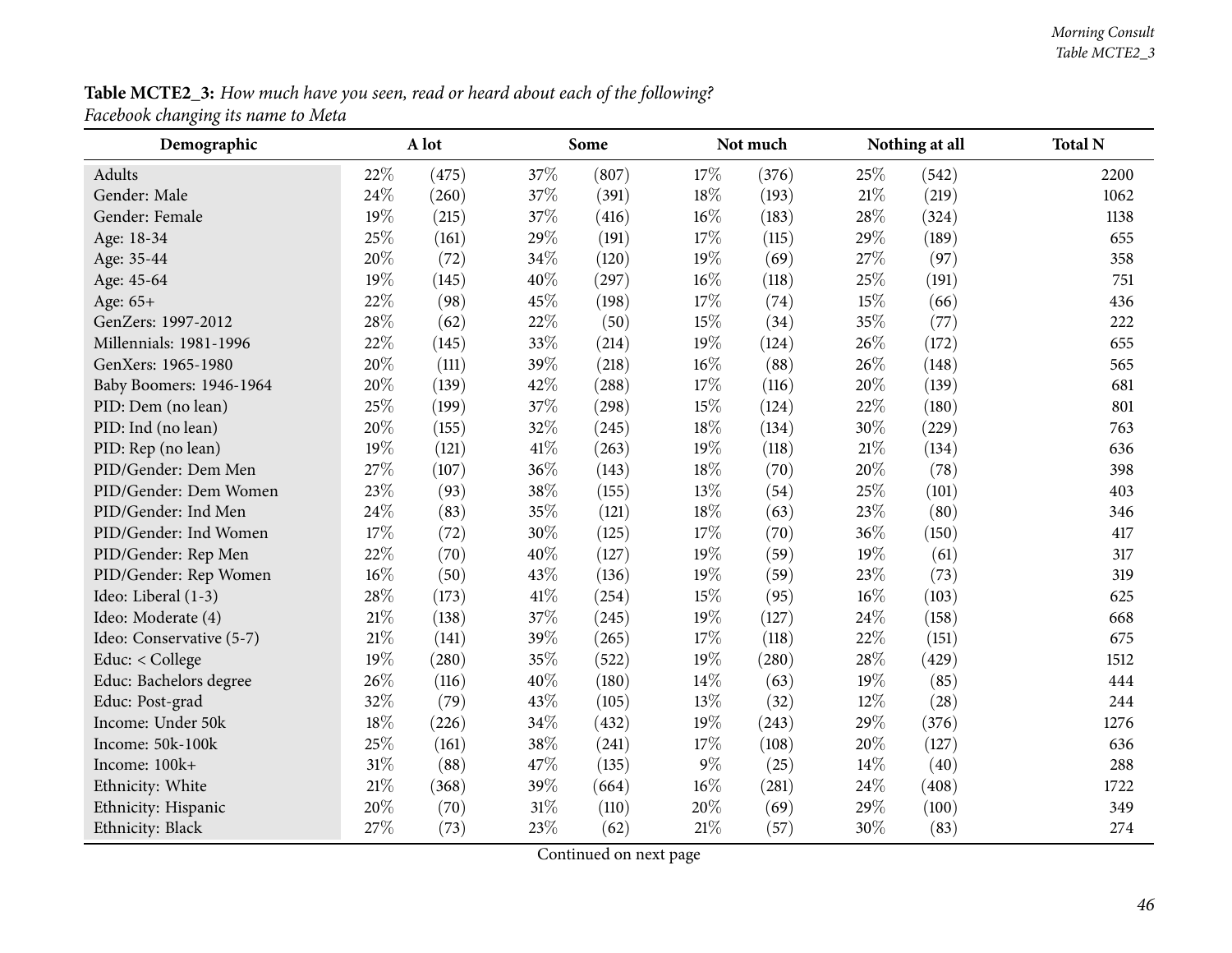# Table MCTE2\_3: How much have you seen, read or heard about each of the following?

*Facebook changing its name to Meta*

| Demographic                          |        | A lot |      | Some  |      | Not much |      | Nothing at all | <b>Total N</b> |
|--------------------------------------|--------|-------|------|-------|------|----------|------|----------------|----------------|
| Adults                               | 22%    | (475) | 37\% | (807) | 17%  | (376)    | 25%  | (542)          | 2200           |
| Ethnicity: Other                     | 17%    | (34)  | 40%  | (81)  | 18%  | (38)     | 25%  | (51)           | 204            |
| All Christian                        | 23%    | (210) | 38%  | (345) | 17%  | (153)    | 23%  | (207)          | 915            |
| All Non-Christian                    | 35%    | (36)  | 38%  | (39)  | 13%  | (13)     | 15%  | (15)           | 103            |
| Atheist                              | 25%    | (32)  | 44%  | (57)  | 16%  | (20)     | 16%  | (20)           | 129            |
| Agnostic/Nothing in particular       | 19%    | (124) | 35%  | (221) | 19%  | (122)    | 27%  | (170)          | 637            |
| Something Else                       | 18%    | (73)  | 35%  | (145) | 16%  | (68)     | 31%  | (129)          | 416            |
| Religious Non-Protestant/Catholic    | 30%    | (37)  | 36%  | (45)  | 18%  | (22)     | 16%  | (20)           | 124            |
| Evangelical                          | 20%    | (108) | 35%  | (192) | 16%  | (89)     | 29%  | (161)          | 550            |
| Non-Evangelical                      | 23%    | (173) | 38%  | (286) | 16%  | (121)    | 22%  | (167)          | 747            |
| Community: Urban                     | 25%    | (156) | 35%  | (212) | 17%  | (102)    | 23%  | (143)          | 613            |
| Community: Suburban                  | 22%    | (225) | 40%  | (407) | 16%  | (164)    | 22%  | (223)          | 1019           |
| Community: Rural                     | 17%    | (94)  | 33%  | (188) | 19%  | (110)    | 31%  | (176)          | 568            |
| Employ: Private Sector               | 24\%   | (170) | 40%  | (278) | 15%  | (106)    | 21%  | (146)          | 699            |
| Employ: Government                   | $22\%$ | (26)  | 44%  | (52)  | 16%  | (19)     | 18%  | (22)           | 118            |
| Employ: Self-Employed                | 28%    | (56)  | 31%  | (63)  | 18%  | (36)     | 24%  | (48)           | 202            |
| Employ: Homemaker                    | $16\%$ | (24)  | 37%  | (55)  | 19%  | (28)     | 28%  | (41)           | 147            |
| Employ: Student                      | 22%    | (17)  | 23%  | (18)  | 12%  | (9)      | 42%  | (33)           | 78             |
| Employ: Retired                      | 22%    | (110) | 44%  | (216) | 17\% | (84)     | 17%  | (87)           | 497            |
| Employ: Unemployed                   | 17%    | (46)  | 28%  | (76)  | 23%  | (64)     | 32%  | (89)           | 276            |
| Employ: Other                        | 15%    | (27)  | 27%  | (50)  | 16%  | (29)     | 42%  | (77)           | 183            |
| Military HH: Yes                     | 23%    | (79)  | 37%  | (125) | 17%  | (59)     | 22%  | (74)           | 337            |
| Military HH: No                      | $21\%$ | (396) | 37%  | (682) | 17%  | (317)    | 25%  | (468)          | 1863           |
| RD/WT: Right Direction               | 25%    | (208) | 37%  | (305) | 17%  | (145)    | 21%  | (171)          | 829            |
| RD/WT: Wrong Track                   | 19%    | (267) | 37%  | (501) | 17%  | (231)    | 27%  | (371)          | 1371           |
| Biden Job Approve                    | 24\%   | (252) | 37%  | (382) | 17%  | (170)    | 22%  | (227)          | 1031           |
| <b>Biden Job Disapprove</b>          | $21\%$ | (210) | 39%  | (395) | 17%  | (176)    | 24%  | (243)          | 1024           |
| Biden Job Strongly Approve           | 31%    | (137) | 36%  | (158) | 13%  | (59)     | 19%  | (84)           | 438            |
| Biden Job Somewhat Approve           | 19%    | (115) | 38%  | (224) | 19%  | (112)    | 24%  | (143)          | 593            |
| Biden Job Somewhat Disapprove        | 22%    | (63)  | 38%  | (109) | 19%  | (57)     | 21\% | (62)           | 292            |
| <b>Biden Job Strongly Disapprove</b> | 20%    | (147) | 39%  | (286) | 16%  | (119)    | 25%  | (180)          | 732            |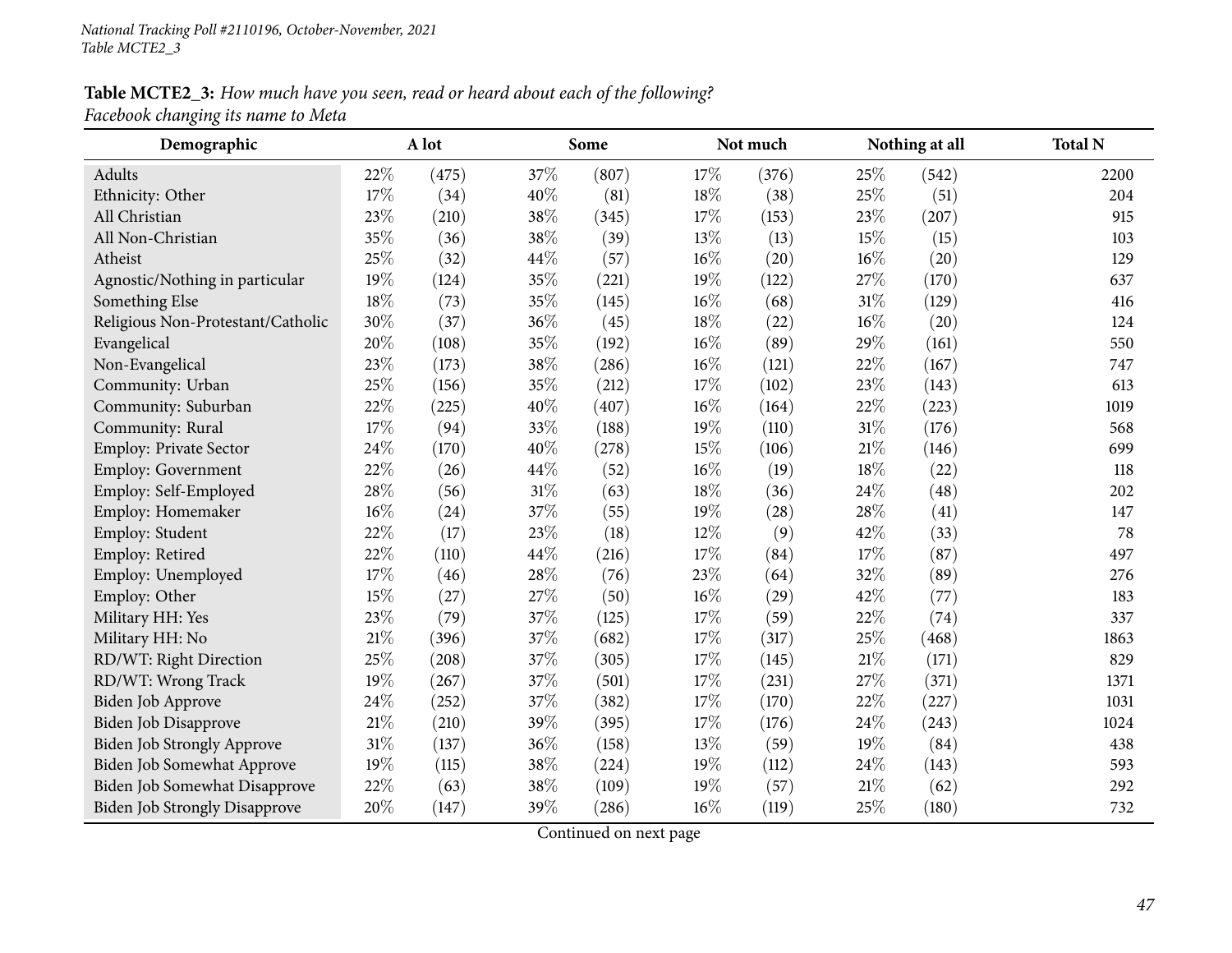#### Table MCTE2\_3: How much have you seen, read or heard about each of the following? *Facebook changing its name to Meta*

| $\bm{\omega}$<br>Demographic         |        | A lot |        | Some  |        | Not much |     | Nothing at all | <b>Total N</b> |
|--------------------------------------|--------|-------|--------|-------|--------|----------|-----|----------------|----------------|
| Adults                               | 22%    | (475) | 37%    | (807) | 17\%   | (376)    | 25% | (542)          | 2200           |
| Favorable of Biden                   | 26%    | (272) | 36%    | (379) | 16%    | (165)    | 21% | (223)          | 1038           |
| Unfavorable of Biden                 | 19%    | (196) | 39%    | (406) | 17%    | (184)    | 25% | (264)          | 1050           |
| Very Favorable of Biden              | 31%    | (150) | 34%    | (164) | 14%    | (66)     | 20% | (97)           | 477            |
| Somewhat Favorable of Biden          | 22%    | (122) | 38%    | (215) | 18%    | (99)     | 22% | (126)          | 561            |
| Somewhat Unfavorable of Biden        | 17%    | (48)  | 37%    | (103) | 22%    | (60)     | 24% | (68)           | 280            |
| Very Unfavorable of Biden            | 19%    | (148) | 39%    | (303) | 16%    | (123)    | 25% | (196)          | 770            |
| #1 Issue: Economy                    | 22%    | (179) | 36%    | (296) | 17%    | (136)    | 26% | (211)          | 822            |
| #1 Issue: Security                   | 20%    | (64)  | 33%    | (104) | $21\%$ | (67)     | 25% | (80)           | 316            |
| #1 Issue: Health Care                | 24%    | (72)  | 36%    | (105) | 18%    | (53)     | 22% | (64)           | 293            |
| #1 Issue: Medicare / Social Security | 19%    | (49)  | 45%    | (116) | 17%    | (45)     | 19% | (49)           | 259            |
| #1 Issue: Women's Issues             | 22%    | (30)  | 39%    | (52)  | 16%    | (21)     | 24% | (32)           | 136            |
| #1 Issue: Education                  | 22%    | (24)  | 33%    | (36)  | $11\%$ | (12)     | 34% | (38)           | 109            |
| #1 Issue: Energy                     | 19%    | (26)  | 39%    | (52)  | 19%    | (25)     | 22% | (30)           | 132            |
| #1 Issue: Other                      | 24%    | (32)  | 33%    | (44)  | 14%    | (18)     | 30% | (40)           | 134            |
| 2020 Vote: Joe Biden                 | 25%    | (244) | 39%    | (383) | 15%    | (152)    | 21% | (201)          | 980            |
| 2020 Vote: Donald Trump              | $21\%$ | (143) | 41%    | (282) | 17%    | (120)    | 20% | (140)          | 685            |
| 2020 Vote: Other                     | 15%    | (13)  | 24%    | (21)  | 29%    | (24)     | 32% | (27)           | 85             |
| 2020 Vote: Didn't Vote               | 17%    | (75)  | 27%    | (120) | 18%    | (79)     | 39% | (171)          | 445            |
| 2018 House Vote: Democrat            | 27%    | (198) | 41%    | (307) | 14%    | (107)    | 17% | (129)          | 741            |
| 2018 House Vote: Republican          | 21%    | (125) | 42%    | (247) | 18%    | (106)    | 20% | (118)          | 596            |
| 2018 House Vote: Someone else        | 15%    | (10)  | 28%    | (19)  | 21%    | (14)     | 36% | (24)           | 67             |
| 2016 Vote: Hillary Clinton           | 26%    | (181) | 42%    | (290) | 14%    | (93)     | 18% | (122)          | 686            |
| 2016 Vote: Donald Trump              | 20%    | (132) | 40%    | (258) | 20%    | (128)    | 21% | (134)          | 651            |
| 2016 Vote: Other                     | 20%    | (27)  | 35%    | (46)  | 18%    | (24)     | 27% | (35)           | 133            |
| 2016 Vote: Didn't Vote               | 18%    | (134) | 29%    | (213) | 18%    | (131)    | 34% | (251)          | 730            |
| Voted in 2014: Yes                   | 23%    | (279) | 41%    | (501) | 17%    | (207)    | 19% | (226)          | 1214           |
| Voted in 2014: No                    | 20%    | (196) | $31\%$ | (306) | 17%    | (169)    | 32% | (316)          | 986            |
| 4-Region: Northeast                  | 26%    | (101) | 38%    | (148) | 15%    | (60)     | 21% | (84)           | 394            |
| 4-Region: Midwest                    | 23%    | (104) | 36%    | (167) | 17%    | (80)     | 24% | (111)          | 462            |
| 4-Region: South                      | 19%    | (155) | 35%    | (288) | 18%    | (151)    | 28% | (230)          | 824            |
| 4-Region: West                       | 22%    | (116) | 39%    | (203) | 16%    | (85)     | 22% | (117)          | 520            |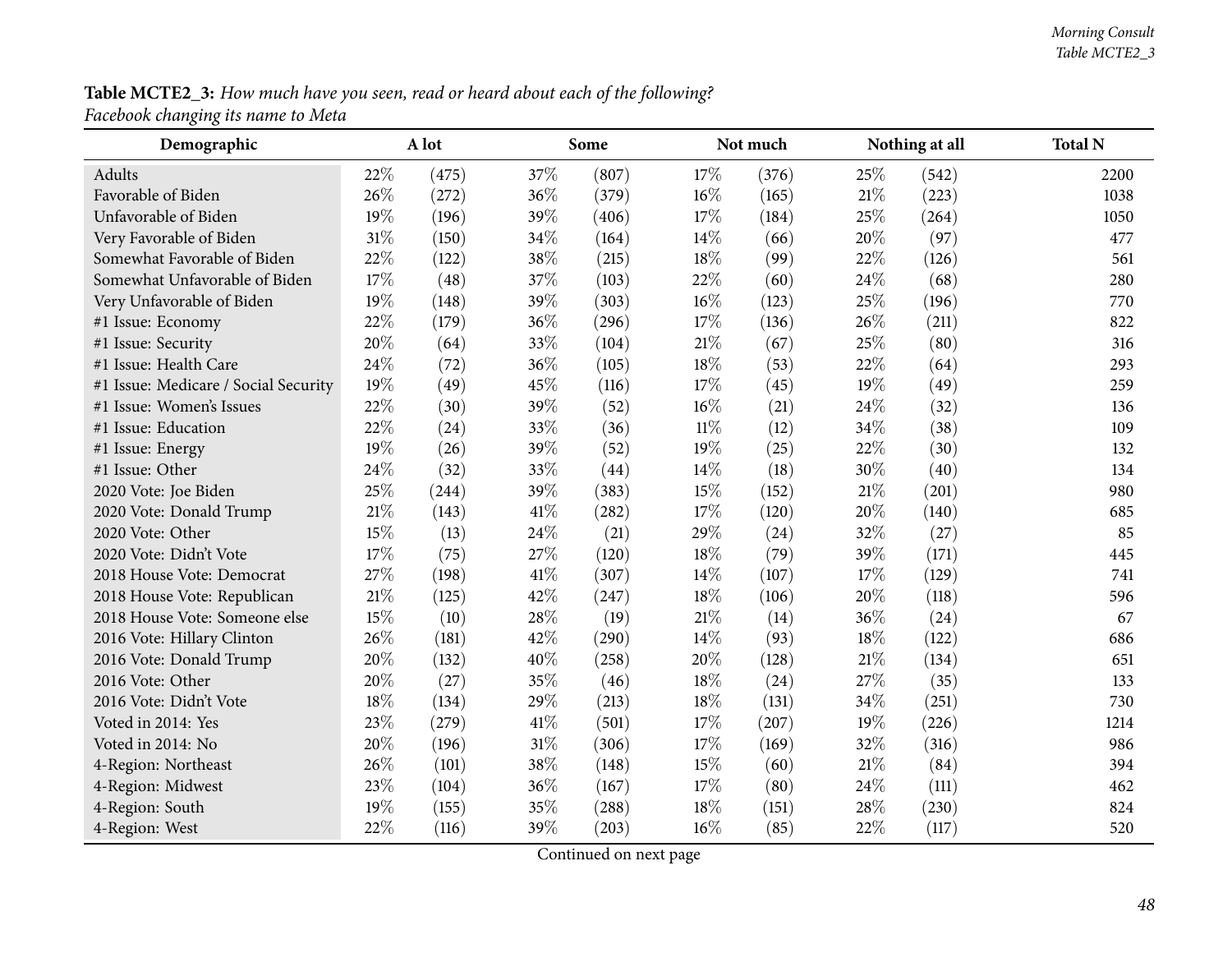| ັັ                        |        |       |        |       |                               |          |                          |                |                |
|---------------------------|--------|-------|--------|-------|-------------------------------|----------|--------------------------|----------------|----------------|
| Demographic               | A lot  |       | Some   |       |                               | Not much |                          | Nothing at all | <b>Total N</b> |
| Adults                    | $22\%$ | (475) | 37\%   | (807) | 17%                           | 376      | 25\%                     | (542)          | 2200           |
| <b>SRH Metaverse</b>      | 41\%   | (331) | $48\%$ | (388) | $7\%$                         | (60)     | $4\%$                    | $^{'}29)$      | 808            |
| SRH Meta Rebrand          | $37\%$ | 475)  | 63\%   | (807) | $\overbrace{\phantom{13333}}$ | (0)      | $\overline{\phantom{m}}$ | (0)            | 1282           |
| <b>SRH Facebook Files</b> | 35%    | (341) | $46\%$ | (453) | $11\%$                        | (104)    | $8\%$                    | $^{\prime}79)$ | 976            |

#### Table MCTE2\_3: How much have you seen, read or heard about each of the following? *Facebook changing its name to Meta*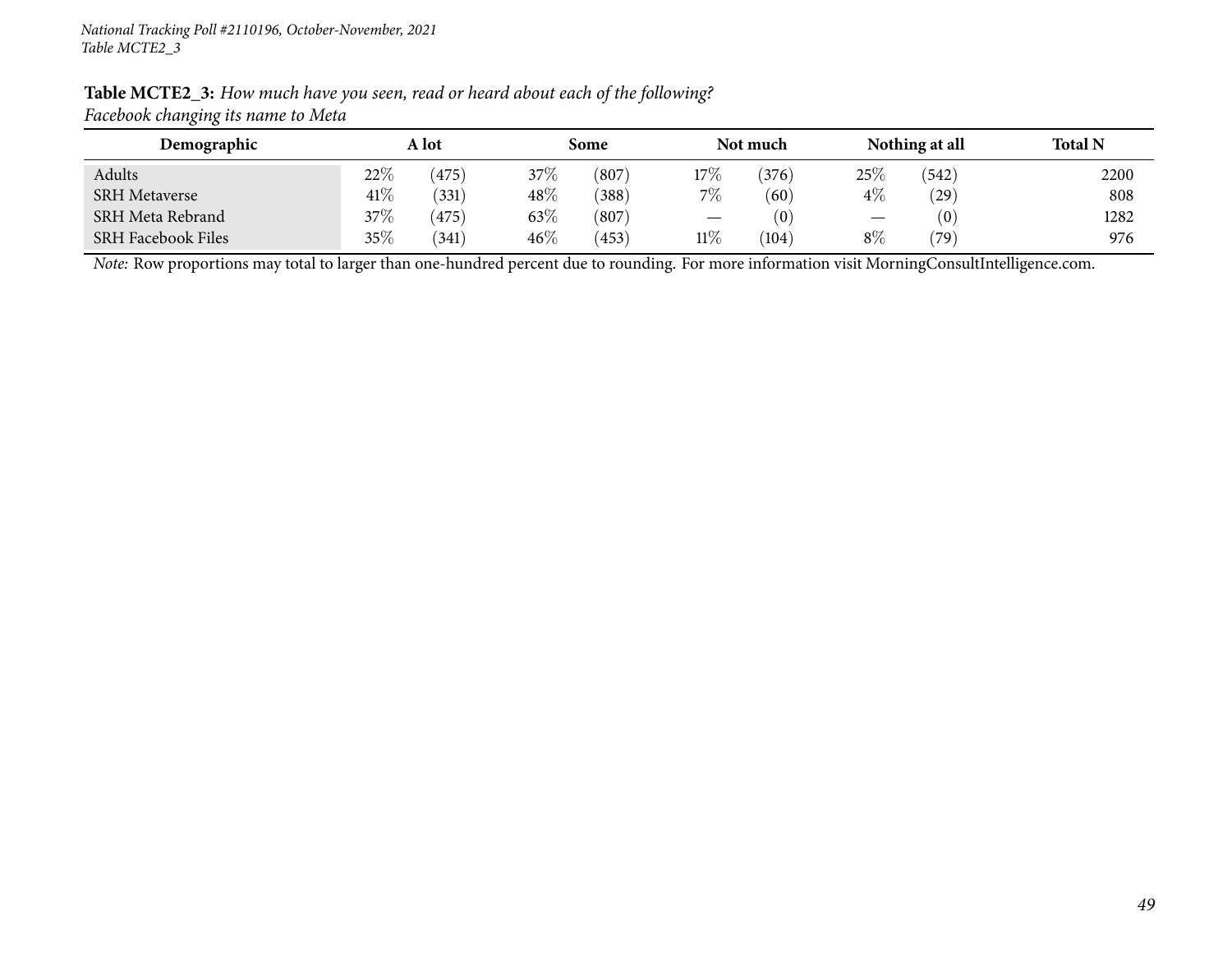| <b>Table MCTE2_4:</b> How much have you seen, read or heard about each of the following?                                                              |
|-------------------------------------------------------------------------------------------------------------------------------------------------------|
| The 'Facebook Files' and "Facebook Papers", a series of reports from multiple news outlets based on leaked internal Facebook research that has led to |
| increased regulatory scrutiny                                                                                                                         |

| Demographic              |        | A lot |      | Some  |        | Not much |      | Nothing at all | <b>Total N</b> |
|--------------------------|--------|-------|------|-------|--------|----------|------|----------------|----------------|
| Adults                   | 14%    | (315) | 30%  | (661) | 21%    | (464)    | 35%  | (760)          | 2200           |
| Gender: Male             | 18%    | (191) | 34%  | (358) | $21\%$ | (227)    | 27%  | (285)          | 1062           |
| Gender: Female           | $11\%$ | (124) | 27%  | (303) | $21\%$ | (237)    | 42%  | (474)          | 1138           |
| Age: 18-34               | 17%    | (110) | 25%  | (166) | 22%    | (144)    | 36%  | (236)          | 655            |
| Age: 35-44               | 15%    | (54)  | 29%  | (104) | 18%    | (65)     | 38%  | (134)          | 358            |
| Age: 45-64               | 13%    | (100) | 31%  | (231) | 21%    | (154)    | 35%  | (265)          | 751            |
| Age: $65+$               | 12%    | (51)  | 37%  | (160) | 23%    | (101)    | 28%  | (124)          | 436            |
| GenZers: 1997-2012       | 18%    | (41)  | 20%  | (44)  | 21%    | (46)     | 41\% | (91)           | 222            |
| Millennials: 1981-1996   | 16%    | (106) | 28%  | (186) | 22%    | (141)    | 34%  | (222)          | 655            |
| GenXers: 1965-1980       | 14%    | (78)  | 30%  | (170) | $21\%$ | (120)    | 35%  | (197)          | 565            |
| Baby Boomers: 1946-1964  | $12\%$ | (85)  | 34%  | (232) | 21%    | (140)    | 33\% | (225)          | 681            |
| PID: Dem (no lean)       | 20%    | (158) | 33%  | (266) | 20%    | (160)    | 27%  | (217)          | 801            |
| PID: Ind (no lean)       | 12%    | (92)  | 28%  | (215) | 20%    | (153)    | 40%  | (303)          | 763            |
| PID: Rep (no lean)       | 10%    | (66)  | 28%  | (180) | 24%    | (151)    | 38%  | (239)          | 636            |
| PID/Gender: Dem Men      | 23%    | (93)  | 35%  | (139) | 19%    | (77)     | 22\% | (89)           | 398            |
| PID/Gender: Dem Women    | 16%    | (65)  | 32%  | (127) | $21\%$ | (83)     | 32%  | (128)          | 403            |
| PID/Gender: Ind Men      | $16\%$ | (55)  | 33%  | (115) | $21\%$ | (71)     | 30%  | (105)          | 346            |
| PID/Gender: Ind Women    | $9\%$  | (37)  | 24\% | (101) | 20%    | (82)     | 47\% | (198)          | 417            |
| PID/Gender: Rep Men      | 14%    | (43)  | 33%  | (105) | 25%    | (79)     | 28%  | (90)           | 317            |
| PID/Gender: Rep Women    | $7\%$  | (22)  | 24%  | (75)  | 23%    | (72)     | 47%  | (149)          | 319            |
| Ideo: Liberal (1-3)      | 23%    | (141) | 38%  | (240) | 17%    | (106)    | 22%  | (138)          | 625            |
| Ideo: Moderate (4)       | 13%    | (86)  | 29%  | (195) | 24\%   | (157)    | 34%  | (230)          | 668            |
| Ideo: Conservative (5-7) | $11\%$ | (78)  | 29%  | (197) | 23%    | (158)    | 36%  | (242)          | 675            |
| Educ: < College          | $11\%$ | (163) | 28%  | (427) | 22%    | (326)    | 39%  | (596)          | 1512           |
| Educ: Bachelors degree   | 19%    | (84)  | 36%  | (158) | 21%    | (94)     | 24\% | (109)          | 444            |
| Educ: Post-grad          | 28%    | (68)  | 32%  | (77)  | 18%    | (44)     | 22%  | (55)           | 244            |
| Income: Under 50k        | 10%    | (131) | 27%  | (343) | 22%    | (284)    | 41\% | (517)          | 1276           |
| Income: 50k-100k         | 19%    | (124) | 32%  | (202) | $21\%$ | (131)    | 28\% | (179)          | 636            |
| Income: 100k+            | $21\%$ | (60)  | 40%  | (116) | 17%    | (49)     | 22\% | (63)           | 288            |
| Ethnicity: White         | 14%    | (234) | 30%  | (522) | 21%    | (369)    | 35%  | (596)          | 1722           |
| Ethnicity: Hispanic      | $21\%$ | (75)  | 28%  | (99)  | 20%    | (71)     | 30%  | (104)          | 349            |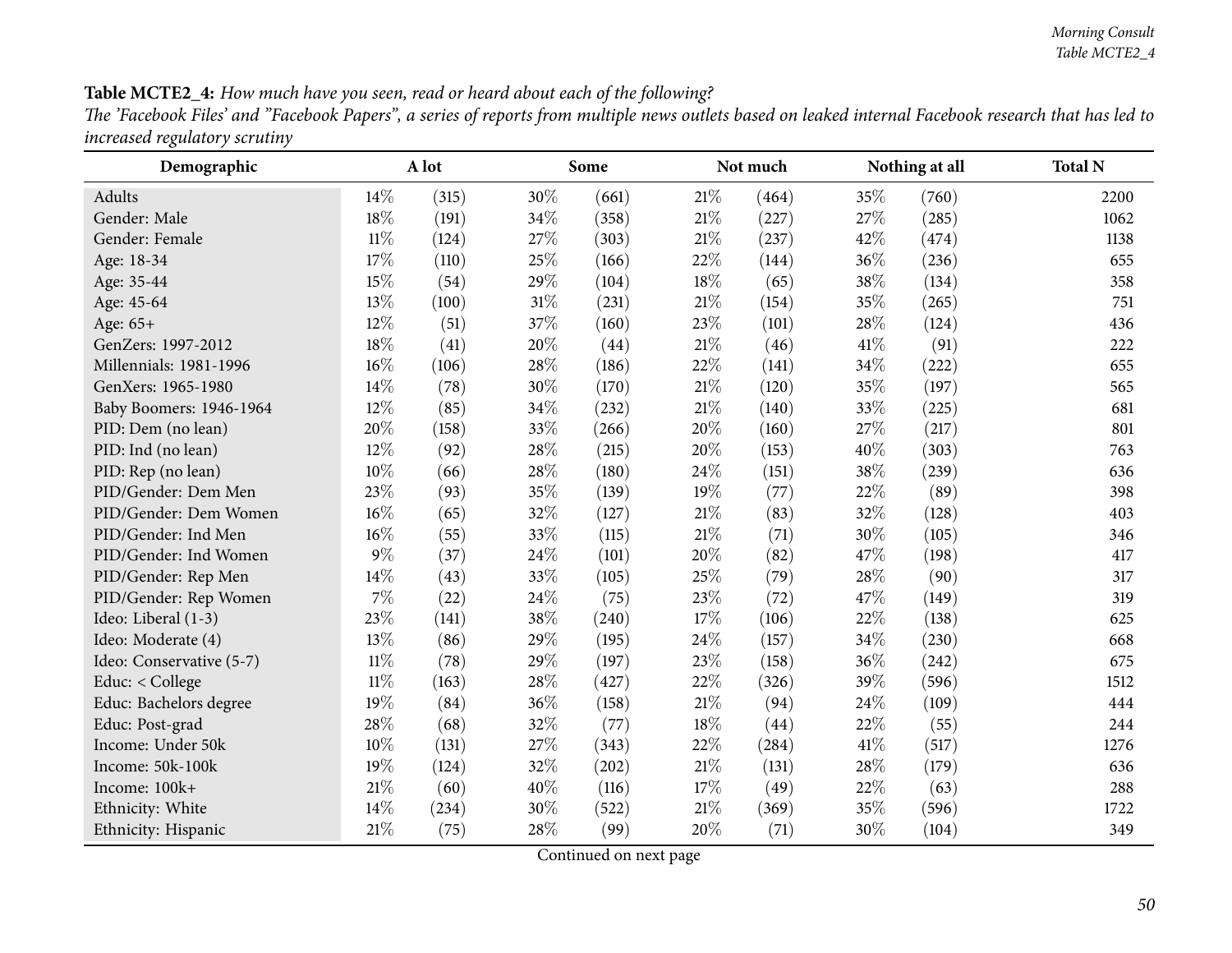| Table MCTE2_4: How much have you seen, read or heard about each of the following? |  |
|-----------------------------------------------------------------------------------|--|
|-----------------------------------------------------------------------------------|--|

The 'Facebook Files' and "Facebook Papers", a series of reports from multiple news outlets based on leaked internal Facebook research that has led to *increased regulatory scrutiny*

| Demographic                       |        | A lot |        | Some                |        | Not much |        | Nothing at all | <b>Total N</b> |
|-----------------------------------|--------|-------|--------|---------------------|--------|----------|--------|----------------|----------------|
| Adults                            | 14%    | (315) | 30%    | (661)               | 21%    | (464)    | 35%    | (760)          | 2200           |
| Ethnicity: Black                  | 18%    | (48)  | 29%    | (80)                | $21\%$ | (56)     | 33%    | (90)           | 274            |
| Ethnicity: Other                  | 16%    | (33)  | 29%    | (60)                | 19%    | (38)     | 36%    | (74)           | 204            |
| All Christian                     | 16%    | (143) | $31\%$ | (284)               | 21%    | (190)    | 33%    | (298)          | 915            |
| All Non-Christian                 | 30%    | (31)  | 29%    | (30)                | 16%    | (16)     | 26%    | (27)           | 103            |
| Atheist                           | 20%    | (26)  | 40%    | (52)                | $17\%$ | (22)     | 22\%   | (29)           | 129            |
| Agnostic/Nothing in particular    | $12\%$ | (75)  | 30%    | (190)               | 21%    | (136)    | 37\%   | (237)          | 637            |
| Something Else                    | $10\%$ | (41)  | $26\%$ | (106)               | 24%    | (99)     | 41\%   | (169)          | 416            |
| Religious Non-Protestant/Catholic | 30%    | (38)  | $26\%$ | (33)                | 13%    | (16)     | 30%    | (37)           | 124            |
| Evangelical                       | 15%    | (81)  | $27\%$ | (147)               | $20\%$ | (108)    | 39%    | (214)          | 550            |
| Non-Evangelical                   | $13\%$ | (94)  | $31\%$ | $\left( 235\right)$ | 24%    | (179)    | $32\%$ | (239)          | 747            |
| Community: Urban                  | 20%    | (122) | 27\%   | (165)               | 22%    | (136)    | 31%    | (189)          | 613            |
| Community: Suburban               | 13%    | (135) | 35%    | (352)               | 21%    | (213)    | $31\%$ | (320)          | 1019           |
| Community: Rural                  | 10%    | (58)  | $25\%$ | (144)               | 20%    | (115)    | 44\%   | (251)          | 568            |
| Employ: Private Sector            | 17%    | (120) | 35%    | (244)               | 19%    | (135)    | 29%    | (201)          | 699            |
| <b>Employ: Government</b>         | 18%    | (22)  | 27\%   | (32)                | 23%    | (28)     | 32%    | (37)           | 118            |
| Employ: Self-Employed             | 27%    | (56)  | 24\%   | (49)                | 19%    | (38)     | 30%    | (60)           | 202            |
| Employ: Homemaker                 | $6\%$  | (8)   | $24\%$ | (36)                | 22%    | (32)     | 48%    | (71)           | 147            |
| Employ: Student                   | $13\%$ | (10)  | 26%    | (20)                | 17%    | (13)     | 44%    | (34)           | 78             |
| Employ: Retired                   | 12%    | (62)  | 35%    | (175)               | 22%    | (111)    | 30%    | (149)          | 497            |
| Employ: Unemployed                | $6\%$  | (17)  | 25%    | (70)                | 23%    | (65)     | 45%    | (125)          | 276            |
| Employ: Other                     | 12%    | (22)  | $20\%$ | (37)                | 23%    | (42)     | 45%    | (82)           | 183            |
| Military HH: Yes                  | 16%    | (52)  | 33%    | (112)               | 22%    | (72)     | 30%    | (100)          | 337            |
| Military HH: No                   | $14\%$ | (263) | $30\%$ | (550)               | 21%    | (392)    | $35\%$ | (659)          | 1863           |
| RD/WT: Right Direction            | 19%    | (154) | 34%    | (278)               | 20%    | (169)    | 27%    | (228)          | 829            |
| RD/WT: Wrong Track                | 12%    | (161) | 28%    | (383)               | 22%    | (295)    | 39%    | (532)          | 1371           |
| Biden Job Approve                 | 18%    | (189) | 35%    | (359)               | 20%    | (205)    | 27%    | (278)          | 1031           |
| Biden Job Disapprove              | 12%    | (121) | 28%    | (284)               | 22%    | (228)    | 38\%   | (390)          | 1024           |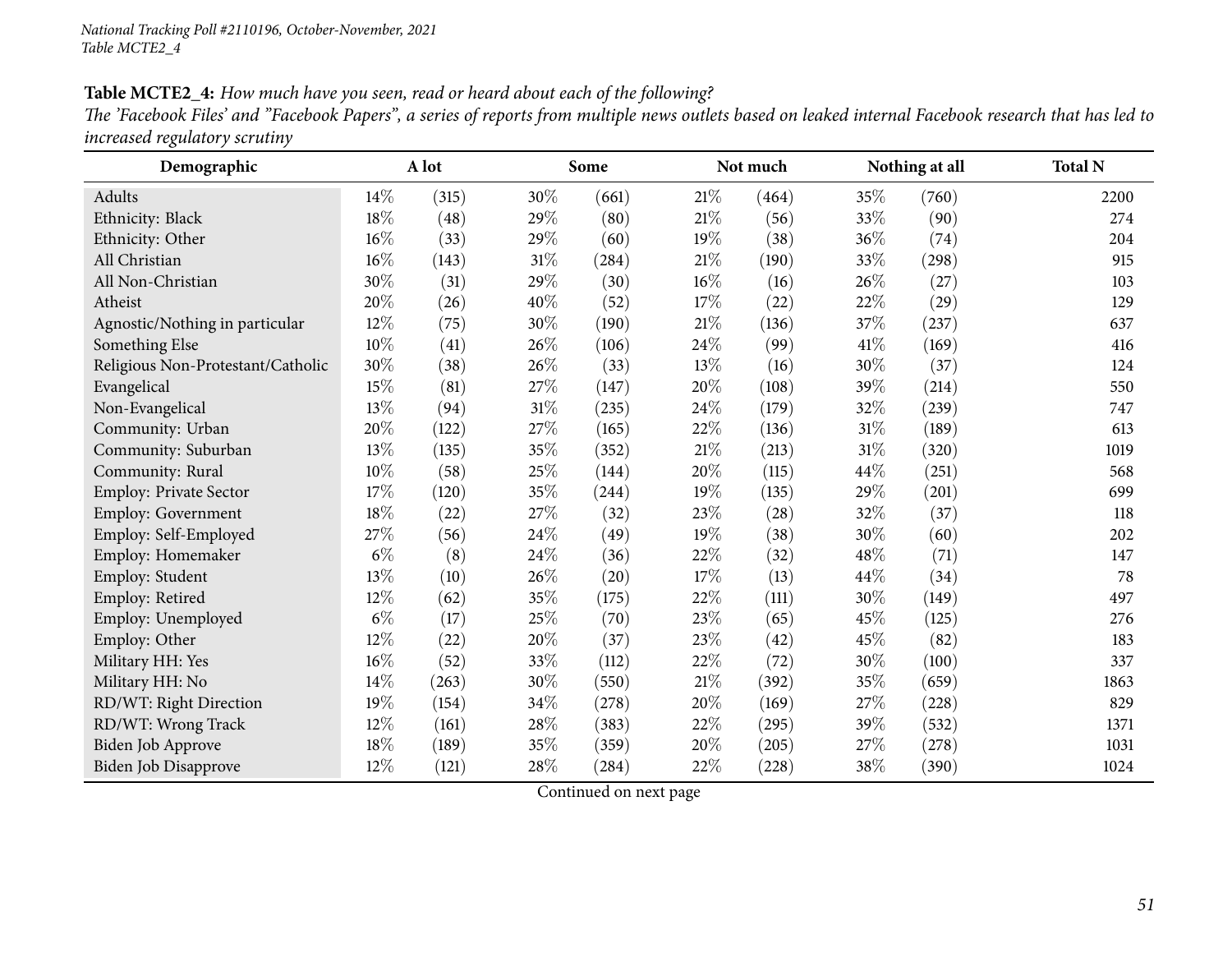### Table MCTE2\_4: How much have you seen, read or heard about each of the following?

The 'Facebook Files' and "Facebook Papers", a series of reports from multiple news outlets based on leaked internal Facebook research that has led to *increased regulatory scrutiny*

| Demographic                          |        | A lot |        | Some                |        | Not much |        | Nothing at all | <b>Total N</b> |
|--------------------------------------|--------|-------|--------|---------------------|--------|----------|--------|----------------|----------------|
| Adults                               | 14%    | (315) | 30%    | (661)               | 21%    | (464)    | 35%    | (760)          | 2200           |
| Biden Job Strongly Approve           | 26%    | (112) | 35%    | (155)               | $16\%$ | (69)     | 23%    | (102)          | 438            |
| Biden Job Somewhat Approve           | 13\%   | (77)  | 34%    | $\left( 204\right)$ | 23\%   | (136)    | 30%    | (176)          | 593            |
| Biden Job Somewhat Disapprove        | 12%    | (34)  | 26%    | (77)                | 25%    | (72)     | 37%    | (109)          | 292            |
| <b>Biden Job Strongly Disapprove</b> | 12%    | (87)  | 28%    | (207)               | $21\%$ | (156)    | 38%    | (281)          | 732            |
| Favorable of Biden                   | 19%    | (193) | 34%    | (357)               | 19%    | (201)    | 28%    | (287)          | 1038           |
| Unfavorable of Biden                 | $11\%$ | (117) | 28%    | (296)               | 22%    | (229)    | 39%    | (407)          | 1050           |
| Very Favorable of Biden              | 25%    | (121) | 35%    | (168)               | 15%    | (72)     | 24%    | (115)          | 477            |
| Somewhat Favorable of Biden          | 13%    | (72)  | 34%    | (188)               | 23%    | (129)    | $31\%$ | (172)          | 561            |
| Somewhat Unfavorable of Biden        | $11\%$ | (32)  | 27%    | (75)                | 21%    | (58)     | 41\%   | (114)          | 280            |
| Very Unfavorable of Biden            | $11\%$ | (85)  | 29%    | (221)               | 22%    | (171)    | 38%    | (293)          | 770            |
| #1 Issue: Economy                    | 13%    | (109) | 29%    | (238)               | 22%    | (178)    | 36%    | (297)          | 822            |
| #1 Issue: Security                   | 13%    | (40)  | 25%    | (80)                | 23%    | (74)     | 39%    | (122)          | 316            |
| #1 Issue: Health Care                | 17%    | (51)  | 36%    | (104)               | 18%    | (52)     | 29%    | (85)           | 293            |
| #1 Issue: Medicare / Social Security | $11\%$ | (27)  | 31%    | (79)                | 26%    | (67)     | 33%    | (85)           | 259            |
| #1 Issue: Women's Issues             | 14%    | (19)  | 28%    | (38)                | 17\%   | (23)     | 41\%   | (55)           | 136            |
| #1 Issue: Education                  | $16\%$ | (17)  | 27%    | (29)                | 23%    | (25)     | 34%    | (38)           | 109            |
| #1 Issue: Energy                     | 20%    | (26)  | 39%    | (51)                | 18%    | (24)     | 24\%   | (31)           | 132            |
| #1 Issue: Other                      | 19%    | (25)  | $31\%$ | (42)                | 15%    | (21)     | 35%    | (47)           | 134            |
| 2020 Vote: Joe Biden                 | 19%    | (187) | 36%    | (355)               | 19%    | (181)    | 26%    | (257)          | 980            |
| 2020 Vote: Donald Trump              | 12%    | (84)  | 30%    | $\left( 204\right)$ | 23%    | (156)    | 35%    | (241)          | 685            |
| 2020 Vote: Other                     | $6\%$  | (5)   | 22%    | (19)                | 25%    | (21)     | 48\%   | (41)           | 85             |
| 2020 Vote: Didn't Vote               | $9\%$  | (39)  | 18%    | (82)                | 24\%   | (106)    | 49%    | (218)          | 445            |
| 2018 House Vote: Democrat            | 22%    | (164) | 36%    | (266)               | 20%    | (145)    | 22%    | (166)          | 741            |
| 2018 House Vote: Republican          | 13%    | (77)  | 32%    | (191)               | 20%    | (120)    | 35%    | (207)          | 596            |
| 2018 House Vote: Someone else        | $4\%$  | (3)   | 12%    | (8)                 | 26\%   | (17)     | 58%    | (39)           | 67             |
| 2016 Vote: Hillary Clinton           | 20%    | (138) | 36%    | (247)               | 20%    | (137)    | 24\%   | (165)          | 686            |
| 2016 Vote: Donald Trump              | 12%    | (80)  | $31\%$ | (202)               | 22%    | (143)    | 35%    | (226)          | 651            |
| 2016 Vote: Other                     | 14%    | (18)  | 32%    | (43)                | 21\%   | (28)     | 33%    | (43)           | 133            |
| 2016 Vote: Didn't Vote               | 11%    | (78)  | 23%    | (170)               | 21%    | (157)    | 45%    | (325)          | 730            |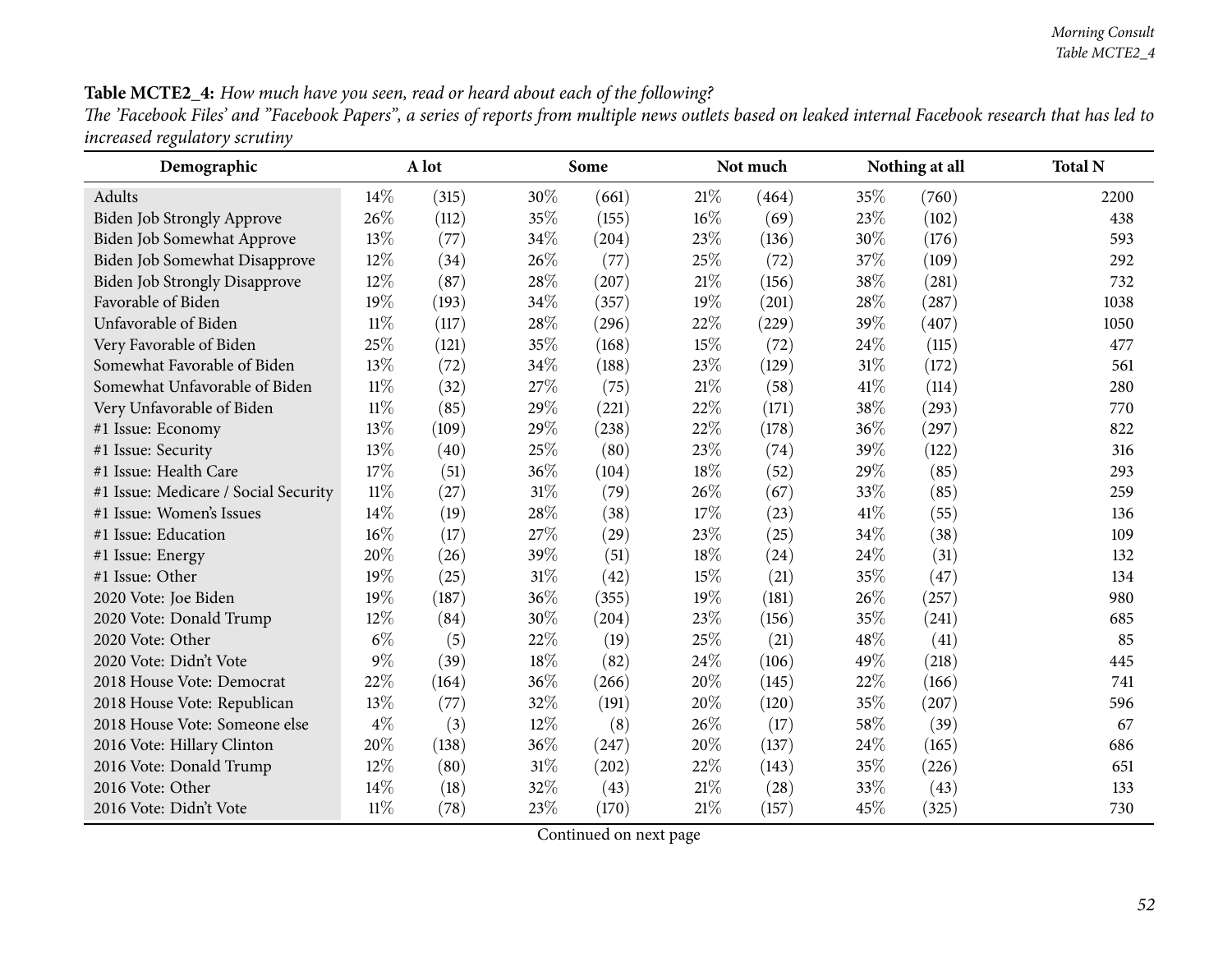| Table MCTE2_4: How much have you seen, read or heard about each of the following? |  |  |
|-----------------------------------------------------------------------------------|--|--|
|-----------------------------------------------------------------------------------|--|--|

The 'Facebook Files' and "Facebook Papers", a series of reports from multiple news outlets based on leaked internal Facebook research that has led to *increased regulatory scrutiny*

| Demographic                                                                                                                                    |        | A lot |      | Some       |        | Not much |        | Nothing at all | <b>Total N</b> |
|------------------------------------------------------------------------------------------------------------------------------------------------|--------|-------|------|------------|--------|----------|--------|----------------|----------------|
| Adults                                                                                                                                         | $14\%$ | (315) | 30%  | (661)      | 21%    | (464)    | 35%    | (760)          | 2200           |
| Voted in 2014: Yes                                                                                                                             | 17\%   | (207) | 33\% | (398)      | 21%    | (251)    | 30%    | (358)          | 1214           |
| Voted in 2014: No                                                                                                                              | $11\%$ | (108) | 27\% | (264)      | 22\%   | (213)    | 41%    | (401)          | 986            |
| 4-Region: Northeast                                                                                                                            | $16\%$ | (61)  | 27\% | (108)      | $23\%$ | (89)     | 34\%   | (135)          | 394            |
| 4-Region: Midwest                                                                                                                              | 13\%   | (58)  | 30%  | (139)      | 21%    | (95)     | 37\%   | (170)          | 462            |
| 4-Region: South                                                                                                                                | 13\%   | (109) | 30%  | $^{(247)}$ | 20%    | (169)    | 36%    | (300)          | 824            |
| 4-Region: West                                                                                                                                 | 17\%   | (87)  | 32%  | (168)      | 21%    | (111)    | 30\%   | (154)          | 520            |
| <b>SRH</b> Metaverse                                                                                                                           | 30%    | (239) | 44\% | (358)      | $16\%$ | (131)    | $10\%$ | (80)           | 808            |
| SRH Meta Rebrand                                                                                                                               | 21%    | (269) | 41\% | (525)      | 20%    | 252      | 18%    | (236)          | 1282           |
| <b>SRH Facebook Files</b>                                                                                                                      | $32\%$ | (315) | 68%  | (661)      |        | (0)      |        | (0)            | 976            |
| Note: Row proportions may total to larger than one-hundred percent due to rounding. For more information visit MorningConsultIntelligence.com. |        |       |      |            |        |          |        |                |                |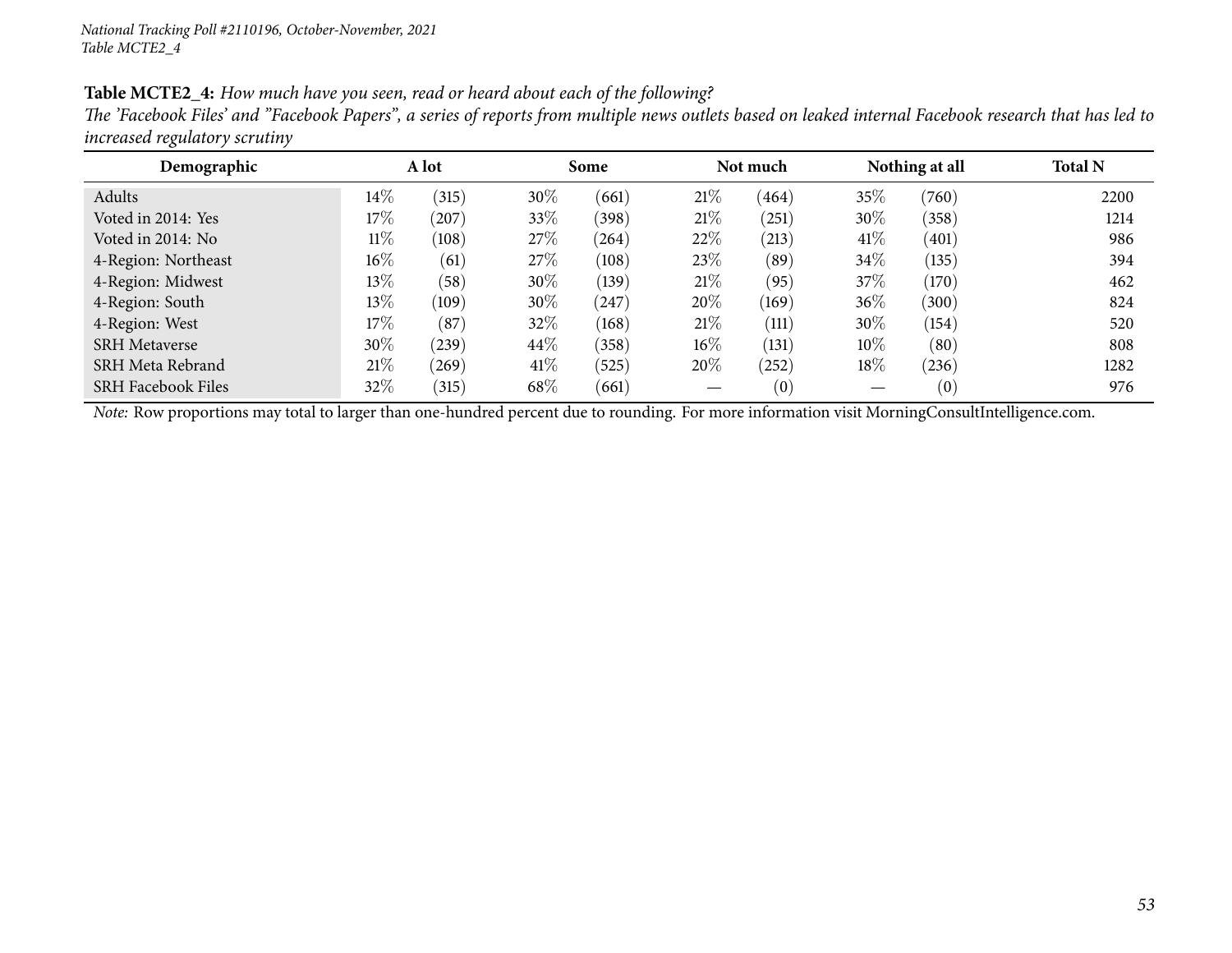| Table MCTE2_5: How much have you seen, read or heard about each of the following? |  |  |
|-----------------------------------------------------------------------------------|--|--|
|-----------------------------------------------------------------------------------|--|--|

A whistleblower who formerly worked for Facebook testifying before Congress in October 2021 on the harms Facebook poses to teenagers and the *genera<sup>l</sup> public*

| Demographic              |     | A lot |        | Some  |        | Not much |        | Nothing at all | <b>Total N</b> |
|--------------------------|-----|-------|--------|-------|--------|----------|--------|----------------|----------------|
| Adults                   | 23% | (509) | 36%    | (796) | 18%    | (388)    | 23\%   | (507)          | 2200           |
| Gender: Male             | 28% | (297) | 37%    | (393) | 18%    | (196)    | 17%    | (176)          | 1062           |
| Gender: Female           | 19% | (212) | 35%    | (403) | 17%    | (192)    | 29%    | (331)          | 1138           |
| Age: 18-34               | 24% | (159) | 29%    | (190) | 16%    | (104)    | 31%    | (202)          | 655            |
| Age: 35-44               | 15% | (55)  | 37%    | (134) | 22%    | (79)     | 25%    | (90)           | 358            |
| Age: 45-64               | 23% | (172) | 37%    | (279) | 19%    | (139)    | $21\%$ | (161)          | 751            |
| Age: 65+                 | 28% | (123) | 44%    | (194) | 15%    | (66)     | $12\%$ | (53)           | 436            |
| GenZers: 1997-2012       | 23% | (50)  | 25%    | (56)  | 12%    | (26)     | 41\%   | (90)           | 222            |
| Millennials: 1981-1996   | 22% | (144) | 34%    | (224) | 19%    | (125)    | 25%    | (162)          | 655            |
| GenXers: 1965-1980       | 20% | (112) | 36%    | (204) | 19%    | (110)    | 25\%   | (140)          | 565            |
| Baby Boomers: 1946-1964  | 27% | (184) | 40%    | (275) | 17%    | (116)    | 16%    | (106)          | 681            |
| PID: Dem (no lean)       | 28% | (226) | 38%    | (304) | 16%    | (130)    | 18%    | (141)          | 801            |
| PID: Ind (no lean)       | 21% | (163) | $31\%$ | (235) | 19%    | (147)    | 29%    | (218)          | 763            |
| PID: Rep (no lean)       | 19% | (119) | 41\%   | (258) | 18%    | (111)    | 23%    | (148)          | 636            |
| PID/Gender: Dem Men      | 34% | (136) | 33%    | (130) | 20%    | (78)     | 13%    | (53)           | 398            |
| PID/Gender: Dem Women    | 22% | (90)  | 43%    | (173) | 13%    | (52)     | 22\%   | (88)           | 403            |
| PID/Gender: Ind Men      | 27% | (93)  | 35%    | (123) | 18%    | (61)     | 20%    | (70)           | 346            |
| PID/Gender: Ind Women    | 17% | (70)  | 27%    | (112) | $21\%$ | (86)     | 36%    | (149)          | 417            |
| PID/Gender: Rep Men      | 21% | (67)  | 44%    | (140) | 18%    | (57)     | 17%    | (53)           | 317            |
| PID/Gender: Rep Women    | 16% | (52)  | 37%    | (118) | 17%    | (54)     | 30%    | (95)           | 319            |
| Ideo: Liberal (1-3)      | 32% | (199) | 38%    | (238) | 16%    | (98)     | $14\%$ | (90)           | 625            |
| Ideo: Moderate (4)       | 24% | (162) | 35%    | (235) | 19%    | (126)    | 22%    | (146)          | 668            |
| Ideo: Conservative (5-7) | 20% | (132) | 43%    | (290) | 17%    | (117)    | 20%    | (135)          | 675            |
| Educ: < College          | 19% | (294) | 34%    | (518) | 19%    | (283)    | 28%    | (416)          | 1512           |
| Educ: Bachelors degree   | 28% | (126) | 41\%   | (181) | 17%    | (74)     | $14\%$ | (62)           | 444            |
| Educ: Post-grad          | 36% | (88)  | 40%    | (97)  | 13%    | (31)     | 12%    | (28)           | 244            |
| Income: Under 50k        | 19% | (236) | 33%    | (422) | 19%    | (249)    | 29%    | (368)          | 1276           |
| Income: 50k-100k         | 28% | (178) | 38%    | (244) | 17%    | (105)    | 17%    | (109)          | 636            |
| Income: 100k+            | 33% | (94)  | 45%    | (130) | 12%    | (34)     | 10%    | (29)           | 288            |
| Ethnicity: White         | 22% | (384) | 38%    | (652) | 17%    | (300)    | 22%    | (385)          | 1722           |
| Ethnicity: Hispanic      | 25% | (87)  | 32%    | (110) | 18%    | (61)     | 26%    | (91)           | 349            |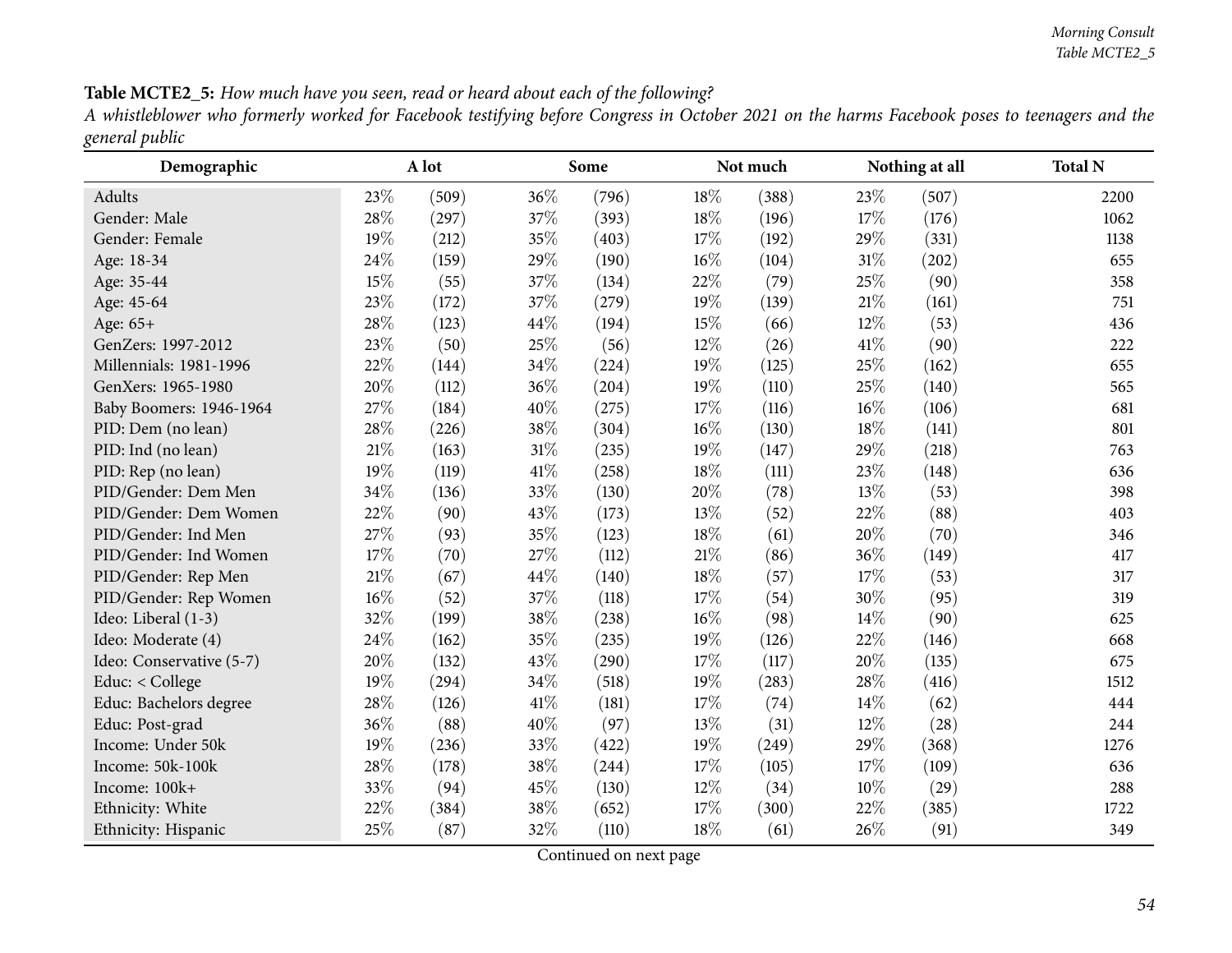#### Table MCTE2\_5: How much have you seen, read or heard about each of the following?

A whistleblower who formerly worked for Facebook testifying before Congress in October 2021 on the harms Facebook poses to teenagers and the *genera<sup>l</sup> public*

| Demographic                       |        | A lot |        | Some  |        | Not much |        | Nothing at all | <b>Total N</b> |
|-----------------------------------|--------|-------|--------|-------|--------|----------|--------|----------------|----------------|
| Adults                            | 23%    | (509) | 36%    | (796) | 18%    | (388)    | 23%    | (507)          | 2200           |
| Ethnicity: Black                  | 26%    | (71)  | 30%    | (81)  | $18\%$ | (50)     | 27%    | (73)           | 274            |
| Ethnicity: Other                  | 26\%   | (53)  | $31\%$ | (63)  | 19%    | (39)     | 24\%   | (49)           | 204            |
| All Christian                     | 25%    | (230) | $38\%$ | (350) | 17%    | (158)    | 19%    | (177)          | 915            |
| All Non-Christian                 | $28\%$ | (28)  | 40%    | (42)  | 13%    | (14)     | 19%    | (20)           | 103            |
| Atheist                           | 37%    | (48)  | $38\%$ | (49)  | 10%    | (13)     | 15%    | (20)           | 129            |
| Agnostic/Nothing in particular    | $20\%$ | (129) | 35%    | (221) | 20%    | (124)    | 26\%   | (163)          | 637            |
| Something Else                    | $18\%$ | (73)  | 33%    | (135) | 19%    | (80)     | $31\%$ | (127)          | 416            |
| Religious Non-Protestant/Catholic | 26%    | (32)  | 43\%   | (53)  | $11\%$ | (14)     | 20%    | (25)           | 124            |
| Evangelical                       | 22\%   | (121) | $34\%$ | (189) | $16\%$ | (88)     | $28\%$ | (151)          | 550            |
| Non-Evangelical                   | 23%    | (174) | $38\%$ | (282) | 20%    | (148)    | 19%    | (143)          | 747            |
| Community: Urban                  | 25%    | (153) | $34\%$ | (206) | 20%    | (123)    | 21%    | (130)          | 613            |
| Community: Suburban               | 24\%   | (246) | 41\%   | (413) | 15%    | (156)    | 20%    | (204)          | 1019           |
| Community: Rural                  | 19%    | (109) | $31\%$ | (177) | 19%    | (110)    | 30%    | (172)          | 568            |
| Employ: Private Sector            | $23\%$ | (161) | $41\%$ | (287) | $18\%$ | (126)    | 18%    | (126)          | 699            |
| <b>Employ: Government</b>         | 25%    | (30)  | $35\%$ | (42)  | 17%    | (20)     | 23%    | (27)           | 118            |
| Employ: Self-Employed             | 32%    | (64)  | 33%    | (67)  | 15%    | (31)     | 20%    | (41)           | 202            |
| Employ: Homemaker                 | 17%    | (25)  | $32\%$ | (47)  | $16\%$ | (23)     | 35%    | (52)           | 147            |
| Employ: Student                   | 24%    | (19)  | $31\%$ | (24)  | 14%    | (11)     | $31\%$ | (24)           | 78             |
| Employ: Retired                   | 28%    | (137) | 42\%   | (209) | 15%    | (75)     | $15\%$ | (75)           | 497            |
| Employ: Unemployed                | 13%    | (36)  | $28\%$ | (76)  | 24\%   | (67)     | 35%    | (96)           | 276            |
| Employ: Other                     | 20%    | (36)  | 25%    | (45)  | 20%    | (36)     | 36%    | (65)           | 183            |
| Military HH: Yes                  | 28%    | (93)  | $38\%$ | (128) | 18%    | (60)     | 17%    | (56)           | 337            |
| Military HH: No                   | 22%    | (415) | 36%    | (669) | 18%    | (328)    | 24\%   | (451)          | 1863           |
| RD/WT: Right Direction            | 28%    | (229) | 38%    | (315) | 16%    | (131)    | 18%    | (153)          | 829            |
| RD/WT: Wrong Track                | 20%    | (279) | 35%    | (481) | 19%    | (257)    | 26%    | (354)          | 1371           |
| Biden Job Approve                 | 27\%   | (283) | $38\%$ | (390) | 17%    | (174)    | 18%    | (185)          | 1031           |
| Biden Job Disapprove              | $21\%$ | (214) | 37\%   | (381) | 19%    | (190)    | 23%    | (239)          | 1024           |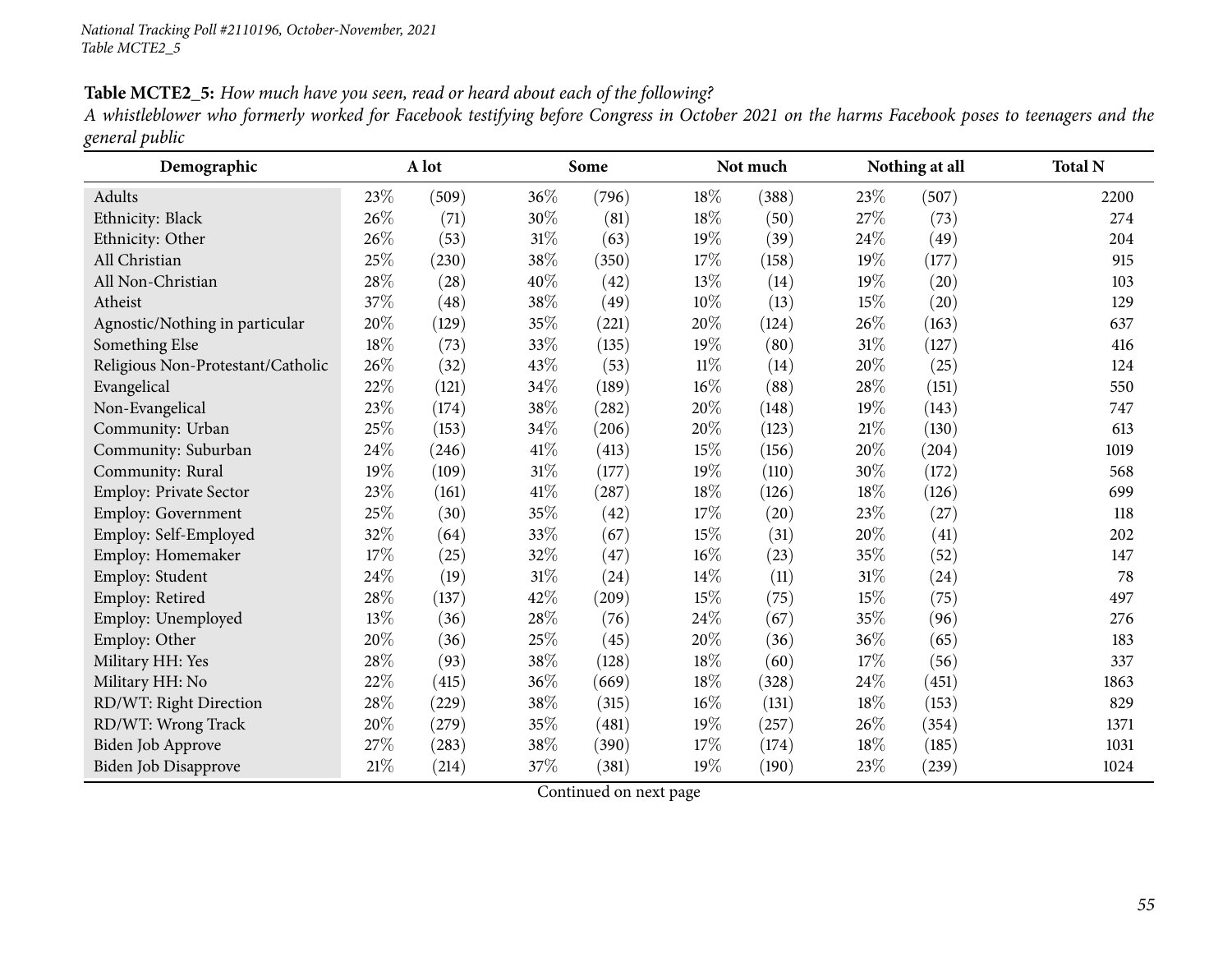## Table MCTE2\_5: How much have you seen, read or heard about each of the following?

A whistleblower who formerly worked for Facebook testifying before Congress in October 2021 on the harms Facebook poses to teenagers and the *genera<sup>l</sup> public*

| Demographic                          |        | A lot |        | Some                |        | Not much |        | Nothing at all | <b>Total N</b> |
|--------------------------------------|--------|-------|--------|---------------------|--------|----------|--------|----------------|----------------|
| Adults                               | 23%    | (509) | 36%    | (796)               | 18%    | (388)    | 23%    | (507)          | 2200           |
| <b>Biden Job Strongly Approve</b>    | 36%    | (157) | 36%    | (159)               | 14%    | (60)     | 14%    | (62)           | 438            |
| Biden Job Somewhat Approve           | 21%    | (126) | 39%    | (230)               | 19%    | (114)    | 21%    | (123)          | 593            |
| Biden Job Somewhat Disapprove        | 23%    | (67)  | 34%    | (101)               | 19%    | (54)     | 24%    | (70)           | 292            |
| <b>Biden Job Strongly Disapprove</b> | 20%    | (147) | 38%    | $\left( 280\right)$ | 18%    | (135)    | 23%    | (169)          | 732            |
| Favorable of Biden                   | 27%    | (283) | 38%    | (396)               | 17%    | (172)    | 18%    | (188)          | 1038           |
| Unfavorable of Biden                 | 21%    | (216) | 36%    | (377)               | 19%    | (198)    | 25%    | (258)          | 1050           |
| Very Favorable of Biden              | 33%    | (159) | 37%    | (175)               | 15%    | (72)     | 15%    | (71)           | 477            |
| Somewhat Favorable of Biden          | 22%    | (124) | 39%    | (221)               | 18%    | (100)    | $21\%$ | (116)          | 561            |
| Somewhat Unfavorable of Biden        | 23%    | (65)  | 32%    | (90)                | 16%    | (46)     | 28\%   | (79)           | 280            |
| Very Unfavorable of Biden            | 20%    | (151) | 37%    | (288)               | 20%    | (153)    | 23%    | (179)          | 770            |
| #1 Issue: Economy                    | 23%    | (192) | 33%    | (274)               | 19%    | (153)    | 25%    | (203)          | 822            |
| #1 Issue: Security                   | 18%    | (58)  | 40%    | (126)               | 22%    | (69)     | 20%    | (62)           | 316            |
| #1 Issue: Health Care                | 23%    | (67)  | 39%    | (115)               | 15%    | (45)     | 23%    | (66)           | 293            |
| #1 Issue: Medicare / Social Security | 26%    | (67)  | 40%    | (103)               | 15%    | (39)     | 19%    | (50)           | 259            |
| #1 Issue: Women's Issues             | 22%    | (30)  | 33%    | (45)                | 18%    | (24)     | 27%    | (36)           | 136            |
| #1 Issue: Education                  | 18%    | (19)  | 37%    | (41)                | 14\%   | (15)     | 31%    | (34)           | 109            |
| #1 Issue: Energy                     | 29%    | (38)  | 35%    | (46)                | 19%    | (24)     | 17%    | (23)           | 132            |
| #1 Issue: Other                      | 28%    | (37)  | 35%    | (47)                | 13%    | (18)     | 24%    | (32)           | 134            |
| 2020 Vote: Joe Biden                 | 29%    | (283) | 40%    | (388)               | 16%    | (153)    | 16%    | (156)          | 980            |
| 2020 Vote: Donald Trump              | 21%    | (142) | 42%    | (288)               | 17%    | (118)    | 20%    | (137)          | 685            |
| 2020 Vote: Other                     | 15%    | (12)  | 25%    | (21)                | 29%    | (25)     | 31%    | (26)           | 85             |
| 2020 Vote: Didn't Vote               | $16\%$ | (70)  | 22%    | (98)                | $21\%$ | (92)     | 41\%   | (184)          | 445            |
| 2018 House Vote: Democrat            | 31%    | (230) | 40%    | (293)               | 14%    | (107)    | 15%    | (111)          | 741            |
| 2018 House Vote: Republican          | 20%    | (122) | 43%    | (257)               | 18%    | (105)    | 19%    | (112)          | 596            |
| 2018 House Vote: Someone else        | 13%    | (9)   | $21\%$ | (14)                | 29%    | (19)     | 37%    | (25)           | 67             |
| 2016 Vote: Hillary Clinton           | 31%    | (214) | 39%    | (268)               | 16%    | (107)    | 14%    | (98)           | 686            |
| 2016 Vote: Donald Trump              | 20%    | (131) | 42%    | (274)               | 17%    | (112)    | 21%    | (134)          | 651            |
| 2016 Vote: Other                     | 18%    | (24)  | 44%    | (58)                | 18%    | (24)     | $21\%$ | (27)           | 133            |
| 2016 Vote: Didn't Vote               | 19%    | (140) | 27%    | (196)               | 20%    | (146)    | 34%    | (248)          | 730            |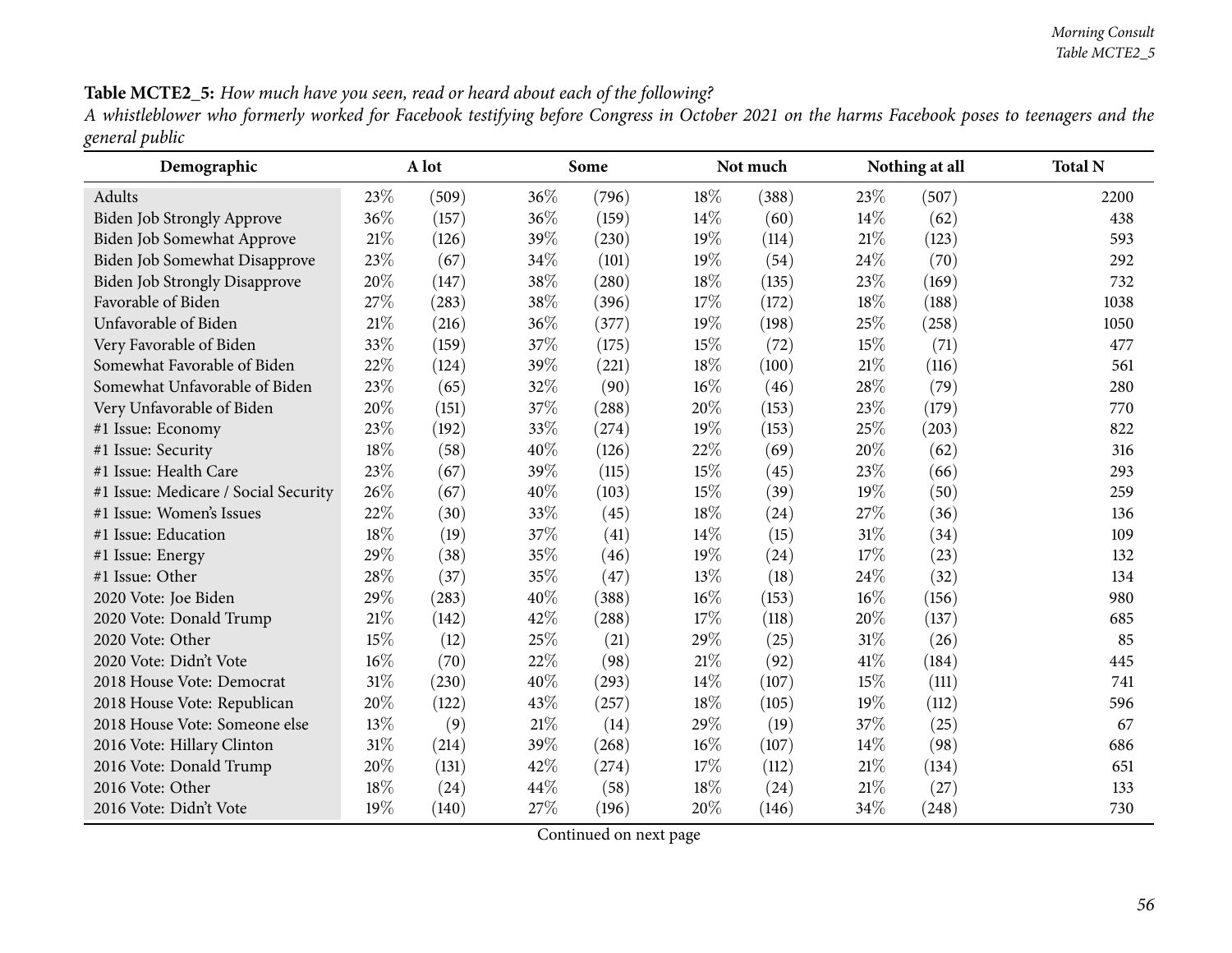#### Table MCTE2\_5: How much have you seen, read or heard about each of the following?

A whistleblower who formerly worked for Facebook testifying before Congress in October 2021 on the harms Facebook poses to teenagers and the *genera<sup>l</sup> public*

| Demographic               |        | A lot |        | Some  |        | Not much |        | Nothing at all | <b>Total N</b> |
|---------------------------|--------|-------|--------|-------|--------|----------|--------|----------------|----------------|
| Adults                    | 23\%   | (509) | 36\%   | (796) | 18%    | (388)    | 23\%   | (507)          | 2200           |
| Voted in 2014: Yes        | 26%    | (313) | 40%    | (491) | $16\%$ | (197)    | 18%    | (212)          | 1214           |
| Voted in 2014: No         | 20%    | (196) | $31\%$ | (305) | 19%    | (191)    | 30%    | (294)          | 986            |
| 4-Region: Northeast       | 23\%   | (92)  | 37\%   | (144) | 18%    | (69)     | 22%    | (88)           | 394            |
| 4-Region: Midwest         | 23\%   | (106) | 35%    | (162) | 18%    | (83)     | $24\%$ | (111)          | 462            |
| 4-Region: South           | 22\%   | (185) | 35%    | (287) | 18%    | (148)    | 25%    | (204)          | 824            |
| 4-Region: West            | 24\%   | (125) | 39%    | (203) | 17%    | (88)     | 20%    | (104)          | 520            |
| <b>SRH</b> Metaverse      | 38\%   | (310) | 45%    | (362) | $11\%$ | (86)     | $6\%$  | (49)           | 808            |
| SRH Meta Rebrand          | $34\%$ | (439) | 44\%   | (569) | $12\%$ | (154)    | $9\%$  | (121)          | 1282           |
| <b>SRH Facebook Files</b> | 42\%   | (407) | 49%    | (481) | 7%     | (66)     | $2\%$  | (22)           | 976            |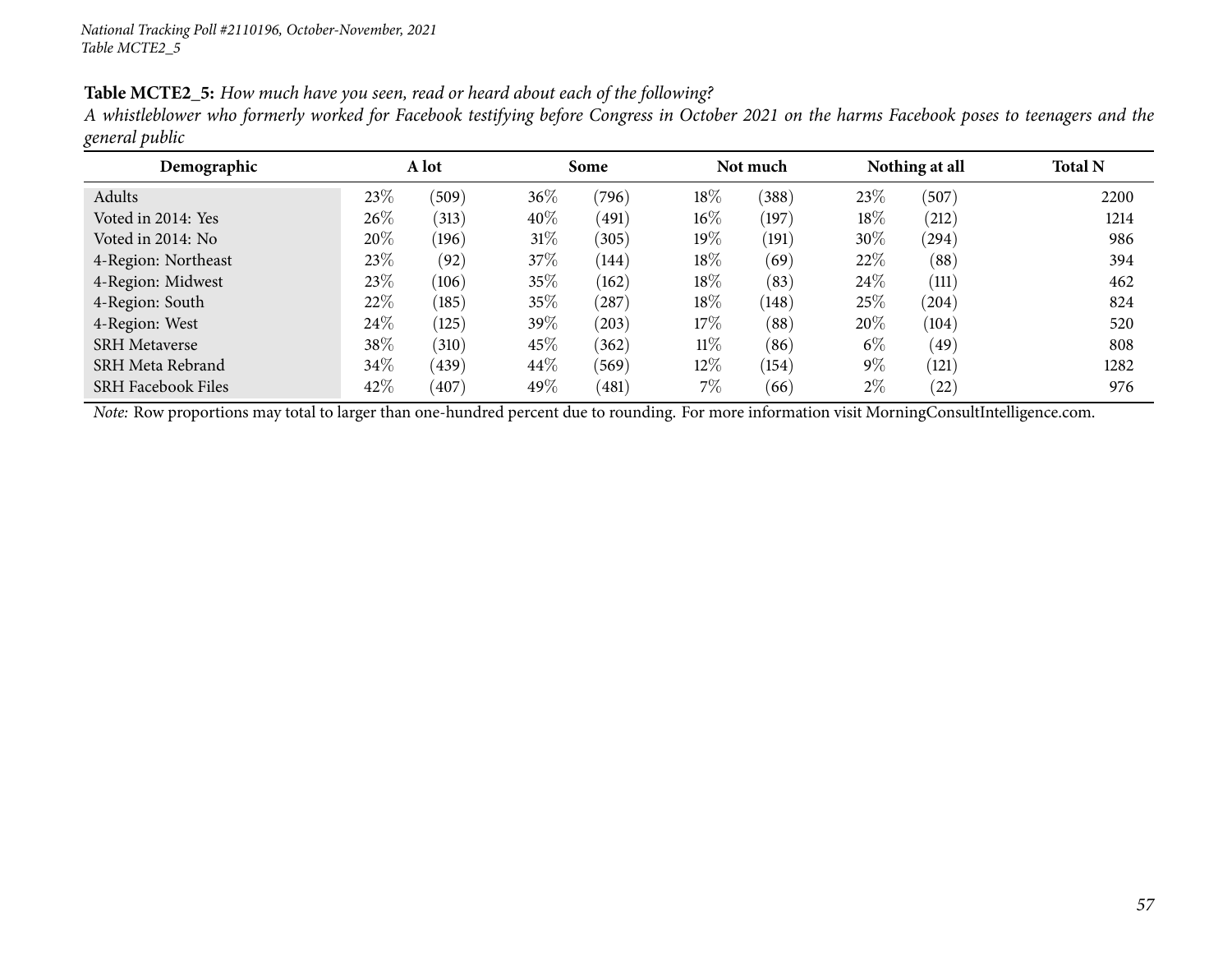|                          |        | ○              |        | ○<br>Somewhat |        | Somewhat    |        | <b>Very</b> |        | 0<br>Don't know / |                |
|--------------------------|--------|----------------|--------|---------------|--------|-------------|--------|-------------|--------|-------------------|----------------|
| Demographic              |        | Very favorable |        | favorable     |        | unfavorable |        | unfavorable |        | No opinion        | <b>Total N</b> |
| <b>Adults</b>            | $9\%$  | (200)          | 23%    | (510)         | 15%    | (338)       | 15%    | (328)       | 37%    | (824)             | 2200           |
| Gender: Male             | 13%    | (135)          | 24%    | (252)         | 15%    | (157)       | 15%    | (155)       | 34%    | (363)             | 1062           |
| Gender: Female           | $6\%$  | (65)           | 23%    | (258)         | 16%    | (181)       | 15%    | (172)       | 41\%   | (461)             | 1138           |
| Age: 18-34               | 15%    | (96)           | 25%    | (166)         | 16%    | (104)       | 17%    | (111)       | 27%    | (179)             | 655            |
| Age: 35-44               | 14%    | (51)           | 26%    | (94)          | 15%    | (52)        | 13%    | (46)        | 32%    | (114)             | 358            |
| Age: 45-64               | $6\%$  | (44)           | 21%    | (159)         | $16\%$ | (117)       | 16%    | (118)       | 42%    | (314)             | 751            |
| Age: 65+                 | $2\%$  | (9)            | $21\%$ | (91)          | 15%    | (65)        | 12%    | (53)        | 50%    | (218)             | 436            |
| GenZers: 1997-2012       | 15%    | (34)           | 29%    | (65)          | 19%    | (42)        | 12%    | (26)        | 24%    | (54)              | 222            |
| Millennials: 1981-1996   | 15%    | (95)           | 25%    | (162)         | 14%    | (89)        | $18\%$ | (116)       | 29%    | (193)             | 655            |
| GenXers: 1965-1980       | $9\%$  | (52)           | 22%    | (124)         | $16\%$ | (89)        | 15%    | (83)        | 38%    | (217)             | 565            |
| Baby Boomers: 1946-1964  | $3\%$  | (18)           | $21\%$ | (145)         | $16\%$ | (107)       | 13%    | (89)        | 47%    | (322)             | 681            |
| PID: Dem (no lean)       | 13%    | (102)          | 25%    | (201)         | 16%    | (125)       | 12%    | (98)        | 34%    | (275)             | 801            |
| PID: Ind (no lean)       | $6\%$  | (48)           | 19%    | (147)         | 16%    | (120)       | 17%    | (130)       | $42\%$ | (318)             | 763            |
| PID: Rep (no lean)       | $8\%$  | (51)           | 25%    | (161)         | 15%    | (93)        | 16%    | (100)       | 36%    | (231)             | 636            |
| PID/Gender: Dem Men      | 18%    | (71)           | 28%    | (110)         | 15%    | (59)        | $11\%$ | (44)        | 29%    | (114)             | 398            |
| PID/Gender: Dem Women    | $8\%$  | (31)           | 23%    | (92)          | 16%    | (65)        | 13%    | (54)        | 40%    | (161)             | 403            |
| PID/Gender: Ind Men      | $6\%$  | (22)           | 18%    | (61)          | 17%    | (58)        | 17%    | (60)        | 42%    | (145)             | 346            |
| PID/Gender: Ind Women    | $6\%$  | (25)           | $21\%$ | (86)          | 15%    | (63)        | 17%    | (70)        | 42%    | (173)             | 417            |
| PID/Gender: Rep Men      | 13%    | (42)           | 25%    | (81)          | 13%    | (40)        | 16%    | (52)        | 33%    | (103)             | 317            |
| PID/Gender: Rep Women    | $3\%$  | (9)            | 25%    | (80)          | 17%    | (53)        | 15%    | (49)        | 40%    | (127)             | 319            |
| Ideo: Liberal (1-3)      | 13%    | (82)           | 24%    | (151)         | 17%    | (109)       | 16%    | (101)       | 29%    | (183)             | 625            |
| Ideo: Moderate (4)       | $10\%$ | (64)           | 26%    | (175)         | 16%    | (108)       | 10%    | (69)        | 38%    | (252)             | 668            |
| Ideo: Conservative (5-7) | $6\%$  | (43)           | 22%    | (150)         | 14%    | (94)        | 18%    | (122)       | 39%    | (266)             | 675            |
| Educ: < College          | $9\%$  | (131)          | 22%    | (335)         | 14%    | (215)       | 15%    | (224)       | 40%    | (606)             | 1512           |
| Educ: Bachelors degree   | $9\%$  | (40)           | 27%    | (121)         | 17%    | (74)        | 14%    | (62)        | 33%    | (147)             | 444            |
| Educ: Post-grad          | 12%    | (29)           | 22%    | (53)          | 20%    | (48)        | 17%    | (42)        | 29%    | (71)              | 244            |
| Income: Under 50k        | $8\%$  | (105)          | 23%    | (290)         | 15%    | (191)       | 15%    | (189)       | 39%    | (501)             | 1276           |
| Income: 50k-100k         | $9\%$  | (60)           | 24%    | (155)         | 14%    | (87)        | 15%    | (96)        | 37%    | (238)             | 636            |
| Income: 100k+            | 12%    | (35)           | 22%    | (64)          | 21%    | (60)        | 15%    | (43)        | 30%    | (85)              | 288            |
| Ethnicity: White         | $8\%$  | (142)          | 24%    | (417)         | 16%    | (269)       | 15%    | (255)       | 37%    | (638)             | 1722           |
| Ethnicity: Hispanic      | $16\%$ | (56)           | $31\%$ | (108)         | $8\%$  | (27)        | 17%    | (60)        | 28%    | (98)              | 349            |
| Ethnicity: Black         | $11\%$ | (30)           | 17%    | (47)          | 17%    | (46)        | 14\%   | (38)        | 41\%   | (113)             | 274            |

Table MCTE3: Here is a picture of the new Meta logo and naming. Do you have a favorable or unfavorable opinion of the new logo?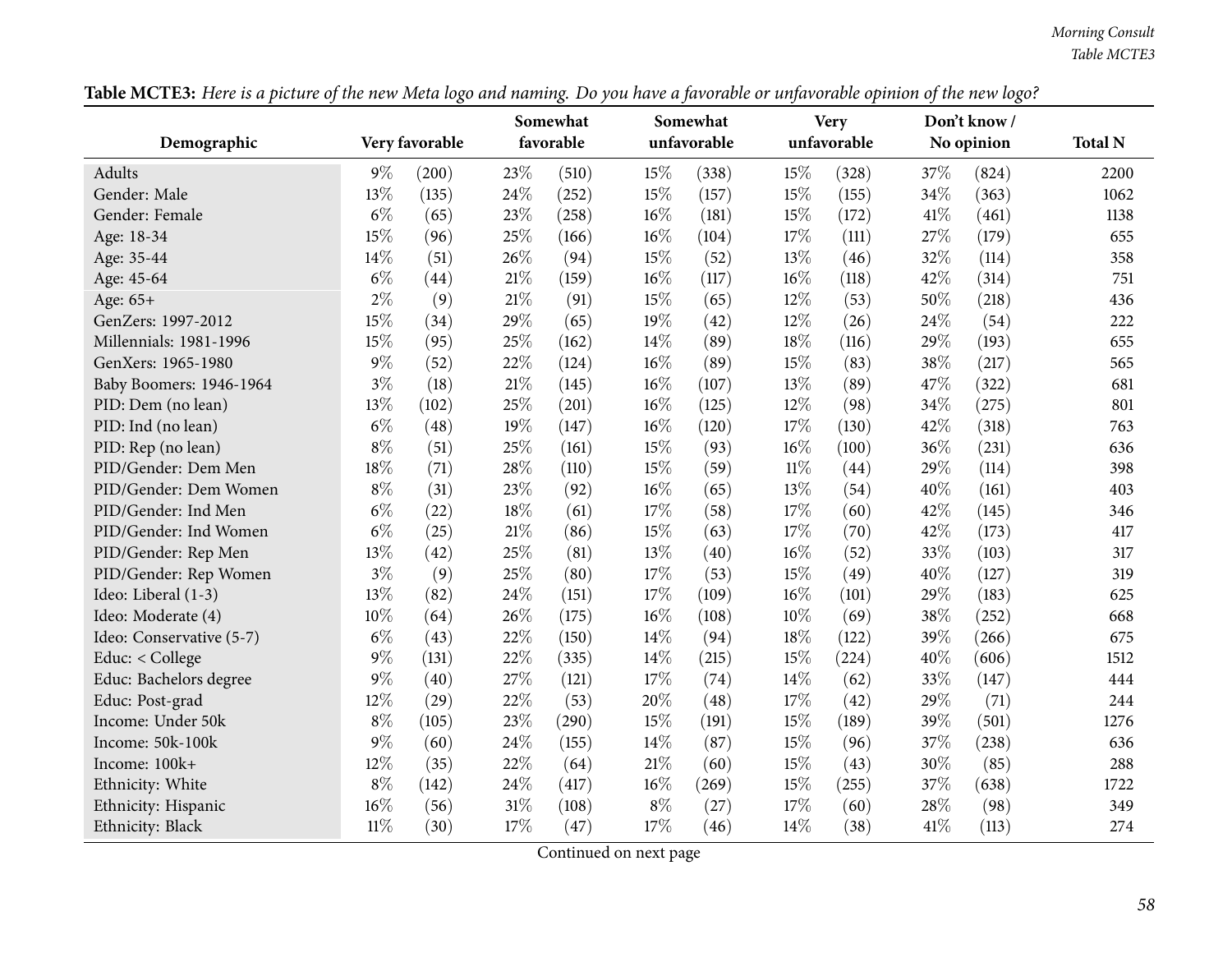| Demographic                          |        | Very favorable |        | Somewhat<br>favorable |        | Somewhat<br>unfavorable |        | <b>Very</b><br>unfavorable |      | Don't know /<br>No opinion | <b>Total N</b> |
|--------------------------------------|--------|----------------|--------|-----------------------|--------|-------------------------|--------|----------------------------|------|----------------------------|----------------|
|                                      |        |                |        |                       |        |                         |        |                            |      |                            |                |
| Adults                               | $9\%$  | (200)          | 23%    | (510)                 | 15%    | (338)                   | 15%    | (328)                      | 37%  | (824)                      | 2200           |
| Ethnicity: Other                     | 14%    | (28)           | 22%    | (46)                  | $11\%$ | (23)                    | 17%    | (35)                       | 36%  | (73)                       | 204            |
| All Christian                        | $9\%$  | (85)           | 25%    | (224)                 | 14%    | (127)                   | 13%    | (122)                      | 39%  | (358)                      | 915            |
| All Non-Christian                    | 20%    | (21)           | 22%    | (22)                  | 14%    | (14)                    | 14%    | (15)                       | 30%  | (31)                       | 103            |
| Atheist                              | $9\%$  | (12)           | 20%    | (26)                  | 22%    | (28)                    | 20%    | (26)                       | 28%  | (36)                       | 129            |
| Agnostic/Nothing in particular       | $7\%$  | (47)           | 23%    | (149)                 | 18%    | (113)                   | 14\%   | (90)                       | 37%  | (238)                      | 637            |
| Something Else                       | $8\%$  | (35)           | $21\%$ | (88)                  | 13%    | (56)                    | 18%    | (75)                       | 39%  | (161)                      | 416            |
| Religious Non-Protestant/Catholic    | $18\%$ | (22)           | 20%    | (25)                  | 15%    | (19)                    | 17%    | (21)                       | 30%  | (37)                       | 124            |
| Evangelical                          | 13%    | (69)           | 23%    | (126)                 | 14%    | (76)                    | 14%    | (75)                       | 37%  | (204)                      | 550            |
| Non-Evangelical                      | $6\%$  | (49)           | 24%    | (181)                 | 13%    | (99)                    | 15%    | (113)                      | 41\% | (304)                      | 747            |
| Community: Urban                     | 17%    | (101)          | 22%    | (132)                 | 14%    | (83)                    | 13%    | (80)                       | 35%  | (216)                      | 613            |
| Community: Suburban                  | $6\%$  | (65)           | 23%    | (237)                 | 18%    | (179)                   | 15%    | (157)                      | 37%  | (381)                      | 1019           |
| Community: Rural                     | $6\%$  | (34)           | 25%    | (141)                 | 13%    | (76)                    | 16%    | (90)                       | 40%  | (228)                      | 568            |
| <b>Employ: Private Sector</b>        | 13%    | (88)           | 27%    | (188)                 | 14%    | (100)                   | 15%    | (105)                      | 31%  | (218)                      | 699            |
| <b>Employ: Government</b>            | $11\%$ | (13)           | 30%    | (35)                  | 20%    | (24)                    | 12%    | (14)                       | 28%  | (33)                       | 118            |
| Employ: Self-Employed                | 13%    | (27)           | 23%    | (47)                  | 13%    | (26)                    | $21\%$ | (43)                       | 29%  | (60)                       | 202            |
| Employ: Homemaker                    | $9\%$  | (13)           | 19%    | (28)                  | 16%    | (23)                    | 16%    | (24)                       | 41%  | (60)                       | 147            |
| Employ: Student                      | 12%    | (9)            | 25%    | (20)                  | 22%    | (17)                    | 15%    | (12)                       | 25%  | (19)                       | 78             |
| Employ: Retired                      | $3\%$  | (13)           | 20%    | (98)                  | 17%    | (83)                    | 15%    | (75)                       | 46%  | (228)                      | 497            |
| Employ: Unemployed                   | 10%    | (28)           | 22%    | (60)                  | 16%    | (43)                    | 10%    | (29)                       | 42%  | (116)                      | 276            |
| Employ: Other                        | $5\%$  | (9)            | 19%    | (34)                  | 12%    | (23)                    | 15%    | (27)                       | 49%  | (90)                       | 183            |
| Military HH: Yes                     | $11\%$ | (37)           | 21%    | (71)                  | 15%    | (51)                    | 14%    | (48)                       | 39%  | (130)                      | 337            |
| Military HH: No                      | $9\%$  | (163)          | 24%    | (439)                 | 15%    | (287)                   | 15%    | (280)                      | 37%  | (694)                      | 1863           |
| RD/WT: Right Direction               | 17%    | (137)          | 26%    | (213)                 | 13%    | (110)                   | 12%    | (97)                       | 33%  | (272)                      | 829            |
| RD/WT: Wrong Track                   | $5\%$  | (63)           | 22%    | (297)                 | 17%    | (228)                   | 17%    | (231)                      | 40%  | (552)                      | 1371           |
| Biden Job Approve                    | 14%    | (140)          | 26%    | (265)                 | 14%    | (149)                   | 13%    | (132)                      | 34%  | (346)                      | 1031           |
| <b>Biden Job Disapprove</b>          | $5\%$  | (56)           | 22%    | (226)                 | 17%    | (174)                   | 18%    | (181)                      | 38%  | (388)                      | 1024           |
| <b>Biden Job Strongly Approve</b>    | 22%    | (98)           | $21\%$ | (90)                  | 13%    | (56)                    | 10%    | (45)                       | 34%  | (149)                      | 438            |
| <b>Biden Job Somewhat Approve</b>    | 7%     | (42)           | 29%    | (175)                 | 16%    | (92)                    | 15%    | (87)                       | 33%  | (197)                      | 593            |
| Biden Job Somewhat Disapprove        | $4\%$  | (12)           | 25%    | (72)                  | 24%    | (71)                    | $11\%$ | (31)                       | 36%  | (107)                      | 292            |
| <b>Biden Job Strongly Disapprove</b> | $6\%$  | (44)           | 21%    | (154)                 | 14%    | (104)                   | 20%    | (150)                      | 38%  | (282)                      | 732            |

Table MCTE3: Here is a picture of the new Meta logo and naming. Do you have a favorable or unfavorable opinion of the new logo?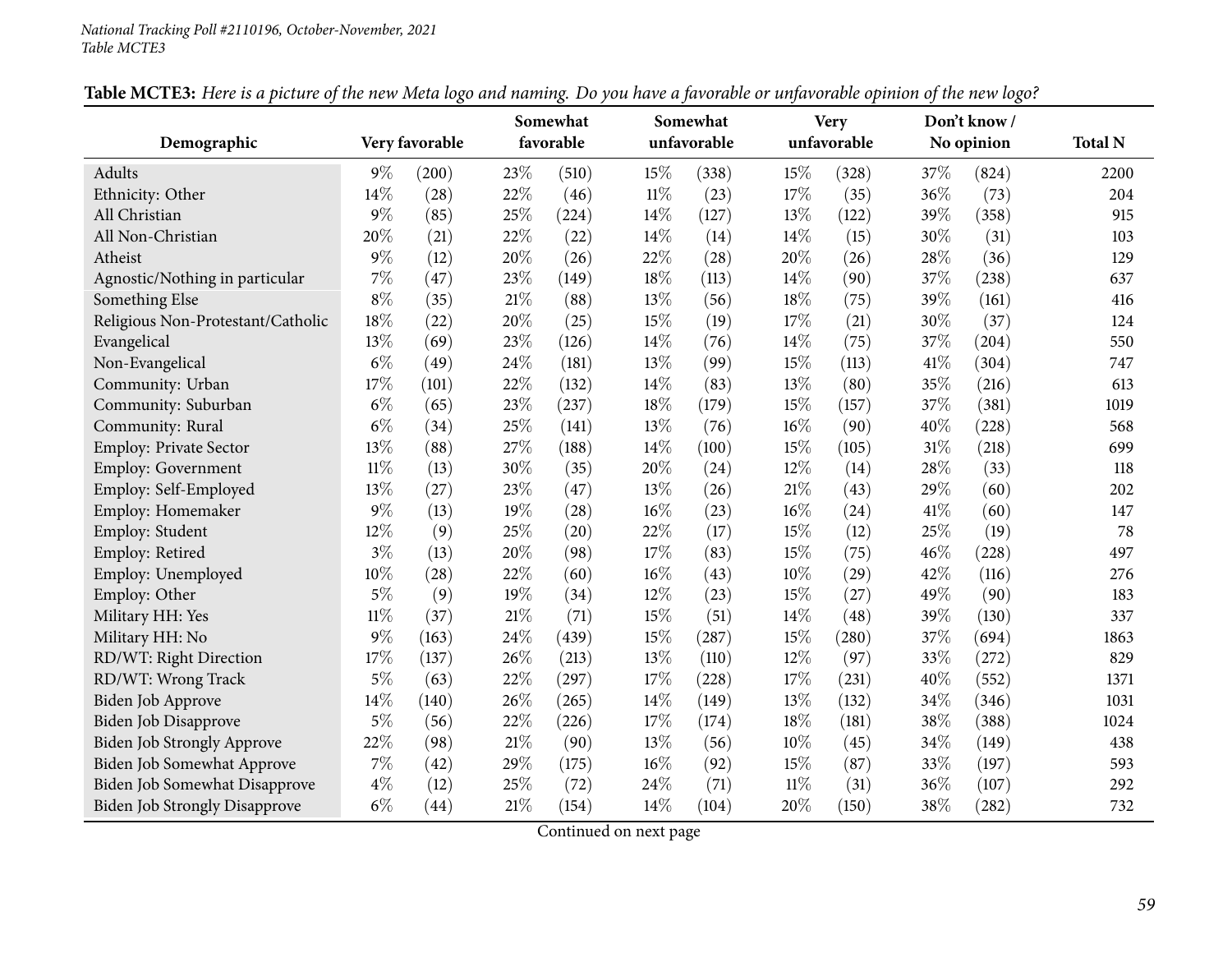|                                      |        | 0              |        | Somewhat  |        | Somewhat    |        | <b>Very</b> |        | 0<br>Don't know / |                |
|--------------------------------------|--------|----------------|--------|-----------|--------|-------------|--------|-------------|--------|-------------------|----------------|
| Demographic                          |        | Very favorable |        | favorable |        | unfavorable |        | unfavorable |        | No opinion        | <b>Total N</b> |
| Adults                               | $9\%$  | (200)          | 23%    | (510)     | 15%    | (338)       | 15%    | (328)       | 37\%   | (824)             | 2200           |
| Favorable of Biden                   | 13%    | (139)          | 24%    | (252)     | 15%    | (152)       | 13%    | (135)       | 35%    | (361)             | 1038           |
| Unfavorable of Biden                 | $6\%$  | (59)           | 23%    | (239)     | $16\%$ | (172)       | 17%    | (183)       | 38%    | (397)             | 1050           |
| Very Favorable of Biden              | 20%    | (93)           | 20%    | (96)      | 13%    | (60)        | 12%    | (56)        | 36%    | (171)             | 477            |
| Somewhat Favorable of Biden          | $8\%$  | (45)           | 28%    | (155)     | 16%    | (92)        | 14%    | (78)        | 34%    | (190)             | 561            |
| Somewhat Unfavorable of Biden        | $6\%$  | (18)           | 25%    | (71)      | 22%    | (63)        | 12%    | (33)        | 34%    | (95)              | 280            |
| Very Unfavorable of Biden            | $5\%$  | (41)           | 22%    | (168)     | 14%    | (109)       | 19%    | (150)       | 39%    | (302)             | 770            |
| #1 Issue: Economy                    | $8\%$  | (62)           | 24%    | (201)     | 18%    | (147)       | 12%    | (98)        | 38%    | (314)             | 822            |
| #1 Issue: Security                   | $9\%$  | (29)           | 20%    | (64)      | 12%    | (38)        | 21%    | (66)        | 38%    | (119)             | 316            |
| #1 Issue: Health Care                | 14%    | (41)           | 24%    | (71)      | 15%    | (44)        | 16%    | (48)        | $31\%$ | (90)              | 293            |
| #1 Issue: Medicare / Social Security | $5\%$  | (14)           | 20%    | (53)      | 15%    | (40)        | 12%    | (31)        | 47%    | (122)             | 259            |
| #1 Issue: Women's Issues             | 12%    | (17)           | 18%    | (24)      | 15%    | (20)        | 19%    | (25)        | 36%    | (49)              | 136            |
| #1 Issue: Education                  | 13%    | (14)           | 33%    | (36)      | 12%    | (13)        | $11\%$ | (12)        | 31%    | (34)              | 109            |
| #1 Issue: Energy                     | $16\%$ | (21)           | 23%    | (30)      | 14%    | (19)        | 15%    | (20)        | 32%    | (42)              | 132            |
| #1 Issue: Other                      | $3\%$  | (4)            | 23%    | (31)      | 13%    | (18)        | $21\%$ | (28)        | 40%    | (54)              | 134            |
| 2020 Vote: Joe Biden                 | $11\%$ | (110)          | 25%    | (240)     | 16%    | (157)       | 14%    | (134)       | 35%    | (339)             | 980            |
| 2020 Vote: Donald Trump              | $7\%$  | (45)           | 25%    | (168)     | 14%    | (96)        | 17%    | (114)       | 38%    | (262)             | 685            |
| 2020 Vote: Other                     | $7\%$  | (6)            | 12%    | (10)      | 31%    | (26)        | 13%    | (11)        | 38%    | (32)              | 85             |
| 2020 Vote: Didn't Vote               | $8\%$  | (38)           | 20%    | (91)      | 13%    | (59)        | 15%    | (68)        | 43%    | (189)             | 445            |
| 2018 House Vote: Democrat            | 12%    | (88)           | 23%    | (173)     | 17%    | (125)       | 14%    | (104)       | 34%    | (251)             | 741            |
| 2018 House Vote: Republican          | $6\%$  | (33)           | 24%    | (144)     | 13%    | (79)        | 18%    | (108)       | 39%    | (231)             | 596            |
| 2018 House Vote: Someone else        | $3\%$  | (2)            | $11\%$ | (7)       | 16%    | (11)        | $11\%$ | (7)         | 59%    | (39)              | 67             |
| 2016 Vote: Hillary Clinton           | 10%    | (72)           | 24%    | (165)     | $16\%$ | (107)       | 14%    | (98)        | 36%    | (244)             | 686            |
| 2016 Vote: Donald Trump              | $7\%$  | (45)           | 23%    | (152)     | 13%    | (86)        | 17%    | (109)       | 40%    | (259)             | 651            |
| 2016 Vote: Other                     | $5\%$  | (7)            | 21%    | (28)      | 17%    | (23)        | 17%    | (22)        | 40%    | (53)              | 133            |
| 2016 Vote: Didn't Vote               | 10%    | (76)           | 23%    | (165)     | 17%    | (122)       | 14%    | (99)        | 37%    | (268)             | 730            |
| Voted in 2014: Yes                   | $8\%$  | (97)           | 23%    | (285)     | 15%    | (178)       | 16%    | (191)       | 38%    | (463)             | 1214           |
| Voted in 2014: No                    | $10\%$ | (103)          | 23%    | (225)     | 16%    | (161)       | 14%    | (136)       | 37%    | (361)             | 986            |
| 4-Region: Northeast                  | $9\%$  | (37)           | 22%    | (87)      | 16%    | (61)        | 15%    | (59)        | 38%    | (150)             | 394            |
| 4-Region: Midwest                    | $7\%$  | (33)           | 23%    | (105)     | 16%    | (75)        | $14\%$ | (65)        | 40%    | (186)             | 462            |
| 4-Region: South                      | $8\%$  | (68)           | 23%    | (191)     | 14%    | (114)       | 14%    | (118)       | 40%    | (333)             | 824            |
| 4-Region: West                       | 12%    | (63)           | 25%    | (128)     | 17%    | (88)        | 17%    | (86)        | 30%    | (155)             | 520            |

Table MCTE3: Here is a picture of the new Meta logo and naming. Do you have a favorable or unfavorable opinion of the new logo?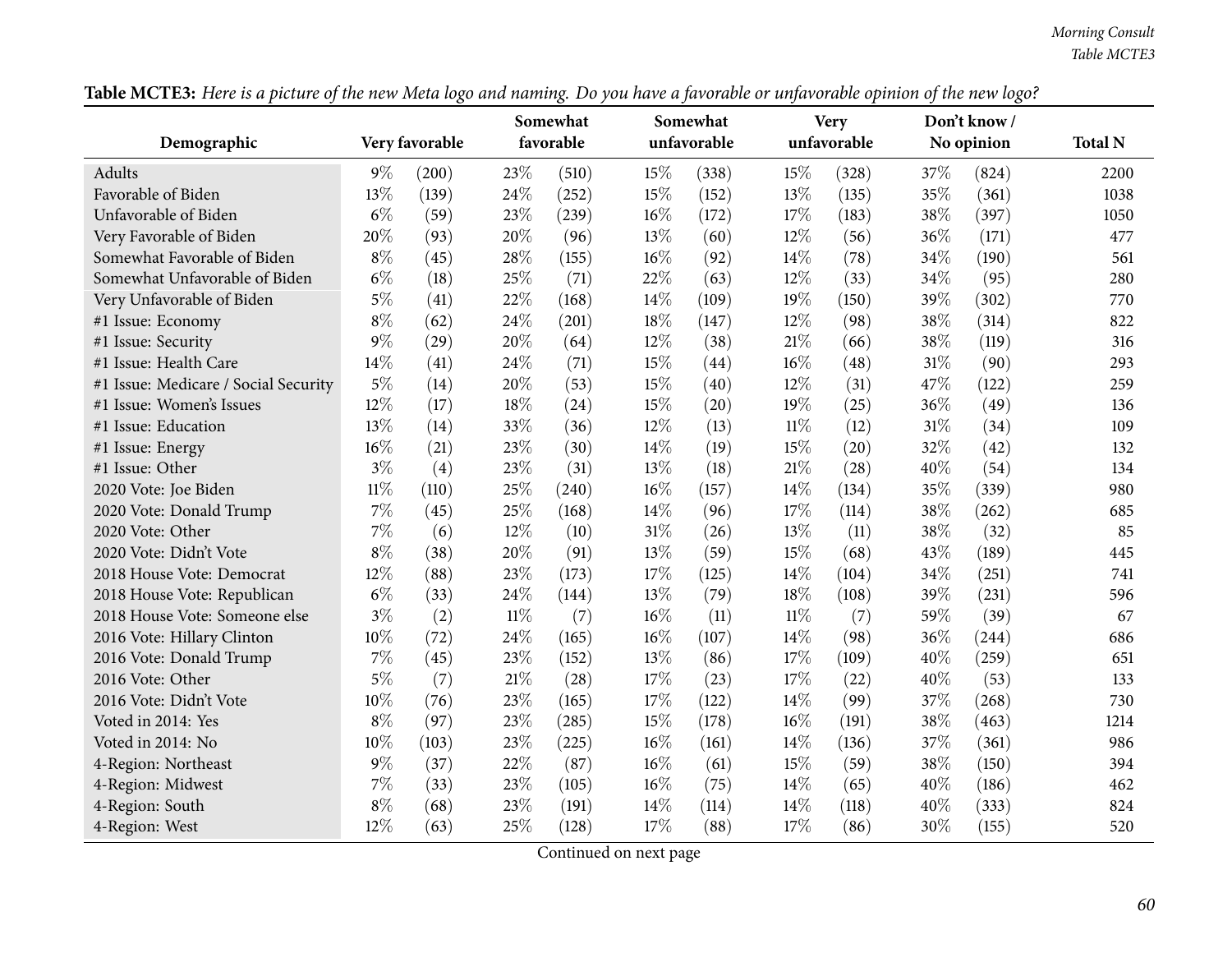| Demographic               |        | <b>Very favorable</b> |        | Somewhat<br>favorable |        | Somewhat<br>unfavorable |        | Very<br>unfavorable |         | Don't know /<br>No opinion | <b>Total N</b> |
|---------------------------|--------|-----------------------|--------|-----------------------|--------|-------------------------|--------|---------------------|---------|----------------------------|----------------|
| Adults                    | $9\%$  | $^{\prime}200)$       | $23\%$ | (510)                 | $15\%$ | (338)                   | $15\%$ | (328)               | 37 $\%$ | (824)                      | 2200           |
| <b>SRH Metaverse</b>      | $16\%$ | (131)                 | 27\%   | (218)                 | $15\%$ | (120)                   | $17\%$ | (139)               | 25\%    | (200)                      | 808            |
| SRH Meta Rebrand          | $11\%$ | (139)                 | $25\%$ | (319)                 | $15\%$ | (193)                   | $17\%$ | (220)               | $32\%$  | (411)                      | 1282           |
| <b>SRH Facebook Files</b> | $14\%$ | (134)                 | $24\%$ | $^{'}230)$            | $15\%$ | (142)                   | $18\%$ | (175)               | $30\%$  | (295)                      | 976            |

# Table MCTE3: Here is a picture of the new Meta logo and naming. Do you have a favorable or unfavorable opinion of the new logo?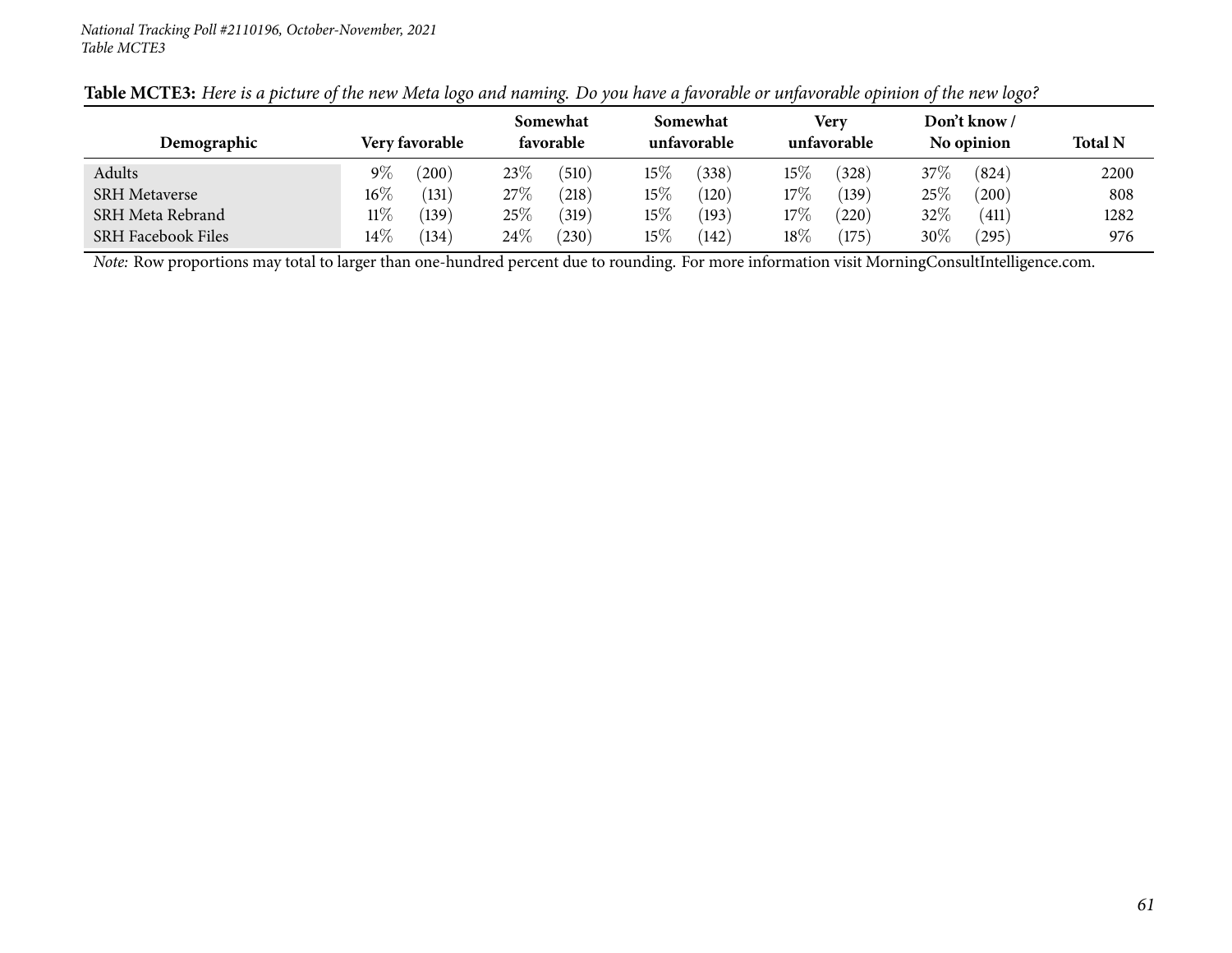*Morning Consult Table MCTE4*

**Demographic Very favorable Somewhat favorableSomewhat unfavorableVery unfavorableDon't know / No opinion Total <sup>N</sup>**Adults**s**  $7\%$  (159)  $18\%$   $(396)$   $20\%$   $(445)$   $20\%$   $(442)$   $34\%$   $(758)$  2200 1062 Gender: Male 11% (114)  $20\%$  (217)  $19\%$  (206)  $20\%$  (208)  $30\%$  (317) 1062 Gender: Female 2010 21% (45)  $4\%$  (45)  $16\%$  (178)  $21\%$  (239)  $21\%$  (234)  $39\%$  (442) 1138 Age: 18-34 11% (70)  $21\%$  (139)  $19\%$  (126)  $24\%$  (160)  $25\%$  (161) 655 Age: 35-44 13% (47)  $21\%$  (75)  $19\%$  (68)  $17\%$  (59)  $30\%$  (108) 358 Age: 45-64  $4\%$  (29)  $16\%$  (118)  $21\%$  (157)  $20\%$  (149)  $40\%$  (299) 751 Age: 65+<br>GenZers: 1997-2012  $+$  3<sup>9</sup><sub>0</sub> (13) 15<sup>9</sup><sub>0</sub> (64) 21<sup>9</sup><sub>0</sub> (94) 17<sup>9</sup><sub>0</sub> (75) 44<sup>9</sup><sub>0</sub> (191) 436 GenZers: 1997-2012 11% (24) 25% (55) 15% (34) 21% (48) 27% (60) 222 Millennials: 1981-1996 <sup>11</sup>% (74) <sup>20</sup>% (132) <sup>20</sup>% (132) <sup>23</sup>% (149) <sup>26</sup>% (168) <sup>655</sup> GenXers: 1965-1980  $8\%$   $(44)$   $16\%$   $(92)$   $20\%$   $(113)$   $19\%$   $(109)$   $37\%$   $(207)$  565 Baby Boomers: 1946-1964 2% (15) 15% (102) 22% (151) 18% (123) 42% (289) 681<br>PID: Dem (no lean) 11% (87) 22% (176) 19% (154) 16% (125) 32% (259) 801 PID: Dem (no lean) <sup>11</sup>% (87) <sup>22</sup>% (176) <sup>19</sup>% (154) <sup>16</sup>% (125) <sup>32</sup>% (259) <sup>801</sup> PID: Ind (no lean) <sup>4</sup>% (32) <sup>15</sup>% (114) <sup>19</sup>% (143) <sup>24</sup>% (185) <sup>38</sup>% (289) <sup>763</sup> PID: Rep (no lean) 6% (40) 17% (105) 23% (147) 21% (133) 33% (211) 636 398 PID/Gender: Dem Men $\text{n}$  17% (68) 25% (100) 16% (64) 16% (62) 26% (104) 398 PID/Gender: Dem Women $\mathsf{n}$  5% (19)  $19\%$  (77)  $22\%$  (91)  $16\%$  (63)  $38\%$  (154)  $403$ PID/Gender: Ind Menn 5% (16)  $16\%$  (54)  $20\%$  (69)  $24\%$  (83)  $36\%$  (124) 346 PID/Gender: Ind Womenn  $4\%$  (15)  $14\%$  (60)  $18\%$  (75)  $24\%$  (102)  $40\%$  (165)  $417$ PID/Gender: Rep Menn 9% (30)  $20\%$  (63)  $23\%$  (73)  $20\%$  (63)  $28\%$  (88) 317 PID/Gender: Rep Women<br>Ideo: Liberal (1-3)  $\textbf{n}$  3% (10)  $13\%$  (42)  $23\%$  (74)  $22\%$  (70)  $39\%$  (123) 319 Ideo: Liberal (1-3) <sup>11</sup>% (69) <sup>19</sup>% (118) <sup>22</sup>% (136) <sup>22</sup>% (138) <sup>26</sup>% (164) <sup>625</sup> Ideo: Moderate (4)  $7\%$  (50)  $23\%$  (156)  $20\%$  (135)  $16\%$  (104)  $33\%$  (222) 668 Ideo: Conservative (5-7) 6% (37) 15% (103) 21% (144) 22% (151) 35% (239) 675<br>
Educ: < College 6% (97) 17% (261) 19% (288) 20% (296) 38% (571) 1512 Educ: < College  $6\%$   $(97)$   $17\%$   $(261)$   $19\%$   $(288)$   $20\%$   $(296)$   $38\%$   $(571)$   $1512$ Educ: Bachelors degree <sup>8</sup>% (37) <sup>22</sup>% (96) <sup>22</sup>% (99) <sup>19</sup>% (84) <sup>29</sup>% (128) <sup>444</sup>244 Educ: Post-gradd  $10\%$  (25)  $16\%$  (39)  $24\%$  (58)  $26\%$  (62)  $24\%$  (59)  $244$ Income: Under 50kk 6% (75)  $18\%$  (230)  $19\%$  (247)  $20\%$  (256)  $37\%$  (468)  $1276$ Income: 50k-100kk  $8\%$  (50)  $18\%$  (112)  $20\%$  (130)  $20\%$  (128)  $34\%$  (216) 636 Income: 100k+<br>Ethnicity: White  $+$  12% (34) 19% (54) 23% (68) 20% (58) 26% (74) 288 Ethnicity: White <sup>7</sup>% (116) <sup>18</sup>% (305) <sup>21</sup>% (365) <sup>20</sup>% (352) <sup>34</sup>% (584) <sup>1722</sup> Ethnicity: Hispanic 214% (50) 25% (89)  $11\%$  (38)  $20\%$  (68)  $30\%$  (104) 349 274 Ethnicity: Blackk  $\mathbf{k}$  7% (20) 19% (53) 17% (46) 17% (46) 40% (109) 274

Table MCTE4: And do you have a favorable or unfavorable opinion of the new name, Meta?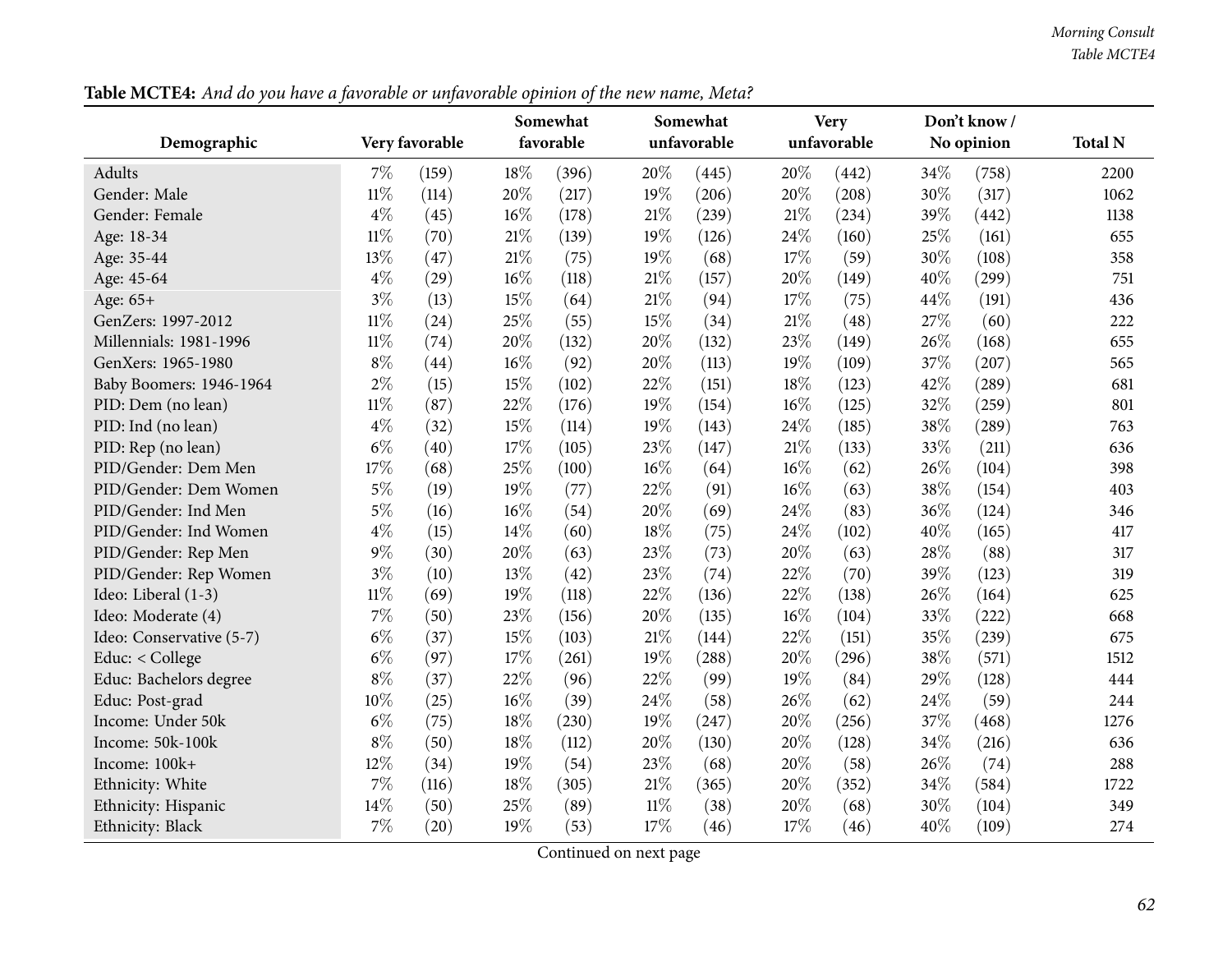|                                      |        |                |        | Somewhat  |        | Somewhat    |        | <b>Very</b> |     | Don't know/ |                |
|--------------------------------------|--------|----------------|--------|-----------|--------|-------------|--------|-------------|-----|-------------|----------------|
| Demographic                          |        | Very favorable |        | favorable |        | unfavorable |        | unfavorable |     | No opinion  | <b>Total N</b> |
| Adults                               | 7%     | (159)          | 18%    | (396)     | 20%    | (445)       | 20%    | (442)       | 34% | (758)       | 2200           |
| Ethnicity: Other                     | $11\%$ | (23)           | 19%    | (39)      | 16%    | (33)        | 22%    | (44)        | 32% | (65)        | 204            |
| All Christian                        | $9\%$  | (80)           | 17%    | (158)     | 20%    | (181)       | 20%    | (179)       | 35% | (317)       | 915            |
| All Non-Christian                    | 13%    | (13)           | $21\%$ | (22)      | 20%    | (20)        | 17%    | (17)        | 30% | (31)        | 103            |
| Atheist                              | $9\%$  | (12)           | $21\%$ | (27)      | 20%    | (26)        | 27%    | (35)        | 23% | (29)        | 129            |
| Agnostic/Nothing in particular       | $5\%$  | (30)           | 19%    | (118)     | $21\%$ | (133)       | 20%    | (125)       | 36% | (231)       | 637            |
| Something Else                       | $5\%$  | (23)           | 17%    | (71)      | 21%    | (85)        | 21%    | (86)        | 36% | (151)       | 416            |
| Religious Non-Protestant/Catholic    | $11\%$ | (13)           | 19%    | (23)      | 17%    | (21)        | 22%    | (27)        | 32% | (39)        | 124            |
| Evangelical                          | $10\%$ | (57)           | 17%    | (93)      | $21\%$ | (113)       | 19%    | (102)       | 34% | (185)       | 550            |
| Non-Evangelical                      | $6\%$  | (46)           | 18%    | (132)     | 20%    | (149)       | 20%    | (149)       | 36% | (271)       | 747            |
| Community: Urban                     | 14%    | (86)           | $21\%$ | (128)     | 16%    | (99)        | 18%    | (113)       | 30% | (186)       | 613            |
| Community: Suburban                  | $5\%$  | (48)           | 17%    | (175)     | 23%    | (235)       | 21%    | (210)       | 34% | (351)       | 1019           |
| Community: Rural                     | $4\%$  | (24)           | 16%    | (92)      | 20%    | (111)       | 21%    | (119)       | 39% | (221)       | 568            |
| <b>Employ: Private Sector</b>        | $11\%$ | (76)           | 22%    | (154)     | 19%    | (135)       | 20%    | (142)       | 28% | (193)       | 699            |
| Employ: Government                   | $11\%$ | (13)           | 25%    | (30)      | 24%    | (29)        | $16\%$ | (19)        | 23% | (27)        | 118            |
| Employ: Self-Employed                | $11\%$ | (23)           | $15\%$ | (30)      | 16%    | (32)        | 27%    | (55)        | 31% | (63)        | 202            |
| Employ: Homemaker                    | 7%     | (10)           | 13%    | (20)      | 24%    | (35)        | 23%    | (33)        | 34% | (49)        | 147            |
| Employ: Student                      | $4\%$  | (3)            | 15%    | (12)      | 26%    | (20)        | 25%    | (20)        | 29% | (23)        | 78             |
| Employ: Retired                      | $2\%$  | (12)           | 14%    | (72)      | 22%    | (107)       | 20%    | (98)        | 42% | (207)       | 497            |
| Employ: Unemployed                   | $6\%$  | (17)           | 19%    | (51)      | 22%    | (60)        | $16\%$ | (44)        | 38% | (104)       | 276            |
| Employ: Other                        | $2\%$  | (5)            | 15%    | (28)      | 15%    | (28)        | 18%    | (32)        | 50% | (91)        | 183            |
| Military HH: Yes                     | 10%    | (33)           | 16%    | (54)      | $21\%$ | (70)        | 19%    | (63)        | 35% | (116)       | 337            |
| Military HH: No                      | 7%     | (125)          | $18\%$ | (342)     | 20%    | (375)       | 20%    | (379)       | 34% | (642)       | 1863           |
| RD/WT: Right Direction               | 13%    | (107)          | 25%    | (203)     | 17%    | (144)       | 15%    | (120)       | 31% | (254)       | 829            |
| RD/WT: Wrong Track                   | $4\%$  | (51)           | 14%    | (193)     | 22%    | (301)       | 23%    | (322)       | 37% | (504)       | 1371           |
| Biden Job Approve                    | $11\%$ | (111)          | 23%    | (240)     | 18%    | (191)       | 16%    | (167)       | 31% | (322)       | 1031           |
| <b>Biden Job Disapprove</b>          | $4\%$  | (46)           | 14%    | (143)     | 23%    | (239)       | 25%    | (252)       | 34% | (344)       | 1024           |
| <b>Biden Job Strongly Approve</b>    | 19%    | (83)           | $21\%$ | (90)      | 16%    | (68)        | 15%    | (64)        | 30% | (133)       | 438            |
| Biden Job Somewhat Approve           | $5\%$  | (28)           | 25%    | (150)     | $21\%$ | (122)       | 17%    | (103)       | 32% | (190)       | 593            |
| Biden Job Somewhat Disapprove        | $4\%$  | (13)           | 15%    | (43)      | 29%    | (85)        | 20%    | (59)        | 32% | (92)        | 292            |
| <b>Biden Job Strongly Disapprove</b> | $5\%$  | (33)           | 14%    | (100)     | 21%    | (154)       | 26%    | (194)       | 34% | (252)       | 732            |

Table MCTE4: And do you have a favorable or unfavorable opinion of the new name, Meta?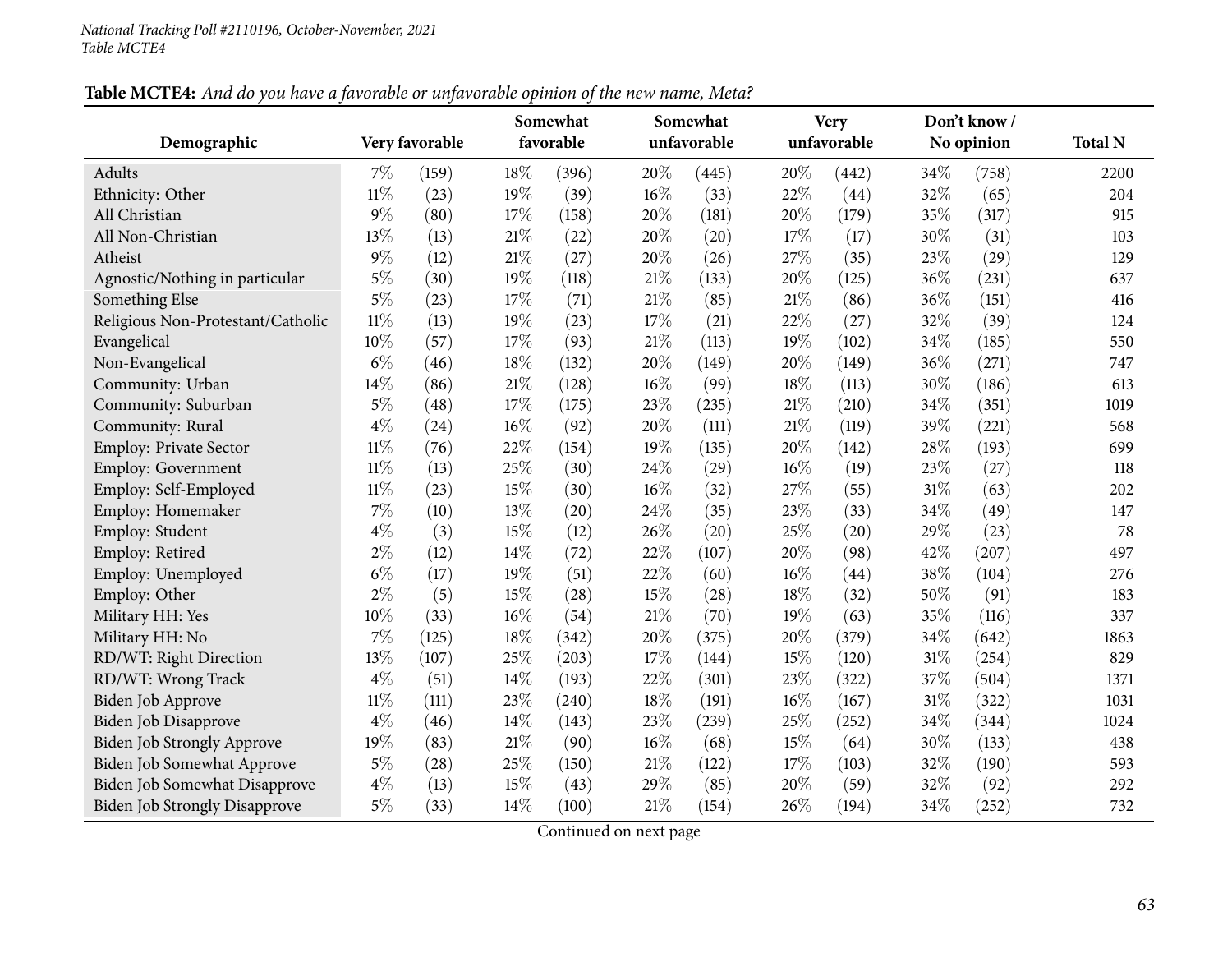#### *Morning Consult Table MCTE4*

**Demographic Very favorable Somewhat favorableSomewhat unfavorableVery unfavorableDon't know / No opinion Total <sup>N</sup>**Adults**s**  $7\%$  (159)  $18\%$   $(396)$   $20\%$   $(445)$   $20\%$   $(442)$   $34\%$   $(758)$  2200 1038 Favorable of Biden $10\%$  (108)  $21\%$  (223)  $18\%$  (186)  $18\%$  (185)  $32\%$  (336) 1038 Unfavorable of Biden $\mathsf{n}$  5% (49)  $16\%$  (164)  $23\%$  (239)  $23\%$  (245)  $34\%$  (352) 1050 Very Favorable of Biden $\textbf{n}$  17% (81) 19% (89) 15% (70) 18% (84) 32% (153) 477 Somewhat Favorable of Biden $\text{n}$  5% (26) 24% (134) 21% (116) 18% (102) 33% (183) 561 Somewhat Unfavorable of Biden $n \t 5\%$  (15)  $18\%$  (52)  $29\%$  (81)  $18\%$  (50)  $30\%$  (83) 280 Very Unfavorable of Biden $\mathbf{n}$   $\mathbf{4\%}$   $(34)$   $15\%$   $(113)$   $21\%$   $(158)$   $25\%$   $(195)$   $35\%$   $(269)$  770 #1 Issue: Economy <sup>6</sup>% (48) <sup>20</sup>% (160) <sup>23</sup>% (189) <sup>16</sup>% (134) <sup>35</sup>% (290) <sup>822</sup> #1 Issue: Security <sup>7</sup>% (22) <sup>15</sup>% (47) <sup>21</sup>% (68) <sup>24</sup>% (77) <sup>32</sup>% (102) <sup>316</sup>293 #1 Issue: Health Care <sup>11</sup>% (33) <sup>19</sup>% (57) <sup>15</sup>% (44) <sup>24</sup>% (69) <sup>30</sup>% (89) <sup>293</sup> #1 Issue: Medicare / Social Security <sup>4</sup>% (10) <sup>19</sup>% (48) <sup>21</sup>% (55) <sup>17</sup>% (45) <sup>39</sup>% (101) <sup>259</sup>136 #1 Issue: Women's Issues  $6\%$   $(8)$   $18\%$   $(25)$   $21\%$   $(28)$   $25\%$   $(33)$   $30\%$   $(41)$   $136$ 109 #1 Issue: Education $\text{n}$  15% (16) 23% (25) 12% (13) 18% (20) 33% (36) 109 #1 Issue: Energy <sup>13</sup>% (16) <sup>17</sup>% (22) <sup>20</sup>% (26) <sup>17</sup>% (23) <sup>34</sup>% (44) <sup>132</sup> #1 Issue: Other  $3\%$  (5)  $9\%$  (12)  $15\%$  (21)  $31\%$  (41)  $42\%$  (56) 134 980 <sup>2020</sup> Vote: Joe Bidenn 9% (88) 21% (207) 20% (201) 18% (179) 31% (305) 980 <sup>2020</sup> Vote: Donald Trump $p$  6% (43) 15% (104) 23% (157) 22% (149) 34% (231) 685 2020 Vote: Other 2% (2)  $14\%$  (12)  $28\%$  (24)  $24\%$  (21)  $32\%$  (27) 85 2020 Vote: Didn't Vote  $6\%$   $(26)$   $16\%$   $(72)$   $14\%$   $(63)$   $21\%$   $(94)$   $43\%$   $(191)$   $445$  $2018$  House Vote: Democrat  $9\%$  (70)  $21\%$  (155)  $19\%$  (139)  $20\%$  (147)  $31\%$  (230) 741<br> $2018$  House Vote: Republican  $5\%$  (30)  $15\%$  (91)  $22\%$  (132)  $24\%$  (141)  $34\%$  (202) 596 <sup>2018</sup> House Vote: Republican $\text{n}$  5% (30)  $15\%$  (91)  $22\%$  (132)  $24\%$  (141)  $34\%$  (202) 596 2018 House Vote: Someone else  $1\%$  (1)  $15\%$  (10)  $15\%$  (10)  $11\%$  (8)  $58\%$  (39) 67<br>2016 Vote: Hillary Clinton 9% (59)  $21\%$  (143)  $19\%$  (128)  $19\%$  (133)  $32\%$  (222) 686 <sup>2016</sup> Vote: Hillary Clintonn 9% (59) 21% (143) 19% (128) 19% (133) 32% (222) 686 <sup>2016</sup> Vote: Donald Trump $p$  6% (38) 16% (105) 21% (140) 22% (143) 35% (226) 651 2016 Vote: Other 5% (6)  $17\%$  (22)  $23\%$  (31)  $22\%$  (29)  $34\%$  (45) 133 <sup>2016</sup> Vote: Didn't Vote <sup>8</sup>% (55) <sup>17</sup>% (126) <sup>20</sup>% (146) <sup>19</sup>% (138) <sup>36</sup>% (264) <sup>730</sup>1214 Voted in 2014: Yes <sup>7</sup>% (88) <sup>18</sup>% (217) <sup>20</sup>% (237) <sup>21</sup>% (254) <sup>34</sup>% (418) <sup>1214</sup>986 Voted in 2014: No <sup>7</sup>% (71) <sup>18</sup>% (178) <sup>21</sup>% (208) <sup>19</sup>% (189) <sup>34</sup>% (340) <sup>986</sup> 4-Region: Northeast <sup>8</sup>% (31) <sup>19</sup>% (76) <sup>20</sup>% (79) <sup>22</sup>% (85) <sup>31</sup>% (122) <sup>394</sup>462 4-Region: Midwest <sup>6</sup>% (29) <sup>16</sup>% (74) <sup>22</sup>% (102) <sup>19</sup>% (86) <sup>37</sup>% (171) <sup>462</sup> 4-Region: Southh 6% (51)  $16\%$  (131)  $20\%$  (162)  $20\%$  (161)  $39\%$  (319) 824 4-Region: West <sup>9</sup>% (48) <sup>22</sup>% (114) <sup>20</sup>% (102) <sup>21</sup>% (110) <sup>28</sup>% (146) <sup>520</sup>

Table MCTE4: And do you have a favorable or unfavorable opinion of the new name, Meta?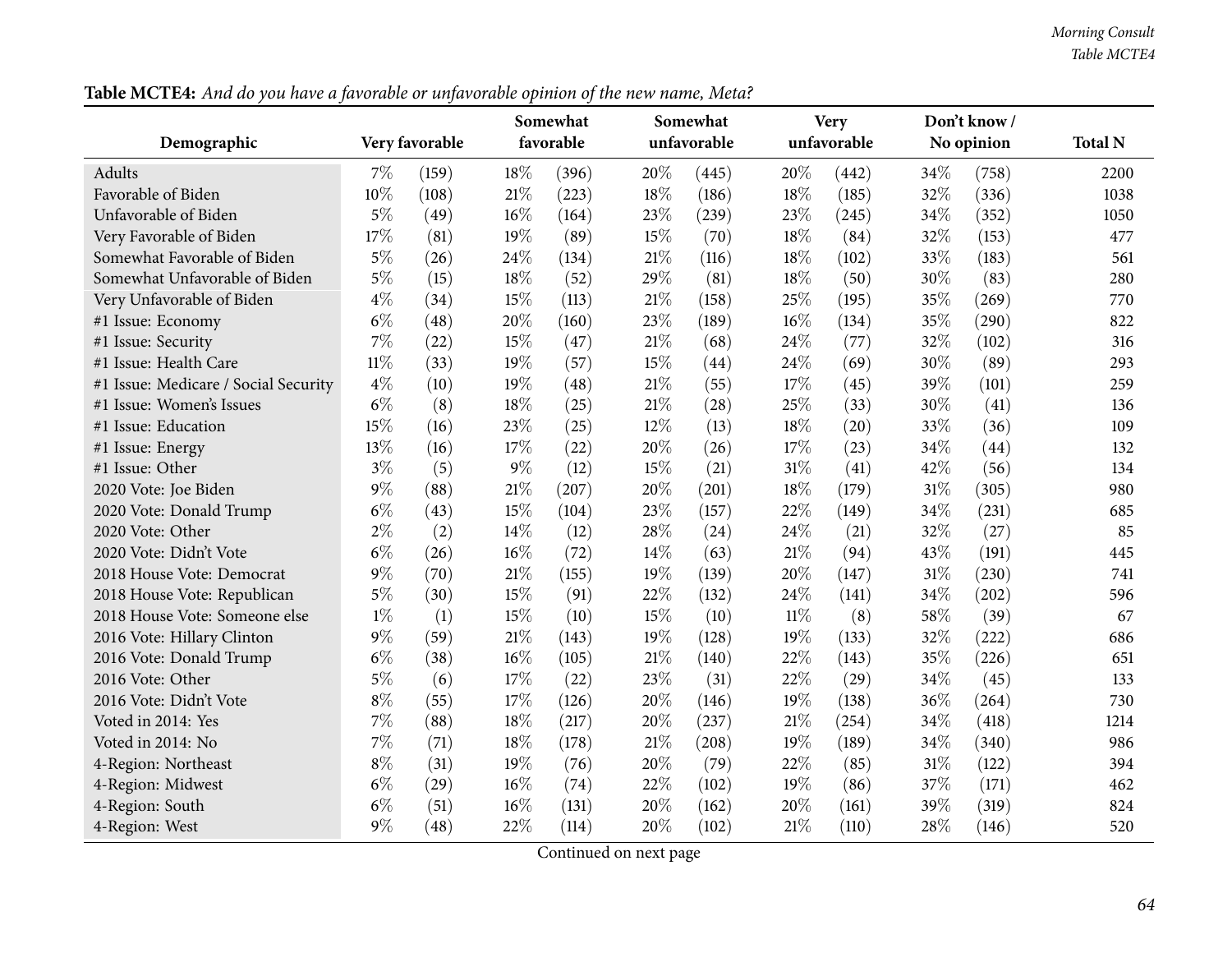| Demographic               |        | Verv favorable  |        | Somewhat<br>favorable |        | Somewhat<br>unfavorable |      | Very<br>unfavorable |        | Don't know /<br>No opinion | <b>Total N</b> |
|---------------------------|--------|-----------------|--------|-----------------------|--------|-------------------------|------|---------------------|--------|----------------------------|----------------|
| Adults                    | $7\%$  | (159)           | $18\%$ | (396)                 | $20\%$ | (445)                   | 20%  | (442)               | 34%    | (758)                      | 2200           |
| <b>SRH Metaverse</b>      | $14\%$ | $^{\prime}110)$ | $24\%$ | (196)                 | $19\%$ | (153)                   | 22%  | (176)               | 21%    | (173)                      | 808            |
| SRH Meta Rebrand          | $10\%$ | (123)           | 20%    | 251                   | $20\%$ | (259)                   | 23\% | (293)               | $28\%$ | (355)                      | 1282           |
| <b>SRH Facebook Files</b> | $12\%$ | (120)           | $20\%$ | 191                   | $19\%$ | (184)                   | 23\% | (229)               | 26\%   | $^{'}253)$                 | 976            |

#### Table MCTE4: And do you have a favorable or unfavorable opinion of the new name, Meta?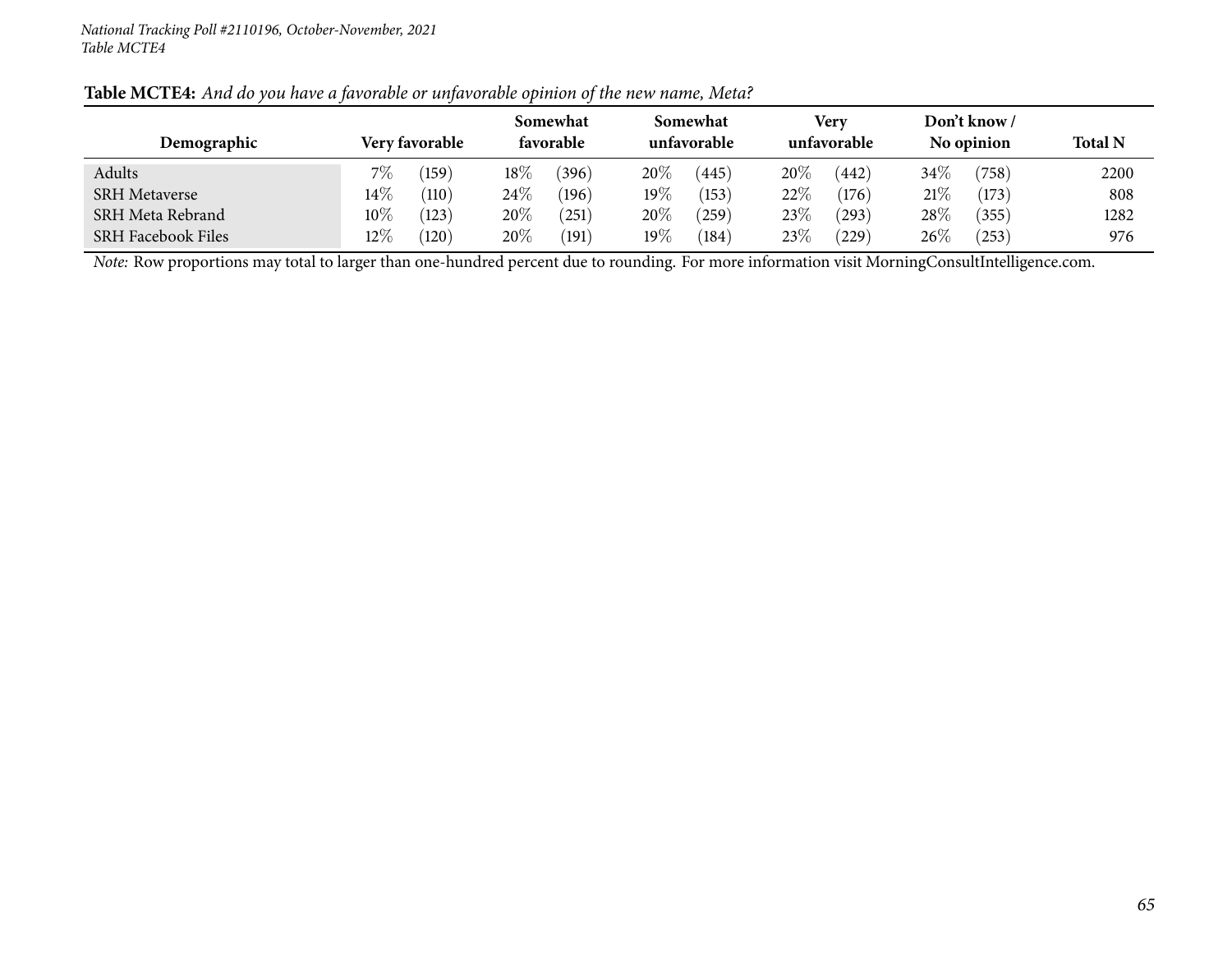|                          |              |                              |     |                            |        | I do not think it is |     | I do not have an              |                |
|--------------------------|--------------|------------------------------|-----|----------------------------|--------|----------------------|-----|-------------------------------|----------------|
| Demographic              |              | I think it is a good<br>idea |     | I am unsure of the<br>idea |        | a good idea          |     | opinion on the<br>name change | <b>Total N</b> |
| Adults                   | $11\%$       | (235)                        | 26% | (563)                      | 28\%   |                      | 36% | (787)                         | 2200           |
| Gender: Male             | 15%          | (158)                        | 26% | (276)                      | 25%    | (614)<br>(269)       | 34% | (359)                         | 1062           |
| Gender: Female           | 7%           |                              | 25% |                            | 30%    | (345)                | 38% | (428)                         | 1138           |
|                          | 17%          | (77)                         | 26% | (288)                      | 32%    |                      | 26% | (167)                         | 655            |
| Age: 18-34               | 17%          | (108)<br>(61)                | 26% | (170)<br>(93)              | 25%    | (210)<br>(89)        | 32% | (115)                         | 358            |
| Age: 35-44<br>Age: 45-64 | 7%           | (49)                         | 27% | (202)                      | 28%    | (209)                | 39% | (291)                         | 751            |
| Age: 65+                 | $4\%$        | (16)                         | 23% | (99)                       | 24\%   | (106)                | 49% | (215)                         | 436            |
| GenZers: 1997-2012       | 19%          |                              | 29% |                            | 25%    | (55)                 | 27% | (61)                          | 222            |
| Millennials: 1981-1996   | 17%          | (42)                         | 24% | (64)<br>(160)              | 32%    | (209)                | 26% | (172)                         | 655            |
|                          | $9\%$        | (114)                        | 28% |                            |        |                      |     |                               |                |
| GenXers: 1965-1980       |              | (51)                         |     | (159)                      | 28%    | (160)                | 34% | (195)                         | 565            |
| Baby Boomers: 1946-1964  | $4\%$        | (26)                         | 24% | (167)                      | 25%    | (174)                | 46% | (315)                         | 681            |
| PID: Dem (no lean)       | 14%<br>$9\%$ | (112)                        | 27% | (213)                      | 24%    | (193)                | 35% | (284)                         | 801            |
| PID: Ind (no lean)       |              | (72)                         | 25% | (190)                      | 29%    | (225)                | 36% | (276)                         | 763            |
| PID: Rep (no lean)       | $8\%$        | (52)                         | 25% | (160)                      | $31\%$ | (197)                | 36% | (227)                         | 636            |
| PID/Gender: Dem Men      | $22\%$       | (86)                         | 26% | (103)                      | 22%    | (86)                 | 31% | (122)                         | 398            |
| PID/Gender: Dem Women    | $6\%$        | (25)                         | 27% | (109)                      | 26%    | (106)                | 40% | (162)                         | 403            |
| PID/Gender: Ind Men      | $9\%$        | (31)                         | 25% | (87)                       | 28\%   | (95)                 | 38% | (133)                         | 346            |
| PID/Gender: Ind Women    | 10%          | (41)                         | 25% | (103)                      | 31%    | (130)                | 34% | (143)                         | 417            |
| PID/Gender: Rep Men      | 13%          | (40)                         | 27% | (86)                       | 28\%   | (87)                 | 33% | (104)                         | 317            |
| PID/Gender: Rep Women    | $3\%$        | (11)                         | 23% | (75)                       | 34\%   | (109)                | 39% | (123)                         | 319            |
| Ideo: Liberal (1-3)      | 12%          | (74)                         | 25% | (156)                      | $31\%$ | (195)                | 32% | (201)                         | 625            |
| Ideo: Moderate (4)       | 13%          | (88)                         | 28% | (185)                      | 23%    | (157)                | 36% | (239)                         | 668            |
| Ideo: Conservative (5-7) | $8\%$        | (53)                         | 24% | (160)                      | 32%    | (217)                | 36% | (246)                         | 675            |
| Educ: < College          | 10%          | (150)                        | 25% | (380)                      | 27%    | (408)                | 38% | (574)                         | 1512           |
| Educ: Bachelors degree   | 12%          | (53)                         | 29% | (130)                      | 28%    | (123)                | 31% | (137)                         | 444            |
| Educ: Post-grad          | 13%          | (32)                         | 22% | (53)                       | 34%    | (84)                 | 31% | (76)                          | 244            |
| Income: Under 50k        | $9\%$        | (118)                        | 25% | (321)                      | 28\%   | (354)                | 38% | (483)                         | 1276           |
| Income: 50k-100k         | 12%          | (74)                         | 27% | (169)                      | 28%    | (181)                | 33% | (212)                         | 636            |
| Income: 100k+            | 15%          | (43)                         | 25% | (73)                       | 28\%   | (80)                 | 32% | (92)                          | 288            |
| Ethnicity: White         | $9\%$        | (161)                        | 26% | (448)                      | 29%    | (496)                | 36% | (617)                         | 1722           |
| Ethnicity: Hispanic      | 23%          | (79)                         | 24% | (84)                       | 25%    | (88)                 | 28% | (98)                          | 349            |

Table MCTE5: Now that Facebook, Inc. has announced it is changing the name of its parent company to 'Meta', what do you think about the change?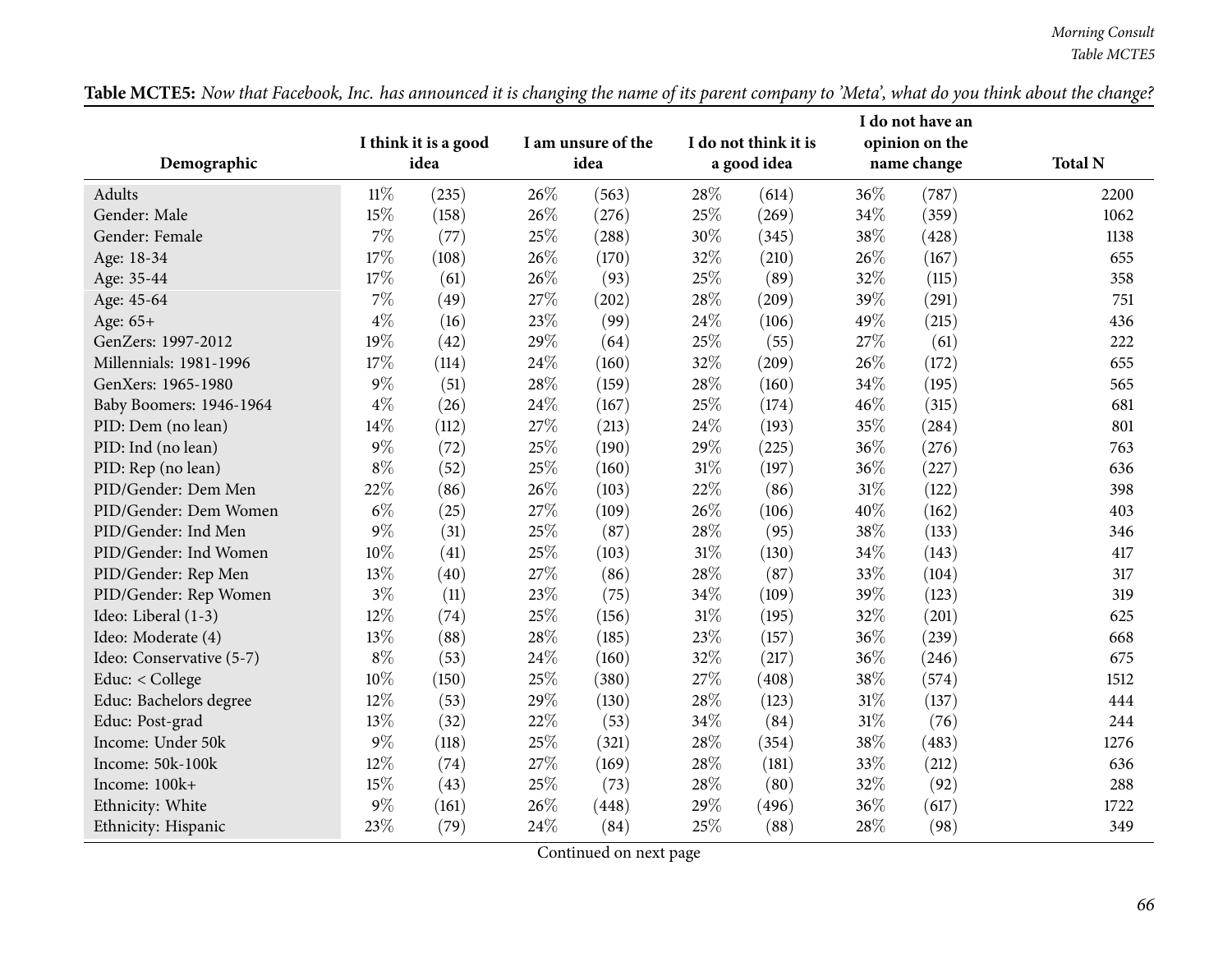#### *National Tracking Poll #2110196, October-November, <sup>2021</sup> Table MCTE5*

|                                   |        |                              |     |                            |      |                                     |      | I do not have an              |                |
|-----------------------------------|--------|------------------------------|-----|----------------------------|------|-------------------------------------|------|-------------------------------|----------------|
| Demographic                       |        | I think it is a good<br>idea |     | I am unsure of the<br>idea |      | I do not think it is<br>a good idea |      | opinion on the<br>name change | <b>Total N</b> |
| Adults                            | 11%    | (235)                        | 26% | (563)                      | 28\% | (614)                               | 36\% | (787)                         | 2200           |
| Ethnicity: Black                  | 13%    | (35)                         | 26% | (71)                       | 23%  | (62)                                | 39%  | (106)                         | 274            |
| Ethnicity: Other                  | 19%    | (39)                         | 22% | (44)                       | 28%  | (57)                                | 32%  | (65)                          | 204            |
| All Christian                     | $11\%$ | (100)                        | 26% | (238)                      | 27%  | (250)                               | 36%  | (327)                         | 915            |
| All Non-Christian                 | 21%    | (22)                         | 18% | (19)                       | 21%  | (21)                                | 39%  | (41)                          | 103            |
| Atheist                           | $9\%$  | (12)                         | 22% | (28)                       | 31%  | (40)                                | 38%  | (48)                          | 129            |
| Agnostic/Nothing in particular    | $9\%$  | (58)                         | 27% | (170)                      | 28%  | (180)                               | 36%  | (229)                         | 637            |
| Something Else                    | 10%    | (43)                         | 26% | (107)                      | 30%  | (123)                               | 34%  | (142)                         | 416            |
| Religious Non-Protestant/Catholic | 18%    | (22)                         | 19% | (23)                       | 25%  | (30)                                | 39%  | (48)                          | 124            |
| Evangelical                       | 14%    | (75)                         | 25% | (136)                      | 29%  | (160)                               | 33%  | (179)                         | 550            |
| Non-Evangelical                   | $9\%$  | (67)                         | 27% | (200)                      | 27%  | (200)                               | 37%  | (280)                         | 747            |
| Community: Urban                  | 20%    | (121)                        | 24% | (148)                      | 25%  | (150)                               | 32%  | (194)                         | 613            |
| Community: Suburban               | 7%     | (69)                         | 27% | (271)                      | 29%  | (298)                               | 37%  | (382)                         | 1019           |
| Community: Rural                  | $8\%$  | (46)                         | 25% | (145)                      | 29%  | (166)                               | 37%  | (212)                         | 568            |
| <b>Employ: Private Sector</b>     | $16\%$ | (109)                        | 27% | (191)                      | 28\% | (193)                               | 30%  | (207)                         | 699            |
| Employ: Government                | 13%    | (15)                         | 32% | (37)                       | 28%  | (33)                                | 28%  | (33)                          | 118            |
| Employ: Self-Employed             | 13%    | (26)                         | 21% | (41)                       | 31%  | (63)                                | 36%  | (72)                          | 202            |
| Employ: Homemaker                 | $5\%$  | (7)                          | 26% | (38)                       | 34%  | (49)                                | 36%  | (52)                          | 147            |
| Employ: Student                   | 18%    | (14)                         | 30% | (23)                       | 26%  | (21)                                | 26\% | (20)                          | 78             |
| Employ: Retired                   | $4\%$  | (22)                         | 24% | (120)                      | 25%  | (124)                               | 46%  | (230)                         | 497            |
| Employ: Unemployed                | $9\%$  | (26)                         | 27% | (76)                       | 26%  | (71)                                | 37%  | (103)                         | 276            |
| Employ: Other                     | $9\%$  | (17)                         | 20% | (36)                       | 33%  | (61)                                | 38%  | (70)                          | 183            |
| Military HH: Yes                  | 12%    | (39)                         | 25% | (85)                       | 26%  | (88)                                | 37%  | (124)                         | 337            |
| Military HH: No                   | 10%    | (196)                        | 26% | (479)                      | 28%  | (526)                               | 36%  | (663)                         | 1863           |
| RD/WT: Right Direction            | 18%    | (149)                        | 27% | (223)                      | 23%  | (192)                               | 32%  | (265)                         | 829            |
| RD/WT: Wrong Track                | $6\%$  | (87)                         | 25% | (340)                      | 31%  | (422)                               | 38%  | (522)                         | 1371           |
| Biden Job Approve                 | 15%    | (155)                        | 26% | (273)                      | 25%  | (255)                               | 34%  | (349)                         | 1031           |
| Biden Job Disapprove              | 7%     | (76)                         | 25% | (255)                      | 33%  | (336)                               | 35%  | (357)                         | 1024           |

Table MCTE5: Now that Facebook, Inc. has announced it is changing the name of its parent company to 'Meta', what do you think about the change?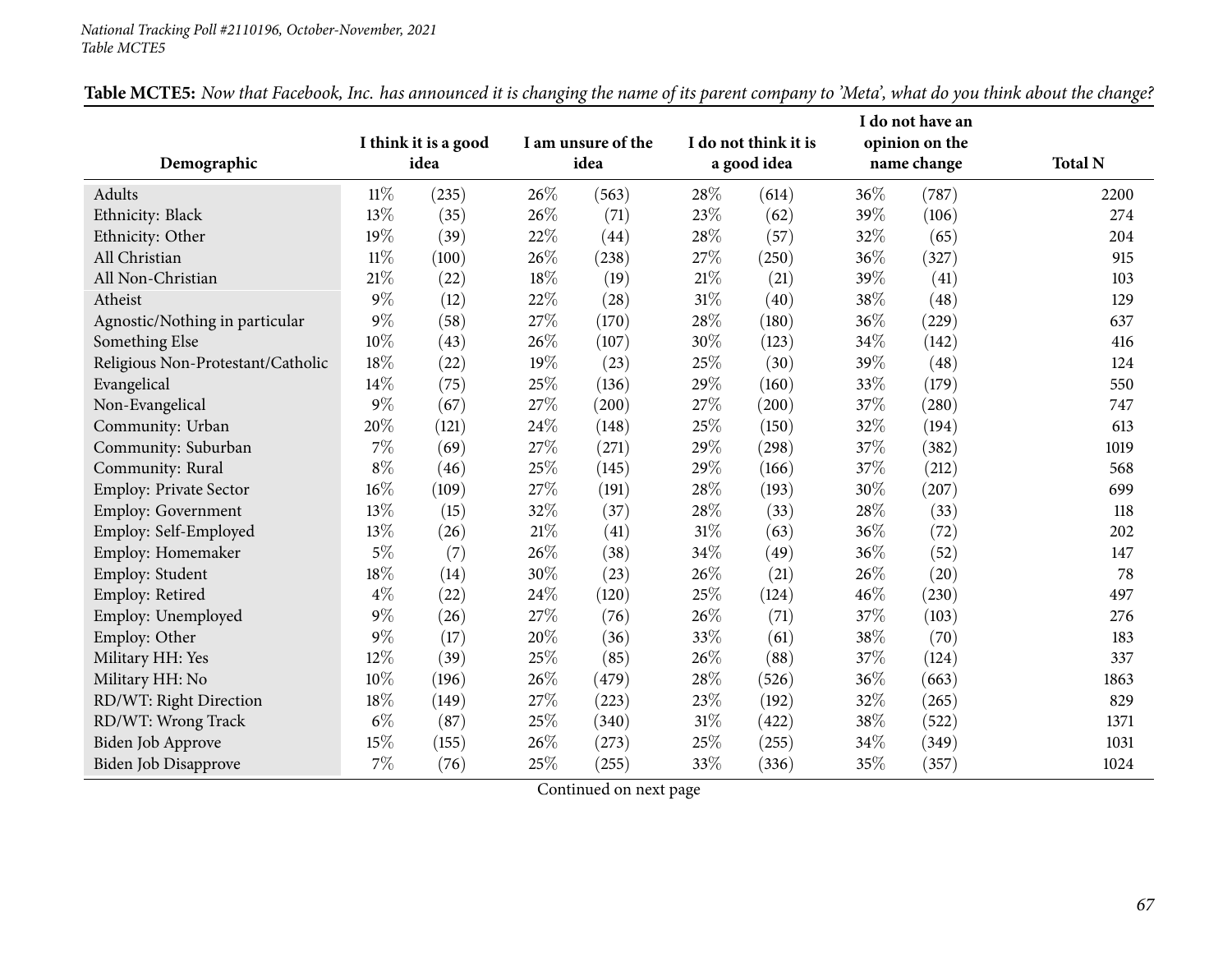|                                      |        |                              |        |                            |      |                                     |     | I do not have an              |                |
|--------------------------------------|--------|------------------------------|--------|----------------------------|------|-------------------------------------|-----|-------------------------------|----------------|
| Demographic                          |        | I think it is a good<br>idea |        | I am unsure of the<br>idea |      | I do not think it is<br>a good idea |     | opinion on the<br>name change | <b>Total N</b> |
|                                      |        |                              |        |                            |      |                                     |     |                               |                |
| <b>Adults</b>                        | $11\%$ | (235)                        | 26%    | (563)                      | 28\% | (614)                               | 36% | (787)                         | 2200           |
| <b>Biden Job Strongly Approve</b>    | 22%    | (98)                         | 23%    | (103)                      | 20%  | (88)                                | 34% | (150)                         | 438            |
| Biden Job Somewhat Approve           | 10%    | (57)                         | 29%    | (170)                      | 28%  | (167)                               | 34% | (199)                         | 593            |
| Biden Job Somewhat Disapprove        | $8\%$  | (25)                         | 27%    | (79)                       | 29%  | (85)                                | 35% | (103)                         | 292            |
| <b>Biden Job Strongly Disapprove</b> | $7\%$  | (52)                         | 24\%   | (176)                      | 34%  | (251)                               | 35% | (254)                         | 732            |
| Favorable of Biden                   | 14%    | (149)                        | 26%    | (267)                      | 25%  | (262)                               | 35% | (361)                         | 1038           |
| Unfavorable of Biden                 | $8\%$  | (85)                         | 26%    | (268)                      | 32%  | (333)                               | 35% | (363)                         | 1050           |
| Very Favorable of Biden              | 19%    | (88)                         | 22%    | (105)                      | 22%  | (104)                               | 38% | (180)                         | 477            |
| Somewhat Favorable of Biden          | $11\%$ | (61)                         | 29%    | (162)                      | 28\% | (158)                               | 32% | (181)                         | 561            |
| Somewhat Unfavorable of Biden        | $9\%$  | (26)                         | 31%    | (86)                       | 25%  | (71)                                | 35% | (97)                          | 280            |
| Very Unfavorable of Biden            | $8\%$  | (59)                         | 24%    | (183)                      | 34%  | (263)                               | 34% | (265)                         | 770            |
| #1 Issue: Economy                    | $11\%$ | (89)                         | 26%    | (211)                      | 28%  | (230)                               | 36% | (292)                         | 822            |
| #1 Issue: Security                   | $9\%$  | (29)                         | 25%    | (80)                       | 33%  | (104)                               | 32% | (102)                         | 316            |
| #1 Issue: Health Care                | $16\%$ | (47)                         | 27%    | (80)                       | 27%  | (80)                                | 29% | (86)                          | 293            |
| #1 Issue: Medicare / Social Security | $4\%$  | (10)                         | 26%    | (67)                       | 25%  | (65)                                | 45% | (117)                         | 259            |
| #1 Issue: Women's Issues             | 13%    | (17)                         | 18%    | (25)                       | 33%  | (44)                                | 36% | (49)                          | 136            |
| #1 Issue: Education                  | 18%    | (20)                         | 29%    | (31)                       | 23%  | (26)                                | 30% | (33)                          | 109            |
| #1 Issue: Energy                     | 13%    | (17)                         | 31%    | (41)                       | 21%  | (27)                                | 36% | (47)                          | 132            |
| #1 Issue: Other                      | $4\%$  | (6)                          | $21\%$ | (29)                       | 29%  | (39)                                | 45% | (61)                          | 134            |
| 2020 Vote: Joe Biden                 | 13%    | (131)                        | 26%    | (250)                      | 26%  | (257)                               | 35% | (342)                         | 980            |
| 2020 Vote: Donald Trump              | $8\%$  | (51)                         | 23%    | (161)                      | 33%  | (224)                               | 36% | (249)                         | 685            |
| 2020 Vote: Other                     | $2\%$  | (2)                          | 39%    | (33)                       | 23%  | (19)                                | 36% | (31)                          | 85             |
| 2020 Vote: Didn't Vote               | $11\%$ | (50)                         | 27%    | (119)                      | 26%  | (115)                               | 36% | (161)                         | 445            |
| 2018 House Vote: Democrat            | 13%    | (98)                         | 26%    | (191)                      | 27%  | (200)                               | 34% | (251)                         | 741            |
| 2018 House Vote: Republican          | 7%     | (41)                         | 25%    | (151)                      | 32%  | (190)                               | 36% | (214)                         | 596            |
| 2018 House Vote: Someone else        | $4\%$  | (2)                          | 27%    | (18)                       | 15%  | (10)                                | 55% | (37)                          | 67             |
| 2016 Vote: Hillary Clinton           | 12%    | (84)                         | 27%    | (189)                      | 25%  | (175)                               | 35% | (239)                         | 686            |
| 2016 Vote: Donald Trump              | 10%    | (63)                         | 23%    | (153)                      | 31%  | (199)                               | 36% | (237)                         | 651            |
| 2016 Vote: Other                     | $5\%$  | (7)                          | 27%    | (36)                       | 27%  | (35)                                | 41% | (55)                          | 133            |
| 2016 Vote: Didn't Vote               | $11\%$ | (81)                         | 25%    | (186)                      | 28%  | (206)                               | 35% | (257)                         | 730            |

Table MCTE5: Now that Facebook, Inc. has announced it is changing the name of its parent company to 'Meta', what do you think about the change?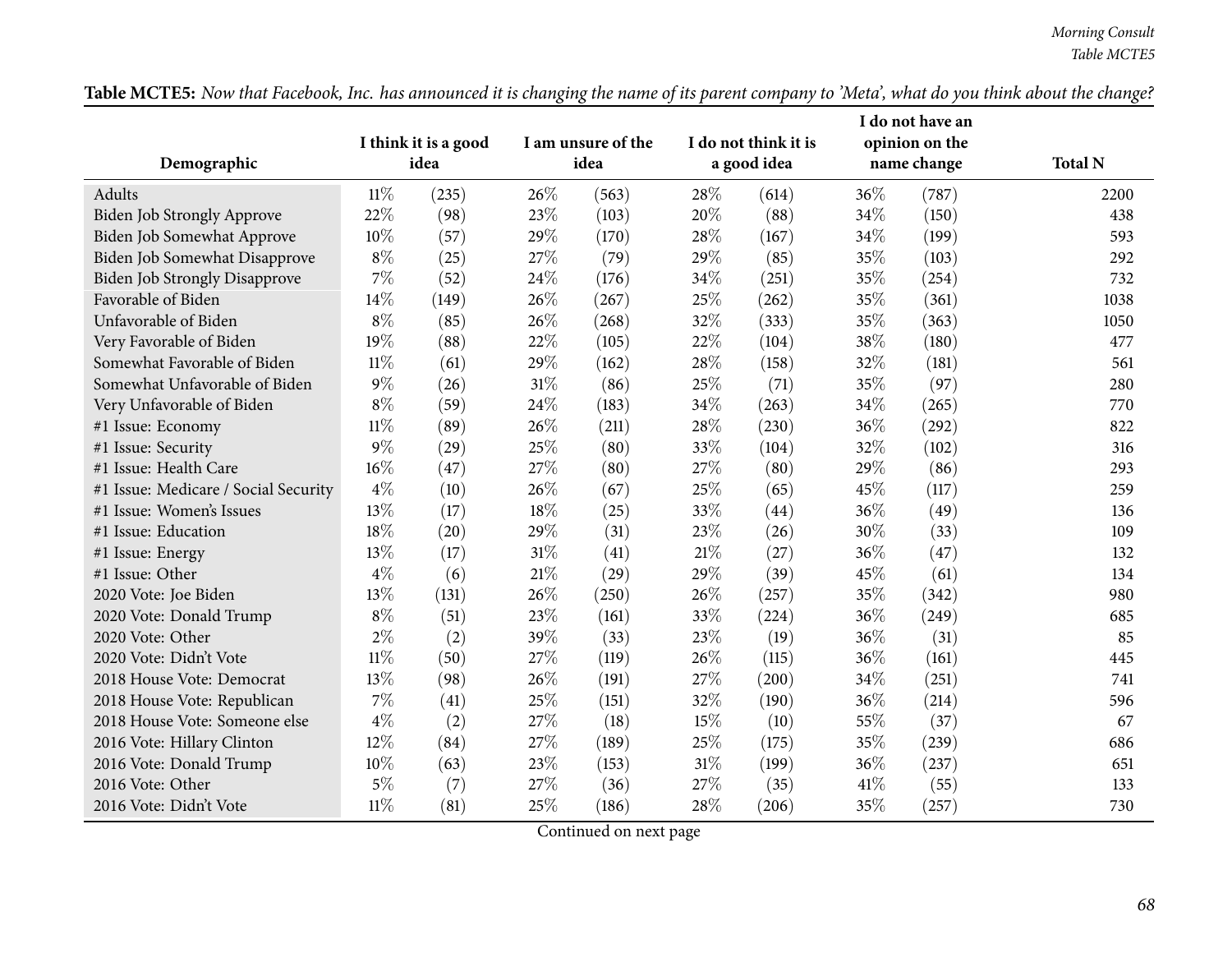| Demographic               | I think it is a good<br>idea |       | I am unsure of the<br>idea |       | I do not think it is<br>a good idea |            | I do not have an<br>opinion on the<br>name change |       | <b>Total N</b> |
|---------------------------|------------------------------|-------|----------------------------|-------|-------------------------------------|------------|---------------------------------------------------|-------|----------------|
| Adults                    | $11\%$                       | (235) | 26%                        | (563) | 28%                                 | (614)      | $36\%$                                            | (787) | 2200           |
| Voted in 2014: Yes        | $10\%$                       | (125) | 25%                        | (300) | 28\%                                | (335)      | 37\%                                              | (454) | 1214           |
| Voted in 2014: No         | $11\%$                       | (110) | 27\%                       | (264) | 28\%                                | (279)      | 34\%                                              | (334) | 986            |
| 4-Region: Northeast       | $15\%$                       | (58)  | 23%                        | (90)  | 27%                                 | (107)      | 35%                                               | (138) | 394            |
| 4-Region: Midwest         | $9\%$                        | (41)  | 27\%                       | (123) | 29\%                                | (136)      | 35%                                               | (162) | 462            |
| 4-Region: South           | $9\%$                        | (71)  | 26%                        | (218) | 28%                                 | (234)      | 37\%                                              | (301) | 824            |
| 4-Region: West            | $13\%$                       | (66)  | 25%                        | (131) | $26\%$                              | (137)      | 36\%                                              | (186) | 520            |
| <b>SRH</b> Metaverse      | 21\%                         | (167) | 25%                        | (203) | 28\%                                | (230)      | $26\%$                                            | (208) | 808            |
| SRH Meta Rebrand          | $13\%$                       | (166) | 25%                        | (321) | $30\%$                              | (387)      | 32%                                               | (407) | 1282           |
| <b>SRH Facebook Files</b> | $16\%$                       | (160) | 23%                        | (221) | 31\%                                | $^{'}299)$ | 30%                                               | (296) | 976            |

Table MCTE5: Now that Facebook, Inc. has announced it is changing the name of its parent company to 'Meta', what do you think about the change?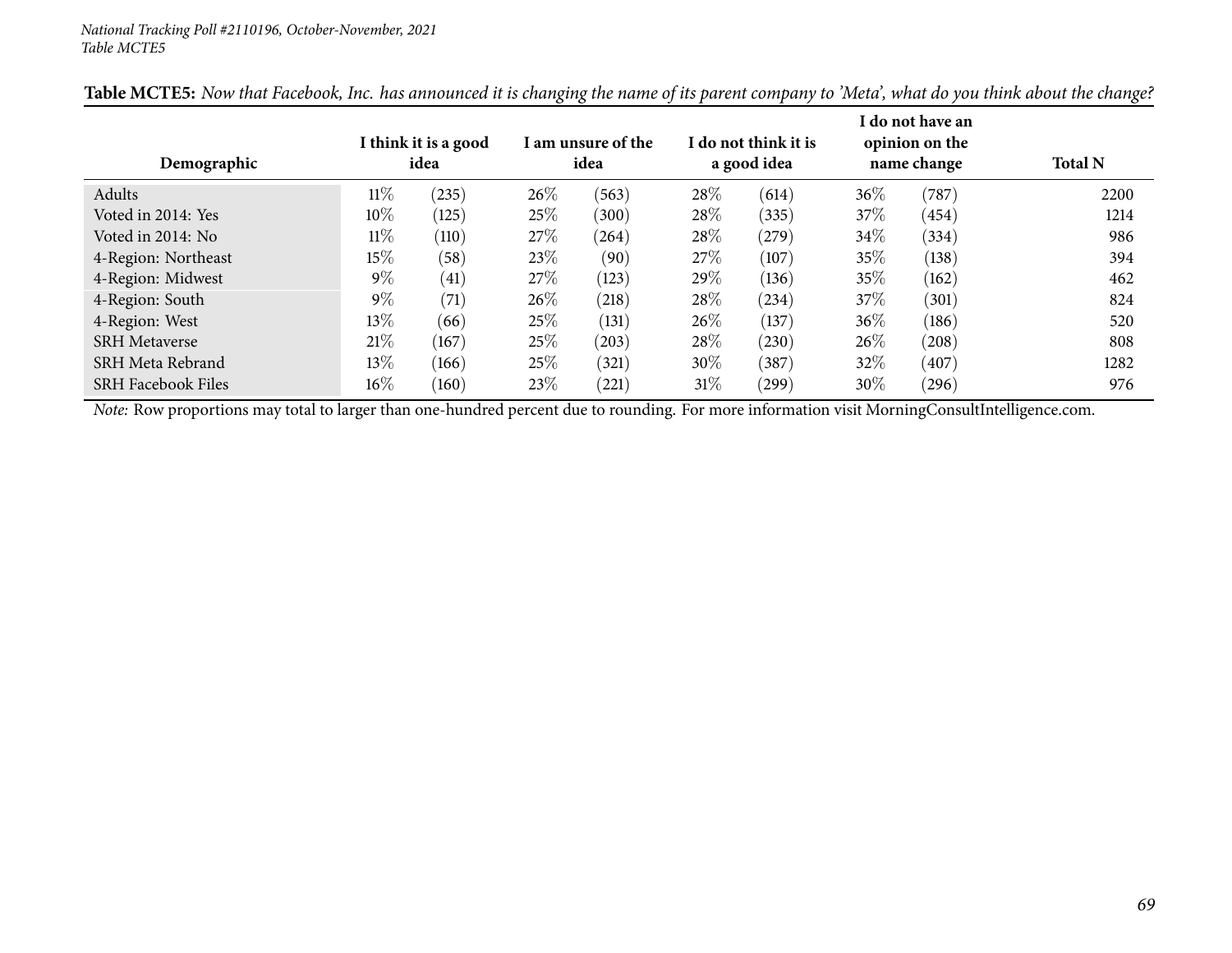Table MCTE6: Based on what you know, how interested are you in using Facebook's new virtual reality project, metaverse, which would allow users *to interact with each other in <sup>a</sup> computer-generated environment?*

|                          |        |                 |        | Somewhat   |      | Not interested at   |        |       |                |
|--------------------------|--------|-----------------|--------|------------|------|---------------------|--------|-------|----------------|
| Demographic              |        | Very interested |        | interested |      | Not that interested |        | all   | <b>Total N</b> |
| Adults                   | $8\%$  | (183)           | 24\%   | (531)      | 26%  | (568)               | 42%    | (918) | 2200           |
| Gender: Male             | $11\%$ | (116)           | 28%    | (292)      | 23%  | (249)               | 38%    | (404) | 1062           |
| Gender: Female           | $6\%$  | (67)            | $21\%$ | (239)      | 28\% | (318)               | 45%    | (514) | 1138           |
| Age: 18-34               | 13%    | (87)            | 30%    | (197)      | 22%  | (145)               | 35%    | (226) | 655            |
| Age: 35-44               | 14%    | (49)            | 34%    | (123)      | 25%  | (90)                | 27%    | (96)  | 358            |
| Age: 45-64               | $6\%$  | (43)            | $21\%$ | (159)      | 26%  | (195)               | 47%    | (353) | 751            |
| Age: 65+                 | $1\%$  | (3)             | 12%    | (52)       | 32%  | (138)               | 56%    | (243) | 436            |
| GenZers: 1997-2012       | 13%    | (28)            | $31\%$ | (69)       | 20%  | (45)                | 36%    | (80)  | 222            |
| Millennials: 1981-1996   | 14%    | (92)            | 32%    | (207)      | 24\% | (159)               | 30%    | (198) | 655            |
| GenXers: 1965-1980       | $9\%$  | (49)            | 27%    | (152)      | 24%  | (137)               | 40%    | (227) | 565            |
| Baby Boomers: 1946-1964  | $2\%$  | (14)            | 14%    | (96)       | 30%  | (202)               | 54%    | (370) | 681            |
| PID: Dem (no lean)       | 12%    | (97)            | 26%    | (207)      | 27%  | (216)               | 35%    | (280) | 801            |
| PID: Ind (no lean)       | $6\%$  | (49)            | 23%    | (174)      | 23\% | (172)               | 48%    | (368) | 763            |
| PID: Rep (no lean)       | $6\%$  | (36)            | 24%    | (150)      | 28\% | (180)               | 43%    | (270) | 636            |
| PID/Gender: Dem Men      | 17%    | (67)            | 29%    | (114)      | 26%  | (102)               | 29%    | (115) | 398            |
| PID/Gender: Dem Women    | $8\%$  | (31)            | 23%    | (93)       | 28\% | (115)               | $41\%$ | (165) | 403            |
| PID/Gender: Ind Men      | $6\%$  | (22)            | 25%    | (87)       | 22%  | (75)                | 47%    | (162) | 346            |
| PID/Gender: Ind Women    | $7\%$  | (28)            | 21%    | (87)       | 23%  | (96)                | 49%    | (206) | 417            |
| PID/Gender: Rep Men      | $9\%$  | (28)            | 29%    | (91)       | 23%  | (72)                | 40%    | (127) | 317            |
| PID/Gender: Rep Women    | $3\%$  | (9)             | 18%    | (59)       | 34%  | (107)               | 45%    | (144) | 319            |
| Ideo: Liberal (1-3)      | $11\%$ | (68)            | 26%    | (162)      | 25%  | (156)               | 38%    | (239) | 625            |
| Ideo: Moderate (4)       | $9\%$  | (63)            | 28%    | (187)      | 26%  | (171)               | 37%    | (247) | 668            |
| Ideo: Conservative (5-7) | $5\%$  | (36)            | 20%    | (134)      | 28\% | (187)               | 47%    | (318) | 675            |
| Educ: < College          | $8\%$  | (121)           | 25%    | (375)      | 26%  | (388)               | 41\%   | (628) | 1512           |
| Educ: Bachelors degree   | $8\%$  | (34)            | 25%    | (111)      | 26%  | (117)               | 41\%   | (182) | 444            |
| Educ: Post-grad          | $11\%$ | (27)            | 18%    | (45)       | 26%  | (62)                | 45%    | (109) | 244            |
| Income: Under 50k        | $8\%$  | (103)           | 26%    | (329)      | 25%  | (324)               | $41\%$ | (520) | 1276           |
| Income: 50k-100k         | $7\%$  | (44)            | 24\%   | (150)      | 26%  | (167)               | 43%    | (275) | 636            |
| Income: 100k+            | 12%    | (35)            | 18%    | (52)       | 27%  | (77)                | 43%    | (124) | 288            |
| Ethnicity: White         | 7%     | (123)           | 23%    | (401)      | 25%  | (424)               | 45%    | (774) | 1722           |
| Ethnicity: Hispanic      | 13%    | (45)            | 35%    | (121)      | 22%  | (76)                | 31\%   | (108) | 349            |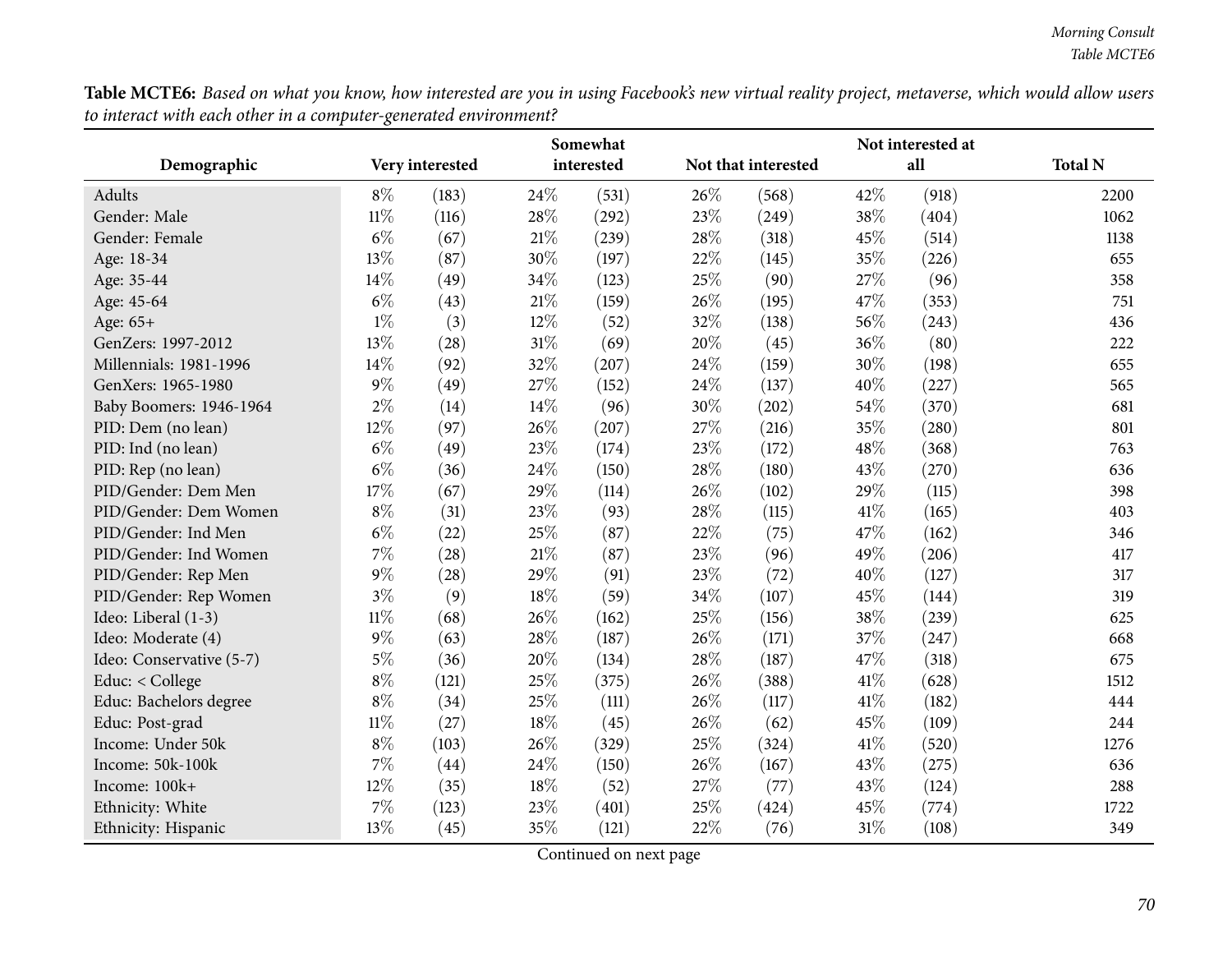|                                   | Somewhat        |       |        |            | Not interested at |                     |      |       |                |
|-----------------------------------|-----------------|-------|--------|------------|-------------------|---------------------|------|-------|----------------|
| Demographic                       | Very interested |       |        | interested |                   | Not that interested |      | all   | <b>Total N</b> |
| Adults                            | $8\%$           | (183) | 24\%   | (531)      | 26\%              | (568)               | 42\% | (918) | 2200           |
| Ethnicity: Black                  | 13%             | (36)  | 25%    | (70)       | 33%               | (91)                | 28%  | (77)  | 274            |
| Ethnicity: Other                  | $11\%$          | (23)  | 30%    | (61)       | 26%               | (52)                | 33%  | (67)  | 204            |
| All Christian                     | 7%              | (66)  | 22%    | (203)      | 26%               | (238)               | 45%  | (408) | 915            |
| All Non-Christian                 | 18%             | (18)  | 23%    | (23)       | 18%               | (18)                | 42%  | (43)  | 103            |
| Atheist                           | $5\%$           | (6)   | 21%    | (27)       | 27%               | (35)                | 47\% | (60)  | 129            |
| Agnostic/Nothing in particular    | $9\%$           | (55)  | 27%    | (170)      | 25%               | (156)               | 40%  | (256) | 637            |
| Something Else                    | $9\%$           | (37)  | 26%    | (106)      | 29%               | (121)               | 36%  | (151) | 416            |
| Religious Non-Protestant/Catholic | 15%             | (18)  | 20%    | (24)       | 22%               | (27)                | 43%  | (54)  | 124            |
| Evangelical                       | 13%             | (71)  | 23%    | (127)      | 25%               | (139)               | 39%  | (213) | 550            |
| Non-Evangelical                   | $4\%$           | (31)  | 24%    | (178)      | 28%               | (207)               | 44%  | (331) | 747            |
| Community: Urban                  | 15%             | (93)  | $28\%$ | (172)      | 21\%              | (127)               | 36%  | (221) | 613            |
| Community: Suburban               | $5\%$           | (53)  | 23%    | (235)      | 28%               | (289)               | 43%  | (442) | 1019           |
| Community: Rural                  | $6\%$           | (37)  | 22%    | (124)      | 27%               | (152)               | 45%  | (255) | 568            |
| Employ: Private Sector            | 11%             | (78)  | 32%    | (223)      | 21%               | (148)               | 36%  | (251) | 699            |
| Employ: Government                | 12%             | (15)  | 29%    | (34)       | 26%               | (31)                | 33%  | (39)  | 118            |
| Employ: Self-Employed             | 16%             | (33)  | $23\%$ | (46)       | 24%               | (49)                | 37%  | (74)  | 202            |
| Employ: Homemaker                 | $5\%$           | (7)   | 21%    | (31)       | 33%               | (48)                | 41\% | (61)  | 147            |
| Employ: Student                   | $9\%$           | (7)   | 29%    | (23)       | 23%               | (18)                | 38%  | (30)  | 78             |
| Employ: Retired                   | $2\%$           | (10)  | 13%    | (63)       | 27%               | (135)               | 58%  | (288) | 497            |
| Employ: Unemployed                | 10%             | (27)  | 26%    | (71)       | 33%               | (90)                | 32%  | (89)  | 276            |
| Employ: Other                     | $3\%$           | (6)   | 22%    | (40)       | 27%               | (50)                | 48%  | (88)  | 183            |
| Military HH: Yes                  | $8\%$           | (28)  | 19%    | (65)       | 26%               | (88)                | 46%  | (155) | 337            |
| Military HH: No                   | $8\%$           | (154) | 25%    | (466)      | 26%               | (480)               | 41\% | (763) | 1863           |
| RD/WT: Right Direction            | 14%             | (112) | 28%    | (229)      | 25%               | (204)               | 34%  | (284) | 829            |
| RD/WT: Wrong Track                | $5\%$           | (70)  | $22\%$ | (302)      | 27%               | (364)               | 46%  | (635) | 1371           |
| Biden Job Approve                 | $11\%$          | (118) | 27%    | (279)      | 24\%              | (247)               | 37%  | (387) | 1031           |
| Biden Job Disapprove              | $5\%$           | (56)  | 22%    | (226)      | 28%               | (282)               | 45%  | (459) | 1024           |

Table MCTE6: Based on what you know, how interested are you in using Facebook's new virtual reality project, metaverse, which would allow users *to interact with each other in <sup>a</sup> computer-generated environment?*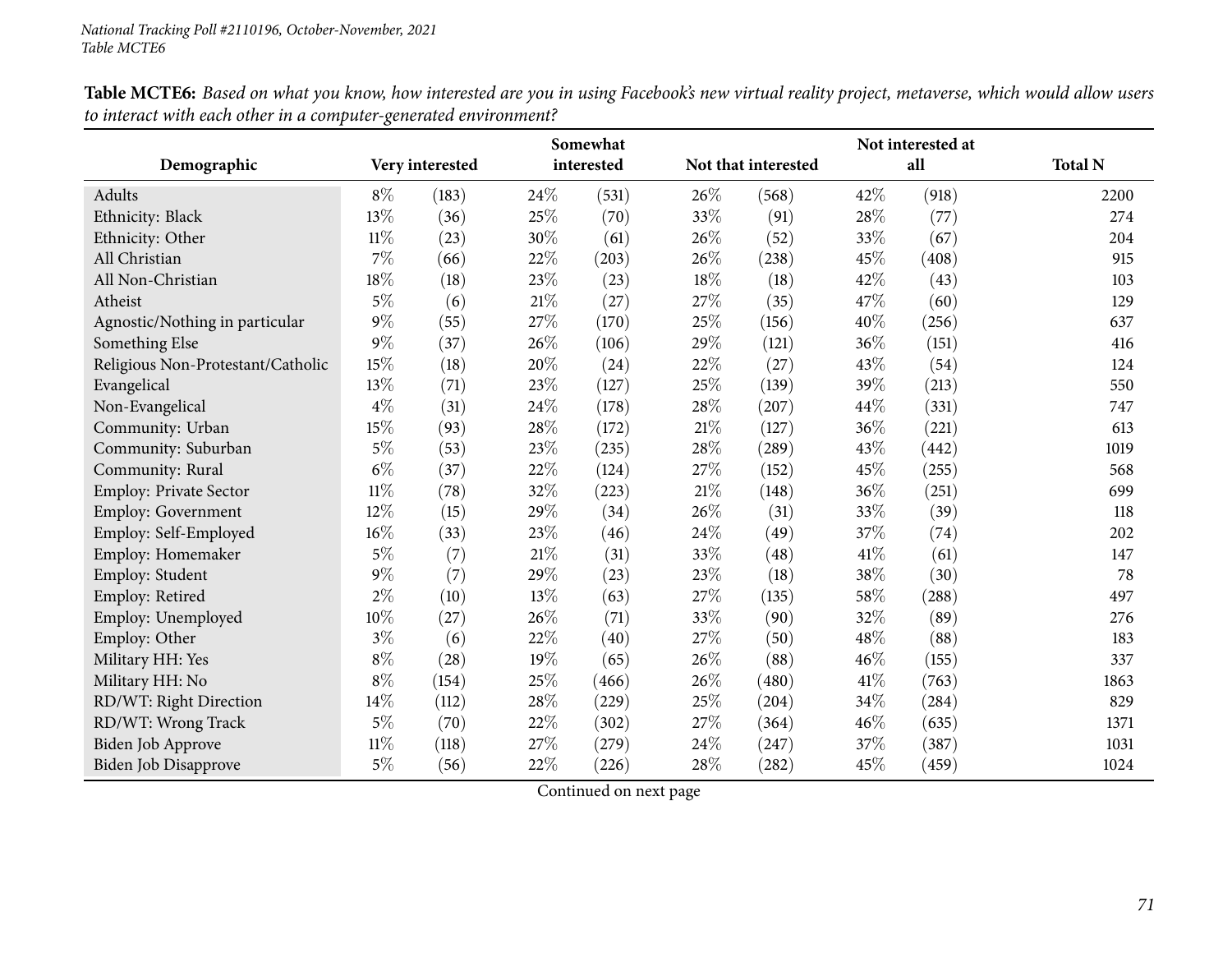Table MCTE6: Based on what you know, how interested are you in using Facebook's new virtual reality project, metaverse, which would allow users *to interact with each other in <sup>a</sup> computer-generated environment?*

|                                      | Somewhat        |       |        | Not interested at |        |                     |      |       |                |
|--------------------------------------|-----------------|-------|--------|-------------------|--------|---------------------|------|-------|----------------|
| Demographic                          | Very interested |       |        | interested        |        | Not that interested |      | all   | <b>Total N</b> |
| Adults                               | $8\%$           | (183) | 24\%   | (531)             | 26\%   | (568)               | 42%  | (918) | 2200           |
| Biden Job Strongly Approve           | 19%             | (84)  | 22%    | (98)              | 23\%   | (99)                | 36%  | (158) | 438            |
| Biden Job Somewhat Approve           | $6\%$           | (35)  | 31%    | (182)             | 25\%   | (148)               | 39%  | (229) | 593            |
| Biden Job Somewhat Disapprove        | $6\%$           | (18)  | 25%    | (74)              | 32%    | (93)                | 37%  | (107) | 292            |
| <b>Biden Job Strongly Disapprove</b> | $5\%$           | (38)  | $21\%$ | (152)             | 26%    | (189)               | 48%  | (353) | 732            |
| Favorable of Biden                   | $11\%$          | (119) | 25%    | (263)             | 25%    | (259)               | 38%  | (398) | 1038           |
| Unfavorable of Biden                 | $5\%$           | (56)  | 24%    | (252)             | 26%    | (274)               | 45%  | (468) | 1050           |
| Very Favorable of Biden              | 17%             | (79)  | $21\%$ | (100)             | 24\%   | (115)               | 38%  | (182) | 477            |
| Somewhat Favorable of Biden          | 7%              | (40)  | 29%    | (162)             | 25\%   | (143)               | 39%  | (216) | 561            |
| Somewhat Unfavorable of Biden        | $5\%$           | (14)  | 27%    | (74)              | 26%    | (73)                | 42%  | (118) | 280            |
| Very Unfavorable of Biden            | $5\%$           | (42)  | 23%    | (177)             | 26%    | (201)               | 45%  | (350) | 770            |
| #1 Issue: Economy                    | $8\%$           | (69)  | 28%    | (227)             | 26%    | (210)               | 38%  | (316) | 822            |
| #1 Issue: Security                   | 7%              | (23)  | 18%    | (57)              | 30%    | (95)                | 45%  | (141) | 316            |
| #1 Issue: Health Care                | 13%             | (39)  | 25%    | (74)              | 28\%   | (82)                | 34%  | (98)  | 293            |
| #1 Issue: Medicare / Social Security | $4\%$           | (11)  | 21%    | (55)              | 28%    | (72)                | 47\% | (121) | 259            |
| #1 Issue: Women's Issues             | $8\%$           | (10)  | 18%    | (24)              | 21\%   | (29)                | 53%  | (72)  | 136            |
| #1 Issue: Education                  | 13%             | (14)  | 29%    | (32)              | 21%    | (23)                | 36%  | (40)  | 109            |
| #1 Issue: Energy                     | $8\%$           | (11)  | 28%    | (37)              | 24\%   | (32)                | 39%  | (52)  | 132            |
| #1 Issue: Other                      | $4\%$           | (6)   | 19%    | (25)              | 19%    | (25)                | 58%  | (78)  | 134            |
| 2020 Vote: Joe Biden                 | 10%             | (101) | 24%    | (231)             | 27%    | (260)               | 40%  | (388) | 980            |
| 2020 Vote: Donald Trump              | $5\%$           | (36)  | 22%    | (152)             | 27%    | (181)               | 46%  | (315) | 685            |
| 2020 Vote: Other                     | $3\%$           | (3)   | 20%    | (17)              | 21\%   | (18)                | 56%  | (47)  | 85             |
| 2020 Vote: Didn't Vote               | 10%             | (42)  | 29%    | (130)             | 23%    | (105)               | 38%  | (168) | 445            |
| 2018 House Vote: Democrat            | 12%             | (88)  | 23%    | (170)             | 25\%   | (183)               | 40%  | (299) | 741            |
| 2018 House Vote: Republican          | $5\%$           | (29)  | 20%    | (119)             | 28\%   | (167)               | 47\% | (281) | 596            |
| 2018 House Vote: Someone else        | 5%              | (3)   | 14%    | (9)               | 19%    | (12)                | 63%  | (42)  | 67             |
| 2016 Vote: Hillary Clinton           | $11\%$          | (75)  | 22%    | (154)             | 27%    | (183)               | 40%  | (274) | 686            |
| 2016 Vote: Donald Trump              | 7%              | (45)  | 23%    | (151)             | 26%    | (169)               | 44%  | (286) | 651            |
| 2016 Vote: Other                     | $2\%$           | (3)   | 23%    | (30)              | $21\%$ | (28)                | 53%  | (71)  | 133            |
| 2016 Vote: Didn't Vote               | $8\%$           | (59)  | 27%    | (196)             | 26%    | (187)               | 39%  | (288) | 730            |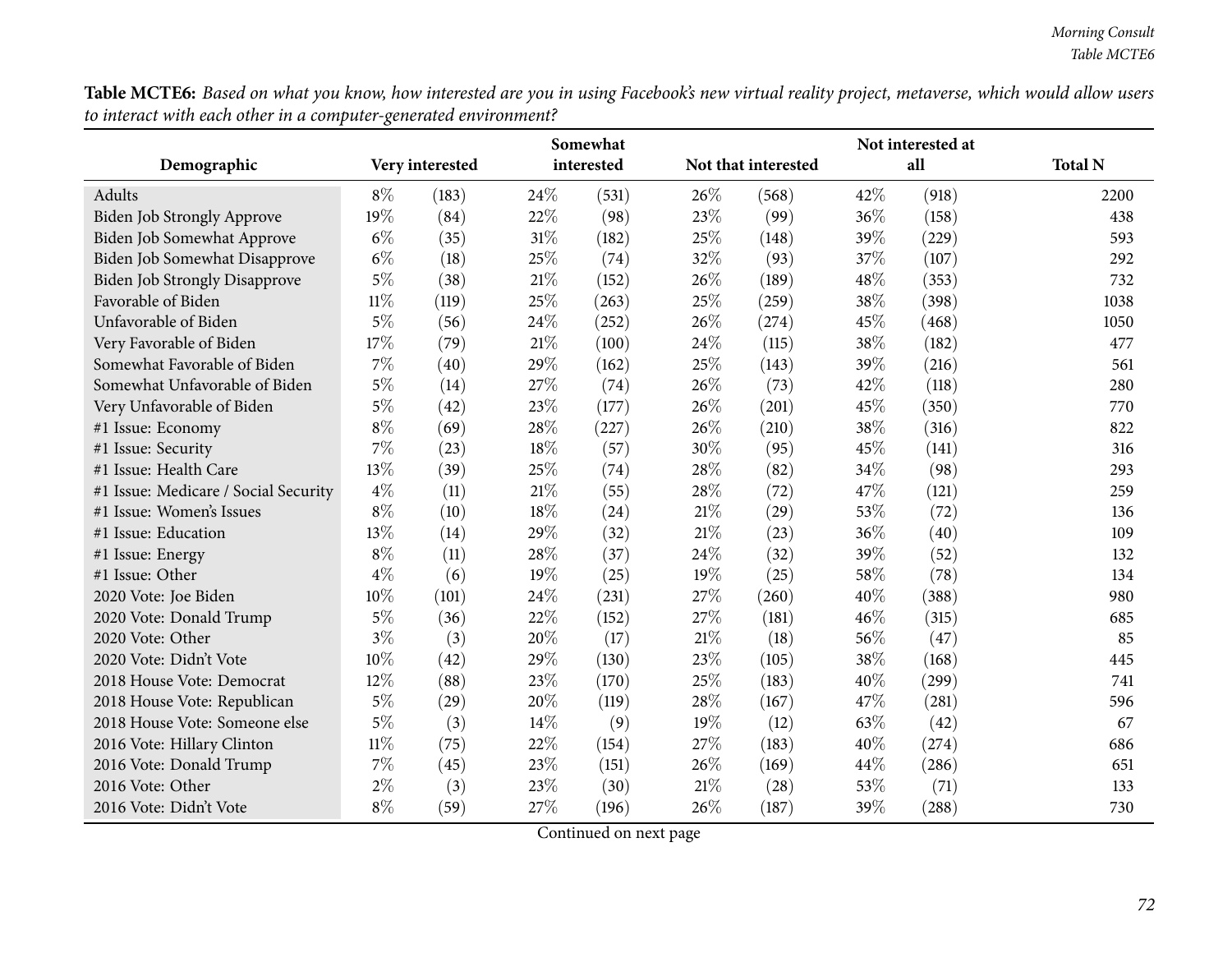|                           |        |                 |      | Somewhat   |        |                     |        | Not interested at |                |
|---------------------------|--------|-----------------|------|------------|--------|---------------------|--------|-------------------|----------------|
| Demographic               |        | Very interested |      | interested |        | Not that interested |        | all               | <b>Total N</b> |
| Adults                    | $8\%$  | (183)           | 24\% | (531)      | 26%    | (568)               | 42%    | (918)             | 2200           |
| Voted in 2014: Yes        | $8\%$  | (102)           | 21%  | $^{'}257$  | $26\%$ | (312)               | 45%    | (543)             | 1214           |
| Voted in 2014: No         | $8\%$  | (81)            | 28\% | (274)      | 26%    | (256)               | 38\%   | (375)             | 986            |
| 4-Region: Northeast       | $10\%$ | (39)            | 25\% | (98)       | 22%    | (87)                | $43\%$ | (170)             | 394            |
| 4-Region: Midwest         | 7%     | (31)            | 22%  | (101)      | 28%    | (129)               | 44\%   | (201)             | 462            |
| 4-Region: South           | 7%     | (57)            | 24\% | (201)      | 28%    | (230)               | 41\%   | (337)             | 824            |
| 4-Region: West            | $11\%$ | (56)            | 25\% | (131)      | 24\%   | (122)               | 40%    | (210)             | 520            |
| <b>SRH</b> Metaverse      | $16\%$ | (131)           | 30%  | (242)      | 22%    | (180)               | 31\%   | (254)             | 808            |
| SRH Meta Rebrand          | $11\%$ | (138)           | 24\% | (302)      | 26%    | 337                 | 39%    | (505)             | 1282           |
| <b>SRH Facebook Files</b> | 13\%   | (129)           | 25\% | (245)      | 24\%   | $^{(235)}$          | 38\%   | (367)             | 976            |

Table MCTE6: Based on what you know, how interested are you in using Facebook's new virtual reality project, metaverse, which would allow users *to interact with each other in <sup>a</sup> computer-generated environment?*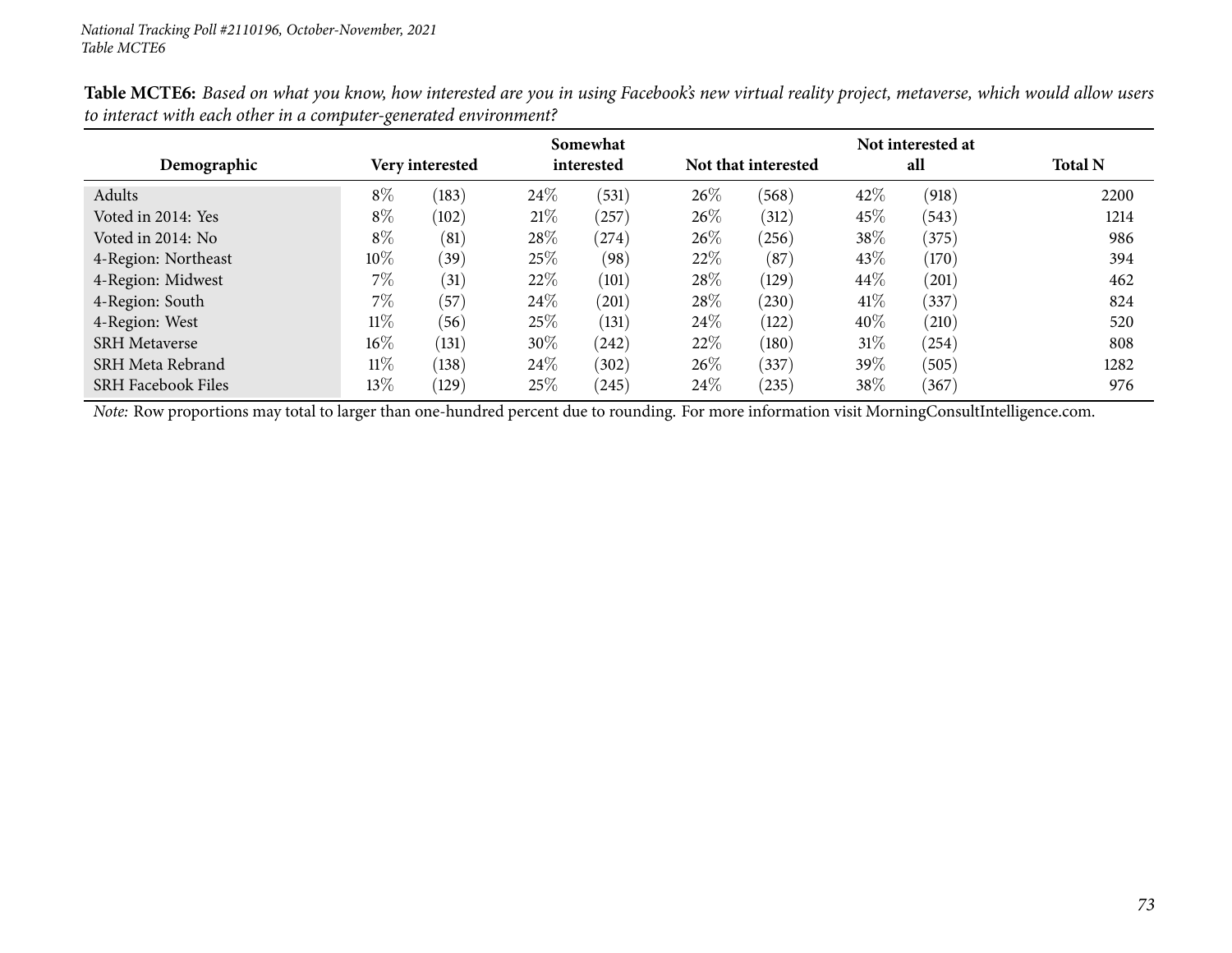|                          |        | I will use Facebook,<br>Inc. and its products |        | I will use Facebook,<br>Inc. and its products |        | I will use Facebook,<br>Inc. and its products<br>about the same amount |                |
|--------------------------|--------|-----------------------------------------------|--------|-----------------------------------------------|--------|------------------------------------------------------------------------|----------------|
| Demographic              |        | more                                          |        | less                                          |        | as I do now                                                            | <b>Total N</b> |
| Adults                   | $8\%$  | (186)                                         | 24\%   | (538)                                         | 67\%   | (1477)                                                                 | 2200           |
| Gender: Male             | $10\%$ | (106)                                         | 23\%   | (241)                                         | 67\%   | (714)                                                                  | 1062           |
| Gender: Female           | 7%     | (79)                                          | 26%    | (296)                                         | 67\%   | (762)                                                                  | 1138           |
| Age: 18-34               | 13%    | (87)                                          | 25%    | (165)                                         | $61\%$ | (403)                                                                  | 655            |
| Age: 35-44               | 15%    | (52)                                          | 23%    | (81)                                          | 63%    | (225)                                                                  | 358            |
| Age: 45-64               | $6\%$  | (44)                                          | 25%    | (187)                                         | 69%    | (520)                                                                  | 751            |
| Age: 65+                 | $1\%$  | (2)                                           | 24\%   | (104)                                         | 76%    | (330)                                                                  | 436            |
| GenZers: 1997-2012       | 13%    | (29)                                          | 25%    | (56)                                          | 62%    | (138)                                                                  | 222            |
| Millennials: 1981-1996   | 15%    | (99)                                          | 24\%   | (160)                                         | 60%    | (395)                                                                  | 655            |
| GenXers: 1965-1980       | $9\%$  | (51)                                          | 23%    | (128)                                         | 68\%   | (387)                                                                  | 565            |
| Baby Boomers: 1946-1964  | $1\%$  | (7)                                           | 25%    | (172)                                         | 74%    | (502)                                                                  | 681            |
| PID: Dem (no lean)       | 12%    | (93)                                          | 25%    | (196)                                         | 64\%   | (511)                                                                  | 801            |
| PID: Ind (no lean)       | $6\%$  | (48)                                          | 24%    | (180)                                         | 70%    | (534)                                                                  | 763            |
| PID: Rep (no lean)       | $7\%$  | (44)                                          | 25%    | (161)                                         | 68\%   | (431)                                                                  | 636            |
| PID/Gender: Dem Men      | 15%    | (59)                                          | 24\%   | (95)                                          | $61\%$ | (244)                                                                  | 398            |
| PID/Gender: Dem Women    | $8\%$  | (34)                                          | 25%    | (102)                                         | 66%    | (267)                                                                  | 403            |
| PID/Gender: Ind Men      | $5\%$  | (18)                                          | $21\%$ | (74)                                          | 73%    | (255)                                                                  | 346            |
| PID/Gender: Ind Women    | 7%     | (30)                                          | 26%    | (107)                                         | 67%    | (280)                                                                  | 417            |
| PID/Gender: Rep Men      | $9\%$  | (29)                                          | 23%    | (73)                                          | 68\%   | (216)                                                                  | 317            |
| PID/Gender: Rep Women    | $5\%$  | (15)                                          | 28\%   | (88)                                          | 68\%   | (216)                                                                  | 319            |
| Ideo: Liberal (1-3)      | $11\%$ | (69)                                          | 28\%   | (178)                                         | 60%    | (378)                                                                  | 625            |
| Ideo: Moderate (4)       | $9\%$  | (62)                                          | $21\%$ | (141)                                         | 70%    | (465)                                                                  | 668            |
| Ideo: Conservative (5-7) | $6\%$  | (40)                                          | 24%    | (165)                                         | 70%    | (470)                                                                  | 675            |
| Educ: < College          | $7\%$  | (108)                                         | 25%    | (371)                                         | 68\%   | (1034)                                                                 | 1512           |
| Educ: Bachelors degree   | $11\%$ | (49)                                          | 24\%   | (108)                                         | 64\%   | (286)                                                                  | 444            |
| Educ: Post-grad          | 12%    | (28)                                          | 24\%   | (59)                                          | 64\%   | (157)                                                                  | 244            |
| Income: Under 50k        | $7\%$  | (89)                                          | 24\%   | (309)                                         | 69%    | (877)                                                                  | 1276           |
| Income: 50k-100k         | $8\%$  | (53)                                          | 26%    | (162)                                         | 66%    | (420)                                                                  | 636            |
| Income: 100k+            | 15%    | (43)                                          | 23\%   | (66)                                          | 62%    | (179)                                                                  | 288            |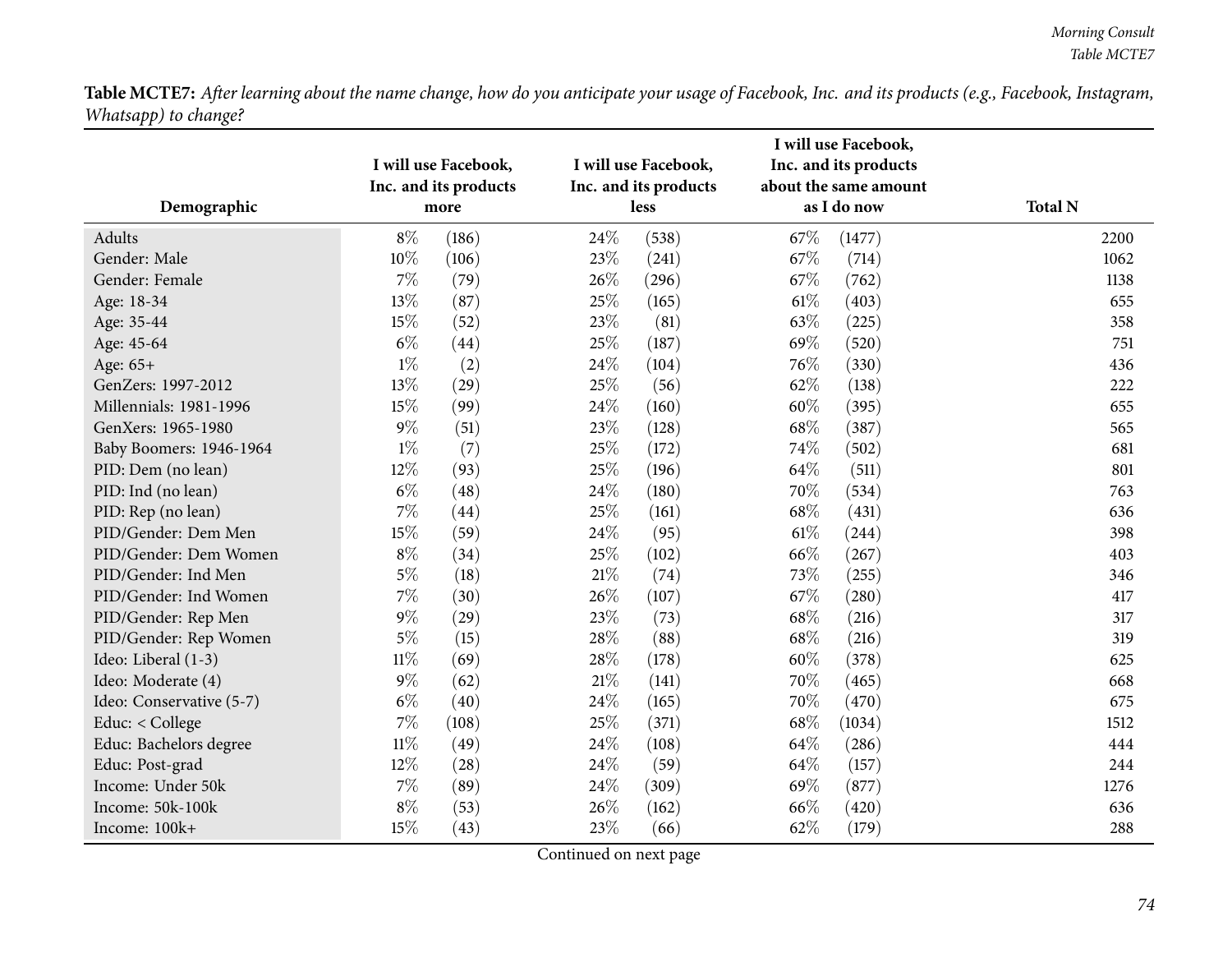|                                   |        | I will use Facebook,          |      | I will use Facebook,          |      | I will use Facebook,<br>Inc. and its products<br>about the same amount |                |
|-----------------------------------|--------|-------------------------------|------|-------------------------------|------|------------------------------------------------------------------------|----------------|
| Demographic                       |        | Inc. and its products<br>more |      | Inc. and its products<br>less |      | as I do now                                                            | <b>Total N</b> |
| Adults                            | $8\%$  | (186)                         | 24\% | (538)                         | 67\% | (1477)                                                                 | 2200           |
| Ethnicity: White                  | $7\%$  | (129)                         | 25%  | (423)                         | 68%  | (1169)                                                                 | 1722           |
| Ethnicity: Hispanic               | $18\%$ | (62)                          | 22%  | (79)                          | 60%  | (209)                                                                  | 349            |
| Ethnicity: Black                  | $10\%$ | (29)                          | 27%  | (74)                          | 62%  | (171)                                                                  | 274            |
| Ethnicity: Other                  | 14%    | (28)                          | 20%  | (40)                          | 67\% | (136)                                                                  | 204            |
| All Christian                     | $9\%$  | (83)                          | 24%  | (220)                         | 67%  | (612)                                                                  | 915            |
| All Non-Christian                 | 25%    | (26)                          | 18%  | (19)                          | 57%  | (59)                                                                   | 103            |
| Atheist                           | $3\%$  | (4)                           | 25%  | (32)                          | 72%  | (93)                                                                   | 129            |
| Agnostic/Nothing in particular    | $7\%$  | (44)                          | 25%  | (156)                         | 69%  | (437)                                                                  | 637            |
| Something Else                    | $7\%$  | (29)                          | 27%  | (111)                         | 66%  | (276)                                                                  | 416            |
| Religious Non-Protestant/Catholic | 22%    | (27)                          | 22%  | (28)                          | 56%  | (69)                                                                   | 124            |
| Evangelical                       | 15%    | (80)                          | 23%  | (128)                         | 62%  | (343)                                                                  | 550            |
| Non-Evangelical                   | $4\%$  | (30)                          | 26%  | (191)                         | 70%  | (525)                                                                  | 747            |
| Community: Urban                  | 17%    | (101)                         | 23%  | (141)                         | 60%  | (371)                                                                  | 613            |
| Community: Suburban               | $5\%$  | (49)                          | 25%  | (256)                         | 70\% | (714)                                                                  | 1019           |
| Community: Rural                  | $6\%$  | (35)                          | 25%  | (141)                         | 69%  | (392)                                                                  | 568            |
| <b>Employ: Private Sector</b>     | 13%    | (94)                          | 23%  | (163)                         | 63%  | (443)                                                                  | 699            |
| Employ: Government                | 13%    | (15)                          | 25%  | (29)                          | 63%  | (74)                                                                   | 118            |
| Employ: Self-Employed             | $11\%$ | (23)                          | 32%  | (65)                          | 56%  | (114)                                                                  | 202            |
| Employ: Homemaker                 | $6\%$  | (9)                           | 17%  | (26)                          | 77%  | (113)                                                                  | 147            |
| Employ: Student                   | $9\%$  | (7)                           | 23%  | (18)                          | 68\% | (53)                                                                   | 78             |
| Employ: Retired                   | $2\%$  | (8)                           | 24%  | (120)                         | 74%  | (369)                                                                  | 497            |
| Employ: Unemployed                | $6\%$  | (18)                          | 25%  | (70)                          | 68%  | (188)                                                                  | 276            |
| Employ: Other                     | 7%     | (13)                          | 26%  | (47)                          | 67%  | (123)                                                                  | 183            |
| Military HH: Yes                  | 10%    | (33)                          | 25%  | (83)                          | 66%  | (221)                                                                  | 337            |
| Military HH: No                   | $8\%$  | (153)                         | 24%  | (454)                         | 67%  | (1256)                                                                 | 1863           |
| RD/WT: Right Direction            | $14\%$ | (112)                         | 22%  | (182)                         | 65%  | (535)                                                                  | 829            |
| RD/WT: Wrong Track                | $5\%$  | (73)                          | 26%  | (356)                         | 69%  | (941)                                                                  | 1371           |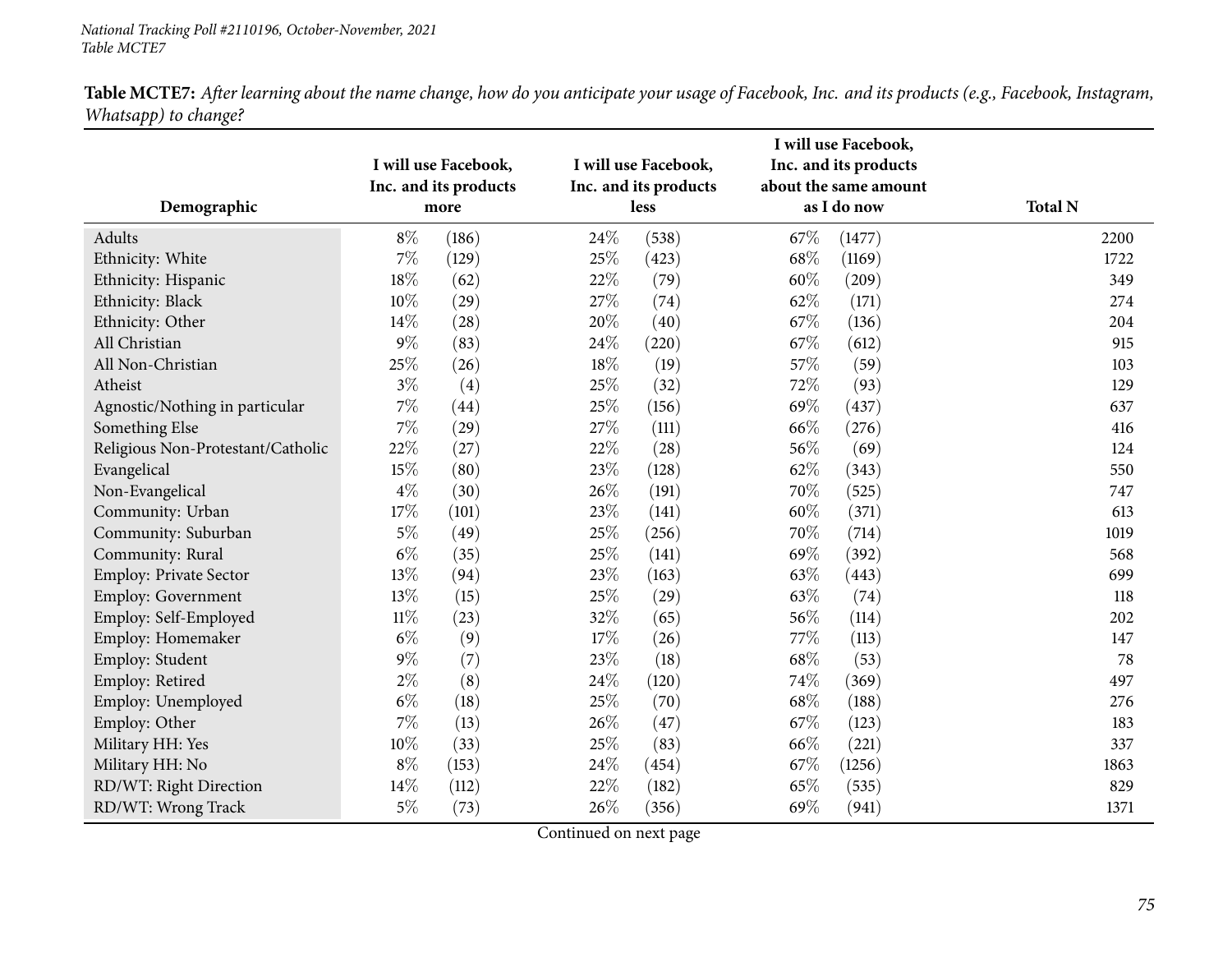|                                      |        | I will use Facebook,<br>Inc. and its products |      | I will use Facebook,<br>Inc. and its products |      | I will use Facebook,<br>Inc. and its products<br>about the same amount |                |
|--------------------------------------|--------|-----------------------------------------------|------|-----------------------------------------------|------|------------------------------------------------------------------------|----------------|
| Demographic                          |        | more                                          |      | less                                          |      | as I do now                                                            | <b>Total N</b> |
| Adults                               | $8\%$  | (186)                                         | 24%  | (538)                                         | 67\% | (1477)                                                                 | 2200           |
| <b>Biden Job Approve</b>             | 12%    | (123)                                         | 24%  | (248)                                         | 64%  | (660)                                                                  | 1031           |
| Biden Job Disapprove                 | $5\%$  | (56)                                          | 26%  | (264)                                         | 69%  | (705)                                                                  | 1024           |
| Biden Job Strongly Approve           | 19%    | (85)                                          | 24%  | (104)                                         | 57%  | (249)                                                                  | 438            |
| Biden Job Somewhat Approve           | $6\%$  | (38)                                          | 24%  | (144)                                         | 69%  | (411)                                                                  | 593            |
| Biden Job Somewhat Disapprove        | $8\%$  | (23)                                          | 20%  | (58)                                          | 72%  | (211)                                                                  | 292            |
| <b>Biden Job Strongly Disapprove</b> | $4\%$  | (32)                                          | 28\% | (206)                                         | 67%  | (494)                                                                  | 732            |
| Favorable of Biden                   | 12%    | (121)                                         | 24\% | (251)                                         | 64\% | (667)                                                                  | 1038           |
| Unfavorable of Biden                 | $6\%$  | (60)                                          | 25%  | (266)                                         | 69%  | (723)                                                                  | 1050           |
| Very Favorable of Biden              | 16%    | (75)                                          | 26%  | (124)                                         | 58%  | (278)                                                                  | 477            |
| Somewhat Favorable of Biden          | $8\%$  | (46)                                          | 23%  | (127)                                         | 69%  | (388)                                                                  | 561            |
| Somewhat Unfavorable of Biden        | $6\%$  | (17)                                          | 22\% | (61)                                          | 72\% | (202)                                                                  | 280            |
| Very Unfavorable of Biden            | $6\%$  | (43)                                          | 27%  | (205)                                         | 68%  | (522)                                                                  | 770            |
| #1 Issue: Economy                    | $7\%$  | (57)                                          | 26%  | (211)                                         | 67%  | (554)                                                                  | 822            |
| #1 Issue: Security                   | $9\%$  | (30)                                          | 27%  | (85)                                          | 64\% | (201)                                                                  | 316            |
| #1 Issue: Health Care                | 13%    | (38)                                          | 23%  | (66)                                          | 64\% | (189)                                                                  | 293            |
| #1 Issue: Medicare / Social Security | $2\%$  | (6)                                           | 23%  | (60)                                          | 75%  | (193)                                                                  | 259            |
| #1 Issue: Women's Issues             | $8\%$  | (10)                                          | 28%  | (38)                                          | 64\% | (87)                                                                   | 136            |
| #1 Issue: Education                  | 16%    | (18)                                          | 18%  | (19)                                          | 66%  | (73)                                                                   | 109            |
| #1 Issue: Energy                     | 12%    | (16)                                          | 25%  | (32)                                          | 63%  | (83)                                                                   | 132            |
| #1 Issue: Other                      | $8\%$  | (11)                                          | 20%  | (27)                                          | 72%  | (96)                                                                   | 134            |
| 2020 Vote: Joe Biden                 | 10%    | (98)                                          | 25%  | (247)                                         | 65%  | (636)                                                                  | 980            |
| 2020 Vote: Donald Trump              | $6\%$  | (44)                                          | 27%  | (186)                                         | 66%  | (455)                                                                  | 685            |
| 2020 Vote: Other                     |        | (0)                                           | 24%  | (21)                                          | 76%  | (64)                                                                   | 85             |
| 2020 Vote: Didn't Vote               | 10%    | (43)                                          | 19%  | (83)                                          | 72%  | (319)                                                                  | 445            |
| 2018 House Vote: Democrat            | $11\%$ | (84)                                          | 25%  | (182)                                         | 64\% | (475)                                                                  | 741            |
| 2018 House Vote: Republican          | $4\%$  | (24)                                          | 26%  | (154)                                         | 70%  | (417)                                                                  | 596            |
| 2018 House Vote: Someone else        | $3\%$  | (2)                                           | 27%  | (18)                                          | 71%  | (47)                                                                   | 67             |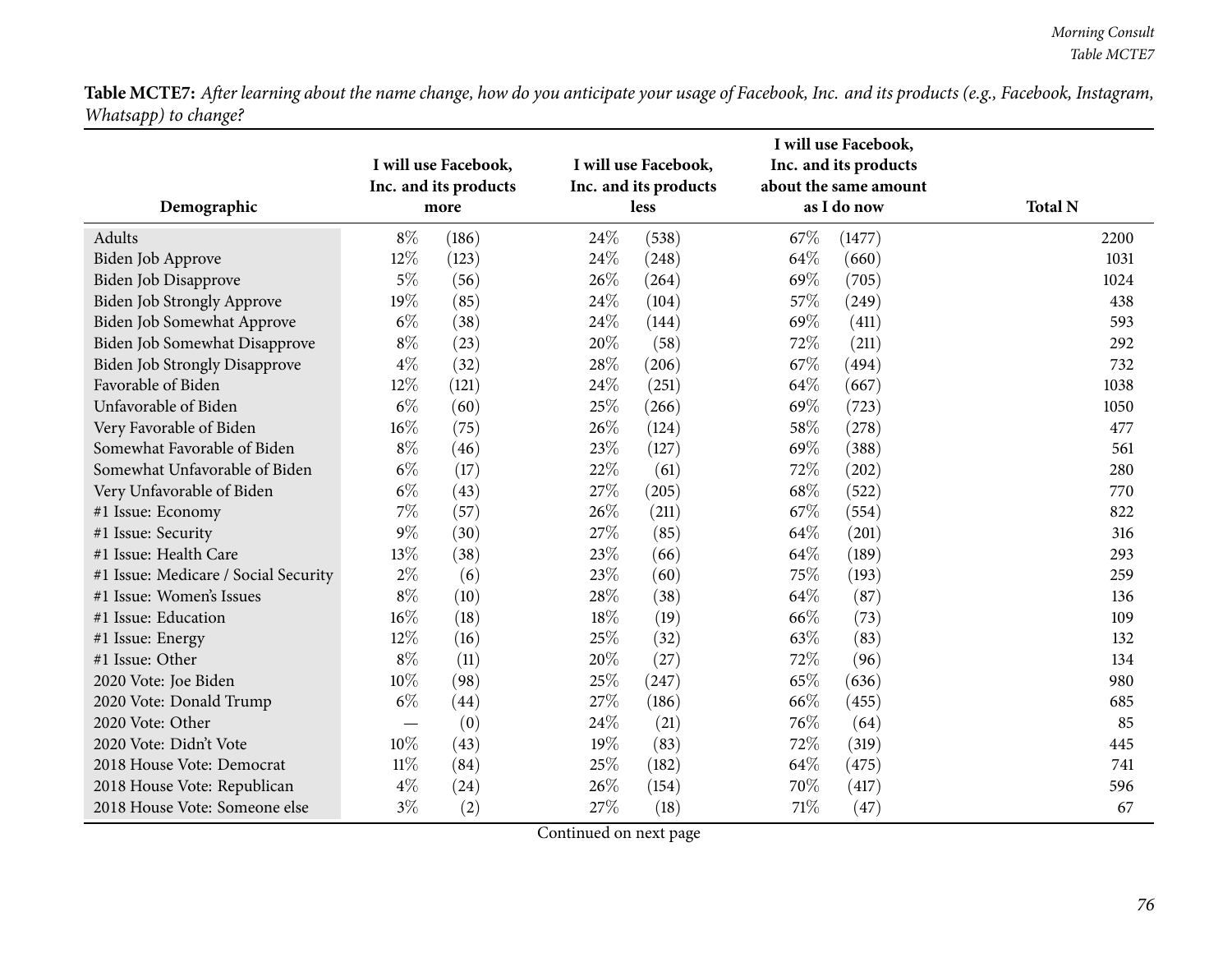| Demographic                |        | I will use Facebook,<br>Inc. and its products<br>more |        | I will use Facebook,<br>Inc. and its products<br><b>less</b> |        | I will use Facebook,<br>Inc. and its products<br>about the same amount<br>as I do now | <b>Total N</b> |  |
|----------------------------|--------|-------------------------------------------------------|--------|--------------------------------------------------------------|--------|---------------------------------------------------------------------------------------|----------------|--|
| Adults                     | $8\%$  | (186)                                                 | 24\%   | (538)                                                        | 67\%   | (1477)                                                                                | 2200           |  |
| 2016 Vote: Hillary Clinton | 12\%   | (83)                                                  | 25\%   | (169)                                                        | 63\%   | (434)                                                                                 | 686            |  |
| 2016 Vote: Donald Trump    | $7\%$  | (44)                                                  | 24\%   | (157)                                                        | 69%    | (451)                                                                                 | 651            |  |
| 2016 Vote: Other           | $2\%$  | (3)                                                   | 24\%   | (32)                                                         | 74\%   | (98)                                                                                  | 133            |  |
| 2016 Vote: Didn't Vote     | $8\%$  | (56)                                                  | 25\%   | (180)                                                        | 68\%   | (494)                                                                                 | 730            |  |
| Voted in 2014: Yes         | $8\%$  | (98)                                                  | 24\%   | (291)                                                        | 68\%   | (825)                                                                                 | 1214           |  |
| Voted in 2014: No          | $9\%$  | (88)                                                  | 25\%   | (246)                                                        | 66\%   | (652)                                                                                 | 986            |  |
| 4-Region: Northeast        | $9\%$  | (34)                                                  | 24\%   | (95)                                                         | $67\%$ | (264)                                                                                 | 394            |  |
| 4-Region: Midwest          | $5\%$  | (22)                                                  | 24\%   | (109)                                                        | 72\%   | (331)                                                                                 | 462            |  |
| 4-Region: South            | $8\%$  | (65)                                                  | $24\%$ | (200)                                                        | 68\%   | (559)                                                                                 | 824            |  |
| 4-Region: West             | 12\%   | (64)                                                  | $26\%$ | (134)                                                        | 62\%   | (322)                                                                                 | 520            |  |
| <b>SRH Metaverse</b>       | 17\%   | (139)                                                 | 26\%   | $\left( 208\right)$                                          | 57\%   | (461)                                                                                 | 808            |  |
| SRH Meta Rebrand           | $11\%$ | (136)                                                 | 25\%   | (318)                                                        | 65\%   | (828)                                                                                 | 1282           |  |
| <b>SRH Facebook Files</b>  | $14\%$ | (136)                                                 | 28\%   | (270)                                                        | 58\%   | (570)                                                                                 | 976            |  |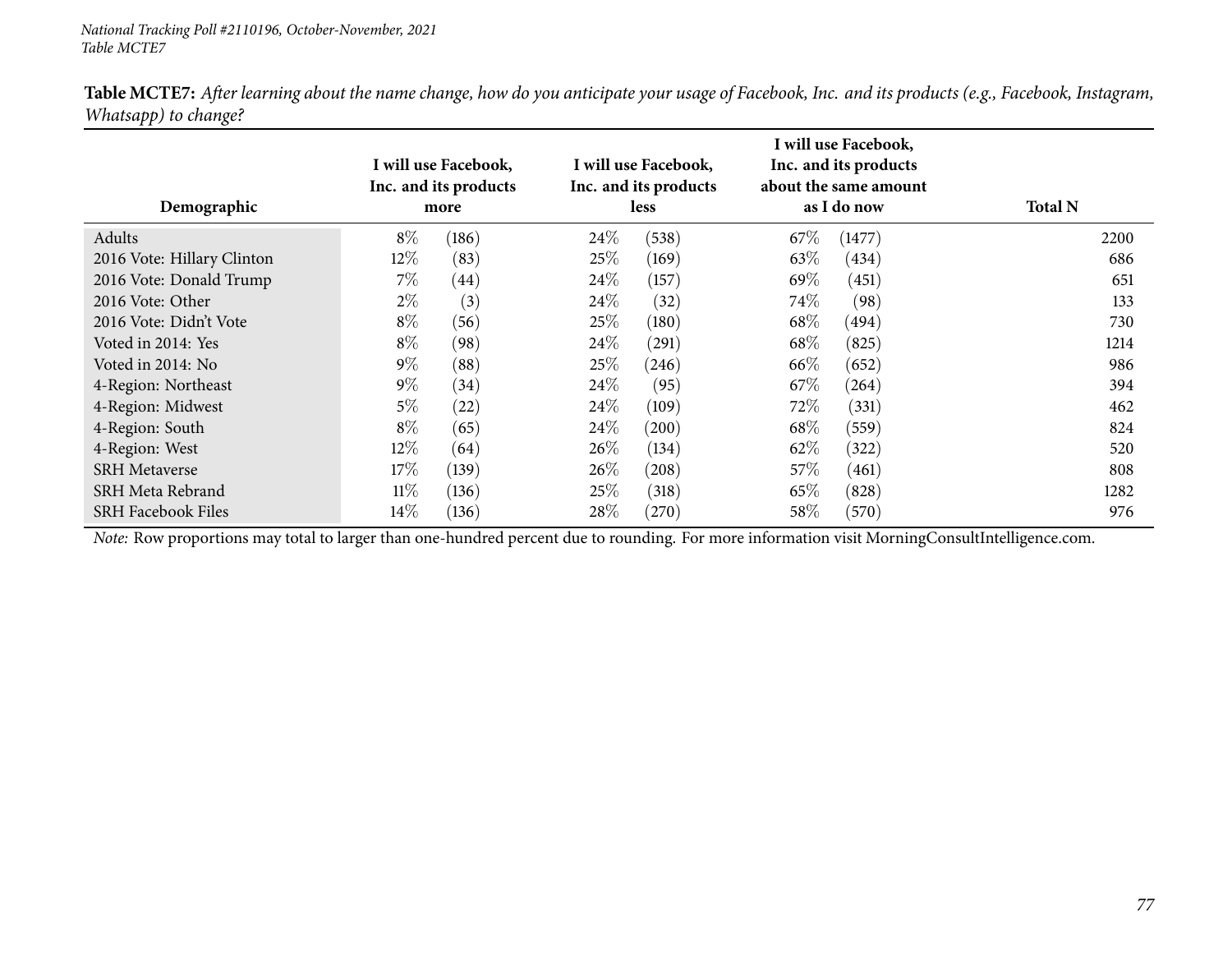${\bf Table~MCTE9\_1NET:}$  If you had to guess, why do you think Facebook is changing its name? Please select all that apply. *To distance themselves from any negative press*

| Demographic              | Selected         | Not Selected    | <b>Total N</b> |
|--------------------------|------------------|-----------------|----------------|
| Adults                   | $51\%$<br>(1118) | 49%<br>(1082)   | 2200           |
| Gender: Male             | $51\%$<br>(543)  | 49%<br>(519)    | 1062           |
| Gender: Female           | 50%<br>(575)     | 50%<br>(563)    | 1138           |
| Age: 18-34               | 41\%<br>(270)    | 59%<br>(385)    | 655            |
| Age: 35-44               | $41\%$<br>(145)  | 59%<br>(212)    | 358            |
| Age: 45-64               | 54%<br>(404)     | 46%<br>(347)    | 751            |
| Age: 65+                 | 69%<br>(299)     | $31\%$<br>(137) | 436            |
| GenZers: 1997-2012       | 39%<br>(87)      | 61%<br>(136)    | 222            |
| Millennials: 1981-1996   | 40%<br>(263)     | 60%<br>(392)    | 655            |
| GenXers: 1965-1980       | 50%<br>(284)     | 50%<br>(281)    | 565            |
| Baby Boomers: 1946-1964  | 64%<br>(438)     | 36%<br>(244)    | 681            |
| PID: Dem (no lean)       | 52%<br>(420)     | 48%<br>(380)    | 801            |
| PID: Ind (no lean)       | $51\%$<br>(393)  | 49%<br>(371)    | 763            |
| PID: Rep (no lean)       | 48%<br>(305)     | 52%<br>(331)    | 636            |
| PID/Gender: Dem Men      | 52%<br>(207)     | 48%<br>(191)    | 398            |
| PID/Gender: Dem Women    | 53%<br>(213)     | 47%<br>(189)    | 403            |
| PID/Gender: Ind Men      | 55%<br>(191)     | 45%<br>(155)    | 346            |
| PID/Gender: Ind Women    | 48%<br>(201)     | 52%<br>(215)    | 417            |
| PID/Gender: Rep Men      | 46%<br>(145)     | 54%<br>(172)    | 317            |
| PID/Gender: Rep Women    | 50%<br>(160)     | 50%<br>(159)    | 319            |
| Ideo: Liberal (1-3)      | 60%<br>(374)     | 40%<br>(251)    | 625            |
| Ideo: Moderate (4)       | 45%<br>(303)     | 55%<br>(365)    | 668            |
| Ideo: Conservative (5-7) | 53%<br>(358)     | 47%<br>(316)    | 675            |
| Educ: < College          | 47%<br>(703)     | 53%<br>(809)    | 1512           |
| Educ: Bachelors degree   | 60%<br>(265)     | 40%<br>(179)    | 444            |
| Educ: Post-grad          | 61\%<br>(150)    | 39%<br>(94)     | 244            |
| Income: Under 50k        | 47%<br>(594)     | 53%<br>(683)    | 1276           |
| Income: 50k-100k         | 57%<br>(359)     | 43%<br>(277)    | 636            |
| Income: 100k+            | 57%<br>(165)     | 43%<br>(123)    | 288            |
| Ethnicity: White         | 52%<br>(896)     | 48%<br>(825)    | 1722           |
| Ethnicity: Hispanic      | 45%<br>(156)     | 55%<br>(193)    | 349            |
| Ethnicity: Black         | 43%<br>(117)     | 57%<br>(157)    | 274            |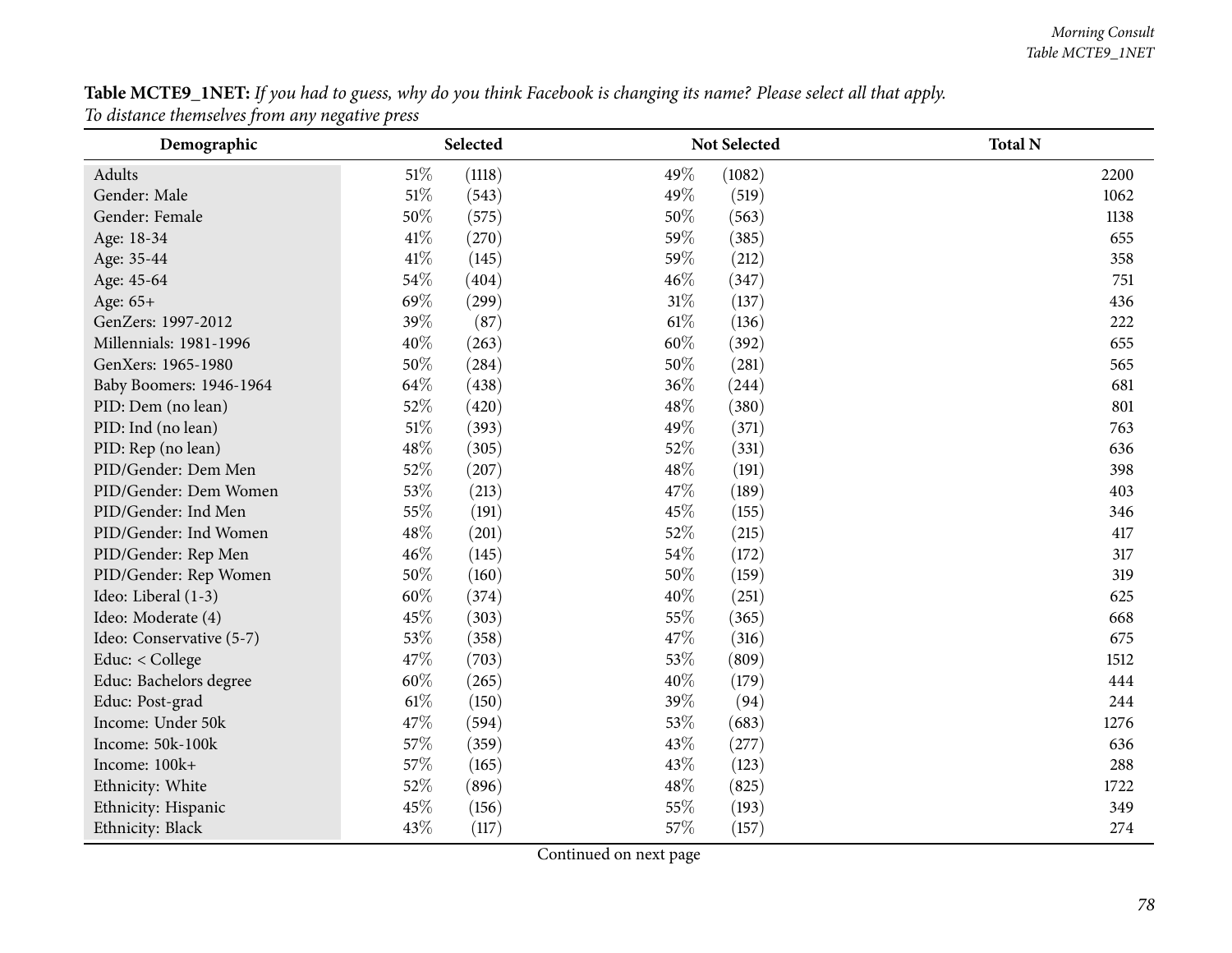### Table MCTE9\_1NET: If you had to guess, why do you think Facebook is changing its name? Please select all that apply.

*To distance themselves from any negative press*

| Demographic                          |        | Selected |        | Not Selected | <b>Total N</b> |
|--------------------------------------|--------|----------|--------|--------------|----------------|
| Adults                               | 51%    | (1118)   | 49%    | (1082)       | 2200           |
| Ethnicity: Other                     | $51\%$ | (104)    | 49%    | (100)        | 204            |
| All Christian                        | 55%    | (506)    | 45%    | (410)        | 915            |
| All Non-Christian                    | 49%    | (50)     | $51\%$ | (53)         | 103            |
| Atheist                              | 55%    | (71)     | 45%    | (58)         | 129            |
| Agnostic/Nothing in particular       | 48%    | (304)    | 52%    | (333)        | 637            |
| Something Else                       | 45%    | (187)    | 55%    | (229)        | 416            |
| Religious Non-Protestant/Catholic    | $51\%$ | (63)     | 49%    | (60)         | 124            |
| Evangelical                          | 44%    | (241)    | 56%    | (309)        | 550            |
| Non-Evangelical                      | 57%    | (429)    | 43%    | (318)        | 747            |
| Community: Urban                     | 46%    | (284)    | 54%    | (329)        | 613            |
| Community: Suburban                  | 55%    | (556)    | 45%    | (463)        | 1019           |
| Community: Rural                     | 49%    | (278)    | 51%    | (290)        | 568            |
| Employ: Private Sector               | 47%    | (326)    | 53%    | (373)        | 699            |
| Employ: Government                   | $48\%$ | (57)     | 52%    | (62)         | 118            |
| Employ: Self-Employed                | 56%    | (113)    | 44\%   | (89)         | 202            |
| Employ: Homemaker                    | 49%    | (72)     | 51\%   | (74)         | 147            |
| Employ: Student                      | 48%    | (37)     | 52%    | (40)         | 78             |
| Employ: Retired                      | 63%    | (312)    | 37%    | (184)        | 497            |
| Employ: Unemployed                   | 45%    | (124)    | 55%    | (152)        | 276            |
| Employ: Other                        | $41\%$ | (76)     | 59%    | (107)        | 183            |
| Military HH: Yes                     | 56%    | (188)    | 44\%   | (149)        | 337            |
| Military HH: No                      | 50%    | (930)    | 50%    | (933)        | 1863           |
| RD/WT: Right Direction               | 50%    | (418)    | 50%    | (411)        | 829            |
| RD/WT: Wrong Track                   | $51\%$ | (700)    | 49%    | (671)        | 1371           |
| Biden Job Approve                    | 52%    | (536)    | 48%    | (496)        | 1031           |
| Biden Job Disapprove                 | 52%    | (534)    | 48%    | (490)        | 1024           |
| <b>Biden Job Strongly Approve</b>    | 52%    | (227)    | 48%    | (211)        | 438            |
| Biden Job Somewhat Approve           | 52%    | (309)    | 48%    | (284)        | 593            |
| Biden Job Somewhat Disapprove        | 55%    | (162)    | 45%    | (130)        | 292            |
| <b>Biden Job Strongly Disapprove</b> | $51\%$ | (372)    | 49%    | (360)        | 732            |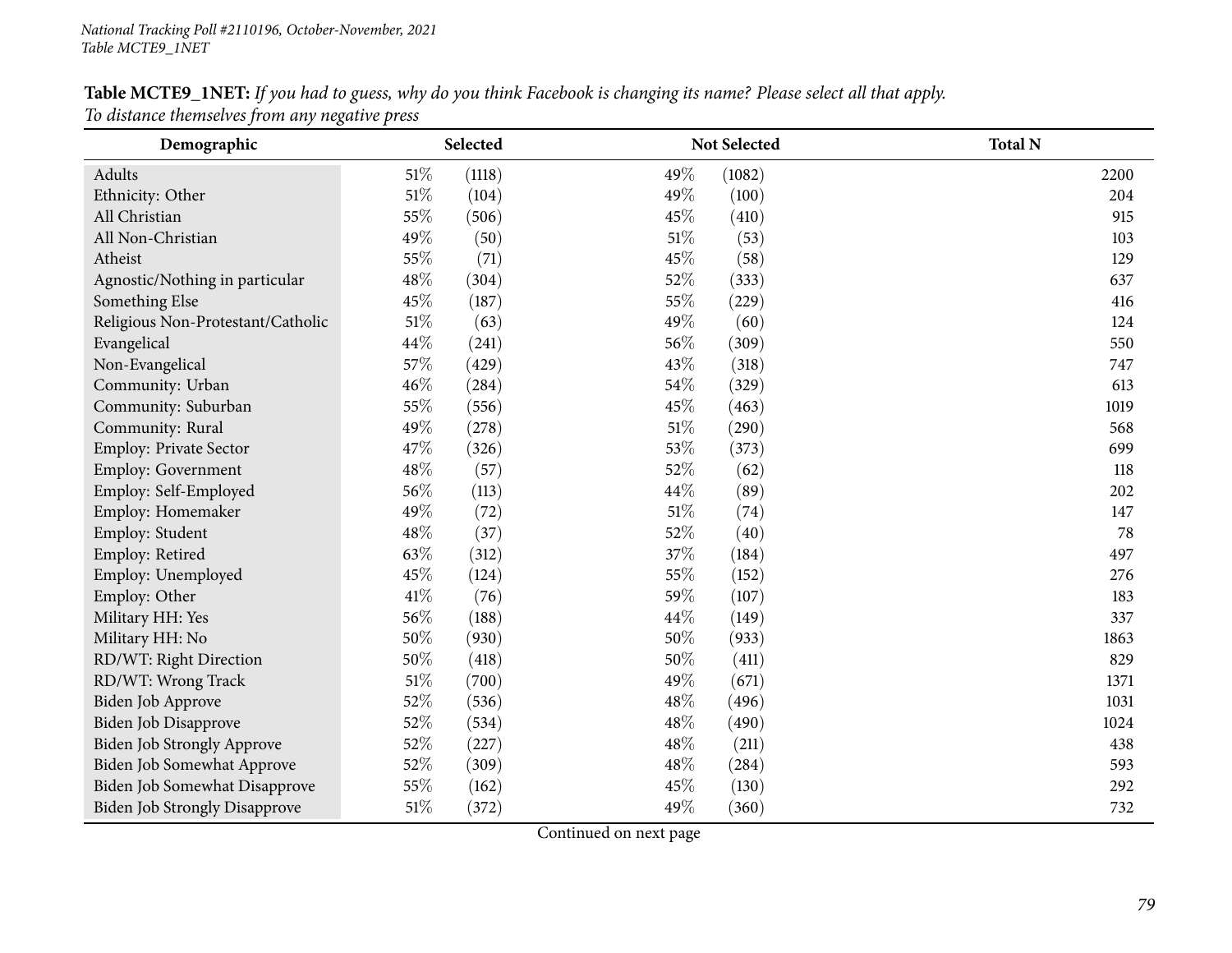Table MCTE9\_1NET: If you had to guess, why do you think Facebook is changing its name? Please select all that apply. *To distance themselves from any negative press*

| Demographic                          | Selected         | Not Selected    | <b>Total N</b> |
|--------------------------------------|------------------|-----------------|----------------|
| Adults                               | $51\%$<br>(1118) | 49%<br>(1082)   | 2200           |
| Favorable of Biden                   | 53%<br>(551)     | 47%<br>(487)    | 1038           |
| Unfavorable of Biden                 | 51%<br>(531)     | 49%<br>(519)    | 1050           |
| Very Favorable of Biden              | 52%<br>(247)     | 48%<br>(230)    | 477            |
| Somewhat Favorable of Biden          | 54%<br>(304)     | 46%<br>(257)    | 561            |
| Somewhat Unfavorable of Biden        | 52%<br>(144)     | 48%<br>(135)    | 280            |
| Very Unfavorable of Biden            | 50%<br>(386)     | 50%<br>(383)    | 770            |
| #1 Issue: Economy                    | 46%<br>(380)     | 54%<br>(441)    | 822            |
| #1 Issue: Security                   | 53%<br>(168)     | 47%<br>(147)    | 316            |
| #1 Issue: Health Care                | 50%<br>(145)     | 50%<br>(148)    | 293            |
| #1 Issue: Medicare / Social Security | 61\%<br>(157)    | 39%<br>(102)    | 259            |
| #1 Issue: Women's Issues             | 52%<br>(71)      | 48%<br>(65)     | 136            |
| #1 Issue: Education                  | 41\%<br>(44)     | 59%<br>(65)     | 109            |
| #1 Issue: Energy                     | 55%<br>(73)      | 45%<br>(59)     | 132            |
| #1 Issue: Other                      | 58\%<br>(78)     | 42%<br>(56)     | 134            |
| 2020 Vote: Joe Biden                 | 56%<br>(544)     | 44%<br>(436)    | 980            |
| 2020 Vote: Donald Trump              | 51\%<br>(348)    | 49%<br>(337)    | 685            |
| 2020 Vote: Other                     | 47\%<br>(40)     | 53%<br>(45)     | 85             |
| 2020 Vote: Didn't Vote               | 41\%<br>(183)    | 59%<br>(262)    | 445            |
| 2018 House Vote: Democrat            | 56%<br>(412)     | 44%<br>(328)    | 741            |
| 2018 House Vote: Republican          | 54%<br>(320)     | 46%<br>(276)    | 596            |
| 2018 House Vote: Someone else        | 53%<br>(36)      | 47\%<br>(31)    | 67             |
| 2016 Vote: Hillary Clinton           | 55%<br>(379)     | 45%<br>(308)    | 686            |
| 2016 Vote: Donald Trump              | 54%<br>(349)     | 46%<br>(302)    | 651            |
| 2016 Vote: Other                     | 60%<br>(79)      | 40%<br>(53)     | 133            |
| 2016 Vote: Didn't Vote               | 43%<br>(310)     | 57%<br>(419)    | 730            |
| Voted in 2014: Yes                   | 56%<br>(681)     | 44\%<br>(533)   | 1214           |
| Voted in 2014: No                    | 44%<br>(437)     | 56%<br>(549)    | 986            |
| 4-Region: Northeast                  | 48%<br>(190)     | 52%<br>(204)    | 394            |
| 4-Region: Midwest                    | 52%<br>(240)     | 48%<br>(222)    | 462            |
| 4-Region: South                      | 49%<br>(406)     | $51\%$<br>(418) | 824            |
| 4-Region: West                       | 54%<br>(282)     | 46%<br>(238)    | 520            |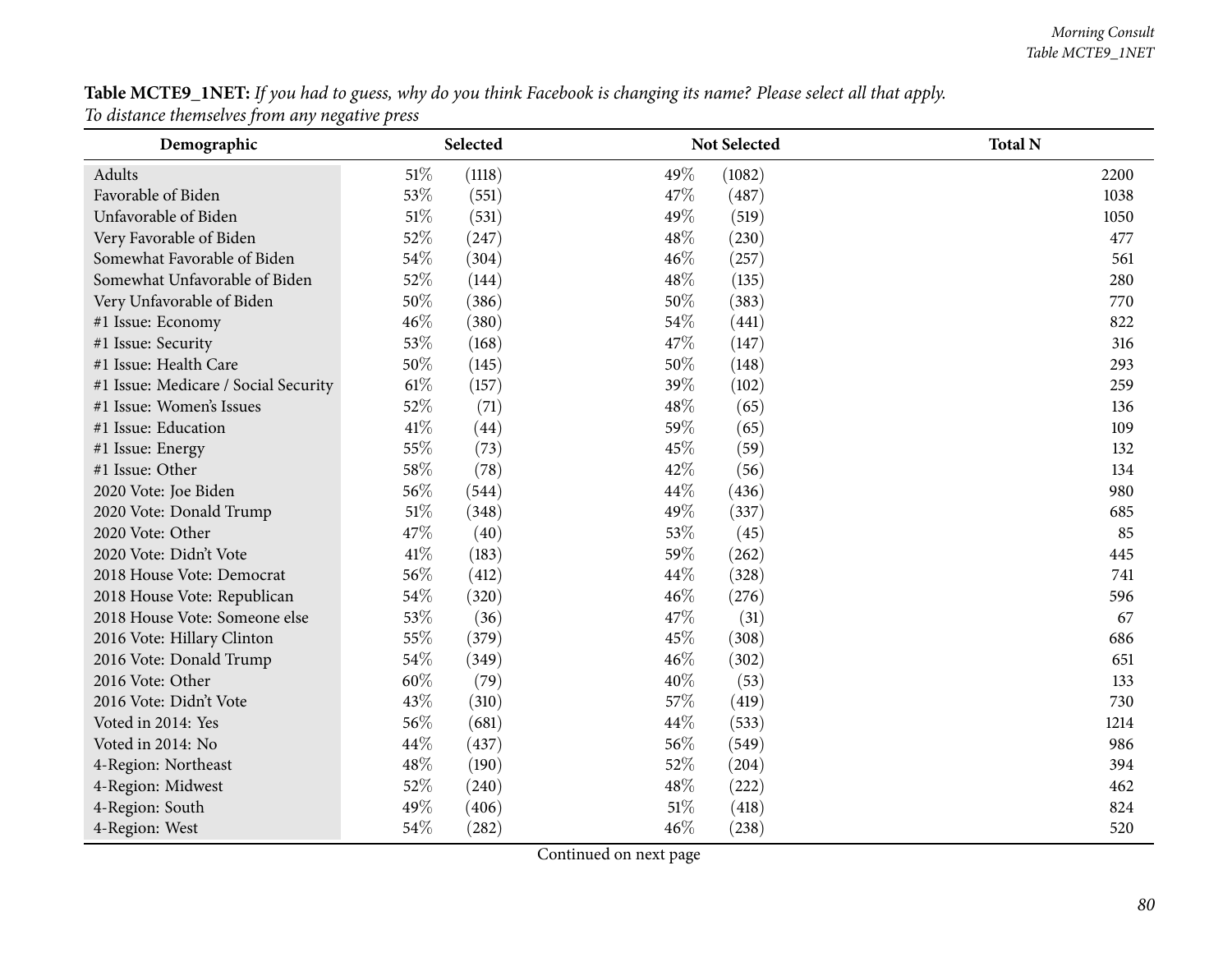| $\overline{\phantom{a}}$  |                  |                     |                |
|---------------------------|------------------|---------------------|----------------|
| Demographic               | Selected         | <b>Not Selected</b> | <b>Total N</b> |
| Adults                    | $51\%$<br>(1118) | 49 $\%$<br>(1082)   | 2200           |
| <b>SRH Metaverse</b>      | $49\%$<br>(397)  | 51\%<br>(411)       | 808            |
| SRH Meta Rebrand          | 55%<br>(709)     | (573)<br>$45\%$     | 1282           |
| <b>SRH Facebook Files</b> | 58\%<br>(567)    | 42\%<br>(409)       | 976            |

Table MCTE9\_1NET: If you had to guess, why do you think Facebook is changing its name? Please select all that apply. *To distance themselves from any negative press*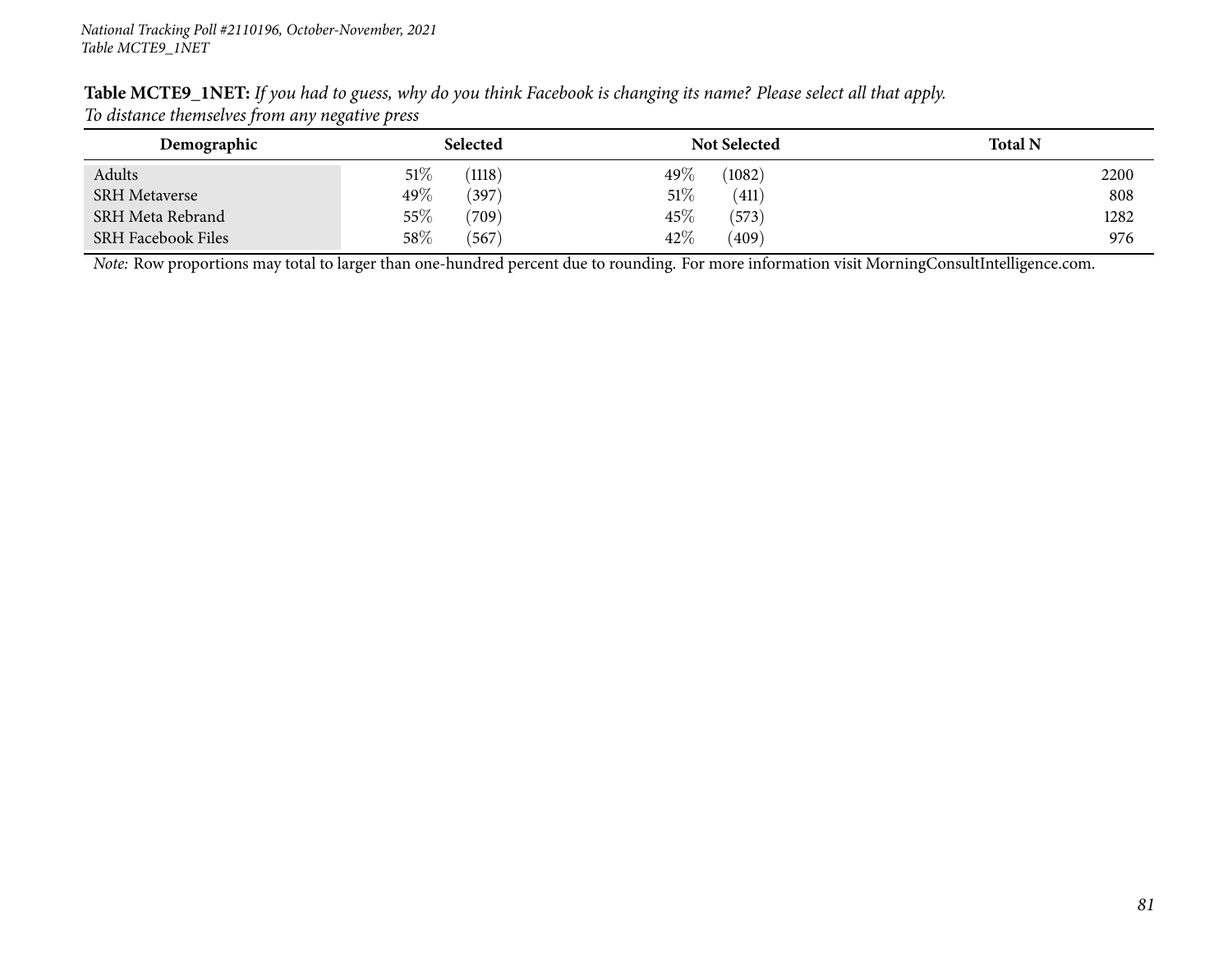#### Table MCTE9\_2NET: If you had to guess, why do you think Facebook is changing its name? Please select all that apply.

*Attract <sup>a</sup> new user base*

| Demographic              | Selected        | Not Selected  | <b>Total N</b> |
|--------------------------|-----------------|---------------|----------------|
| Adults                   | 28\%<br>(620)   | 72%<br>(1580) | 2200           |
| Gender: Male             | $28\%$<br>(297) | 72%<br>(765)  | 1062           |
| Gender: Female           | 28\%<br>(324)   | 72%<br>(815)  | 1138           |
| Age: 18-34               | 33%<br>(218)    | 67%<br>(437)  | 655            |
| Age: 35-44               | 31%<br>(110)    | 69%<br>(247)  | 358            |
| Age: 45-64               | 25%<br>(190)    | 75%<br>(561)  | 751            |
| Age: 65+                 | 23%<br>(102)    | 77%<br>(335)  | 436            |
| GenZers: 1997-2012       | 40%<br>(88)     | 60%<br>(134)  | 222            |
| Millennials: 1981-1996   | $31\%$<br>(206) | 69%<br>(449)  | 655            |
| GenXers: 1965-1980       | 25%<br>(142)    | 75%<br>(423)  | 565            |
| Baby Boomers: 1946-1964  | 25%<br>(169)    | 75%<br>(512)  | 681            |
| PID: Dem (no lean)       | $31\%$<br>(244) | 69%<br>(556)  | 801            |
| PID: Ind (no lean)       | 28\%<br>(214)   | 72%<br>(550)  | 763            |
| PID: Rep (no lean)       | 25%<br>(162)    | 75%<br>(474)  | 636            |
| PID/Gender: Dem Men      | 32%<br>(127)    | 68%<br>(271)  | 398            |
| PID/Gender: Dem Women    | 29%<br>(117)    | 71%<br>(285)  | 403            |
| PID/Gender: Ind Men      | 24\%<br>(85)    | 76%<br>(262)  | 346            |
| PID/Gender: Ind Women    | $31\%$<br>(129) | 69%<br>(288)  | 417            |
| PID/Gender: Rep Men      | 27%<br>(85)     | 73%<br>(233)  | 317            |
| PID/Gender: Rep Women    | 24\%<br>(77)    | 76%<br>(241)  | 319            |
| Ideo: Liberal (1-3)      | 32%<br>(199)    | 68%<br>(426)  | 625            |
| Ideo: Moderate (4)       | 28\%<br>(186)   | 72%<br>(482)  | 668            |
| Ideo: Conservative (5-7) | 24\%<br>(165)   | 76%<br>(510)  | 675            |
| Educ: < College          | 28\%<br>(428)   | 72%<br>(1084) | 1512           |
| Educ: Bachelors degree   | 28%<br>(123)    | 72%<br>(321)  | 444            |
| Educ: Post-grad          | 28\%<br>(69)    | 72%<br>(175)  | 244            |
| Income: Under 50k        | 28\%<br>(360)   | 72%<br>(916)  | 1276           |
| Income: 50k-100k         | 29%<br>(184)    | 71%<br>(452)  | 636            |
| Income: 100k+            | 26%<br>(76)     | 74%<br>(212)  | 288            |
| Ethnicity: White         | 28%<br>(478)    | 72%<br>(1244) | 1722           |
| Ethnicity: Hispanic      | 33%<br>(117)    | 67%<br>(232)  | 349            |
| Ethnicity: Black         | 27%<br>(75)     | 73%<br>(200)  | 274            |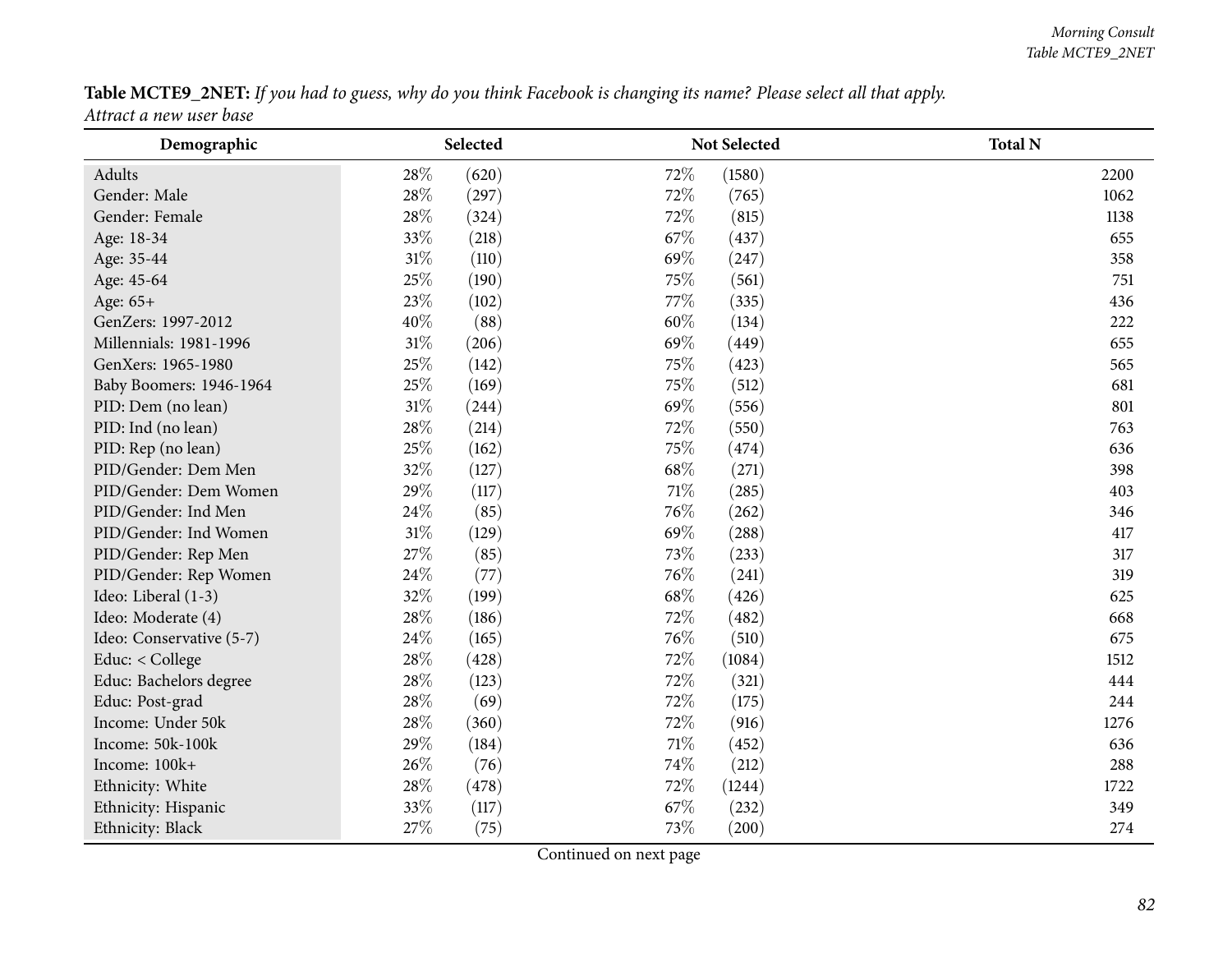#### Table MCTE9\_2NET: If you had to guess, why do you think Facebook is changing its name? Please select all that apply.

*Attract <sup>a</sup> new user base*

| Demographic                          |        | Selected        | Not Selected | <b>Total N</b> |
|--------------------------------------|--------|-----------------|--------------|----------------|
| Adults                               | 28\%   | (620)<br>72%    | (1580)       | 2200           |
| Ethnicity: Other                     | 33%    | (68)<br>67\%    | (136)        | 204            |
| All Christian                        | 28\%   | 72%<br>(252)    | (663)        | 915            |
| All Non-Christian                    | 24\%   | 76%<br>(25)     | (78)         | 103            |
| Atheist                              | 19%    | 81%<br>(24)     | (105)        | 129            |
| Agnostic/Nothing in particular       | 30%    | 70%<br>(193)    | (444)        | 637            |
| Something Else                       | 30%    | 70%<br>(126)    | (290)        | 416            |
| Religious Non-Protestant/Catholic    | 25%    | (30)<br>75%     | (93)         | 124            |
| Evangelical                          | $31\%$ | 69%<br>(170)    | (380)        | 550            |
| Non-Evangelical                      | 27%    | 73%<br>(198)    | (549)        | 747            |
| Community: Urban                     | 30%    | 70%<br>(185)    | (427)        | 613            |
| Community: Suburban                  | 28\%   | 72%<br>(286)    | (734)        | 1019           |
| Community: Rural                     | 26%    | 74%<br>(149)    | (419)        | 568            |
| Employ: Private Sector               | 29%    | 71%<br>(205)    | (494)        | 699            |
| Employ: Government                   | 33%    | 67%<br>(39)     | (80)         | 118            |
| Employ: Self-Employed                | $30\%$ | (61)<br>70%     | (141)        | 202            |
| Employ: Homemaker                    | 24\%   | 76\%<br>(35)    | (112)        | 147            |
| Employ: Student                      | 37%    | 63%<br>(29)     | (49)         | 78             |
| Employ: Retired                      | 22%    | 78%<br>(111)    | (386)        | 497            |
| Employ: Unemployed                   | 33%    | 67%<br>(92)     | (184)        | 276            |
| Employ: Other                        | 27%    | 73%<br>(49)     | (134)        | 183            |
| Military HH: Yes                     | 28\%   | 72%<br>(93)     | (243)        | 337            |
| Military HH: No                      | 28\%   | 72%<br>(527)    | (1337)       | 1863           |
| RD/WT: Right Direction               | 32%    | 68\%<br>(262)   | (567)        | 829            |
| RD/WT: Wrong Track                   | 26%    | 74\%<br>(358)   | (1013)       | 1371           |
| Biden Job Approve                    | $31\%$ | 69%<br>(324)    | (707)        | 1031           |
| Biden Job Disapprove                 | 25%    | 75%<br>(252)    | (772)        | 1024           |
| Biden Job Strongly Approve           | 29%    | $71\%$<br>(128) | (310)        | 438            |
| Biden Job Somewhat Approve           | 33%    | 67%<br>(196)    | (397)        | 593            |
| Biden Job Somewhat Disapprove        | 29%    | 71%<br>(83)     | (209)        | 292            |
| <b>Biden Job Strongly Disapprove</b> | 23%    | 77%<br>(168)    | (564)        | 732            |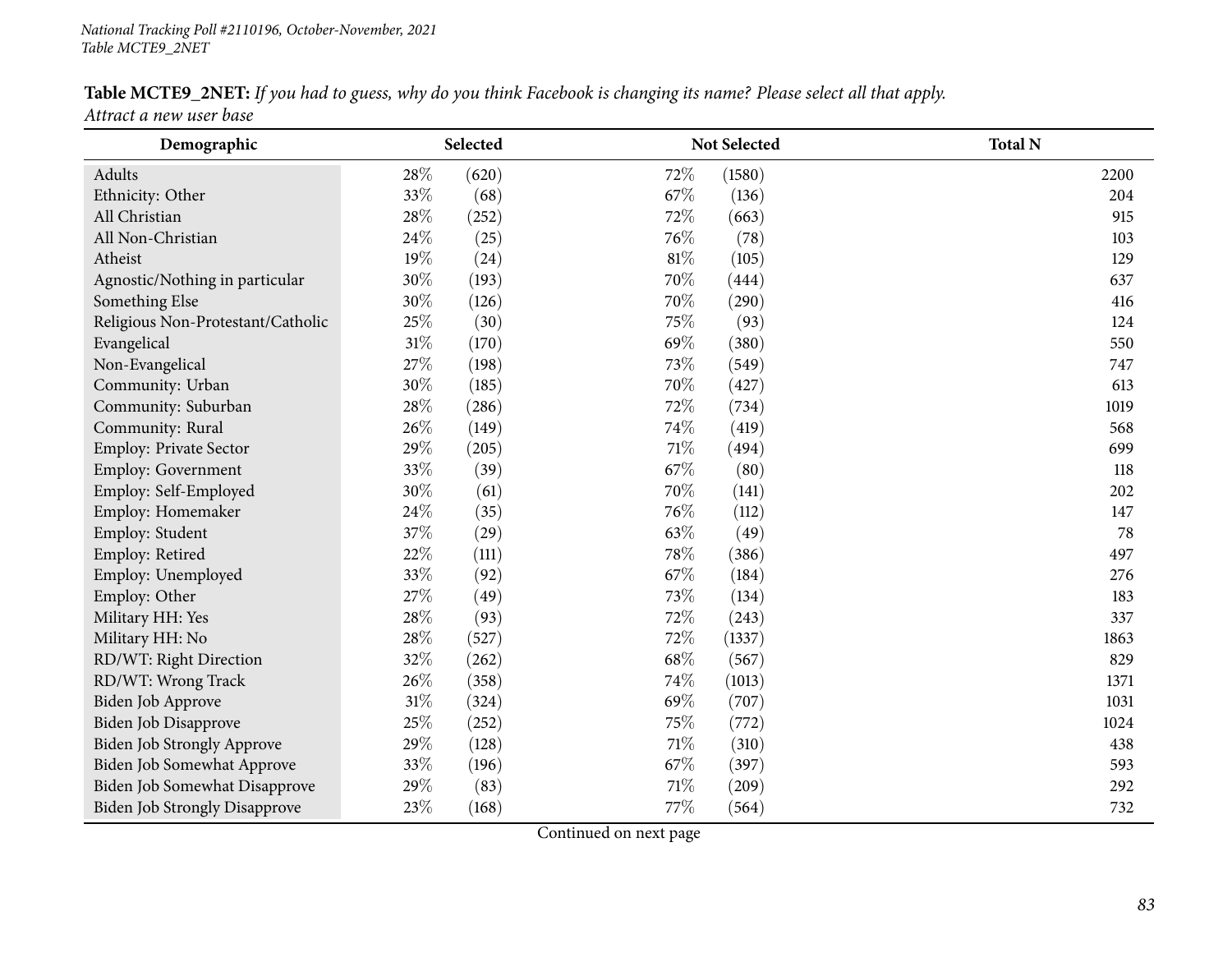#### Table MCTE9\_2NET: If you had to guess, why do you think Facebook is changing its name? Please select all that apply.

*Attract <sup>a</sup> new user base*

| Demographic                          | Selected        | Not Selected  | <b>Total N</b> |
|--------------------------------------|-----------------|---------------|----------------|
| Adults                               | 28\%<br>(620)   | 72%<br>(1580) | 2200           |
| Favorable of Biden                   | 30%<br>(316)    | 70\%<br>(723) | 1038           |
| Unfavorable of Biden                 | 26%<br>(273)    | 74%<br>(777)  | 1050           |
| Very Favorable of Biden              | 30%<br>(143)    | 70%<br>(334)  | 477            |
| Somewhat Favorable of Biden          | 31%<br>(173)    | 69%<br>(389)  | 561            |
| Somewhat Unfavorable of Biden        | 34%<br>(94)     | 66\%<br>(186) | 280            |
| Very Unfavorable of Biden            | 23%<br>(179)    | 77%<br>(591)  | 770            |
| #1 Issue: Economy                    | 32%<br>(265)    | 68%<br>(557)  | 822            |
| #1 Issue: Security                   | 22%<br>(69)     | 78%<br>(247)  | 316            |
| #1 Issue: Health Care                | 25%<br>(73)     | 75%<br>(220)  | 293            |
| #1 Issue: Medicare / Social Security | 25%<br>(65)     | 75%<br>(194)  | 259            |
| #1 Issue: Women's Issues             | 29%<br>(40)     | 71%<br>(96)   | 136            |
| #1 Issue: Education                  | 39%<br>(42)     | 61\%<br>(67)  | 109            |
| #1 Issue: Energy                     | 27%<br>(36)     | 73%<br>(96)   | 132            |
| #1 Issue: Other                      | 23%<br>(31)     | 77%<br>(103)  | 134            |
| 2020 Vote: Joe Biden                 | 28\%<br>(275)   | 72%<br>(705)  | 980            |
| 2020 Vote: Donald Trump              | 25%<br>(171)    | 75%<br>(513)  | 685            |
| 2020 Vote: Other                     | $31\%$<br>(26)  | 69%<br>(59)   | 85             |
| 2020 Vote: Didn't Vote               | 33%<br>(147)    | 67%<br>(299)  | 445            |
| 2018 House Vote: Democrat            | 26%<br>(196)    | 74%<br>(544)  | 741            |
| 2018 House Vote: Republican          | $25\%$<br>(149) | 75%<br>(446)  | 596            |
| 2018 House Vote: Someone else        | 19%<br>(13)     | 81%<br>(54)   | 67             |
| 2016 Vote: Hillary Clinton           | 27%<br>(187)    | 73%<br>(499)  | 686            |
| 2016 Vote: Donald Trump              | 26%<br>(172)    | 74\%<br>(479) | 651            |
| 2016 Vote: Other                     | 23%<br>(31)     | 77%<br>(102)  | 133            |
| 2016 Vote: Didn't Vote               | $31\%$<br>(230) | 69%<br>(500)  | 730            |
| Voted in 2014: Yes                   | 25%<br>(301)    | 75%<br>(913)  | 1214           |
| Voted in 2014: No                    | 32%<br>(319)    | 68%<br>(667)  | 986            |
| 4-Region: Northeast                  | 29%<br>(113)    | 71%<br>(281)  | 394            |
| 4-Region: Midwest                    | 29%<br>(133)    | 71%<br>(329)  | 462            |
| 4-Region: South                      | 27%<br>(223)    | 73%<br>(601)  | 824            |
| 4-Region: West                       | 29%<br>(151)    | 71%<br>(369)  | 520            |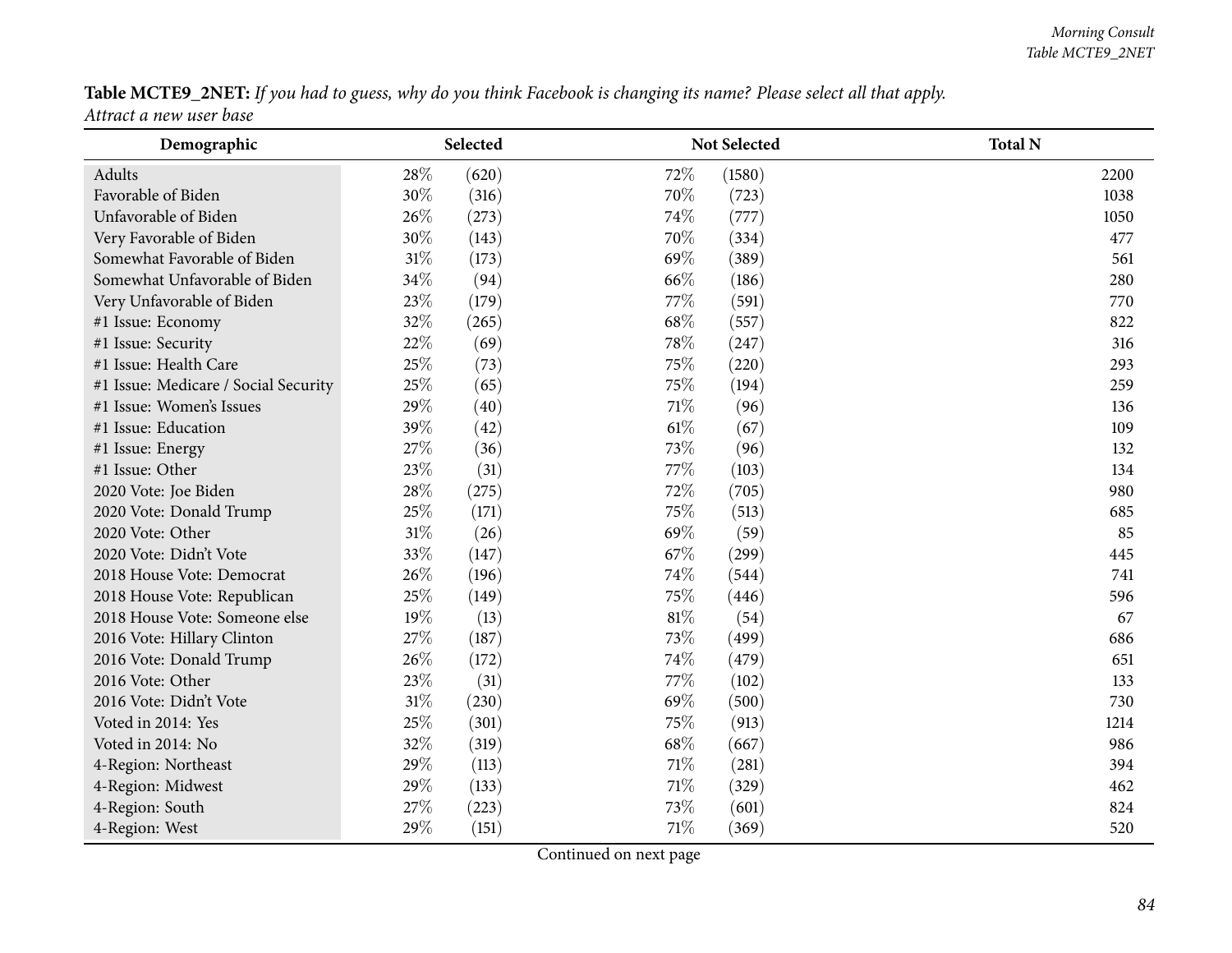| Demographic               | <b>Selected</b> | <b>Not Selected</b> | <b>Total N</b> |
|---------------------------|-----------------|---------------------|----------------|
| Adults                    | $28\%$<br>(620) | $72\%$<br>(1580)    | 2200           |
| <b>SRH Metaverse</b>      | 31%<br>(253)    | 69 $\%$<br>(555)    | 808            |
| SRH Meta Rebrand          | 28%<br>(357)    | $72\%$<br>(925)     | 1282           |
| <b>SRH Facebook Files</b> | 28%<br>(278)    | $72\%$<br>(698)     | 976            |

Table MCTE9\_2NET: If you had to guess, why do you think Facebook is changing its name? Please select all that apply. *Attract <sup>a</sup> new user base*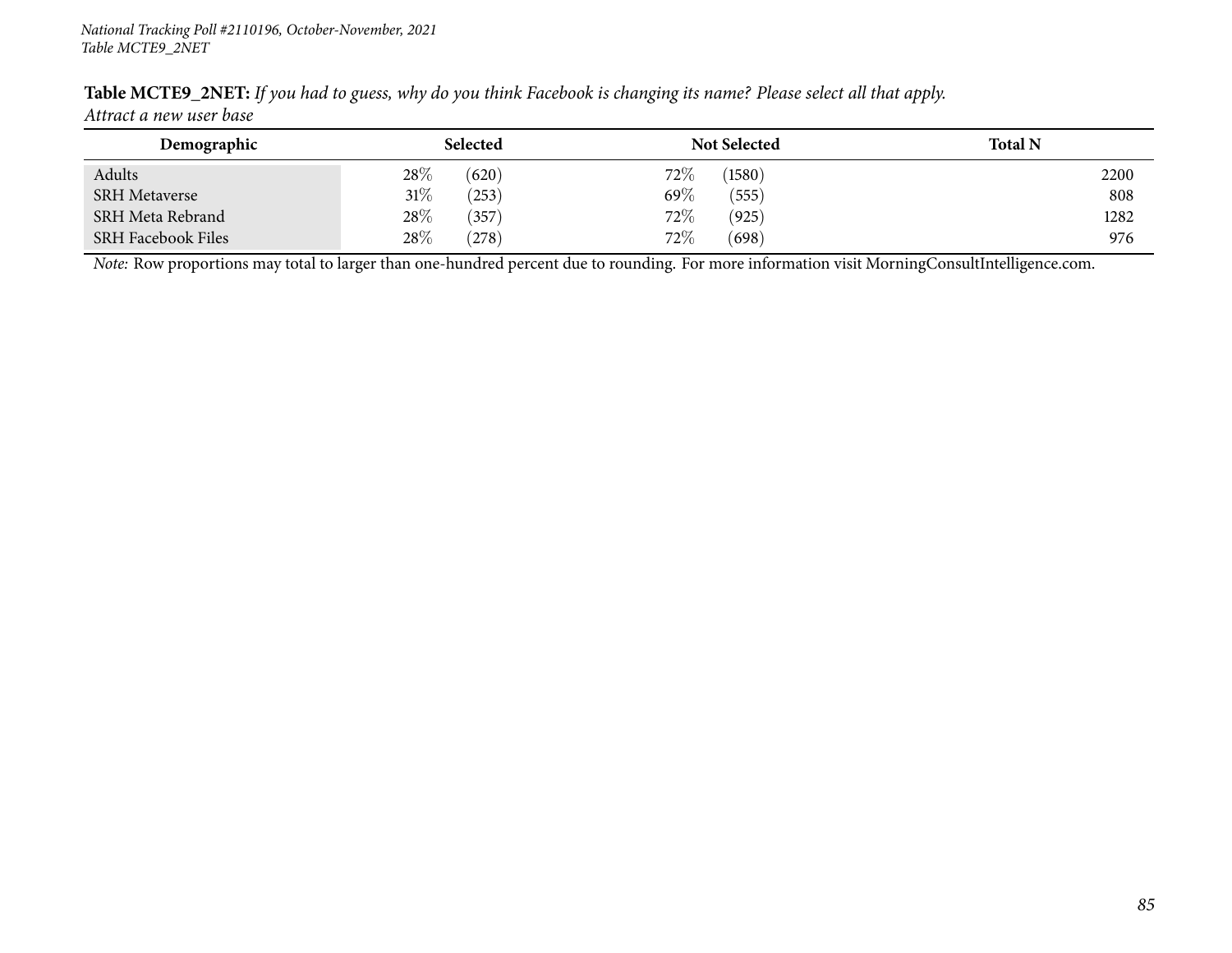# Table MCTE9\_3NET: If you had to guess, why do you think Facebook is changing its name? Please select all that apply.

*Avoid any legal repercussions*

| Demographic              | Selected       | Not Selected   | <b>Total N</b> |
|--------------------------|----------------|----------------|----------------|
| Adults                   | 29%<br>(628)   | 71%<br>(1572)  | 2200           |
| Gender: Male             | 28%<br>(293)   | 72%<br>(769)   | 1062           |
| Gender: Female           | 29%<br>(335)   | 71%<br>(803)   | 1138           |
| Age: 18-34               | 23%<br>(151)   | 77%<br>(504)   | 655            |
| Age: 35-44               | 27%<br>(97)    | 73%<br>(260)   | 358            |
| Age: 45-64               | 31%<br>(235)   | 69%<br>(516)   | 751            |
| Age: 65+                 | 33%<br>(145)   | 67\%<br>(292)  | 436            |
| GenZers: 1997-2012       | 19%<br>(43)    | 81%<br>(179)   | 222            |
| Millennials: 1981-1996   | 25%<br>(166)   | 75%<br>(489)   | 655            |
| GenXers: 1965-1980       | 30%<br>(167)   | 70%<br>(398)   | 565            |
| Baby Boomers: 1946-1964  | 33%<br>(228)   | 67%<br>(454)   | 681            |
| PID: Dem (no lean)       | 30%<br>(238)   | 70%<br>(563)   | 801            |
| PID: Ind (no lean)       | 28\%<br>(213)  | 72\%<br>(551)  | 763            |
| PID: Rep (no lean)       | 28%<br>(178)   | 72%<br>(458)   | 636            |
| PID/Gender: Dem Men      | 28\%<br>(112)  | 72%<br>(286)   | 398            |
| PID/Gender: Dem Women    | 31%<br>(126)   | 69%<br>(277)   | 403            |
| PID/Gender: Ind Men      | 29%<br>(99)    | 71%<br>(247)   | 346            |
| PID/Gender: Ind Women    | 27%<br>(113)   | 73%<br>(303)   | 417            |
| PID/Gender: Rep Men      | 26%<br>(81)    | 74%<br>(236)   | 317            |
| PID/Gender: Rep Women    | 30%<br>(96)    | 70%<br>(222)   | 319            |
| Ideo: Liberal (1-3)      | 32%<br>(200)   | 68%<br>(425)   | 625            |
| Ideo: Moderate (4)       | 27%<br>(177)   | 73%<br>(491)   | 668            |
| Ideo: Conservative (5-7) | 29%<br>(196)   | 71%<br>(478)   | 675            |
| Educ: < College          | 28%<br>(426)   | 72%<br>(1086)  | 1512           |
| Educ: Bachelors degree   | 28\%<br>(126)  | 72%<br>(318)   | 444            |
| Educ: Post-grad          | $31\%$<br>(76) | 69%<br>(168)   | 244            |
| Income: Under 50k        | 27%<br>(351)   | 73%<br>(925)   | 1276           |
| Income: 50k-100k         | 32%<br>(207)   | 68%<br>(429)   | 636            |
| Income: 100k+            | 25%<br>(71)    | 75%<br>(217)   | 288            |
| Ethnicity: White         | 29%<br>(491)   | 71\%<br>(1230) | 1722           |
| Ethnicity: Hispanic      | 27%<br>(95)    | 73%<br>(254)   | 349            |
| Ethnicity: Black         | 28%<br>(76)    | 72%<br>(198)   | 274            |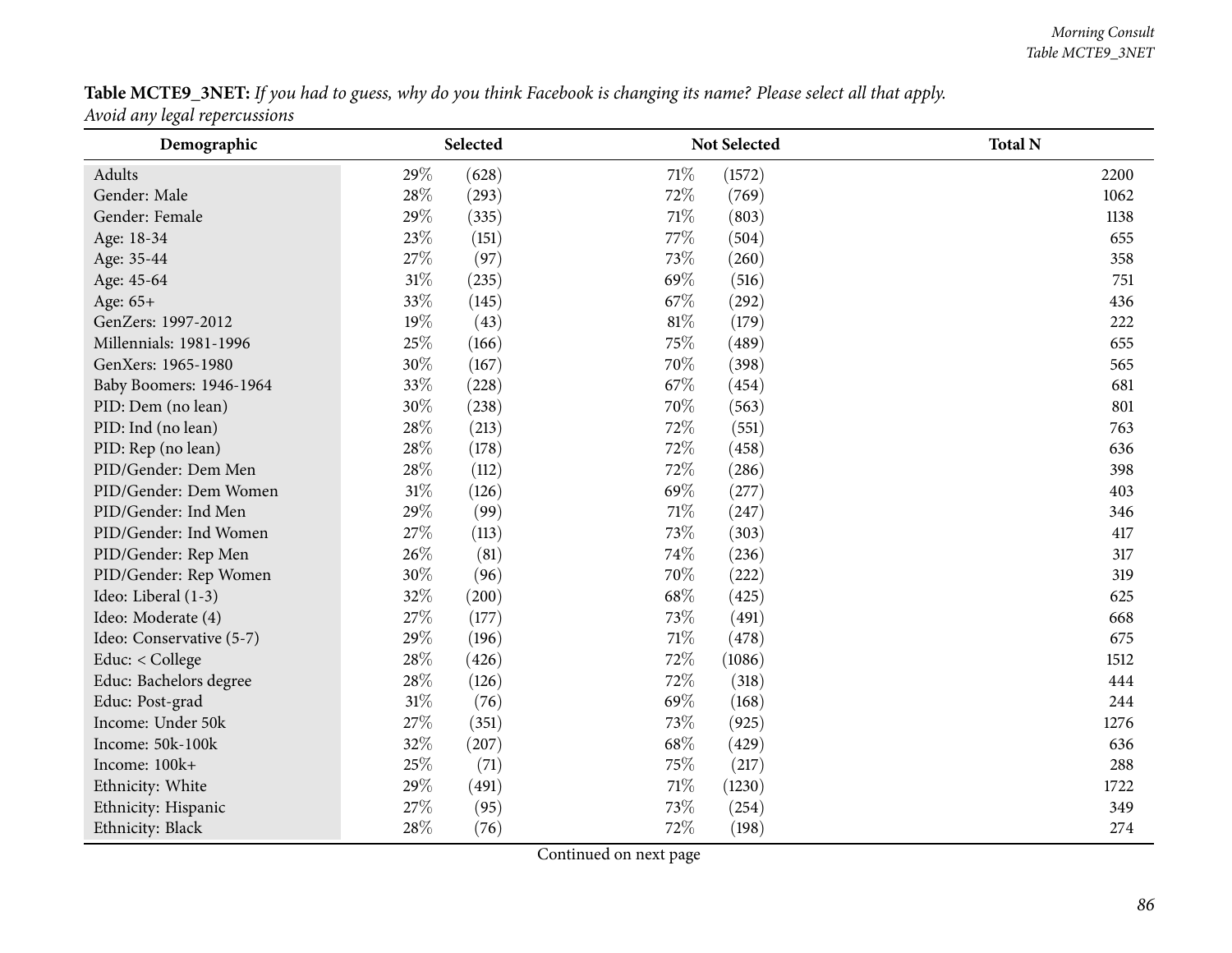# Table MCTE9\_3NET: If you had to guess, why do you think Facebook is changing its name? Please select all that apply.

*Avoid any legal repercussions*

| Demographic                          |        | Selected |      | <b>Not Selected</b> | <b>Total N</b> |
|--------------------------------------|--------|----------|------|---------------------|----------------|
| Adults                               | 29%    | (628)    | 71%  | (1572)              | 2200           |
| Ethnicity: Other                     | 30%    | (61)     | 70%  | (143)               | 204            |
| All Christian                        | 30%    | (275)    | 70%  | (640)               | 915            |
| All Non-Christian                    | 30%    | (31)     | 70%  | (72)                | 103            |
| Atheist                              | 28\%   | (36)     | 72%  | (93)                | 129            |
| Agnostic/Nothing in particular       | 25%    | (161)    | 75%  | (477)               | 637            |
| Something Else                       | 30%    | (126)    | 70%  | (290)               | 416            |
| Religious Non-Protestant/Catholic    | 29%    | (36)     | 71%  | (88)                | 124            |
| Evangelical                          | 30%    | (165)    | 70%  | (385)               | 550            |
| Non-Evangelical                      | 30%    | (225)    | 70%  | (522)               | 747            |
| Community: Urban                     | 29%    | (175)    | 71%  | (437)               | 613            |
| Community: Suburban                  | 27%    | (277)    | 73%  | (742)               | 1019           |
| Community: Rural                     | $31\%$ | (176)    | 69%  | (393)               | 568            |
| <b>Employ: Private Sector</b>        | 25%    | (177)    | 75%  | (523)               | 699            |
| <b>Employ: Government</b>            | 29%    | (34)     | 71%  | (85)                | 118            |
| Employ: Self-Employed                | 32%    | (64)     | 68%  | (139)               | 202            |
| Employ: Homemaker                    | 29%    | (43)     | 71%  | (104)               | 147            |
| Employ: Student                      | $18\%$ | (14)     | 82%  | (63)                | 78             |
| Employ: Retired                      | 34%    | (168)    | 66%  | (329)               | 497            |
| Employ: Unemployed                   | 26%    | (73)     | 74%  | (203)               | 276            |
| Employ: Other                        | $31\%$ | (56)     | 69%  | (127)               | 183            |
| Military HH: Yes                     | 33%    | (112)    | 67%  | (225)               | 337            |
| Military HH: No                      | 28%    | (516)    | 72%  | (1347)              | 1863           |
| RD/WT: Right Direction               | 29%    | (239)    | 71%  | (590)               | 829            |
| RD/WT: Wrong Track                   | 28\%   | (389)    | 72%  | (982)               | 1371           |
| Biden Job Approve                    | 30%    | (307)    | 70%  | (724)               | 1031           |
| Biden Job Disapprove                 | 28\%   | (290)    | 72%  | (734)               | 1024           |
| <b>Biden Job Strongly Approve</b>    | 33%    | (145)    | 67%  | (294)               | 438            |
| Biden Job Somewhat Approve           | 27%    | (163)    | 73%  | (431)               | 593            |
| Biden Job Somewhat Disapprove        | 24\%   | (71)     | 76\% | (221)               | 292            |
| <b>Biden Job Strongly Disapprove</b> | 30%    | (219)    | 70%  | (513)               | 732            |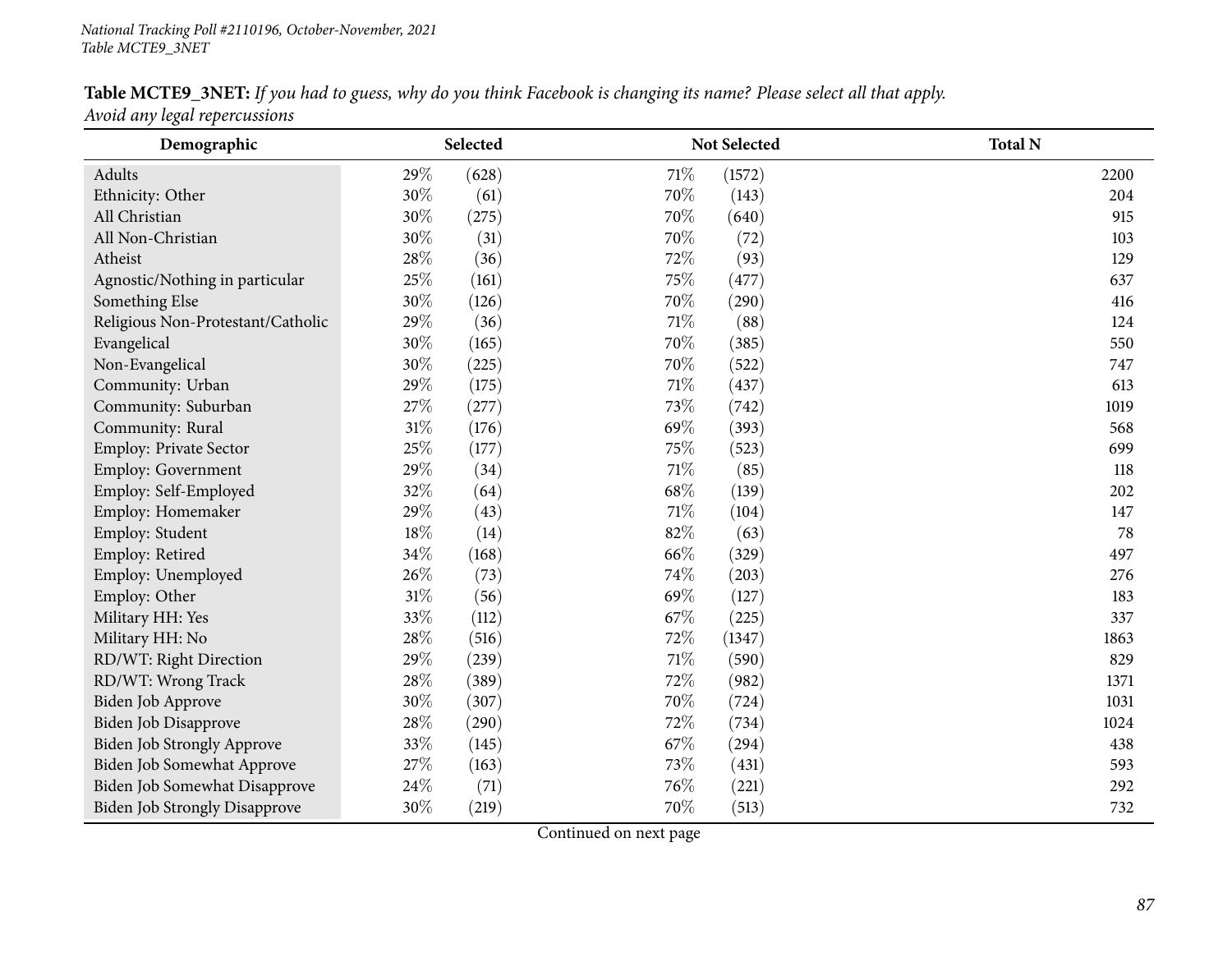### Table MCTE9\_3NET: If you had to guess, why do you think Facebook is changing its name? Please select all that apply.

*Avoid any legal repercussions*

| Demographic                          | Selected        |      | Not Selected | <b>Total N</b> |
|--------------------------------------|-----------------|------|--------------|----------------|
| Adults                               | 29%<br>(628)    | 71\% | (1572)       | 2200           |
| Favorable of Biden                   | $31\%$<br>(321) | 69%  | (717)        | 1038           |
| Unfavorable of Biden                 | 27%<br>(285)    | 73%  | (764)        | 1050           |
| Very Favorable of Biden              | 33%<br>(155)    | 67%  | (322)        | 477            |
| Somewhat Favorable of Biden          | 30%<br>(166)    | 70%  | (395)        | 561            |
| Somewhat Unfavorable of Biden        | 22%<br>(62)     | 78%  | (217)        | 280            |
| Very Unfavorable of Biden            | 29%<br>(223)    | 71%  | (547)        | 770            |
| #1 Issue: Economy                    | 26%<br>(213)    | 74%  | (609)        | 822            |
| #1 Issue: Security                   | $31\%$<br>(99)  | 69%  | (217)        | 316            |
| #1 Issue: Health Care                | $30\%$<br>(88)  | 70%  | (205)        | 293            |
| #1 Issue: Medicare / Social Security | $34\%$<br>(88)  | 66\% | (171)        | 259            |
| #1 Issue: Women's Issues             | 25%<br>(34)     | 75%  | (101)        | 136            |
| #1 Issue: Education                  | 23%<br>(25)     | 77%  | (84)         | 109            |
| #1 Issue: Energy                     | 28\%<br>(37)    | 72%  | (95)         | 132            |
| #1 Issue: Other                      | 32%<br>(43)     | 68%  | (91)         | 134            |
| 2020 Vote: Joe Biden                 | $31\%$<br>(305) | 69%  | (675)        | 980            |
| 2020 Vote: Donald Trump              | 29%<br>(197)    | 71\% | (487)        | 685            |
| 2020 Vote: Other                     | $21\%$<br>(18)  | 79%  | (67)         | 85             |
| 2020 Vote: Didn't Vote               | 24\%<br>(105)   | 76%  | (340)        | 445            |
| 2018 House Vote: Democrat            | $31\%$<br>(228) | 69%  | (513)        | 741            |
| 2018 House Vote: Republican          | $31\%$<br>(187) | 69%  | (409)        | 596            |
| 2018 House Vote: Someone else        | 37%<br>(25)     | 63%  | (42)         | 67             |
| 2016 Vote: Hillary Clinton           | 30%<br>(208)    | 70%  | (478)        | 686            |
| 2016 Vote: Donald Trump              | 30%<br>(194)    | 70%  | (457)        | 651            |
| 2016 Vote: Other                     | 34%<br>(45)     | 66%  | (87)         | 133            |
| 2016 Vote: Didn't Vote               | 25%<br>(180)    | 75%  | (549)        | 730            |
| Voted in 2014: Yes                   | $31\%$<br>(374) | 69%  | (840)        | 1214           |
| Voted in 2014: No                    | 26%<br>(255)    | 74\% | (732)        | 986            |
| 4-Region: Northeast                  | 28\%<br>(109)   | 72%  | (284)        | 394            |
| 4-Region: Midwest                    | $31\%$<br>(143) | 69%  | (320)        | 462            |
| 4-Region: South                      | 29%<br>(237)    | 71%  | (587)        | 824            |
| 4-Region: West                       | 27%<br>(139)    | 73%  | (381)        | 520            |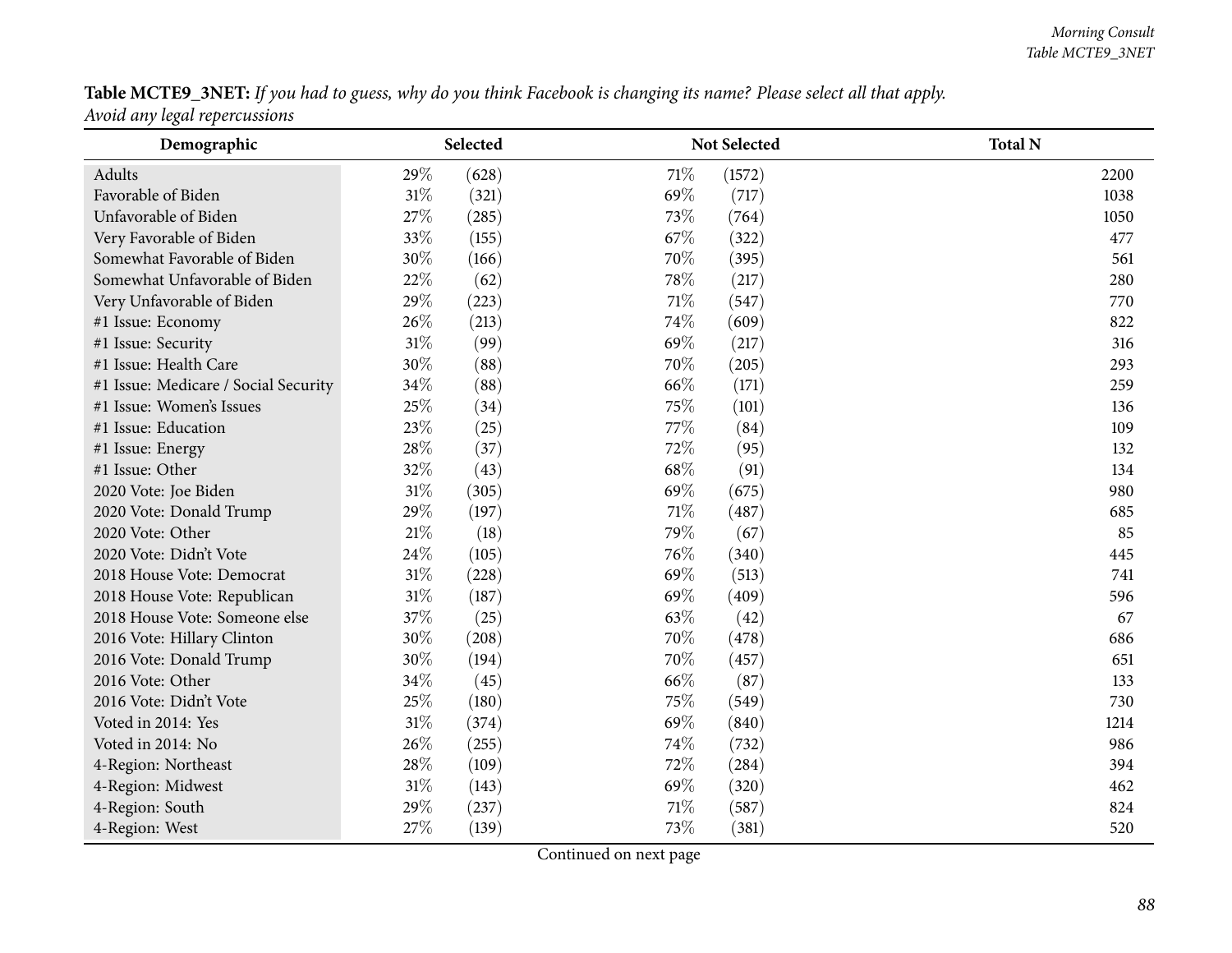| Table MCTE9_3NET: If you had to guess, why do you think Facebook is changing its name? Please select all that apply. |  |  |
|----------------------------------------------------------------------------------------------------------------------|--|--|
| Avoid any legal repercussions                                                                                        |  |  |

| Demographic               | Selected        | <b>Not Selected</b> | <b>Total N</b> |
|---------------------------|-----------------|---------------------|----------------|
| Adults                    | $29\%$<br>(628) | 71%<br>(1572)       | 2200           |
| <b>SRH</b> Metaverse      | 28%<br>(227)    | $72\%$<br>(581)     | 808            |
| SRH Meta Rebrand          | 29%<br>(367)    | 71\%<br>(915)       | 1282           |
| <b>SRH Facebook Files</b> | 34\%<br>(327)   | $66\%$<br>(649)     | 976            |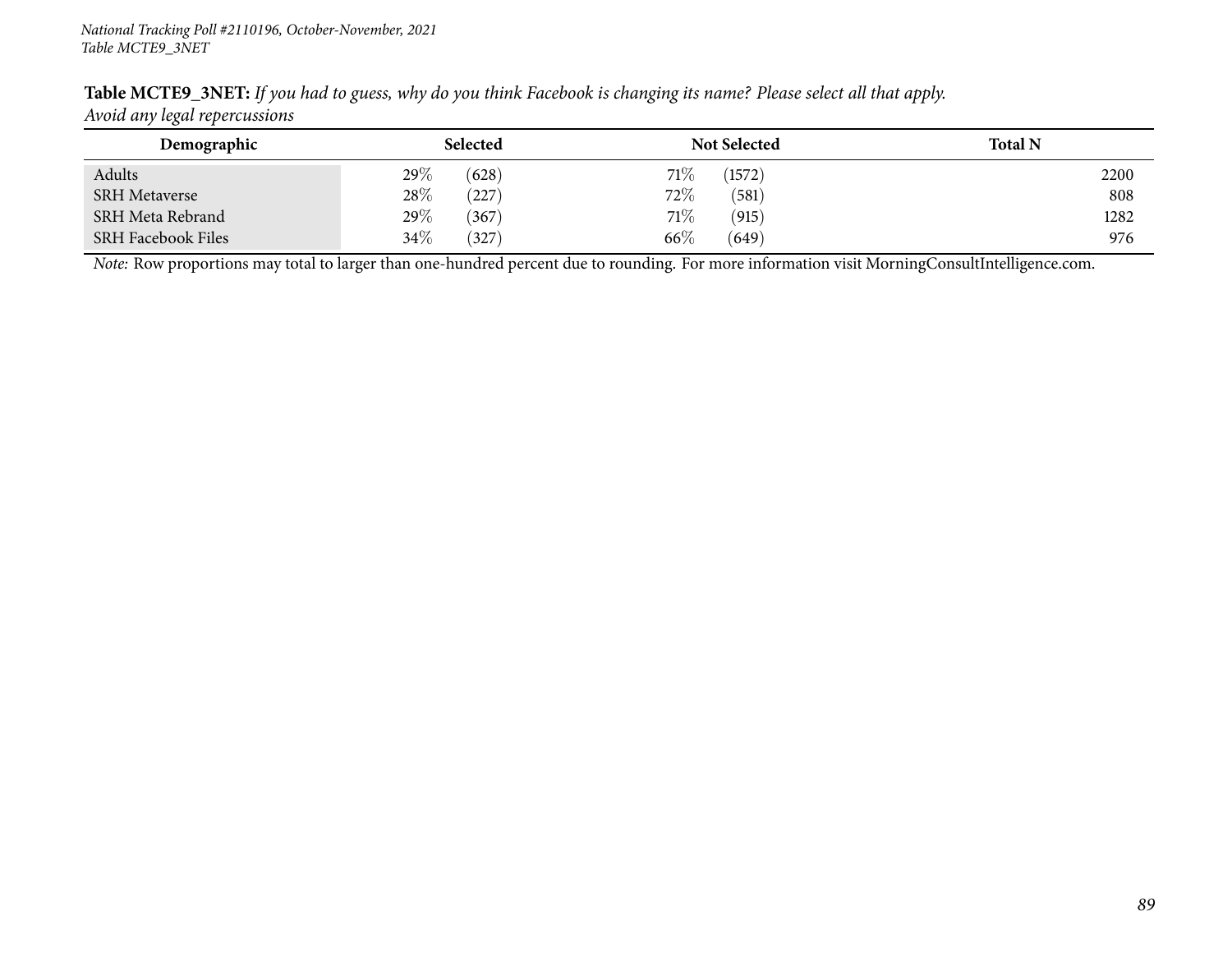Table MCTE9\_4NET: If you had to guess, why do you think Facebook is changing its name? Please select all that apply. *Avoid public scrutiny*

| Demographic              | Selected        | Not Selected    | <b>Total N</b> |
|--------------------------|-----------------|-----------------|----------------|
| Adults                   | 32\%<br>(700)   | 68\%<br>(1500)  | 2200           |
| Gender: Male             | 33\%<br>(345)   | 67\%<br>(716)   | 1062           |
| Gender: Female           | 31%<br>(355)    | 69%<br>(783)    | 1138           |
| Age: 18-34               | 28%<br>(186)    | 72%<br>(469)    | 655            |
| Age: 35-44               | 25%<br>(89)     | 75%<br>(269)    | 358            |
| Age: 45-64               | 35%<br>(266)    | 65%<br>(485)    | 751            |
| Age: 65+                 | 37%<br>(159)    | 63\%<br>(277)   | 436            |
| GenZers: 1997-2012       | 28%<br>(63)     | 72%<br>(159)    | 222            |
| Millennials: 1981-1996   | 26%<br>(173)    | 74%<br>(482)    | 655            |
| GenXers: 1965-1980       | 33%<br>(188)    | 67\%<br>(377)   | 565            |
| Baby Boomers: 1946-1964  | 37%<br>(252)    | 63\%<br>(429)   | 681            |
| PID: Dem (no lean)       | 34\%<br>(270)   | 66\%<br>(531)   | 801            |
| PID: Ind (no lean)       | 33%<br>(254)    | 67%<br>(510)    | 763            |
| PID: Rep (no lean)       | 28%<br>(177)    | 72%<br>(459)    | 636            |
| PID/Gender: Dem Men      | 32%<br>(129)    | 68%<br>(269)    | 398            |
| PID/Gender: Dem Women    | 35%<br>(142)    | 65%<br>(261)    | 403            |
| PID/Gender: Ind Men      | 37%<br>(128)    | 63%<br>(218)    | 346            |
| PID/Gender: Ind Women    | 30%<br>(126)    | 70%<br>(291)    | 417            |
| PID/Gender: Rep Men      | 28\%<br>(89)    | 72%<br>(229)    | 317            |
| PID/Gender: Rep Women    | 28%<br>(88)     | 72%<br>(231)    | 319            |
| Ideo: Liberal (1-3)      | 39%<br>(243)    | 61\%<br>(382)   | 625            |
| Ideo: Moderate (4)       | 27%<br>(178)    | 73%<br>(490)    | 668            |
| Ideo: Conservative (5-7) | 34%<br>(229)    | 66%<br>(446)    | 675            |
| Educ: < College          | 30%<br>(456)    | 70%<br>(1057)   | 1512           |
| Educ: Bachelors degree   | 35%<br>(154)    | 65%<br>(290)    | 444            |
| Educ: Post-grad          | 37%<br>(91)     | 63%<br>(153)    | 244            |
| Income: Under 50k        | $31\%$<br>(390) | 69%<br>(886)    | 1276           |
| Income: 50k-100k         | 34%<br>(214)    | 66%<br>(422)    | 636            |
| Income: 100k+            | 33%<br>(96)     | 67%<br>(192)    | 288            |
| Ethnicity: White         | 32%<br>(544)    | 68%<br>(1177)   | 1722           |
| Ethnicity: Hispanic      | 30%<br>(103)    | 70%<br>(246)    | 349            |
| Ethnicity: Black         | 29%<br>(79)     | $71\%$<br>(195) | 274            |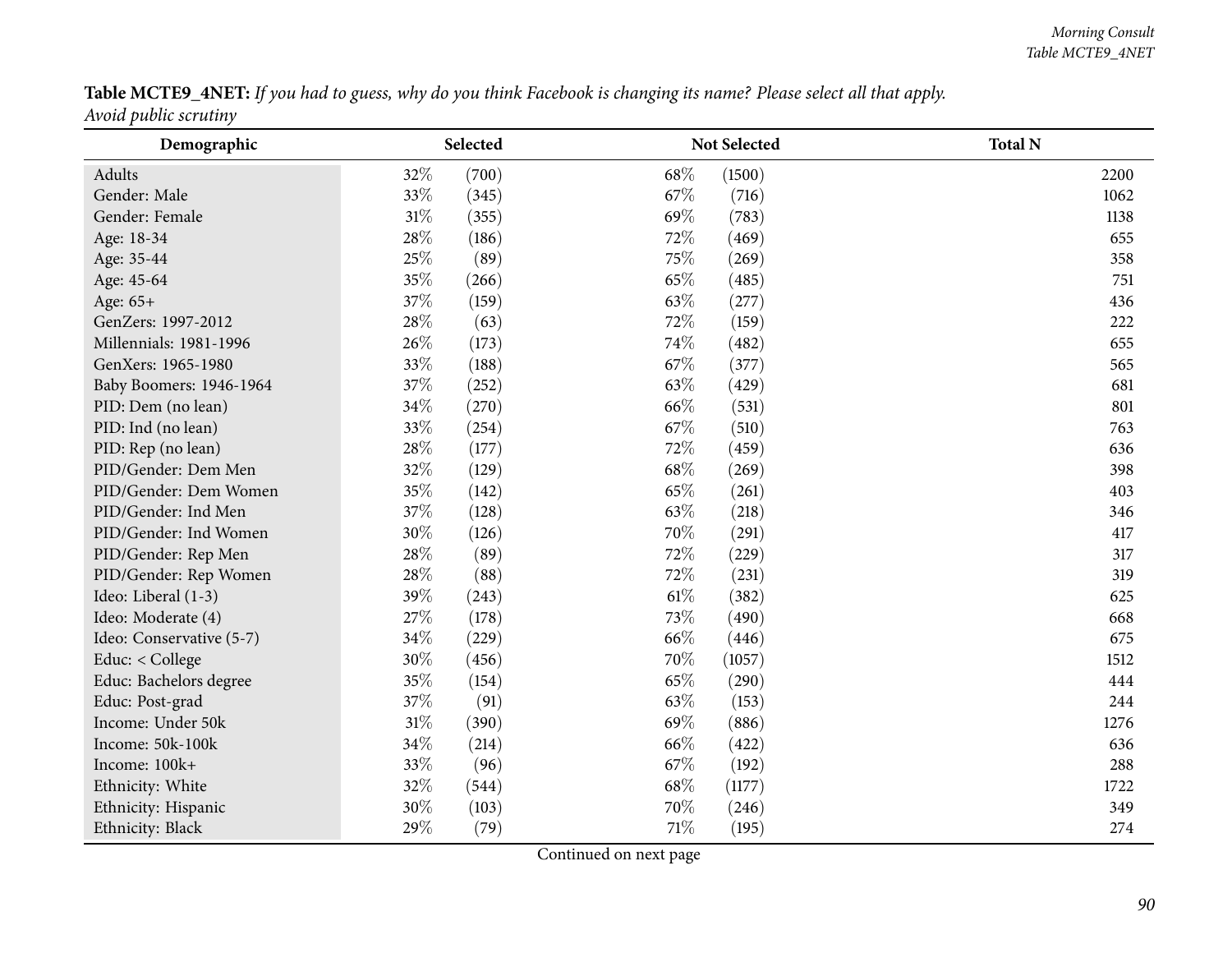## Table MCTE9\_4NET: If you had to guess, why do you think Facebook is changing its name? Please select all that apply.

*Avoid public scrutiny*

| Demographic                          |        | Selected |      | Not Selected | <b>Total N</b> |
|--------------------------------------|--------|----------|------|--------------|----------------|
| Adults                               | 32%    | (700)    | 68\% | (1500)       | 2200           |
| Ethnicity: Other                     | 38%    | (77)     | 62%  | (127)        | 204            |
| All Christian                        | 32%    | (291)    | 68%  | (624)        | 915            |
| All Non-Christian                    | 32%    | (33)     | 68%  | (70)         | 103            |
| Atheist                              | 40%    | (52)     | 60%  | (77)         | 129            |
| Agnostic/Nothing in particular       | 30%    | (191)    | 70%  | (446)        | 637            |
| Something Else                       | 32%    | (133)    | 68%  | (283)        | 416            |
| Religious Non-Protestant/Catholic    | 32%    | (40)     | 68%  | (84)         | 124            |
| Evangelical                          | $31\%$ | (171)    | 69%  | (379)        | 550            |
| Non-Evangelical                      | 32%    | (241)    | 68%  | (506)        | 747            |
| Community: Urban                     | 32%    | (196)    | 68%  | (417)        | 613            |
| Community: Suburban                  | 32%    | (322)    | 68%  | (698)        | 1019           |
| Community: Rural                     | 32%    | (183)    | 68%  | (385)        | 568            |
| Employ: Private Sector               | 28\%   | (196)    | 72%  | (504)        | 699            |
| Employ: Government                   | 28\%   | (33)     | 72%  | (86)         | 118            |
| Employ: Self-Employed                | 42%    | (84)     | 58%  | (118)        | 202            |
| Employ: Homemaker                    | 26%    | (38)     | 74%  | (109)        | 147            |
| Employ: Student                      | 25%    | (19)     | 75%  | (58)         | 78             |
| Employ: Retired                      | 36%    | (179)    | 64\% | (318)        | 497            |
| Employ: Unemployed                   | 32%    | (89)     | 68\% | (187)        | 276            |
| Employ: Other                        | 34%    | (62)     | 66%  | (121)        | 183            |
| Military HH: Yes                     | 36%    | (120)    | 64%  | (216)        | 337            |
| Military HH: No                      | $31\%$ | (580)    | 69%  | (1283)       | 1863           |
| RD/WT: Right Direction               | 33%    | (272)    | 67%  | (557)        | 829            |
| RD/WT: Wrong Track                   | $31\%$ | (428)    | 69%  | (943)        | 1371           |
| Biden Job Approve                    | 33%    | (344)    | 67%  | (687)        | 1031           |
| Biden Job Disapprove                 | $31\%$ | (318)    | 69%  | (705)        | 1024           |
| Biden Job Strongly Approve           | 34%    | (150)    | 66\% | (288)        | 438            |
| Biden Job Somewhat Approve           | 33%    | (194)    | 67%  | (399)        | 593            |
| Biden Job Somewhat Disapprove        | 30%    | (89)     | 70%  | (203)        | 292            |
| <b>Biden Job Strongly Disapprove</b> | $31\%$ | (230)    | 69%  | (502)        | 732            |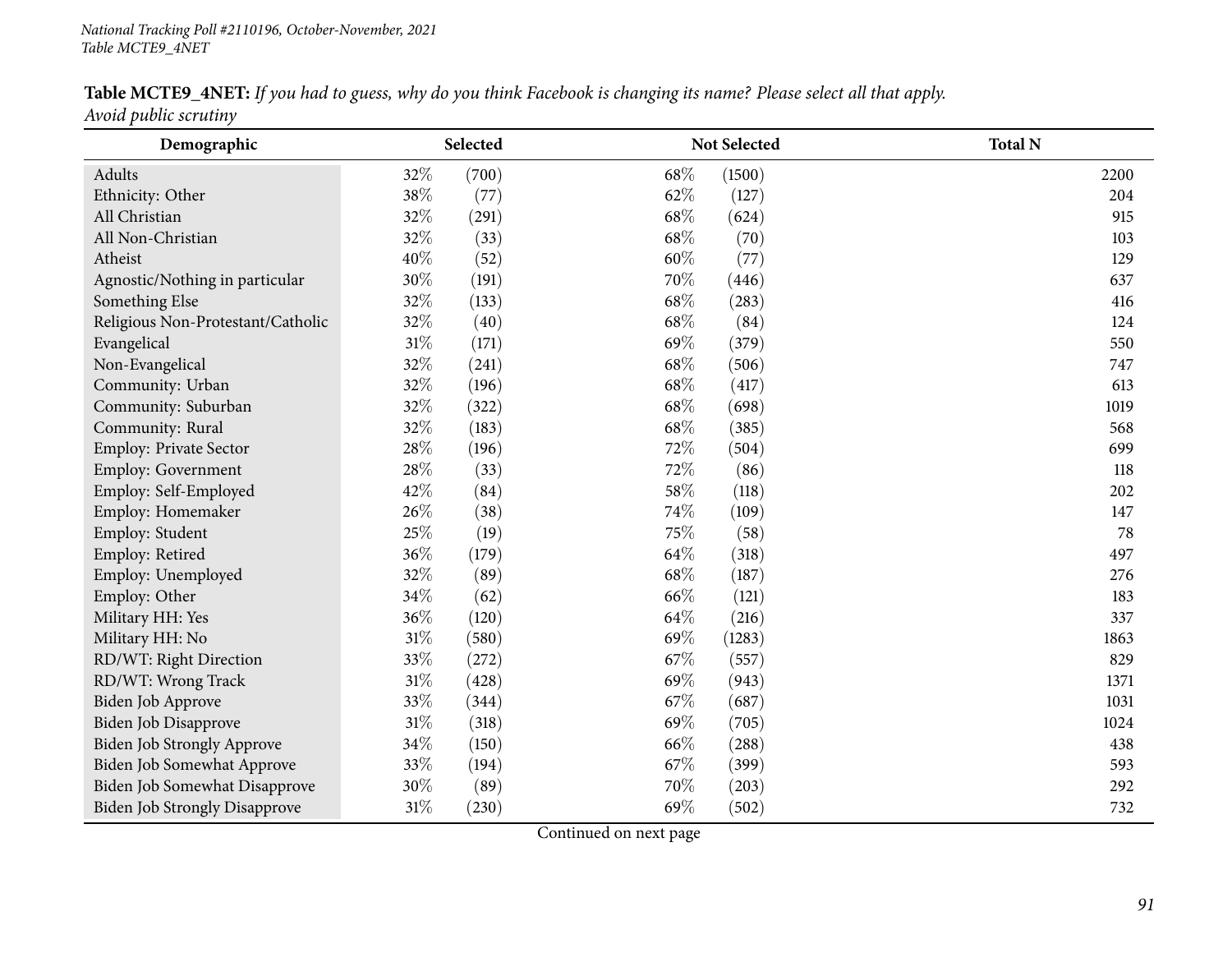### Table MCTE9\_4NET: If you had to guess, why do you think Facebook is changing its name? Please select all that apply.

*Avoid public scrutiny*

| Demographic                          | Selected        | <b>Not Selected</b> | <b>Total N</b> |
|--------------------------------------|-----------------|---------------------|----------------|
| Adults                               | 32%<br>(700)    | 68%<br>(1500)       | 2200           |
| Favorable of Biden                   | 34%<br>(352)    | 66%<br>(687)        | 1038           |
| Unfavorable of Biden                 | $31\%$<br>(330) | 69%<br>(719)        | 1050           |
| Very Favorable of Biden              | 36%<br>(173)    | 64%<br>(304)        | 477            |
| Somewhat Favorable of Biden          | 32%<br>(178)    | 68%<br>(383)        | 561            |
| Somewhat Unfavorable of Biden        | 33%<br>(93)     | 67%<br>(187)        | 280            |
| Very Unfavorable of Biden            | $31\%$<br>(238) | 69%<br>(532)        | 770            |
| #1 Issue: Economy                    | 28%<br>(232)    | 72%<br>(590)        | 822            |
| #1 Issue: Security                   | 33%<br>(103)    | 67%<br>(213)        | 316            |
| #1 Issue: Health Care                | 32%<br>(94)     | 68%<br>(199)        | 293            |
| #1 Issue: Medicare / Social Security | 38\%<br>(98)    | 62%<br>(160)        | 259            |
| #1 Issue: Women's Issues             | 30%<br>(40)     | 70%<br>(95)         | 136            |
| #1 Issue: Education                  | 32%<br>(35)     | 68%<br>(75)         | 109            |
| #1 Issue: Energy                     | 38%<br>(50)     | 62%<br>(82)         | 132            |
| #1 Issue: Other                      | 36%<br>(49)     | 64%<br>(85)         | 134            |
| 2020 Vote: Joe Biden                 | 35%<br>(346)    | 65%<br>(634)        | 980            |
| 2020 Vote: Donald Trump              | 32%<br>(218)    | 68%<br>(466)        | 685            |
| 2020 Vote: Other                     | 27%<br>(23)     | 73%<br>(62)         | 85             |
| 2020 Vote: Didn't Vote               | $25\%$<br>(111) | 75%<br>(334)        | 445            |
| 2018 House Vote: Democrat            | 36%<br>(266)    | 64%<br>(475)        | 741            |
| 2018 House Vote: Republican          | 34%<br>(200)    | 66%<br>(396)        | 596            |
| 2018 House Vote: Someone else        | 43%<br>(29)     | 57%<br>(38)         | 67             |
| 2016 Vote: Hillary Clinton           | 34%<br>(232)    | 66\%<br>(454)       | 686            |
| 2016 Vote: Donald Trump              | 33%<br>(213)    | 67%<br>(438)        | 651            |
| 2016 Vote: Other                     | 40%<br>(53)     | 60%<br>(79)         | 133            |
| 2016 Vote: Didn't Vote               | 28\%<br>(202)   | 72%<br>(528)        | 730            |
| Voted in 2014: Yes                   | 35%<br>(421)    | 65%<br>(792)        | 1214           |
| Voted in 2014: No                    | 28%<br>(279)    | 72%<br>(707)        | 986            |
| 4-Region: Northeast                  | 31%<br>(121)    | 69%<br>(273)        | 394            |
| 4-Region: Midwest                    | $34\%$<br>(158) | 66%<br>(304)        | 462            |
| 4-Region: South                      | $31\%$<br>(259) | 69%<br>(566)        | 824            |
| 4-Region: West                       | $31\%$<br>(163) | 69%<br>(357)        | 520            |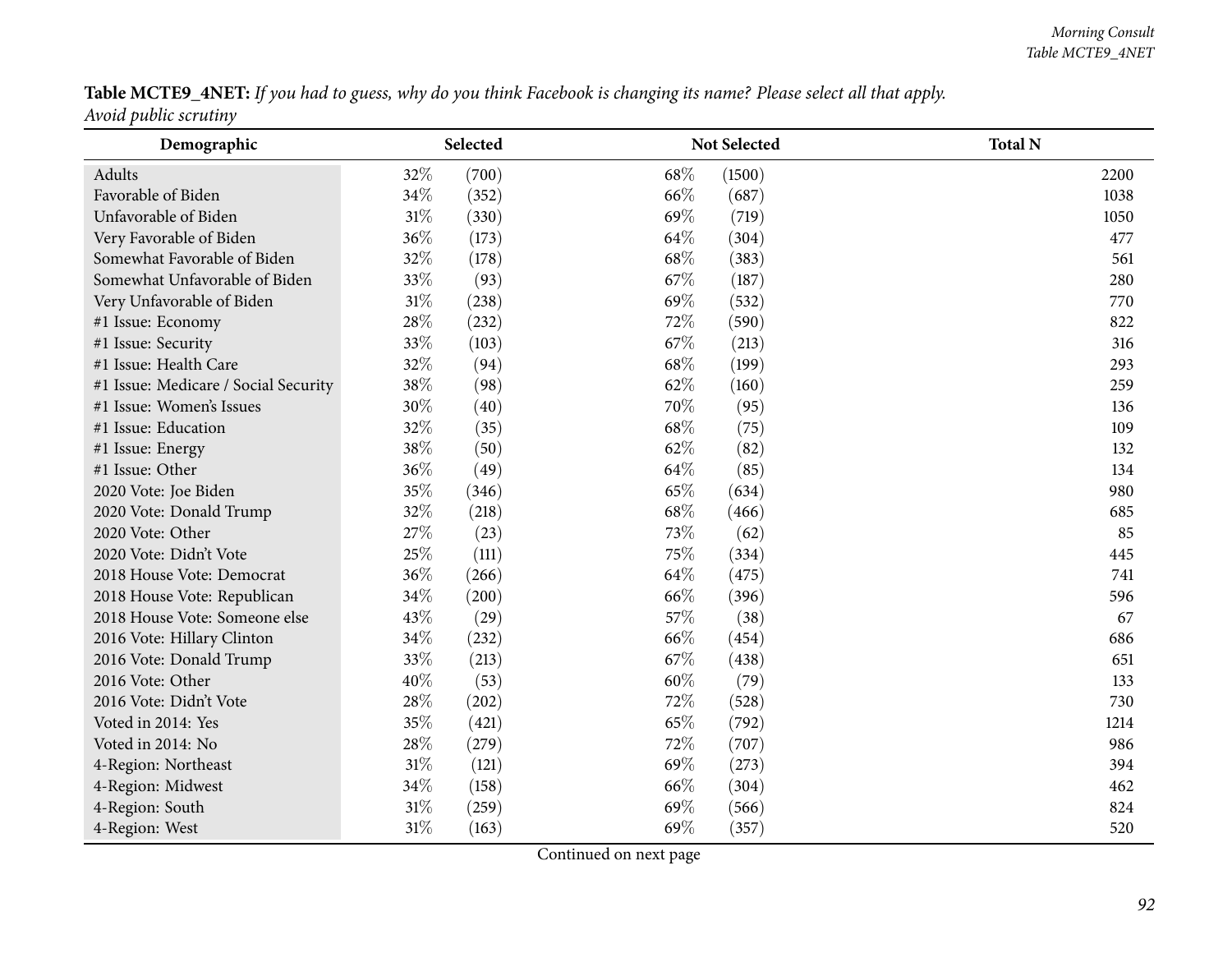| Demographic               | Selected        | <b>Not Selected</b> | <b>Total N</b> |
|---------------------------|-----------------|---------------------|----------------|
| Adults                    | $32\%$<br>(700) | $68\%$<br>(1500)    | 2200           |
| <b>SRH Metaverse</b>      | 34\%<br>(273)   | $66\%$<br>(535)     | 808            |
| SRH Meta Rebrand          | 34\%<br>(433)   | $66\%$<br>(848)     | 1282           |
| <b>SRH Facebook Files</b> | $40\%$<br>(392) | $60\%$<br>(584)     | 976            |

Table MCTE9\_4NET: If you had to guess, why do you think Facebook is changing its name? Please select all that apply. *Avoid public scrutiny*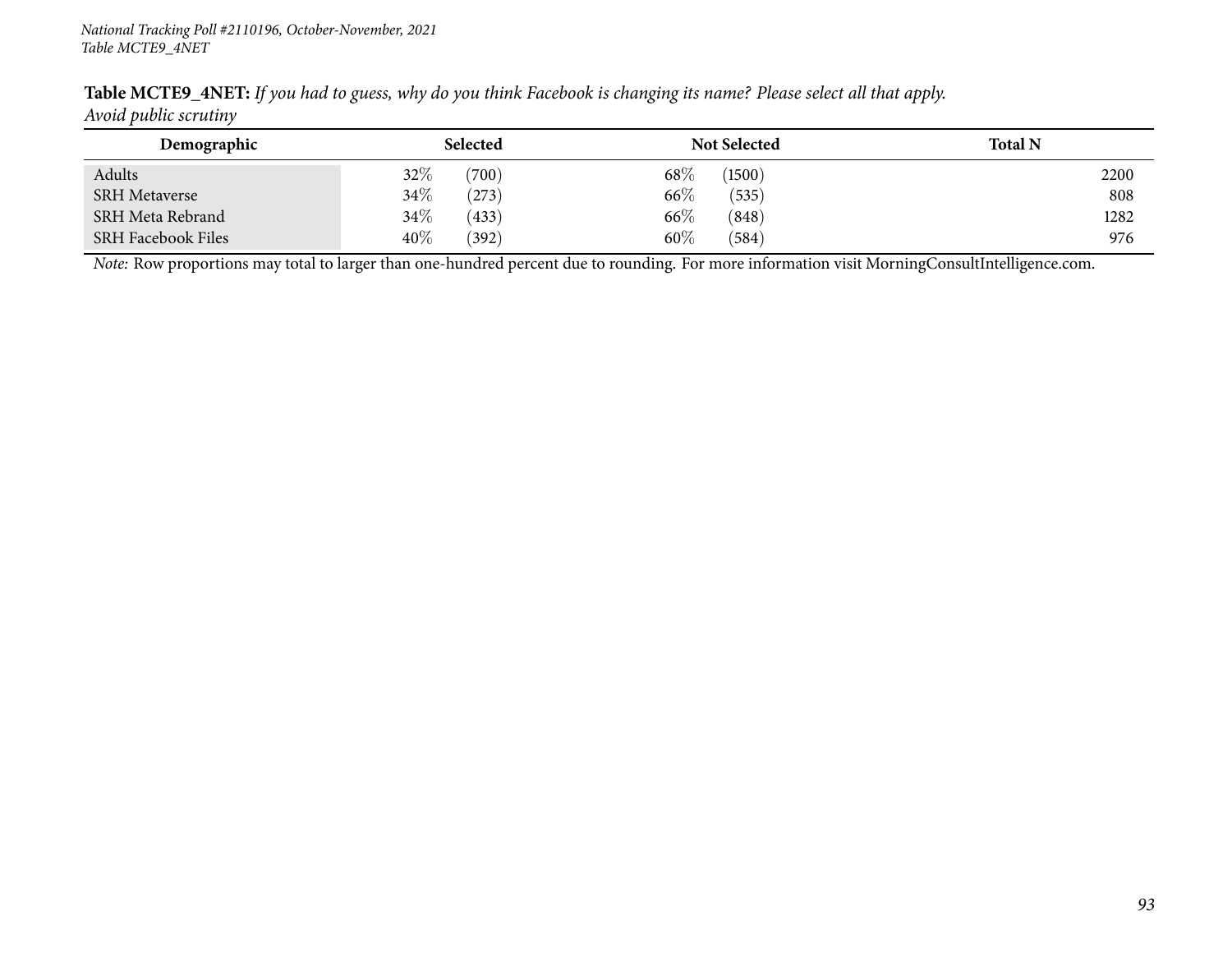${\bf Table~MCTE9\_5NET:}$  If you had to guess, why do you think Facebook is changing its name? Please select all that apply. *Refresh Facebook, Inc's. overall brand*

| Demographic              | Selected        | Not Selected   | <b>Total N</b> |
|--------------------------|-----------------|----------------|----------------|
| Adults                   | 36%<br>(796)    | 64%<br>(1404)  | 2200           |
| Gender: Male             | 35%<br>(370)    | 65%<br>(692)   | 1062           |
| Gender: Female           | 37%<br>(426)    | 63%<br>(712)   | 1138           |
| Age: 18-34               | 45%<br>(297)    | 55%<br>(359)   | 655            |
| Age: 35-44               | 41%<br>(147)    | 59%<br>(211)   | 358            |
| Age: 45-64               | $31\%$<br>(235) | 69%<br>(516)   | 751            |
| Age: 65+                 | $27\%$<br>(118) | 73%<br>(318)   | 436            |
| GenZers: 1997-2012       | 44\%<br>(97)    | 56%<br>(125)   | 222            |
| Millennials: 1981-1996   | 44%<br>(291)    | 56%<br>(364)   | 655            |
| GenXers: 1965-1980       | 35%<br>(198)    | 65%<br>(367)   | 565            |
| Baby Boomers: 1946-1964  | 29%<br>(197)    | 71%<br>(484)   | 681            |
| PID: Dem (no lean)       | 40%<br>(319)    | 60%<br>(482)   | 801            |
| PID: Ind (no lean)       | 35%<br>(263)    | 65%<br>(500)   | 763            |
| PID: Rep (no lean)       | 33%<br>(213)    | 67\%<br>(423)  | 636            |
| PID/Gender: Dem Men      | 38%<br>(150)    | 62%<br>(247)   | 398            |
| PID/Gender: Dem Women    | 42%<br>(169)    | 58%<br>(234)   | 403            |
| PID/Gender: Ind Men      | 33%<br>(115)    | 67%<br>(231)   | 346            |
| PID/Gender: Ind Women    | 35%<br>(148)    | 65%<br>(269)   | 417            |
| PID/Gender: Rep Men      | 33%<br>(104)    | 67%<br>(214)   | 317            |
| PID/Gender: Rep Women    | 34%<br>(109)    | 66%<br>(210)   | 319            |
| Ideo: Liberal (1-3)      | 42%<br>(263)    | 58%<br>(362)   | 625            |
| Ideo: Moderate (4)       | $35\%$<br>(231) | 65%<br>(437)   | 668            |
| Ideo: Conservative (5-7) | 33%<br>(220)    | 67\%<br>(455)  | 675            |
| Educ: < College          | 35%<br>(536)    | 65%<br>(977)   | 1512           |
| Educ: Bachelors degree   | 39%<br>(174)    | 61%<br>(270)   | 444            |
| Educ: Post-grad          | 35%<br>(86)     | 65%<br>(158)   | 244            |
| Income: Under 50k        | 35%<br>(448)    | 65%<br>(828)   | 1276           |
| Income: 50k-100k         | 36%<br>(229)    | 64%<br>(407)   | 636            |
| Income: 100k+            | 41%<br>(118)    | 59%<br>(169)   | 288            |
| Ethnicity: White         | 36%<br>(621)    | 64\%<br>(1101) | 1722           |
| Ethnicity: Hispanic      | 41%<br>(143)    | 59%<br>(207)   | 349            |
| Ethnicity: Black         | 34%<br>(93)     | 66%<br>(181)   | 274            |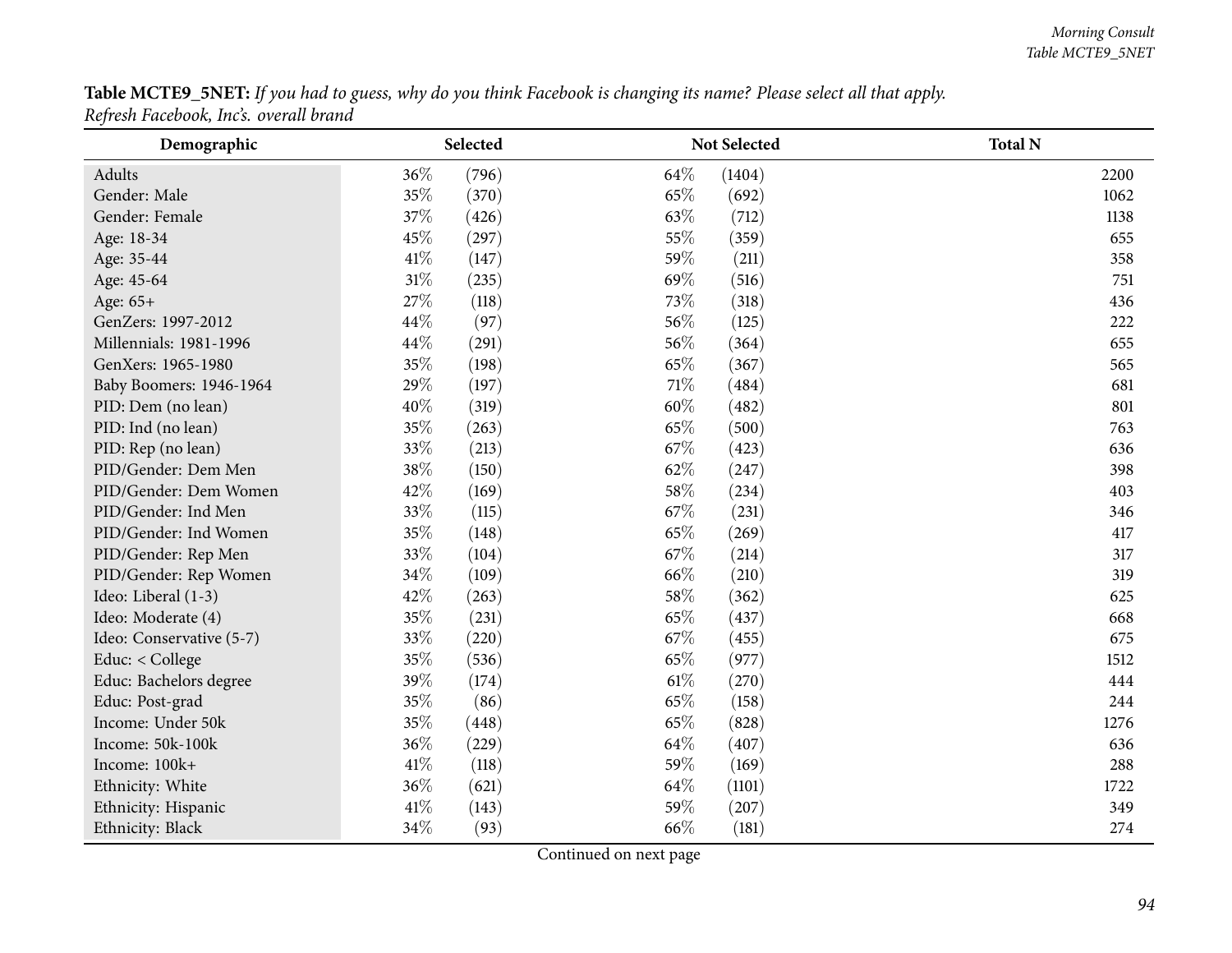#### Table MCTE9\_5NET: If you had to guess, why do you think Facebook is changing its name? Please select all that apply. *Refresh Facebook, Inc's. overall brand*

| Demographic                          |        | Selected |        | Not Selected | <b>Total N</b> |
|--------------------------------------|--------|----------|--------|--------------|----------------|
| Adults                               | 36%    | (796)    | 64\%   | (1404)       | 2200           |
| Ethnicity: Other                     | 40%    | (82)     | 60%    | (122)        | 204            |
| All Christian                        | 35%    | (317)    | 65%    | (598)        | 915            |
| All Non-Christian                    | $41\%$ | (42)     | 59%    | (61)         | 103            |
| Atheist                              | 29%    | (37)     | 71%    | (91)         | 129            |
| Agnostic/Nothing in particular       | 37%    | (237)    | 63%    | (401)        | 637            |
| Something Else                       | 39%    | (163)    | 61\%   | (253)        | 416            |
| Religious Non-Protestant/Catholic    | 38%    | (47)     | 62%    | (77)         | 124            |
| Evangelical                          | 37%    | (204)    | 63%    | (346)        | 550            |
| Non-Evangelical                      | $36\%$ | (267)    | 64%    | (480)        | 747            |
| Community: Urban                     | 38\%   | (231)    | 62%    | (381)        | 613            |
| Community: Suburban                  | 35%    | (359)    | 65%    | (661)        | 1019           |
| Community: Rural                     | 36%    | (206)    | 64\%   | (362)        | 568            |
| Employ: Private Sector               | 39%    | (276)    | $61\%$ | (423)        | 699            |
| Employ: Government                   | 36%    | (42)     | 64%    | (76)         | 118            |
| Employ: Self-Employed                | 32%    | (66)     | 68\%   | (137)        | 202            |
| Employ: Homemaker                    | 36%    | (52)     | 64%    | (94)         | 147            |
| Employ: Student                      | 39%    | (30)     | 61\%   | (48)         | 78             |
| Employ: Retired                      | 28\%   | (138)    | 72%    | (358)        | 497            |
| Employ: Unemployed                   | 43%    | (119)    | 57%    | (157)        | 276            |
| Employ: Other                        | 39%    | (72)     | $61\%$ | (111)        | 183            |
| Military HH: Yes                     | $35\%$ | (118)    | 65%    | (218)        | 337            |
| Military HH: No                      | 36%    | (677)    | 64%    | (1186)       | 1863           |
| RD/WT: Right Direction               | 40%    | (331)    | 60%    | (498)        | 829            |
| RD/WT: Wrong Track                   | 34%    | (464)    | 66%    | (907)        | 1371           |
| Biden Job Approve                    | 37%    | (384)    | 63%    | (647)        | 1031           |
| Biden Job Disapprove                 | 34%    | (353)    | 66%    | (671)        | 1024           |
| Biden Job Strongly Approve           | 39%    | (169)    | $61\%$ | (269)        | 438            |
| Biden Job Somewhat Approve           | 36%    | (215)    | 64%    | (378)        | 593            |
| Biden Job Somewhat Disapprove        | 41\%   | (118)    | 59%    | (173)        | 292            |
| <b>Biden Job Strongly Disapprove</b> | 32%    | (235)    | 68\%   | (497)        | 732            |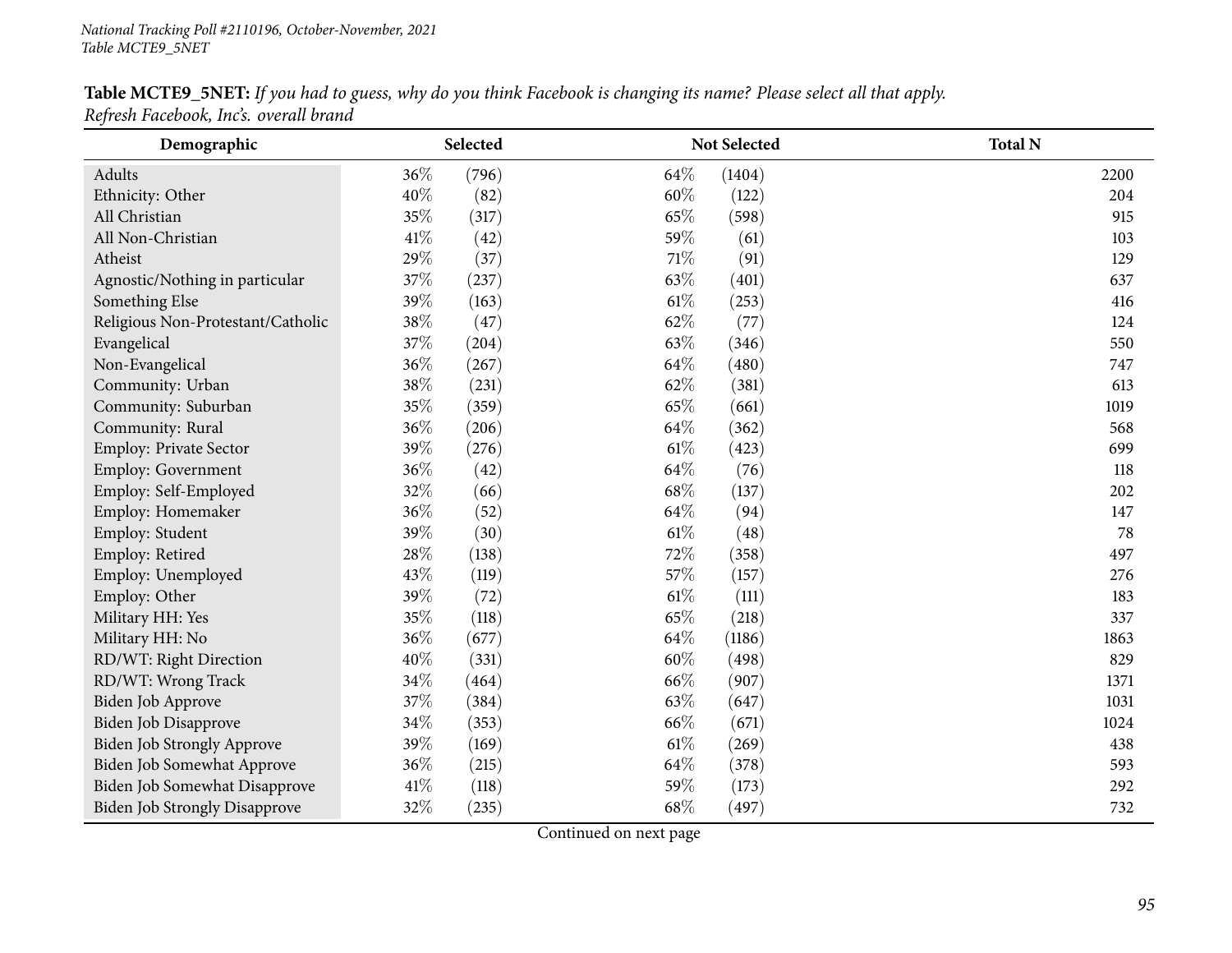${\bf Table~MCTE9\_5NET:}$  If you had to guess, why do you think Facebook is changing its name? Please select all that apply. *Refresh Facebook, Inc's. overall brand*

| Demographic                          | Selected        |      | <b>Total N</b><br>Not Selected |      |
|--------------------------------------|-----------------|------|--------------------------------|------|
| Adults                               | 36%<br>(796)    | 64%  | (1404)                         | 2200 |
| Favorable of Biden                   | 38\%<br>(398)   | 62%  | (640)                          | 1038 |
| Unfavorable of Biden                 | 35%<br>(366)    | 65%  | (683)                          | 1050 |
| Very Favorable of Biden              | 38%<br>(181)    | 62%  | (296)                          | 477  |
| Somewhat Favorable of Biden          | 39%<br>(216)    | 61\% | (345)                          | 561  |
| Somewhat Unfavorable of Biden        | 42%<br>(118)    | 58%  | (162)                          | 280  |
| Very Unfavorable of Biden            | 32%<br>(249)    | 68%  | (521)                          | 770  |
| #1 Issue: Economy                    | 42%<br>(341)    | 58%  | (481)                          | 822  |
| #1 Issue: Security                   | $30\%$<br>(96)  | 70%  | (220)                          | 316  |
| #1 Issue: Health Care                | 33%<br>(98)     | 67\% | (195)                          | 293  |
| #1 Issue: Medicare / Social Security | 27%<br>(69)     | 73%  | (190)                          | 259  |
| #1 Issue: Women's Issues             | 38%<br>(51)     | 62%  | (84)                           | 136  |
| #1 Issue: Education                  | 39%<br>(43)     | 61%  | (67)                           | 109  |
| #1 Issue: Energy                     | 42%<br>(55)     | 58%  | (76)                           | 132  |
| #1 Issue: Other                      | $31\%$<br>(42)  | 69%  | (92)                           | 134  |
| 2020 Vote: Joe Biden                 | 38%<br>(371)    | 62%  | (610)                          | 980  |
| 2020 Vote: Donald Trump              | 33%<br>(227)    | 67%  | (458)                          | 685  |
| 2020 Vote: Other                     | 37%<br>(32)     | 63%  | (53)                           | 85   |
| 2020 Vote: Didn't Vote               | 37%<br>(166)    | 63%  | (279)                          | 445  |
| 2018 House Vote: Democrat            | 37%<br>(274)    | 63%  | (466)                          | 741  |
| 2018 House Vote: Republican          | $30\%$<br>(179) | 70%  | (416)                          | 596  |
| 2018 House Vote: Someone else        | 30%<br>(20)     | 70%  | (47)                           | 67   |
| 2016 Vote: Hillary Clinton           | 39%<br>(267)    | 61%  | (419)                          | 686  |
| 2016 Vote: Donald Trump              | 33%<br>(217)    | 67%  | (434)                          | 651  |
| 2016 Vote: Other                     | 26%<br>(35)     | 74%  | (98)                           | 133  |
| 2016 Vote: Didn't Vote               | 38%<br>(277)    | 62%  | (453)                          | 730  |
| Voted in 2014: Yes                   | 33%<br>(396)    | 67%  | (818)                          | 1214 |
| Voted in 2014: No                    | 41\%<br>(400)   | 59%  | (586)                          | 986  |
| 4-Region: Northeast                  | 38%<br>(151)    | 62%  | (243)                          | 394  |
| 4-Region: Midwest                    | 35%<br>(160)    | 65%  | (303)                          | 462  |
| 4-Region: South                      | 35%<br>(285)    | 65%  | (539)                          | 824  |
| 4-Region: West                       | 39%<br>(200)    | 61%  | (320)                          | 520  |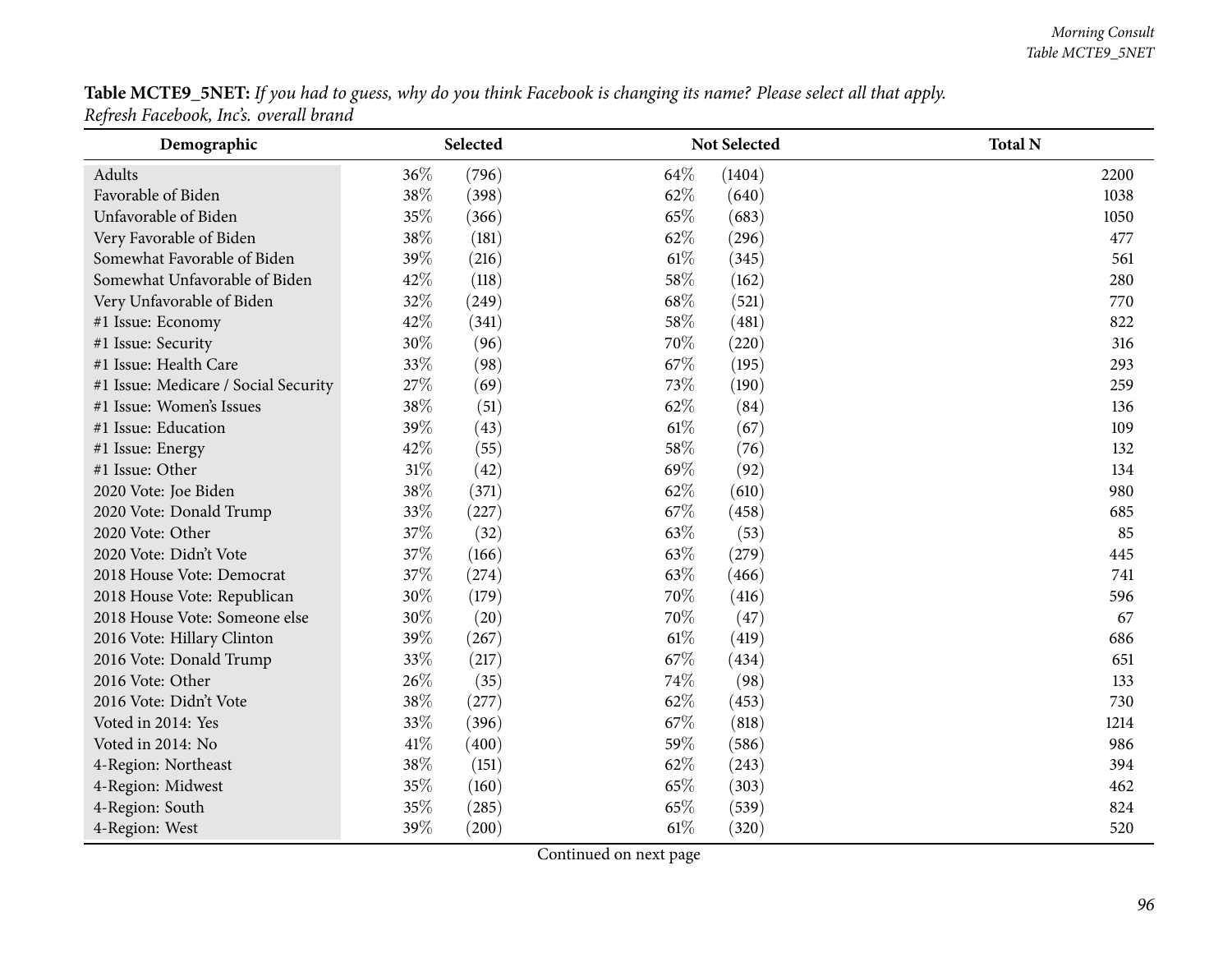| Refresh Facebook, Incs. overall brand |                  |                     |                |
|---------------------------------------|------------------|---------------------|----------------|
| Demographic                           | <b>Selected</b>  | <b>Not Selected</b> | <b>Total N</b> |
| Adults                                | $36\%$<br>(796)  | $64\%$<br>(1404)    | 2200           |
| <b>SRH</b> Metaverse                  | $41\%$<br>(332)  | $59\%$<br>(476)     | 808            |
| SRH Meta Rebrand                      | 39 $\%$<br>(494) | $61\%$<br>(788)     | 1282           |
| <b>SRH Facebook Files</b>             | 38\%<br>(374)    | 62\%<br>(603)       | 976            |

Table MCTE9\_5NET: If you had to guess, why do you think Facebook is changing its name? Please select all that apply. *Refresh Facebook, Inc's. overall brand*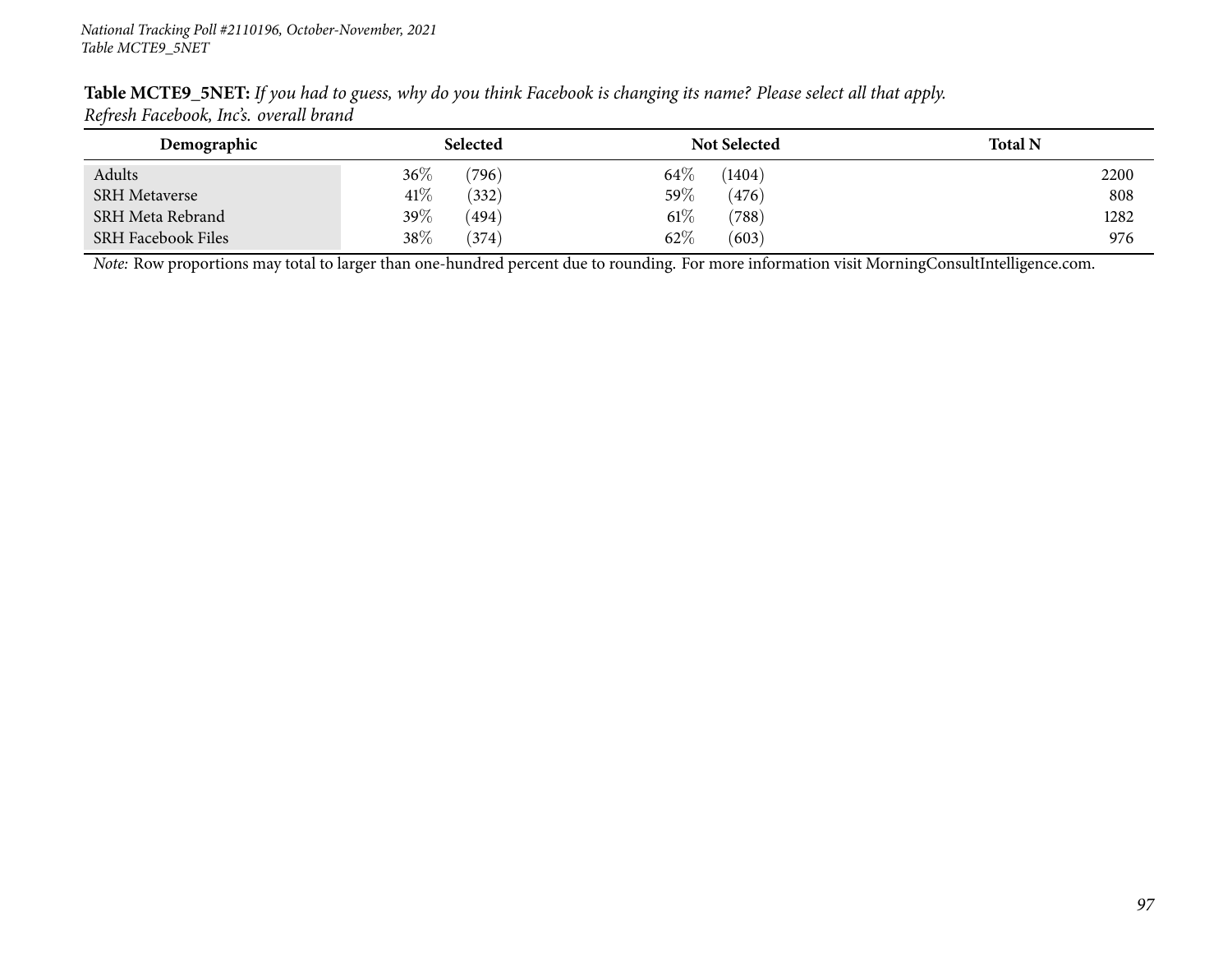${\bf Table~MCTE9\_6NET:}$  If you had to guess, why do you think Facebook is changing its name? Please select all that apply. *To signal <sup>a</sup> new direction for the company as <sup>a</sup> whole*

| Demographic              | Selected       |        | Not Selected | <b>Total N</b> |
|--------------------------|----------------|--------|--------------|----------------|
| Adults                   | 35%<br>(780)   | 65%    | (1420)       | 2200           |
| Gender: Male             | 35%<br>(369)   | 65%    | (693)        | 1062           |
| Gender: Female           | 36%<br>(411)   | 64\%   | (727)        | 1138           |
| Age: 18-34               | 38%<br>(249)   | 62%    | (407)        | 655            |
| Age: 35-44               | 41\%<br>(146)  | 59%    | (212)        | 358            |
| Age: 45-64               | 33%<br>(249)   | 67%    | (502)        | 751            |
| Age: 65+                 | 31%<br>(137)   | 69%    | (300)        | 436            |
| GenZers: 1997-2012       | 38%<br>(85)    | 62%    | (137)        | 222            |
| Millennials: 1981-1996   | 39%<br>(253)   | 61\%   | (402)        | 655            |
| GenXers: 1965-1980       | 35%<br>(199)   | 65%    | (367)        | 565            |
| Baby Boomers: 1946-1964  | 33%<br>(223)   | 67%    | (458)        | 681            |
| PID: Dem (no lean)       | 39%<br>(309)   | $61\%$ | (491)        | 801            |
| PID: Ind (no lean)       | 33%<br>(253)   | 67%    | (510)        | 763            |
| PID: Rep (no lean)       | 34%<br>(217)   | 66\%   | (419)        | 636            |
| PID/Gender: Dem Men      | 37%<br>(146)   | 63%    | (252)        | 398            |
| PID/Gender: Dem Women    | 41\%<br>(164)  | 59%    | (239)        | 403            |
| PID/Gender: Ind Men      | 30%<br>(105)   | 70%    | (242)        | 346            |
| PID/Gender: Ind Women    | 36%<br>(148)   | 64\%   | (268)        | 417            |
| PID/Gender: Rep Men      | 37\%<br>(118)  | 63%    | (199)        | 317            |
| PID/Gender: Rep Women    | $31\%$<br>(99) | 69%    | (220)        | 319            |
| Ideo: Liberal (1-3)      | 40%<br>(252)   | 60%    | (373)        | 625            |
| Ideo: Moderate (4)       | 36%<br>(240)   | 64%    | (428)        | 668            |
| Ideo: Conservative (5-7) | 32%<br>(219)   | 68%    | (456)        | 675            |
| Educ: < College          | 35%<br>(522)   | 65%    | (990)        | 1512           |
| Educ: Bachelors degree   | 38%<br>(170)   | 62%    | (273)        | 444            |
| Educ: Post-grad          | 36%<br>(87)    | 64%    | (157)        | 244            |
| Income: Under 50k        | 34\%<br>(440)  | 66%    | (836)        | 1276           |
| Income: 50k-100k         | 35%<br>(221)   | 65%    | (415)        | 636            |
| Income: 100k+            | 41\%<br>(119)  | 59%    | (169)        | 288            |
| Ethnicity: White         | 34%<br>(587)   | 66%    | (1135)       | 1722           |
| Ethnicity: Hispanic      | 32%<br>(112)   | 68%    | (238)        | 349            |
| Ethnicity: Black         | 40%<br>(110)   | 60%    | (164)        | 274            |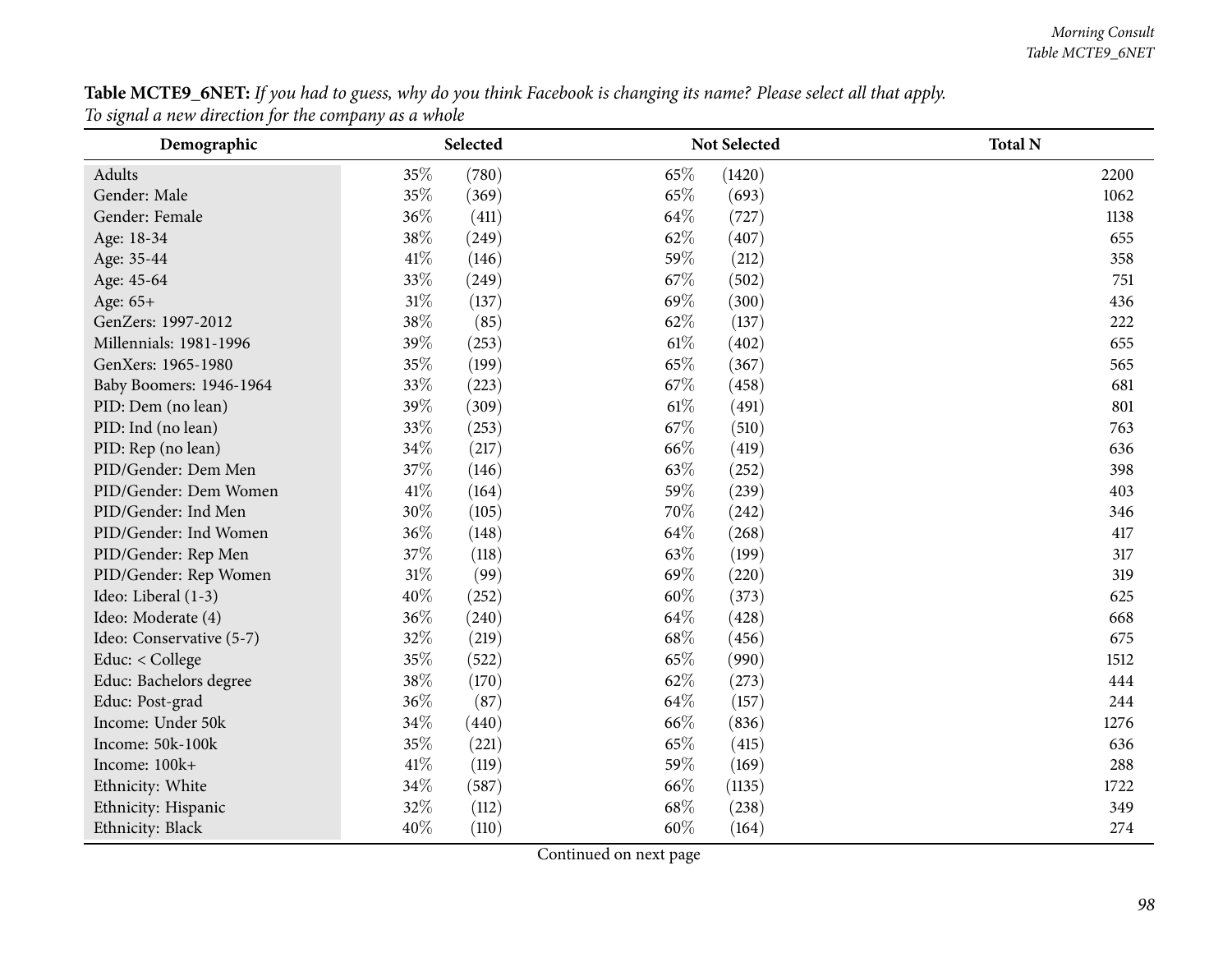#### Table MCTE9\_6NET: If you had to guess, why do you think Facebook is changing its name? Please select all that apply. *To signal <sup>a</sup> new direction for the company as <sup>a</sup> whole*

| Demographic                          |        | Selected |      | <b>Not Selected</b> | <b>Total N</b> |
|--------------------------------------|--------|----------|------|---------------------|----------------|
| Adults                               | 35%    | (780)    | 65%  | (1420)              | 2200           |
| Ethnicity: Other                     | $41\%$ | (83)     | 59%  | (121)               | 204            |
| All Christian                        | 34%    | (314)    | 66%  | (601)               | 915            |
| All Non-Christian                    | 34%    | (35)     | 66%  | (68)                | 103            |
| Atheist                              | 33%    | (42)     | 67%  | (87)                | 129            |
| Agnostic/Nothing in particular       | 34%    | (218)    | 66%  | (419)               | 637            |
| Something Else                       | 41%    | (170)    | 59%  | (245)               | 416            |
| Religious Non-Protestant/Catholic    | 32%    | (39)     | 68%  | (85)                | 124            |
| Evangelical                          | 38%    | (211)    | 62%  | (339)               | 550            |
| Non-Evangelical                      | 36%    | (267)    | 64%  | (480)               | 747            |
| Community: Urban                     | 38%    | (235)    | 62%  | (377)               | 613            |
| Community: Suburban                  | 35%    | (357)    | 65%  | (663)               | 1019           |
| Community: Rural                     | 33%    | (188)    | 67%  | (380)               | 568            |
| Employ: Private Sector               | 39%    | (270)    | 61\% | (429)               | 699            |
| Employ: Government                   | 36%    | (43)     | 64%  | (75)                | 118            |
| Employ: Self-Employed                | 36%    | (73)     | 64%  | (129)               | 202            |
| Employ: Homemaker                    | 36%    | (52)     | 64%  | (94)                | 147            |
| Employ: Student                      | 35%    | (27)     | 65%  | (51)                | 78             |
| Employ: Retired                      | 32%    | (157)    | 68%  | (339)               | 497            |
| Employ: Unemployed                   | 35%    | (96)     | 65%  | (180)               | 276            |
| Employ: Other                        | 33%    | (61)     | 67%  | (122)               | 183            |
| Military HH: Yes                     | 34%    | (114)    | 66%  | (223)               | 337            |
| Military HH: No                      | 36%    | (666)    | 64%  | (1198)              | 1863           |
| RD/WT: Right Direction               | 38%    | (319)    | 62%  | (510)               | 829            |
| RD/WT: Wrong Track                   | 34%    | (461)    | 66%  | (910)               | 1371           |
| Biden Job Approve                    | 37%    | (384)    | 63%  | (647)               | 1031           |
| <b>Biden Job Disapprove</b>          | 33%    | (342)    | 67%  | (682)               | 1024           |
| <b>Biden Job Strongly Approve</b>    | 36%    | (158)    | 64%  | (280)               | 438            |
| Biden Job Somewhat Approve           | 38%    | (226)    | 62%  | (367)               | 593            |
| Biden Job Somewhat Disapprove        | 40%    | (116)    | 60%  | (175)               | 292            |
| <b>Biden Job Strongly Disapprove</b> | 31%    | (225)    | 69%  | (507)               | 732            |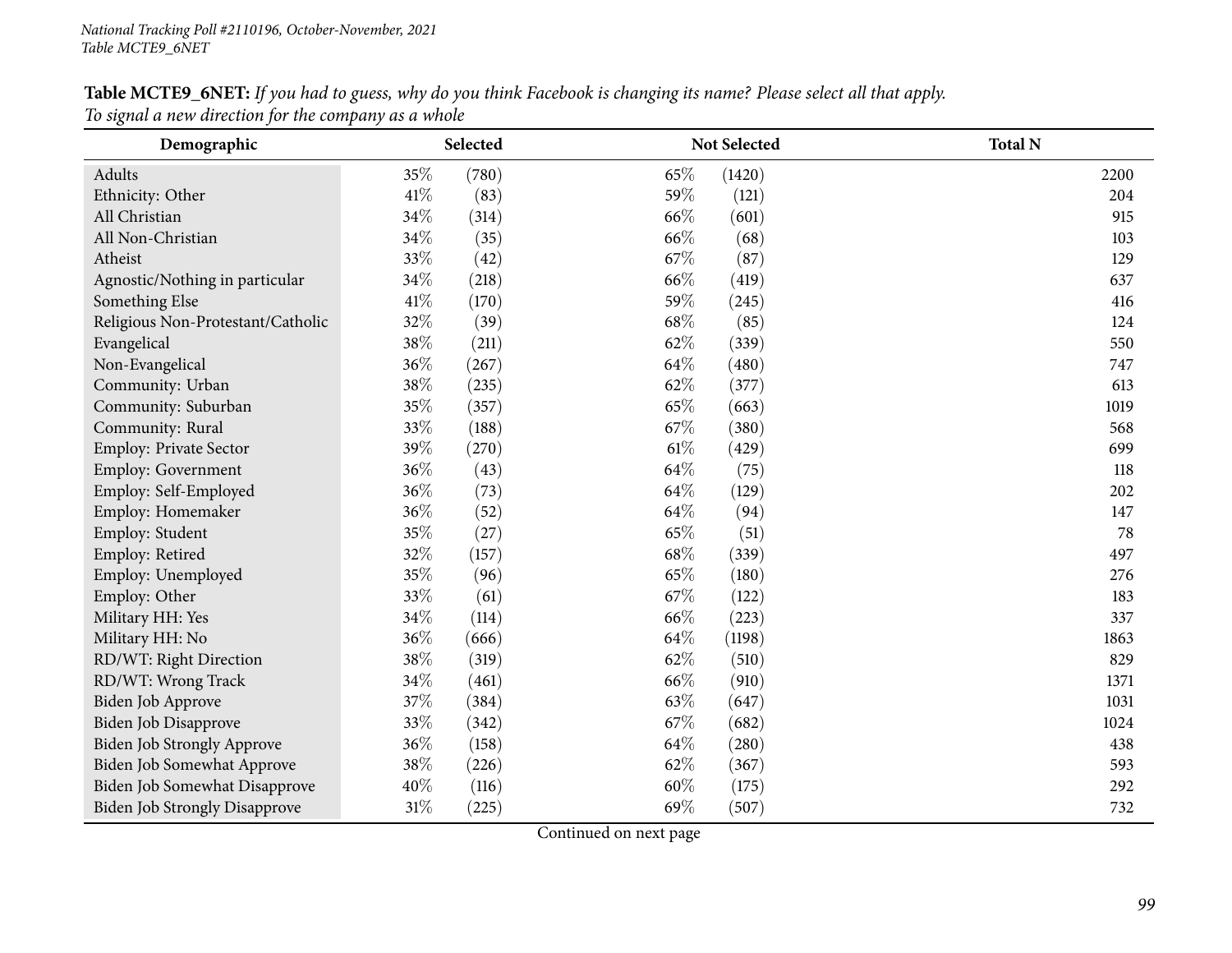Table MCTE9\_6NET: If you had to guess, why do you think Facebook is changing its name? Please select all that apply. *To signal <sup>a</sup> new direction for the company as <sup>a</sup> whole*

| Demographic                          | Selected      | Not Selected   | <b>Total N</b> |
|--------------------------------------|---------------|----------------|----------------|
| Adults                               | 35\%<br>(780) | 65%<br>(1420)  | 2200           |
| Favorable of Biden                   | 37%<br>(387)  | 63\%<br>(651)  | 1038           |
| Unfavorable of Biden                 | 34\%<br>(358) | 66\%<br>(692)  | 1050           |
| Very Favorable of Biden              | 38%<br>(180)  | 62%<br>(297)   | 477            |
| Somewhat Favorable of Biden          | 37%<br>(207)  | 63%<br>(354)   | 561            |
| Somewhat Unfavorable of Biden        | 44%<br>(123)  | 56%<br>(156)   | 280            |
| Very Unfavorable of Biden            | 30%<br>(234)  | 70%<br>(536)   | 770            |
| #1 Issue: Economy                    | 38%<br>(315)  | 62%<br>(507)   | 822            |
| #1 Issue: Security                   | 31%<br>(97)   | 69%<br>(219)   | 316            |
| #1 Issue: Health Care                | 34%<br>(99)   | 66%<br>(194)   | 293            |
| #1 Issue: Medicare / Social Security | 29%<br>(76)   | 71%<br>(183)   | 259            |
| #1 Issue: Women's Issues             | 40%<br>(54)   | 60%<br>(82)    | 136            |
| #1 Issue: Education                  | 39%<br>(43)   | $61\%$<br>(66) | 109            |
| #1 Issue: Energy                     | 37%<br>(49)   | 63%<br>(83)    | 132            |
| #1 Issue: Other                      | 35%<br>(47)   | 65%<br>(87)    | 134            |
| 2020 Vote: Joe Biden                 | 37%<br>(360)  | 63%<br>(620)   | 980            |
| 2020 Vote: Donald Trump              | 32%<br>(222)  | 68%<br>(463)   | 685            |
| 2020 Vote: Other                     | 42%<br>(35)   | 58%<br>(50)    | 85             |
| 2020 Vote: Didn't Vote               | 36%<br>(161)  | 64%<br>(285)   | 445            |
| 2018 House Vote: Democrat            | 34%<br>(253)  | 66%<br>(488)   | 741            |
| 2018 House Vote: Republican          | 32%<br>(190)  | 68%<br>(406)   | 596            |
| 2018 House Vote: Someone else        | 21%<br>(14)   | 79%<br>(53)    | 67             |
| 2016 Vote: Hillary Clinton           | 36%<br>(244)  | 64%<br>(443)   | 686            |
| 2016 Vote: Donald Trump              | 34%<br>(222)  | 66%<br>(430)   | 651            |
| 2016 Vote: Other                     | 31%<br>(40)   | 69%<br>(92)    | 133            |
| 2016 Vote: Didn't Vote               | 38%<br>(274)  | 62%<br>(456)   | 730            |
| Voted in 2014: Yes                   | 34%<br>(408)  | 66%<br>(806)   | 1214           |
| Voted in 2014: No                    | 38%<br>(372)  | 62%<br>(614)   | 986            |
| 4-Region: Northeast                  | 35%<br>(139)  | 65%<br>(254)   | 394            |
| 4-Region: Midwest                    | 37%<br>(171)  | 63%<br>(292)   | 462            |
| 4-Region: South                      | 34%<br>(284)  | 66%<br>(540)   | 824            |
| 4-Region: West                       | 36%<br>(186)  | 64%<br>(334)   | 520            |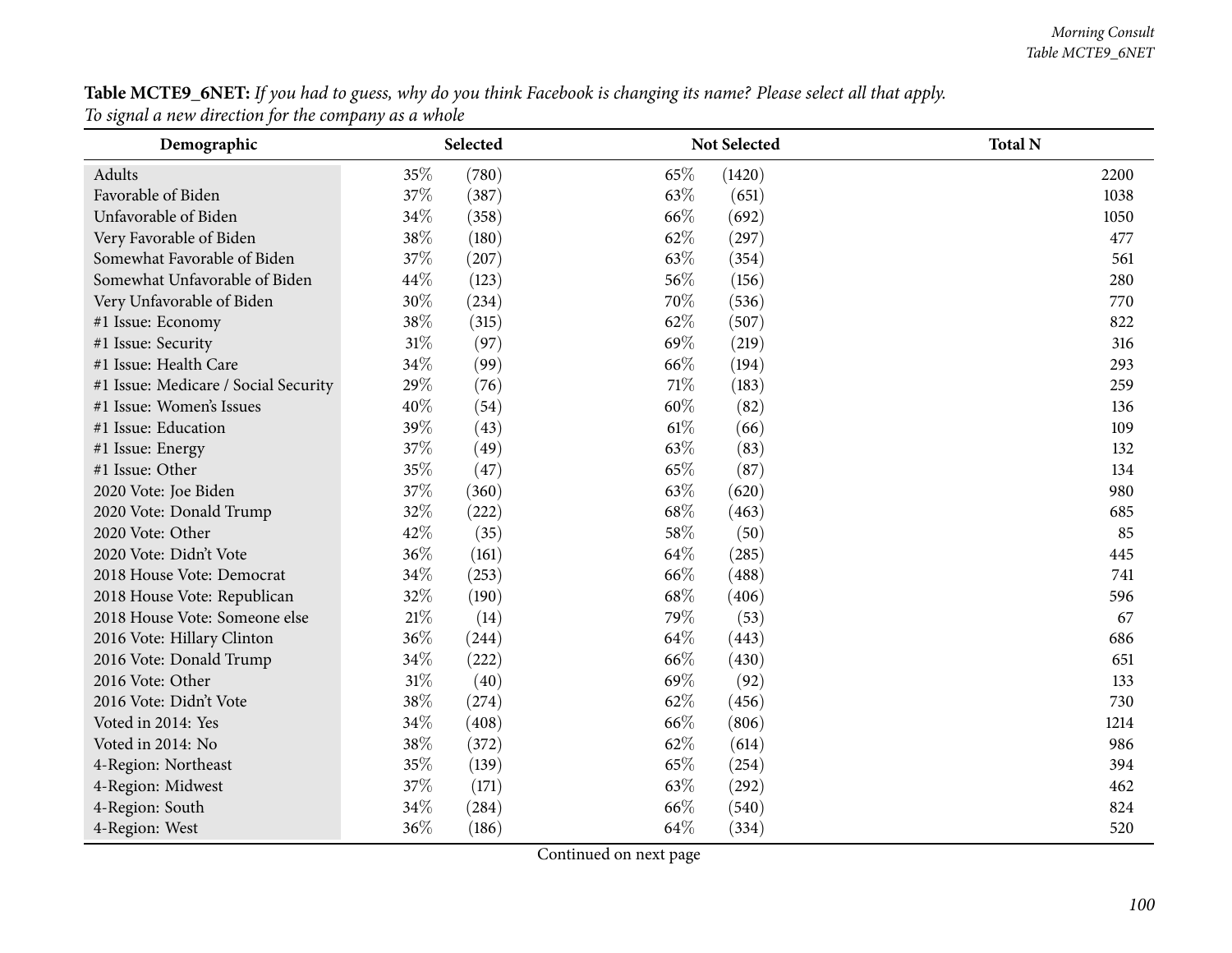| Table MCTE9_6NET: If you had to guess, why do you think Facebook is changing its name? Please select all that apply. |  |
|----------------------------------------------------------------------------------------------------------------------|--|
| To signal a new direction for the company as a whole                                                                 |  |

| Demographic               | Selected        | <b>Not Selected</b> | <b>Total N</b> |
|---------------------------|-----------------|---------------------|----------------|
| Adults                    | $35\%$<br>(780) | $65\%$<br>(1420)    | 2200           |
| <b>SRH Metaverse</b>      | 38\%<br>(309)   | $62\%$<br>(499)     | 808            |
| SRH Meta Rebrand          | $37\%$<br>(471) | $63\%$<br>(811)     | 1282           |
| <b>SRH Facebook Files</b> | 35\%<br>(341)   | $65\%$<br>(636)     | 976            |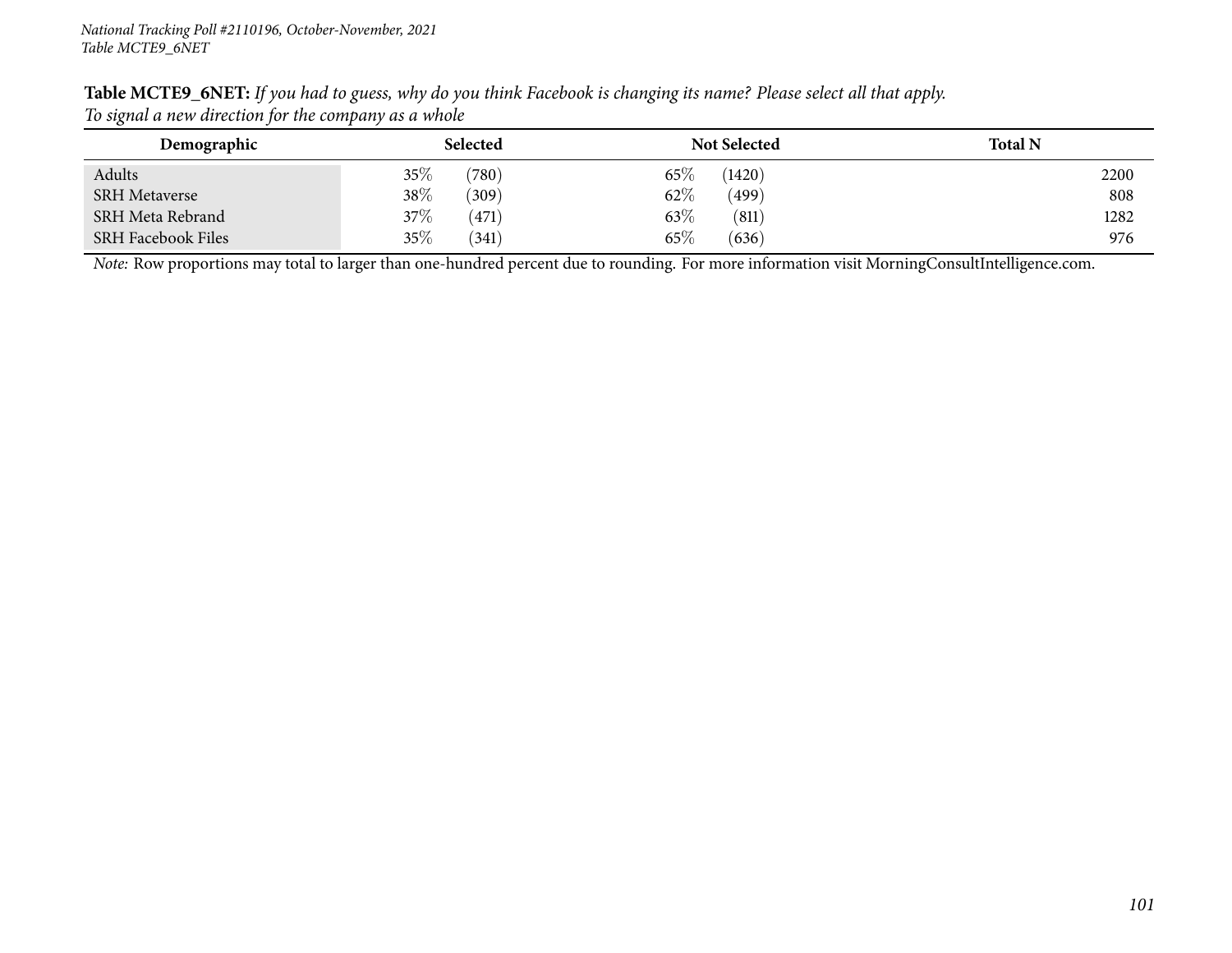Table MCTE9\_7NET: If you had to guess, why do you think Facebook is changing its name? Please select all that apply. *To distract from any controversy/scandal*

| Demographic              |        | Selected | Not Selected    | <b>Total N</b> |
|--------------------------|--------|----------|-----------------|----------------|
| Adults                   | 50%    | (1099)   | 50%<br>(1101)   | 2200           |
| Gender: Male             | $51\%$ | (541)    | 49%<br>(520)    | 1062           |
| Gender: Female           | 49%    | (558)    | 51%<br>(581)    | 1138           |
| Age: 18-34               | 39%    | (258)    | 61\%<br>(397)   | 655            |
| Age: 35-44               | 39%    | (141)    | 61%<br>(217)    | 358            |
| Age: 45-64               | 56%    | (419)    | 44\%<br>(332)   | 751            |
| Age: 65+                 | 64%    | (281)    | 36\%<br>(155)   | 436            |
| GenZers: 1997-2012       | $34\%$ | (76)     | 66%<br>(146)    | 222            |
| Millennials: 1981-1996   | 39%    | (256)    | 61\%<br>(399)   | 655            |
| GenXers: 1965-1980       | 53%    | (297)    | 47%<br>(268)    | 565            |
| Baby Boomers: 1946-1964  | 62%    | (423)    | 38%<br>(258)    | 681            |
| PID: Dem (no lean)       | 50%    | (401)    | 50%<br>(400)    | 801            |
| PID: Ind (no lean)       | 52%    | (393)    | 48%<br>(370)    | 763            |
| PID: Rep (no lean)       | 48%    | (305)    | 52%<br>(331)    | 636            |
| PID/Gender: Dem Men      | 49%    | (194)    | $51\%$<br>(204) | 398            |
| PID/Gender: Dem Women    | $51\%$ | (207)    | 49%<br>(196)    | 403            |
| PID/Gender: Ind Men      | 56%    | (195)    | 44\%<br>(151)   | 346            |
| PID/Gender: Ind Women    | 48%    | (198)    | 52%<br>(219)    | 417            |
| PID/Gender: Rep Men      | 48%    | (152)    | 52%<br>(165)    | 317            |
| PID/Gender: Rep Women    | 48%    | (152)    | 52%<br>(166)    | 319            |
| Ideo: Liberal (1-3)      | 56%    | (352)    | 44%<br>(273)    | 625            |
| Ideo: Moderate (4)       | $46\%$ | (307)    | 54\%<br>(361)   | 668            |
| Ideo: Conservative (5-7) | 55%    | (370)    | 45%<br>(305)    | 675            |
| Educ: < College          | 46%    | (693)    | 54%<br>(820)    | 1512           |
| Educ: Bachelors degree   | $58\%$ | (256)    | 42%<br>(188)    | 444            |
| Educ: Post-grad          | 62%    | (150)    | 38%<br>(94)     | 244            |
| Income: Under 50k        | 45%    | (579)    | 55%<br>(697)    | 1276           |
| Income: 50k-100k         | 56%    | (356)    | 44%<br>(280)    | 636            |
| Income: 100k+            | 57%    | (164)    | 43%<br>(124)    | 288            |
| Ethnicity: White         | 51\%   | (882)    | 49%<br>(840)    | 1722           |
| Ethnicity: Hispanic      | 44%    | (153)    | 56\%<br>(197)   | 349            |
| Ethnicity: Black         | 42%    | (114)    | 58%<br>(160)    | 274            |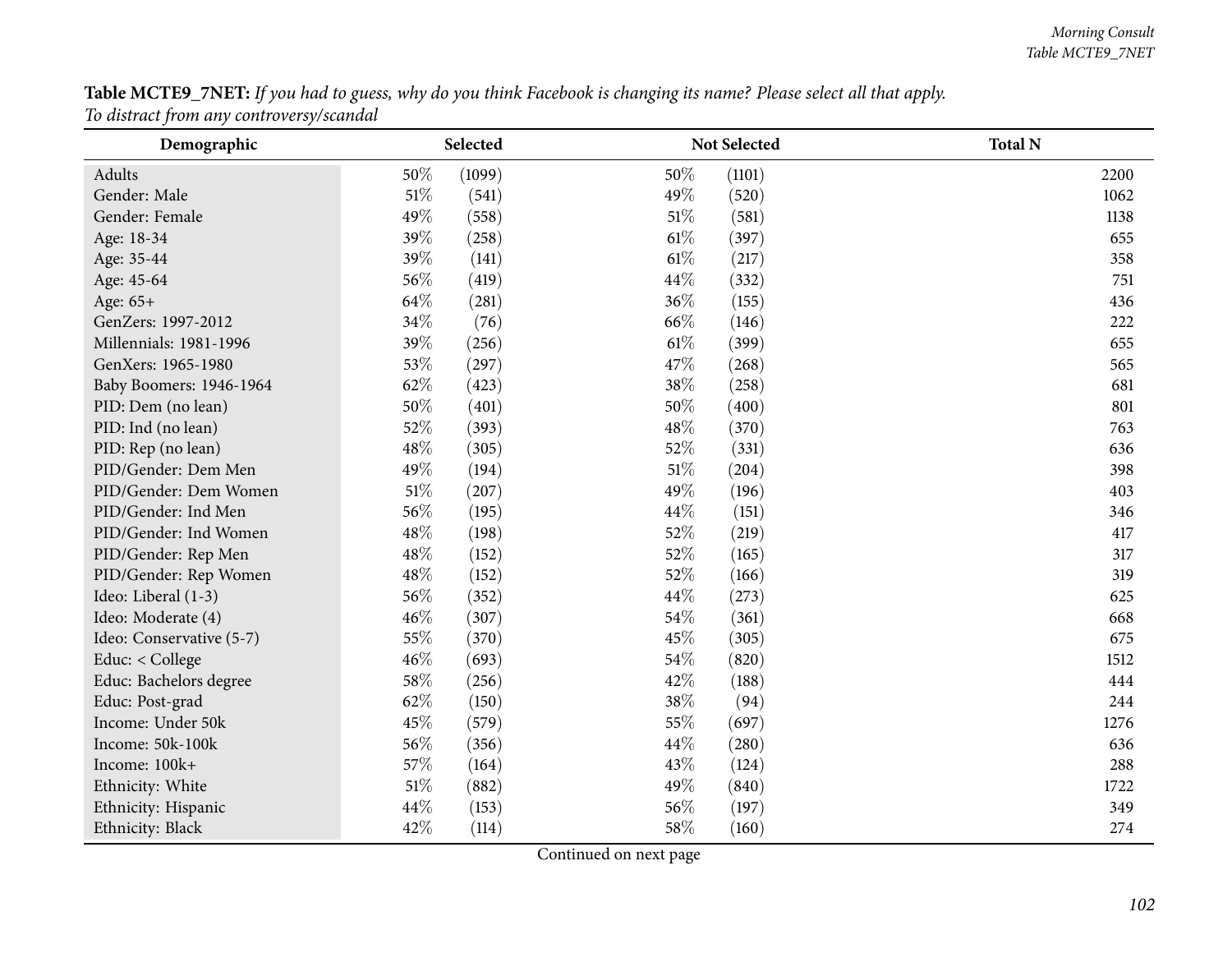# Table MCTE9\_7NET: If you had to guess, why do you think Facebook is changing its name? Please select all that apply.

*To distract from any controversy/scandal*

| Demographic                          | Selected |        |     | <b>Not Selected</b> | <b>Total N</b> |
|--------------------------------------|----------|--------|-----|---------------------|----------------|
| Adults                               | 50%      | (1099) | 50% | (1101)              | 2200           |
| Ethnicity: Other                     | 50%      | (103)  | 50% | (101)               | 204            |
| All Christian                        | 53%      | (483)  | 47% | (432)               | 915            |
| All Non-Christian                    | 55%      | (57)   | 45% | (46)                | 103            |
| Atheist                              | $58\%$   | (75)   | 42% | (54)                | 129            |
| Agnostic/Nothing in particular       | 47%      | (296)  | 53% | (341)               | 637            |
| Something Else                       | 45%      | (188)  | 55% | (228)               | 416            |
| Religious Non-Protestant/Catholic    | $51\%$   | (64)   | 49% | (60)                | 124            |
| Evangelical                          | 47%      | (257)  | 53% | (293)               | 550            |
| Non-Evangelical                      | 54%      | (401)  | 46% | (346)               | 747            |
| Community: Urban                     | 47%      | (290)  | 53% | (323)               | 613            |
| Community: Suburban                  | $51\%$   | (522)  | 49% | (497)               | 1019           |
| Community: Rural                     | $51\%$   | (287)  | 49% | (281)               | 568            |
| Employ: Private Sector               | 48%      | (335)  | 52% | (364)               | 699            |
| Employ: Government                   | 40%      | (48)   | 60% | (71)                | 118            |
| Employ: Self-Employed                | 51\%     | (103)  | 49% | (99)                | 202            |
| Employ: Homemaker                    | 47%      | (70)   | 53% | (77)                | 147            |
| Employ: Student                      | 38%      | (30)   | 62% | (48)                | 78             |
| Employ: Retired                      | 63%      | (315)  | 37% | (182)               | 497            |
| Employ: Unemployed                   | 44%      | (120)  | 56% | (156)               | 276            |
| Employ: Other                        | 43%      | (78)   | 57% | (105)               | 183            |
| Military HH: Yes                     | 55%      | (185)  | 45% | (151)               | 337            |
| Military HH: No                      | 49%      | (914)  | 51% | (950)               | 1863           |
| RD/WT: Right Direction               | 47%      | (388)  | 53% | (442)               | 829            |
| RD/WT: Wrong Track                   | 52%      | (712)  | 48% | (659)               | 1371           |
| Biden Job Approve                    | 49%      | (500)  | 51% | (531)               | 1031           |
| Biden Job Disapprove                 | 54%      | (557)  | 46% | (467)               | 1024           |
| <b>Biden Job Strongly Approve</b>    | 47%      | (205)  | 53% | (233)               | 438            |
| Biden Job Somewhat Approve           | $50\%$   | (296)  | 50% | (298)               | 593            |
| Biden Job Somewhat Disapprove        | $51\%$   | (150)  | 49% | (142)               | 292            |
| <b>Biden Job Strongly Disapprove</b> | 56%      | (407)  | 44% | (325)               | 732            |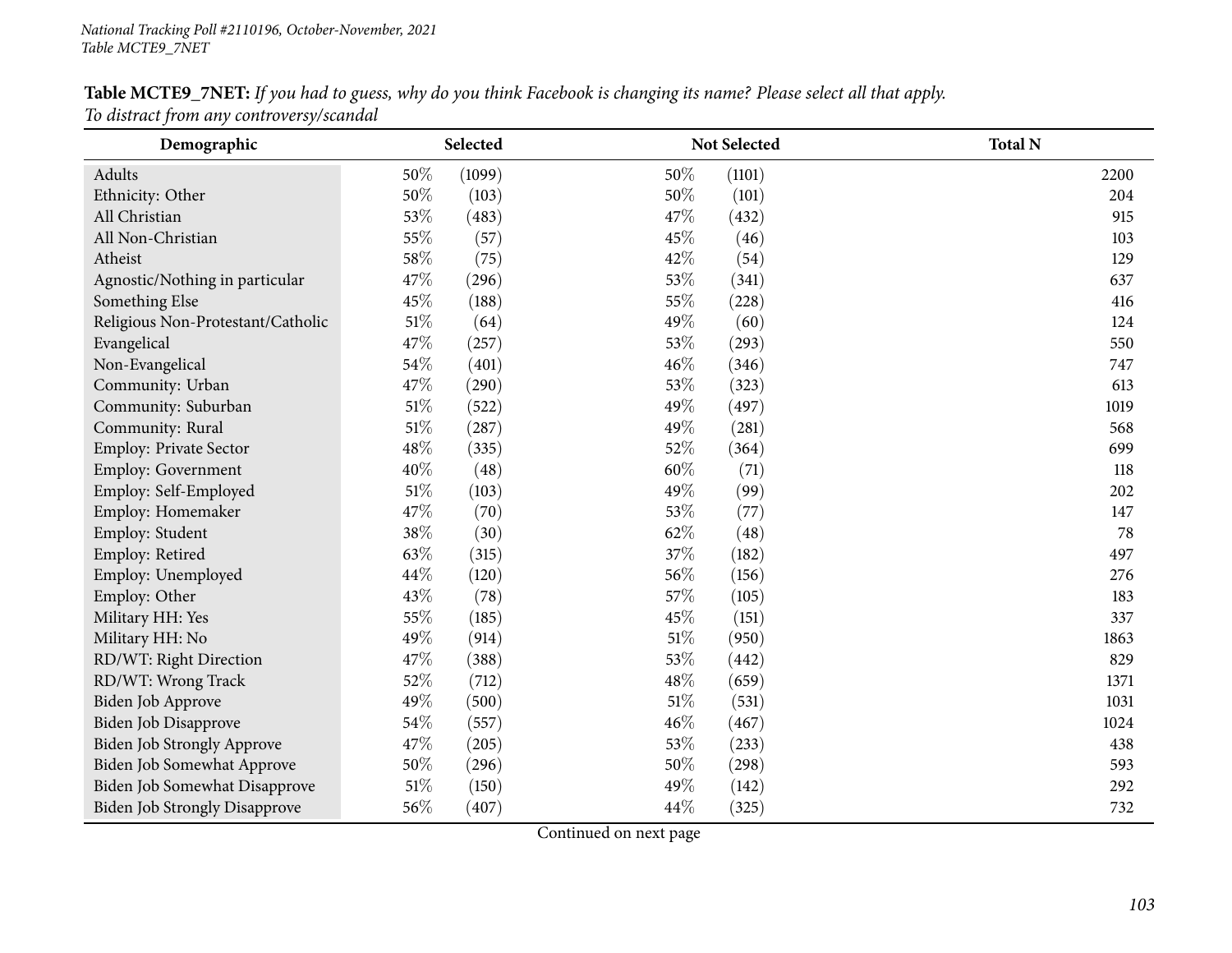Table MCTE9\_7NET: If you had to guess, why do you think Facebook is changing its name? Please select all that apply. *To distract from any controversy/scandal*

| Demographic                          | Selected        | Not Selected  | <b>Total N</b> |
|--------------------------------------|-----------------|---------------|----------------|
| <b>Adults</b>                        | 50%<br>(1099)   | 50%<br>(1101) | 2200           |
| Favorable of Biden                   | $50\%$<br>(515) | 50%<br>(523)  | 1038           |
| Unfavorable of Biden                 | 53%<br>(552)    | 47%<br>(497)  | 1050           |
| Very Favorable of Biden              | $51\%$<br>(244) | 49%<br>(233)  | 477            |
| Somewhat Favorable of Biden          | 48%<br>(271)    | 52%<br>(290)  | 561            |
| Somewhat Unfavorable of Biden        | 48%<br>(133)    | 52%<br>(147)  | 280            |
| Very Unfavorable of Biden            | $54\%$<br>(419) | 46%<br>(351)  | 770            |
| #1 Issue: Economy                    | 47%<br>(389)    | 53%<br>(432)  | 822            |
| #1 Issue: Security                   | 55%<br>(172)    | 45%<br>(143)  | 316            |
| #1 Issue: Health Care                | 44%<br>(130)    | 56%<br>(163)  | 293            |
| #1 Issue: Medicare / Social Security | 54%<br>(139)    | 46%<br>(119)  | 259            |
| #1 Issue: Women's Issues             | $54\%$<br>(73)  | 46%<br>(63)   | 136            |
| #1 Issue: Education                  | 38%<br>(42)     | 62%<br>(68)   | 109            |
| #1 Issue: Energy                     | 59%<br>(77)     | 41\%<br>(54)  | 132            |
| #1 Issue: Other                      | 57%<br>(76)     | 43%<br>(58)   | 134            |
| 2020 Vote: Joe Biden                 | 54%<br>(529)    | 46%<br>(451)  | 980            |
| 2020 Vote: Donald Trump              | 55%<br>(376)    | 45%<br>(309)  | 685            |
| 2020 Vote: Other                     | 39%<br>(33)     | 61%<br>(52)   | 85             |
| 2020 Vote: Didn't Vote               | 36%<br>(159)    | 64%<br>(287)  | 445            |
| 2018 House Vote: Democrat            | 57%<br>(421)    | 43%<br>(319)  | 741            |
| 2018 House Vote: Republican          | 56%<br>(331)    | 44%<br>(264)  | 596            |
| 2018 House Vote: Someone else        | 46%<br>(31)     | 54%<br>(36)   | 67             |
| 2016 Vote: Hillary Clinton           | 54%<br>(374)    | 46%<br>(312)  | 686            |
| 2016 Vote: Donald Trump              | 54%<br>(355)    | 46%<br>(296)  | 651            |
| 2016 Vote: Other                     | 63%<br>(83)     | 37%<br>(50)   | 133            |
| 2016 Vote: Didn't Vote               | 39%<br>(287)    | 61%<br>(443)  | 730            |
| Voted in 2014: Yes                   | 57%<br>(694)    | 43%<br>(519)  | 1214           |
| Voted in 2014: No                    | 41%<br>(405)    | 59%<br>(582)  | 986            |
| 4-Region: Northeast                  | 50%<br>(197)    | 50%<br>(196)  | 394            |
| 4-Region: Midwest                    | 54%<br>(248)    | 46%<br>(215)  | 462            |
| 4-Region: South                      | 48%<br>(392)    | 52%<br>(432)  | 824            |
| 4-Region: West                       | $50\%$<br>(262) | 50%<br>(258)  | 520            |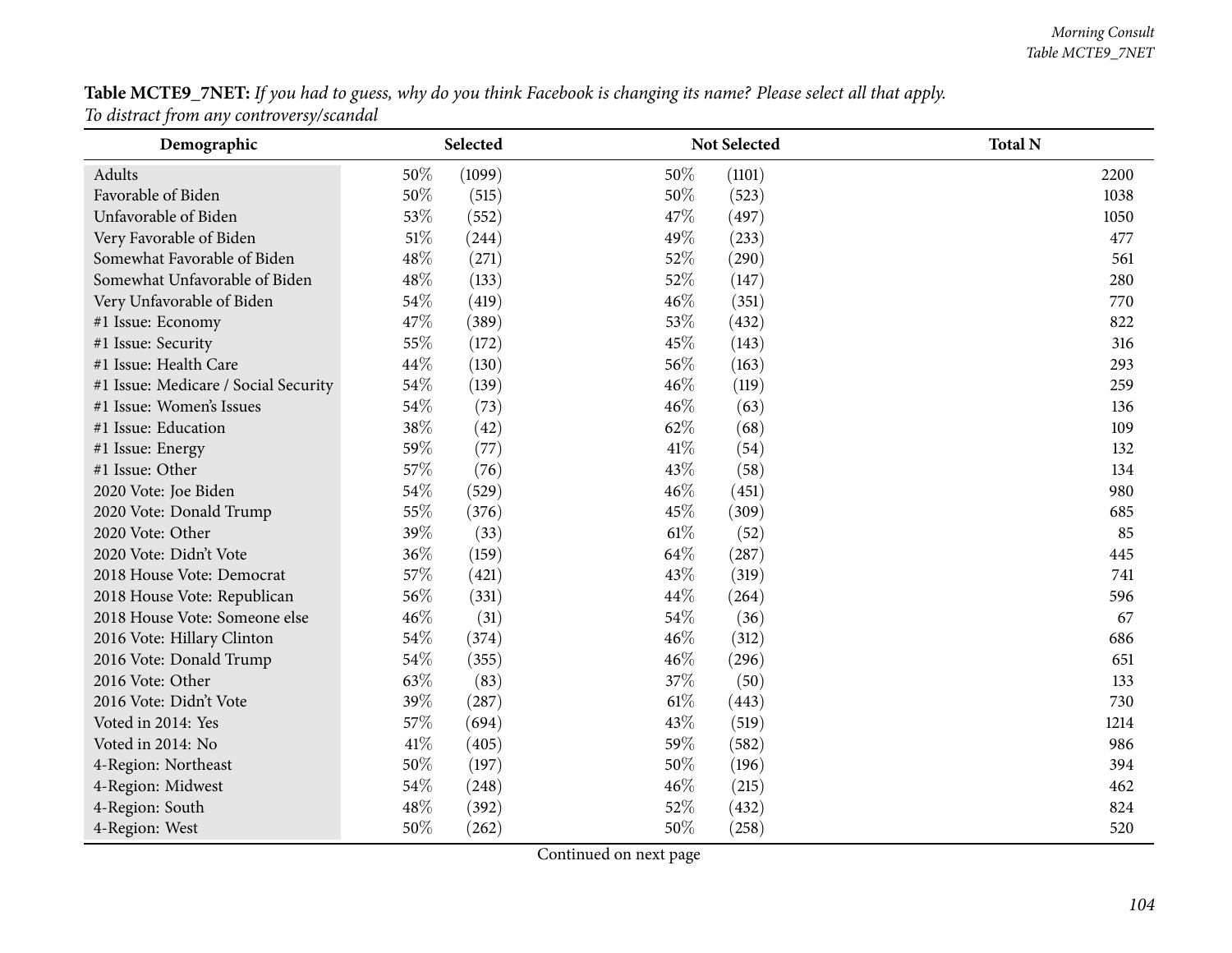|                                          | Table MCTE9_7NET: If you had to guess, why do you think Facebook is changing its name? Please select all that apply. |  |
|------------------------------------------|----------------------------------------------------------------------------------------------------------------------|--|
| To distract from any controversy/scandal |                                                                                                                      |  |

| Demographic               | Selected         | <b>Not Selected</b> | <b>Total N</b> |
|---------------------------|------------------|---------------------|----------------|
| Adults                    | $50\%$<br>(1099) | $50\%$<br>(1101)    | 2200           |
| <b>SRH Metaverse</b>      | $52\%$<br>(417)  | $48\%$<br>(391)     | 808            |
| SRH Meta Rebrand          | $56\%$<br>(715)  | 44\%<br>(566)       | 1282           |
| <b>SRH Facebook Files</b> | 59 $\%$<br>(572) | $41\%$<br>(405)     | 976            |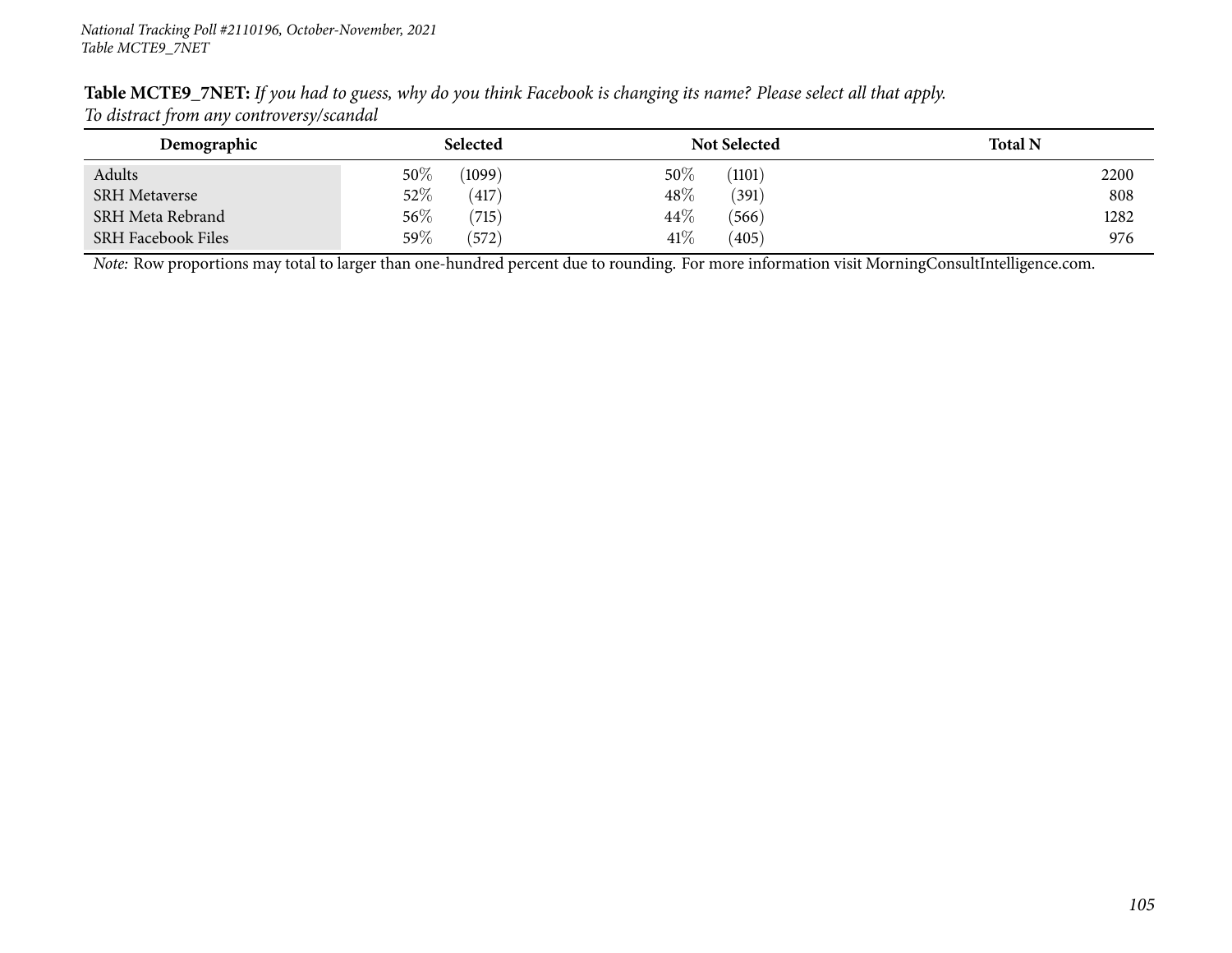Table MCTE9\_8NET: If you had to guess, why do you think Facebook is changing its name? Please select all that apply. *Other, <sup>p</sup>lease specify:*

| Demographic              | Selected      | Not Selected  | <b>Total N</b> |
|--------------------------|---------------|---------------|----------------|
| Adults                   | $4\%$<br>(82) | 96%<br>(2118) | 2200           |
| Gender: Male             | $3\%$<br>(36) | 97%<br>(1026) | 1062           |
| Gender: Female           | $4\%$<br>(46) | 96%<br>(1092) | 1138           |
| Age: 18-34               | $4\%$<br>(23) | 96%<br>(632)  | 655            |
| Age: 35-44               | $4\%$<br>(13) | 96%<br>(344)  | 358            |
| Age: 45-64               | $3\%$<br>(26) | 97%<br>(725)  | 751            |
| Age: 65+                 | $5\%$<br>(20) | 95%<br>(416)  | 436            |
| GenZers: 1997-2012       | $4\%$<br>(10) | 96%<br>(213)  | 222            |
| Millennials: 1981-1996   | $3\%$<br>(20) | 97%<br>(635)  | 655            |
| GenXers: 1965-1980       | $4\%$<br>(24) | 96%<br>(541)  | 565            |
| Baby Boomers: 1946-1964  | $3\%$<br>(22) | 97\%<br>(660) | 681            |
| PID: Dem (no lean)       | $2\%$<br>(15) | 98%<br>(785)  | 801            |
| PID: Ind (no lean)       | 7%<br>(51)    | 93%<br>(712)  | 763            |
| PID: Rep (no lean)       | $3\%$<br>(16) | 97%<br>(620)  | 636            |
| PID/Gender: Dem Men      | $2\%$<br>(8)  | 98%<br>(390)  | 398            |
| PID/Gender: Dem Women    | $2\%$<br>(7)  | 98%<br>(396)  | 403            |
| PID/Gender: Ind Men      | $6\%$<br>(19) | 94%<br>(327)  | 346            |
| PID/Gender: Ind Women    | $8\%$<br>(32) | 92%<br>(385)  | 417            |
| PID/Gender: Rep Men      | $3\%$<br>(9)  | 97%<br>(309)  | 317            |
| PID/Gender: Rep Women    | $2\%$<br>(8)  | 98%<br>(311)  | 319            |
| Ideo: Liberal (1-3)      | $3\%$<br>(17) | 97%<br>(608)  | 625            |
| Ideo: Moderate (4)       | $3\%$<br>(21) | 97%<br>(647)  | 668            |
| Ideo: Conservative (5-7) | $3\%$<br>(23) | 97%<br>(651)  | 675            |
| Educ: < College          | $4\%$<br>(67) | 96%<br>(1445) | 1512           |
| Educ: Bachelors degree   | $1\%$<br>(6)  | 99%<br>(438)  | 444            |
| Educ: Post-grad          | $4\%$<br>(9)  | 96%<br>(235)  | 244            |
| Income: Under 50k        | $5\%$<br>(62) | 95%<br>(1214) | 1276           |
| Income: 50k-100k         | $2\%$<br>(14) | 98%<br>(622)  | 636            |
| Income: 100k+            | $2\%$<br>(7)  | 98%<br>(281)  | 288            |
| Ethnicity: White         | $4\%$<br>(67) | 96%<br>(1655) | 1722           |
| Ethnicity: Hispanic      | $4\%$<br>(15) | 96%<br>(335)  | 349            |
| Ethnicity: Black         | $3\%$<br>(9)  | 97%<br>(265)  | 274            |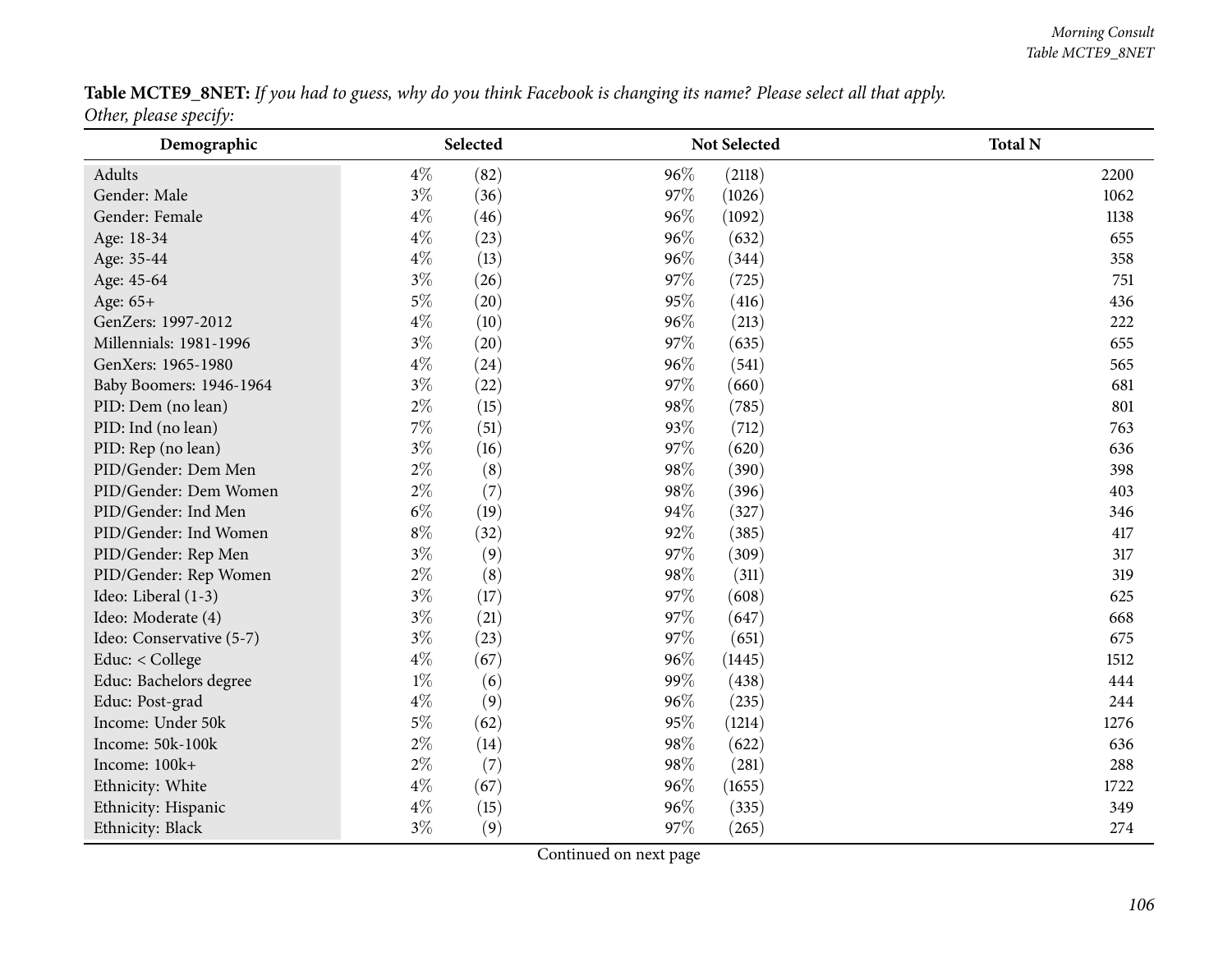#### Table MCTE9\_8NET: If you had to guess, why do you think Facebook is changing its name? Please select all that apply.

*Other, <sup>p</sup>lease specify:*

| $\boldsymbol{\mathcal{J}}$<br>Demographic |       | Selected           |        | <b>Not Selected</b> | <b>Total N</b> |
|-------------------------------------------|-------|--------------------|--------|---------------------|----------------|
| Adults                                    | $4\%$ | (82)               | 96%    | (2118)              | 2200           |
| Ethnicity: Other                          | $3\%$ | (6)                | 97%    | (198)               | 204            |
| All Christian                             | $3\%$ | (28)               | 97%    | (887)               | 915            |
| All Non-Christian                         | $1\%$ | (1)                | 99%    | (102)               | 103            |
| Atheist                                   | $2\%$ | (3)                | 98%    | (126)               | 129            |
| Agnostic/Nothing in particular            | $5\%$ | (31)               | 95%    | (606)               | 637            |
| Something Else                            | $5\%$ | (19)               | 95%    | (396)               | 416            |
| Religious Non-Protestant/Catholic         | $1\%$ | (1)                | 99%    | (122)               | 124            |
| Evangelical                               | $4\%$ | (22)               | 96%    | (528)               | 550            |
| Non-Evangelical                           | $3\%$ | (25)               | 97%    | (722)               | 747            |
| Community: Urban                          | $5\%$ | $\left( 29\right)$ | 95%    | (583)               | 613            |
| Community: Suburban                       | $2\%$ | (24)               | 98%    | (995)               | 1019           |
| Community: Rural                          | $5\%$ | $\left( 29\right)$ | 95%    | (540)               | 568            |
| Employ: Private Sector                    | $2\%$ | (14)               | 98%    | (685)               | 699            |
| <b>Employ: Government</b>                 | $1\%$ | (1)                | 99%    | (117)               | 118            |
| Employ: Self-Employed                     | $3\%$ | (6)                | 97%    | (196)               | 202            |
| Employ: Homemaker                         | $3\%$ | (5)                | 97%    | (142)               | 147            |
| Employ: Student                           | $2\%$ | (2)                | 98%    | (76)                | 78             |
| Employ: Retired                           | $6\%$ | (27)               | 94%    | (469)               | 497            |
| Employ: Unemployed                        | $4\%$ | (10)               | 96%    | (266)               | 276            |
| Employ: Other                             | $9\%$ | (16)               | $91\%$ | (167)               | 183            |
| Military HH: Yes                          | $4\%$ | (14)               | 96%    | (323)               | 337            |
| Military HH: No                           | $4\%$ | (68)               | 96%    | (1795)              | 1863           |
| RD/WT: Right Direction                    | $2\%$ | (15)               | 98%    | (814)               | 829            |
| RD/WT: Wrong Track                        | $5\%$ | (68)               | 95%    | (1303)              | 1371           |
| Biden Job Approve                         | $3\%$ | (29)               | 97%    | (1002)              | 1031           |
| Biden Job Disapprove                      | $4\%$ | (39)               | 96%    | (985)               | 1024           |
| <b>Biden Job Strongly Approve</b>         | $3\%$ | (11)               | 97%    | (427)               | 438            |
| Biden Job Somewhat Approve                | $3\%$ | (18)               | 97%    | (575)               | 593            |
| Biden Job Somewhat Disapprove             | $3\%$ | (9)                | 97%    | (283)               | 292            |
| <b>Biden Job Strongly Disapprove</b>      | $4\%$ | (30)               | 96%    | (702)               | 732            |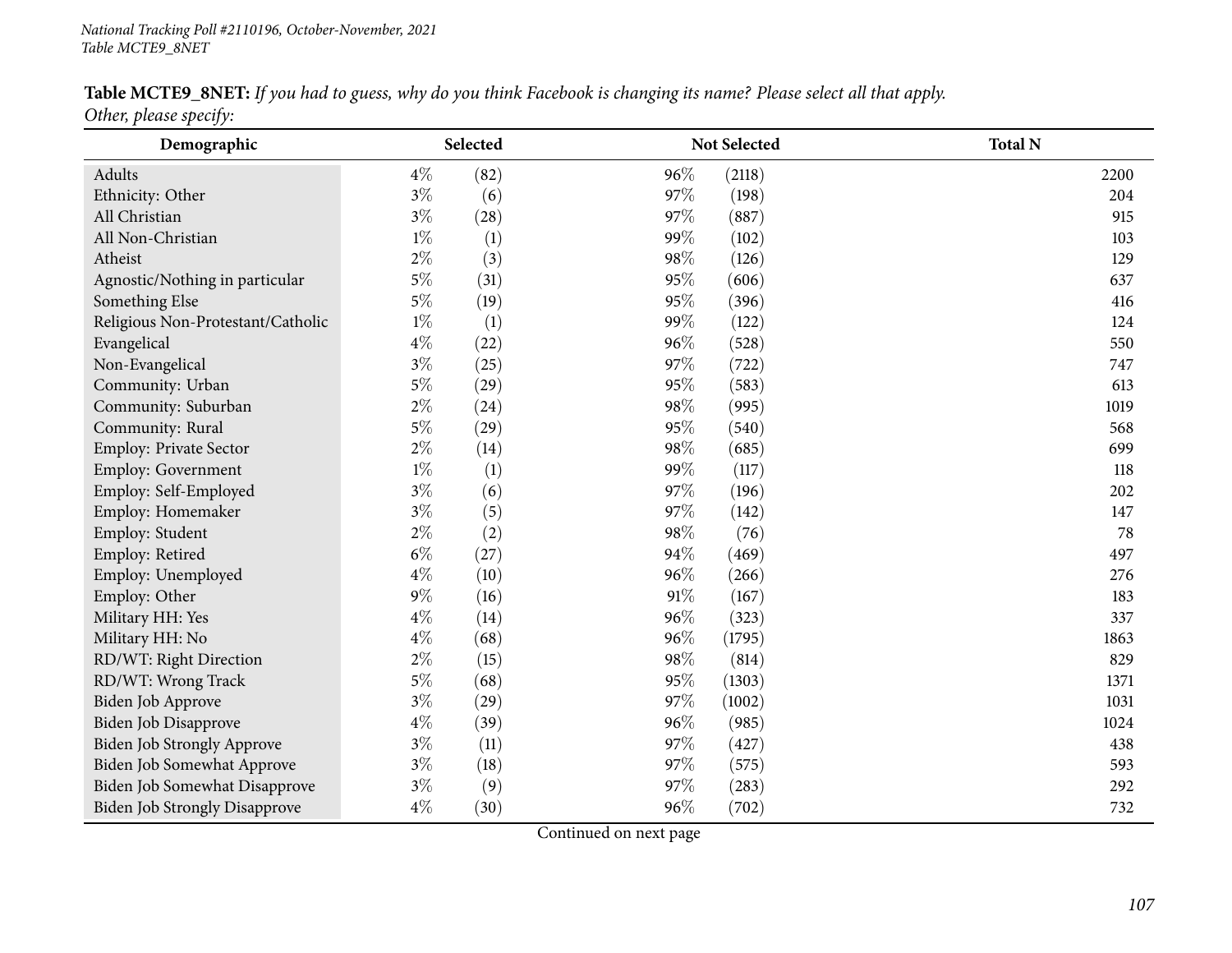### Table MCTE9\_8NET: If you had to guess, why do you think Facebook is changing its name? Please select all that apply.

*Other, <sup>p</sup>lease specify:*

| $\overline{\phantom{a}}$<br>Demographic | Selected |           |      | Not Selected | <b>Total N</b> |
|-----------------------------------------|----------|-----------|------|--------------|----------------|
| Adults                                  | $4\%$    | (82)      | 96%  | (2118)       | 2200           |
| Favorable of Biden                      | $3\%$    | (34)      | 97%  | (1004)       | 1038           |
| Unfavorable of Biden                    | $4\%$    | (40)      | 96%  | (1010)       | 1050           |
| Very Favorable of Biden                 | $2\%$    | (11)      | 98%  | (466)        | 477            |
| Somewhat Favorable of Biden             | $4\%$    | (23)      | 96%  | (538)        | 561            |
| Somewhat Unfavorable of Biden           | $4\%$    | (11)      | 96%  | (269)        | 280            |
| Very Unfavorable of Biden               | $4\%$    | $^{(29)}$ | 96%  | (741)        | 770            |
| #1 Issue: Economy                       | $4\%$    | (31)      | 96%  | (791)        | 822            |
| #1 Issue: Security                      | $2\%$    | (8)       | 98%  | (308)        | 316            |
| #1 Issue: Health Care                   | $3\%$    | (8)       | 97%  | (286)        | 293            |
| #1 Issue: Medicare / Social Security    | $2\%$    | (6)       | 98%  | (253)        | 259            |
| #1 Issue: Women's Issues                |          | (0)       | 100% | (135)        | 136            |
| #1 Issue: Education                     |          | (0)       | 100% | (109)        | 109            |
| #1 Issue: Energy                        | $6\%$    | (7)       | 94%  | (124)        | 132            |
| #1 Issue: Other                         | 17%      | (22)      | 83%  | (112)        | 134            |
| 2020 Vote: Joe Biden                    | $3\%$    | (31)      | 97%  | (949)        | 980            |
| 2020 Vote: Donald Trump                 | $3\%$    | (20)      | 97%  | (665)        | 685            |
| 2020 Vote: Other                        | $3\%$    | (3)       | 97%  | (82)         | 85             |
| 2020 Vote: Didn't Vote                  | $6\%$    | (29)      | 94%  | (417)        | 445            |
| 2018 House Vote: Democrat               | $3\%$    | (22)      | 97%  | (718)        | 741            |
| 2018 House Vote: Republican             | $3\%$    | (19)      | 97%  | (577)        | 596            |
| 2018 House Vote: Someone else           | $6\%$    | (4)       | 94%  | (63)         | 67             |
| 2016 Vote: Hillary Clinton              | $3\%$    | (21)      | 97%  | (666)        | 686            |
| 2016 Vote: Donald Trump                 | $3\%$    | (18)      | 97%  | (633)        | 651            |
| 2016 Vote: Other                        | $5\%$    | (7)       | 95%  | (125)        | 133            |
| 2016 Vote: Didn't Vote                  | $5\%$    | (36)      | 95%  | (694)        | 730            |
| Voted in 2014: Yes                      | $3\%$    | (41)      | 97%  | (1172)       | 1214           |
| Voted in 2014: No                       | $4\%$    | (41)      | 96%  | (945)        | 986            |
| 4-Region: Northeast                     | $3\%$    | (12)      | 97%  | (381)        | 394            |
| 4-Region: Midwest                       | $6\%$    | (26)      | 94%  | (437)        | 462            |
| 4-Region: South                         | $4\%$    | (35)      | 96%  | (789)        | 824            |
| 4-Region: West                          | $2\%$    | (9)       | 98%  | (511)        | 520            |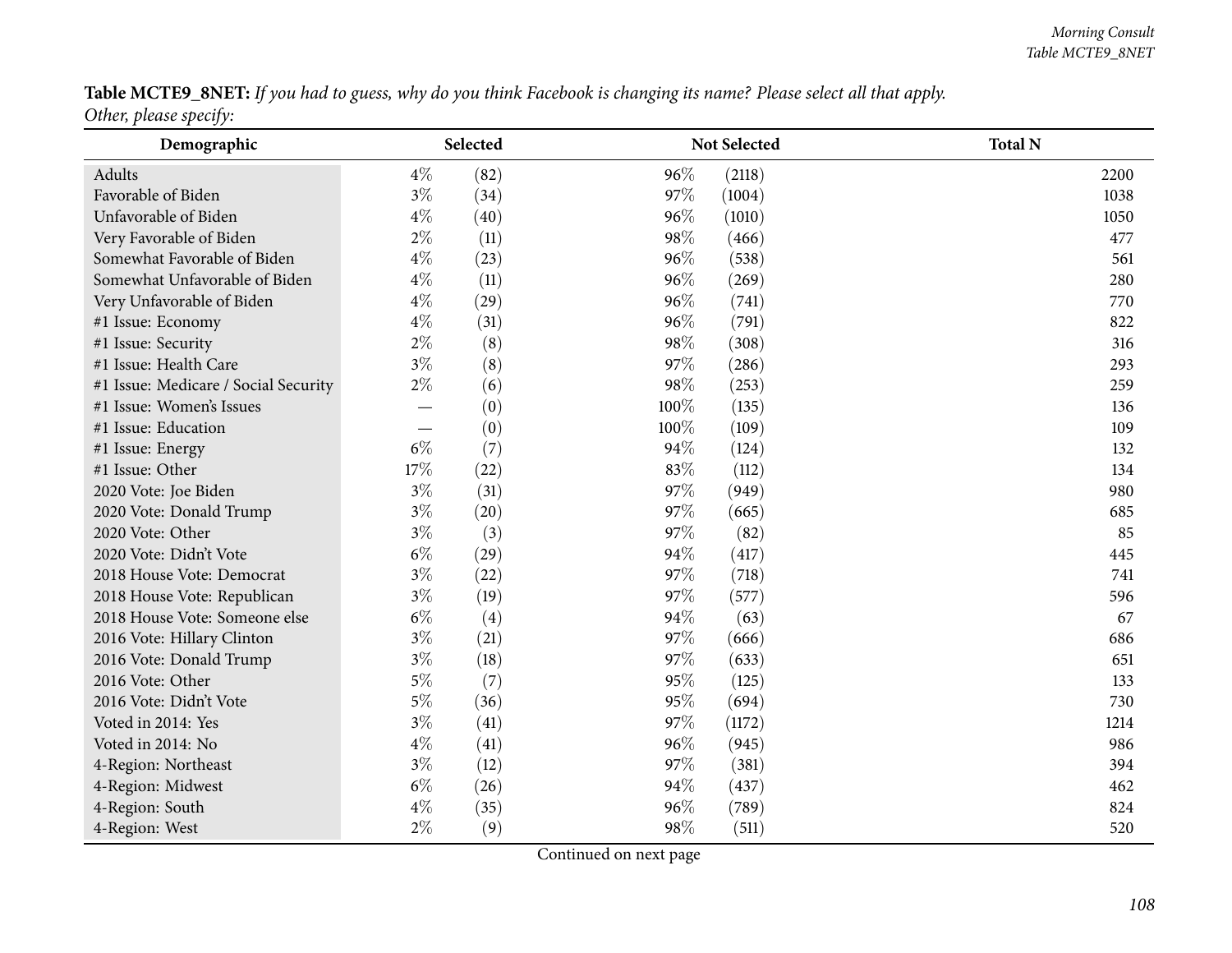|                        | Table MCTE9_8NET: If you had to guess, why do you think Facebook is changing its name? Please select all that apply. |
|------------------------|----------------------------------------------------------------------------------------------------------------------|
| Other, please specify: |                                                                                                                      |

| Demographic               | Selected                   | <b>Not Selected</b> | <b>Total N</b> |
|---------------------------|----------------------------|---------------------|----------------|
| Adults                    | $4\%$<br>(82)              | $96\%$<br>(2118)    | 2200           |
| <b>SRH</b> Metaverse      | $2\%$<br>(13)              | $98\%$<br>(794)     | 808            |
| SRH Meta Rebrand          | $2\%$<br>(30)              | 98\%<br>(1251)      | 1282           |
| <b>SRH Facebook Files</b> | $2\%$<br>$\left(21\right)$ | $98\%$<br>(956)     | 976            |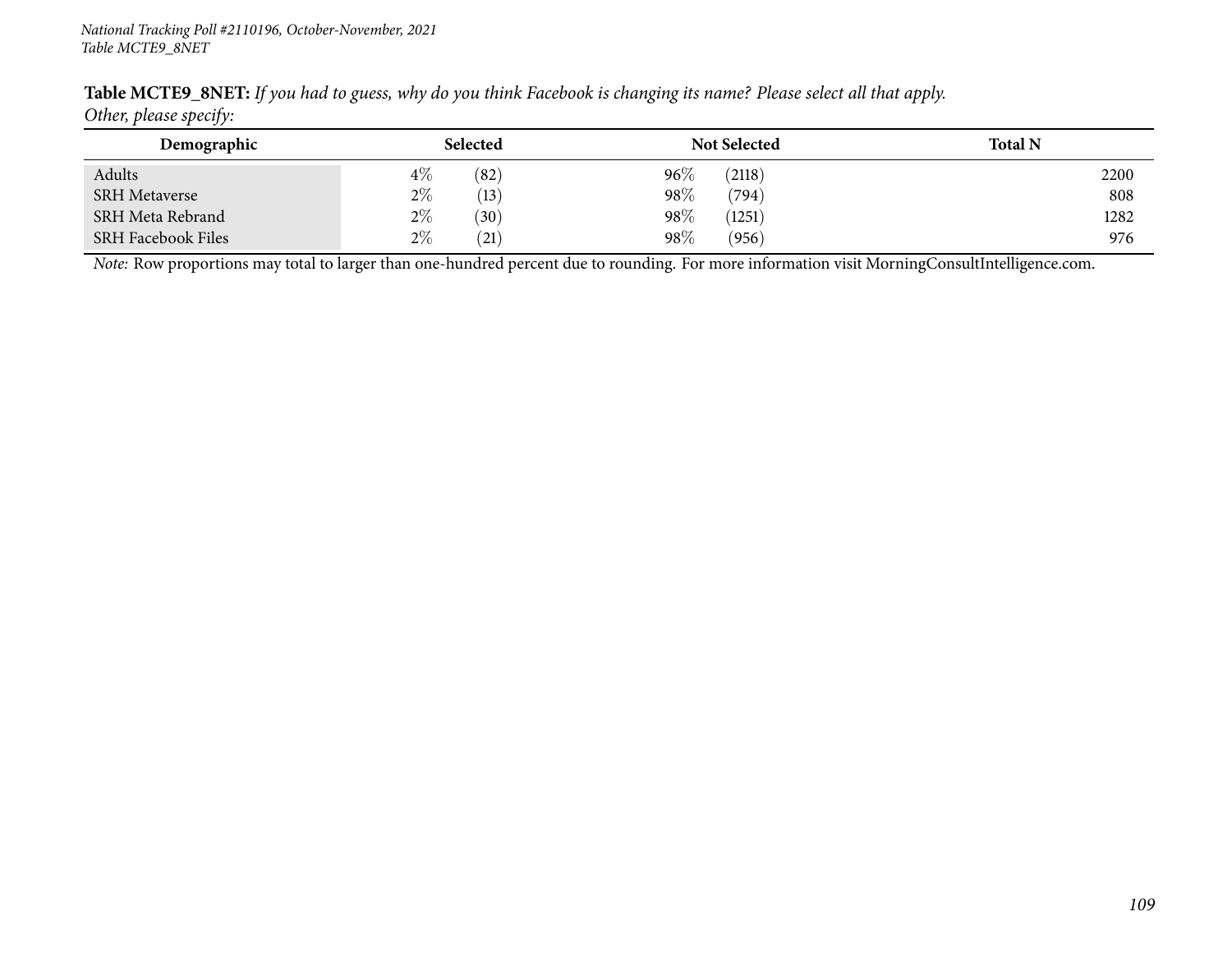|                          |       |                | Somewhat |           |     | Somewhat    |        | <b>Very</b> |        | Don't know/ |                |
|--------------------------|-------|----------------|----------|-----------|-----|-------------|--------|-------------|--------|-------------|----------------|
| Demographic              |       | Very favorable |          | favorable |     | unfavorable |        | unfavorable |        | No opinion  | <b>Total N</b> |
| Adults                   | 21%   | (453)          | 32%      | (700)     | 19% | (424)       | 21%    | (452)       | $8\%$  | (171)       | 2200           |
| Gender: Male             | 18%   | (195)          | 27%      | (291)     | 22% | (235)       | 25%    | (261)       | $7\%$  | (80)        | 1062           |
| Gender: Female           | 23%   | (258)          | 36%      | (409)     | 17% | (189)       | 17%    | (191)       | $8\%$  | (92)        | 1138           |
| Age: 18-34               | 25%   | (164)          | $31\%$   | (201)     | 17% | (109)       | 20%    | (130)       | $8\%$  | (51)        | 655            |
| Age: 35-44               | 29%   | (103)          | $31\%$   | (109)     | 19% | (69)        | 14%    | (50)        | 7%     | (25)        | 358            |
| Age: 45-64               | 20%   | (147)          | 33%      | (246)     | 18% | (139)       | 21%    | (157)       | $8\%$  | (63)        | 751            |
| Age: 65+                 | $9\%$ | (38)           | 33%      | (144)     | 24% | (107)       | 27%    | (116)       | 7%     | (32)        | 436            |
| GenZers: 1997-2012       | 22%   | (49)           | 29%      | (65)      | 13% | (29)        | 25%    | (55)        | $11\%$ | (24)        | 222            |
| Millennials: 1981-1996   | 28%   | (185)          | 30%      | (200)     | 19% | (123)       | $16\%$ | (106)       | $6\%$  | (42)        | 655            |
| GenXers: 1965-1980       | 23%   | (132)          | 32%      | (184)     | 18% | (104)       | $16\%$ | (93)        | $9\%$  | (52)        | 565            |
| Baby Boomers: 1946-1964  | 12%   | (80)           | 35%      | (235)     | 21% | (140)       | 26%    | (179)       | $7\%$  | (47)        | 681            |
| PID: Dem (no lean)       | 23%   | (182)          | $31\%$   | (252)     | 19% | (151)       | 19%    | (148)       | $8\%$  | (67)        | 801            |
| PID: Ind (no lean)       | 18%   | (135)          | $31\%$   | (236)     | 18% | (139)       | 24%    | (181)       | 10%    | (73)        | 763            |
| PID: Rep (no lean)       | 21%   | (136)          | 33%      | (212)     | 21% | (134)       | 19%    | (123)       | $5\%$  | (31)        | 636            |
| PID/Gender: Dem Men      | 23%   | (90)           | 29%      | (116)     | 20% | (79)        | 19%    | (76)        | $9\%$  | (37)        | 398            |
| PID/Gender: Dem Women    | 23%   | (92)           | 34%      | (136)     | 18% | (72)        | 18%    | (73)        | $8\%$  | (31)        | 403            |
| PID/Gender: Ind Men      | 13%   | (46)           | 25%      | (88)      | 22% | (77)        | 30%    | (104)       | $9\%$  | (32)        | 346            |
| PID/Gender: Ind Women    | 21%   | (89)           | 35%      | (147)     | 15% | (62)        | 18%    | (77)        | 10%    | (42)        | 417            |
| PID/Gender: Rep Men      | 18%   | (58)           | 27%      | (87)      | 25% | (79)        | 26%    | (82)        | $3\%$  | (11)        | 317            |
| PID/Gender: Rep Women    | 24%   | (78)           | 39%      | (125)     | 17% | (54)        | 13%    | (42)        | $6\%$  | (20)        | 319            |
| Ideo: Liberal (1-3)      | 19%   | (118)          | 30%      | (186)     | 22% | (139)       | 24%    | (152)       | $5\%$  | (31)        | 625            |
| Ideo: Moderate (4)       | 23%   | (154)          | 33%      | (221)     | 18% | (123)       | $16\%$ | (109)       | $9\%$  | (61)        | 668            |
| Ideo: Conservative (5-7) | 17%   | (115)          | 34%      | (226)     | 21% | (141)       | $23\%$ | (158)       | $5\%$  | (33)        | 675            |
| Educ: < College          | 22%   | (331)          | 34%      | (509)     | 17% | (252)       | 18%    | (277)       | 10%    | (144)       | 1512           |
| Educ: Bachelors degree   | 18%   | (78)           | 28%      | (123)     | 26% | (114)       | 24%    | (107)       | $5\%$  | (22)        | 444            |
| Educ: Post-grad          | 18%   | (44)           | 28\%     | (68)      | 24% | (58)        | 28%    | (69)        | $2\%$  | (6)         | 244            |
| Income: Under 50k        | 23%   | (289)          | 34%      | (434)     | 16% | (202)       | 18%    | (234)       | $9\%$  | (117)       | 1276           |
| Income: 50k-100k         | 17%   | (111)          | $31\%$   | (200)     | 23% | (148)       | 21%    | (133)       | $7\%$  | (44)        | 636            |
| Income: 100k+            | 18%   | (53)           | 23%      | (66)      | 26% | (74)        | 30%    | (85)        | $3\%$  | (10)        | 288            |
| Ethnicity: White         | 20%   | (342)          | 32%      | (555)     | 21% | (360)       | $21\%$ | (353)       | $6\%$  | (111)       | 1722           |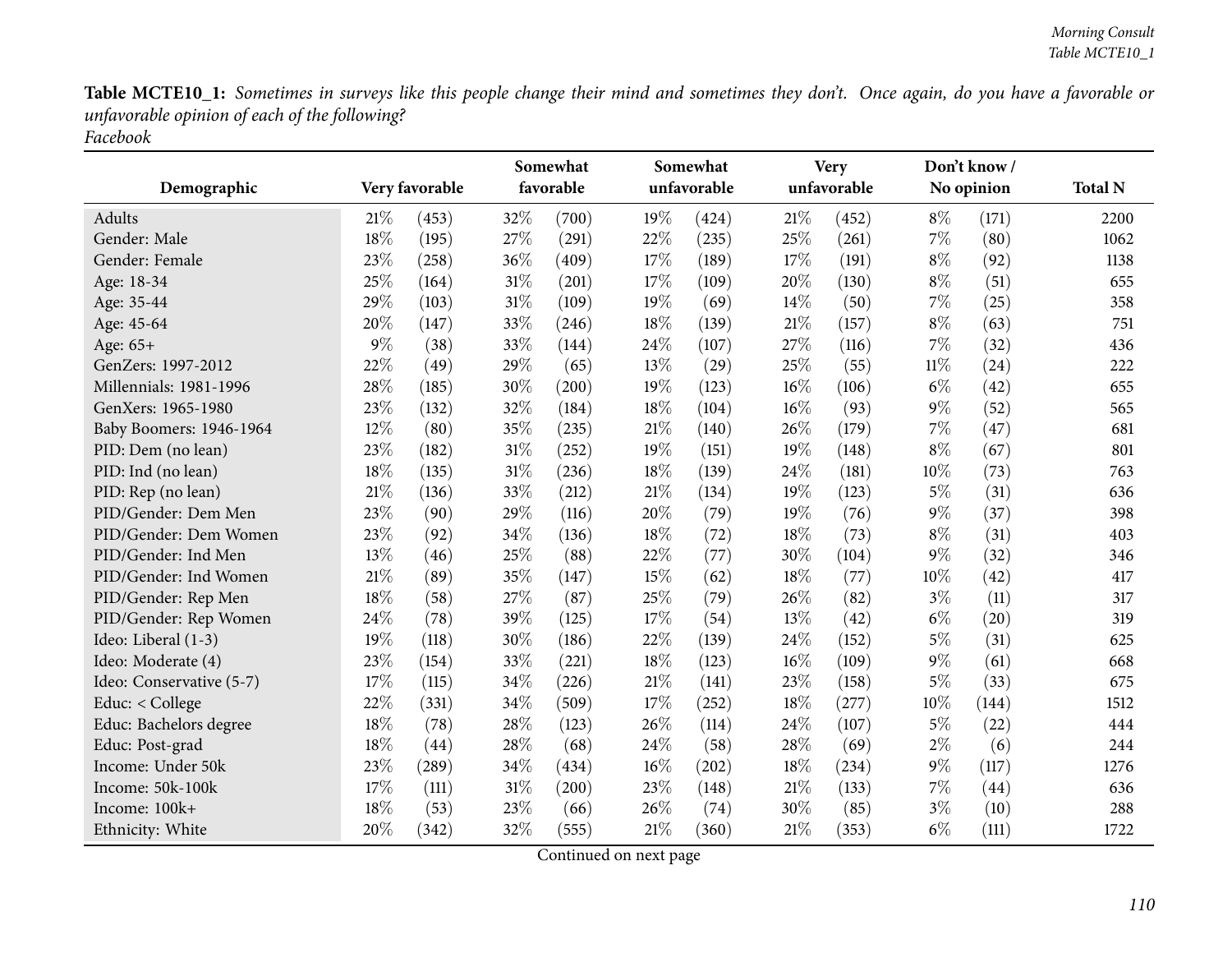|                                   |        |                | Somewhat |           |        | Somewhat    |        | <b>Very</b> |        | Don't know/ |                |
|-----------------------------------|--------|----------------|----------|-----------|--------|-------------|--------|-------------|--------|-------------|----------------|
| Demographic                       |        | Very favorable |          | favorable |        | unfavorable |        | unfavorable |        | No opinion  | <b>Total N</b> |
| <b>Adults</b>                     | 21%    | (453)          | 32%      | (700)     | 19%    | (424)       | $21\%$ | (452)       | $8\%$  | (171)       | 2200           |
| Ethnicity: Hispanic               | 20%    | (71)           | 30%      | (105)     | 19%    | (67)        | 20%    | (69)        | $11\%$ | (37)        | 349            |
| Ethnicity: Black                  | 26%    | (71)           | $31\%$   | (84)      | $11\%$ | (31)        | 20%    | (54)        | 12%    | (33)        | 274            |
| Ethnicity: Other                  | 19%    | (39)           | 30%      | (60)      | 16%    | (33)        | 22%    | (45)        | 13%    | (27)        | 204            |
| All Christian                     | 20%    | (188)          | 33%      | (298)     | 20%    | (184)       | 20%    | (186)       | $6\%$  | (59)        | 915            |
| All Non-Christian                 | 24%    | (25)           | 18%      | (19)      | 24%    | (25)        | 23%    | (24)        | 10%    | (11)        | 103            |
| Atheist                           | 12%    | (16)           | 25%      | (32)      | 26%    | (34)        | 31%    | (39)        | $6\%$  | (8)         | 129            |
| Agnostic/Nothing in particular    | 20%    | (130)          | $31\%$   | (198)     | 18%    | (114)       | $21\%$ | (134)       | 10%    | (61)        | 637            |
| Something Else                    | 23%    | (94)           | 37%      | (152)     | 16%    | (68)        | 17%    | (69)        | $8\%$  | (33)        | 416            |
| Religious Non-Protestant/Catholic | 21%    | (26)           | 24\%     | (29)      | 27%    | (33)        | 20%    | (24)        | $9\%$  | (12)        | 124            |
| Evangelical                       | 25%    | (136)          | 36%      | (196)     | 16%    | (86)        | $16\%$ | (88)        | $8\%$  | (44)        | 550            |
| Non-Evangelical                   | 19%    | (142)          | 32%      | (241)     | 21%    | (155)       | 22%    | (163)       | $6\%$  | (47)        | 747            |
| Community: Urban                  | 28%    | (170)          | $30\%$   | (183)     | 17%    | (102)       | 18%    | (111)       | 7%     | (45)        | 613            |
| Community: Suburban               | 17\%   | (170)          | 30%      | (310)     | 23%    | (234)       | 22%    | (229)       | 7%     | (76)        | 1019           |
| Community: Rural                  | 20%    | (112)          | 36%      | (206)     | 15%    | (88)        | 20%    | (112)       | $9\%$  | (49)        | 568            |
| Employ: Private Sector            | 23%    | (163)          | 32%      | (221)     | 19%    | (134)       | 20%    | (139)       | $6\%$  | (43)        | 699            |
| Employ: Government                | 21%    | (24)           | 26%      | (31)      | 29%    | (35)        | $16\%$ | (19)        | $8\%$  | (9)         | 118            |
| Employ: Self-Employed             | 21%    | (43)           | 22%      | (45)      | 21%    | (42)        | $31\%$ | (62)        | $5\%$  | (11)        | 202            |
| Employ: Homemaker                 | 23%    | (34)           | 37%      | (54)      | 15%    | (21)        | 13%    | (19)        | 13%    | (19)        | 147            |
| Employ: Student                   | $16\%$ | (13)           | 25%      | (20)      | 14%    | (11)        | 29%    | (23)        | 16%    | (12)        | 78             |
| Employ: Retired                   | $11\%$ | (53)           | 34\%     | (170)     | 23%    | (115)       | 25%    | (125)       | 7%     | (35)        | 497            |
| Employ: Unemployed                | 31%    | (85)           | 32%      | (89)      | 15%    | (42)        | 12%    | (34)        | 10%    | (27)        | 276            |
| Employ: Other                     | 21%    | (39)           | 38%      | (70)      | 14%    | (26)        | 17%    | (32)        | $9\%$  | (16)        | 183            |
| Military HH: Yes                  | 16%    | (54)           | 36%      | (121)     | 21%    | (70)        | 20%    | (66)        | $8\%$  | (26)        | 337            |
| Military HH: No                   | 21%    | (399)          | $31\%$   | (579)     | 19%    | (354)       | 21%    | (387)       | $8\%$  | (145)       | 1863           |
| RD/WT: Right Direction            | 25%    | (208)          | 30%      | (249)     | 19%    | (157)       | 18%    | (149)       | $8\%$  | (65)        | 829            |
| RD/WT: Wrong Track                | 18%    | (244)          | 33%      | (451)     | 19%    | (267)       | 22%    | (303)       | $8\%$  | (106)       | 1371           |
| Biden Job Approve                 | 22%    | (232)          | 32%      | (331)     | 19%    | (196)       | 19%    | (194)       | $8\%$  | (79)        | 1031           |
| Biden Job Disapprove              | 18%    | (186)          | 32%      | (332)     | 21%    | (212)       | 23%    | (239)       | $5\%$  | (56)        | 1024           |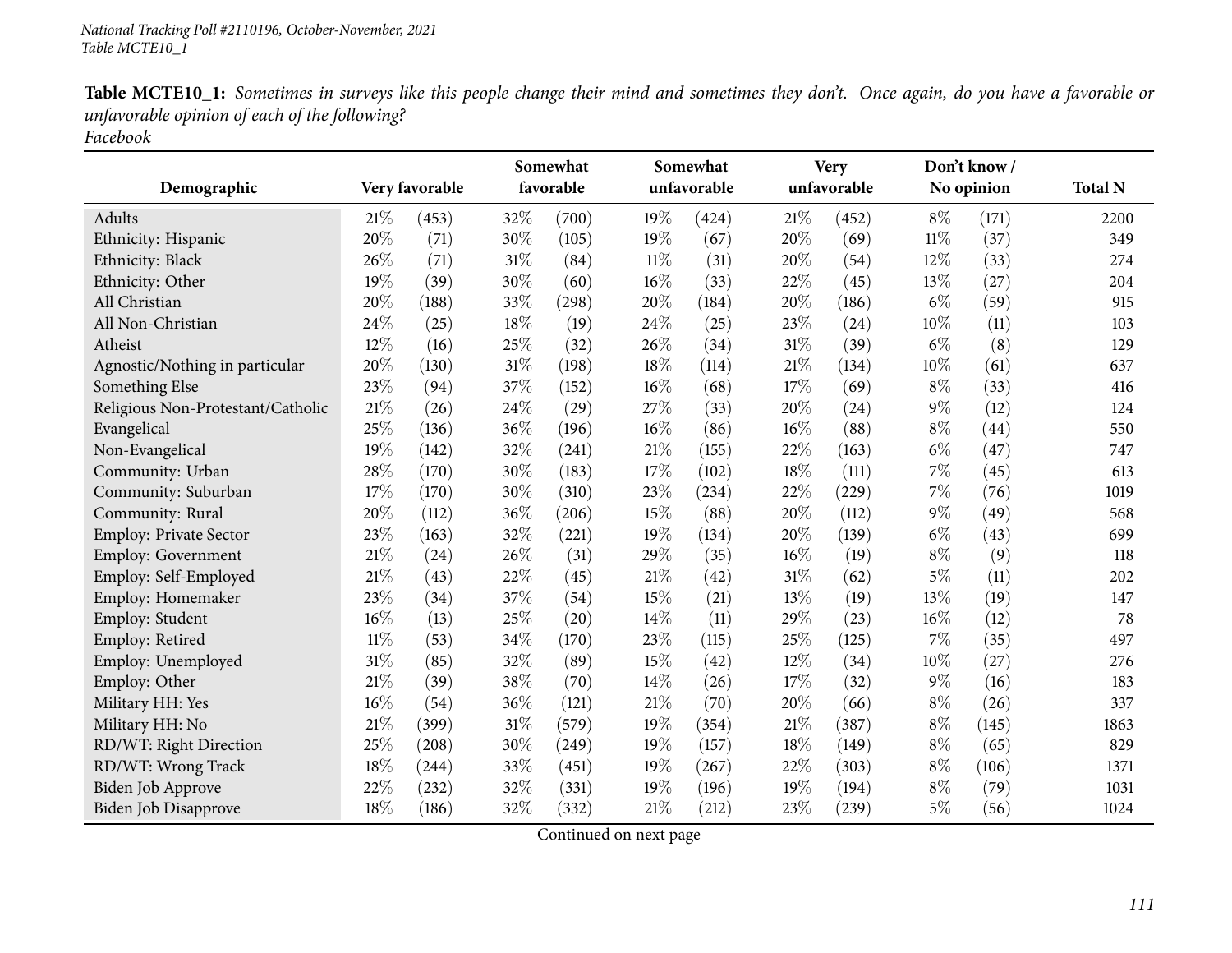|                                      |     |                | Somewhat |           |        | Somewhat<br>unfavorable |        | <b>Very</b> |        | Don't know/ |                |
|--------------------------------------|-----|----------------|----------|-----------|--------|-------------------------|--------|-------------|--------|-------------|----------------|
| Demographic                          |     | Very favorable |          | favorable |        |                         |        | unfavorable |        | No opinion  | <b>Total N</b> |
| Adults                               | 21% | (453)          | 32%      | (700)     | 19%    | (424)                   | 21%    | (452)       | $8\%$  | (171)       | 2200           |
| <b>Biden Job Strongly Approve</b>    | 29% | (129)          | 29%      | (129)     | 17%    | (75)                    | 19%    | (81)        | $5\%$  | (23)        | 438            |
| Biden Job Somewhat Approve           | 17% | (103)          | 34%      | (202)     | 20%    | (121)                   | 19%    | (113)       | $9\%$  | (55)        | 593            |
| Biden Job Somewhat Disapprove        | 19% | (56)           | 39%      | (114)     | 21%    | (61)                    | 15%    | (44)        | $6\%$  | (17)        | 292            |
| <b>Biden Job Strongly Disapprove</b> | 18% | (129)          | 30%      | (218)     | 21%    | (151)                   | 27%    | (195)       | 5%     | (38)        | 732            |
| Favorable of Biden                   | 23% | (234)          | 32%      | (328)     | 18%    | (189)                   | 20%    | (206)       | $8\%$  | (80)        | 1038           |
| Unfavorable of Biden                 | 18% | (188)          | 33%      | (342)     | 22%    | (229)                   | 22%    | (233)       | $5\%$  | (57)        | 1050           |
| Very Favorable of Biden              | 28% | (135)          | 30%      | (141)     | $16\%$ | (75)                    | 19%    | (93)        | 7%     | (33)        | 477            |
| Somewhat Favorable of Biden          | 18% | (100)          | 33%      | (187)     | 20%    | (114)                   | 20%    | (113)       | $8\%$  | (48)        | 561            |
| Somewhat Unfavorable of Biden        | 17% | (47)           | 38%      | (106)     | 24%    | (67)                    | 14%    | (39)        | $7\%$  | (20)        | 280            |
| Very Unfavorable of Biden            | 18% | (141)          | 31%      | (236)     | 21%    | (162)                   | 25%    | (194)       | $5\%$  | (37)        | 770            |
| #1 Issue: Economy                    | 24% | (194)          | 32%      | (261)     | 18%    | (152)                   | 19%    | (154)       | $7\%$  | (61)        | 822            |
| #1 Issue: Security                   | 21% | (66)           | 29%      | (93)      | 20%    | (63)                    | 22%    | (69)        | $8\%$  | (24)        | 316            |
| #1 Issue: Health Care                | 25% | (73)           | 34%      | (99)      | 19%    | (57)                    | 15%    | (43)        | 7%     | (20)        | 293            |
| #1 Issue: Medicare / Social Security | 13% | (33)           | 36%      | (93)      | 21%    | (55)                    | 21%    | (55)        | $9\%$  | (24)        | 259            |
| #1 Issue: Women's Issues             | 14% | (19)           | 32%      | (43)      | 20%    | (28)                    | 27%    | (37)        | 7%     | (10)        | 136            |
| #1 Issue: Education                  | 21% | (23)           | $31\%$   | (34)      | 19%    | (21)                    | $16\%$ | (17)        | 13%    | (15)        | 109            |
| #1 Issue: Energy                     | 21% | (28)           | 27%      | (35)      | 22%    | (29)                    | 24%    | (31)        | $6\%$  | (8)         | 132            |
| #1 Issue: Other                      | 13% | (17)           | 30%      | (41)      | 16%    | (21)                    | 34%    | (46)        | $6\%$  | (8)         | 134            |
| 2020 Vote: Joe Biden                 | 19% | (189)          | $31\%$   | (307)     | 21%    | (204)                   | $21\%$ | (206)       | $8\%$  | (75)        | 980            |
| 2020 Vote: Donald Trump              | 18% | (126)          | 32%      | (221)     | 22%    | (149)                   | 23%    | (154)       | $5\%$  | (33)        | 685            |
| 2020 Vote: Other                     | 15% | (13)           | 31%      | (26)      | 21%    | (18)                    | 20%    | (17)        | 13%    | (11)        | 85             |
| 2020 Vote: Didn't Vote               | 28% | (125)          | 32%      | (142)     | 12%    | (52)                    | 17%    | (74)        | 12%    | (52)        | 445            |
| 2018 House Vote: Democrat            | 20% | (149)          | $31\%$   | (230)     | 21%    | (157)                   | 22%    | (160)       | $6\%$  | (45)        | 741            |
| 2018 House Vote: Republican          | 17% | (101)          | $31\%$   | (183)     | 23%    | (139)                   | 23%    | (138)       | $6\%$  | (34)        | 596            |
| 2018 House Vote: Someone else        | 12% | (8)            | 37%      | (25)      | $18\%$ | (12)                    | 17%    | (11)        | 15%    | (10)        | 67             |
| 2016 Vote: Hillary Clinton           | 20% | (134)          | $31\%$   | (211)     | 22%    | (152)                   | $21\%$ | (142)       | 7%     | (46)        | 686            |
| 2016 Vote: Donald Trump              | 19% | (122)          | 32%      | (208)     | 22%    | (141)                   | 23%    | (147)       | $5\%$  | (33)        | 651            |
| 2016 Vote: Other                     | 11% | (14)           | 35%      | (46)      | 24%    | (32)                    | 19%    | (25)        | $11\%$ | (14)        | 133            |
| 2016 Vote: Didn't Vote               | 25% | (182)          | 32%      | (234)     | 13%    | (98)                    | 19%    | (138)       | $11\%$ | (78)        | 730            |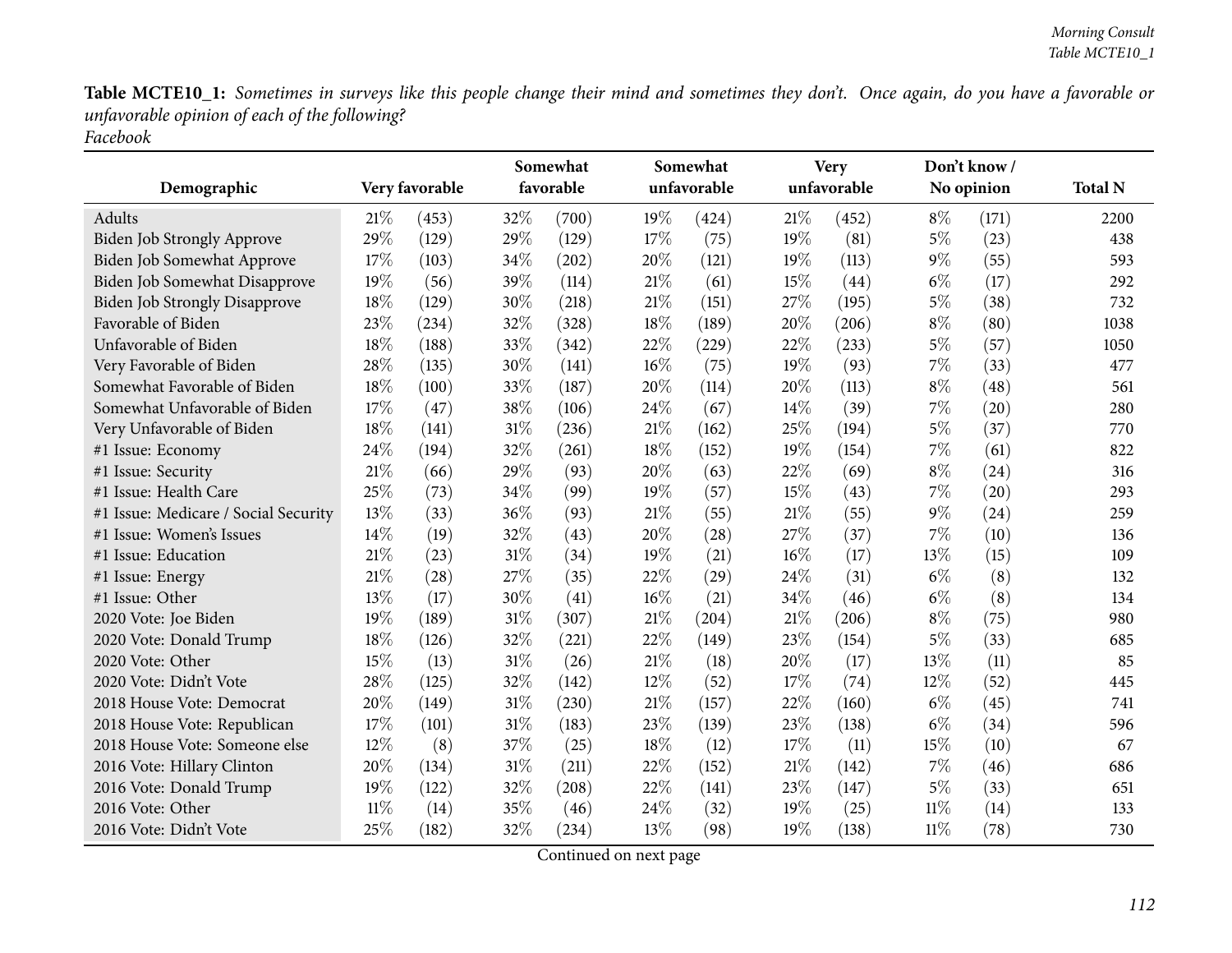| Demographic               | Very favorable |            |        |       | Somewhat<br>favorable |       | Somewhat<br>unfavorable |            | Very<br>unfavorable |       | Don't know /<br>No opinion |  | <b>Total N</b> |
|---------------------------|----------------|------------|--------|-------|-----------------------|-------|-------------------------|------------|---------------------|-------|----------------------------|--|----------------|
| Adults                    | 21%            | (453)      | 32%    | (700) | 19%                   | (424) | 21%                     | (452)      | $8\%$               | (171) | 2200                       |  |                |
| Voted in 2014: Yes        | $19\%$         | 227        | $31\%$ | (380) | 22%                   | (261) | 22%                     | (266)      | $7\%$               | (79)  | 1214                       |  |                |
| Voted in 2014: No         | 23%            | (226)      | 32\%   | (320) | $16\%$                | (163) | $19\%$                  | (186)      | $9\%$               | (92)  | 986                        |  |                |
| 4-Region: Northeast       | 20%            | (78)       | 29%    | (116) | 20%                   | (81)  | $24\%$                  | (94)       | $6\%$               | (25)  | 394                        |  |                |
| 4-Region: Midwest         | 21\%           | (98)       | $31\%$ | (142) | 20%                   | (93)  | 20%                     | (91)       | $8\%$               | (39)  | 462                        |  |                |
| 4-Region: South           | 22\%           | (178)      | 33%    | (273) | $18\%$                | (146) | $19\%$                  | (154)      | $9\%$               | (72)  | 824                        |  |                |
| 4-Region: West            | 19%            | (98)       | 33%    | (170) | 20%                   | (104) | 22%                     | (113)      | $7\%$               | (35)  | 520                        |  |                |
| <b>SRH</b> Metaverse      | 25%            | (201)      | 29\%   | (232) | 19%                   | (153) | 24\%                    | (191)      | $4\%$               | (30)  | 808                        |  |                |
| SRH Meta Rebrand          | 20%            | $^{'}257)$ | 30%    | (389) | 22\%                  | (279) | 23\%                    | (301)      | $4\%$               | (56)  | 1282                       |  |                |
| <b>SRH Facebook Files</b> | 20%            | (199)      | 27%    | (265) | 22%                   | (219) | 26\%                    | $^{'}255)$ | $4\%$               | (38)  | 976                        |  |                |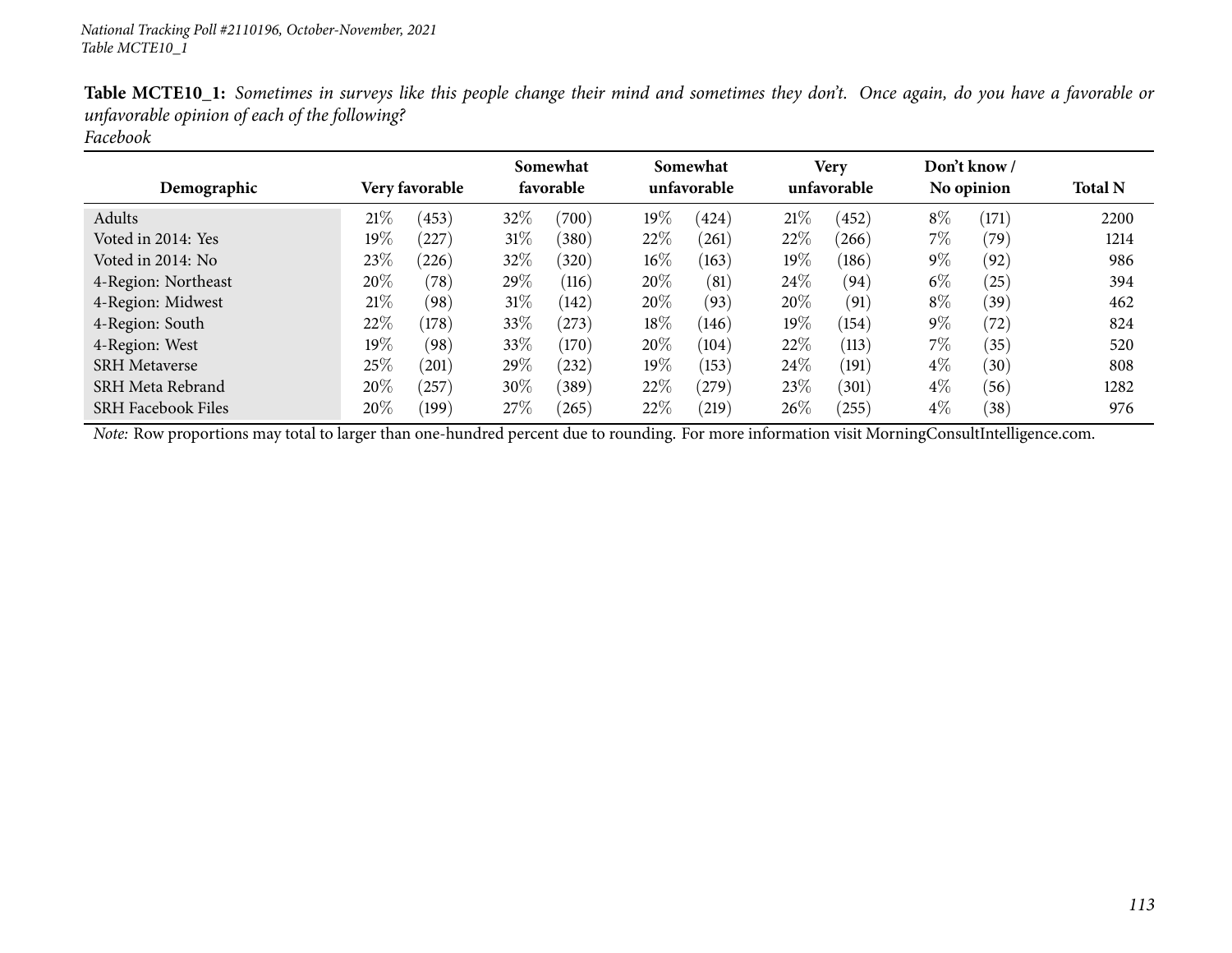|                          |        |                | Somewhat<br>favorable |       |        | Somewhat    |        | <b>Very</b> |        | Don't know/ |                |
|--------------------------|--------|----------------|-----------------------|-------|--------|-------------|--------|-------------|--------|-------------|----------------|
| Demographic              |        | Very favorable |                       |       |        | unfavorable |        | unfavorable |        | No opinion  | <b>Total N</b> |
| Adults                   | $8\%$  | (181)          | $16\%$                | (351) | 23%    | (496)       | $30\%$ | (671)       | 23\%   | (502)       | 2200           |
| Gender: Male             | $9\%$  | (95)           | 17%                   | (185) | 22%    | (231)       | 36%    | (384)       | $16\%$ | (166)       | 1062           |
| Gender: Female           | $8\%$  | (85)           | 15%                   | (166) | 23%    | (265)       | 25%    | (287)       | 30%    | (336)       | 1138           |
| Age: 18-34               | 10%    | (66)           | $16\%$                | (105) | 20%    | (129)       | 28%    | (186)       | 26\%   | (170)       | 655            |
| Age: 35-44               | 13%    | (45)           | 20%                   | (73)  | 20%    | (73)        | 25%    | (91)        | 21\%   | (75)        | 358            |
| Age: 45-64               | $7\%$  | (50)           | 15%                   | (114) | 23%    | (172)       | 32%    | (237)       | 24%    | (178)       | 751            |
| Age: 65+                 | $4\%$  | (19)           | 14\%                  | (59)  | 28%    | (122)       | 36%    | (157)       | 18%    | (79)        | 436            |
| GenZers: 1997-2012       | $8\%$  | (19)           | 15%                   | (33)  | 17%    | (38)        | 30%    | (67)        | 29%    | (65)        | 222            |
| Millennials: 1981-1996   | 12%    | (79)           | 18%                   | (116) | 21%    | (134)       | 27%    | (179)       | 22\%   | (147)       | 655            |
| GenXers: 1965-1980       | 10%    | (56)           | 18%                   | (100) | 22%    | (122)       | 27%    | (153)       | 24%    | (135)       | 565            |
| Baby Boomers: 1946-1964  | $4\%$  | (25)           | 13%                   | (91)  | 26%    | (180)       | 36%    | (243)       | 21%    | (142)       | 681            |
| PID: Dem (no lean)       | 12%    | (97)           | 19%                   | (151) | 22%    | (180)       | 25%    | (199)       | 22%    | (174)       | 801            |
| PID: Ind (no lean)       | $5\%$  | (38)           | 13%                   | (99)  | 21%    | (163)       | 33%    | (250)       | 28%    | (213)       | 763            |
| PID: Rep (no lean)       | 7%     | (46)           | 16%                   | (101) | 24%    | (153)       | 35%    | (222)       | 18%    | (114)       | 636            |
| PID/Gender: Dem Men      | 13%    | (52)           | 19%                   | (77)  | 22%    | (89)        | 28\%   | (112)       | 17%    | (69)        | 398            |
| PID/Gender: Dem Women    | $11\%$ | (45)           | 18%                   | (74)  | 23%    | (91)        | 22%    | (87)        | 26%    | (106)       | 403            |
| PID/Gender: Ind Men      | $4\%$  | (16)           | 15%                   | (52)  | 22%    | (77)        | 41%    | (142)       | 17%    | (60)        | 346            |
| PID/Gender: Ind Women    | $5\%$  | (23)           | $11\%$                | (47)  | 21%    | (85)        | 26%    | (108)       | 37%    | (154)       | 417            |
| PID/Gender: Rep Men      | $9\%$  | (28)           | 18%                   | (56)  | 20%    | (65)        | 41\%   | (130)       | 12%    | (38)        | 317            |
| PID/Gender: Rep Women    | $6\%$  | (18)           | 14%                   | (45)  | 28%    | (88)        | 29%    | (92)        | 24%    | (76)        | 319            |
| Ideo: Liberal (1-3)      | $8\%$  | (49)           | 19%                   | (120) | 24%    | (153)       | 35%    | (219)       | 13%    | (84)        | 625            |
| Ideo: Moderate (4)       | $9\%$  | (63)           | 19%                   | (124) | 22%    | (146)       | 23%    | (154)       | 27%    | (182)       | 668            |
| Ideo: Conservative (5-7) | $8\%$  | (57)           | 12%                   | (82)  | 25%    | (172)       | 38%    | (259)       | 15%    | (105)       | 675            |
| Educ: < College          | $8\%$  | (117)          | $16\%$                | (242) | $21\%$ | (312)       | 28%    | (421)       | 28\%   | (420)       | 1512           |
| Educ: Bachelors degree   | $9\%$  | (38)           | 17%                   | (77)  | 26%    | (115)       | 34%    | (150)       | $14\%$ | (63)        | 444            |
| Educ: Post-grad          | 10%    | (25)           | 13%                   | (31)  | 28%    | (69)        | 41\%   | (99)        | $8\%$  | (19)        | 244            |
| Income: Under 50k        | $8\%$  | (102)          | $16\%$                | (201) | 21%    | (266)       | 27%    | (344)       | 28\%   | (363)       | 1276           |
| Income: 50k-100k         | $7\%$  | (45)           | 16%                   | (104) | 26%    | (165)       | 33%    | (211)       | 18%    | (111)       | 636            |
| Income: 100k+            | 12%    | (34)           | 16%                   | (45)  | 23%    | (65)        | 40%    | (116)       | 10%    | (28)        | 288            |
| Ethnicity: White         | $8\%$  | (132)          | 15%                   | (256) | 24%    | (412)       | 32%    | (552)       | 21%    | (370)       | 1722           |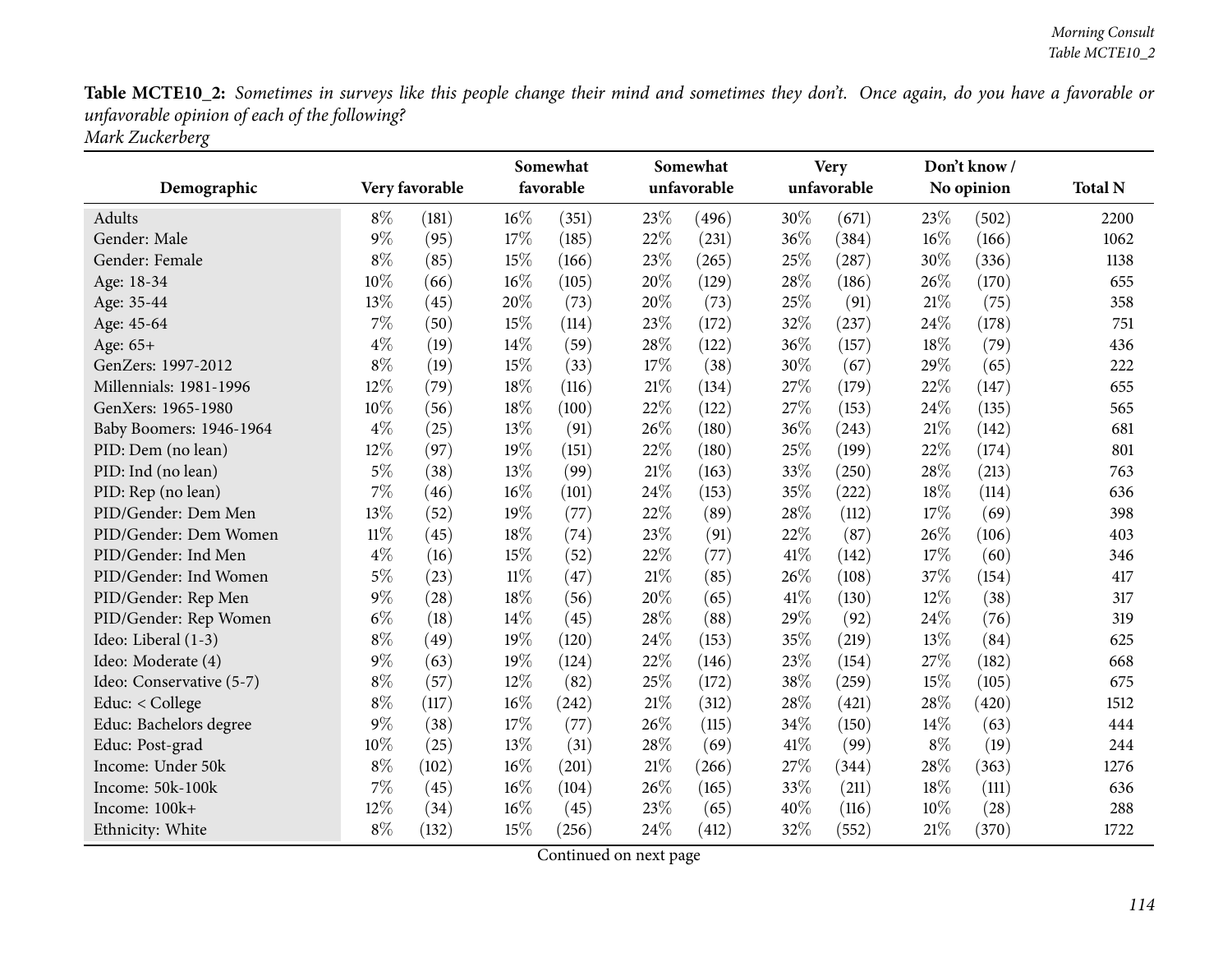| Table MCTE10_2: Sometimes in surveys like this people change their mind and sometimes they don't. Once again, do you have a favorable or |  |
|------------------------------------------------------------------------------------------------------------------------------------------|--|
| unfavorable opinion of each of the following?                                                                                            |  |
| Mark Zuckerberg                                                                                                                          |  |

| Demographic                       |        | Very favorable | Somewhat<br>favorable |       |        | Somewhat<br>unfavorable |      | <b>Very</b><br>unfavorable |        | Don't know/<br>No opinion | <b>Total N</b> |
|-----------------------------------|--------|----------------|-----------------------|-------|--------|-------------------------|------|----------------------------|--------|---------------------------|----------------|
| Adults                            | $8\%$  | (181)          | $16\%$                | (351) | 23%    | (496)                   | 30%  | (671)                      | 23%    | (502)                     | 2200           |
| Ethnicity: Hispanic               | $9\%$  | (31)           | 18%                   | (64)  | 17%    | (60)                    | 31%  | (107)                      | 25%    | (87)                      | 349            |
| Ethnicity: Black                  | 12%    | (32)           | 21%                   | (57)  | 17%    | (46)                    | 19%  | (51)                       | 32%    | (89)                      | 274            |
| Ethnicity: Other                  | $8\%$  | (17)           | 19%                   | (38)  | 19%    | (38)                    | 33%  | (68)                       | 21%    | (43)                      | 204            |
| All Christian                     | 10%    | (93)           | 16%                   | (147) | 23%    | (213)                   | 30%  | (271)                      | 21%    | (191)                     | 915            |
| All Non-Christian                 | 14%    | (14)           | 18%                   | (19)  | 24%    | (25)                    | 30%  | (31)                       | 14%    | (14)                      | 103            |
| Atheist                           | $8\%$  | (10)           | 14%                   | (17)  | 24%    | (31)                    | 44%  | (56)                       | $11\%$ | (15)                      | 129            |
| Agnostic/Nothing in particular    | $6\%$  | (35)           | 17%                   | (105) | 19%    | (122)                   | 32%  | (207)                      | 26%    | (168)                     | 637            |
| Something Else                    | 7%     | (28)           | 15%                   | (62)  | 25%    | (105)                   | 25%  | (106)                      | 27%    | (114)                     | 416            |
| Religious Non-Protestant/Catholic | 12%    | (15)           | 15%                   | (19)  | 25%    | (31)                    | 30%  | (38)                       | 17%    | (21)                      | 124            |
| Evangelical                       | 10%    | (56)           | 16%                   | (88)  | 22%    | (120)                   | 26%  | (142)                      | 26%    | (144)                     | 550            |
| Non-Evangelical                   | $8\%$  | (63)           | 16%                   | (120) | 25%    | (190)                   | 30%  | (221)                      | 20%    | (152)                     | 747            |
| Community: Urban                  | 12%    | (72)           | 17%                   | (105) | $21\%$ | (131)                   | 26%  | (161)                      | 23%    | (143)                     | 613            |
| Community: Suburban               | $8\%$  | (80)           | 15%                   | (156) | 23%    | (237)                   | 32%  | (331)                      | 21%    | (215)                     | 1019           |
| Community: Rural                  | $5\%$  | (28)           | 16%                   | (90)  | 22%    | (128)                   | 32%  | (179)                      | 25%    | (143)                     | 568            |
| Employ: Private Sector            | $11\%$ | (78)           | 19%                   | (136) | 24%    | (169)                   | 30%  | (210)                      | 15%    | (106)                     | 699            |
| <b>Employ: Government</b>         | $11\%$ | (13)           | 19%                   | (23)  | 18%    | (21)                    | 30%  | (35)                       | 22%    | (26)                      | 118            |
| Employ: Self-Employed             | 10%    | (21)           | 10%                   | (21)  | 21%    | (42)                    | 41\% | (83)                       | 18%    | (36)                      | 202            |
| Employ: Homemaker                 | $5\%$  | (8)            | 14%                   | (21)  | 23%    | (33)                    | 26%  | (38)                       | 32%    | (46)                      | 147            |
| Employ: Student                   | $9\%$  | (7)            | 12%                   | (9)   | 21%    | (16)                    | 24%  | (19)                       | 34%    | (27)                      | 78             |
| Employ: Retired                   | $5\%$  | (23)           | 14%                   | (68)  | 26%    | (129)                   | 36%  | (179)                      | 20%    | (97)                      | 497            |
| Employ: Unemployed                | $9\%$  | (25)           | 18%                   | (49)  | 19%    | (53)                    | 23%  | (64)                       | 31%    | (86)                      | 276            |
| Employ: Other                     | $3\%$  | (6)            | 13%                   | (24)  | 17%    | (32)                    | 23%  | (42)                       | 43%    | (79)                      | 183            |
| Military HH: Yes                  | $6\%$  | (21)           | 18%                   | (59)  | 23%    | (76)                    | 34%  | (115)                      | 19%    | (65)                      | 337            |
| Military HH: No                   | $9\%$  | (159)          | 16%                   | (291) | 23%    | (419)                   | 30%  | (556)                      | 23%    | (437)                     | 1863           |
| RD/WT: Right Direction            | 13%    | (109)          | 21%                   | (175) | 21%    | (172)                   | 23%  | (188)                      | 22%    | (186)                     | 829            |
| RD/WT: Wrong Track                | $5\%$  | (72)           | 13%                   | (175) | 24%    | (324)                   | 35%  | (483)                      | 23%    | (317)                     | 1371           |
| Biden Job Approve                 | 12%    | (123)          | 20%                   | (206) | 22%    | (228)                   | 26%  | (263)                      | 21%    | (211)                     | 1031           |
| Biden Job Disapprove              | $5\%$  | (55)           | 13%                   | (131) | 24%    | (247)                   | 38%  | (391)                      | 20%    | (200)                     | 1024           |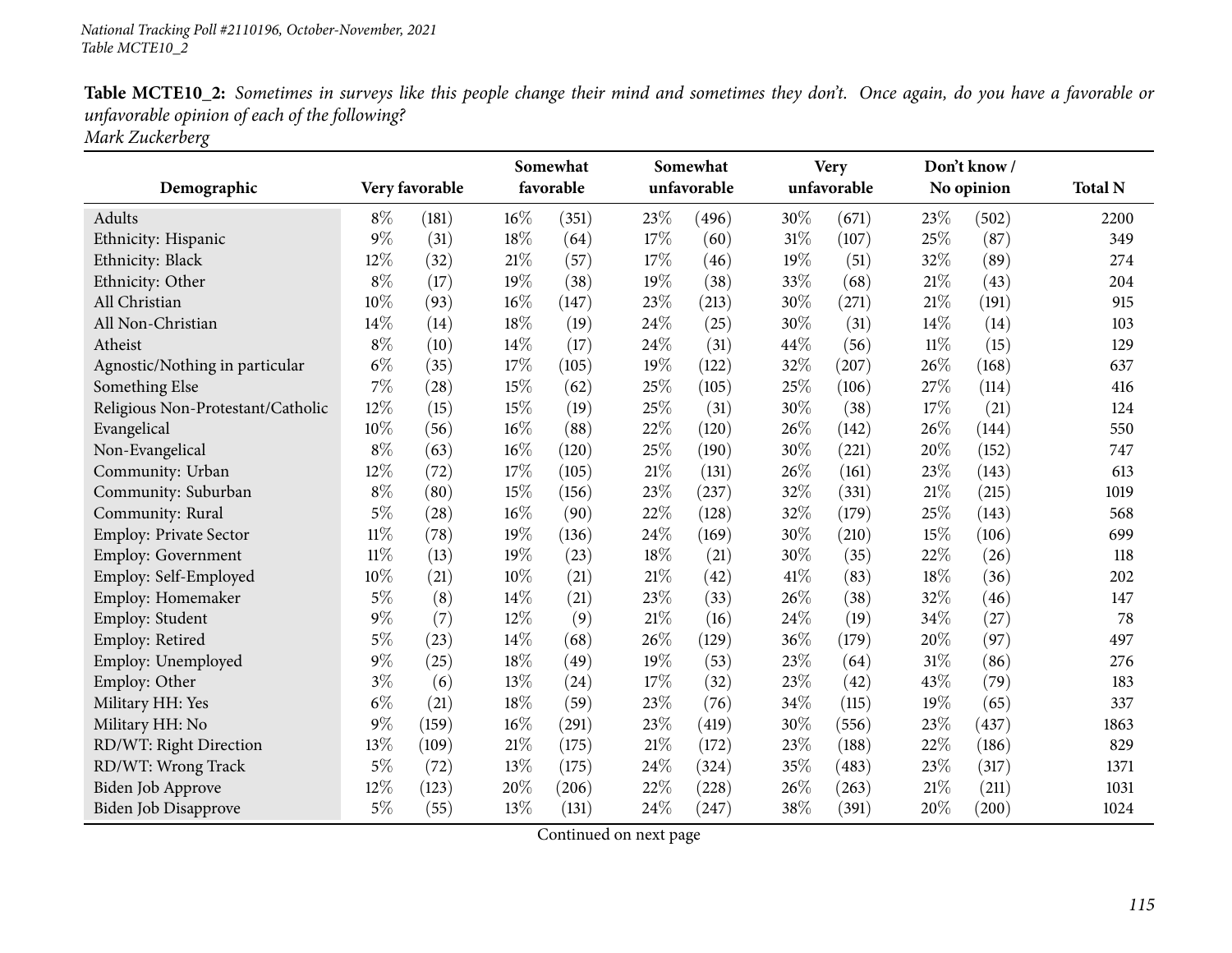|                                      |        |                | Somewhat<br>favorable |       |        | Somewhat<br>unfavorable |        | <b>Very</b><br>unfavorable |      | Don't know/ |                |
|--------------------------------------|--------|----------------|-----------------------|-------|--------|-------------------------|--------|----------------------------|------|-------------|----------------|
| Demographic                          |        | Very favorable |                       |       |        |                         |        |                            |      | No opinion  | <b>Total N</b> |
| Adults                               | $8\%$  | (181)          | $16\%$                | (351) | 23\%   | (496)                   | $30\%$ | (671)                      | 23\% | (502)       | 2200           |
| Biden Job Strongly Approve           | 18%    | (81)           | 19%                   | (85)  | 18%    | (80)                    | 26%    | (114)                      | 18%  | (78)        | 438            |
| Biden Job Somewhat Approve           | $7\%$  | (42)           | 20%                   | (121) | 25%    | (148)                   | 25%    | (149)                      | 22%  | (133)       | 593            |
| Biden Job Somewhat Disapprove        | $6\%$  | (18)           | 17%                   | (50)  | 30%    | (86)                    | 24%    | (69)                       | 24%  | (69)        | 292            |
| Biden Job Strongly Disapprove        | 5%     | (37)           | $11\%$                | (81)  | 22%    | (161)                   | 44%    | (322)                      | 18%  | (132)       | 732            |
| Favorable of Biden                   | 12%    | (125)          | 19%                   | (199) | 22%    | (228)                   | 26%    | (272)                      | 21%  | (215)       | 1038           |
| Unfavorable of Biden                 | 5%     | (54)           | 14%                   | (142) | 24%    | (255)                   | 37%    | (391)                      | 20%  | (208)       | 1050           |
| Very Favorable of Biden              | 17%    | (82)           | 18%                   | (86)  | 18%    | (85)                    | 27%    | (129)                      | 20%  | (94)        | 477            |
| Somewhat Favorable of Biden          | 8%     | (42)           | 20%                   | (113) | 25%    | (143)                   | 25%    | (143)                      | 21%  | (121)       | 561            |
| Somewhat Unfavorable of Biden        | $5\%$  | (13)           | 18%                   | (50)  | 30%    | (83)                    | 24%    | (66)                       | 24%  | (68)        | 280            |
| Very Unfavorable of Biden            | $5\%$  | (41)           | 12%                   | (92)  | 22%    | (172)                   | 42%    | (325)                      | 18%  | (140)       | 770            |
| #1 Issue: Economy                    | $8\%$  | (65)           | $18\%$                | (146) | 24%    | (195)                   | 29%    | (235)                      | 22%  | (181)       | 822            |
| #1 Issue: Security                   | 7%     | (23)           | 15%                   | (47)  | 21%    | (66)                    | 38%    | (119)                      | 19%  | (60)        | 316            |
| #1 Issue: Health Care                | 15%    | (44)           | 18%                   | (52)  | 21%    | (61)                    | 24%    | (70)                       | 22%  | (66)        | 293            |
| #1 Issue: Medicare / Social Security | $5\%$  | (12)           | 14%                   | (36)  | 27%    | (71)                    | 28%    | (72)                       | 26%  | (68)        | 259            |
| #1 Issue: Women's Issues             | $8\%$  | (11)           | $11\%$                | (15)  | 19%    | (26)                    | 35%    | (48)                       | 27%  | (36)        | 136            |
| #1 Issue: Education                  | $11\%$ | (12)           | 19%                   | (21)  | 24%    | (27)                    | 20%    | (22)                       | 26%  | (29)        | 109            |
| #1 Issue: Energy                     | $5\%$  | (7)            | 16%                   | (20)  | 26%    | (34)                    | 33%    | (44)                       | 21%  | (27)        | 132            |
| #1 Issue: Other                      | $6\%$  | (8)            | $11\%$                | (14)  | $11\%$ | (15)                    | 45%    | (61)                       | 27%  | (36)        | 134            |
| 2020 Vote: Joe Biden                 | 10%    | (100)          | 18%                   | (175) | 24%    | (240)                   | 28%    | (279)                      | 19%  | (187)       | 980            |
| 2020 Vote: Donald Trump              | $6\%$  | (43)           | 14%                   | (94)  | 25%    | (168)                   | 39%    | (267)                      | 16%  | (112)       | 685            |
| 2020 Vote: Other                     | $1\%$  | (1)            | 10%                   | (9)   | 24%    | (20)                    | 32%    | (27)                       | 33%  | (28)        | 85             |
| 2020 Vote: Didn't Vote               | $8\%$  | (36)           | 16%                   | (72)  | 15%    | (67)                    | 22%    | (97)                       | 39%  | (173)       | 445            |
| 2018 House Vote: Democrat            | 10%    | (78)           | 17%                   | (127) | 25%    | (184)                   | 31%    | (229)                      | 16%  | (122)       | 741            |
| 2018 House Vote: Republican          | 7%     | (40)           | 12%                   | (74)  | 24%    | (143)                   | 40%    | (240)                      | 17%  | (99)        | 596            |
| 2018 House Vote: Someone else        | $1\%$  | (1)            | $11\%$                | (8)   | 24%    | (16)                    | 27%    | (18)                       | 37%  | (25)        | 67             |
| 2016 Vote: Hillary Clinton           | $11\%$ | (78)           | 18%                   | (125) | 24%    | (164)                   | 30%    | (205)                      | 17\% | (114)       | 686            |
| 2016 Vote: Donald Trump              | $8\%$  | (49)           | 12%                   | (80)  | 25%    | (161)                   | 39%    | (252)                      | 17%  | (109)       | 651            |
| 2016 Vote: Other                     | $2\%$  | (2)            | 13%                   | (18)  | 30%    | (40)                    | 32%    | (42)                       | 22%  | (30)        | 133            |
| 2016 Vote: Didn't Vote               | 7%     | (50)           | 18%                   | (128) | 18%    | (131)                   | 23%    | (171)                      | 34%  | (250)       | 730            |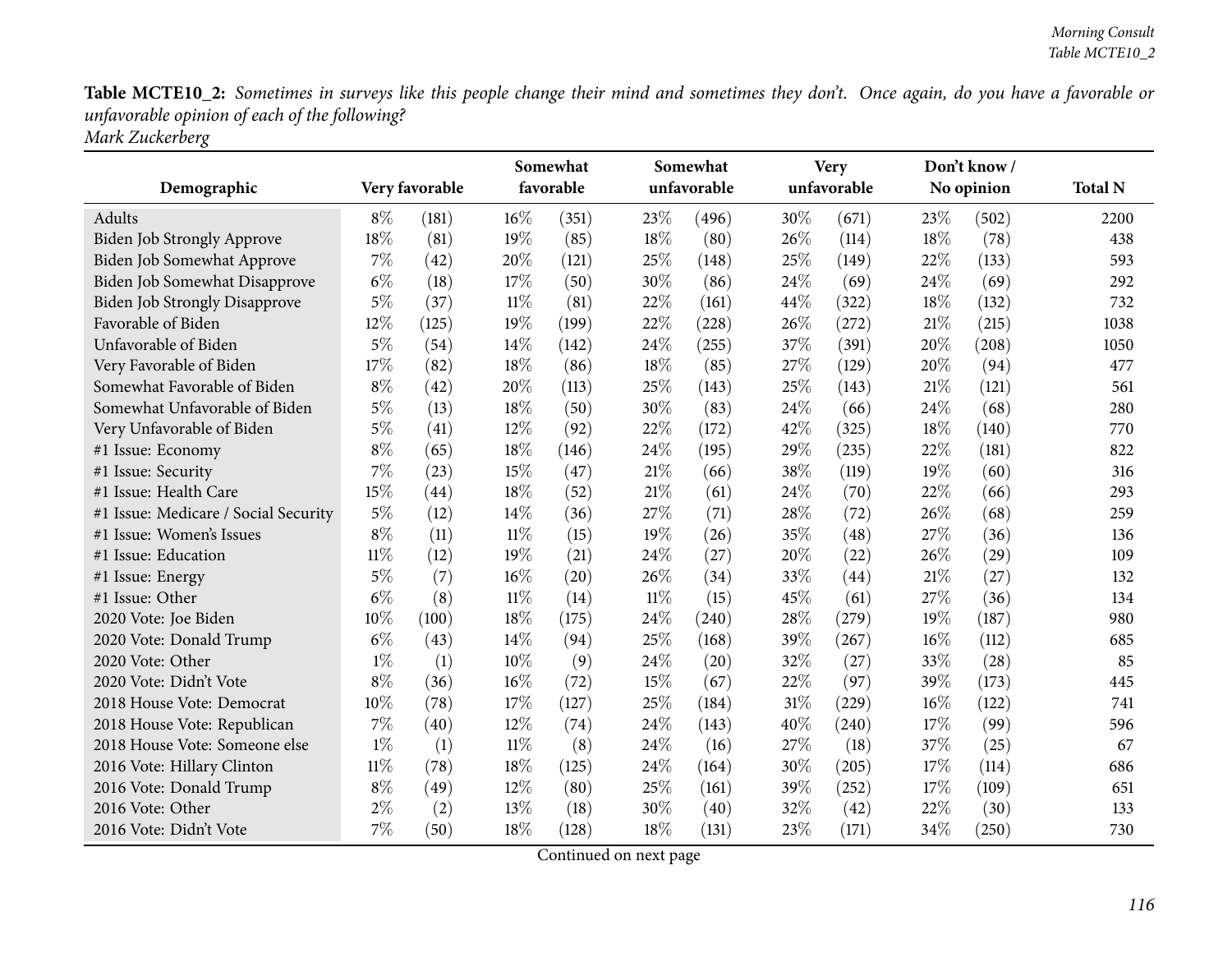| <b>Table MCTE10_2:</b> Sometimes in surveys like this people change their mind and sometimes they don't. Once again, do you have a favorable or |  |
|-------------------------------------------------------------------------------------------------------------------------------------------------|--|
| unfavorable opinion of each of the following?                                                                                                   |  |
| Mark Zuckerberg                                                                                                                                 |  |

| Demographic               |        | <b>Very favorable</b> | Somewhat<br>favorable |       | Somewhat<br>unfavorable |       | Very<br>unfavorable |       | Don't know /<br>No opinion |            | <b>Total N</b> |
|---------------------------|--------|-----------------------|-----------------------|-------|-------------------------|-------|---------------------|-------|----------------------------|------------|----------------|
|                           |        |                       |                       |       |                         |       |                     |       |                            |            |                |
| Adults                    | $8\%$  | (181)                 | $16\%$                | (351) | 23\%                    | (496) | 30%                 | (671) | 23%                        | (502)      | 2200           |
| Voted in 2014: Yes        | $9\%$  | (114)                 | $15\%$                | (181) | 24\%                    | (288) | 34\%                | (418) | 18%                        | (213)      | 1214           |
| Voted in 2014: No         | 7%     | (67)                  | 17%                   | (170) | 21%                     | (208) | $26\%$              | (253) | 29\%                       | $^{'}289)$ | 986            |
| 4-Region: Northeast       | $8\%$  | (33)                  | $16\%$                | (63)  | 21%                     | (84)  | $35\%$              | (139) | $19\%$                     | (74)       | 394            |
| 4-Region: Midwest         | $6\%$  | (29)                  | 17%                   | (79)  | 24\%                    | (110) | 30%                 | (137) | 23%                        | (107)      | 462            |
| 4-Region: South           | $9\%$  | (70)                  | $15\%$                | (127) | 23\%                    | (186) | 28%                 | (227) | 26%                        | (215)      | 824            |
| 4-Region: West            | $9\%$  | (49)                  | $16\%$                | (82)  | 22%                     | (116) | 32\%                | (167) | 21%                        | (107)      | 520            |
| <b>SRH</b> Metaverse      | $13\%$ | (102)                 | $19\%$                | (149) | 23\%                    | (182) | $35\%$              | (283) | $11\%$                     | (92)       | 808            |
| SRH Meta Rebrand          | $9\%$  | (119)                 | $16\%$                | (205) | 24%                     | (311) | 36%                 | (462) | 14%                        | (185)      | 1282           |
| <b>SRH Facebook Files</b> | $11\%$ | (106)                 | 15%                   | (143) | 24\%                    | (234) | 39 $\%$             | (383) | $11\%$                     | (111)      | 976            |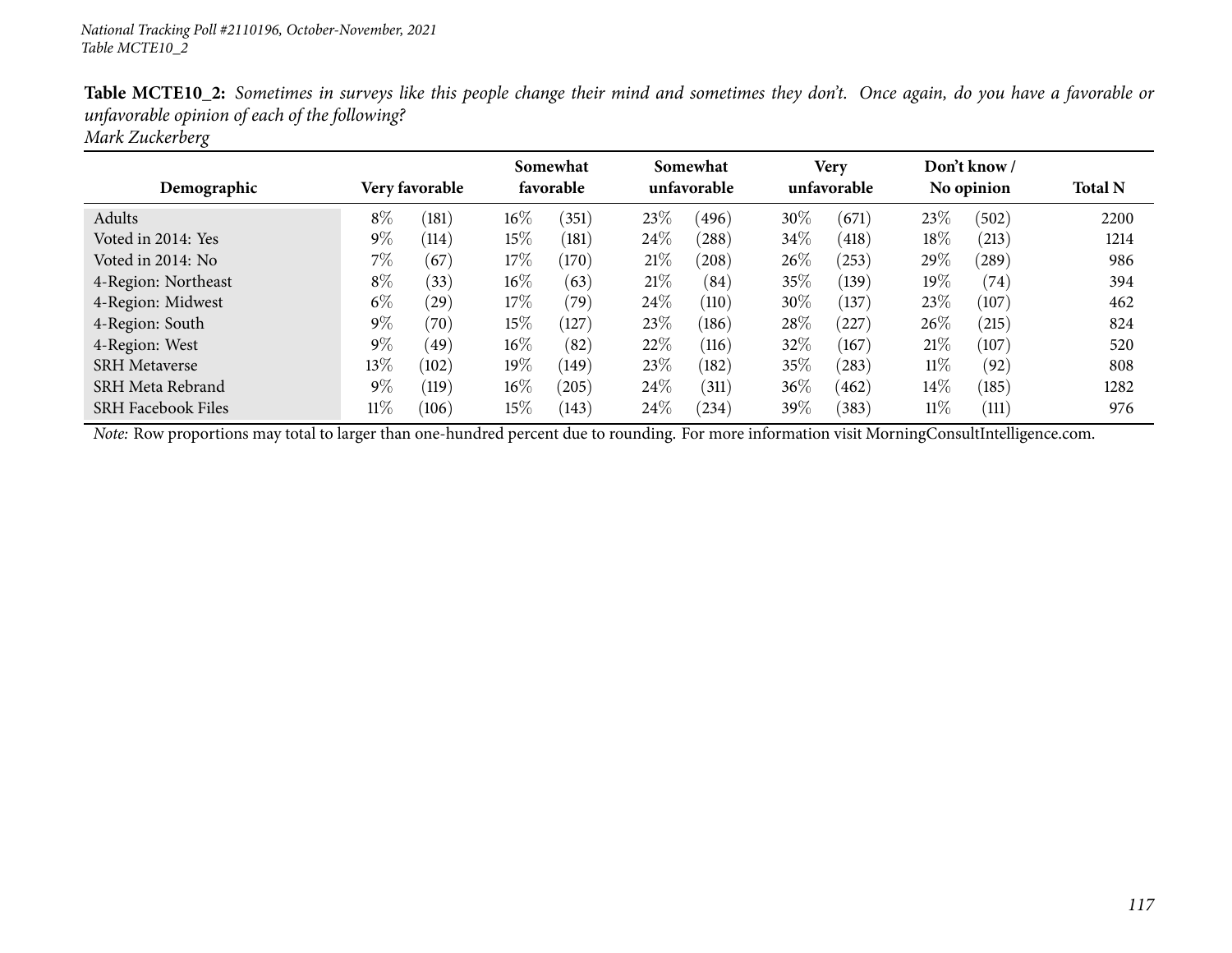|                          |        |                |      | Somewhat  |        | Somewhat    |        | <b>Very</b> |     | Don't know/ |                |
|--------------------------|--------|----------------|------|-----------|--------|-------------|--------|-------------|-----|-------------|----------------|
| Demographic              |        | Very favorable |      | favorable |        | unfavorable |        | unfavorable |     | No opinion  | <b>Total N</b> |
| Adults                   | 19%    | (408)          | 29%  | (630)     | 12%    | (268)       | 12%    | (270)       | 28% | (624)       | 2200           |
| Gender: Male             | 17%    | (177)          | 29%  | (307)     | 13%    | (143)       | 15%    | (155)       | 26% | (279)       | 1062           |
| Gender: Female           | 20%    | (230)          | 28%  | (323)     | $11\%$ | (126)       | 10%    | (115)       | 30% | (345)       | 1138           |
| Age: 18-34               | 31%    | (200)          | 31%  | (203)     | $11\%$ | (75)        | 12%    | (77)        | 15% | (99)        | 655            |
| Age: 35-44               | 23%    | (83)           | 36%  | (127)     | $11\%$ | (38)        | $9\%$  | (33)        | 21% | (76)        | 358            |
| Age: 45-64               | 15%    | (111)          | 28%  | (212)     | 13%    | (97)        | 12%    | (87)        | 32% | (244)       | 751            |
| Age: 65+                 | $3\%$  | (14)           | 20%  | (87)      | 13%    | (57)        | 17%    | (73)        | 47% | (205)       | 436            |
| GenZers: 1997-2012       | 38%    | (85)           | 28%  | (62)      | 12%    | (27)        | 12%    | (26)        | 10% | (22)        | 222            |
| Millennials: 1981-1996   | 27%    | (180)          | 33%  | (219)     | 10%    | (68)        | $11\%$ | (72)        | 18% | (115)       | 655            |
| GenXers: 1965-1980       | 17%    | (97)           | 32%  | (183)     | 12%    | (66)        | $9\%$  | (50)        | 30% | (170)       | 565            |
| Baby Boomers: 1946-1964  | $6\%$  | (44)           | 23%  | (157)     | 14%    | (96)        | 16%    | (106)       | 41% | (277)       | 681            |
| PID: Dem (no lean)       | $21\%$ | (170)          | 32%  | (258)     | $11\%$ | (90)        | 12%    | (95)        | 23% | (188)       | 801            |
| PID: Ind (no lean)       | 16%    | (121)          | 25%  | (193)     | 13%    | (102)       | 13%    | (101)       | 32% | (247)       | 763            |
| PID: Rep (no lean)       | 18%    | (116)          | 28%  | (179)     | 12%    | (77)        | 12%    | (74)        | 30% | (190)       | 636            |
| PID/Gender: Dem Men      | 24%    | (96)           | 32%  | (127)     | $11\%$ | (44)        | 12%    | (48)        | 21% | (83)        | 398            |
| PID/Gender: Dem Women    | 19%    | (75)           | 32%  | (131)     | $11\%$ | (46)        | 12%    | (47)        | 26% | (105)       | 403            |
| PID/Gender: Ind Men      | $11\%$ | (38)           | 24%  | (84)      | 17%    | (60)        | 16%    | (56)        | 31% | (109)       | 346            |
| PID/Gender: Ind Women    | 20%    | (84)           | 26%  | (109)     | 10%    | (42)        | $11\%$ | (45)        | 33% | (138)       | 417            |
| PID/Gender: Rep Men      | 14\%   | (44)           | 30%  | (96)      | 12%    | (39)        | 16%    | (51)        | 28% | (88)        | 317            |
| PID/Gender: Rep Women    | 23%    | (72)           | 26%  | (83)      | 12%    | (38)        | 7%     | (23)        | 32% | (102)       | 319            |
| Ideo: Liberal (1-3)      | 20%    | (125)          | 33%  | (204)     | 14%    | (88)        | 12%    | (74)        | 21% | (134)       | 625            |
| Ideo: Moderate (4)       | 21%    | (142)          | 28%  | (186)     | $11\%$ | (75)        | $11\%$ | (73)        | 29% | (193)       | 668            |
| Ideo: Conservative (5-7) | 13%    | (86)           | 30%  | (200)     | 13%    | (89)        | 15%    | (98)        | 30% | (202)       | 675            |
| Educ: < College          | 19%    | (283)          | 26%  | (391)     | $11\%$ | (171)       | 12%    | (179)       | 32% | (489)       | 1512           |
| Educ: Bachelors degree   | 19%    | (85)           | 35%  | (157)     | 14%    | (63)        | 12%    | (51)        | 20% | (88)        | 444            |
| Educ: Post-grad          | 16%    | (40)           | 34%  | (82)      | 14%    | (34)        | 16%    | (40)        | 20% | (48)        | 244            |
| Income: Under 50k        | 18%    | (232)          | 26%  | (327)     | $11\%$ | (142)       | 12%    | (156)       | 33% | (420)       | 1276           |
| Income: 50k-100k         | 20%    | (126)          | 32%  | (200)     | 13%    | (86)        | 12%    | (74)        | 24% | (150)       | 636            |
| Income: 100k+            | 17%    | (50)           | 36%  | (103)     | 14%    | (41)        | 14%    | (40)        | 19% | (54)        | 288            |
| Ethnicity: White         | 16%    | (270)          | 28\% | (479)     | 14%    | (235)       | 13%    | (217)       | 30% | (521)       | 1722           |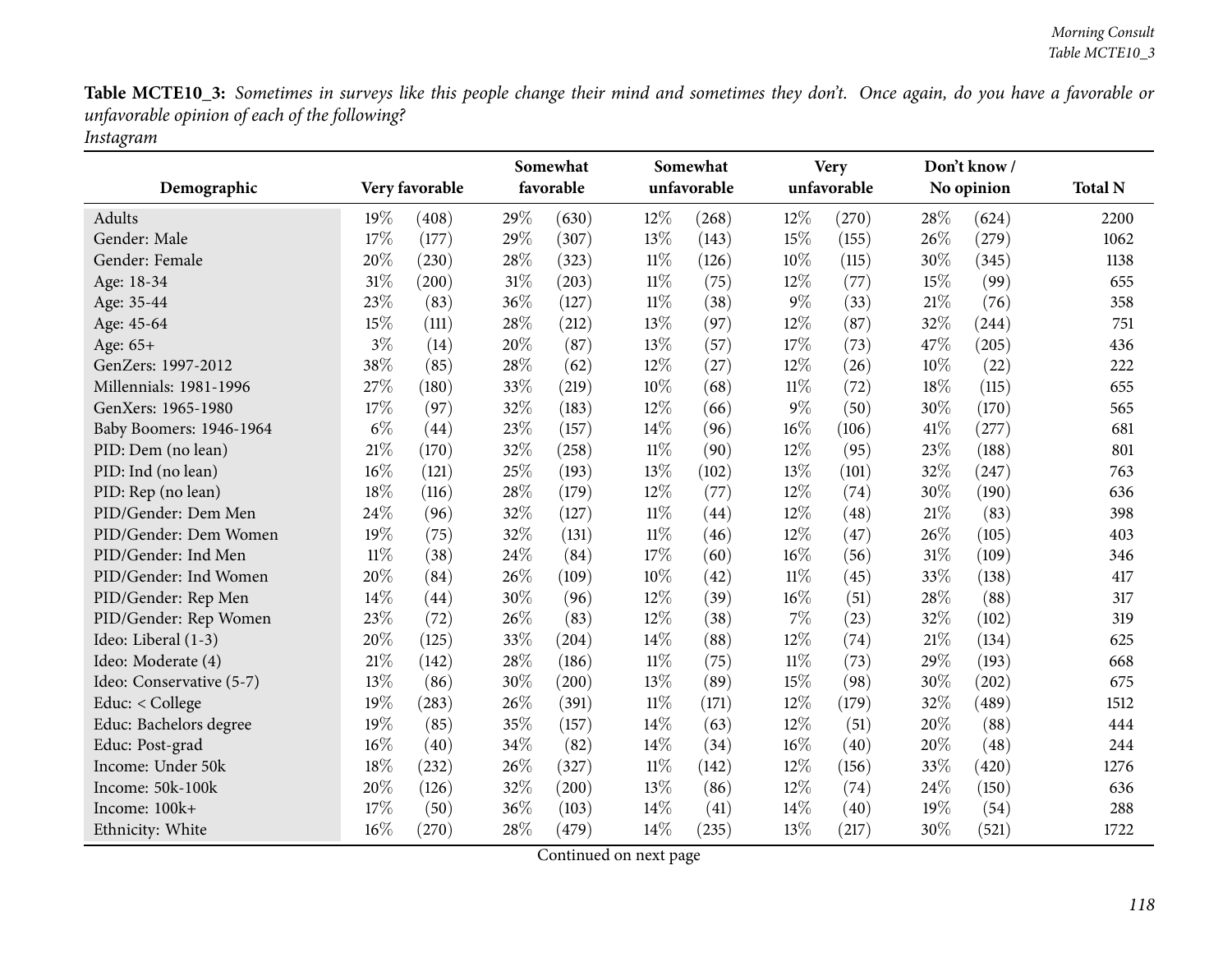|                                   |        |                |        | Somewhat  |        | Somewhat    |        | <b>Very</b> |     | Don't know/ |                |
|-----------------------------------|--------|----------------|--------|-----------|--------|-------------|--------|-------------|-----|-------------|----------------|
| Demographic                       |        | Very favorable |        | favorable |        | unfavorable |        | unfavorable |     | No opinion  | <b>Total N</b> |
| Adults                            | 19%    | (408)          | 29%    | (630)     | 12%    | (268)       | 12%    | (270)       | 28% | (624)       | 2200           |
| Ethnicity: Hispanic               | 32%    | (112)          | 36%    | (125)     | $6\%$  | (22)        | 10%    | (35)        | 16% | (57)        | 349            |
| Ethnicity: Black                  | 29%    | (80)           | 32%    | (87)      | $7\%$  | (18)        | 12%    | (33)        | 20% | (56)        | 274            |
| Ethnicity: Other                  | 28%    | (57)           | $31\%$ | (64)      | 7%     | (15)        | 10%    | (21)        | 23% | (47)        | 204            |
| All Christian                     | 17%    | (159)          | 29%    | (267)     | 12%    | (109)       | 12%    | (109)       | 29% | (270)       | 915            |
| All Non-Christian                 | 26%    | (27)           | 24%    | (25)      | 14%    | (14)        | 13%    | (13)        | 24% | (25)        | 103            |
| Atheist                           | 18%    | (24)           | 28\%   | (36)      | 16%    | (21)        | 13%    | (17)        | 24% | (31)        | 129            |
| Agnostic/Nothing in particular    | 17%    | (111)          | 29%    | (187)     | 12%    | (80)        | 13%    | (83)        | 28% | (177)       | 637            |
| Something Else                    | $21\%$ | (87)           | 28\%   | (115)     | $11\%$ | (44)        | $11\%$ | (47)        | 29% | (122)       | 416            |
| Religious Non-Protestant/Catholic | 23%    | (28)           | 32%    | (40)      | 13%    | (16)        | 10%    | (13)        | 22% | (27)        | 124            |
| Evangelical                       | 22%    | (122)          | 29%    | (161)     | $11\%$ | (60)        | 12%    | (64)        | 26% | (144)       | 550            |
| Non-Evangelical                   | 16%    | (121)          | 27%    | (202)     | 12%    | (92)        | 12%    | (90)        | 32% | (243)       | 747            |
| Community: Urban                  | 26%    | (156)          | 30%    | (185)     | 10%    | (60)        | $11\%$ | (66)        | 24% | (145)       | 613            |
| Community: Suburban               | 18%    | (179)          | 28%    | (289)     | 14%    | (140)       | 13%    | (128)       | 28% | (284)       | 1019           |
| Community: Rural                  | 13%    | (73)           | 28\%   | (156)     | 12%    | (68)        | 13%    | (76)        | 34% | (195)       | 568            |
| Employ: Private Sector            | $21\%$ | (148)          | 36%    | (254)     | 14%    | (96)        | 10%    | (72)        | 19% | (130)       | 699            |
| Employ: Government                | 36%    | (42)           | 27%    | (32)      | 7%     | (8)         | $11\%$ | (13)        | 19% | (23)        | 118            |
| Employ: Self-Employed             | 21%    | (42)           | $31\%$ | (62)      | 14%    | (28)        | 17%    | (34)        | 18% | (36)        | 202            |
| Employ: Homemaker                 | 19%    | (27)           | 24%    | (36)      | 15%    | (22)        | 10%    | (15)        | 32% | (47)        | 147            |
| Employ: Student                   | 33%    | (26)           | 29%    | (23)      | 14%    | (11)        | $8\%$  | (6)         | 16% | (13)        | 78             |
| Employ: Retired                   | $4\%$  | (21)           | 22%    | (109)     | 12%    | (61)        | $16\%$ | (78)        | 46% | (227)       | 497            |
| Employ: Unemployed                | 25%    | (68)           | 27%    | (74)      | $8\%$  | (23)        | $11\%$ | (30)        | 29% | (81)        | 276            |
| Employ: Other                     | 18%    | (33)           | 22%    | (40)      | $11\%$ | (20)        | 12%    | (22)        | 37% | (68)        | 183            |
| Military HH: Yes                  | 14%    | (49)           | 25%    | (83)      | 12%    | (41)        | 14%    | (48)        | 35% | (116)       | 337            |
| Military HH: No                   | 19%    | (359)          | 29%    | (547)     | 12%    | (228)       | 12%    | (222)       | 27% | (508)       | 1863           |
| RD/WT: Right Direction            | 22%    | (184)          | $31\%$ | (257)     | $11\%$ | (92)        | $11\%$ | (95)        | 24% | (201)       | 829            |
| RD/WT: Wrong Track                | 16%    | (223)          | 27%    | (373)     | 13%    | (176)       | 13%    | (175)       | 31% | (423)       | 1371           |
| <b>Biden Job Approve</b>          | 22%    | (223)          | 32%    | (335)     | 12%    | (120)       | $11\%$ | (111)       | 23% | (242)       | 1031           |
| Biden Job Disapprove              | 16%    | (163)          | 26%    | (270)     | 14%    | (140)       | 14%    | (145)       | 30% | (306)       | 1024           |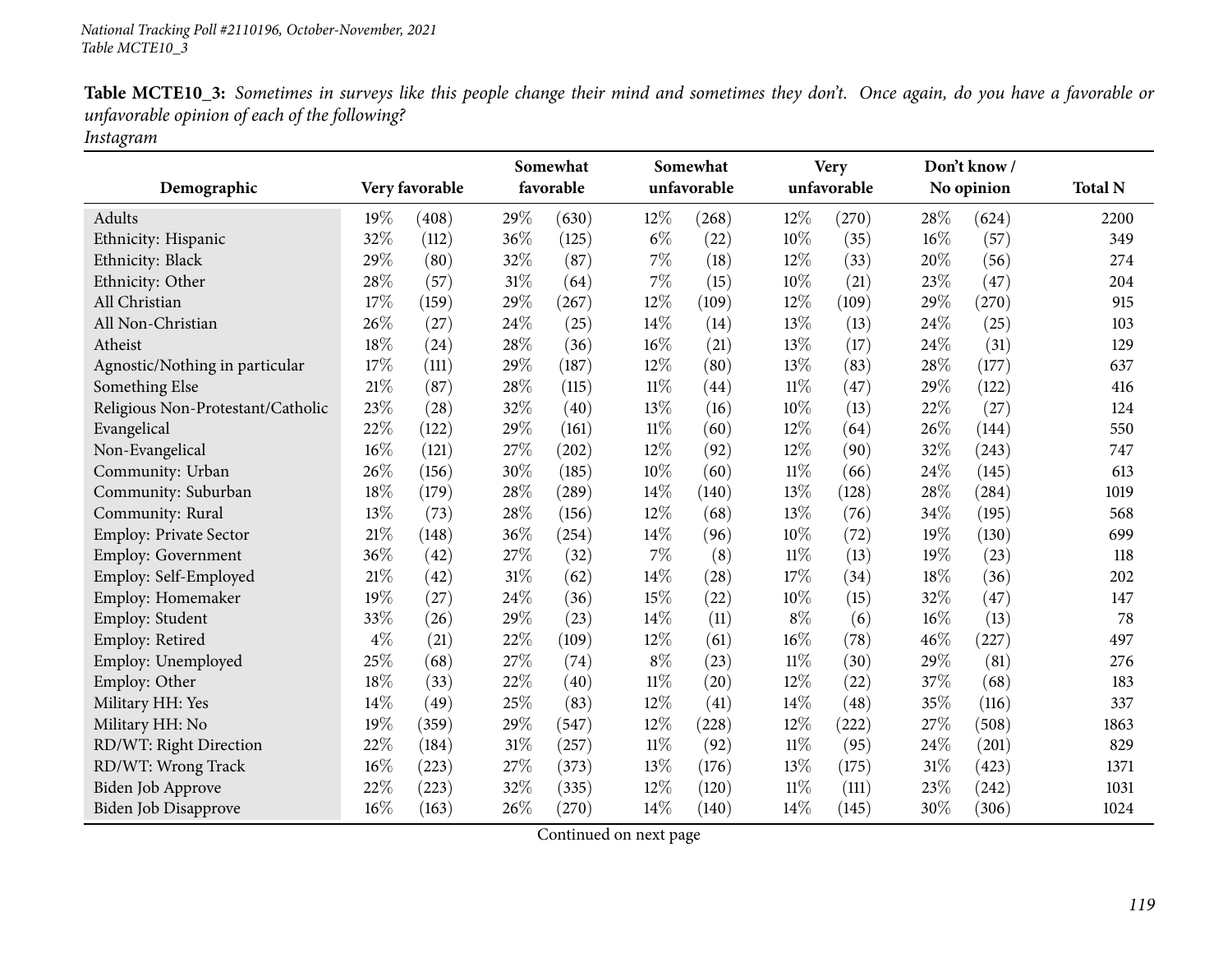|                                      |        |                |        | Somewhat  |        | Somewhat    |        | <b>Very</b> |      | Don't know/ |                |
|--------------------------------------|--------|----------------|--------|-----------|--------|-------------|--------|-------------|------|-------------|----------------|
| Demographic                          |        | Very favorable |        | favorable |        | unfavorable |        | unfavorable |      | No opinion  | <b>Total N</b> |
| Adults                               | $19\%$ | (408)          | 29\%   | (630)     | $12\%$ | (268)       | $12\%$ | (270)       | 28\% | (624)       | 2200           |
| Biden Job Strongly Approve           | 26%    | (116)          | 26%    | (115)     | 10%    | (45)        | 13%    | (57)        | 24%  | (105)       | 438            |
| Biden Job Somewhat Approve           | 18%    | (107)          | 37%    | (220)     | 13%    | (75)        | $9\%$  | (54)        | 23%  | (137)       | 593            |
| Biden Job Somewhat Disapprove        | 19%    | (55)           | 31%    | (91)      | 18%    | (53)        | $8\%$  | (22)        | 24%  | (71)        | 292            |
| <b>Biden Job Strongly Disapprove</b> | 15%    | (108)          | 24\%   | (179)     | 12%    | (87)        | 17%    | (123)       | 32%  | (235)       | 732            |
| Favorable of Biden                   | 22%    | (232)          | $31\%$ | (324)     | $11\%$ | (117)       | $11\%$ | (119)       | 24%  | (247)       | 1038           |
| Unfavorable of Biden                 | 15%    | (161)          | 28%    | (292)     | 14%    | (145)       | 13%    | (140)       | 30%  | (311)       | 1050           |
| Very Favorable of Biden              | 27%    | (127)          | 26%    | (122)     | 10%    | (47)        | 14%    | (67)        | 24%  | (114)       | 477            |
| Somewhat Favorable of Biden          | 19%    | (105)          | 36%    | (201)     | 12%    | (70)        | $9\%$  | (52)        | 24%  | (134)       | 561            |
| Somewhat Unfavorable of Biden        | 14\%   | (40)           | 36%    | (101)     | 19%    | (53)        | 7%     | (20)        | 23%  | (66)        | 280            |
| Very Unfavorable of Biden            | 16%    | (121)          | 25%    | (191)     | 12%    | (93)        | $16\%$ | (120)       | 32%  | (246)       | 770            |
| #1 Issue: Economy                    | 21%    | (171)          | 32%    | (263)     | $11\%$ | (92)        | 13%    | (103)       | 23%  | (192)       | 822            |
| #1 Issue: Security                   | $16\%$ | (49)           | 27%    | (86)      | $9\%$  | (28)        | 15%    | (47)        | 33%  | (105)       | 316            |
| #1 Issue: Health Care                | 20%    | (59)           | 29%    | (86)      | 12%    | (35)        | $9\%$  | (28)        | 29%  | (86)        | 293            |
| #1 Issue: Medicare / Social Security | $8\%$  | (21)           | 19%    | (48)      | 15%    | (40)        | 14%    | (36)        | 44%  | (114)       | 259            |
| #1 Issue: Women's Issues             | 26%    | (35)           | 32%    | (43)      | 12%    | (16)        | $7\%$  | (10)        | 23%  | (32)        | 136            |
| #1 Issue: Education                  | 27%    | (30)           | 28\%   | (31)      | $11\%$ | (12)        | $9\%$  | (9)         | 25%  | (27)        | 109            |
| #1 Issue: Energy                     | 18%    | (24)           | 34\%   | (45)      | 18%    | (24)        | $9\%$  | (12)        | 21%  | (27)        | 132            |
| #1 Issue: Other                      | 14%    | (19)           | 21\%   | (28)      | 16%    | (21)        | 18%    | (25)        | 31%  | (42)        | 134            |
| 2020 Vote: Joe Biden                 | 19%    | (189)          | 32%    | (313)     | 12%    | (118)       | 12%    | (117)       | 25%  | (243)       | 980            |
| 2020 Vote: Donald Trump              | 16%    | (108)          | 27%    | (185)     | 14%    | (96)        | 13%    | (91)        | 30%  | (204)       | 685            |
| 2020 Vote: Other                     | 13%    | (11)           | 23%    | (20)      | 14\%   | (12)        | $16\%$ | (14)        | 35%  | (29)        | 85             |
| 2020 Vote: Didn't Vote               | 21%    | (95)           | 25%    | (111)     | 10%    | (43)        | $11\%$ | (48)        | 33%  | (148)       | 445            |
| 2018 House Vote: Democrat            | 19%    | (143)          | $31\%$ | (229)     | 14\%   | (103)       | 12%    | (92)        | 24%  | (175)       | 741            |
| 2018 House Vote: Republican          | 14\%   | (86)           | 28%    | (165)     | 12%    | (74)        | 14\%   | (83)        | 32%  | (188)       | 596            |
| 2018 House Vote: Someone else        | 7%     | (4)            | 22%    | (15)      | $11\%$ | (7)         | 14%    | (9)         | 47%  | (31)        | 67             |
| 2016 Vote: Hillary Clinton           | 18%    | (124)          | $31\%$ | (212)     | 13%    | (89)        | 12%    | (82)        | 26%  | (179)       | 686            |
| 2016 Vote: Donald Trump              | 15%    | (96)           | 29%    | (187)     | 13%    | (84)        | 14\%   | (94)        | 29%  | (190)       | 651            |
| 2016 Vote: Other                     | 15%    | (19)           | 33%    | (44)      | $11\%$ | (15)        | 10%    | (14)        | 31%  | (41)        | 133            |
| 2016 Vote: Didn't Vote               | 23%    | (168)          | 26%    | (187)     | $11\%$ | (81)        | $11\%$ | (80)        | 29%  | (213)       | 730            |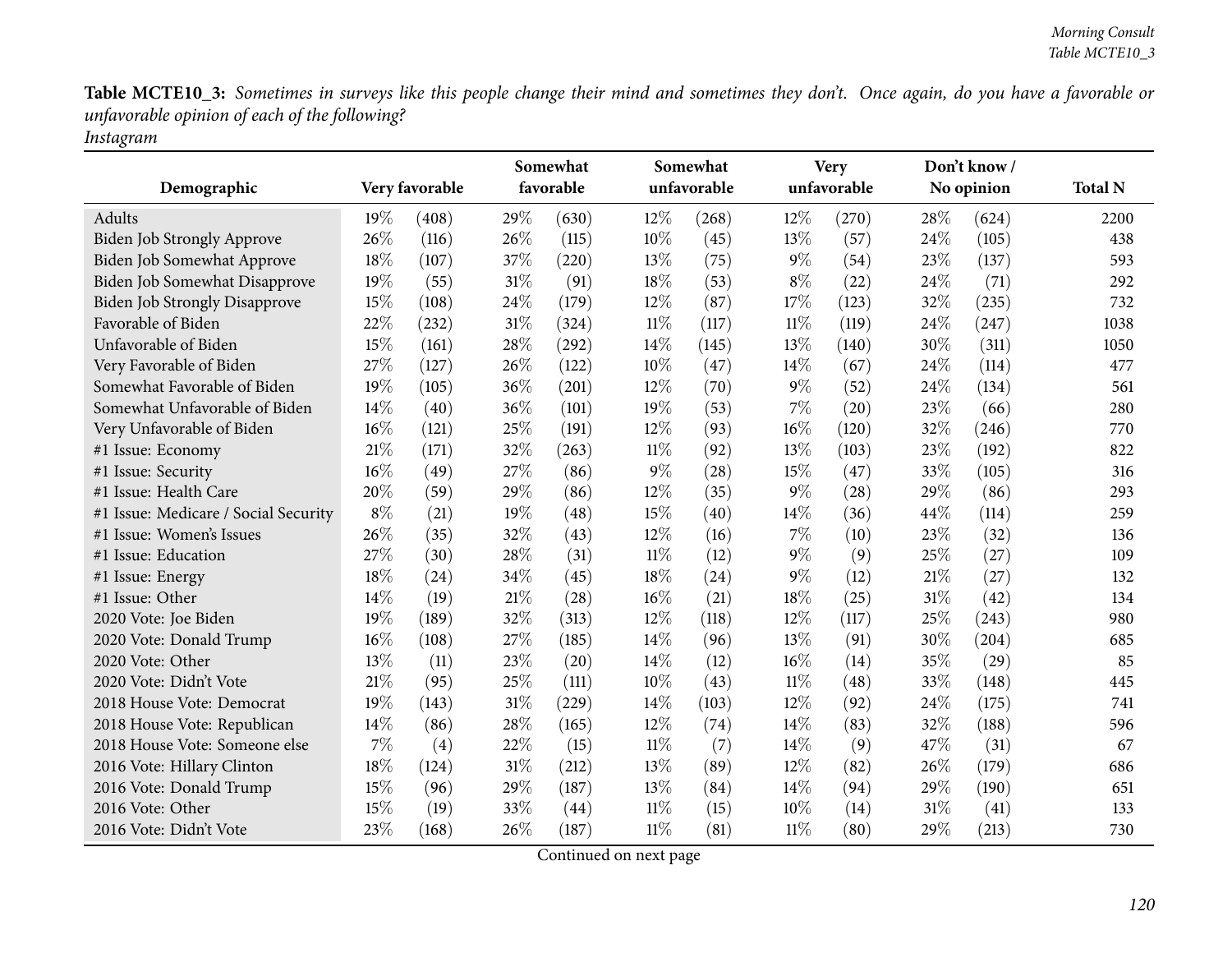| $\circ$                   |                 |                       |                         |                      |                            |                |
|---------------------------|-----------------|-----------------------|-------------------------|----------------------|----------------------------|----------------|
| Demographic               | Very favorable  | Somewhat<br>favorable | Somewhat<br>unfavorable | Very<br>unfavorable  | Don't know /<br>No opinion | <b>Total N</b> |
| Adults                    | $19\%$<br>(408) | 29\%<br>(630)         | 12%<br>(268)            | $12\%$<br>$^{'}270)$ | 28\%<br>(624)              | 2200           |
| Voted in 2014: Yes        | $16\%$<br>(189) | 29%<br>(358)          | 13%<br>(157)            | 13%<br>(157)         | $29\%$<br>(353)            | 1214           |
| Voted in 2014: No         | 22%<br>(219)    | 28\%<br>(272)         | $11\%$<br>(112)         | $11\%$<br>(113)      | $28\%$<br>(272)            | 986            |
| 4-Region: Northeast       | 19%<br>(75)     | 29%<br>(115)          | 12%<br>(46)             | 15%<br>(60)          | 25\%<br>(97)               | 394            |
| 4-Region: Midwest         | $15\%$<br>(67)  | 29\%<br>(132)         | 15%<br>(67)             | $10\%$<br>(47)       | 32%<br>(148)               | 462            |
| 4-Region: South           | 20%<br>(163)    | 29\%<br>(239)         | $11\%$<br>(90)          | $11\%$<br>(93)       | 29\%<br>(239)              | 824            |
| 4-Region: West            | 20%<br>(102)    | 28\%<br>(144)         | 12%<br>(64)             | 13%<br>(69)          | 27\%<br>(140)              | 520            |
| <b>SRH</b> Metaverse      | 24\%<br>(197)   | 31\%<br>(249)         | $12\%$<br>(99)          | 13%<br>(108)         | 19%<br>(155)               | 808            |
| SRH Meta Rebrand          | 20%<br>(254)    | 29\%<br>(373)         | 13\%<br>(169)           | 13\%<br>(161)        | 25%<br>(324)               | 1282           |
| <b>SRH Facebook Files</b> | 20%<br>(196)    | 30%<br>$^{'}289$      | $14\%$<br>(136)         | 15%<br>(148)         | 21%<br>(208)               | 976            |

*Instagram*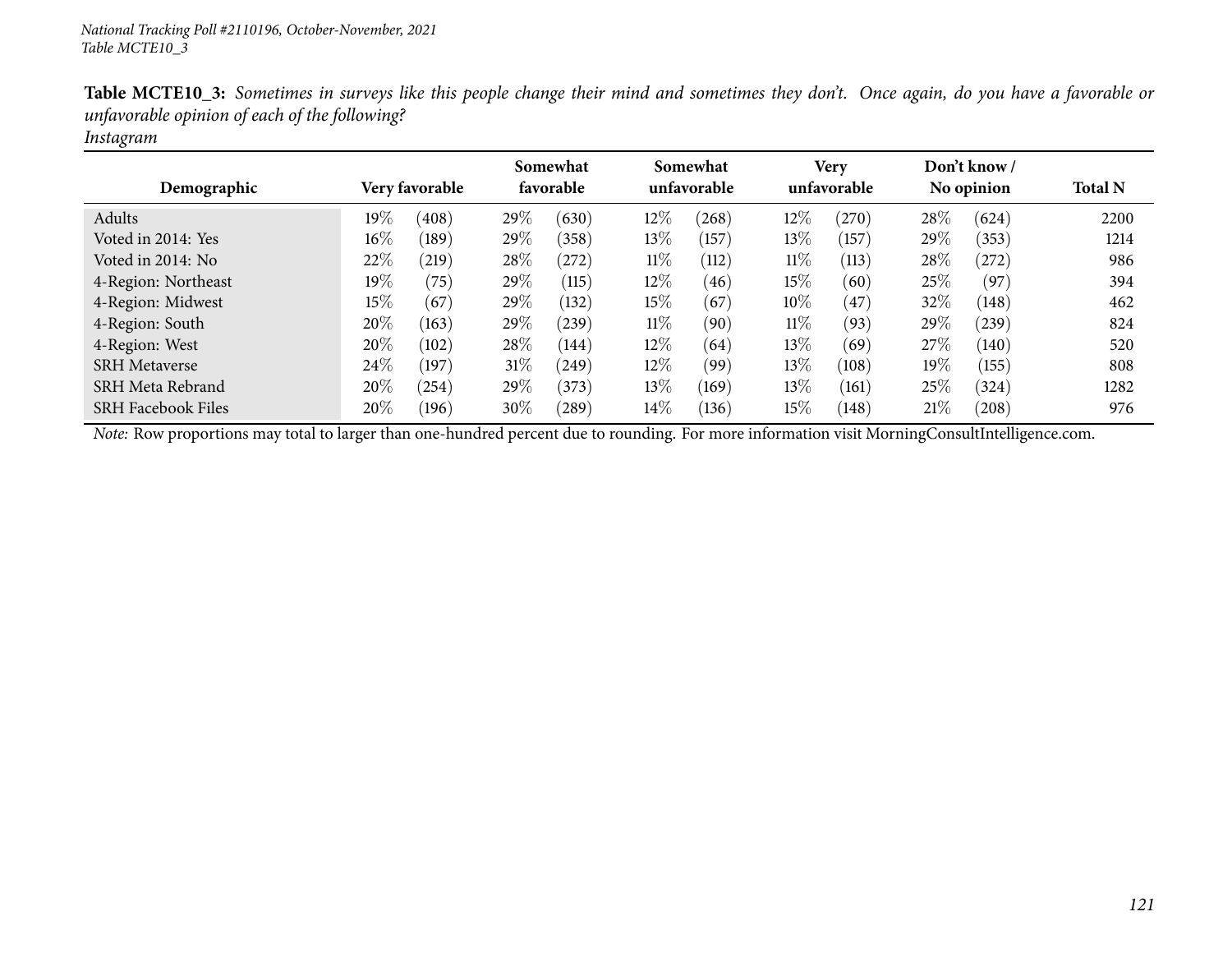|                          |        |                |        | Somewhat  |        | Somewhat    |        | <b>Very</b> |      | Don't know/ |                |
|--------------------------|--------|----------------|--------|-----------|--------|-------------|--------|-------------|------|-------------|----------------|
| Demographic              |        | Very favorable |        | favorable |        | unfavorable |        | unfavorable |      | No opinion  | <b>Total N</b> |
| Adults                   | 10%    | (220)          | 16%    | (354)     | $9\%$  | (196)       | 13%    | (296)       | 52%  | (1134)      | 2200           |
| Gender: Male             | 12%    | (126)          | 19%    | (206)     | $11\%$ | (114)       | 16%    | (167)       | 42%  | (449)       | 1062           |
| Gender: Female           | $8\%$  | (94)           | 13%    | (148)     | $7\%$  | (82)        | $11\%$ | (129)       | 60%  | (685)       | 1138           |
| Age: 18-34               | 13%    | (85)           | 20%    | (133)     | 10%    | (64)        | 15%    | (100)       | 42%  | (273)       | 655            |
| Age: 35-44               | 14%    | (49)           | 22%    | (78)      | $9\%$  | (32)        | $11\%$ | (38)        | 45%  | (160)       | 358            |
| Age: 45-64               | $9\%$  | (70)           | 14%    | (102)     | $8\%$  | (64)        | 12%    | (94)        | 56%  | (422)       | 751            |
| Age: 65+                 | $4\%$  | (17)           | 10%    | (41)      | $8\%$  | (37)        | 14%    | (63)        | 64%  | (278)       | 436            |
| GenZers: 1997-2012       | 12%    | (27)           | 21%    | (47)      | $11\%$ | (25)        | 14%    | (32)        | 41\% | (92)        | 222            |
| Millennials: 1981-1996   | 14%    | (91)           | 22%    | (143)     | $9\%$  | (60)        | 14%    | (91)        | 41\% | (269)       | 655            |
| GenXers: 1965-1980       | 13%    | (75)           | 14%    | (77)      | $7\%$  | (42)        | 12%    | (67)        | 54%  | (305)       | 565            |
| Baby Boomers: 1946-1964  | $4\%$  | (25)           | $11\%$ | (78)      | $9\%$  | (62)        | 14%    | (94)        | 62%  | (422)       | 681            |
| PID: Dem (no lean)       | 13%    | (106)          | $20\%$ | (164)     | $9\%$  | (71)        | $11\%$ | (85)        | 47%  | (376)       | 801            |
| PID: Ind (no lean)       | 7%     | (51)           | 12%    | (94)      | 10%    | (75)        | 15%    | (117)       | 56%  | (427)       | 763            |
| PID: Rep (no lean)       | 10%    | (64)           | 15%    | (97)      | $8\%$  | (50)        | 15%    | (94)        | 52%  | (331)       | 636            |
| PID/Gender: Dem Men      | 16%    | (62)           | 24%    | (94)      | 10%    | (39)        | 12%    | (49)        | 39%  | (154)       | 398            |
| PID/Gender: Dem Women    | $11\%$ | (44)           | 17%    | (70)      | $8\%$  | (32)        | $9\%$  | (36)        | 55%  | (221)       | 403            |
| PID/Gender: Ind Men      | $8\%$  | (26)           | 16%    | (56)      | 12%    | (41)        | 16%    | (57)        | 48%  | (166)       | 346            |
| PID/Gender: Ind Women    | $6\%$  | (24)           | $9\%$  | (38)      | $8\%$  | (34)        | 14%    | (60)        | 63%  | (260)       | 417            |
| PID/Gender: Rep Men      | 12%    | (38)           | 18%    | (56)      | $11\%$ | (34)        | 19%    | (61)        | 40%  | (128)       | 317            |
| PID/Gender: Rep Women    | $8\%$  | (26)           | 13%    | (40)      | $5\%$  | (16)        | 10%    | (33)        | 64%  | (203)       | 319            |
| Ideo: Liberal (1-3)      | 12%    | (73)           | 19%    | (122)     | $11\%$ | (67)        | 12%    | (78)        | 46%  | (285)       | 625            |
| Ideo: Moderate (4)       | 13%    | (85)           | 15%    | (102)     | $8\%$  | (56)        | 13%    | (88)        | 51%  | (338)       | 668            |
| Ideo: Conservative (5-7) | $7\%$  | (50)           | 16%    | (110)     | $9\%$  | (61)        | 15%    | (102)       | 52%  | (352)       | 675            |
| Educ: < College          | $8\%$  | (121)          | 14%    | (215)     | $8\%$  | (123)       | 13%    | (190)       | 57%  | (862)       | 1512           |
| Educ: Bachelors degree   | 13%    | (59)           | 21%    | (92)      | $11\%$ | (49)        | 14%    | (60)        | 41\% | (184)       | 444            |
| Educ: Post-grad          | 17%    | (41)           | 19%    | (47)      | $10\%$ | (24)        | 18%    | (45)        | 36%  | (88)        | 244            |
| Income: Under 50k        | $8\%$  | (96)           | 16%    | (199)     | $9\%$  | (111)       | 13%    | (168)       | 55%  | (701)       | 1276           |
| Income: 50k-100k         | 13%    | (80)           | 15%    | (93)      | $9\%$  | (56)        | 14%    | (89)        | 50%  | (317)       | 636            |
| Income: 100k+            | 15%    | (44)           | 21%    | (62)      | 10%    | (28)        | 13%    | (39)        | 40%  | (115)       | 288            |
| Ethnicity: White         | $9\%$  | (150)          | 14%    | (246)     | $9\%$  | (161)       | 14%    | (234)       | 54%  | (930)       | 1722           |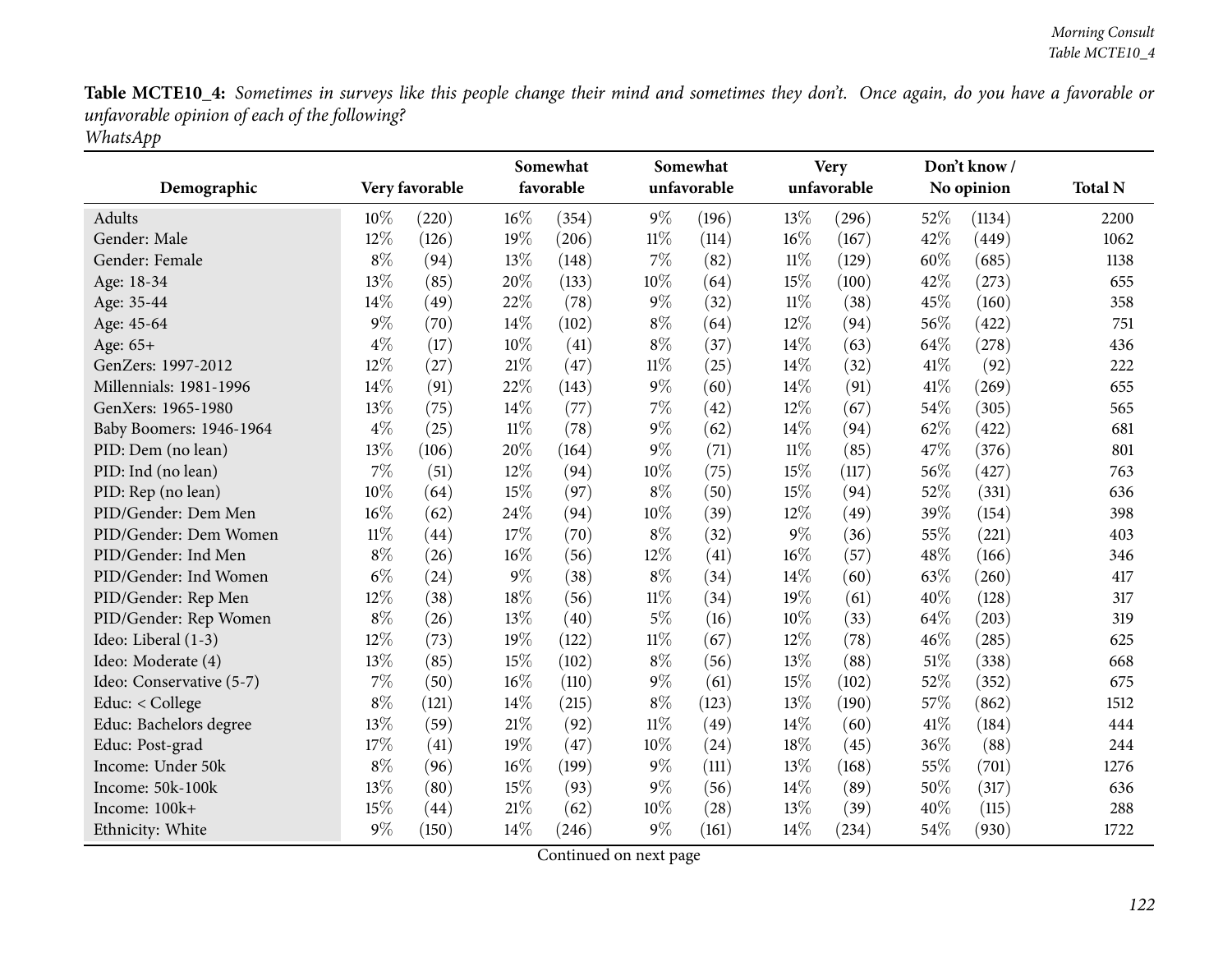|                                   |       |                |        | Somewhat  |        | Somewhat    |        | <b>Very</b> |     | Don't know/ |                |
|-----------------------------------|-------|----------------|--------|-----------|--------|-------------|--------|-------------|-----|-------------|----------------|
| Demographic                       |       | Very favorable |        | favorable |        | unfavorable |        | unfavorable |     | No opinion  | <b>Total N</b> |
| Adults                            | 10%   | (220)          | 16%    | (354)     | $9\%$  | (196)       | 13%    | (296)       | 52% | (1134)      | 2200           |
| Ethnicity: Hispanic               | 18%   | (62)           | 24%    | (85)      | $8\%$  | (29)        | 13%    | (45)        | 37% | (129)       | 349            |
| Ethnicity: Black                  | 12%   | (33)           | 26%    | (71)      | $7\%$  | (18)        | 13%    | (37)        | 42% | (115)       | 274            |
| Ethnicity: Other                  | 18%   | (37)           | 18%    | (37)      | $8\%$  | (17)        | $12\%$ | (25)        | 43% | (88)        | 204            |
| All Christian                     | 10%   | (94)           | $16\%$ | (146)     | $9\%$  | (82)        | 12%    | (113)       | 52% | (481)       | 915            |
| All Non-Christian                 | 23%   | (23)           | 25%    | (26)      | $3\%$  | (3)         | 14%    | (15)        | 35% | (36)        | 103            |
| Atheist                           | 12%   | (16)           | 17%    | (22)      | 7%     | (9)         | 14%    | (18)        | 50% | (64)        | 129            |
| Agnostic/Nothing in particular    | $8\%$ | (48)           | 15%    | (98)      | $11\%$ | (70)        | 14%    | (89)        | 52% | (331)       | 637            |
| Something Else                    | 10%   | (40)           | $15\%$ | (62)      | $8\%$  | (32)        | 15%    | (60)        | 53% | (221)       | 416            |
| Religious Non-Protestant/Catholic | 19%   | (23)           | 25%    | (31)      | $3\%$  | (4)         | 12%    | (15)        | 41% | (50)        | 124            |
| Evangelical                       | 13%   | (74)           | 16%    | (89)      | $8\%$  | (45)        | $11\%$ | (62)        | 51% | (280)       | 550            |
| Non-Evangelical                   | $8\%$ | (57)           | 15%    | (112)     | $9\%$  | (65)        | 15%    | (109)       | 54% | (404)       | 747            |
| Community: Urban                  | 17%   | (105)          | 20%    | (120)     | $6\%$  | (40)        | 12%    | (74)        | 45% | (274)       | 613            |
| Community: Suburban               | $8\%$ | (83)           | $16\%$ | (167)     | 10%    | (102)       | 14%    | (140)       | 52% | (528)       | 1019           |
| Community: Rural                  | $6\%$ | (32)           | 12%    | (67)      | $10\%$ | (55)        | $14\%$ | (82)        | 58% | (332)       | 568            |
| Employ: Private Sector            | 14%   | (96)           | $21\%$ | (148)     | 10%    | (68)        | 13%    | (89)        | 43% | (298)       | 699            |
| <b>Employ: Government</b>         | 13%   | (15)           | 17%    | (20)      | 10%    | (12)        | 13%    | (15)        | 47% | (56)        | 118            |
| Employ: Self-Employed             | 13%   | (27)           | 22%    | (45)      | $9\%$  | (17)        | 23%    | (46)        | 33% | (66)        | 202            |
| Employ: Homemaker                 | $9\%$ | (13)           | $11\%$ | (16)      | 12%    | (18)        | $9\%$  | (13)        | 59% | (87)        | 147            |
| Employ: Student                   | 14%   | (11)           | $21\%$ | (17)      | $5\%$  | (4)         | 7%     | (5)         | 53% | (41)        | 78             |
| Employ: Retired                   | $4\%$ | (22)           | $9\%$  | (45)      | 9%     | (45)        | 14%    | (72)        | 63% | (312)       | 497            |
| Employ: Unemployed                | $9\%$ | (26)           | 16%    | (45)      | $9\%$  | (24)        | 12%    | (32)        | 54% | (149)       | 276            |
| Employ: Other                     | $6\%$ | (10)           | $9\%$  | (17)      | $4\%$  | (7)         | 13%    | (23)        | 69% | (126)       | 183            |
| Military HH: Yes                  | $8\%$ | (28)           | $11\%$ | (38)      | $9\%$  | (29)        | 17%    | (58)        | 55% | (184)       | 337            |
| Military HH: No                   | 10%   | (192)          | $17\%$ | (317)     | 9%     | (167)       | 13%    | (238)       | 51% | (949)       | 1863           |
| RD/WT: Right Direction            | 15%   | (128)          | $21\%$ | (177)     | $9\%$  | (73)        | $11\%$ | (88)        | 44% | (364)       | 829            |
| RD/WT: Wrong Track                | 7%    | (93)           | 13%    | (178)     | 9%     | (123)       | 15%    | (208)       | 56% | (770)       | 1371           |
| Biden Job Approve                 | 14\%  | (144)          | 21%    | (216)     | 10%    | (99)        | 12%    | (120)       | 44% | (452)       | 1031           |
| Biden Job Disapprove              | $7\%$ | (69)           | 12%    | (124)     | $9\%$  | (91)        | $16\%$ | (166)       | 56% | (575)       | 1024           |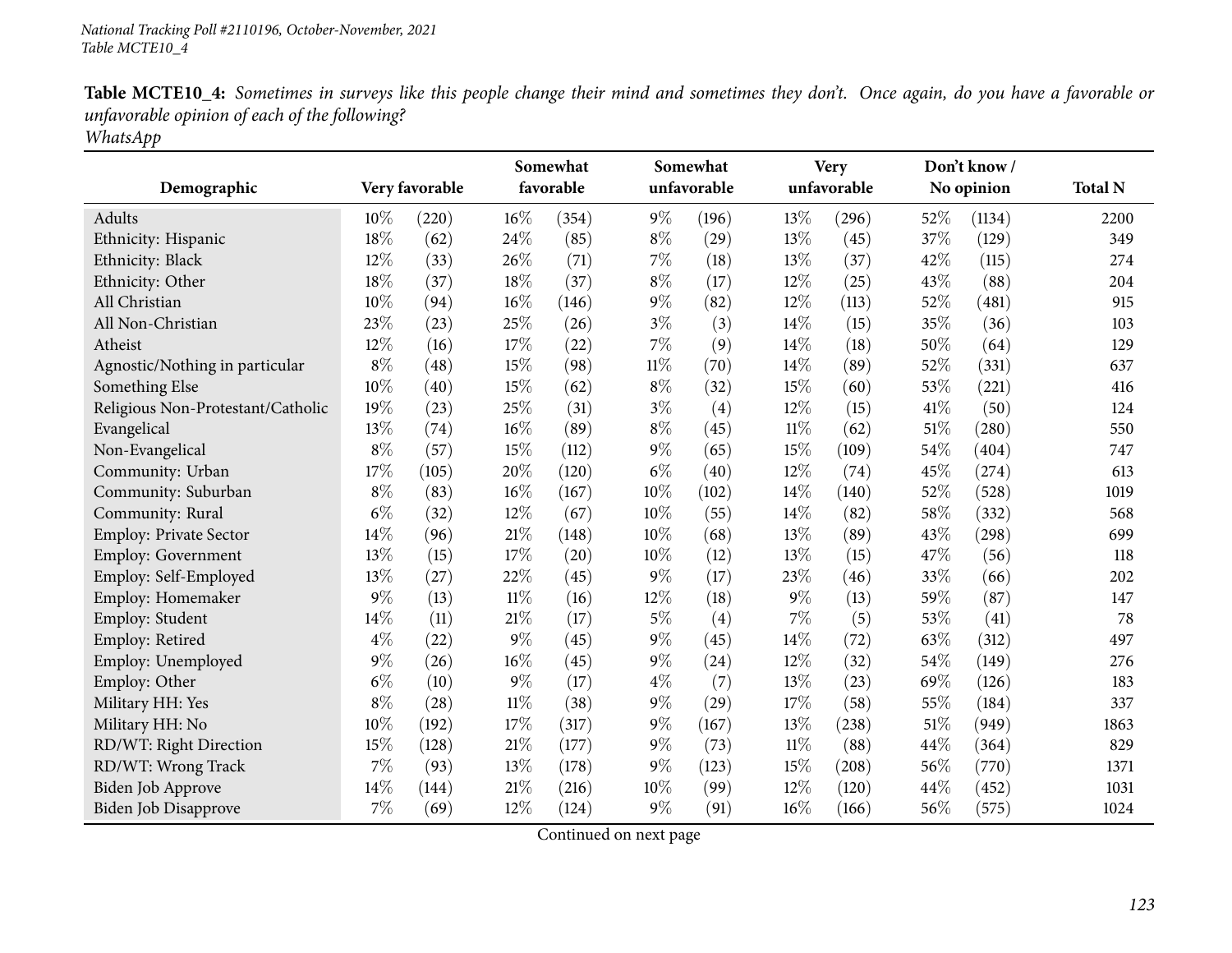|                                      |        |                |        | Somewhat<br>favorable |        | Somewhat<br>unfavorable |        | <b>Very</b><br>unfavorable |     | Don't know/ | <b>Total N</b> |
|--------------------------------------|--------|----------------|--------|-----------------------|--------|-------------------------|--------|----------------------------|-----|-------------|----------------|
| Demographic                          |        | Very favorable |        |                       |        |                         |        |                            |     | No opinion  |                |
| Adults                               | $10\%$ | (220)          | $16\%$ | (354)                 | $9\%$  | (196)                   | 13%    | (296)                      | 52% | (1134)      | 2200           |
| <b>Biden Job Strongly Approve</b>    | 17%    | (76)           | 19%    | (85)                  | $8\%$  | (36)                    | 14%    | (62)                       | 41% | (179)       | 438            |
| Biden Job Somewhat Approve           | $11\%$ | (68)           | 22%    | (132)                 | $11\%$ | (63)                    | 10%    | (58)                       | 46% | (273)       | 593            |
| Biden Job Somewhat Disapprove        | $9\%$  | (25)           | 12%    | (36)                  | $12\%$ | (34)                    | $11\%$ | (32)                       | 56% | (164)       | 292            |
| <b>Biden Job Strongly Disapprove</b> | $6\%$  | (43)           | 12%    | (88)                  | $8\%$  | (57)                    | 18%    | (134)                      | 56% | (411)       | 732            |
| Favorable of Biden                   | 14%    | (144)          | 20%    | (205)                 | 9%     | (93)                    | 12%    | (126)                      | 45% | (470)       | 1038           |
| Unfavorable of Biden                 | 7%     | (73)           | 13%    | (139)                 | $9\%$  | (99)                    | $16\%$ | (164)                      | 55% | (575)       | 1050           |
| Very Favorable of Biden              | 18%    | (84)           | 18%    | (87)                  | $8\%$  | (40)                    | 14%    | (67)                       | 42% | (199)       | 477            |
| Somewhat Favorable of Biden          | $11\%$ | (60)           | $21\%$ | (118)                 | 9%     | (53)                    | $11\%$ | (59)                       | 48% | (271)       | 561            |
| Somewhat Unfavorable of Biden        | $8\%$  | (21)           | 15%    | (43)                  | 13%    | (37)                    | $11\%$ | (30)                       | 53% | (149)       | 280            |
| Very Unfavorable of Biden            | 7%     | (52)           | 12%    | (96)                  | $8\%$  | (63)                    | 17%    | (134)                      | 55% | (426)       | 770            |
| #1 Issue: Economy                    | 13%    | (104)          | $18\%$ | (148)                 | $9\%$  | (70)                    | 14%    | (112)                      | 47% | (388)       | 822            |
| #1 Issue: Security                   | 10%    | (32)           | 13%    | (42)                  | $6\%$  | (19)                    | 17%    | (54)                       | 53% | (169)       | 316            |
| #1 Issue: Health Care                | 10%    | (30)           | 20%    | (60)                  | $11\%$ | (32)                    | $9\%$  | (27)                       | 49% | (144)       | 293            |
| #1 Issue: Medicare / Social Security | $4\%$  | (10)           | $8\%$  | (22)                  | $11\%$ | (29)                    | $11\%$ | (28)                       | 65% | (170)       | 259            |
| #1 Issue: Women's Issues             | $4\%$  | (6)            | 13%    | (18)                  | 10%    | (14)                    | 12%    | (17)                       | 60% | (81)        | 136            |
| #1 Issue: Education                  | 12%    | (13)           | 20%    | (22)                  | 9%     | (10)                    | 13%    | (15)                       | 46% | (50)        | 109            |
| #1 Issue: Energy                     | 10%    | (13)           | $21\%$ | (28)                  | 10%    | (14)                    | 15%    | (20)                       | 43% | (57)        | 132            |
| #1 Issue: Other                      | $8\%$  | (11)           | $11\%$ | (15)                  | $6\%$  | (8)                     | 18%    | (24)                       | 56% | (76)        | 134            |
| 2020 Vote: Joe Biden                 | $11\%$ | (108)          | 20%    | (194)                 | $9\%$  | (92)                    | 12%    | (115)                      | 48% | (470)       | 980            |
| 2020 Vote: Donald Trump              | $8\%$  | (57)           | 12%    | (83)                  | $8\%$  | (54)                    | 17%    | (117)                      | 55% | (373)       | 685            |
| 2020 Vote: Other                     | 7%     | (6)            | 14%    | (12)                  | 12%    | (10)                    | 14%    | (12)                       | 52% | (44)        | 85             |
| 2020 Vote: Didn't Vote               | $11\%$ | (48)           | 15%    | (65)                  | $9\%$  | (38)                    | 12%    | (52)                       | 54% | (242)       | 445            |
| 2018 House Vote: Democrat            | 12%    | (91)           | 19%    | (139)                 | $11\%$ | (84)                    | $11\%$ | (84)                       | 46% | (344)       | 741            |
| 2018 House Vote: Republican          | $7\%$  | (40)           | 13%    | (77)                  | 7%     | (40)                    | 18%    | (109)                      | 55% | (330)       | 596            |
| 2018 House Vote: Someone else        | $2\%$  | (1)            | 13%    | (9)                   | $2\%$  | (1)                     | 13%    | (9)                        | 70% | (47)        | 67             |
| 2016 Vote: Hillary Clinton           | 10%    | (69)           | 19%    | (131)                 | 10%    | (68)                    | 12%    | (81)                       | 49% | (336)       | 686            |
| 2016 Vote: Donald Trump              | $8\%$  | (52)           | 14%    | (91)                  | 9%     | (58)                    | 17%    | (109)                      | 52% | (341)       | 651            |
| 2016 Vote: Other                     | $6\%$  | (8)            | 13%    | (18)                  | 10%    | (13)                    | 12%    | (16)                       | 59% | (78)        | 133            |
| 2016 Vote: Didn't Vote               | 13%    | (91)           | $16\%$ | (114)                 | $8\%$  | (57)                    | 12%    | (90)                       | 52% | (378)       | 730            |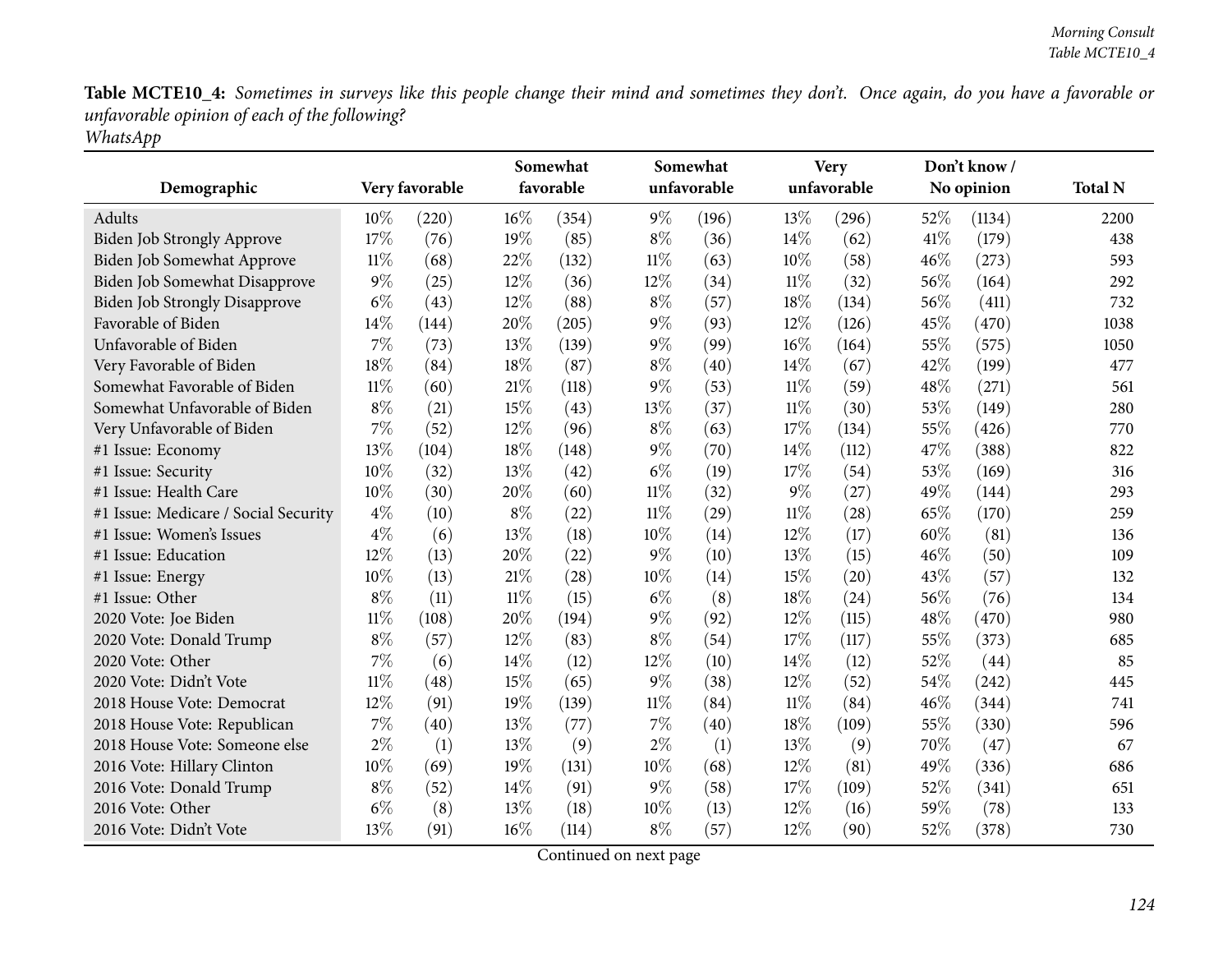|        |       |                |                |                       |       |                         |       |                     |        | <b>Total N</b>             |
|--------|-------|----------------|----------------|-----------------------|-------|-------------------------|-------|---------------------|--------|----------------------------|
| $10\%$ | (220) | $16\%$         | (354)          | $9\%$                 | (196) | $13\%$                  | (296) | 52%                 | (1134) | 2200                       |
| $8\%$  | (100) | $16\%$         | (198)          | $9\%$                 | (110) | $14\%$                  | (172) | 52%                 | (634)  | 1214                       |
| $12\%$ | (120) | $16\%$         | (156)          | $9\%$                 | (86)  | 13\%                    | (124) | $51\%$              | (500)  | 986                        |
| 10%    | (39)  | 18%            | (71)           | $8\%$                 | (30)  | 14%                     | (54)  | 51%                 | (200)  | 394                        |
| $7\%$  | (32)  | $14\%$         | (63)           | $10\%$                | (45)  | $13\%$                  | (62)  | $56\%$              | (260)  | 462                        |
| $9\%$  | (78)  | $17\%$         | (137)          | $8\%$                 | (63)  | 14%                     | (113) | 53%                 | (433)  | 824                        |
| $14\%$ | (71)  | $16\%$         | (83)           | $11\%$                | (58)  | 13%                     | (67)  | $46\%$              | (240)  | 520                        |
| $16\%$ | (130) | 20%            | (164)          | $11\%$                | (89)  | 15%                     | (119) | 38%                 | (307)  | 808                        |
| $11\%$ | 147   | $16\%$         | $^{\prime}209$ | $10\%$                | (134) | 14\%                    | (175) | 48\%                | (617)  | 1282                       |
| $13\%$ | (130) | $19\%$         | (182)          | $11\%$                | (109) | 15%                     | (151) | 41\%                | (404)  | 976                        |
|        |       | Very favorable |                | Somewhat<br>favorable |       | Somewhat<br>unfavorable |       | Very<br>unfavorable |        | Don't know /<br>No opinion |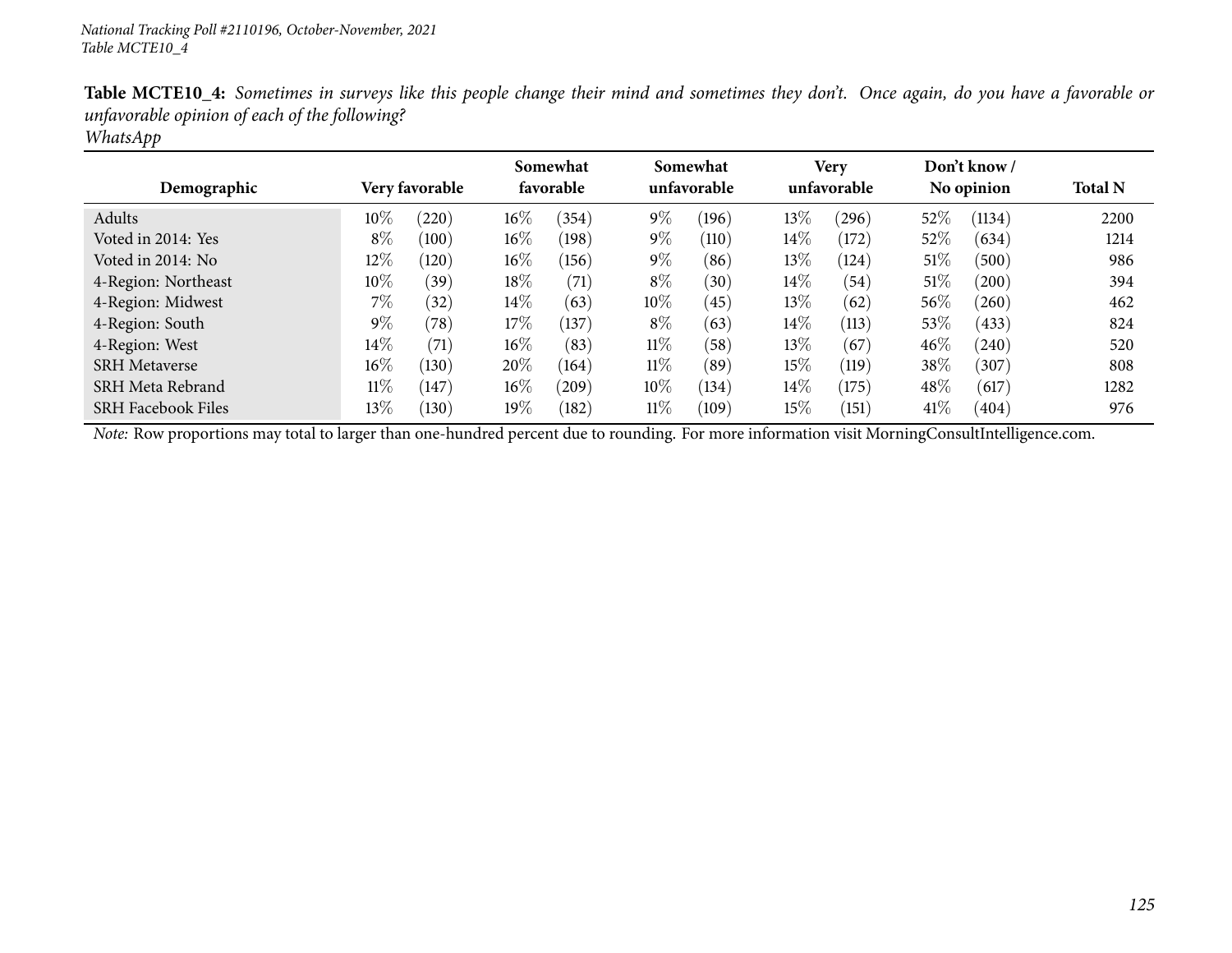| Demographic              |        | Very favorable |        | Somewhat<br>favorable |       | Somewhat<br>unfavorable |       | <b>Very</b><br>unfavorable |      | Don't know/<br>No opinion | <b>Total N</b> |
|--------------------------|--------|----------------|--------|-----------------------|-------|-------------------------|-------|----------------------------|------|---------------------------|----------------|
|                          |        |                |        |                       |       |                         |       |                            |      |                           |                |
| Adults                   | $6\%$  | (139)          | 12%    | (260)                 | $6\%$ | (130)                   | $8\%$ | (175)                      | 68\% | (1496)                    | 2200           |
| Gender: Male             | $8\%$  | (90)           | 18%    | (191)                 | $8\%$ | (82)                    | 10%   | (107)                      | 56%  | (591)                     | 1062           |
| Gender: Female           | $4\%$  | (49)           | $6\%$  | (69)                  | $4\%$ | (48)                    | $6\%$ | (68)                       | 79%  | (905)                     | 1138           |
| Age: 18-34               | $11\%$ | (73)           | 18%    | (117)                 | $8\%$ | (51)                    | 10%   | (63)                       | 54%  | (351)                     | 655            |
| Age: 35-44               | $9\%$  | (32)           | 18%    | (64)                  | $8\%$ | (30)                    | 7%    | (25)                       | 58%  | (206)                     | 358            |
| Age: 45-64               | $4\%$  | (30)           | $8\%$  | (57)                  | $3\%$ | (25)                    | 7%    | (50)                       | 78%  | (588)                     | 751            |
| Age: 65+                 | $1\%$  | (4)            | $5\%$  | (22)                  | $6\%$ | (24)                    | $8\%$ | (37)                       | 80%  | (350)                     | 436            |
| GenZers: 1997-2012       | 14%    | (31)           | 15%    | (33)                  | 10%   | (23)                    | 12%   | (27)                       | 49%  | (109)                     | 222            |
| Millennials: 1981-1996   | 10%    | (65)           | 20%    | (130)                 | $8\%$ | (52)                    | $7\%$ | (49)                       | 55%  | (359)                     | 655            |
| GenXers: 1965-1980       | $5\%$  | (29)           | $11\%$ | (63)                  | $3\%$ | (15)                    | $7\%$ | (37)                       | 75%  | (421)                     | 565            |
| Baby Boomers: 1946-1964  | $2\%$  | (14)           | $5\%$  | (33)                  | $5\%$ | (35)                    | $8\%$ | (53)                       | 80%  | (547)                     | 681            |
| PID: Dem (no lean)       | $8\%$  | (65)           | 14%    | (110)                 | $7\%$ | (57)                    | 7%    | (54)                       | 64%  | (515)                     | 801            |
| PID: Ind (no lean)       | $5\%$  | (38)           | $11\%$ | (83)                  | $5\%$ | (40)                    | $8\%$ | (65)                       | 70%  | (538)                     | 763            |
| PID: Rep (no lean)       | $6\%$  | (35)           | $11\%$ | (68)                  | $5\%$ | (34)                    | $9\%$ | (56)                       | 70%  | (443)                     | 636            |
| PID/Gender: Dem Men      | 10%    | (42)           | 22%    | (88)                  | $8\%$ | (31)                    | $9\%$ | (35)                       | 51%  | (202)                     | 398            |
| PID/Gender: Dem Women    | $6\%$  | (24)           | $5\%$  | (22)                  | $6\%$ | (26)                    | $5\%$ | (19)                       | 78%  | (313)                     | 403            |
| PID/Gender: Ind Men      | $7\%$  | (23)           | 16%    | (54)                  | $8\%$ | (28)                    | $9\%$ | (32)                       | 60%  | (209)                     | 346            |
| PID/Gender: Ind Women    | $4\%$  | (16)           | 7%     | (29)                  | $3\%$ | (12)                    | $8\%$ | (32)                       | 79%  | (328)                     | 417            |
| PID/Gender: Rep Men      | $8\%$  | (26)           | 15%    | (49)                  | $7\%$ | (23)                    | 13%   | (40)                       | 57%  | (179)                     | 317            |
| PID/Gender: Rep Women    | $3\%$  | (9)            | $6\%$  | (19)                  | $3\%$ | (11)                    | $5\%$ | (16)                       | 83%  | (264)                     | 319            |
| Ideo: Liberal (1-3)      | $9\%$  | (55)           | 16%    | (102)                 | $9\%$ | (59)                    | $6\%$ | (39)                       | 59%  | (370)                     | 625            |
| Ideo: Moderate (4)       | $7\%$  | (47)           | 12%    | (83)                  | $5\%$ | (34)                    | 10%   | (64)                       | 66%  | (440)                     | 668            |
| Ideo: Conservative (5-7) | $4\%$  | (28)           | 10%    | (66)                  | $5\%$ | (35)                    | $9\%$ | (58)                       | 72%  | (488)                     | 675            |
| Educ: < College          | $6\%$  | (85)           | 10%    | (158)                 | $6\%$ | (87)                    | $8\%$ | (120)                      | 70%  | (1062)                    | 1512           |
| Educ: Bachelors degree   | $9\%$  | (39)           | 16%    | (72)                  | $6\%$ | (25)                    | 7%    | (33)                       | 62%  | (276)                     | 444            |
| Educ: Post-grad          | $6\%$  | (15)           | 13%    | (31)                  | 7%    | (18)                    | $9\%$ | (23)                       | 64%  | (157)                     | 244            |
| Income: Under 50k        | $5\%$  | (60)           | $9\%$  | (117)                 | $6\%$ | (81)                    | $8\%$ | (100)                      | 72%  | (917)                     | 1276           |
| Income: 50k-100k         | $8\%$  | (54)           | 16%    | (104)                 | 5%    | (29)                    | 7%    | (46)                       | 63%  | (403)                     | 636            |
| Income: 100k+            | $9\%$  | (25)           | 14%    | (39)                  | $7\%$ | (20)                    | 10%   | (28)                       | 61\% | (175)                     | 288            |
| Ethnicity: White         | $6\%$  | (99)           | 12%    | (201)                 | $5\%$ | (93)                    | $8\%$ | (131)                      | 70%  | (1198)                    | 1722           |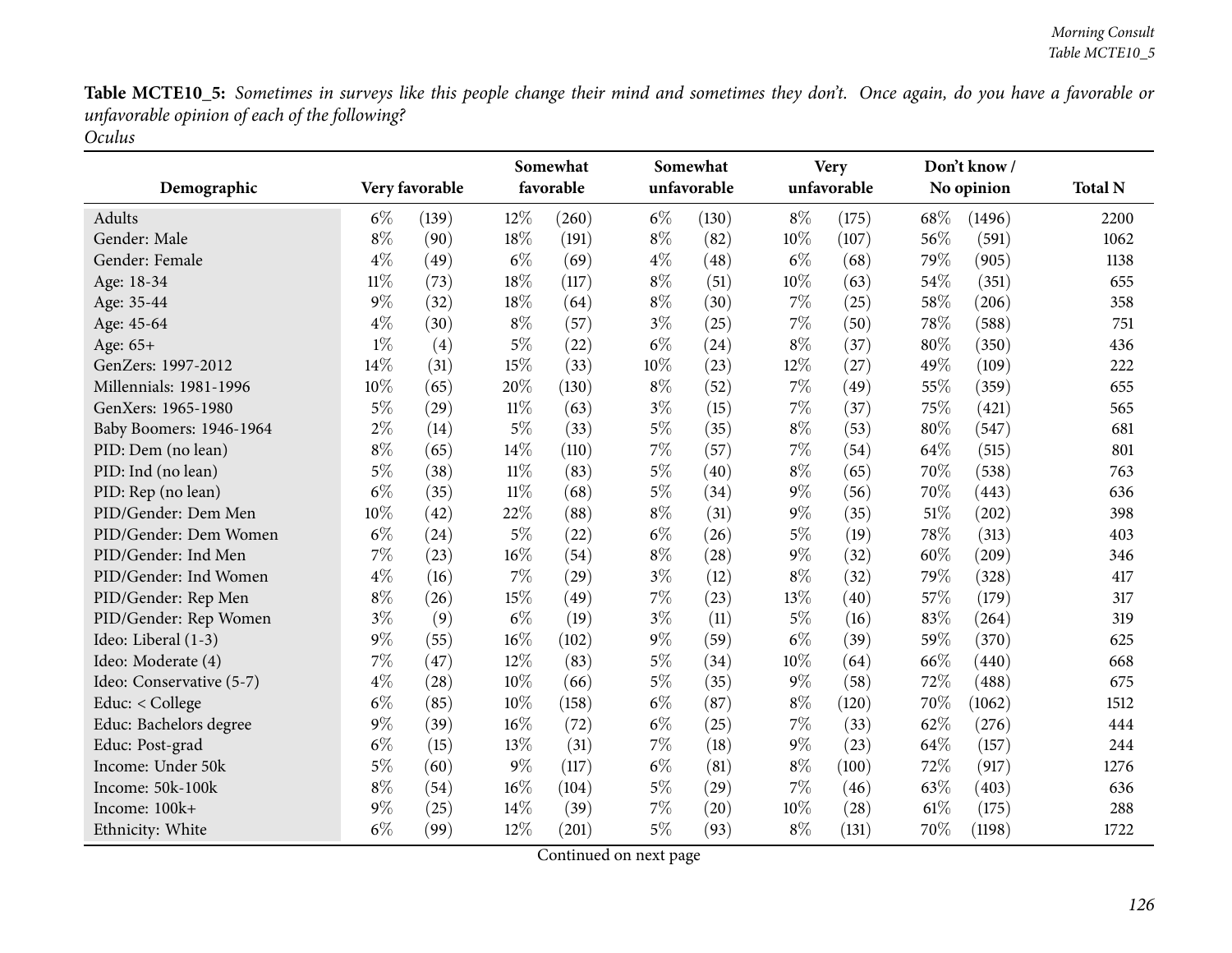|                                   |       |                |        | Somewhat  |        | Somewhat    |       | <b>Very</b> |      | Don't know/ |                |
|-----------------------------------|-------|----------------|--------|-----------|--------|-------------|-------|-------------|------|-------------|----------------|
| Demographic                       |       | Very favorable |        | favorable |        | unfavorable |       | unfavorable |      | No opinion  | <b>Total N</b> |
| Adults                            | $6\%$ | (139)          | 12%    | (260)     | $6\%$  | (130)       | $8\%$ | (175)       | 68\% | (1496)      | 2200           |
| Ethnicity: Hispanic               | 10%   | (37)           | 19%    | (65)      | $11\%$ | (37)        | $9\%$ | (31)        | 51%  | (180)       | 349            |
| Ethnicity: Black                  | $9\%$ | (25)           | 10%    | (28)      | $7\%$  | (19)        | $9\%$ | (25)        | 64%  | (176)       | 274            |
| Ethnicity: Other                  | 7%    | (14)           | 15%    | (31)      | $9\%$  | (18)        | $9\%$ | (18)        | 60%  | (122)       | 204            |
| All Christian                     | $7\%$ | (63)           | 10%    | (94)      | $6\%$  | (51)        | $8\%$ | (72)        | 69%  | (636)       | 915            |
| All Non-Christian                 | 16%   | (16)           | $16\%$ | (17)      | $5\%$  | (5)         | $9\%$ | (10)        | 54%  | (56)        | 103            |
| Atheist                           | $9\%$ | (12)           | 20%    | (26)      | $7\%$  | (9)         | 12%   | (15)        | 52%  | (67)        | 129            |
| Agnostic/Nothing in particular    | $5\%$ | (31)           | 14%    | (87)      | $8\%$  | (51)        | $6\%$ | (35)        | 68%  | (433)       | 637            |
| Something Else                    | $4\%$ | (17)           | $9\%$  | (37)      | $4\%$  | (15)        | 10%   | (43)        | 73%  | (304)       | 416            |
| Religious Non-Protestant/Catholic | 14%   | (17)           | 16%    | (19)      | 9%     | (11)        | $8\%$ | (10)        | 54%  | (66)        | 124            |
| Evangelical                       | $9\%$ | (49)           | $11\%$ | (59)      | $3\%$  | (19)        | $9\%$ | (47)        | 68%  | (376)       | 550            |
| Non-Evangelical                   | $4\%$ | (30)           | $9\%$  | (68)      | $5\%$  | (39)        | $9\%$ | (64)        | 73%  | (546)       | 747            |
| Community: Urban                  | $9\%$ | (58)           | 12%    | (74)      | 7%     | (43)        | $9\%$ | (58)        | 62%  | (380)       | 613            |
| Community: Suburban               | $5\%$ | (54)           | 12%    | (124)     | $6\%$  | (61)        | $8\%$ | (80)        | 69%  | (701)       | 1019           |
| Community: Rural                  | $5\%$ | (27)           | $11\%$ | (62)      | $5\%$  | (27)        | $7\%$ | (37)        | 73%  | (415)       | 568            |
| <b>Employ: Private Sector</b>     | 10%   | (68)           | 20%    | (138)     | $6\%$  | (44)        | $9\%$ | (61)        | 56%  | (389)       | 699            |
| <b>Employ: Government</b>         | 12%   | (14)           | $8\%$  | (10)      | $8\%$  | (9)         | $5\%$ | (6)         | 68%  | (80)        | 118            |
| Employ: Self-Employed             | $9\%$ | (18)           | $14\%$ | (29)      | 7%     | (15)        | 13%   | (26)        | 57%  | (114)       | 202            |
| Employ: Homemaker                 | $4\%$ | (5)            | $7\%$  | (10)      | $4\%$  | (6)         | $4\%$ | (6)         | 81%  | (118)       | 147            |
| Employ: Student                   | $3\%$ | (3)            | $5\%$  | (4)       | $5\%$  | (4)         | $5\%$ | (4)         | 81%  | (63)        | 78             |
| Employ: Retired                   | $1\%$ | (6)            | $4\%$  | (21)      | $6\%$  | (31)        | $8\%$ | (39)        | 81%  | (400)       | 497            |
| Employ: Unemployed                | $5\%$ | (14)           | 14%    | (38)      | $6\%$  | (17)        | $9\%$ | (25)        | 66%  | (183)       | 276            |
| Employ: Other                     | $6\%$ | (11)           | $6\%$  | (12)      | $2\%$  | (4)         | $4\%$ | (7)         | 81%  | (149)       | 183            |
| Military HH: Yes                  | 7%    | (23)           | 12%    | (39)      | $6\%$  | (19)        | $9\%$ | (31)        | 67%  | (224)       | 337            |
| Military HH: No                   | $6\%$ | (116)          | 12%    | (221)     | $6\%$  | (111)       | $8\%$ | (144)       | 68%  | (1272)      | 1863           |
| RD/WT: Right Direction            | $9\%$ | (72)           | $15\%$ | (121)     | $8\%$  | (63)        | 7%    | (60)        | 62%  | (512)       | 829            |
| RD/WT: Wrong Track                | $5\%$ | (66)           | 10%    | (140)     | $5\%$  | (67)        | $8\%$ | (115)       | 72%  | (983)       | 1371           |
| Biden Job Approve                 | $8\%$ | (82)           | 14%    | (147)     | $8\%$  | (78)        | 7%    | (75)        | 63%  | (649)       | 1031           |
| Biden Job Disapprove              | $5\%$ | (53)           | $11\%$ | (109)     | $5\%$  | (50)        | $9\%$ | (96)        | 70%  | (716)       | 1024           |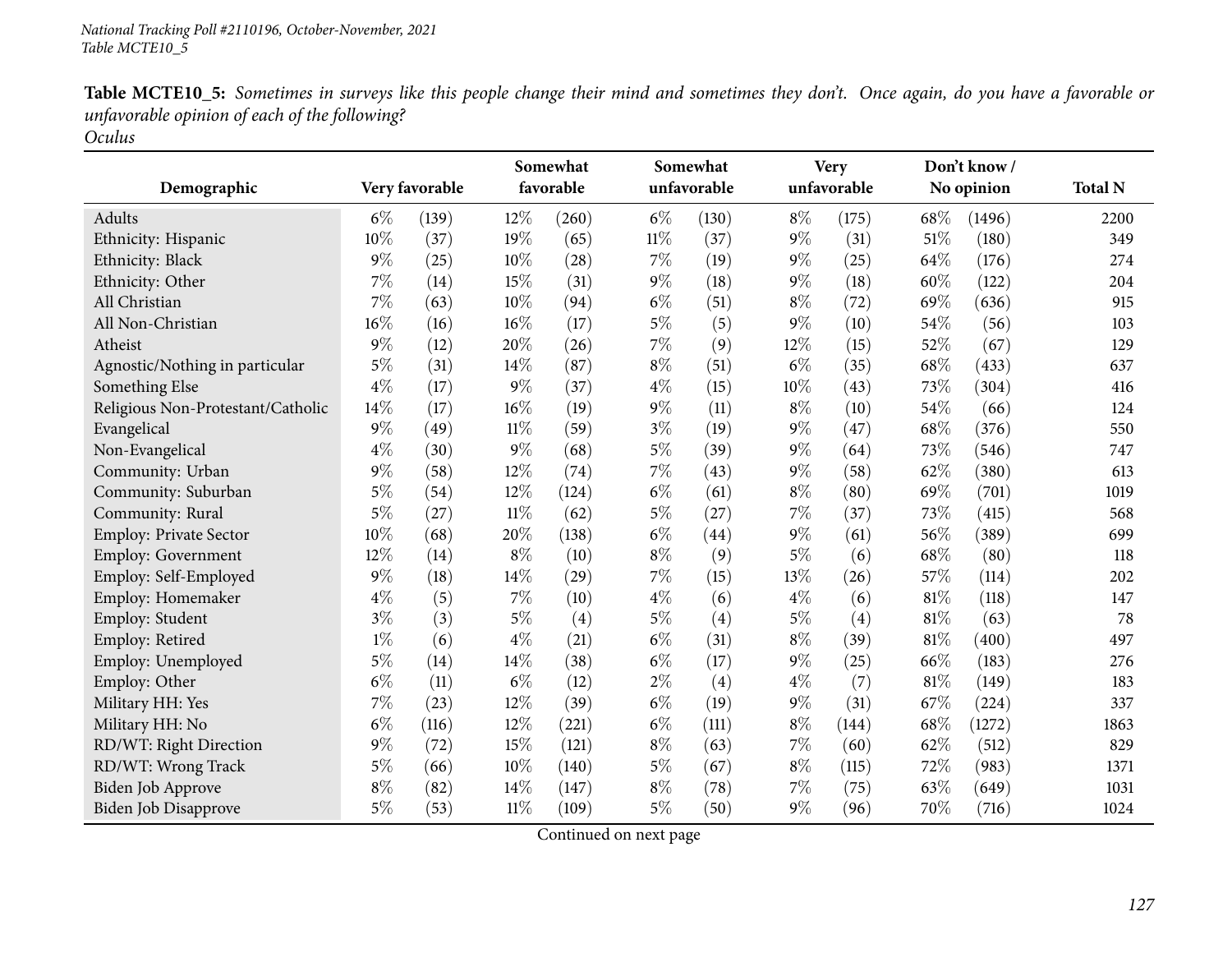|                                      |        |                |        | Somewhat<br>favorable |       | Somewhat<br>unfavorable |        | <b>Very</b><br>unfavorable |      | Don't know/ | <b>Total N</b> |
|--------------------------------------|--------|----------------|--------|-----------------------|-------|-------------------------|--------|----------------------------|------|-------------|----------------|
| Demographic                          |        | Very favorable |        |                       |       |                         |        |                            |      | No opinion  |                |
| Adults                               | $6\%$  | (139)          | $12\%$ | (260)                 | $6\%$ | (130)                   | $8\%$  | (175)                      | 68\% | (1496)      | 2200           |
| Biden Job Strongly Approve           | 12%    | (54)           | $11\%$ | (49)                  | $6\%$ | (27)                    | 10%    | (43)                       | 61\% | (266)       | 438            |
| Biden Job Somewhat Approve           | $5\%$  | (28)           | $16\%$ | (98)                  | $9\%$ | (52)                    | $6\%$  | (33)                       | 65%  | (383)       | 593            |
| Biden Job Somewhat Disapprove        | $4\%$  | (13)           | 14%    | (41)                  | $8\%$ | (22)                    | $6\%$  | (19)                       | 67%  | (197)       | 292            |
| <b>Biden Job Strongly Disapprove</b> | $6\%$  | (40)           | $9\%$  | (67)                  | $4\%$ | (28)                    | $11\%$ | (77)                       | 71%  | (519)       | 732            |
| Favorable of Biden                   | $8\%$  | (86)           | 14%    | (145)                 | $7\%$ | (71)                    | 7%     | (75)                       | 64%  | (661)       | 1038           |
| Unfavorable of Biden                 | $5\%$  | (52)           | $11\%$ | (112)                 | $5\%$ | (55)                    | $9\%$  | (94)                       | 70%  | (735)       | 1050           |
| Very Favorable of Biden              | $11\%$ | (54)           | 10%    | (46)                  | $5\%$ | (24)                    | $11\%$ | (53)                       | 63%  | (301)       | 477            |
| Somewhat Favorable of Biden          | $6\%$  | (32)           | 18%    | (99)                  | $8\%$ | (48)                    | $4\%$  | (22)                       | 64%  | (361)       | 561            |
| Somewhat Unfavorable of Biden        | $4\%$  | (11)           | 14\%   | (38)                  | $9\%$ | (24)                    | $6\%$  | (18)                       | 67\% | (189)       | 280            |
| Very Unfavorable of Biden            | $5\%$  | (42)           | 10%    | (74)                  | $4\%$ | (31)                    | 10%    | (76)                       | 71%  | (547)       | 770            |
| #1 Issue: Economy                    | $6\%$  | (48)           | $13\%$ | (107)                 | $7\%$ | (58)                    | $7\%$  | (61)                       | 67%  | (547)       | 822            |
| #1 Issue: Security                   | $5\%$  | (17)           | $11\%$ | (35)                  | $5\%$ | (16)                    | $9\%$  | (29)                       | 69%  | (219)       | 316            |
| #1 Issue: Health Care                | 10%    | (28)           | 15%    | (44)                  | $6\%$ | (18)                    | $8\%$  | (24)                       | 61%  | (180)       | 293            |
| #1 Issue: Medicare / Social Security | $3\%$  | (7)            | $4\%$  | (12)                  | $6\%$ | (15)                    | $6\%$  | (16)                       | 81%  | (210)       | 259            |
| #1 Issue: Women's Issues             | $4\%$  | (6)            | 10%    | (13)                  | $8\%$ | (10)                    | $8\%$  | (11)                       | 70%  | (95)        | 136            |
| #1 Issue: Education                  | 12%    | (13)           | 16%    | (18)                  | $3\%$ | (3)                     | $6\%$  | (7)                        | 63%  | (69)        | 109            |
| #1 Issue: Energy                     | $6\%$  | (8)            | 20%    | (26)                  | $5\%$ | (6)                     | $11\%$ | (14)                       | 59%  | (77)        | 132            |
| #1 Issue: Other                      | $9\%$  | (13)           | $4\%$  | (6)                   | $3\%$ | (5)                     | $9\%$  | (12)                       | 74%  | (99)        | 134            |
| 2020 Vote: Joe Biden                 | $8\%$  | (74)           | 15%    | (145)                 | $8\%$ | (78)                    | 7%     | (67)                       | 63%  | (616)       | 980            |
| 2020 Vote: Donald Trump              | $5\%$  | (36)           | 10%    | (66)                  | $5\%$ | (37)                    | $9\%$  | (65)                       | 70%  | (481)       | 685            |
| 2020 Vote: Other                     | $4\%$  | (3)            | $2\%$  | (2)                   | $5\%$ | (4)                     | 7%     | (6)                        | 82%  | (69)        | 85             |
| 2020 Vote: Didn't Vote               | $5\%$  | (23)           | $11\%$ | (47)                  | $2\%$ | (10)                    | $8\%$  | (37)                       | 74%  | (328)       | 445            |
| 2018 House Vote: Democrat            | $9\%$  | (64)           | 13%    | (98)                  | $8\%$ | (62)                    | $6\%$  | (48)                       | 63%  | (468)       | 741            |
| 2018 House Vote: Republican          | $4\%$  | (26)           | $9\%$  | (52)                  | $5\%$ | (33)                    | 10%    | (59)                       | 72%  | (426)       | 596            |
| 2018 House Vote: Someone else        | $3\%$  | (2)            | $4\%$  | (3)                   | $2\%$ | (1)                     | $7\%$  | (4)                        | 84%  | (56)        | 67             |
| 2016 Vote: Hillary Clinton           | $8\%$  | (53)           | 13%    | (92)                  | $7\%$ | (49)                    | 7%     | (50)                       | 65%  | (443)       | 686            |
| 2016 Vote: Donald Trump              | $6\%$  | (38)           | $11\%$ | (68)                  | $6\%$ | (39)                    | 10%    | (62)                       | 68\% | (444)       | 651            |
| 2016 Vote: Other                     | $5\%$  | (6)            | $5\%$  | (7)                   | $5\%$ | (6)                     | $5\%$  | (6)                        | 80%  | (106)       | 133            |
| 2016 Vote: Didn't Vote               | $6\%$  | (42)           | 13%    | (93)                  | $5\%$ | (36)                    | $8\%$  | (57)                       | 69%  | (502)       | 730            |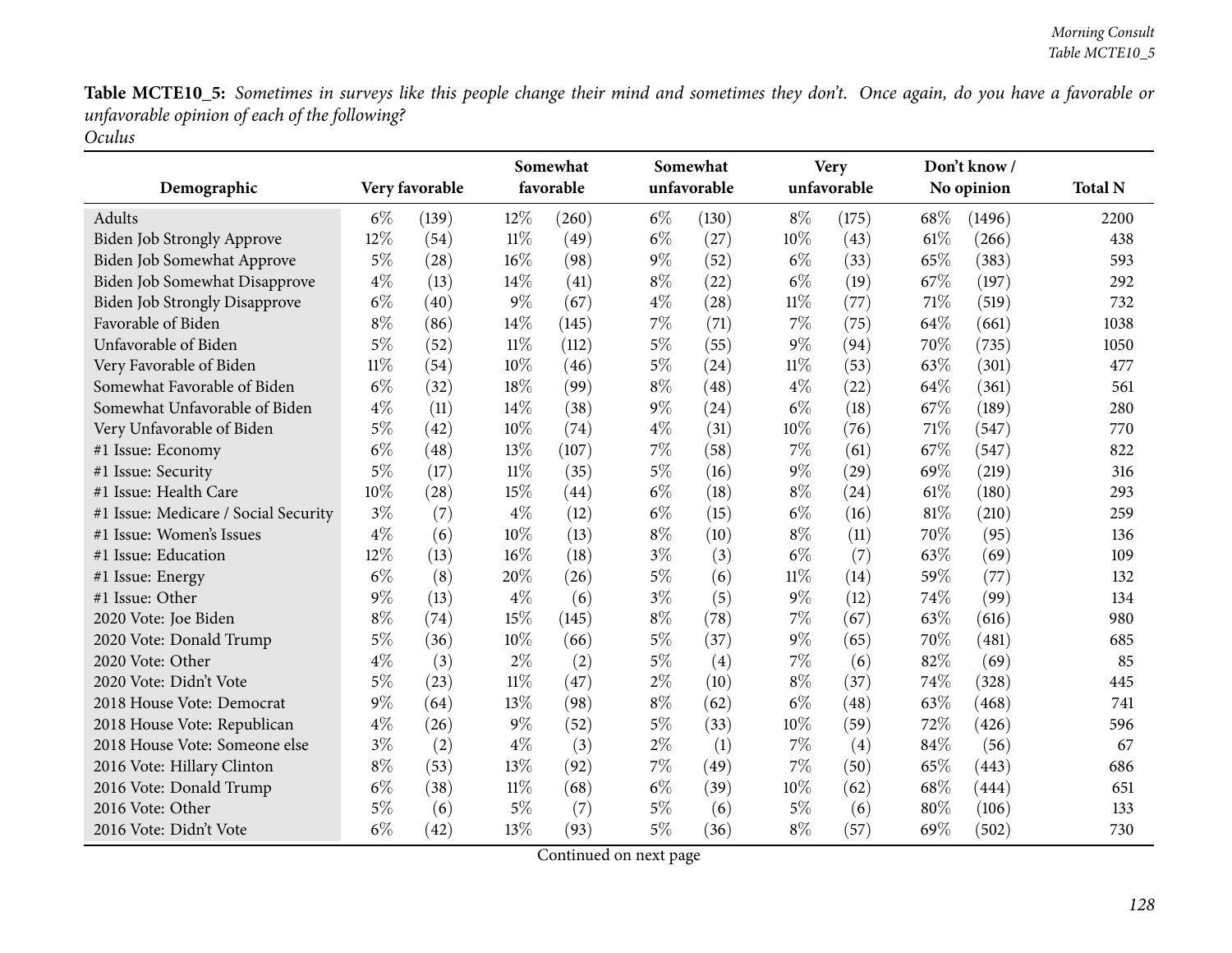| Demographic               |        | <b>Very favorable</b> |        | Somewhat<br>favorable |       | Somewhat<br>unfavorable |       | Very<br>unfavorable |        | Don't know /<br>No opinion | <b>Total N</b> |
|---------------------------|--------|-----------------------|--------|-----------------------|-------|-------------------------|-------|---------------------|--------|----------------------------|----------------|
| Adults                    | $6\%$  | (139)                 | $12\%$ | $^{'}260)$            | $6\%$ | (130)                   | $8\%$ | (175)               | 68\%   | (1496)                     | 2200           |
| Voted in 2014: Yes        | $6\%$  | (75)                  | $11\%$ | (135)                 | $6\%$ | (74)                    | $8\%$ | (98)                | 69\%   | (832)                      | 1214           |
| Voted in 2014: No         | 7%     | (64)                  | $13\%$ | (125)                 | $6\%$ | (56)                    | $8\%$ | (77)                | $67\%$ | (664)                      | 986            |
| 4-Region: Northeast       | $7\%$  | (29)                  | $13\%$ | (50)                  | $4\%$ | (17)                    | 10%   | (39)                | $65\%$ | (258)                      | 394            |
| 4-Region: Midwest         | $7\%$  | (31)                  | $9\%$  | (42)                  | $6\%$ | (28)                    | $9\%$ | (40)                | $70\%$ | (322)                      | 462            |
| 4-Region: South           | $5\%$  | (40)                  | $12\%$ | (97)                  | $5\%$ | (44)                    | $7\%$ | (59)                | 71\%   | (585)                      | 824            |
| 4-Region: West            | 7%     | $^{\prime}39$         | $14\%$ | (72)                  | $8\%$ | (41)                    | 7%    | (37)                | 64\%   | (332)                      | 520            |
| <b>SRH Metaverse</b>      | $13\%$ | (102)                 | $17\%$ | (140)                 | $8\%$ | (64)                    | 10%   | (83)                | 52%    | (419)                      | 808            |
| SRH Meta Rebrand          | $7\%$  | (93)                  | $13\%$ | (164)                 | 7%    | (85)                    | $9\%$ | (117)               | 64\%   | (823)                      | 1282           |
| <b>SRH Facebook Files</b> | $9\%$  | (90)                  | $15\%$ | (148)                 | $8\%$ | (76)                    | 10%   | (99)                | 58%    | (563)                      | 976            |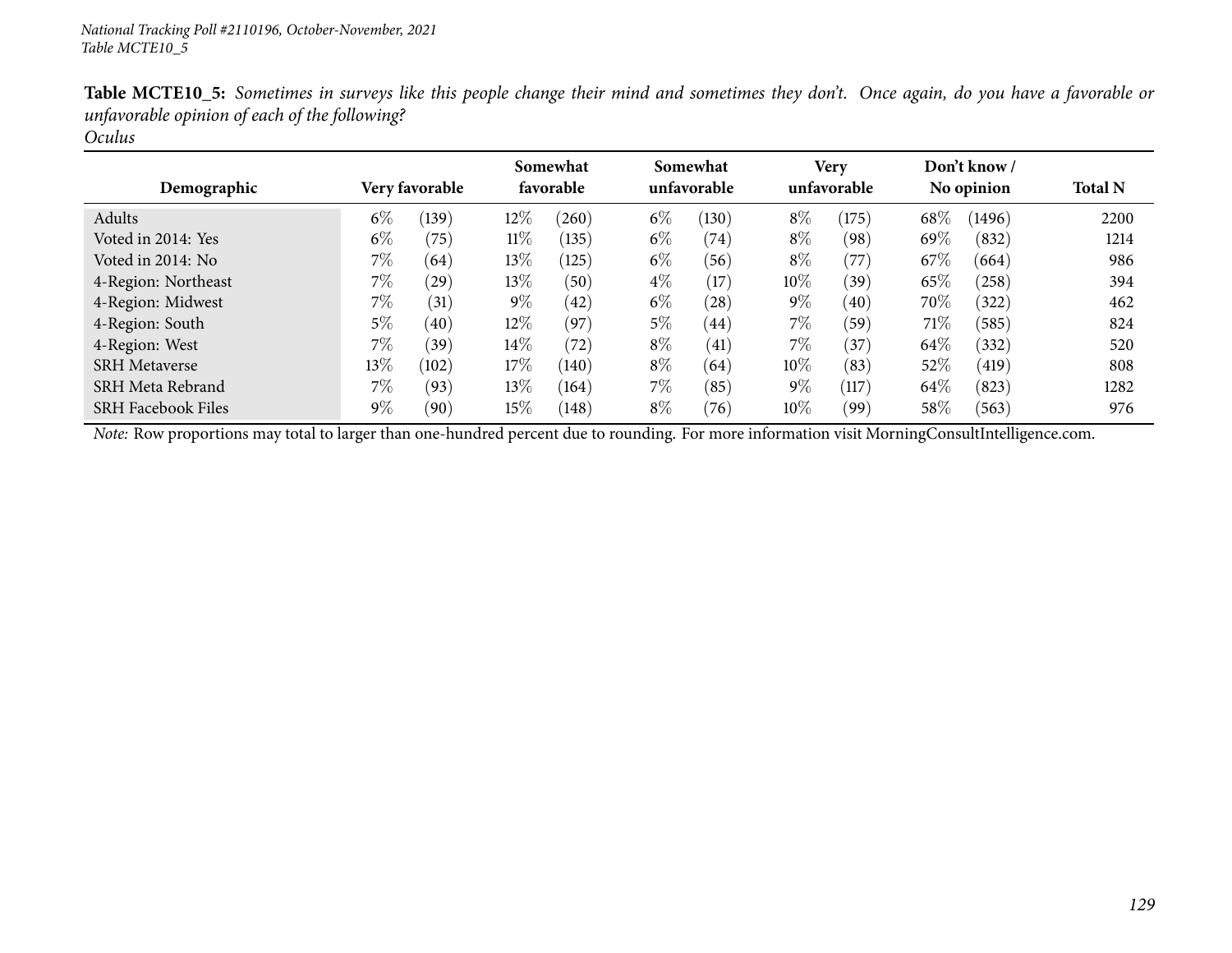|                          | Very favorable |       | Somewhat<br>favorable |       |        | Somewhat    | <b>Very</b><br>unfavorable |       |      | Don't know/ |                |
|--------------------------|----------------|-------|-----------------------|-------|--------|-------------|----------------------------|-------|------|-------------|----------------|
| Demographic              |                |       |                       |       |        | unfavorable |                            |       |      | No opinion  | <b>Total N</b> |
| Adults                   | 13%            | (292) | 25%                   | (553) | 15%    | (335)       | 18%                        | (389) | 29%  | (631)       | 2200           |
| Gender: Male             | 16%            | (175) | 27%                   | (285) | 14%    | (150)       | 21%                        | (219) | 22%  | (233)       | 1062           |
| Gender: Female           | 10%            | (117) | 24%                   | (268) | $16\%$ | (185)       | 15%                        | (170) | 35%  | (398)       | 1138           |
| Age: 18-34               | 20%            | (131) | 32%                   | (208) | 13%    | (85)        | 14%                        | (89)  | 22%  | (141)       | 655            |
| Age: 35-44               | 16%            | (57)  | 26%                   | (93)  | 15%    | (55)        | 13%                        | (47)  | 29%  | (105)       | 358            |
| Age: 45-64               | 12%            | (89)  | 24%                   | (178) | 16%    | (124)       | 18%                        | (132) | 30%  | (228)       | 751            |
| Age: 65+                 | $3\%$          | (15)  | 17%                   | (73)  | 16%    | (70)        | 28%                        | (121) | 36%  | (157)       | 436            |
| GenZers: 1997-2012       | 18%            | (40)  | 37%                   | (82)  | 15%    | (33)        | 16%                        | (35)  | 15%  | (33)        | 222            |
| Millennials: 1981-1996   | 21%            | (134) | 28%                   | (186) | 14%    | (89)        | 13%                        | (86)  | 24%  | (160)       | 655            |
| GenXers: 1965-1980       | 14%            | (77)  | 24%                   | (138) | 15%    | (82)        | 14%                        | (78)  | 34%  | (190)       | 565            |
| Baby Boomers: 1946-1964  | $5\%$          | (37)  | 20%                   | (139) | 17%    | (118)       | 25%                        | (167) | 32%  | (220)       | 681            |
| PID: Dem (no lean)       | 17%            | (137) | 29%                   | (235) | 16%    | (125)       | 15%                        | (117) | 23%  | (186)       | 801            |
| PID: Ind (no lean)       | 10%            | (78)  | 24%                   | (181) | 14%    | (107)       | 19%                        | (148) | 33%  | (248)       | 763            |
| PID: Rep (no lean)       | 12%            | (77)  | $21\%$                | (136) | 16%    | (102)       | 20%                        | (124) | 31%  | (197)       | 636            |
| PID/Gender: Dem Men      | 24%            | (95)  | 29%                   | (115) | 13%    | (52)        | 15%                        | (60)  | 19%  | (75)        | 398            |
| PID/Gender: Dem Women    | 11%            | (43)  | 30%                   | (120) | 18%    | (73)        | 14%                        | (56)  | 28%  | (111)       | 403            |
| PID/Gender: Ind Men      | $9\%$          | (32)  | 26%                   | (89)  | 15%    | (54)        | 23%                        | (80)  | 26%  | (90)        | 346            |
| PID/Gender: Ind Women    | 11%            | (46)  | 22%                   | (92)  | 13%    | (54)        | 16%                        | (68)  | 38%  | (158)       | 417            |
| PID/Gender: Rep Men      | 15%            | (48)  | 25%                   | (80)  | 14%    | (44)        | 25%                        | (78)  | 21%  | (67)        | 317            |
| PID/Gender: Rep Women    | $9\%$          | (29)  | 17%                   | (56)  | 18%    | (58)        | 14%                        | (46)  | 41\% | (130)       | 319            |
| Ideo: Liberal (1-3)      | 16%            | (99)  | $31\%$                | (195) | 17%    | (106)       | 17%                        | (103) | 20%  | (122)       | 625            |
| Ideo: Moderate (4)       | 17%            | (114) | 24%                   | (161) | 16%    | (104)       | 14%                        | (93)  | 29%  | (195)       | 668            |
| Ideo: Conservative (5-7) | $8\%$          | (54)  | 22%                   | (151) | 16%    | (110)       | 24%                        | (159) | 30%  | (201)       | 675            |
| Educ: < College          | 12%            | (184) | 24%                   | (368) | 14%    | (209)       | 17%                        | (253) | 33%  | (497)       | 1512           |
| Educ: Bachelors degree   | 16%            | (71)  | 27%                   | (118) | 19%    | (83)        | 18%                        | (79)  | 21%  | (92)        | 444            |
| Educ: Post-grad          | 15%            | (37)  | 27%                   | (66)  | 17%    | (42)        | 23%                        | (57)  | 17%  | (41)        | 244            |
| Income: Under 50k        | 12%            | (154) | 23%                   | (296) | 14%    | (184)       | 17%                        | (215) | 33%  | (427)       | 1276           |
| Income: 50k-100k         | 15%            | (94)  | 29%                   | (185) | 16%    | (99)        | 17%                        | (108) | 24%  | (150)       | 636            |
| Income: 100k+            | 16%            | (45)  | 25%                   | (72)  | 18%    | (52)        | 23%                        | (66)  | 19%  | (54)        | 288            |
| Ethnicity: White         | 12%            | (205) | 24\%                  | (420) | 16%    | (283)       | 18%                        | (318) | 29%  | (496)       | 1722           |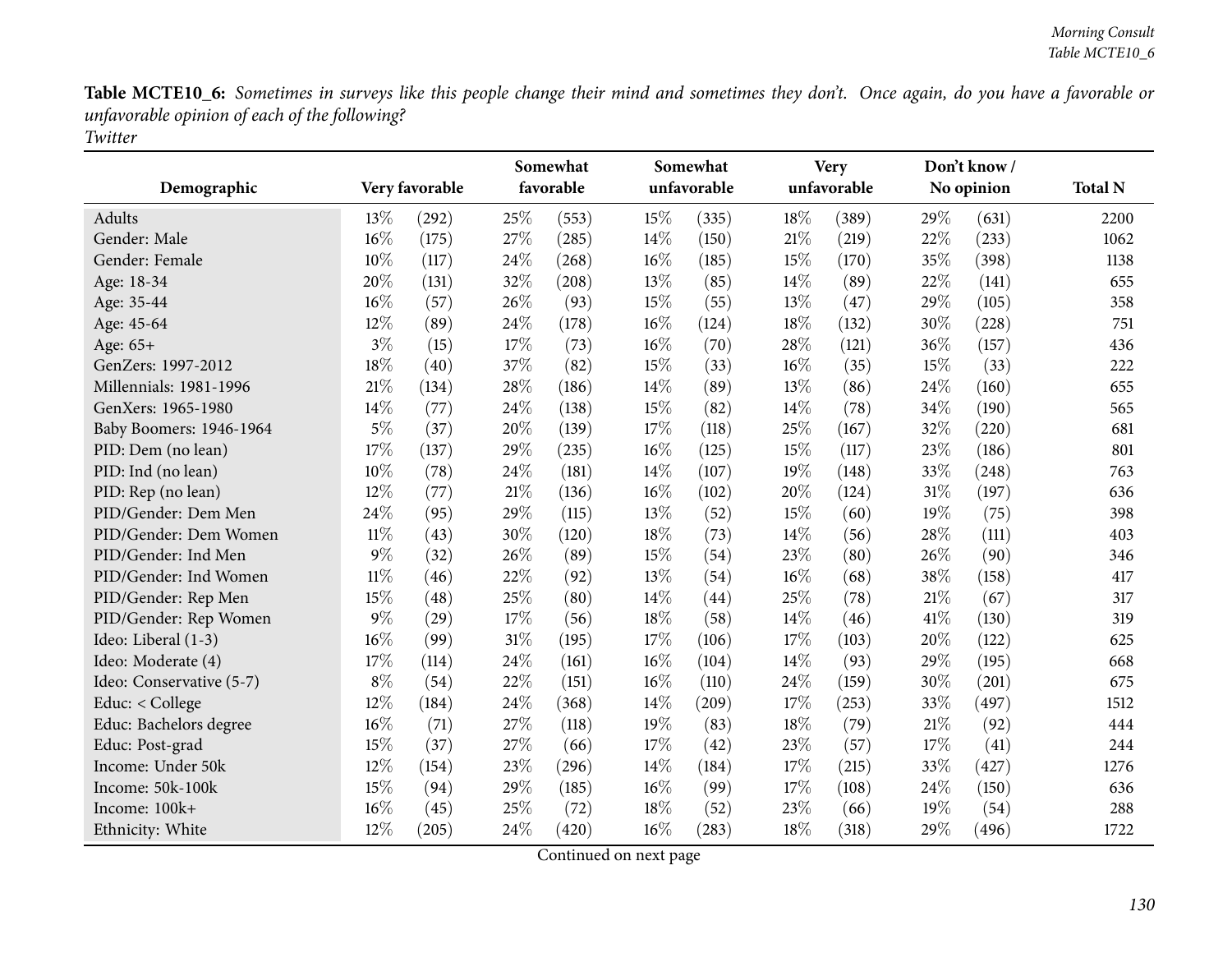|                                   |        |                | Somewhat |           | Somewhat |             | <b>Very</b> |             |     | Don't know/ |                |
|-----------------------------------|--------|----------------|----------|-----------|----------|-------------|-------------|-------------|-----|-------------|----------------|
| Demographic                       |        | Very favorable |          | favorable |          | unfavorable |             | unfavorable |     | No opinion  | <b>Total N</b> |
| Adults                            | 13\%   | (292)          | 25%      | (553)     | 15%      | (335)       | 18%         | (389)       | 29% | (631)       | 2200           |
| Ethnicity: Hispanic               | 17%    | (60)           | 34%      | (120)     | $11\%$   | (39)        | 12%         | (43)        | 25% | (87)        | 349            |
| Ethnicity: Black                  | 19%    | (53)           | $31\%$   | (86)      | 9%       | (24)        | 15%         | (40)        | 26% | (71)        | 274            |
| Ethnicity: Other                  | 17%    | (35)           | 23%      | (46)      | 14%      | (28)        | 15%         | (32)        | 31% | (64)        | 204            |
| All Christian                     | 13%    | (118)          | 24%      | (221)     | 16%      | (146)       | 18%         | (164)       | 29% | (267)       | 915            |
| All Non-Christian                 | 17%    | (18)           | 28%      | (29)      | 16%      | (16)        | 20%         | (21)        | 19% | (20)        | 103            |
| Atheist                           | $21\%$ | (27)           | 29%      | (38)      | 15%      | (19)        | 18%         | (23)        | 17% | (22)        | 129            |
| Agnostic/Nothing in particular    | 12%    | (77)           | 27%      | (171)     | 16%      | (103)       | 17%         | (107)       | 28% | (180)       | 637            |
| Something Else                    | 13%    | (52)           | 23%      | (95)      | 12%      | (51)        | 18%         | (75)        | 34% | (142)       | 416            |
| Religious Non-Protestant/Catholic | 15%    | (19)           | 30%      | (38)      | 16%      | (20)        | 19%         | (23)        | 20% | (25)        | 124            |
| Evangelical                       | 15%    | (82)           | 23%      | (128)     | 15%      | (84)        | 17%         | (95)        | 29% | (162)       | 550            |
| Non-Evangelical                   | $11\%$ | (85)           | 23%      | (174)     | 14%      | (106)       | 19%         | (142)       | 32% | (240)       | 747            |
| Community: Urban                  | 19%    | (119)          | 27%      | (165)     | 12%      | (72)        | 17%         | (104)       | 25% | (153)       | 613            |
| Community: Suburban               | 12%    | (125)          | 25%      | (251)     | 17%      | (172)       | 18%         | (188)       | 28% | (284)       | 1019           |
| Community: Rural                  | $9\%$  | (49)           | 24\%     | (137)     | 16%      | (91)        | 17%         | (97)        | 34% | (195)       | 568            |
| Employ: Private Sector            | 18%    | (125)          | 30%      | (211)     | 15%      | (107)       | 15%         | (103)       | 22% | (153)       | 699            |
| Employ: Government                | 23%    | (27)           | 22%      | (26)      | 22%      | (26)        | 18%         | (21)        | 16% | (19)        | 118            |
| Employ: Self-Employed             | $21\%$ | (43)           | $31\%$   | (63)      | 13%      | (26)        | 17%         | (35)        | 18% | (36)        | 202            |
| Employ: Homemaker                 | $6\%$  | (9)            | 19%      | (29)      | 23%      | (33)        | 13%         | (18)        | 39% | (58)        | 147            |
| Employ: Student                   | 22%    | (17)           | 33%      | (26)      | $8\%$    | (6)         | 15%         | (11)        | 23% | (18)        | 78             |
| Employ: Retired                   | $3\%$  | (15)           | $18\%$   | (88)      | 18%      | (89)        | 25%         | (126)       | 36% | (180)       | 497            |
| Employ: Unemployed                | 16%    | (46)           | 26%      | (72)      | 10%      | (27)        | 16%         | (45)        | 31% | (86)        | 276            |
| Employ: Other                     | $6\%$  | (11)           | 22%      | (40)      | $11\%$   | (21)        | $16\%$      | (30)        | 45% | (82)        | 183            |
| Military HH: Yes                  | 12%    | (39)           | 23%      | (78)      | 17%      | (57)        | 21%         | (69)        | 28% | (93)        | 337            |
| Military HH: No                   | 14%    | (253)          | 25%      | (474)     | 15%      | (278)       | 17%         | (320)       | 29% | (538)       | 1863           |
| RD/WT: Right Direction            | 19%    | (158)          | 28\%     | (233)     | 14%      | (120)       | 14%         | (120)       | 24% | (199)       | 829            |
| RD/WT: Wrong Track                | 10%    | (134)          | 23%      | (320)     | 16%      | (215)       | 20%         | (270)       | 32% | (432)       | 1371           |
| <b>Biden Job Approve</b>          | 17%    | (175)          | 30%      | (308)     | 15%      | (155)       | 15%         | (154)       | 23% | (240)       | 1031           |
| Biden Job Disapprove              | 10%    | (107)          | 22%      | (224)     | 16%      | (167)       | 20%         | (209)       | 31% | (316)       | 1024           |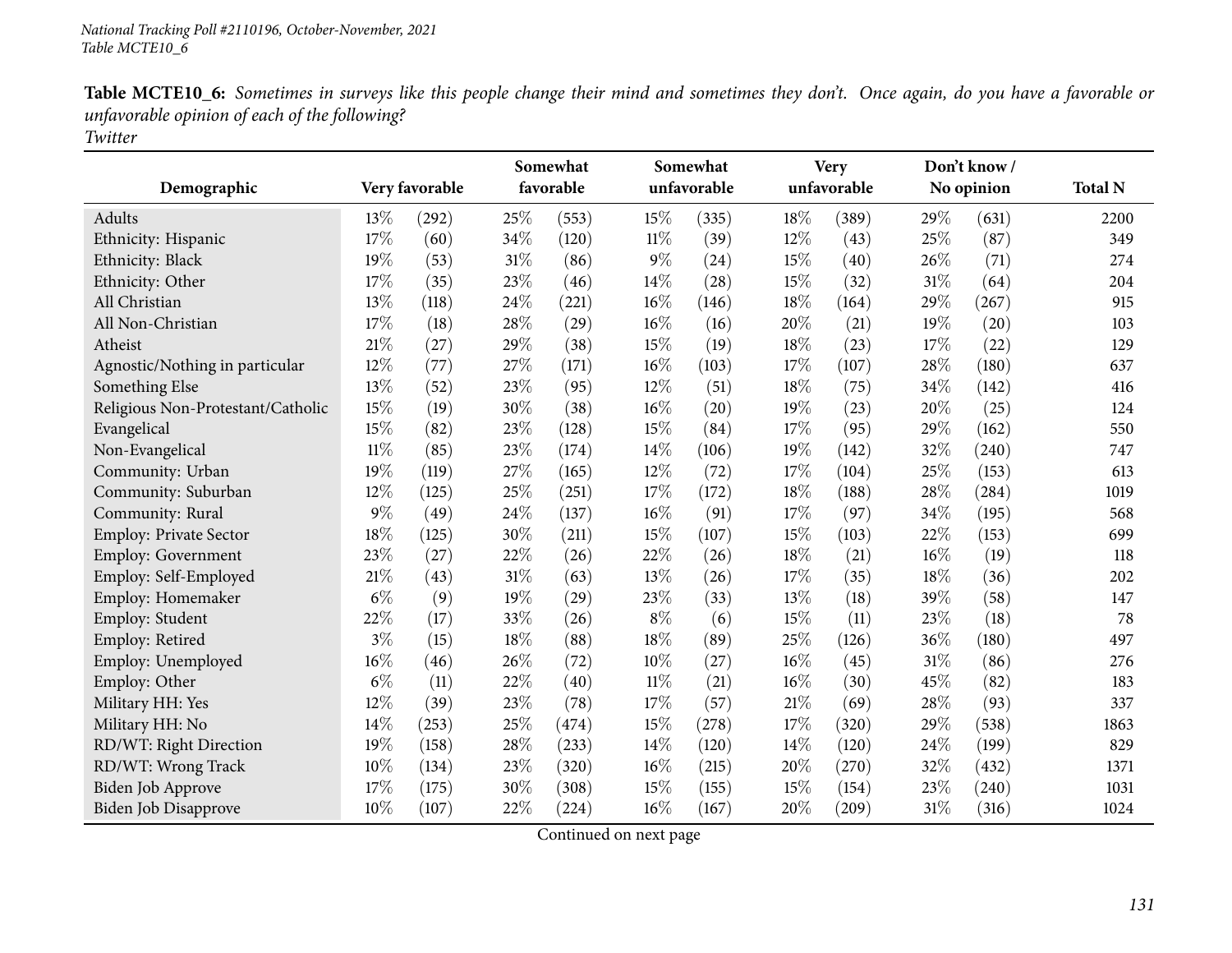|                                      |        | Somewhat<br>favorable<br>Very favorable |     |       | Somewhat<br>unfavorable |       | <b>Very</b><br>unfavorable |       | Don't know/<br>No opinion |       |                |
|--------------------------------------|--------|-----------------------------------------|-----|-------|-------------------------|-------|----------------------------|-------|---------------------------|-------|----------------|
| Demographic                          |        |                                         |     |       |                         |       |                            |       |                           |       | <b>Total N</b> |
| Adults                               | $13\%$ | (292)                                   | 25% | (553) | 15%                     | (335) | 18%                        | (389) | $29\%$                    | (631) | 2200           |
| Biden Job Strongly Approve           | 22%    | (96)                                    | 23% | (102) | 14%                     | (62)  | 21%                        | (90)  | 20%                       | (87)  | 438            |
| Biden Job Somewhat Approve           | 13%    | (79)                                    | 35% | (205) | 16%                     | (92)  | $11\%$                     | (64)  | 26%                       | (153) | 593            |
| Biden Job Somewhat Disapprove        | 13\%   | (38)                                    | 26% | (76)  | 24%                     | (71)  | $8\%$                      | (23)  | 29%                       | (84)  | 292            |
| <b>Biden Job Strongly Disapprove</b> | 9%     | (69)                                    | 20% | (148) | 13%                     | (97)  | 25%                        | (186) | 32%                       | (232) | 732            |
| Favorable of Biden                   | 17%    | (180)                                   | 29% | (299) | 15%                     | (156) | 15%                        | (157) | 24%                       | (246) | 1038           |
| Unfavorable of Biden                 | 10%    | (107)                                   | 22% | (235) | 16%                     | (173) | 20%                        | (213) | 31%                       | (322) | 1050           |
| Very Favorable of Biden              | 21\%   | (100)                                   | 24% | (113) | 13%                     | (62)  | 21%                        | (102) | 21%                       | (100) | 477            |
| Somewhat Favorable of Biden          | 14%    | (79)                                    | 33% | (186) | 17%                     | (94)  | 10%                        | (55)  | 26%                       | (146) | 561            |
| Somewhat Unfavorable of Biden        | 12%    | (32)                                    | 28% | (78)  | 25%                     | (70)  | 10%                        | (27)  | 26%                       | (73)  | 280            |
| Very Unfavorable of Biden            | 10%    | (74)                                    | 20% | (157) | 13%                     | (103) | 24%                        | (186) | 32%                       | (249) | 770            |
| #1 Issue: Economy                    | 15%    | (123)                                   | 29% | (236) | 15%                     | (127) | 15%                        | (122) | 26%                       | (213) | 822            |
| #1 Issue: Security                   | 12%    | (37)                                    | 18% | (57)  | 10%                     | (33)  | 24%                        | (77)  | 36%                       | (112) | 316            |
| #1 Issue: Health Care                | 17%    | (49)                                    | 24% | (71)  | 21%                     | (61)  | 12%                        | (36)  | 26%                       | (77)  | 293            |
| #1 Issue: Medicare / Social Security | $8\%$  | (22)                                    | 19% | (50)  | 16%                     | (41)  | 22%                        | (56)  | 35%                       | (90)  | 259            |
| #1 Issue: Women's Issues             | $16\%$ | (22)                                    | 32% | (44)  | $9\%$                   | (12)  | 17%                        | (24)  | 26%                       | (35)  | 136            |
| #1 Issue: Education                  | 13%    | (14)                                    | 34% | (37)  | 10%                     | (10)  | 13%                        | (14)  | 31%                       | (34)  | 109            |
| #1 Issue: Energy                     | 14%    | (18)                                    | 25% | (33)  | 20%                     | (27)  | 16%                        | (21)  | 25%                       | (33)  | 132            |
| #1 Issue: Other                      | $6\%$  | (8)                                     | 19% | (25)  | 18%                     | (24)  | 29%                        | (39)  | 28%                       | (38)  | 134            |
| 2020 Vote: Joe Biden                 | 16%    | (157)                                   | 28% | (277) | 17%                     | (167) | 16%                        | (160) | 22%                       | (219) | 980            |
| 2020 Vote: Donald Trump              | 10%    | (67)                                    | 22% | (150) | 16%                     | (108) | 22%                        | (152) | 30%                       | (206) | 685            |
| 2020 Vote: Other                     | $13\%$ | (11)                                    | 22% | (19)  | $11\%$                  | (10)  | 18%                        | (15)  | 35%                       | (30)  | 85             |
| 2020 Vote: Didn't Vote               | 12%    | (55)                                    | 24% | (105) | $11\%$                  | (48)  | 14%                        | (61)  | 39%                       | (176) | 445            |
| 2018 House Vote: Democrat            | 15%    | (109)                                   | 30% | (222) | 18%                     | (136) | 17%                        | (126) | 20%                       | (147) | 741            |
| 2018 House Vote: Republican          | 11%    | (66)                                    | 20% | (119) | 15%                     | (90)  | 23%                        | (137) | 31%                       | (183) | 596            |
| 2018 House Vote: Someone else        | $3\%$  | (2)                                     | 13% | (9)   | 13%                     | (9)   | 16%                        | (11)  | 54%                       | (36)  | 67             |
| 2016 Vote: Hillary Clinton           | 14%    | (98)                                    | 30% | (204) | 17%                     | (116) | 17%                        | (116) | 22%                       | (153) | 686            |
| 2016 Vote: Donald Trump              | 12%    | (78)                                    | 22% | (142) | 16%                     | (103) | 22%                        | (140) | 29%                       | (187) | 651            |
| 2016 Vote: Other                     | $8\%$  | (11)                                    | 23% | (30)  | 16%                     | (22)  | 22%                        | (29)  | 31%                       | (41)  | 133            |
| 2016 Vote: Didn't Vote               | 14%    | (105)                                   | 24% | (176) | 13%                     | (94)  | 14%                        | (104) | 34%                       | (251) | 730            |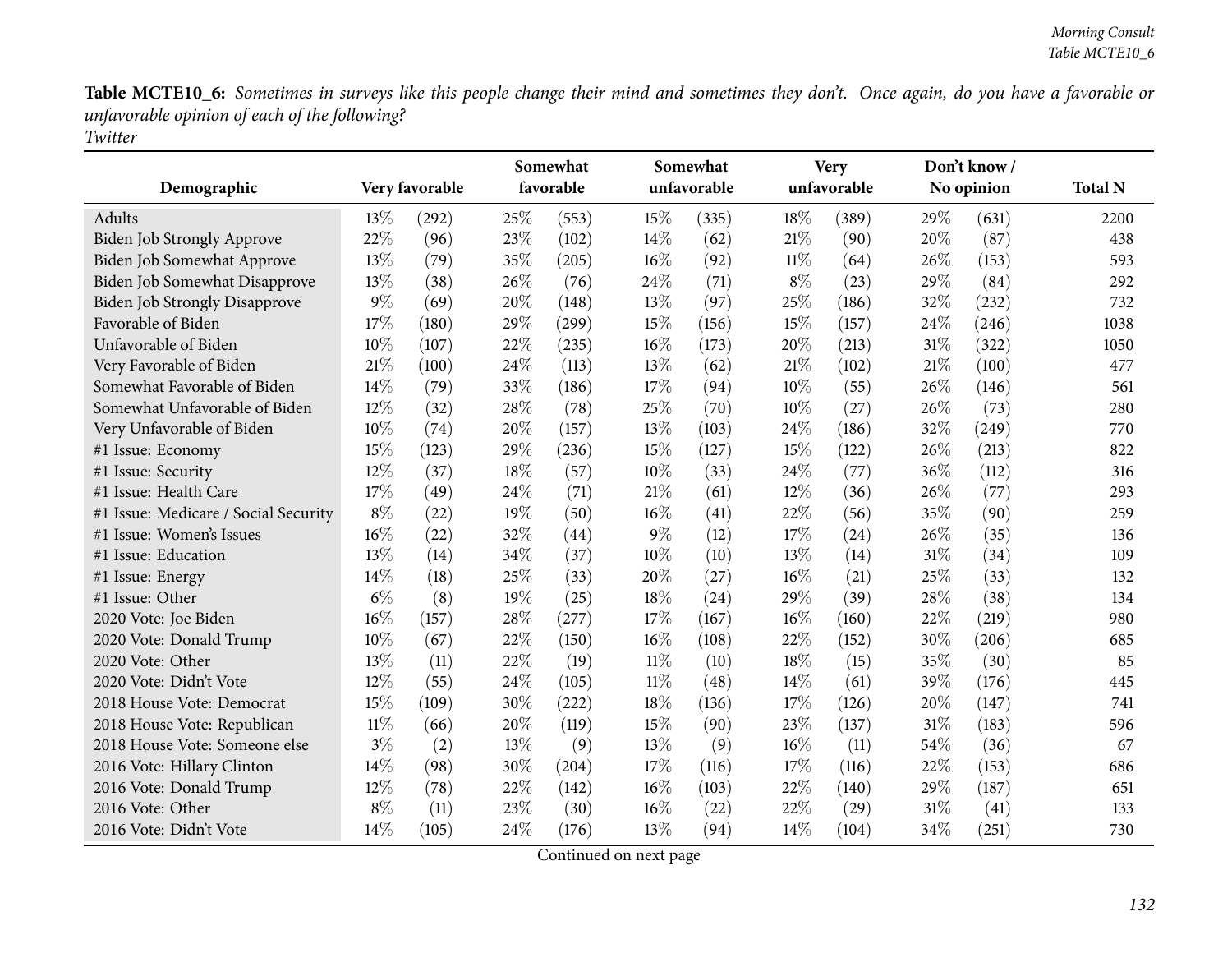| Demographic               |        | Very favorable |        | Somewhat<br>favorable |        | Somewhat<br>unfavorable |        | <b>Very</b><br>unfavorable |        | Don't know /<br>No opinion | <b>Total N</b> |
|---------------------------|--------|----------------|--------|-----------------------|--------|-------------------------|--------|----------------------------|--------|----------------------------|----------------|
| Adults                    | $13\%$ | (292)          | 25\%   | (553)                 | $15\%$ | (335)                   | $18\%$ | (389)                      | $29\%$ | (631)                      | 2200           |
| Voted in 2014: Yes        | $12\%$ | (146)          | 24\%   | $^{'}291)$            | 17%    | (211)                   | 20%    | (240)                      | 27%    | (326)                      | 1214           |
| Voted in 2014: No         | 15%    | (146)          | 27\%   | (261)                 | $13\%$ | (124)                   | 15%    | (149)                      | $31\%$ | (305)                      | 986            |
| 4-Region: Northeast       | $14\%$ | (57)           | 27\%   | (108)                 | $14\%$ | (57)                    | $18\%$ | (70)                       | 26\%   | (102)                      | 394            |
| 4-Region: Midwest         | $11\%$ | (53)           | 25%    | (114)                 | $15\%$ | (69)                    | 20%    | (92)                       | $29\%$ | (135)                      | 462            |
| 4-Region: South           | 13\%   | (105)          | 24%    | (196)                 | $16\%$ | (129)                   | $16\%$ | (133)                      | 32%    | (261)                      | 824            |
| 4-Region: West            | 15%    | (78)           | $26\%$ | (135)                 | $15\%$ | (80)                    | 18%    | (94)                       | $26\%$ | (133)                      | 520            |
| <b>SRH</b> Metaverse      | $19\%$ | (151)          | 30%    | (240)                 | $15\%$ | (124)                   | $17\%$ | (141)                      | $19\%$ | (151)                      | 808            |
| SRH Meta Rebrand          | $14\%$ | (184)          | 27\%   | (348)                 | $16\%$ | (203)                   | $19\%$ | (242)                      | 24\%   | (305)                      | 1282           |
| <b>SRH Facebook Files</b> | 17%    | (169)          | 29%    | $^{(283)}$            | $15\%$ | 146                     | 20%    | (192)                      | $19\%$ | (186)                      | 976            |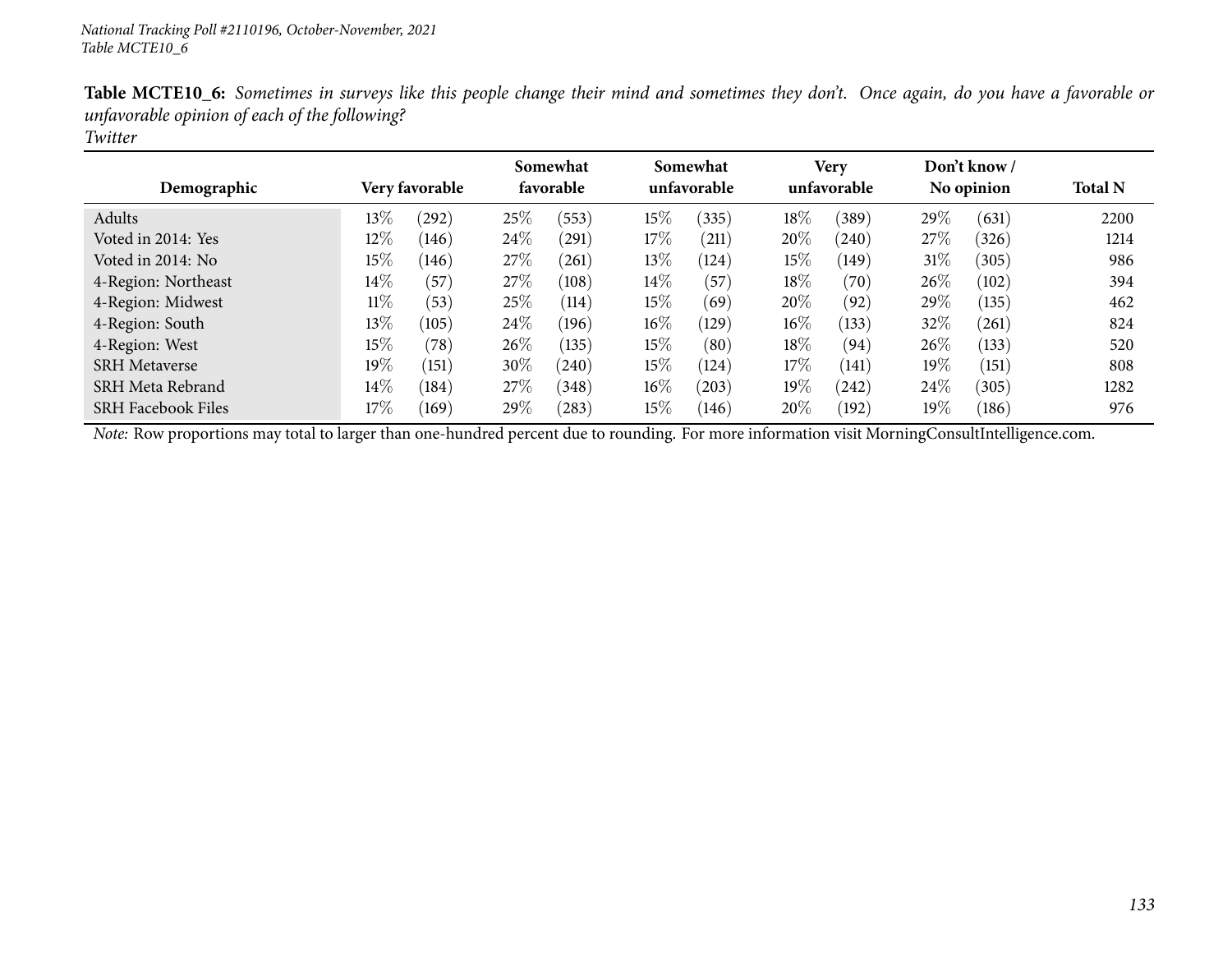|                          | Very favorable |       | Somewhat<br>favorable |       |       | Somewhat<br>unfavorable |     | <b>Very</b> |       | Don't know/ |                |
|--------------------------|----------------|-------|-----------------------|-------|-------|-------------------------|-----|-------------|-------|-------------|----------------|
| Demographic              |                |       |                       |       |       |                         |     | unfavorable |       | No opinion  | <b>Total N</b> |
| <b>Adults</b>            | 18%            | (385) | 20%                   | (435) | 14%   | (315)                   | 21% | (460)       | 27%   | (605)       | 2200           |
| Gender: Male             | 16%            | (172) | 18%                   | (193) | 16%   | (167)                   | 23% | (243)       | 27%   | (287)       | 1062           |
| Gender: Female           | 19%            | (214) | 21\%                  | (242) | 13%   | (148)                   | 19% | (217)       | 28%   | (318)       | 1138           |
| Age: 18-34               | 33%            | (217) | 24\%                  | (155) | 12%   | (79)                    | 19% | (126)       | 12%   | (78)        | 655            |
| Age: 35-44               | 19%            | (68)  | 27%                   | (96)  | 15%   | (53)                    | 14% | (51)        | 25%   | (89)        | 358            |
| Age: 45-64               | 12%            | (90)  | 19%                   | (146) | 14%   | (104)                   | 21% | (160)       | 34%   | (252)       | 751            |
| Age: 65+                 | 2%             | (10)  | $9\%$                 | (39)  | 18%   | (79)                    | 28% | (123)       | 43%   | (186)       | 436            |
| GenZers: 1997-2012       | 41%            | (91)  | 26%                   | (59)  | $9\%$ | (19)                    | 19% | (41)        | $5\%$ | (12)        | 222            |
| Millennials: 1981-1996   | 27%            | (175) | 24\%                  | (159) | 14%   | (90)                    | 18% | (118)       | 17%   | (113)       | 655            |
| GenXers: 1965-1980       | 14%            | (81)  | 23%                   | (129) | 14%   | (77)                    | 18% | (101)       | 31%   | (178)       | 565            |
| Baby Boomers: 1946-1964  | $5\%$          | (37)  | 12%                   | (84)  | 17%   | (115)                   | 26% | (176)       | 40%   | (270)       | 681            |
| PID: Dem (no lean)       | 20%            | (163) | 22%                   | (178) | 13%   | (108)                   | 17% | (133)       | 27%   | (219)       | 801            |
| PID: Ind (no lean)       | 17%            | (127) | 19%                   | (146) | 14%   | (106)                   | 23% | (177)       | 27%   | (208)       | 763            |
| PID: Rep (no lean)       | 15%            | (95)  | 18%                   | (112) | 16%   | (101)                   | 24% | (150)       | 28%   | (177)       | 636            |
| PID/Gender: Dem Men      | 23%            | (90)  | 19%                   | (76)  | 14%   | (57)                    | 16% | (65)        | 27%   | (109)       | 398            |
| PID/Gender: Dem Women    | 18%            | (72)  | 25%                   | (102) | 12%   | (50)                    | 17% | (68)        | 27%   | (110)       | 403            |
| PID/Gender: Ind Men      | 12%            | (40)  | 17%                   | (60)  | 15%   | (51)                    | 28% | (96)        | 29%   | (99)        | 346            |
| PID/Gender: Ind Women    | 21\%           | (87)  | 20%                   | (85)  | 13%   | (55)                    | 19% | (81)        | 26%   | (109)       | 417            |
| PID/Gender: Rep Men      | 13%            | (41)  | $18\%$                | (57)  | 19%   | (59)                    | 26% | (82)        | 25%   | (78)        | 317            |
| PID/Gender: Rep Women    | 17%            | (54)  | 17%                   | (54)  | 13%   | (42)                    | 22% | (69)        | 31%   | (99)        | 319            |
| Ideo: Liberal (1-3)      | 19%            | (118) | 23%                   | (146) | 16%   | (100)                   | 18% | (114)       | 24%   | (148)       | 625            |
| Ideo: Moderate (4)       | 18%            | (123) | 20%                   | (134) | 13%   | (89)                    | 19% | (124)       | 30%   | (198)       | 668            |
| Ideo: Conservative (5-7) | $11\%$         | (76)  | $18\%$                | (124) | 16%   | (105)                   | 28% | (189)       | 27%   | (181)       | 675            |
| Educ: < College          | 19%            | (286) | $21\%$                | (311) | 12%   | (181)                   | 19% | (288)       | 29%   | (446)       | 1512           |
| Educ: Bachelors degree   | 16%            | (71)  | 17%                   | (77)  | 21%   | (91)                    | 23% | (100)       | 23%   | (104)       | 444            |
| Educ: Post-grad          | 12%            | (29)  | 19%                   | (47)  | 17%   | (42)                    | 29% | (71)        | 23%   | (55)        | 244            |
| Income: Under 50k        | 18%            | (226) | $21\%$                | (265) | 12%   | (158)                   | 19% | (248)       | 30%   | (378)       | 1276           |
| Income: 50k-100k         | 18%            | (112) | 18%                   | (116) | 16%   | (105)                   | 21% | (137)       | 26%   | (167)       | 636            |
| Income: 100k+            | 16%            | (47)  | 19%                   | (54)  | 18%   | (52)                    | 26% | (76)        | 21%   | (59)        | 288            |
| Ethnicity: White         | 15%            | (261) | 18%                   | (315) | 16%   | (271)                   | 22% | (386)       | 28%   | (488)       | 1722           |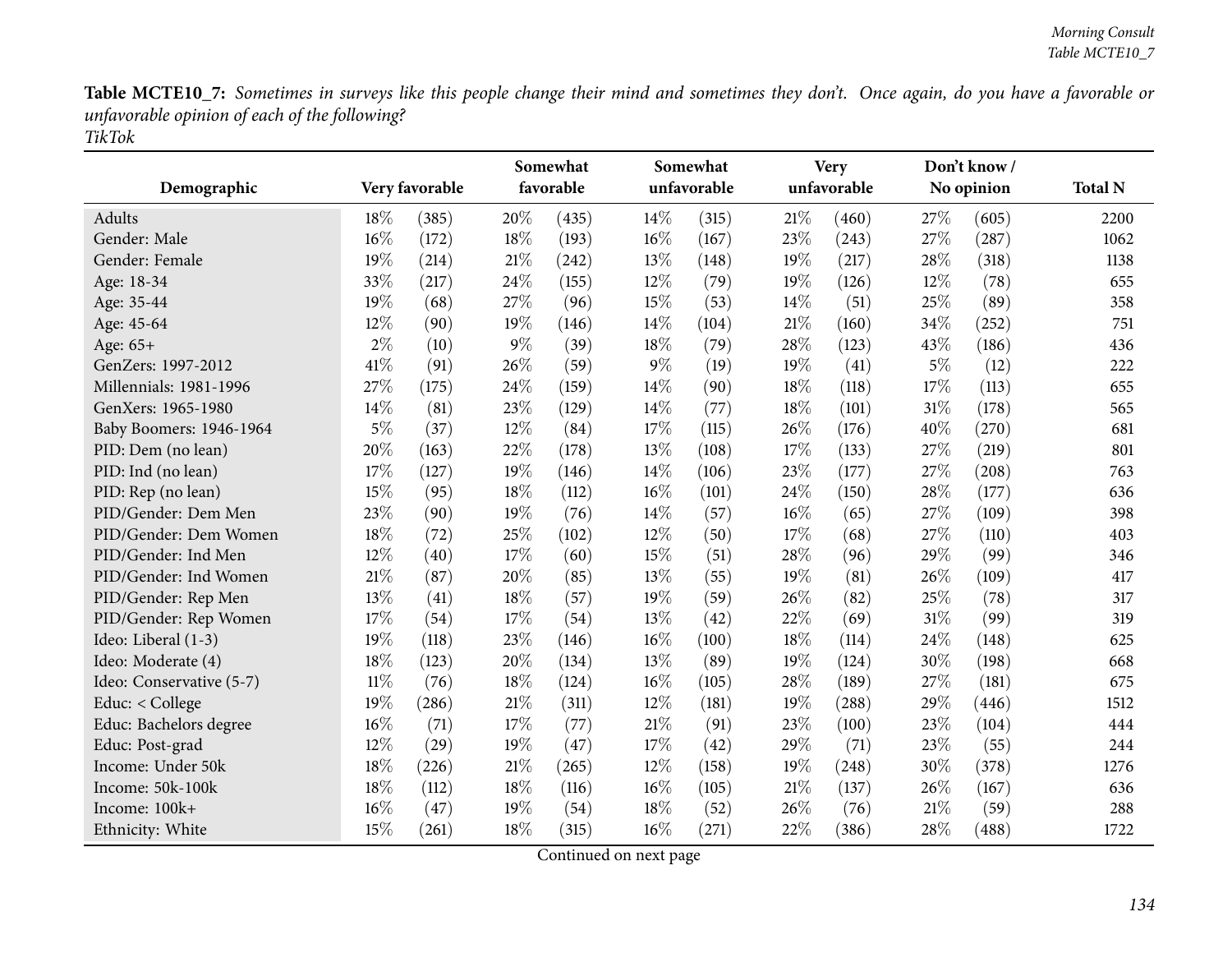|                                   |        |                | Somewhat |           | Somewhat |             | <b>Very</b> |             |       | Don't know/ |                |
|-----------------------------------|--------|----------------|----------|-----------|----------|-------------|-------------|-------------|-------|-------------|----------------|
| Demographic                       |        | Very favorable |          | favorable |          | unfavorable |             | unfavorable |       | No opinion  | <b>Total N</b> |
| <b>Adults</b>                     | 18%    | (385)          | 20%      | (435)     | 14%      | (315)       | 21%         | (460)       | 27%   | (605)       | 2200           |
| Ethnicity: Hispanic               | 31%    | (107)          | 18%      | (62)      | 13%      | (46)        | 18%         | (61)        | 21%   | (73)        | 349            |
| Ethnicity: Black                  | $26\%$ | (71)           | 28%      | (77)      | $6\%$    | (18)        | 17%         | (48)        | 22%   | (61)        | 274            |
| Ethnicity: Other                  | 26%    | (52)           | 21\%     | (43)      | 13%      | (26)        | 13%         | (27)        | 27%   | (55)        | 204            |
| All Christian                     | 15%    | (139)          | 17%      | (160)     | 15%      | (138)       | $21\%$      | (189)       | 32%   | (289)       | 915            |
| All Non-Christian                 | 20%    | (21)           | 15%      | (15)      | 18%      | (19)        | 25%         | (26)        | 22%   | (23)        | 103            |
| Atheist                           | 17%    | (22)           | $11\%$   | (14)      | 22%      | (29)        | 20%         | (26)        | 29%   | (38)        | 129            |
| Agnostic/Nothing in particular    | 17%    | (111)          | 24\%     | (151)     | 14%      | (88)        | 21%         | (135)       | 24%   | (152)       | 637            |
| Something Else                    | 22%    | (93)           | 23\%     | (95)      | 10%      | (42)        | 20%         | (83)        | 25%   | (103)       | 416            |
| Religious Non-Protestant/Catholic | 17%    | (21)           | 20%      | (25)      | 19%      | (23)        | 21%         | (27)        | 23%   | (28)        | 124            |
| Evangelical                       | 23%    | (127)          | $21\%$   | (117)     | 12%      | (67)        | 19%         | (104)       | 25%   | (135)       | 550            |
| Non-Evangelical                   | 14%    | (101)          | 17%      | (125)     | 14%      | (106)       | 22%         | (168)       | 33%   | (247)       | 747            |
| Community: Urban                  | 24%    | (144)          | 22%      | (137)     | 12%      | (76)        | 18%         | (111)       | 24%   | (146)       | 613            |
| Community: Suburban               | 16%    | (161)          | 18%      | (185)     | $16\%$   | (160)       | 22%         | (224)       | 28%   | (290)       | 1019           |
| Community: Rural                  | 14%    | (80)           | 20%      | (113)     | 14%      | (80)        | 22%         | (126)       | 30%   | (169)       | 568            |
| Employ: Private Sector            | 18%    | (127)          | 26%      | (181)     | 15%      | (104)       | 19%         | (135)       | 22%   | (152)       | 699            |
| Employ: Government                | 24%    | (29)           | 22%      | (26)      | 17%      | (20)        | 17%         | (20)        | 20%   | (24)        | 118            |
| Employ: Self-Employed             | 22%    | (45)           | 20%      | (41)      | $11\%$   | (22)        | 28%         | (57)        | 18%   | (36)        | 202            |
| Employ: Homemaker                 | 16%    | (23)           | 22%      | (33)      | 19%      | (28)        | 14%         | (21)        | 29%   | (42)        | 147            |
| Employ: Student                   | 40%    | (31)           | 20%      | (15)      | 12%      | (9)         | 19%         | (14)        | $9\%$ | (7)         | 78             |
| Employ: Retired                   | $3\%$  | (17)           | $11\%$   | (55)      | 18%      | (88)        | 26%         | (131)       | 41\%  | (205)       | 497            |
| Employ: Unemployed                | 27%    | (74)           | 20%      | (54)      | $9\%$    | (25)        | 17%         | (46)        | 28%   | (77)        | 276            |
| Employ: Other                     | 21%    | (38)           | $16\%$   | (29)      | $11\%$   | (19)        | 19%         | (35)        | 34%   | (62)        | 183            |
| Military HH: Yes                  | 14%    | (46)           | 18%      | (60)      | 16%      | (54)        | 22%         | (74)        | 30%   | (102)       | 337            |
| Military HH: No                   | 18%    | (339)          | 20%      | (375)     | 14%      | (261)       | 21%         | (386)       | 27%   | (503)       | 1863           |
| RD/WT: Right Direction            | 21%    | (171)          | $21\%$   | (174)     | 14%      | (117)       | 17%         | (143)       | 27%   | (225)       | 829            |
| RD/WT: Wrong Track                | 16%    | (214)          | 19%      | (262)     | 14%      | (198)       | 23%         | (318)       | 28%   | (380)       | 1371           |
| Biden Job Approve                 | 20%    | (206)          | 21%      | (221)     | 14%      | (144)       | 18%         | (181)       | 27%   | (279)       | 1031           |
| Biden Job Disapprove              | 15%    | (151)          | 19%      | (190)     | 15%      | (157)       | 25%         | (260)       | 26%   | (267)       | 1024           |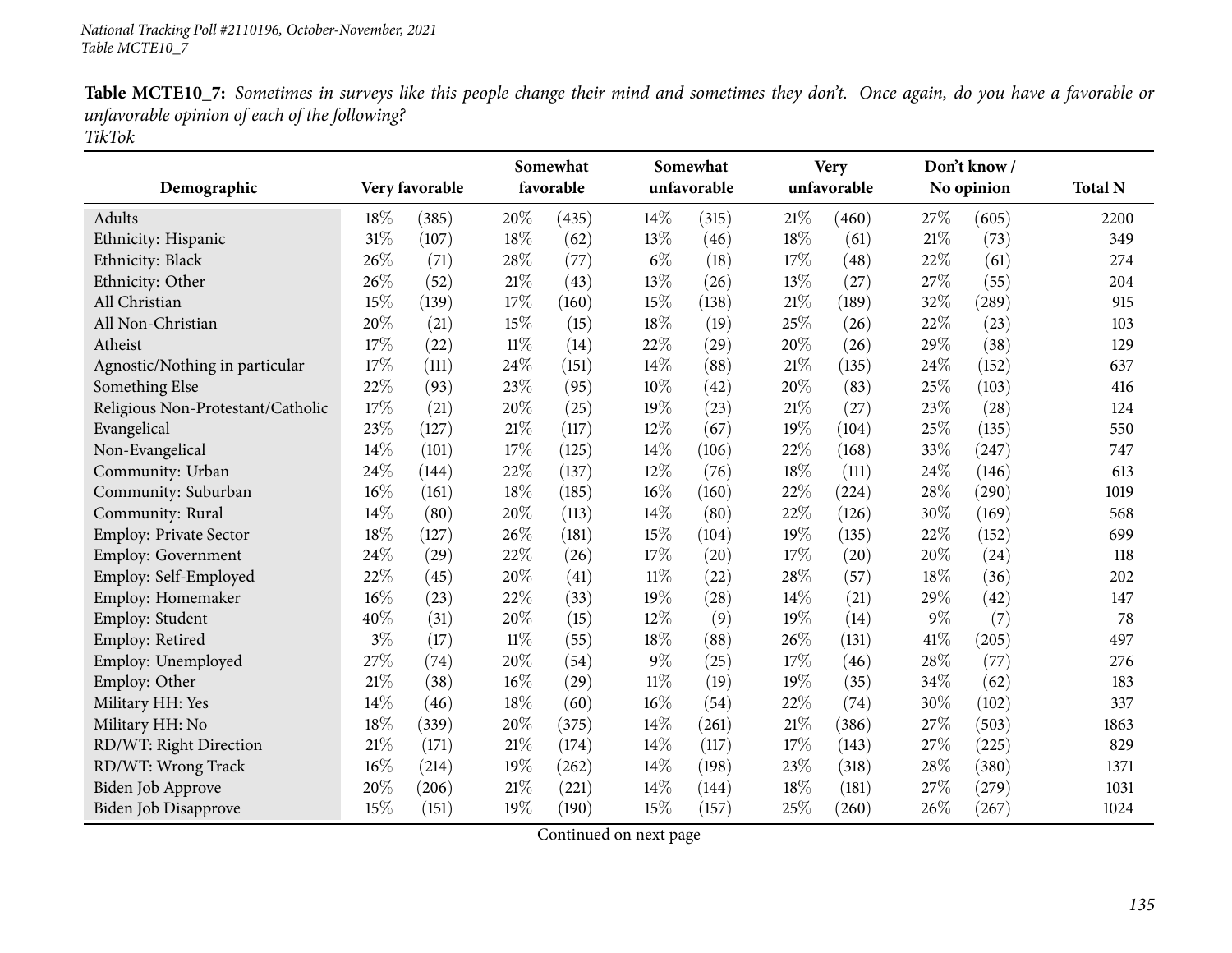|                                      |        |                | Somewhat<br>favorable |       | Somewhat<br>unfavorable |       | <b>Very</b><br>unfavorable |       |     | Don't know/ |                |
|--------------------------------------|--------|----------------|-----------------------|-------|-------------------------|-------|----------------------------|-------|-----|-------------|----------------|
| Demographic                          |        | Very favorable |                       |       |                         |       |                            |       |     | No opinion  | <b>Total N</b> |
| Adults                               | 18\%   | (385)          | 20%                   | (435) | 14%                     | (315) | 21%                        | (460) | 27% | (605)       | 2200           |
| Biden Job Strongly Approve           | 22%    | (95)           | 19%                   | (84)  | $11\%$                  | (50)  | 22%                        | (95)  | 26% | (114)       | 438            |
| Biden Job Somewhat Approve           | 19%    | (111)          | 23%                   | (137) | 16%                     | (94)  | 15%                        | (86)  | 28% | (165)       | 593            |
| Biden Job Somewhat Disapprove        | 18%    | (51)           | 22%                   | (63)  | 18%                     | (52)  | $16\%$                     | (46)  | 27% | (79)        | 292            |
| <b>Biden Job Strongly Disapprove</b> | 14%    | (99)           | $17\%$                | (127) | 14%                     | (105) | 29%                        | (214) | 26% | (188)       | 732            |
| Favorable of Biden                   | 20%    | (208)          | $21\%$                | (217) | 13%                     | (138) | 19%                        | (193) | 27% | (281)       | 1038           |
| Unfavorable of Biden                 | 15%    | (156)          | 19%                   | (200) | 16%                     | (169) | 24%                        | (257) | 26% | (268)       | 1050           |
| Very Favorable of Biden              | 24%    | (114)          | 17%                   | (82)  | $11\%$                  | (51)  | 21%                        | (98)  | 28% | (132)       | 477            |
| Somewhat Favorable of Biden          | 17%    | (94)           | 24%                   | (136) | 16%                     | (87)  | 17%                        | (95)  | 27% | (149)       | 561            |
| Somewhat Unfavorable of Biden        | 14%    | (40)           | 24%                   | (67)  | 20%                     | (57)  | 15%                        | (43)  | 26% | (73)        | 280            |
| Very Unfavorable of Biden            | 15%    | (116)          | 17%                   | (133) | 15%                     | (112) | 28%                        | (214) | 25% | (195)       | 770            |
| #1 Issue: Economy                    | 20%    | (163)          | 22%                   | (182) | 15%                     | (120) | 20%                        | (167) | 23% | (190)       | 822            |
| #1 Issue: Security                   | 14\%   | (43)           | 19%                   | (59)  | 13%                     | (40)  | 25%                        | (78)  | 31% | (96)        | 316            |
| #1 Issue: Health Care                | 19%    | (55)           | 23%                   | (66)  | $11\%$                  | (33)  | 18%                        | (52)  | 30% | (88)        | 293            |
| #1 Issue: Medicare / Social Security | $8\%$  | (22)           | 10%                   | (26)  | 17%                     | (44)  | 25%                        | (65)  | 39% | (102)       | 259            |
| #1 Issue: Women's Issues             | 27%    | (37)           | $21\%$                | (28)  | 14\%                    | (19)  | $16\%$                     | (22)  | 22% | (30)        | 136            |
| #1 Issue: Education                  | 19%    | (21)           | 25%                   | (27)  | 17%                     | (19)  | 18%                        | (20)  | 20% | (22)        | 109            |
| #1 Issue: Energy                     | 21%    | (28)           | 23%                   | (31)  | 16%                     | (21)  | 19%                        | (25)  | 21% | (28)        | 132            |
| #1 Issue: Other                      | 13%    | (17)           | 12%                   | (16)  | 14%                     | (19)  | 25%                        | (33)  | 37% | (49)        | 134            |
| 2020 Vote: Joe Biden                 | 18%    | (174)          | 22%                   | (219) | 15%                     | (152) | 18%                        | (173) | 27% | (262)       | 980            |
| 2020 Vote: Donald Trump              | 13%    | (87)           | 17%                   | (115) | 16%                     | (109) | 27%                        | (183) | 28% | (190)       | 685            |
| 2020 Vote: Other                     | 17%    | (14)           | 13%                   | (11)  | 13\%                    | (11)  | 27%                        | (23)  | 30% | (26)        | 85             |
| 2020 Vote: Didn't Vote               | 25%    | (109)          | 20%                   | (90)  | $9\%$                   | (41)  | 18%                        | (81)  | 28% | (125)       | 445            |
| 2018 House Vote: Democrat            | 17%    | (126)          | 22%                   | (164) | 15%                     | (113) | 19%                        | (143) | 26% | (195)       | 741            |
| 2018 House Vote: Republican          | $11\%$ | (66)           | $16\%$                | (95)  | 15%                     | (87)  | 28%                        | (166) | 31% | (182)       | 596            |
| 2018 House Vote: Someone else        | $8\%$  | (5)            | 18%                   | (12)  | 13%                     | (8)   | 26%                        | (18)  | 36% | (24)        | 67             |
| 2016 Vote: Hillary Clinton           | 15%    | (106)          | 22%                   | (154) | 16%                     | (109) | 18%                        | (123) | 28% | (194)       | 686            |
| 2016 Vote: Donald Trump              | 12%    | (79)           | 18%                   | (120) | 15%                     | (96)  | 26%                        | (171) | 28% | (185)       | 651            |
| 2016 Vote: Other                     | 12%    | (16)           | 15%                   | (20)  | $16\%$                  | (21)  | 27%                        | (36)  | 31% | (41)        | 133            |
| 2016 Vote: Didn't Vote               | 25%    | (184)          | 19%                   | (141) | 12%                     | (89)  | 18%                        | (130) | 25% | (185)       | 730            |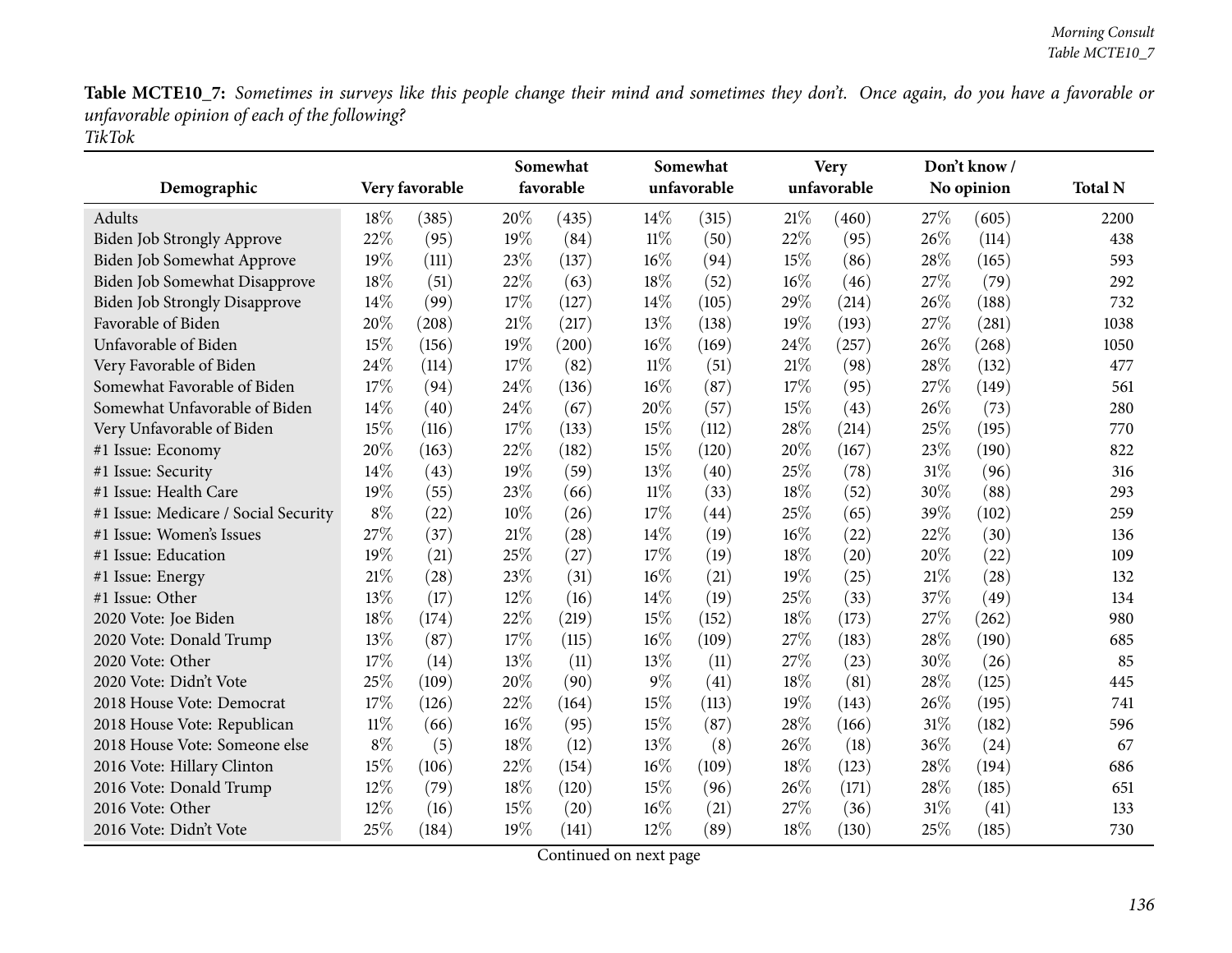| Demographic               |        | Very favorable  |        | Somewhat<br>favorable |        | Somewhat<br>unfavorable |        | <b>Very</b><br>unfavorable |        | Don't know /<br>No opinion | <b>Total N</b> |
|---------------------------|--------|-----------------|--------|-----------------------|--------|-------------------------|--------|----------------------------|--------|----------------------------|----------------|
| Adults                    | $18\%$ | (385)           | 20%    | (435)                 | $14\%$ | (315)                   | 21%    | (460)                      | 27%    | (605)                      | 2200           |
| Voted in 2014: Yes        | 13%    | (157)           | $19\%$ | (232)                 | $15\%$ | (186)                   | 23\%   | (277)                      | $30\%$ | (362)                      | 1214           |
| Voted in 2014: No         | 23%    | (228)           | 21%    | (204)                 | $13\%$ | (129)                   | $19\%$ | (183)                      | 25\%   | (242)                      | 986            |
| 4-Region: Northeast       | $14\%$ | (57)            | $19\%$ | (74)                  | $15\%$ | (58)                    | 22%    | (88)                       | $30\%$ | (117)                      | 394            |
| 4-Region: Midwest         | $14\%$ | (63)            | $18\%$ | (83)                  | $15\%$ | (69)                    | 23\%   | (105)                      | 31\%   | (142)                      | 462            |
| 4-Region: South           | $18\%$ | (150)           | 23\%   | (188)                 | 14\%   | (118)                   | 19%    | (153)                      | $26\%$ | (215)                      | 824            |
| 4-Region: West            | 22\%   | (115)           | 17%    | (89)                  | $13\%$ | (70)                    | 22%    | (114)                      | 25%    | (132)                      | 520            |
| <b>SRH Metaverse</b>      | 22%    | $^{\prime}180)$ | $24\%$ | (195)                 | $13\%$ | (105)                   | 21%    | (169)                      | 20%    | (159)                      | 808            |
| SRH Meta Rebrand          | 17%    | (224)           | 20%    | (258)                 | $15\%$ | (193)                   | 22%    | (283)                      | 25%    | (324)                      | 1282           |
| <b>SRH Facebook Files</b> | $19\%$ | (184)           | 23%    | $^{'}222)$            | $15\%$ | (148)                   | 22%    | (219)                      | 21\%   | (203)                      | 976            |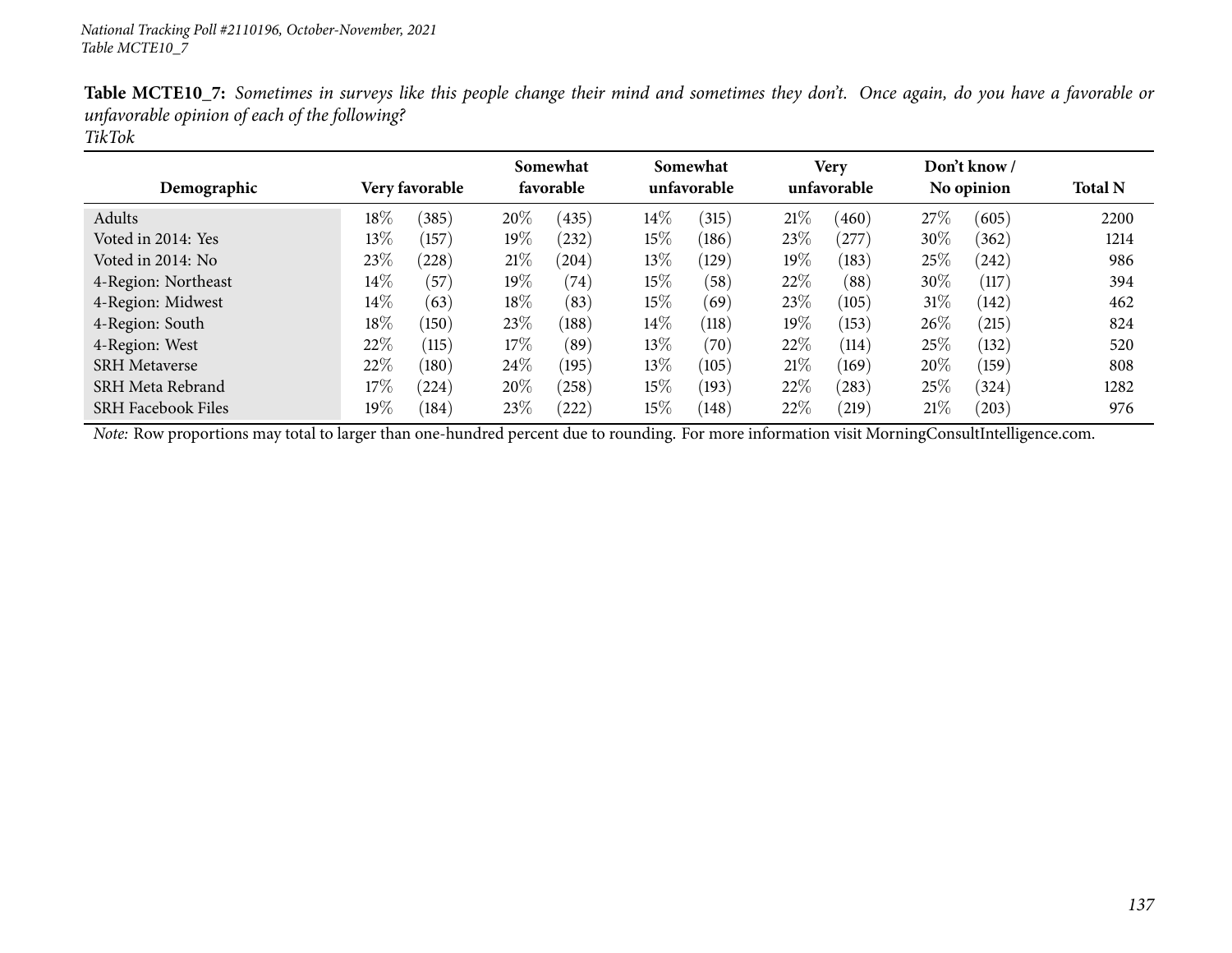|                          | Very favorable |       | Somewhat<br>favorable |       |        | Somewhat    | <b>Very</b><br>unfavorable |       |      | Don't know/ |                |
|--------------------------|----------------|-------|-----------------------|-------|--------|-------------|----------------------------|-------|------|-------------|----------------|
| Demographic              |                |       |                       |       |        | unfavorable |                            |       |      | No opinion  | <b>Total N</b> |
| Adults                   | $8\%$          | (166) | 14%                   | (307) | 13%    | (289)       | 22%                        | (482) | 43\% | (956)       | 2200           |
| Gender: Male             | 10%            | (103) | 16%                   | (172) | 15%    | (157)       | 25%                        | (269) | 34%  | (362)       | 1062           |
| Gender: Female           | $6\%$          | (63)  | 12%                   | (135) | 12%    | (132)       | 19%                        | (213) | 52%  | (594)       | 1138           |
| Age: 18-34               | $9\%$          | (62)  | 16%                   | (107) | $11\%$ | (70)        | 22%                        | (143) | 42%  | (272)       | 655            |
| Age: 35-44               | 14%            | (50)  | 17%                   | (60)  | 14%    | (49)        | 16%                        | (56)  | 40%  | (142)       | 358            |
| Age: 45-64               | $6\%$          | (43)  | 12%                   | (89)  | 13%    | (97)        | 23%                        | (174) | 46%  | (347)       | 751            |
| Age: 65+                 | $2\%$          | (11)  | $11\%$                | (50)  | 17%    | (73)        | 25%                        | (108) | 45%  | (195)       | 436            |
| GenZers: 1997-2012       | 10%            | (22)  | 16%                   | (36)  | 10%    | (22)        | 24%                        | (54)  | 40%  | (89)        | 222            |
| Millennials: 1981-1996   | 12%            | (80)  | 17%                   | (113) | 12%    | (79)        | 19%                        | (124) | 40%  | (260)       | 655            |
| GenXers: 1965-1980       | $8\%$          | (46)  | 13%                   | (75)  | 14%    | (81)        | 19%                        | (108) | 45%  | (255)       | 565            |
| Baby Boomers: 1946-1964  | $2\%$          | (17)  | 12%                   | (79)  | 14%    | (97)        | 25%                        | (173) | 46%  | (316)       | 681            |
| PID: Dem (no lean)       | 10%            | (81)  | $18\%$                | (146) | 13%    | (107)       | 20%                        | (158) | 39%  | (310)       | 801            |
| PID: Ind (no lean)       | $6\%$          | (42)  | $11\%$                | (81)  | 12%    | (89)        | 24%                        | (186) | 48%  | (365)       | 763            |
| PID: Rep (no lean)       | 7%             | (43)  | 13%                   | (80)  | 15%    | (93)        | 22%                        | (138) | 44%  | (282)       | 636            |
| PID/Gender: Dem Men      | 12%            | (49)  | 22%                   | (87)  | 14%    | (56)        | 21%                        | (83)  | 31%  | (122)       | 398            |
| PID/Gender: Dem Women    | $8\%$          | (31)  | 14%                   | (58)  | 13%    | (51)        | 19%                        | (75)  | 47%  | (187)       | 403            |
| PID/Gender: Ind Men      | 7%             | (24)  | 12%                   | (41)  | 13%    | (46)        | 30%                        | (106) | 38%  | (130)       | 346            |
| PID/Gender: Ind Women    | $4\%$          | (18)  | 10%                   | (40)  | 10%    | (44)        | 19%                        | (81)  | 56%  | (234)       | 417            |
| PID/Gender: Rep Men      | $9\%$          | (29)  | 14%                   | (43)  | 17%    | (55)        | 25%                        | (80)  | 34%  | (109)       | 317            |
| PID/Gender: Rep Women    | $4\%$          | (14)  | 12%                   | (37)  | 12%    | (37)        | 18%                        | (58)  | 54%  | (173)       | 319            |
| Ideo: Liberal (1-3)      | $9\%$          | (55)  | 17%                   | (109) | 15%    | (95)        | 27%                        | (167) | 32%  | (199)       | 625            |
| Ideo: Moderate (4)       | $9\%$          | (61)  | 15%                   | (101) | 12%    | (78)        | 17%                        | (110) | 48%  | (318)       | 668            |
| Ideo: Conservative (5-7) | $5\%$          | (36)  | 12%                   | (84)  | 15%    | (104)       | 27%                        | (179) | 40%  | (271)       | 675            |
| Educ: < College          | 7%             | (102) | 13%                   | (204) | $11\%$ | (170)       | 20%                        | (300) | 49%  | (736)       | 1512           |
| Educ: Bachelors degree   | $9\%$          | (41)  | 16%                   | (73)  | 17%    | (76)        | 23%                        | (103) | 34%  | (152)       | 444            |
| Educ: Post-grad          | 10%            | (23)  | 12%                   | (30)  | 18%    | (43)        | 33%                        | (80)  | 28%  | (68)        | 244            |
| Income: Under 50k        | $7\%$          | (90)  | 14%                   | (177) | $11\%$ | (145)       | 20%                        | (249) | 48%  | (616)       | 1276           |
| Income: 50k-100k         | 7%             | (48)  | 14%                   | (88)  | 14%    | (90)        | 24%                        | (150) | 41\% | (260)       | 636            |
| Income: 100k+            | 10%            | (29)  | 14%                   | (41)  | 19%    | (54)        | 29%                        | (83)  | 28%  | (81)        | 288            |
| Ethnicity: White         | 7%             | (112) | 14%                   | (241) | 15%    | (250)       | 23%                        | (391) | 42%  | (727)       | 1722           |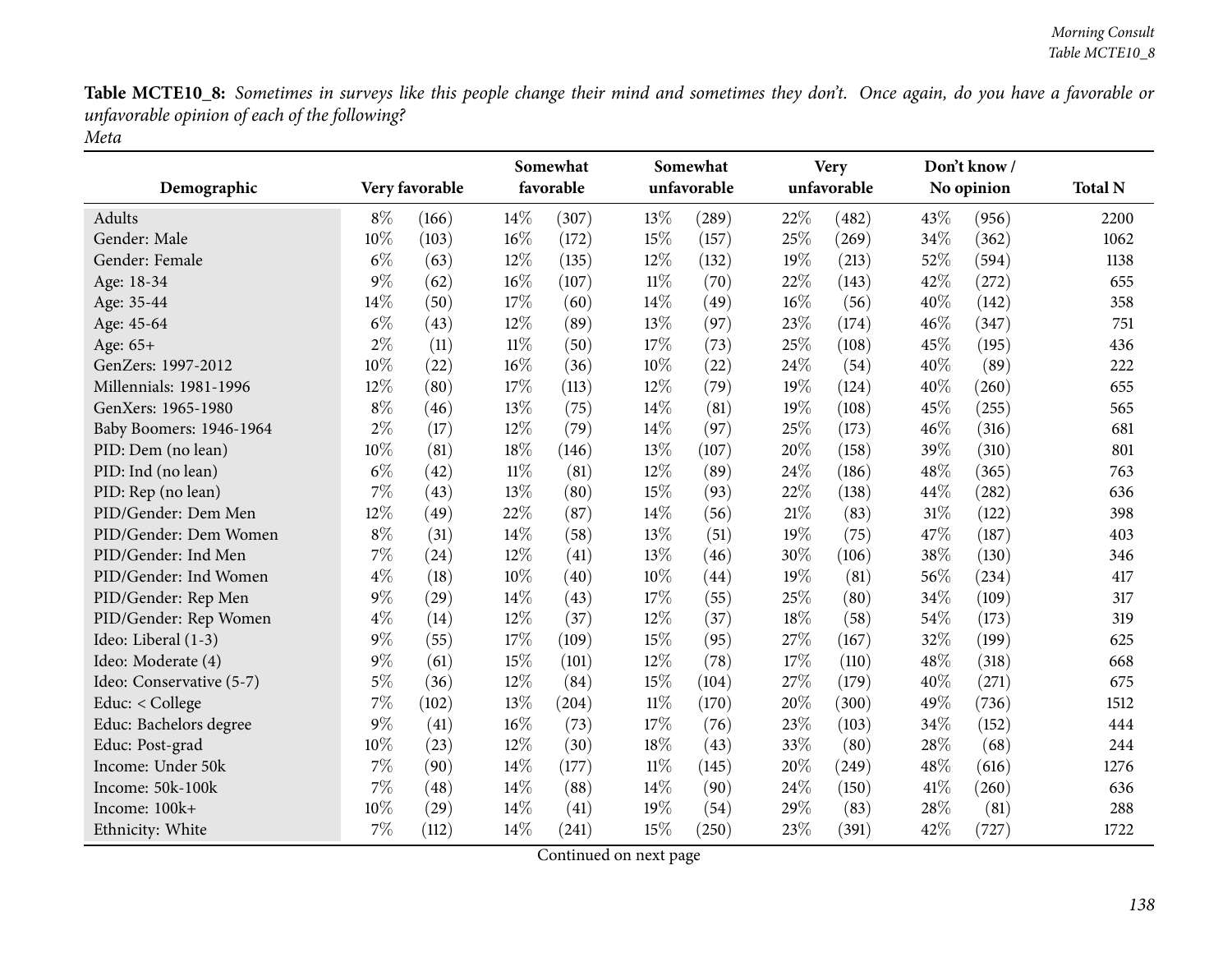|                                   |        |                | Somewhat |           |        | Somewhat    |        | <b>Very</b> |      | Don't know/ |                |
|-----------------------------------|--------|----------------|----------|-----------|--------|-------------|--------|-------------|------|-------------|----------------|
| Demographic                       |        | Very favorable |          | favorable |        | unfavorable |        | unfavorable |      | No opinion  | <b>Total N</b> |
| Adults                            | $8\%$  | (166)          | $14\%$   | (307)     | 13\%   | (289)       | 22%    | (482)       | 43\% | (956)       | 2200           |
| Ethnicity: Hispanic               | $11\%$ | (37)           | 22%      | (75)      | 12%    | (44)        | 18%    | (62)        | 38%  | (132)       | 349            |
| Ethnicity: Black                  | $11\%$ | (30)           | 14%      | (37)      | $6\%$  | (18)        | 18%    | (50)        | 51%  | (139)       | 274            |
| Ethnicity: Other                  | 12%    | (24)           | 14%      | (29)      | 10%    | (21)        | 20%    | (41)        | 44%  | (90)        | 204            |
| All Christian                     | $9\%$  | (80)           | 15%      | (137)     | 14%    | (124)       | $21\%$ | (189)       | 42%  | (386)       | 915            |
| All Non-Christian                 | 14%    | (14)           | 15%      | (16)      | $11\%$ | (12)        | 21%    | (21)        | 39%  | (40)        | 103            |
| Atheist                           | 7%     | (9)            | 10%      | (13)      | 22%    | (28)        | 33%    | (43)        | 28%  | (37)        | 129            |
| Agnostic/Nothing in particular    | $6\%$  | (38)           | 14%      | (89)      | 12%    | (78)        | 24%    | (153)       | 44%  | (278)       | 637            |
| Something Else                    | $6\%$  | (25)           | 13%      | (52)      | 12%    | (48)        | 18%    | (76)        | 52%  | (215)       | 416            |
| Religious Non-Protestant/Catholic | $11\%$ | (14)           | 14%      | (18)      | 16%    | (20)        | 18%    | (22)        | 41%  | (50)        | 124            |
| Evangelical                       | 10%    | (57)           | $17\%$   | (92)      | $11\%$ | (63)        | 17%    | (95)        | 44\% | (243)       | 550            |
| Non-Evangelical                   | $6\%$  | (46)           | 13%      | (95)      | 13%    | (98)        | 22%    | (165)       | 46%  | (343)       | 747            |
| Community: Urban                  | 12%    | (72)           | $16\%$   | (95)      | 13%    | (77)        | 19%    | (116)       | 41%  | (253)       | 613            |
| Community: Suburban               | $6\%$  | (63)           | 13%      | (129)     | 15%    | (157)       | 25%    | (251)       | 41\% | (418)       | 1019           |
| Community: Rural                  | $5\%$  | (31)           | 14%      | (82)      | 10%    | (55)        | 20%    | (115)       | 50%  | (285)       | 568            |
| Employ: Private Sector            | $11\%$ | (74)           | 18%      | (127)     | 13%    | (89)        | 22%    | (153)       | 37%  | (256)       | 699            |
| <b>Employ: Government</b>         | 12%    | (14)           | 15%      | (17)      | 16%    | (19)        | 17%    | (20)        | 40%  | (47)        | 118            |
| Employ: Self-Employed             | 12%    | (25)           | $11\%$   | (22)      | 15%    | (29)        | 28%    | (57)        | 34%  | (69)        | 202            |
| Employ: Homemaker                 | $5\%$  | (8)            | $11\%$   | (16)      | 16%    | (23)        | $16\%$ | (24)        | 52%  | (77)        | 147            |
| Employ: Student                   | $3\%$  | (2)            | $11\%$   | (8)       | $6\%$  | (5)         | 25%    | (20)        | 55%  | (43)        | 78             |
| Employ: Retired                   | $4\%$  | (18)           | $11\%$   | (53)      | $16\%$ | (82)        | 26%    | (127)       | 44%  | (217)       | 497            |
| Employ: Unemployed                | $7\%$  | (18)           | $16\%$   | (44)      | $8\%$  | (22)        | 17%    | (46)        | 53%  | (145)       | 276            |
| Employ: Other                     | $4\%$  | (7)            | $11\%$   | (20)      | 10%    | (19)        | 19%    | (35)        | 56%  | (103)       | 183            |
| Military HH: Yes                  | $8\%$  | (27)           | 12%      | (41)      | 15%    | (52)        | 24%    | (80)        | 40%  | (136)       | 337            |
| Military HH: No                   | $7\%$  | (139)          | 14\%     | (265)     | 13%    | (237)       | 22%    | (402)       | 44%  | (820)       | 1863           |
| RD/WT: Right Direction            | 12%    | (102)          | 18%      | (150)     | 14%    | (114)       | 18%    | (149)       | 38%  | (314)       | 829            |
| RD/WT: Wrong Track                | $5\%$  | (64)           | $11\%$   | (157)     | 13%    | (175)       | 24%    | (333)       | 47%  | (642)       | 1371           |
| <b>Biden Job Approve</b>          | $11\%$ | (110)          | 17%      | (176)     | 13%    | (136)       | 21%    | (213)       | 38%  | (397)       | 1031           |
| Biden Job Disapprove              | $5\%$  | (51)           | 12%      | (119)     | 14%    | (142)       | 25%    | (258)       | 44%  | (455)       | 1024           |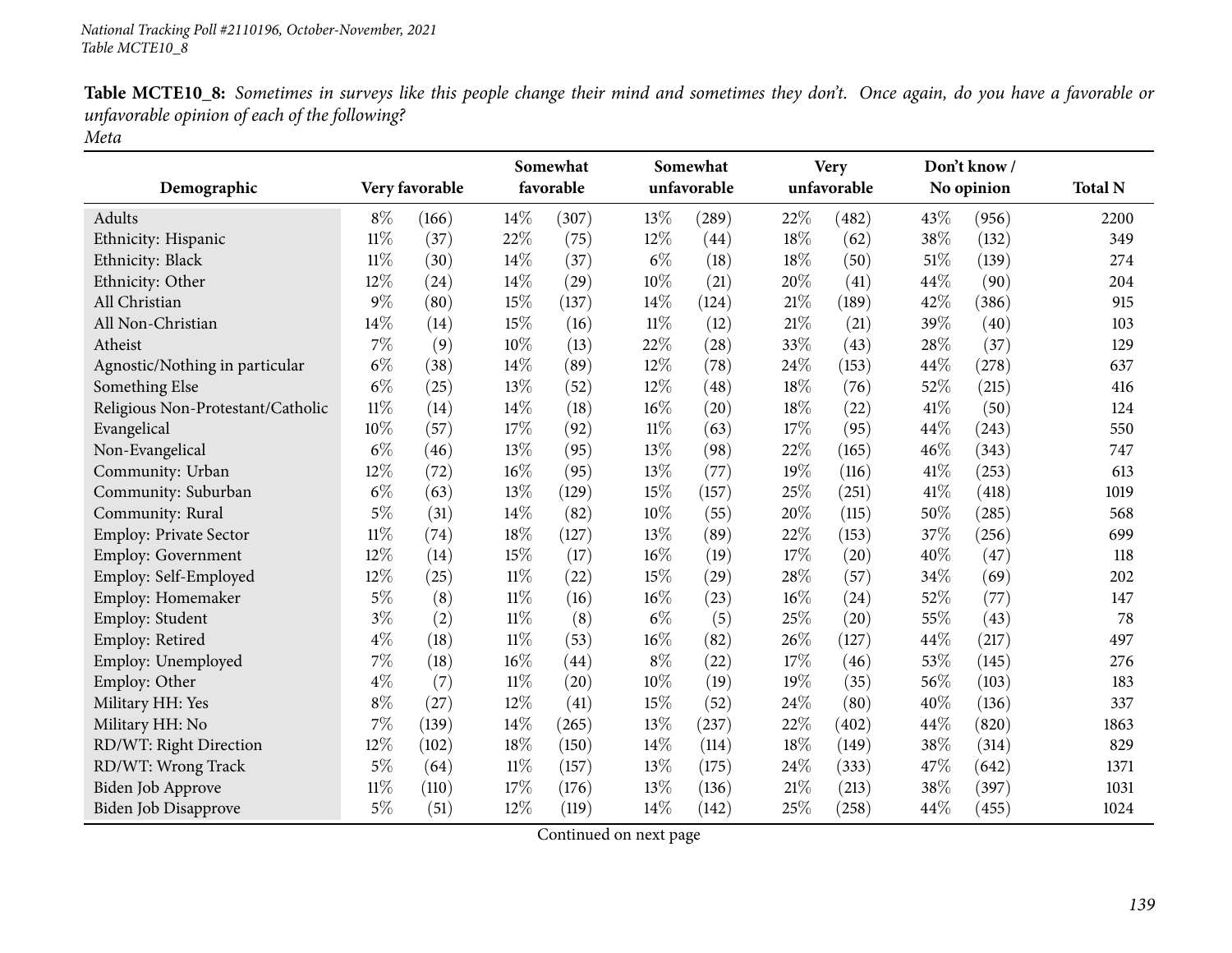|                                      |        |                |        | Somewhat  |        | Somewhat    |        | <b>Very</b> |      | Don't know/ |                |
|--------------------------------------|--------|----------------|--------|-----------|--------|-------------|--------|-------------|------|-------------|----------------|
| Demographic                          |        | Very favorable |        | favorable |        | unfavorable |        | unfavorable |      | No opinion  | <b>Total N</b> |
| Adults                               | $8\%$  | (166)          | 14\%   | (307)     | 13%    | (289)       | 22%    | (482)       | 43\% | (956)       | 2200           |
| Biden Job Strongly Approve           | $16\%$ | (70)           | 16%    | (72)      | 12%    | (51)        | 21%    | (94)        | 34%  | (151)       | 438            |
| Biden Job Somewhat Approve           | 7%     | (40)           | 17%    | (104)     | 14\%   | (85)        | 20%    | (118)       | 41\% | (246)       | 593            |
| Biden Job Somewhat Disapprove        | $5\%$  | (14)           | 13%    | (39)      | 15%    | (43)        | 16%    | (48)        | 51\% | (148)       | 292            |
| <b>Biden Job Strongly Disapprove</b> | $5\%$  | (36)           | $11\%$ | (80)      | 13%    | (99)        | 29%    | (210)       | 42%  | (307)       | 732            |
| Favorable of Biden                   | $11\%$ | (111)          | 16%    | (170)     | 13%    | (130)       | 21%    | (218)       | 39%  | (410)       | 1038           |
| Unfavorable of Biden                 | 5%     | (49)           | 12%    | (123)     | 14%    | (151)       | 24%    | (252)       | 45%  | (475)       | 1050           |
| Very Favorable of Biden              | 14%    | (68)           | 15%    | (73)      | $11\%$ | (51)        | 23%    | (109)       | 37%  | (175)       | 477            |
| Somewhat Favorable of Biden          | $8\%$  | (42)           | 17%    | (97)      | 14%    | (78)        | 19%    | (109)       | 42%  | (234)       | 561            |
| Somewhat Unfavorable of Biden        | $4\%$  | (11)           | 14%    | (40)      | 17%    | (48)        | 16%    | (46)        | 49%  | (136)       | 280            |
| Very Unfavorable of Biden            | $5\%$  | (39)           | $11\%$ | (83)      | 13%    | (103)       | 27%    | (206)       | 44%  | (339)       | 770            |
| #1 Issue: Economy                    | $7\%$  | (60)           | 15%    | (121)     | 13%    | (104)       | 19%    | (160)       | 46%  | (377)       | 822            |
| #1 Issue: Security                   | $6\%$  | (20)           | 13%    | (40)      | 15%    | (47)        | 23%    | (71)        | 44%  | (138)       | 316            |
| #1 Issue: Health Care                | 12%    | (35)           | 18%    | (54)      | 12%    | (37)        | 20%    | (58)        | 38%  | (110)       | 293            |
| #1 Issue: Medicare / Social Security | $3\%$  | (7)            | 13%    | (33)      | 14%    | (37)        | 20%    | (52)        | 50%  | (130)       | 259            |
| #1 Issue: Women's Issues             | $9\%$  | (12)           | $7\%$  | (9)       | 15%    | (20)        | 32%    | (44)        | 38%  | (51)        | 136            |
| #1 Issue: Education                  | 17%    | (19)           | $11\%$ | (12)      | 10%    | (11)        | 17%    | (19)        | 45%  | (49)        | 109            |
| #1 Issue: Energy                     | $4\%$  | (6)            | 15%    | (19)      | 16%    | (21)        | 25%    | (33)        | 40%  | (53)        | 132            |
| #1 Issue: Other                      | $6\%$  | (8)            | 13%    | (18)      | 10%    | (13)        | 34%    | (46)        | 36%  | (49)        | 134            |
| 2020 Vote: Joe Biden                 | $9\%$  | (92)           | 16%    | (156)     | 14%    | (142)       | 22%    | (219)       | 38%  | (372)       | 980            |
| 2020 Vote: Donald Trump              | $6\%$  | (39)           | 12%    | (83)      | 15%    | (104)       | 25%    | (170)       | 42%  | (289)       | 685            |
| 2020 Vote: Other                     | $1\%$  | (1)            | $9\%$  | (8)       | 15%    | (13)        | 25%    | (21)        | 50%  | (42)        | 85             |
| 2020 Vote: Didn't Vote               | $8\%$  | (34)           | 13%    | (58)      | 7%     | (30)        | $16\%$ | (72)        | 56%  | (251)       | 445            |
| 2018 House Vote: Democrat            | $9\%$  | (70)           | 17%    | (125)     | 15%    | (113)       | 24%    | (175)       | 35%  | (259)       | 741            |
| 2018 House Vote: Republican          | $5\%$  | (32)           | 10%    | (62)      | 14%    | (84)        | 26%    | (156)       | 44%  | (261)       | 596            |
| 2018 House Vote: Someone else        | $2\%$  | (1)            | 15%    | (10)      | $9\%$  | (6)         | 17%    | (11)        | 58%  | (39)        | 67             |
| 2016 Vote: Hillary Clinton           | $9\%$  | (58)           | 18%    | (122)     | 15%    | (105)       | 22%    | (153)       | 36%  | (247)       | 686            |
| 2016 Vote: Donald Trump              | 7%     | (44)           | $11\%$ | (75)      | 14%    | (92)        | 24%    | (157)       | 44%  | (284)       | 651            |
| 2016 Vote: Other                     | $3\%$  | (4)            | 13%    | (18)      | 20%    | (26)        | 24%    | (32)        | 40%  | (53)        | 133            |
| 2016 Vote: Didn't Vote               | $8\%$  | (60)           | 13%    | (92)      | $9\%$  | (65)        | 19%    | (140)       | 51%  | (372)       | 730            |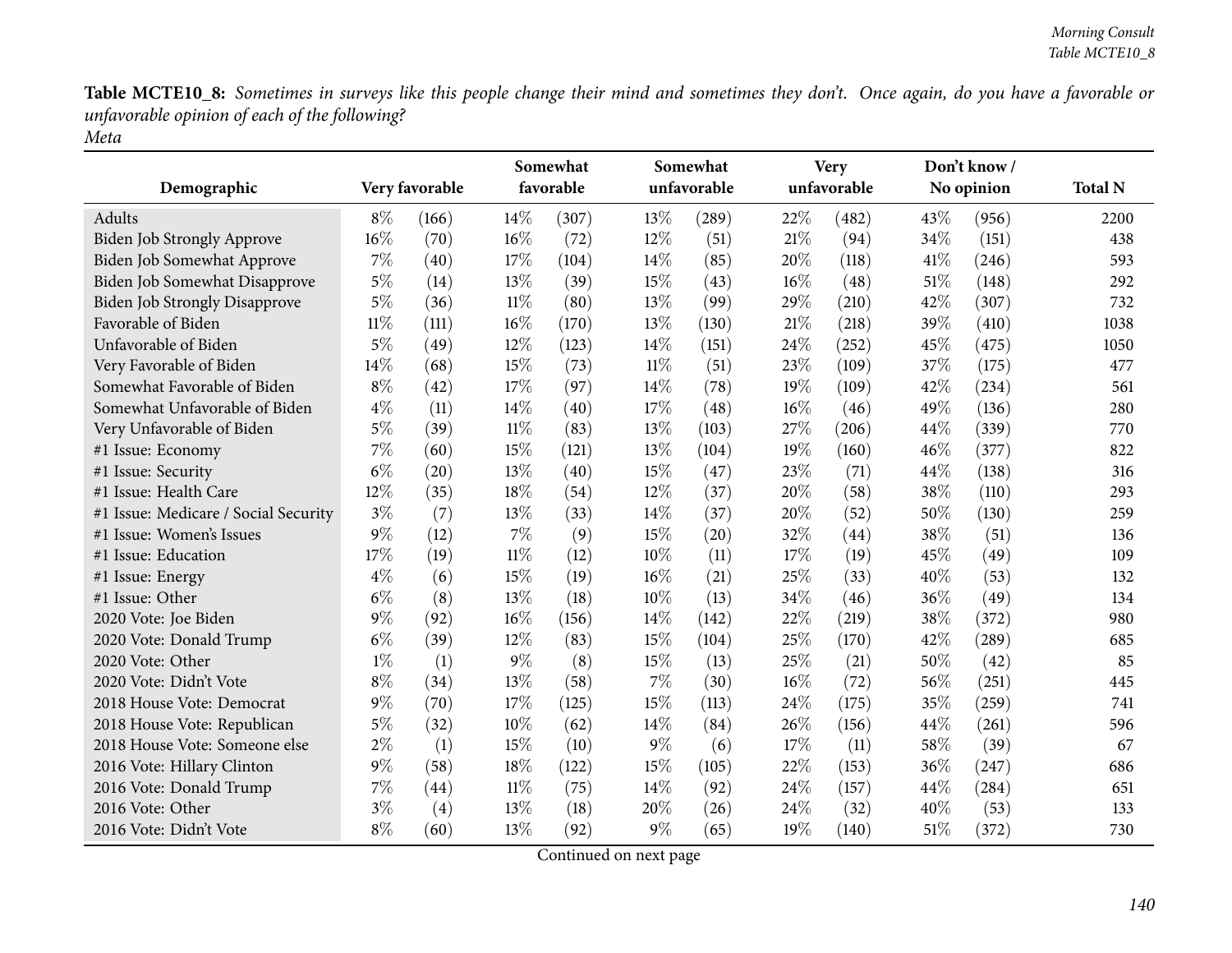| Demographic               |        | Very favorable |        | Somewhat<br>favorable |        | Somewhat<br>unfavorable |      | <b>Very</b><br>unfavorable |        | Don't know /<br>No opinion | <b>Total N</b> |
|---------------------------|--------|----------------|--------|-----------------------|--------|-------------------------|------|----------------------------|--------|----------------------------|----------------|
| Adults                    | $8\%$  | (166)          | $14\%$ | (307)                 | $13\%$ | (289)                   | 22%  | (482)                      | $43\%$ | (956)                      | 2200           |
| Voted in 2014: Yes        | 7%     | (88)           | $15\%$ | (178)                 | 15%    | (183)                   | 24\% | (295)                      | 39%    | (470)                      | 1214           |
| Voted in 2014: No         | $8\%$  | (78)           | 13\%   | (129)                 | $11\%$ | (106)                   | 19%  | (187)                      | 49%    | (486)                      | 986            |
| 4-Region: Northeast       | $7\%$  | $^{(27)}$      | 18\%   | (72)                  | 12%    | (49)                    | 25%  | (97)                       | 38\%   | (149)                      | 394            |
| 4-Region: Midwest         | $8\%$  | (37)           | $12\%$ | (55)                  | $14\%$ | (63)                    | 21%  | (96)                       | 46\%   | (212)                      | 462            |
| 4-Region: South           | 7%     | (56)           | 13\%   | (108)                 | 13\%   | (107)                   | 20%  | (163)                      | 47\%   | (390)                      | 824            |
| 4-Region: West            | $9\%$  | (46)           | 14%    | (71)                  | $14\%$ | (71)                    | 24\% | (127)                      | 39%    | (205)                      | 520            |
| <b>SRH</b> Metaverse      | 15%    | (118)          | $19\%$ | (153)                 | $16\%$ | (130)                   | 24\% | (196)                      | 26\%   | (211)                      | 808            |
| SRH Meta Rebrand          | $11\%$ | (135)          | $16\%$ | (199)                 | $15\%$ | (190)                   | 27\% | (342)                      | 32%    | (416)                      | 1282           |
| <b>SRH Facebook Files</b> | 12%    | (115)          | $14\%$ | (139)                 | 17%    | (162)                   | 28%  | (272)                      | $30\%$ | (289)                      | 976            |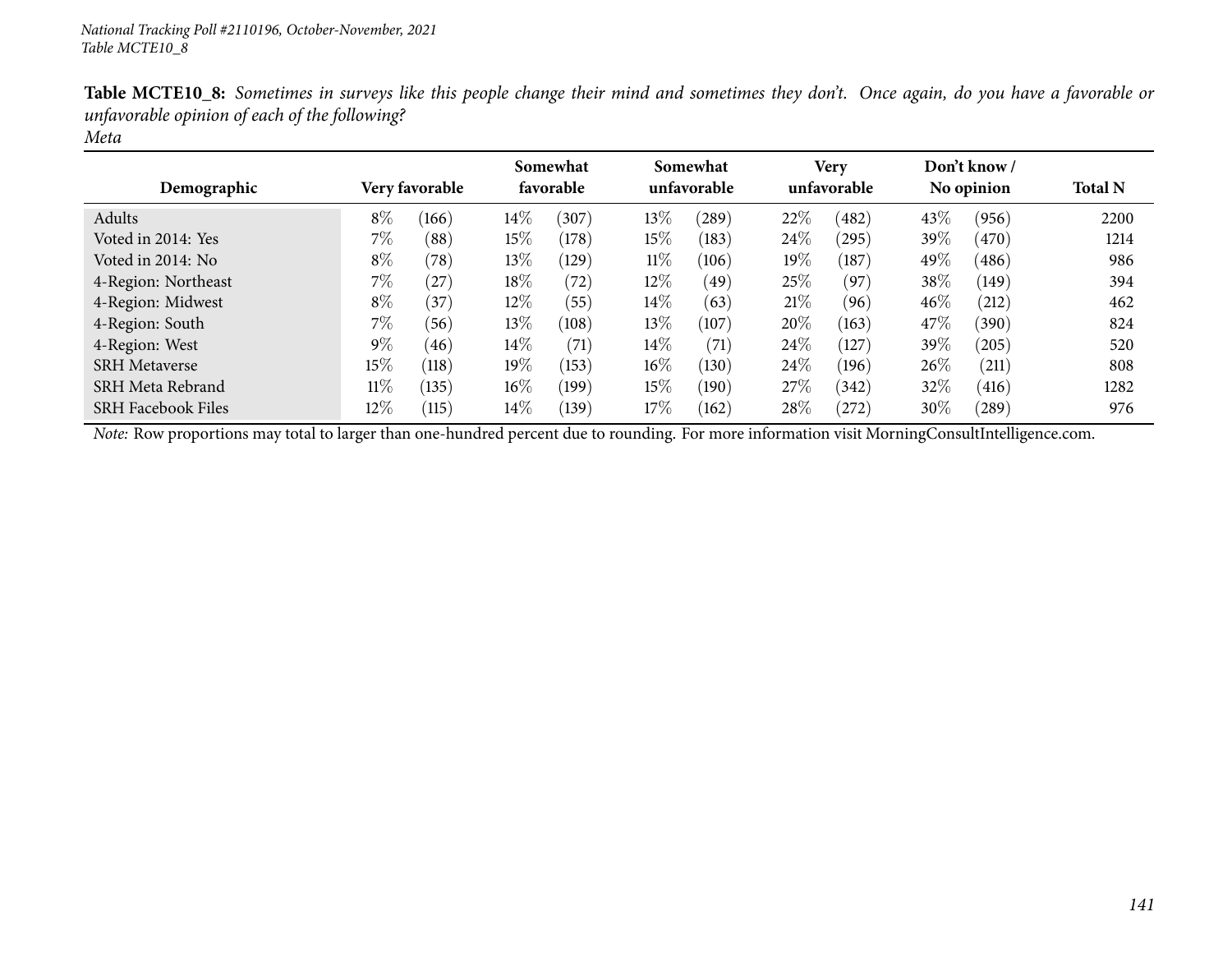| Table MCTE11_1: Knowing what you know now, how well would you say each of the following describe Facebook? |  |  |  |  |  |  |  |
|------------------------------------------------------------------------------------------------------------|--|--|--|--|--|--|--|
| Innovative                                                                                                 |  |  |  |  |  |  |  |

| Demographic              | Very well |       |     | Somewhat well |     | Not very well |        | Not at all well | <b>Total N</b> |
|--------------------------|-----------|-------|-----|---------------|-----|---------------|--------|-----------------|----------------|
| Adults                   | 15%       | (337) | 45% | (979)         | 23% | (498)         | 18%    | (386)           | 2200           |
| Gender: Male             | 18%       | (188) | 42% | (449)         | 22% | (236)         | 18%    | (190)           | 1062           |
| Gender: Female           | 13%       | (149) | 47% | (530)         | 23% | (262)         | 17%    | (196)           | 1138           |
| Age: 18-34               | 18%       | (120) | 39% | (253)         | 23% | (151)         | $20\%$ | (132)           | 655            |
| Age: 35-44               | 17%       | (61)  | 50% | (180)         | 19% | (69)          | 13\%   | (47)            | 358            |
| Age: 45-64               | 15%       | (111) | 46% | (344)         | 23% | (171)         | 17%    | (125)           | 751            |
| Age: 65+                 | 10%       | (45)  | 46% | (203)         | 25% | (107)         | 19%    | (82)            | 436            |
| GenZers: 1997-2012       | 15%       | (34)  | 36% | (81)          | 24% | (52)          | 25%    | (55)            | 222            |
| Millennials: 1981-1996   | 20%       | (128) | 43% | (280)         | 22% | (143)         | $16\%$ | (104)           | 655            |
| GenXers: 1965-1980       | 18%       | (100) | 48% | (269)         | 20% | (113)         | 15%    | (83)            | 565            |
| Baby Boomers: 1946-1964  | 10%       | (67)  | 47% | (319)         | 25% | (171)         | 18%    | (125)           | 681            |
| PID: Dem (no lean)       | 17%       | (136) | 46% | (366)         | 22% | (176)         | 15%    | (122)           | 801            |
| PID: Ind (no lean)       | 14%       | (109) | 40% | (305)         | 24% | (187)         | 21%    | (163)           | 763            |
| PID: Rep (no lean)       | 14\%      | (92)  | 48% | (308)         | 21% | (136)         | $16\%$ | (101)           | 636            |
| PID/Gender: Dem Men      | 20%       | (81)  | 42% | (165)         | 23% | (90)          | $15\%$ | (61)            | 398            |
| PID/Gender: Dem Women    | 14\%      | (55)  | 50% | (201)         | 21% | (86)          | 15%    | (61)            | 403            |
| PID/Gender: Ind Men      | 16%       | (56)  | 38% | (132)         | 24% | (81)          | 22%    | (77)            | 346            |
| PID/Gender: Ind Women    | 13%       | (52)  | 42% | (173)         | 25% | (105)         | 21%    | (86)            | 417            |
| PID/Gender: Rep Men      | 16%       | (50)  | 48% | (152)         | 20% | (64)          | $16\%$ | (51)            | 317            |
| PID/Gender: Rep Women    | 13%       | (42)  | 49% | (156)         | 22% | (71)          | $16\%$ | (50)            | 319            |
| Ideo: Liberal (1-3)      | 16%       | (99)  | 45% | (283)         | 21% | (134)         | 17%    | (108)           | 625            |
| Ideo: Moderate (4)       | 18%       | (122) | 43% | (289)         | 22% | (146)         | 17%    | (111)           | 668            |
| Ideo: Conservative (5-7) | 13%       | (89)  | 47% | (315)         | 23% | (155)         | 17%    | (115)           | 675            |
| Educ: < College          | 15%       | (223) | 43% | (657)         | 23% | (352)         | $19\%$ | (281)           | 1512           |
| Educ: Bachelors degree   | 16%       | (72)  | 48% | (214)         | 19% | (85)          | $16\%$ | (73)            | 444            |
| Educ: Post-grad          | 17%       | (43)  | 44% | (108)         | 25% | (61)          | 13%    | (32)            | 244            |
| Income: Under 50k        | 14\%      | (179) | 45% | (577)         | 23% | (290)         | 18%    | (230)           | 1276           |
| Income: 50k-100k         | 16%       | (99)  | 43% | (273)         | 24% | (154)         | 17%    | (111)           | 636            |
| Income: 100k+            | 20%       | (59)  | 45% | (129)         | 19% | (54)          | $16\%$ | (45)            | 288            |
| Ethnicity: White         | 15%       | (264) | 45% | (774)         | 23% | (395)         | 17%    | (289)           | 1722           |
| Ethnicity: Hispanic      | 18%       | (64)  | 43% | (149)         | 17% | (59)          | $22\%$ | (78)            | 349            |
| Ethnicity: Black         | $16\%$    | (44)  | 40% | (110)         | 27% | (75)          | $16\%$ | (45)            | 274            |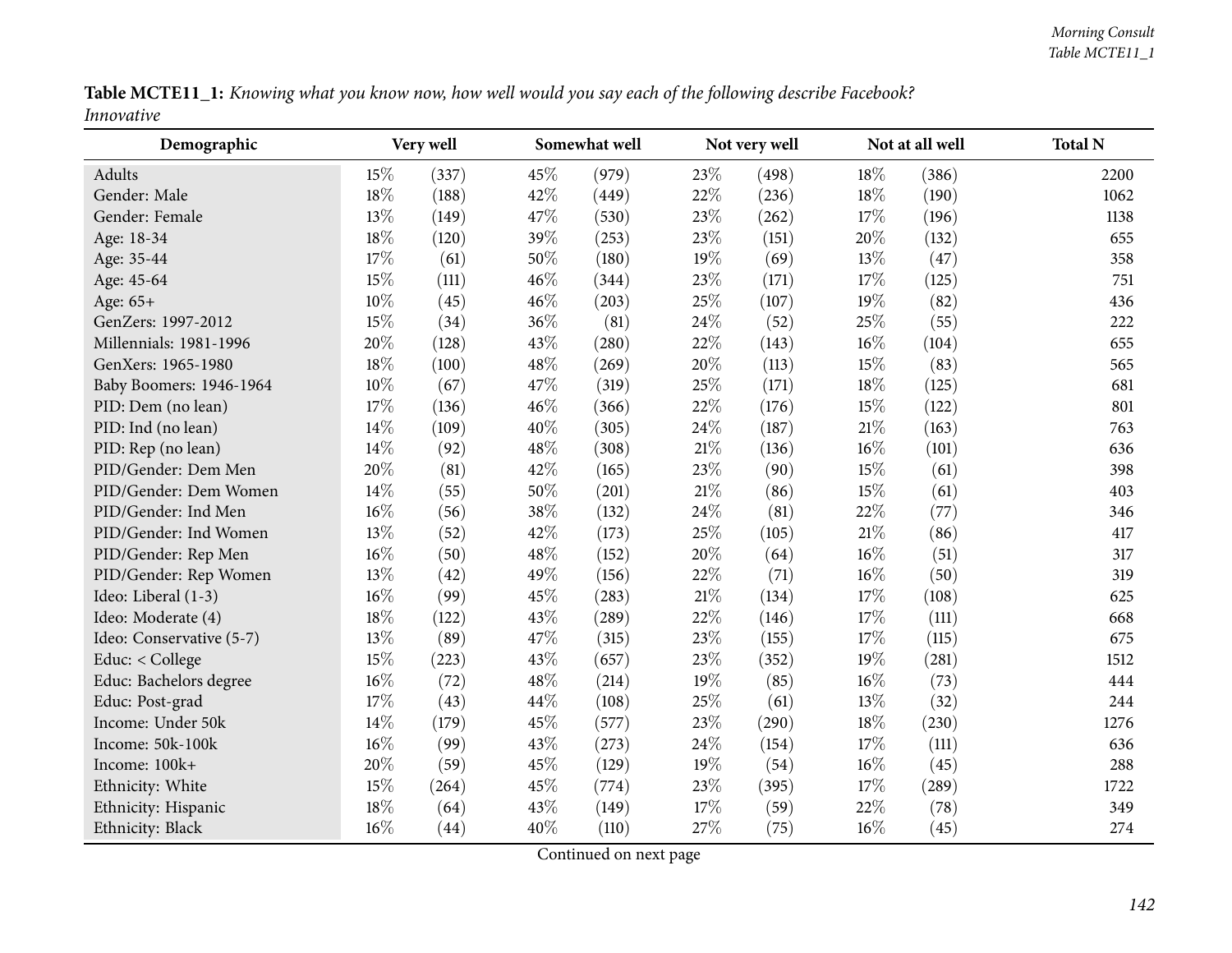| Table MCTE11_1: Knowing what you know now, how well would you say each of the following describe Facebook? |  |  |  |  |  |  |  |
|------------------------------------------------------------------------------------------------------------|--|--|--|--|--|--|--|
| Innovative                                                                                                 |  |  |  |  |  |  |  |

| Demographic                          |        | Very well          |     | Somewhat well |        | Not very well |        | Not at all well | <b>Total N</b> |
|--------------------------------------|--------|--------------------|-----|---------------|--------|---------------|--------|-----------------|----------------|
| Adults                               | 15%    | (337)              | 45% | (979)         | 23%    | (498)         | 18%    | (386)           | 2200           |
| Ethnicity: Other                     | 14%    | (29)               | 47% | (95)          | 14%    | (29)          | 25%    | (52)            | 204            |
| All Christian                        | 16%    | (147)              | 46% | (424)         | 22%    | (200)         | $16\%$ | (145)           | 915            |
| All Non-Christian                    | 22%    | (23)               | 43% | (44)          | $21\%$ | (22)          | 14%    | (15)            | 103            |
| Atheist                              | 16%    | $\left( 20\right)$ | 34% | (44)          | 23%    | (29)          | 27%    | (35)            | 129            |
| Agnostic/Nothing in particular       | 12%    | (79)               | 45% | (287)         | 26%    | (163)         | 17%    | (108)           | 637            |
| Something Else                       | 16%    | (68)               | 43% | (181)         | 20%    | (85)          | 20%    | (83)            | 416            |
| Religious Non-Protestant/Catholic    | 20%    | (25)               | 44% | (55)          | 22%    | (27)          | 13%    | (16)            | 124            |
| Evangelical                          | 18%    | (99)               | 46% | (256)         | 19%    | (104)         | 16%    | (91)            | 550            |
| Non-Evangelical                      | 15%    | (110)              | 45% | (333)         | 23%    | (171)         | 18%    | (133)           | 747            |
| Community: Urban                     | 22%    | (132)              | 44% | (269)         | 20%    | (121)         | 15%    | (90)            | 613            |
| Community: Suburban                  | 13%    | (133)              | 44% | (453)         | 24\%   | (244)         | 19%    | (190)           | 1019           |
| Community: Rural                     | 13%    | (72)               | 45% | (257)         | 23%    | (132)         | 19%    | (106)           | 568            |
| Employ: Private Sector               | 17%    | (119)              | 47% | (327)         | 21%    | (144)         | 16%    | (110)           | 699            |
| Employ: Government                   | 12%    | (14)               | 53% | (63)          | 23%    | (28)          | 12%    | (14)            | 118            |
| Employ: Self-Employed                | $22\%$ | (45)               | 39% | (79)          | 20%    | (40)          | 19%    | (39)            | 202            |
| Employ: Homemaker                    | 11%    | (16)               | 47% | (70)          | 23%    | (34)          | 18%    | (27)            | 147            |
| Employ: Student                      | 13%    | (10)               | 35% | (27)          | 25%    | (20)          | 27%    | (21)            | 78             |
| Employ: Retired                      | 10%    | (51)               | 47% | (234)         | 23%    | (115)         | 19%    | (96)            | 497            |
| Employ: Unemployed                   | 19%    | (51)               | 39% | (108)         | 28%    | (78)          | 14%    | (39)            | 276            |
| Employ: Other                        | 17%    | (31)               | 40% | (72)          | $21\%$ | (39)          | 22%    | (40)            | 183            |
| Military HH: Yes                     | 17%    | (59)               | 43% | (144)         | 22%    | (74)          | 18%    | (60)            | 337            |
| Military HH: No                      | 15%    | (278)              | 45% | (835)         | 23%    | (424)         | 17%    | (326)           | 1863           |
| RD/WT: Right Direction               | 21%    | (176)              | 44% | (365)         | 20%    | (164)         | 15%    | (124)           | 829            |
| RD/WT: Wrong Track                   | 12%    | (161)              | 45% | (615)         | 24%    | (334)         | 19%    | (262)           | 1371           |
| Biden Job Approve                    | 18%    | (191)              | 45% | (462)         | 20%    | (208)         | 16%    | (170)           | 1031           |
| <b>Biden Job Disapprove</b>          | 13%    | (130)              | 45% | (456)         | 25%    | (254)         | 18%    | (184)           | 1024           |
| Biden Job Strongly Approve           | 26%    | (115)              | 39% | (170)         | 20%    | (87)          | 15%    | (66)            | 438            |
| Biden Job Somewhat Approve           | 13%    | (76)               | 49% | (292)         | 20%    | (121)         | 18%    | (104)           | 593            |
| Biden Job Somewhat Disapprove        | 13%    | (39)               | 49% | (144)         | 24%    | (71)          | 13%    | (38)            | 292            |
| <b>Biden Job Strongly Disapprove</b> | 12%    | (91)               | 43% | (313)         | 25%    | (182)         | 20%    | (146)           | 732            |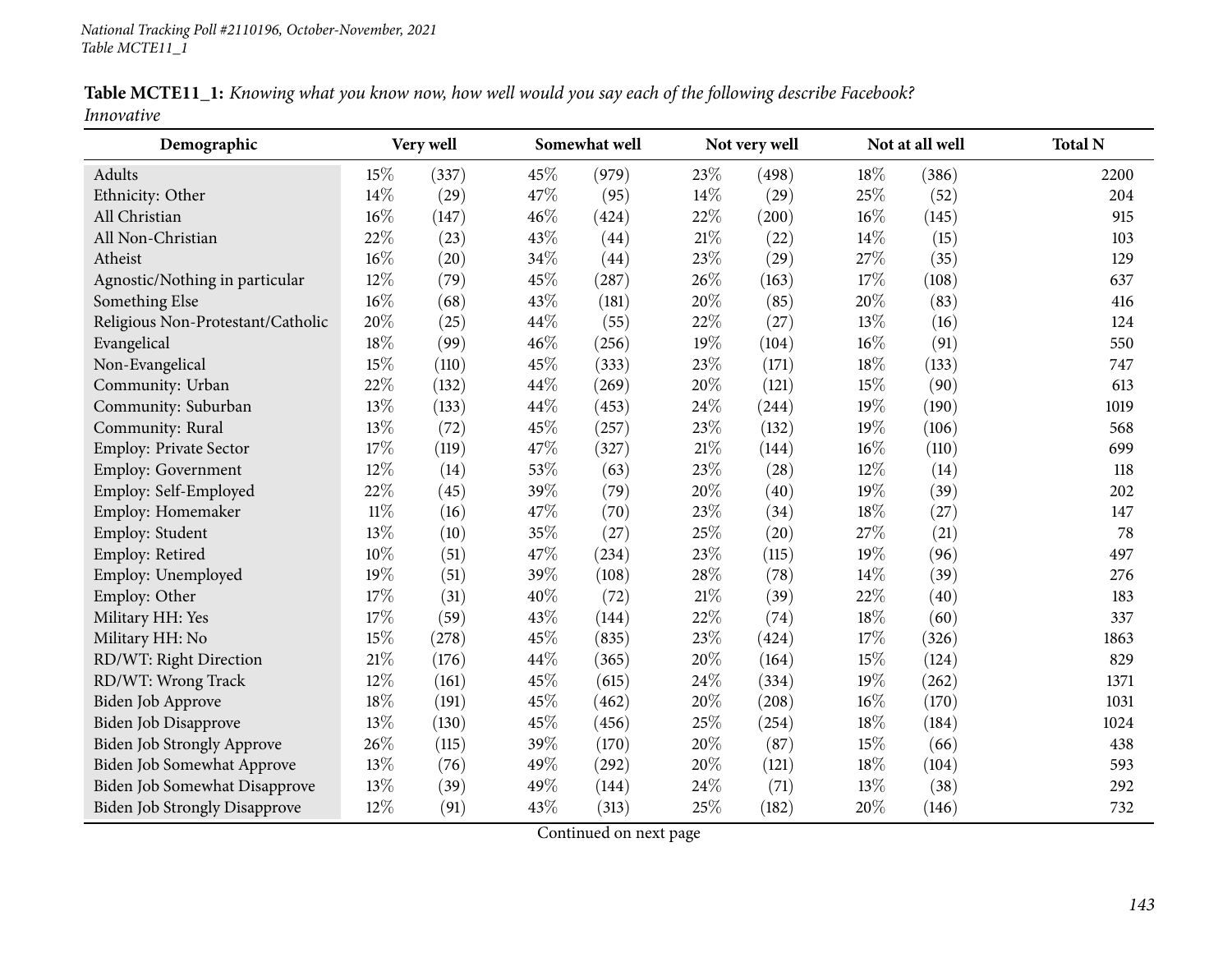|            | Table MCTE11_1: Knowing what you know now, how well would you say each of the following describe Facebook? |  |  |
|------------|------------------------------------------------------------------------------------------------------------|--|--|
| Innovative |                                                                                                            |  |  |

| Demographic                          | Very well |       |     | Somewhat well |        | Not very well |        | Not at all well | <b>Total N</b> |
|--------------------------------------|-----------|-------|-----|---------------|--------|---------------|--------|-----------------|----------------|
| Adults                               | 15%       | (337) | 45% | (979)         | 23%    | (498)         | 18%    | (386)           | 2200           |
| Favorable of Biden                   | 19%       | (192) | 45% | (462)         | 20%    | (212)         | 17%    | (172)           | 1038           |
| Unfavorable of Biden                 | 13%       | (131) | 45% | (470)         | 24%    | (255)         | 18%    | (192)           | 1050           |
| Very Favorable of Biden              | 23%       | (109) | 39% | (187)         | 20%    | (94)          | 18%    | (87)            | 477            |
| Somewhat Favorable of Biden          | 15%       | (83)  | 49% | (275)         | $21\%$ | (118)         | 15%    | (85)            | 561            |
| Somewhat Unfavorable of Biden        | 12%       | (33)  | 50% | (140)         | 23%    | (65)          | 15%    | (41)            | 280            |
| Very Unfavorable of Biden            | 13%       | (98)  | 43% | (330)         | 25%    | (191)         | 20%    | (151)           | 770            |
| #1 Issue: Economy                    | 15%       | (126) | 49% | (402)         | 21%    | (174)         | 15%    | (120)           | 822            |
| #1 Issue: Security                   | 14%       | (43)  | 46% | (145)         | 22%    | (69)          | 18%    | (58)            | 316            |
| #1 Issue: Health Care                | 18%       | (53)  | 47% | (139)         | 19%    | (57)          | 15%    | (45)            | 293            |
| #1 Issue: Medicare / Social Security | 14%       | (37)  | 37% | (97)          | 26%    | (68)          | 22%    | (57)            | 259            |
| #1 Issue: Women's Issues             | 12%       | (17)  | 29% | (39)          | 37%    | (50)          | 23%    | (31)            | 136            |
| #1 Issue: Education                  | 16%       | (17)  | 48% | (52)          | 19%    | (21)          | 17%    | (19)            | 109            |
| #1 Issue: Energy                     | 13%       | (18)  | 39% | (51)          | 31%    | (41)          | 17%    | (22)            | 132            |
| #1 Issue: Other                      | 20%       | (27)  | 40% | (54)          | 14%    | (19)          | 26\%   | (34)            | 134            |
| 2020 Vote: Joe Biden                 | 16%       | (158) | 45% | (441)         | 22%    | (211)         | 17%    | (170)           | 980            |
| 2020 Vote: Donald Trump              | 15%       | (106) | 46% | (314)         | 22%    | (153)         | 16%    | (112)           | 685            |
| 2020 Vote: Other                     | $9\%$     | (8)   | 39% | (33)          | 23%    | (20)          | 28%    | (24)            | 85             |
| 2020 Vote: Didn't Vote               | 14%       | (63)  | 43% | (190)         | 25%    | (112)         | 18%    | (80)            | 445            |
| 2018 House Vote: Democrat            | 17%       | (122) | 44% | (326)         | 24%    | (178)         | 15%    | (114)           | 741            |
| 2018 House Vote: Republican          | 14%       | (83)  | 47% | (278)         | 22%    | (129)         | 18%    | (105)           | 596            |
| 2018 House Vote: Someone else        | $9\%$     | (6)   | 36% | (24)          | 26%    | (17)          | 29%    | (20)            | 67             |
| 2016 Vote: Hillary Clinton           | $16\%$    | (113) | 47% | (324)         | 21%    | (147)         | 15%    | (103)           | 686            |
| 2016 Vote: Donald Trump              | 15%       | (97)  | 46% | (301)         | 21%    | (137)         | 18%    | (116)           | 651            |
| 2016 Vote: Other                     | 10%       | (14)  | 42% | (55)          | 32%    | (42)          | 16%    | (22)            | 133            |
| 2016 Vote: Didn't Vote               | $16\%$    | (114) | 41% | (299)         | 24%    | (172)         | 20%    | (145)           | 730            |
| Voted in 2014: Yes                   | $16\%$    | (189) | 46% | (560)         | 22%    | (267)         | $16\%$ | (198)           | 1214           |
| Voted in 2014: No                    | 15%       | (148) | 42% | (419)         | 23%    | (231)         | 19%    | (188)           | 986            |
| 4-Region: Northeast                  | 17%       | (66)  | 43% | (170)         | $21\%$ | (83)          | 19%    | (74)            | 394            |
| 4-Region: Midwest                    | 14\%      | (66)  | 46% | (213)         | 23%    | (104)         | 17%    | (79)            | 462            |
| 4-Region: South                      | 14%       | (119) | 46% | (376)         | 23%    | (191)         | 17%    | (138)           | 824            |
| 4-Region: West                       | 17%       | (87)  | 42% | (219)         | 23%    | (119)         | 18%    | (95)            | 520            |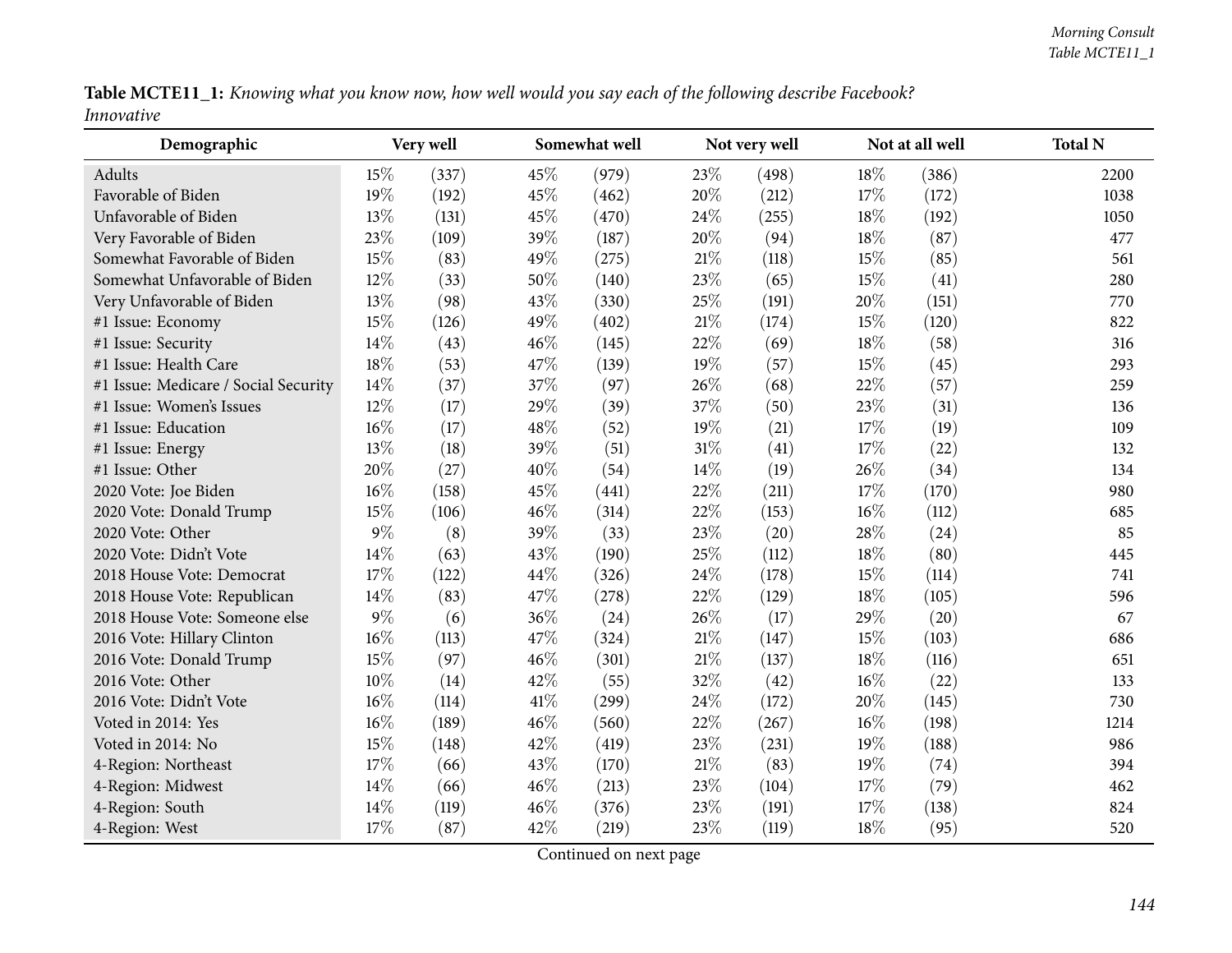|            |  | <b>Table MCTE11_1:</b> Knowing what you know now, how well would you say each of the following describe Facebook? |  |
|------------|--|-------------------------------------------------------------------------------------------------------------------|--|
| Innovative |  |                                                                                                                   |  |

| Demographic               |        | <b>Very well</b> |        | Somewhat well |        | Not very well  |        | Not at all well | <b>Total N</b> |
|---------------------------|--------|------------------|--------|---------------|--------|----------------|--------|-----------------|----------------|
| Adults                    | $15\%$ | 337)             | $45\%$ | (979)         | $23\%$ | $^{\prime}498$ | $18\%$ | $^{\prime}386$  | 2200           |
| <b>SRH Metaverse</b>      | $20\%$ | (162)            | $46\%$ | (369)         | 20%    | (162)          | 14\%   | (114)           | 808            |
| SRH Meta Rebrand          | $16\%$ | (211)            | $45\%$ | (583)         | 23%    | 291            | 15%    | (197)           | 1282           |
| <b>SRH Facebook Files</b> | 18%    | (171)            | 42\%   | (413)         | 23%    | $^{'}229$      | 17%    | (164)           | 976            |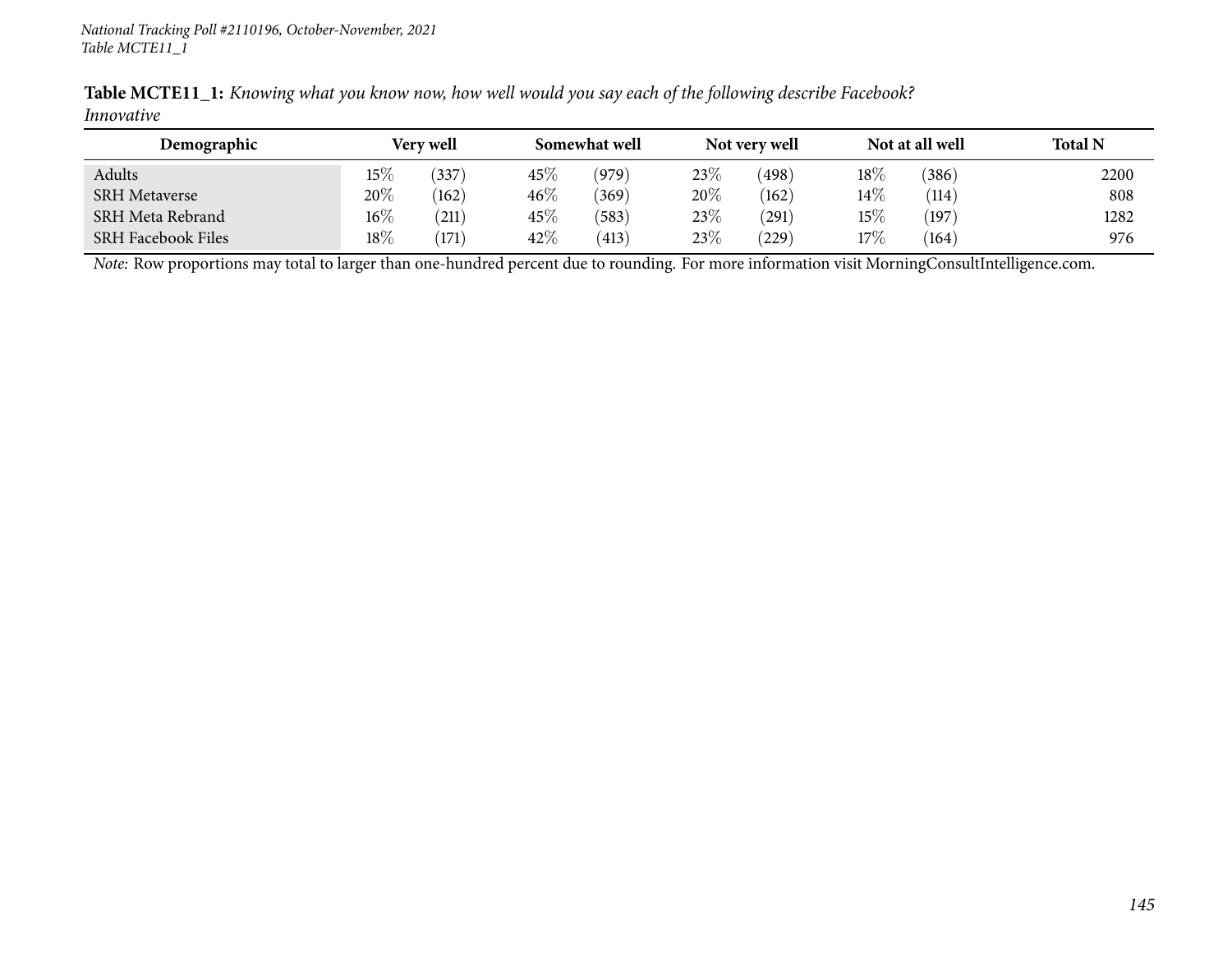Table MCTE11\_2: Knowing what you know now, how well would you say each of the following describe Facebook? *<sup>A</sup> metaverse company*

| Demographic              |        | Very well |        | Somewhat well |        | Not very well |        | Not at all well | <b>Total N</b> |
|--------------------------|--------|-----------|--------|---------------|--------|---------------|--------|-----------------|----------------|
| Adults                   | 11%    | (252)     | 33%    | (730)         | 27\%   | (598)         | 28%    | (620)           | 2200           |
| Gender: Male             | 14%    | (145)     | 36%    | (381)         | 24%    | (250)         | 27%    | (286)           | 1062           |
| Gender: Female           | $9\%$  | (107)     | $31\%$ | (349)         | $31\%$ | (348)         | 29%    | (334)           | 1138           |
| Age: 18-34               | 14%    | (91)      | 33%    | (214)         | 26%    | (167)         | 28\%   | (182)           | 655            |
| Age: 35-44               | 16%    | (59)      | 35%    | (124)         | 25%    | (88)          | 24\%   | (86)            | 358            |
| Age: 45-64               | $9\%$  | (68)      | 34%    | (259)         | 27%    | (200)         | 30%    | (224)           | 751            |
| Age: 65+                 | $8\%$  | (33)      | 30%    | (133)         | 33%    | (142)         | 29%    | (128)           | 436            |
| GenZers: 1997-2012       | 14%    | (30)      | 32%    | (71)          | 25%    | (55)          | 30%    | (67)            | 222            |
| Millennials: 1981-1996   | $16\%$ | (107)     | 33%    | (215)         | 25%    | (167)         | 25%    | (166)           | 655            |
| GenXers: 1965-1980       | $11\%$ | (64)      | 35%    | (199)         | 26%    | (146)         | 28%    | (157)           | 565            |
| Baby Boomers: 1946-1964  | 7%     | (45)      | 33%    | (225)         | 31\%   | (212)         | 29%    | (200)           | 681            |
| PID: Dem (no lean)       | 14%    | (112)     | 36%    | (287)         | 25\%   | (198)         | 25%    | (204)           | 801            |
| PID: Ind (no lean)       | 10%    | (78)      | 30%    | (229)         | 28\%   | (215)         | 32%    | (241)           | 763            |
| PID: Rep (no lean)       | 10%    | (61)      | 34%    | (214)         | 29%    | (186)         | 28\%   | (175)           | 636            |
| PID/Gender: Dem Men      | 19%    | (75)      | 36%    | (142)         | $21\%$ | (84)          | 24\%   | (97)            | 398            |
| PID/Gender: Dem Women    | $9\%$  | (37)      | 36%    | (145)         | 28%    | (114)         | 26%    | (107)           | 403            |
| PID/Gender: Ind Men      | $11\%$ | (38)      | 33%    | (115)         | 24\%   | (82)          | 32%    | (112)           | 346            |
| PID/Gender: Ind Women    | 10%    | (41)      | 27%    | (114)         | 32%    | (133)         | $31\%$ | (129)           | 417            |
| PID/Gender: Rep Men      | 10%    | (32)      | 39%    | (124)         | 27\%   | (85)          | 24\%   | (77)            | 317            |
| PID/Gender: Rep Women    | $9\%$  | (29)      | 28%    | (90)          | 32%    | (100)         | $31\%$ | (99)            | 319            |
| Ideo: Liberal (1-3)      | 16%    | (99)      | 34%    | (211)         | 25%    | (154)         | 26%    | (161)           | 625            |
| Ideo: Moderate (4)       | 10%    | (64)      | 37%    | (248)         | 28\%   | (185)         | 26\%   | (171)           | 668            |
| Ideo: Conservative (5-7) | 10%    | (68)      | $31\%$ | (206)         | 28\%   | (189)         | $31\%$ | (211)           | 675            |
| Educ: < College          | 10%    | (155)     | 34%    | (507)         | 26%    | (398)         | 30%    | (452)           | 1512           |
| Educ: Bachelors degree   | 14%    | (62)      | $34\%$ | (150)         | 28\%   | (125)         | 24%    | (107)           | 444            |
| Educ: Post-grad          | 14%    | (35)      | 30%    | (73)          | 31\%   | (75)          | 25%    | (61)            | 244            |
| Income: Under 50k        | 10%    | (126)     | 35%    | (441)         | 27\%   | (349)         | 28%    | (360)           | 1276           |
| Income: 50k-100k         | 13%    | (84)      | $31\%$ | (196)         | 27%    | (172)         | 29%    | (184)           | 636            |
| Income: 100k+            | 14%    | (42)      | 32%    | (93)          | 27%    | (77)          | 26%    | (76)            | 288            |
| Ethnicity: White         | $11\%$ | (187)     | 33%    | (562)         | 29%    | (497)         | 28%    | (476)           | 1722           |
| Ethnicity: Hispanic      | 15%    | (53)      | 39%    | (136)         | 20%    | (71)          | 26\%   | (90)            | 349            |
| Ethnicity: Black         | 14%    | (39)      | 35%    | (95)          | $21\%$ | (59)          | 30%    | (81)            | 274            |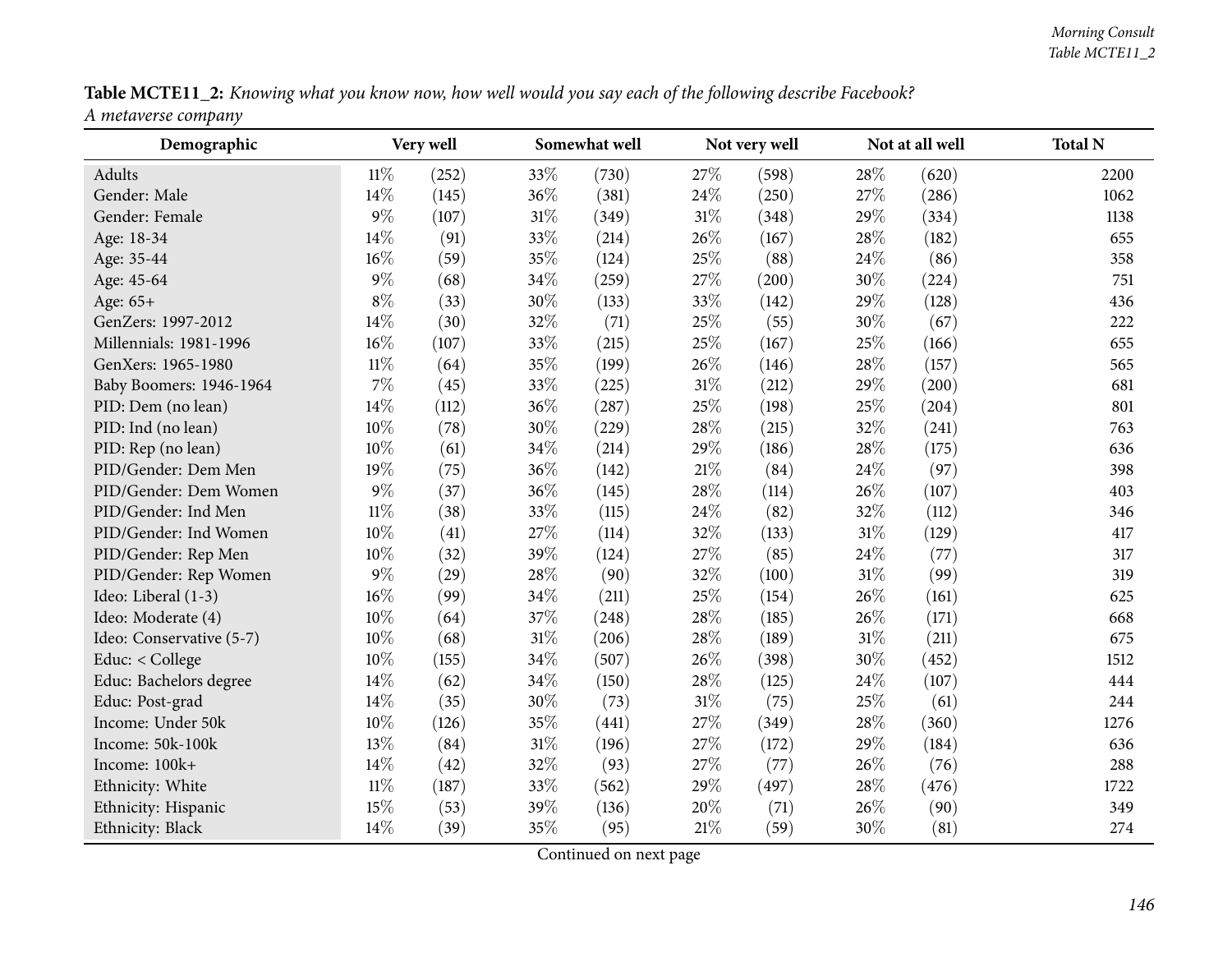Table MCTE11\_2: Knowing what you know now, how well would you say each of the following describe Facebook? *<sup>A</sup> metaverse company*

| Demographic                          |        | Very well |        | Somewhat well |        | Not very well |        | Not at all well | <b>Total N</b> |
|--------------------------------------|--------|-----------|--------|---------------|--------|---------------|--------|-----------------|----------------|
| Adults                               | $11\%$ | (252)     | 33%    | (730)         | 27%    | (598)         | 28%    | (620)           | 2200           |
| Ethnicity: Other                     | 12%    | (25)      | 36%    | (74)          | 21\%   | (43)          | 31%    | (63)            | 204            |
| All Christian                        | 12%    | (108)     | 34%    | (313)         | 28%    | (252)         | 26%    | (242)           | 915            |
| All Non-Christian                    | 19%    | (20)      | 33%    | (34)          | 23%    | (23)          | 26%    | (26)            | 103            |
| Atheist                              | 13%    | (17)      | 28%    | (36)          | 23%    | (30)          | 36%    | (46)            | 129            |
| Agnostic/Nothing in particular       | 10%    | (67)      | 32%    | (203)         | 28\%   | (177)         | 30%    | (190)           | 637            |
| Something Else                       | 10%    | (40)      | 34%    | (143)         | 28%    | (116)         | 28%    | (116)           | 416            |
| Religious Non-Protestant/Catholic    | 16%    | (20)      | 31%    | (39)          | 21%    | (26)          | 31%    | (39)            | 124            |
| Evangelical                          | 15%    | (84)      | 32%    | (178)         | 25%    | (139)         | 27%    | (149)           | 550            |
| Non-Evangelical                      | $8\%$  | (62)      | 36%    | (269)         | 30%    | (223)         | 26%    | (193)           | 747            |
| Community: Urban                     | 17%    | (102)     | 35%    | (213)         | 24%    | (148)         | 24%    | (149)           | 613            |
| Community: Suburban                  | $9\%$  | (94)      | 34%    | (345)         | 28%    | (290)         | 29%    | (291)           | 1019           |
| Community: Rural                     | 10%    | (56)      | 30%    | (172)         | 28%    | (161)         | 32%    | (179)           | 568            |
| Employ: Private Sector               | 12%    | (84)      | 37%    | (262)         | 25%    | (176)         | 25%    | (177)           | 699            |
| Employ: Government                   | 18%    | (22)      | 34%    | (40)          | 24%    | (28)          | 24%    | (29)            | 118            |
| Employ: Self-Employed                | 19%    | (39)      | 30%    | (61)          | 20%    | (40)          | 31%    | (63)            | 202            |
| Employ: Homemaker                    | $11\%$ | (16)      | 23%    | (34)          | 35%    | (52)          | 31%    | (46)            | 147            |
| Employ: Student                      | 10%    | (8)       | 32%    | (25)          | 27%    | (21)          | $31\%$ | (24)            | 78             |
| Employ: Retired                      | 7%     | (32)      | 30%    | (150)         | 32%    | (161)         | 31%    | (153)           | 497            |
| Employ: Unemployed                   | $11\%$ | (31)      | 35%    | (96)          | 28%    | (78)          | 26%    | (71)            | 276            |
| Employ: Other                        | $11\%$ | (19)      | 35%    | (64)          | 23%    | (43)          | $31\%$ | (57)            | 183            |
| Military HH: Yes                     | 12%    | (39)      | $31\%$ | (103)         | 26%    | (86)          | 32%    | (108)           | 337            |
| Military HH: No                      | $11\%$ | (212)     | 34%    | (627)         | 27%    | (512)         | 27%    | (512)           | 1863           |
| RD/WT: Right Direction               | 17%    | (141)     | 39%    | (325)         | 22%    | (179)         | 22%    | (184)           | 829            |
| RD/WT: Wrong Track                   | $8\%$  | (111)     | 30%    | (405)         | $31\%$ | (420)         | 32%    | (436)           | 1371           |
| Biden Job Approve                    | 15%    | (153)     | 36%    | (369)         | 24\%   | (246)         | 26%    | (263)           | 1031           |
| Biden Job Disapprove                 | $9\%$  | (88)      | $31\%$ | (313)         | $31\%$ | (317)         | 30%    | (306)           | 1024           |
| Biden Job Strongly Approve           | 22%    | (97)      | 34%    | (150)         | 18%    | (81)          | 25%    | (110)           | 438            |
| Biden Job Somewhat Approve           | $9\%$  | (55)      | 37%    | (218)         | 28\%   | (166)         | 26%    | (154)           | 593            |
| Biden Job Somewhat Disapprove        | 11%    | (33)      | 33%    | (98)          | 29%    | (86)          | 26\%   | (75)            | 292            |
| <b>Biden Job Strongly Disapprove</b> | $7\%$  | (54)      | 29%    | (216)         | 32%    | (231)         | 32%    | (231)           | 732            |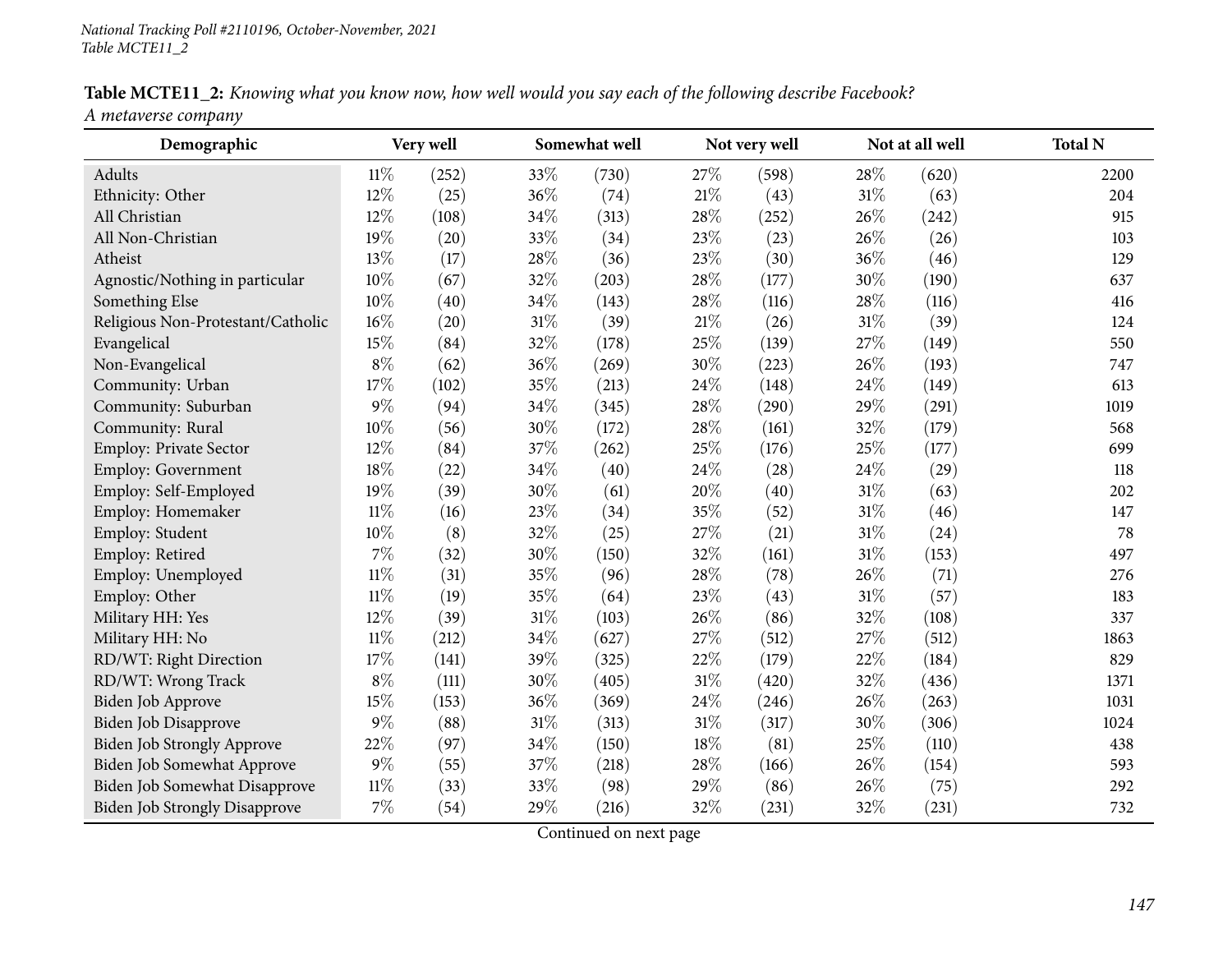Table MCTE11\_2: Knowing what you know now, how well would you say each of the following describe Facebook? *<sup>A</sup> metaverse company*

| Demographic                          |        | Very well |        | Somewhat well |        | Not very well |        | Not at all well | <b>Total N</b> |
|--------------------------------------|--------|-----------|--------|---------------|--------|---------------|--------|-----------------|----------------|
| Adults                               | $11\%$ | (252)     | 33%    | (730)         | 27\%   | (598)         | 28%    | (620)           | 2200           |
| Favorable of Biden                   | 15%    | (151)     | 36%    | (379)         | 23%    | (235)         | 26%    | (273)           | 1038           |
| Unfavorable of Biden                 | $9\%$  | (90)      | 30%    | (318)         | 31\%   | (324)         | 30%    | (318)           | 1050           |
| Very Favorable of Biden              | 20%    | (96)      | 35%    | (165)         | 18%    | (85)          | 27%    | (131)           | 477            |
| Somewhat Favorable of Biden          | 10%    | (55)      | 38%    | (213)         | 27\%   | (150)         | 25%    | (143)           | 561            |
| Somewhat Unfavorable of Biden        | 10%    | (28)      | 33%    | (93)          | $28\%$ | (79)          | 29%    | (80)            | 280            |
| Very Unfavorable of Biden            | $8\%$  | (62)      | 29%    | (225)         | 32%    | (245)         | $31\%$ | (238)           | 770            |
| #1 Issue: Economy                    | 12%    | (96)      | 32%    | (265)         | 30%    | (246)         | 26%    | (215)           | 822            |
| #1 Issue: Security                   | $9\%$  | (28)      | $31\%$ | (99)          | 28\%   | (89)          | 32%    | (100)           | 316            |
| #1 Issue: Health Care                | 13%    | (40)      | 39%    | (115)         | 22\%   | (63)          | 26%    | (75)            | 293            |
| #1 Issue: Medicare / Social Security | $9\%$  | (24)      | 30%    | (79)          | 30%    | (79)          | 30%    | (77)            | 259            |
| #1 Issue: Women's Issues             | $16\%$ | (21)      | 23%    | (31)          | 27%    | (36)          | 34%    | (47)            | 136            |
| #1 Issue: Education                  | 13%    | (14)      | 39%    | (43)          | 24\%   | (26)          | 24\%   | (26)            | 109            |
| #1 Issue: Energy                     | 10%    | (13)      | 37%    | (49)          | 23%    | (31)          | 29%    | (38)            | 132            |
| #1 Issue: Other                      | $11\%$ | (15)      | 36%    | (49)          | 22\%   | (29)          | $31\%$ | (41)            | 134            |
| 2020 Vote: Joe Biden                 | 14%    | (137)     | 35%    | (341)         | 24%    | (236)         | 27%    | (265)           | 980            |
| 2020 Vote: Donald Trump              | $9\%$  | (61)      | $31\%$ | (209)         | 32%    | (217)         | 29%    | (198)           | 685            |
| 2020 Vote: Other                     | $9\%$  | (8)       | 27%    | (23)          | 26%    | (22)          | 38%    | (32)            | 85             |
| 2020 Vote: Didn't Vote               | 10%    | (46)      | 35%    | (154)         | 27%    | (122)         | 28%    | (123)           | 445            |
| 2018 House Vote: Democrat            | 16%    | (121)     | 32%    | (237)         | 26%    | (191)         | 26%    | (191)           | 741            |
| 2018 House Vote: Republican          | $7\%$  | (44)      | 32%    | (194)         | 28\%   | (168)         | 32%    | (190)           | 596            |
| 2018 House Vote: Someone else        | $8\%$  | (6)       | 23%    | (15)          | 24%    | (16)          | 45%    | (30)            | 67             |
| 2016 Vote: Hillary Clinton           | 15%    | (106)     | 34%    | (235)         | 25\%   | (173)         | 25%    | (172)           | 686            |
| 2016 Vote: Donald Trump              | $9\%$  | (59)      | 32%    | (207)         | 29%    | (187)         | 30%    | (197)           | 651            |
| 2016 Vote: Other                     | $8\%$  | (10)      | 29%    | (39)          | 33%    | (43)          | 30%    | (40)            | 133            |
| 2016 Vote: Didn't Vote               | 10%    | (76)      | 34%    | (249)         | 27%    | (195)         | $29\%$ | (210)           | 730            |
| Voted in 2014: Yes                   | 12%    | (144)     | 34%    | (409)         | 27%    | (334)         | 27%    | (328)           | 1214           |
| Voted in 2014: No                    | $11\%$ | (108)     | 33%    | (321)         | 27%    | (265)         | 30%    | (292)           | 986            |
| 4-Region: Northeast                  | 7%     | (27)      | 37%    | (146)         | 28\%   | (112)         | 28%    | (109)           | 394            |
| 4-Region: Midwest                    | 13%    | (61)      | 32%    | (148)         | 27\%   | (124)         | 28%    | (129)           | 462            |
| 4-Region: South                      | 11%    | (88)      | 32%    | (266)         | 29%    | (240)         | 28%    | (230)           | 824            |
| 4-Region: West                       | 15%    | (77)      | 33%    | (170)         | 23\%   | (122)         | 29%    | (152)           | 520            |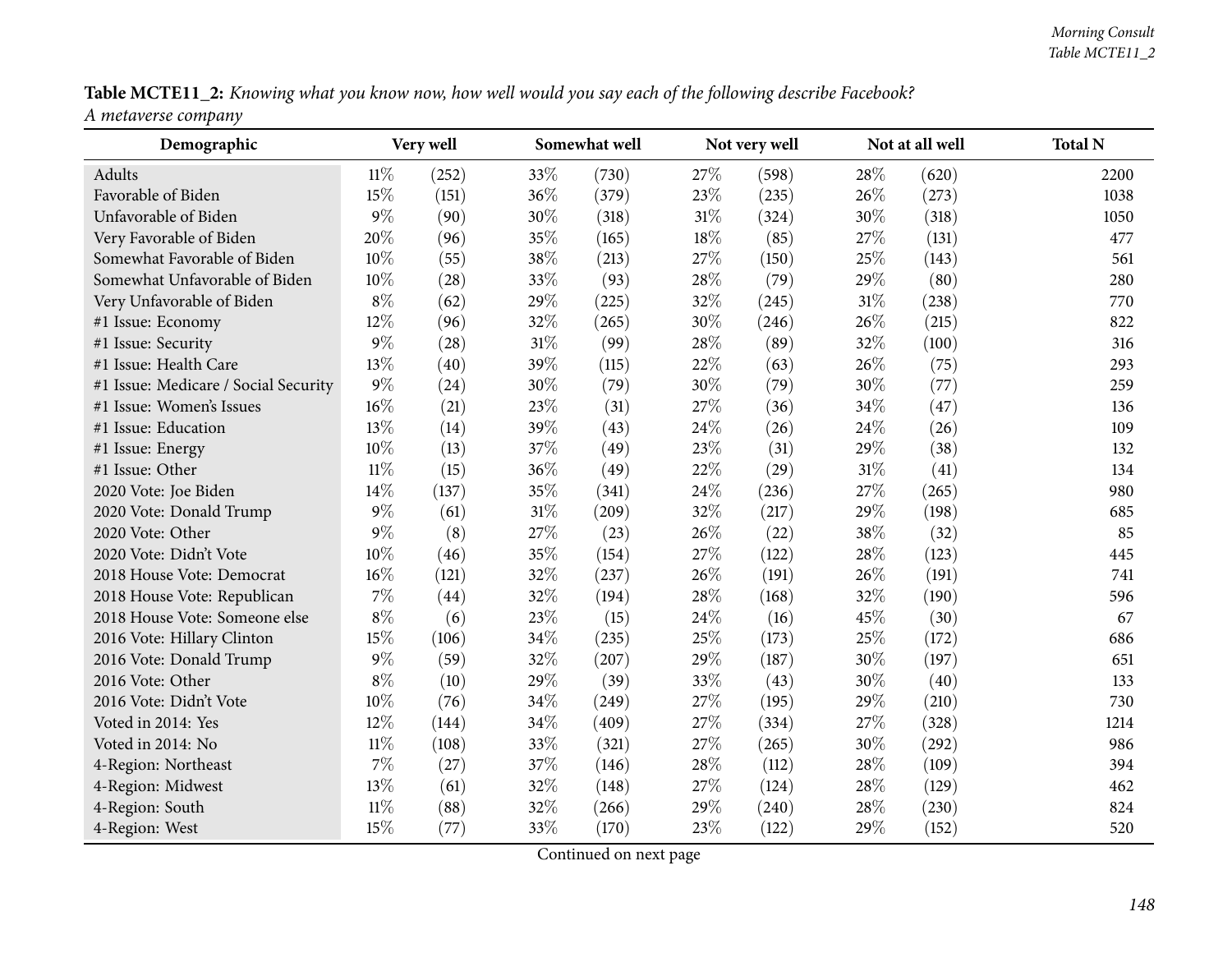| Demographic               |        | Very well |        | Somewhat well |        | Not very well |      | Not at all well | <b>Total N</b> |
|---------------------------|--------|-----------|--------|---------------|--------|---------------|------|-----------------|----------------|
| Adults                    | $11\%$ | (252)     | 33%    | (730)         | 27%    | (598)         | 28\% | (620)           | 2200           |
| <b>SRH Metaverse</b>      | $19\%$ | (151)     | $36\%$ | (294)         | $22\%$ | (180)         | 23\% | (183)           | 808            |
| SRH Meta Rebrand          | $14\%$ | 177)      | $34\%$ | (438)         | 26%    | (333)         | 26\% | (334)           | 1282           |
| <b>SRH Facebook Files</b> | 15\%   | (150)     | 32%    | (314)         | $25\%$ | $240^\circ$   | 28\% | (272)           | 976            |

Table MCTE11\_2: Knowing what you know now, how well would you say each of the following describe Facebook? *<sup>A</sup> metaverse company*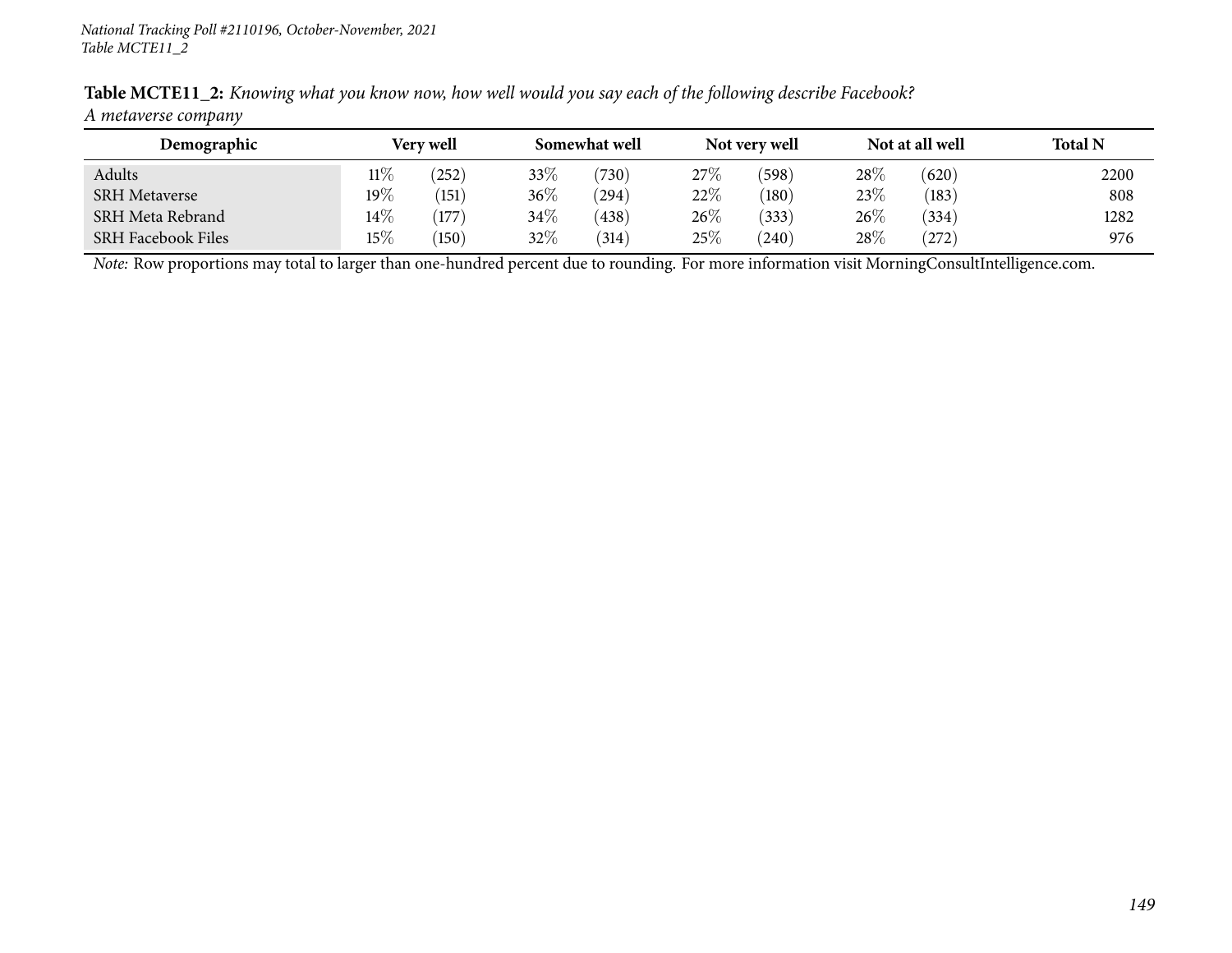| Table MCTE11_3: Knowing what you know now, how well would you say each of the following describe Facebook? |  |
|------------------------------------------------------------------------------------------------------------|--|
| For people like me                                                                                         |  |

| Demographic              |        | Very well |        | Somewhat well |        | Not very well |        | Not at all well | <b>Total N</b> |
|--------------------------|--------|-----------|--------|---------------|--------|---------------|--------|-----------------|----------------|
| Adults                   | $14\%$ | (311)     | 36%    | (800)         | 24\%   | (526)         | 26%    | (562)           | 2200           |
| Gender: Male             | 13%    | (138)     | 33%    | (348)         | 26%    | (279)         | 28%    | (296)           | 1062           |
| Gender: Female           | 15\%   | (172)     | 40%    | (452)         | 22%    | (248)         | 23%    | (266)           | 1138           |
| Age: 18-34               | 18%    | (121)     | $31\%$ | (204)         | 25%    | (165)         | 25%    | (165)           | 655            |
| Age: 35-44               | 18%    | (65)      | 43%    | (152)         | 23%    | (81)          | 16%    | (59)            | 358            |
| Age: 45-64               | 13%    | (101)     | 41\%   | (307)         | 22%    | (165)         | 24%    | (178)           | 751            |
| Age: 65+                 | $6\%$  | (24)      | 31%    | (137)         | 26%    | (115)         | 37%    | (160)           | 436            |
| GenZers: 1997-2012       | 15%    | (34)      | 26%    | (58)          | 25%    | (55)          | 34%    | (75)            | 222            |
| Millennials: 1981-1996   | $21\%$ | (136)     | 37%    | (240)         | 23%    | (153)         | 19%    | (127)           | 655            |
| GenXers: 1965-1980       | 16%    | (89)      | 42%    | (235)         | 24%    | (134)         | 19%    | (107)           | 565            |
| Baby Boomers: 1946-1964  | $7\%$  | (47)      | 37%    | (252)         | 24\%   | (161)         | 32%    | (221)           | 681            |
| PID: Dem (no lean)       | $16\%$ | (130)     | 37%    | (296)         | 24%    | (191)         | 23%    | (184)           | 801            |
| PID: Ind (no lean)       | 14\%   | (104)     | 33%    | (252)         | 22%    | (170)         | 31%    | (236)           | 763            |
| PID: Rep (no lean)       | 12%    | (76)      | 40%    | (252)         | 26%    | (165)         | 22%    | (142)           | 636            |
| PID/Gender: Dem Men      | 18%    | (70)      | $31\%$ | (125)         | 26%    | (105)         | 25%    | (99)            | 398            |
| PID/Gender: Dem Women    | 15%    | (60)      | 43%    | (171)         | 21%    | (86)          | $21\%$ | (85)            | 403            |
| PID/Gender: Ind Men      | $11\%$ | (37)      | 31%    | (108)         | 24%    | (82)          | 35%    | (120)           | 346            |
| PID/Gender: Ind Women    | $16\%$ | (68)      | 35%    | (144)         | $21\%$ | (88)          | 28%    | (116)           | 417            |
| PID/Gender: Rep Men      | 10%    | (32)      | 36%    | (116)         | 29%    | (92)          | 25%    | (78)            | 317            |
| PID/Gender: Rep Women    | 14\%   | (44)      | 43%    | (136)         | 23%    | (73)          | 20%    | (65)            | 319            |
| Ideo: Liberal (1-3)      | 14\%   | (86)      | 36%    | (224)         | 23%    | (147)         | 27%    | (169)           | 625            |
| Ideo: Moderate (4)       | 17%    | (112)     | 37%    | (249)         | 23%    | (151)         | 23%    | (156)           | 668            |
| Ideo: Conservative (5-7) | 12%    | (80)      | 35%    | (236)         | 26%    | (175)         | 27%    | (183)           | 675            |
| Educ: < College          | 14\%   | (218)     | 38%    | (568)         | 23%    | (351)         | 25%    | (375)           | 1512           |
| Educ: Bachelors degree   | 13%    | (59)      | 35%    | (154)         | 25%    | (111)         | 27%    | (119)           | 444            |
| Educ: Post-grad          | $14\%$ | (33)      | 32%    | (78)          | 27%    | (65)          | 28%    | (68)            | 244            |
| Income: Under 50k        | 15%    | (188)     | 39%    | (502)         | 22%    | (281)         | 24%    | (305)           | 1276           |
| Income: 50k-100k         | $12\%$ | (78)      | 32%    | (204)         | 28\%   | (177)         | 28%    | (177)           | 636            |
| Income: 100k+            | 15%    | (44)      | 33%    | (95)          | 24\%   | (69)          | 28%    | (80)            | 288            |
| Ethnicity: White         | 14\%   | (238)     | 37%    | (636)         | 24\%   | (412)         | 25%    | (436)           | 1722           |
| Ethnicity: Hispanic      | 18%    | (63)      | 31%    | (109)         | 25%    | (86)          | 26%    | (91)            | 349            |
| Ethnicity: Black         | 15\%   | (41)      | 36%    | (100)         | 24\%   | (67)          | 25%    | (67)            | 274            |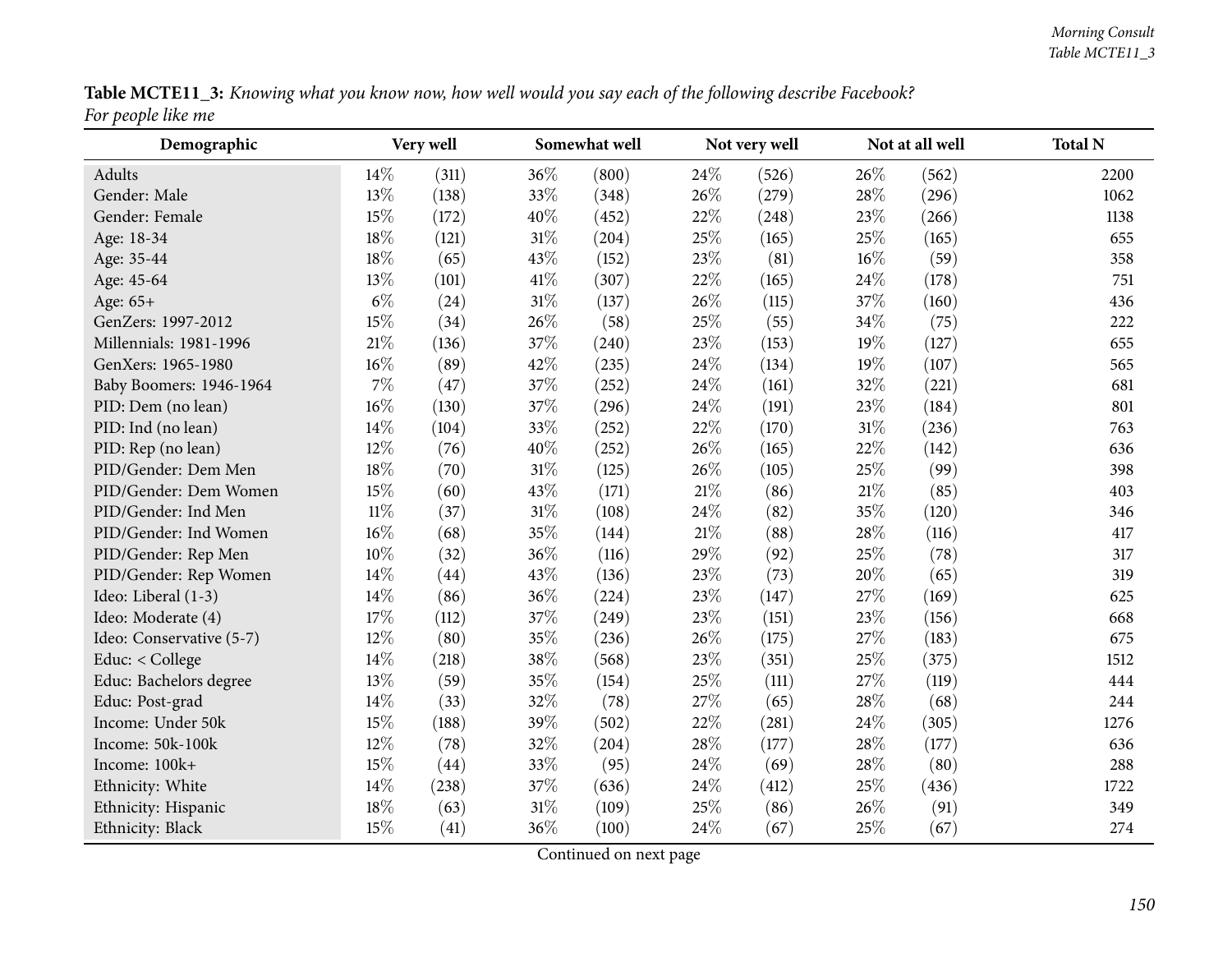| Table MCTE11_3: Knowing what you know now, how well would you say each of the following describe Facebook? |  |  |
|------------------------------------------------------------------------------------------------------------|--|--|
| For people like me                                                                                         |  |  |

| Demographic                          |        | Very well |      | Somewhat well |        | Not very well |      | Not at all well | <b>Total N</b> |
|--------------------------------------|--------|-----------|------|---------------|--------|---------------|------|-----------------|----------------|
| Adults                               | 14\%   | (311)     | 36%  | (800)         | 24\%   | (526)         | 26%  | (562)           | 2200           |
| Ethnicity: Other                     | 16%    | (32)      | 32%  | (65)          | 23%    | (48)          | 29%  | (59)            | 204            |
| All Christian                        | 14%    | (126)     | 36%  | (327)         | 25%    | (226)         | 26%  | (236)           | 915            |
| All Non-Christian                    | 20%    | (21)      | 35%  | (36)          | 20%    | (20)          | 25%  | (26)            | 103            |
| Atheist                              | 10%    | (13)      | 24%  | (31)          | 33%    | (43)          | 33%  | (42)            | 129            |
| Agnostic/Nothing in particular       | 14%    | (88)      | 37%  | (236)         | 23%    | (147)         | 26%  | (165)           | 637            |
| Something Else                       | 15%    | (63)      | 41\% | (170)         | 22%    | (90)          | 22%  | (93)            | 416            |
| Religious Non-Protestant/Catholic    | 17%    | (21)      | 35%  | (44)          | 20%    | (24)          | 28%  | (35)            | 124            |
| Evangelical                          | 19%    | (103)     | 40%  | (217)         | $21\%$ | (118)         | 20%  | (111)           | 550            |
| Non-Evangelical                      | $11\%$ | (84)      | 35%  | (265)         | 26%    | (191)         | 28%  | (207)           | 747            |
| Community: Urban                     | 20%    | (123)     | 36%  | (222)         | $21\%$ | (128)         | 23%  | (139)           | 613            |
| Community: Suburban                  | $11\%$ | (111)     | 36%  | (364)         | 25%    | (259)         | 28%  | (285)           | 1019           |
| Community: Rural                     | 14%    | (77)      | 38%  | (214)         | 24%    | (139)         | 24%  | (138)           | 568            |
| Employ: Private Sector               | 17%    | (122)     | 37%  | (259)         | 25%    | (173)         | 21%  | (145)           | 699            |
| Employ: Government                   | 13%    | (15)      | 44%  | (52)          | 22%    | (26)          | 22%  | (25)            | 118            |
| Employ: Self-Employed                | 19%    | (39)      | 26%  | (53)          | 25%    | (51)          | 30%  | (60)            | 202            |
| Employ: Homemaker                    | 17%    | (25)      | 45%  | (67)          | 20%    | (29)          | 18%  | (26)            | 147            |
| Employ: Student                      | $11\%$ | (8)       | 21%  | (16)          | 34%    | (27)          | 34%  | (26)            | 78             |
| Employ: Retired                      | $6\%$  | (32)      | 35%  | (173)         | 24%    | (121)         | 34%  | (171)           | 497            |
| Employ: Unemployed                   | 15%    | (41)      | 39%  | (109)         | 24%    | (66)          | 22%  | (60)            | 276            |
| Employ: Other                        | $16\%$ | (28)      | 39%  | (72)          | 18%    | (33)          | 27%  | (49)            | 183            |
| Military HH: Yes                     | $11\%$ | (39)      | 37%  | (124)         | 24%    | (82)          | 28%  | (93)            | 337            |
| Military HH: No                      | 15%    | (272)     | 36%  | (677)         | 24%    | (445)         | 25%  | (470)           | 1863           |
| RD/WT: Right Direction               | 20%    | (162)     | 36%  | (299)         | 23%    | (190)         | 22%  | (178)           | 829            |
| RD/WT: Wrong Track                   | $11\%$ | (149)     | 37%  | (501)         | 25%    | (337)         | 28%  | (384)           | 1371           |
| Biden Job Approve                    | 17%    | (175)     | 37%  | (378)         | 23%    | (235)         | 24\% | (243)           | 1031           |
| <b>Biden Job Disapprove</b>          | $11\%$ | (114)     | 36%  | (366)         | 26%    | (265)         | 27%  | (279)           | 1024           |
| <b>Biden Job Strongly Approve</b>    | 24%    | (105)     | 35%  | (154)         | 19%    | (83)          | 22%  | (95)            | 438            |
| Biden Job Somewhat Approve           | 12%    | (70)      | 38%  | (225)         | 26%    | (152)         | 25%  | (147)           | 593            |
| Biden Job Somewhat Disapprove        | 14%    | (40)      | 38%  | (110)         | 26\%   | (77)          | 22%  | (65)            | 292            |
| <b>Biden Job Strongly Disapprove</b> | 10%    | (75)      | 35%  | (256)         | 26%    | (188)         | 29%  | (214)           | 732            |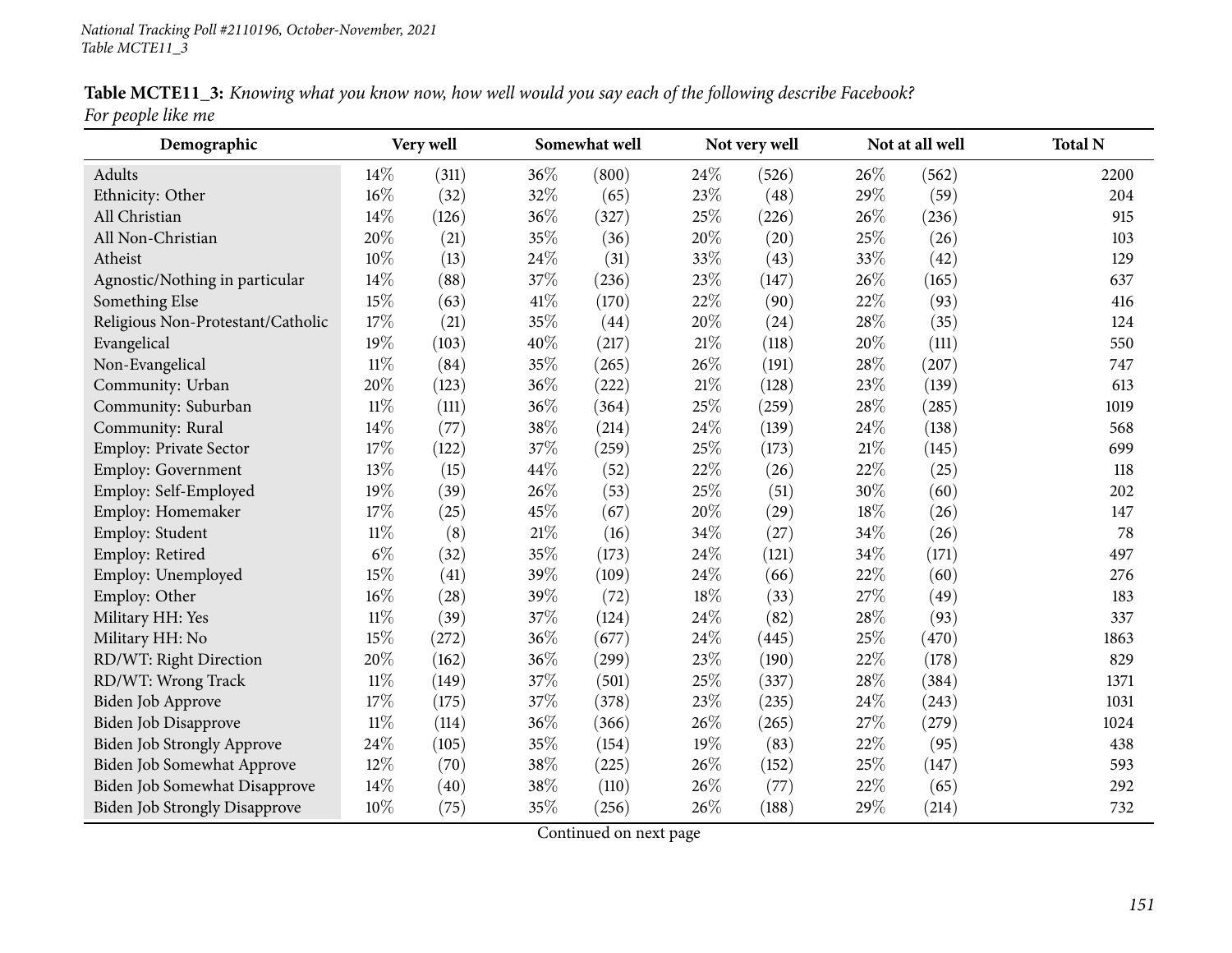|                    |  | Table MCTE11_3: Knowing what you know now, how well would you say each of the following describe Facebook? |
|--------------------|--|------------------------------------------------------------------------------------------------------------|
| For people like me |  |                                                                                                            |

| Demographic                          |        | Very well |      | Somewhat well |        | Not very well |      | Not at all well | <b>Total N</b> |
|--------------------------------------|--------|-----------|------|---------------|--------|---------------|------|-----------------|----------------|
| Adults                               | 14%    | (311)     | 36%  | (800)         | 24%    | (526)         | 26%  | (562)           | 2200           |
| Favorable of Biden                   | 17%    | (179)     | 37%  | (387)         | $21\%$ | (220)         | 24\% | (252)           | 1038           |
| Unfavorable of Biden                 | $11\%$ | (118)     | 35%  | (370)         | 27%    | (285)         | 26%  | (277)           | 1050           |
| Very Favorable of Biden              | 23%    | (108)     | 33%  | (157)         | 19%    | (92)          | 25%  | (119)           | 477            |
| Somewhat Favorable of Biden          | 13%    | (71)      | 41\% | (230)         | 23%    | (128)         | 24\% | (132)           | 561            |
| Somewhat Unfavorable of Biden        | 13%    | (37)      | 36%  | (101)         | 26%    | (74)          | 24%  | (68)            | 280            |
| Very Unfavorable of Biden            | 10%    | (80)      | 35%  | (269)         | 27%    | (211)         | 27%  | (210)           | 770            |
| #1 Issue: Economy                    | 16%    | (127)     | 37%  | (302)         | 27%    | (218)         | 21\% | (174)           | 822            |
| #1 Issue: Security                   | 14%    | (44)      | 34%  | (108)         | 23%    | (74)          | 28%  | (89)            | 316            |
| #1 Issue: Health Care                | 18%    | (53)      | 42%  | (123)         | 22%    | (64)          | 18%  | (53)            | 293            |
| #1 Issue: Medicare / Social Security | $11\%$ | (27)      | 38%  | (99)          | 18%    | (48)          | 33%  | (85)            | 259            |
| #1 Issue: Women's Issues             | $9\%$  | (13)      | 38%  | (52)          | 25%    | (34)          | 27%  | (36)            | 136            |
| #1 Issue: Education                  | 18%    | (20)      | 30%  | (33)          | 27%    | (30)          | 24%  | (26)            | 109            |
| #1 Issue: Energy                     | $11\%$ | (14)      | 34%  | (45)          | 22%    | (29)          | 33%  | (44)            | 132            |
| #1 Issue: Other                      | $9\%$  | (12)      | 29%  | (39)          | 22%    | (29)          | 41\% | (54)            | 134            |
| 2020 Vote: Joe Biden                 | 14%    | (138)     | 35%  | (346)         | $24\%$ | (238)         | 26%  | (259)           | 980            |
| 2020 Vote: Donald Trump              | 12%    | (80)      | 39%  | (265)         | 25%    | (173)         | 24%  | (167)           | 685            |
| 2020 Vote: Other                     | 10%    | (8)       | 34%  | (29)          | 20%    | (17)          | 36\% | (31)            | 85             |
| 2020 Vote: Didn't Vote               | 18%    | (81)      | 36%  | (160)         | 22%    | (98)          | 24\% | (106)           | 445            |
| 2018 House Vote: Democrat            | 15%    | (108)     | 37%  | (272)         | 23%    | (171)         | 26%  | (190)           | 741            |
| 2018 House Vote: Republican          | 10%    | (61)      | 37%  | (220)         | 26%    | (156)         | 27%  | (158)           | 596            |
| 2018 House Vote: Someone else        | 12%    | (8)       | 26%  | (18)          | $21\%$ | (14)          | 41\% | (28)            | 67             |
| 2016 Vote: Hillary Clinton           | 15%    | (105)     | 36%  | (250)         | 24%    | (166)         | 24\% | (166)           | 686            |
| 2016 Vote: Donald Trump              | 13%    | (83)      | 39%  | (251)         | 23%    | (150)         | 26%  | (167)           | 651            |
| 2016 Vote: Other                     | $5\%$  | (7)       | 37%  | (49)          | 29%    | (39)          | 28%  | (37)            | 133            |
| 2016 Vote: Didn't Vote               | 16%    | (116)     | 34%  | (250)         | 23%    | (171)         | 26%  | (192)           | 730            |
| Voted in 2014: Yes                   | 13%    | (164)     | 37%  | (446)         | 23%    | (283)         | 26%  | (321)           | 1214           |
| Voted in 2014: No                    | 15%    | (147)     | 36%  | (355)         | 25%    | (243)         | 24\% | (241)           | 986            |
| 4-Region: Northeast                  | 12%    | (45)      | 35%  | (137)         | 26%    | (102)         | 28\% | (110)           | 394            |
| 4-Region: Midwest                    | 13%    | (59)      | 39%  | (178)         | 24%    | (111)         | 25%  | (114)           | 462            |
| 4-Region: South                      | 16%    | (128)     | 36%  | (300)         | 24%    | (196)         | 24%  | (200)           | 824            |
| 4-Region: West                       | 15%    | (78)      | 36%  | (185)         | 23%    | (117)         | 27\% | (139)           | 520            |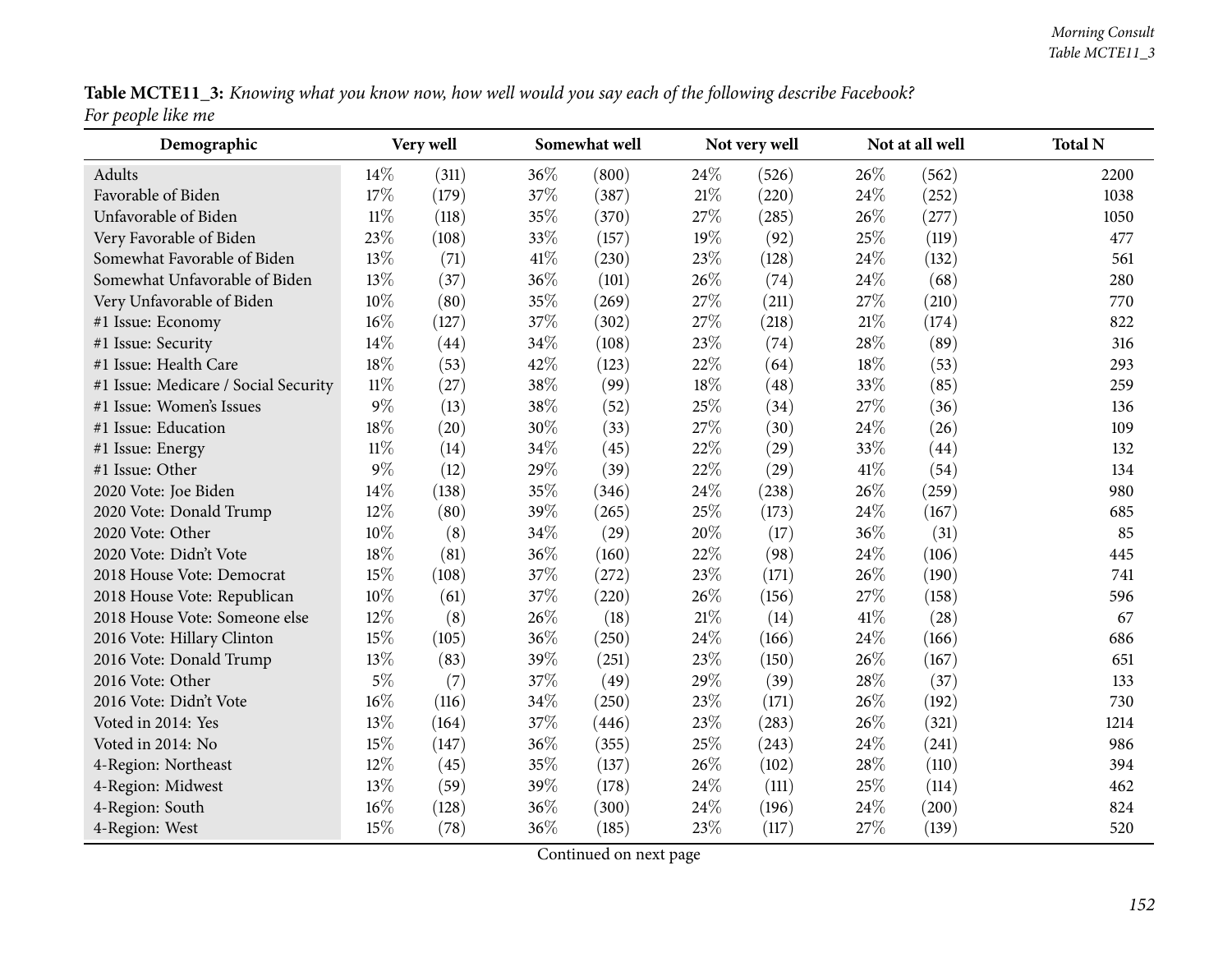| Demographic               |        | Very well |        | Somewhat well |        | Not very well |      | Not at all well | <b>Total N</b> |
|---------------------------|--------|-----------|--------|---------------|--------|---------------|------|-----------------|----------------|
| Adults                    | $14\%$ | (311)     | $36\%$ | (800)         | $24\%$ | (526)         | 26\% | (562)           | 2200           |
| <b>SRH Metaverse</b>      | 19%    | (156)     | 34%    | (276)         | $24\%$ | (191)         | 23\% | (184)           | 808            |
| SRH Meta Rebrand          | $15\%$ | (188)     | $35\%$ | 446           | 25\%   | (321)         | 26\% | 327             | 1282           |
| <b>SRH Facebook Files</b> | 16%    | (153)     | $32\%$ | (308)         | $26\%$ | (258)         | 26\% | (258)           | 976            |

Table MCTE11\_3: Knowing what you know now, how well would you say each of the following describe Facebook? *For people like me*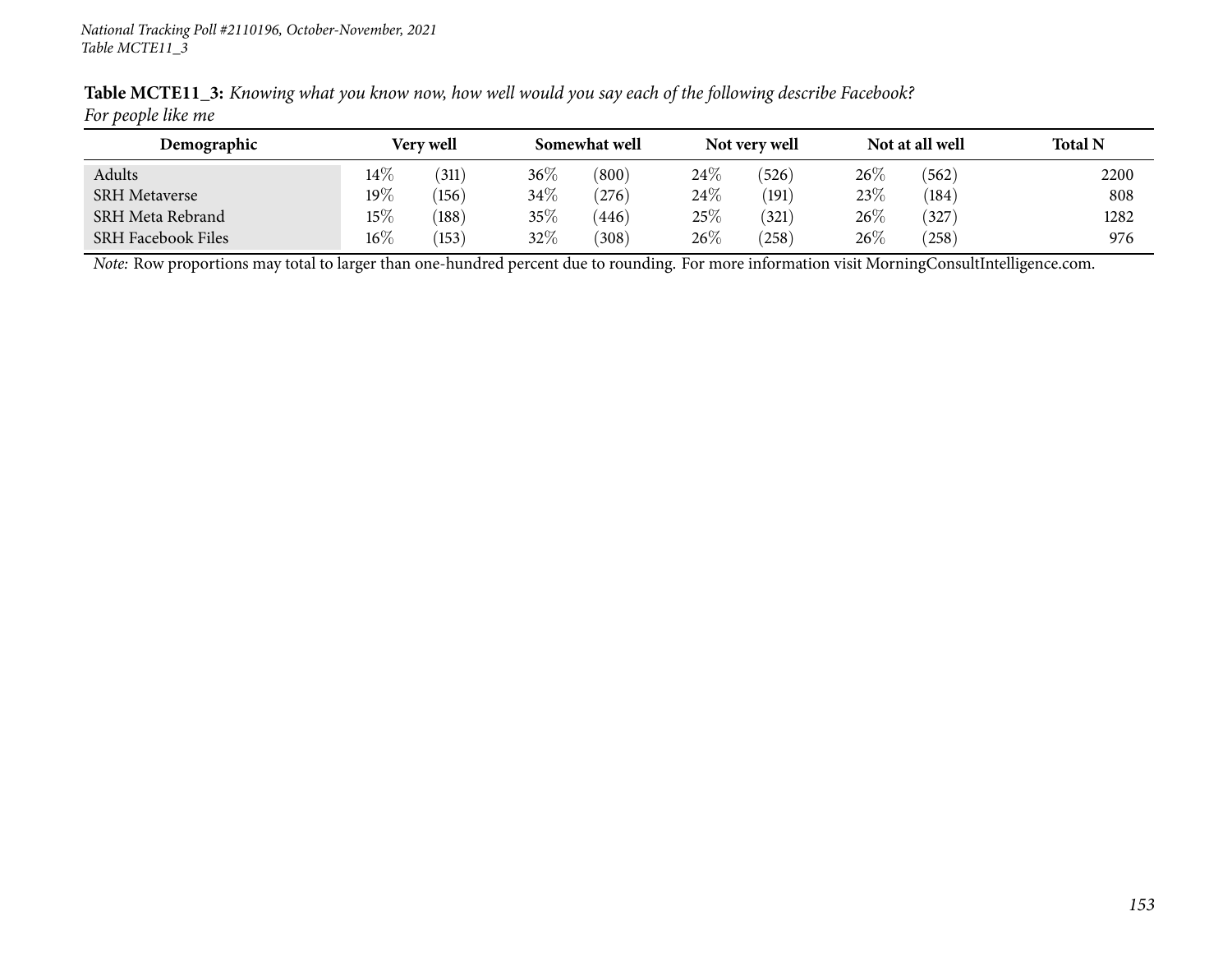|             |  |  | Table MCTE11_4: Knowing what you know now, how well would you say each of the following describe Facebook? |
|-------------|--|--|------------------------------------------------------------------------------------------------------------|
| Trustworthy |  |  |                                                                                                            |

| Demographic              |        | Very well          |     | Somewhat well |        | Not very well |        | Not at all well | <b>Total N</b> |
|--------------------------|--------|--------------------|-----|---------------|--------|---------------|--------|-----------------|----------------|
| Adults                   | $9\%$  | (190)              | 25% | (551)         | $31\%$ | (672)         | 36%    | (787)           | 2200           |
| Gender: Male             | 10%    | (105)              | 23% | (241)         | 29%    | (311)         | 38%    | (405)           | 1062           |
| Gender: Female           | 7%     | (85)               | 27% | (310)         | 32%    | (361)         | 34\%   | (382)           | 1138           |
| Age: 18-34               | 12%    | (78)               | 24% | (159)         | 29%    | (193)         | 34\%   | (225)           | 655            |
| Age: 35-44               | 13%    | (47)               | 30% | (108)         | 28%    | (100)         | 29%    | (103)           | 358            |
| Age: 45-64               | 7%     | (56)               | 27% | (200)         | 30%    | (228)         | 36%    | (267)           | 751            |
| Age: 65+                 | $2\%$  | (9)                | 19% | (83)          | 34\%   | (150)         | 44\%   | (193)           | 436            |
| GenZers: 1997-2012       | $11\%$ | (24)               | 21% | (47)          | $31\%$ | (70)          | 37%    | (81)            | 222            |
| Millennials: 1981-1996   | 14%    | (91)               | 27% | (174)         | 28%    | (184)         | $31\%$ | (206)           | 655            |
| GenXers: 1965-1980       | 10%    | (58)               | 30% | (167)         | 29%    | (163)         | $31\%$ | (176)           | 565            |
| Baby Boomers: 1946-1964  | $2\%$  | (15)               | 22% | (153)         | 33%    | (228)         | 42%    | (285)           | 681            |
| PID: Dem (no lean)       | $11\%$ | (92)               | 29% | (235)         | 29%    | (235)         | 30%    | (239)           | 801            |
| PID: Ind (no lean)       | 7%     | (56)               | 21% | (160)         | 29%    | (218)         | 43\%   | (329)           | 763            |
| PID: Rep (no lean)       | 7%     | $\left( 42\right)$ | 25% | (156)         | 34%    | (219)         | 35%    | (220)           | 636            |
| PID/Gender: Dem Men      | 15%    | (59)               | 27% | (109)         | 29%    | (115)         | 29%    | (116)           | 398            |
| PID/Gender: Dem Women    | $8\%$  | (33)               | 31% | (126)         | 30%    | (120)         | $31\%$ | (124)           | 403            |
| PID/Gender: Ind Men      | $7\%$  | (25)               | 17% | (60)          | 25%    | (88)          | 50%    | (173)           | 346            |
| PID/Gender: Ind Women    | 7%     | (31)               | 24% | (100)         | $31\%$ | (129)         | 38%    | (156)           | 417            |
| PID/Gender: Rep Men      | $7\%$  | (21)               | 22% | (71)          | $34\%$ | (108)         | 37%    | (117)           | 317            |
| PID/Gender: Rep Women    | $6\%$  | (21)               | 27% | (85)          | 35%    | (111)         | 32%    | (102)           | 319            |
| Ideo: Liberal (1-3)      | $9\%$  | (57)               | 24% | (150)         | 30%    | (187)         | 37%    | (231)           | 625            |
| Ideo: Moderate (4)       | $9\%$  | (63)               | 27% | (182)         | 32%    | (214)         | $31\%$ | (209)           | 668            |
| Ideo: Conservative (5-7) | 7%     | (47)               | 22% | (147)         | $31\%$ | (207)         | 41\%   | (274)           | 675            |
| Educ: < College          | $9\%$  | (131)              | 27% | (401)         | $31\%$ | (465)         | 34%    | (514)           | 1512           |
| Educ: Bachelors degree   | $8\%$  | (37)               | 23% | (100)         | $31\%$ | (136)         | 39%    | (171)           | 444            |
| Educ: Post-grad          | $9\%$  | (22)               | 20% | (50)          | 29%    | (71)          | 42%    | (101)           | 244            |
| Income: Under 50k        | 9%     | (109)              | 28% | (361)         | $31\%$ | (391)         | 32%    | (415)           | 1276           |
| Income: 50k-100k         | $8\%$  | (52)               | 21% | (131)         | 32%    | (205)         | 39%    | (247)           | 636            |
| Income: 100k+            | 10%    | (29)               | 20% | (58)          | 26%    | (75)          | 44\%   | (126)           | 288            |
| Ethnicity: White         | $8\%$  | (136)              | 25% | (429)         | $31\%$ | (536)         | 36\%   | (621)           | 1722           |
| Ethnicity: Hispanic      | 14%    | (50)               | 29% | (101)         | 22%    | (77)          | 35%    | (121)           | 349            |
| Ethnicity: Black         | 12%    | (34)               | 27% | (73)          | 27%    | (74)          | 34%    | (94)            | 274            |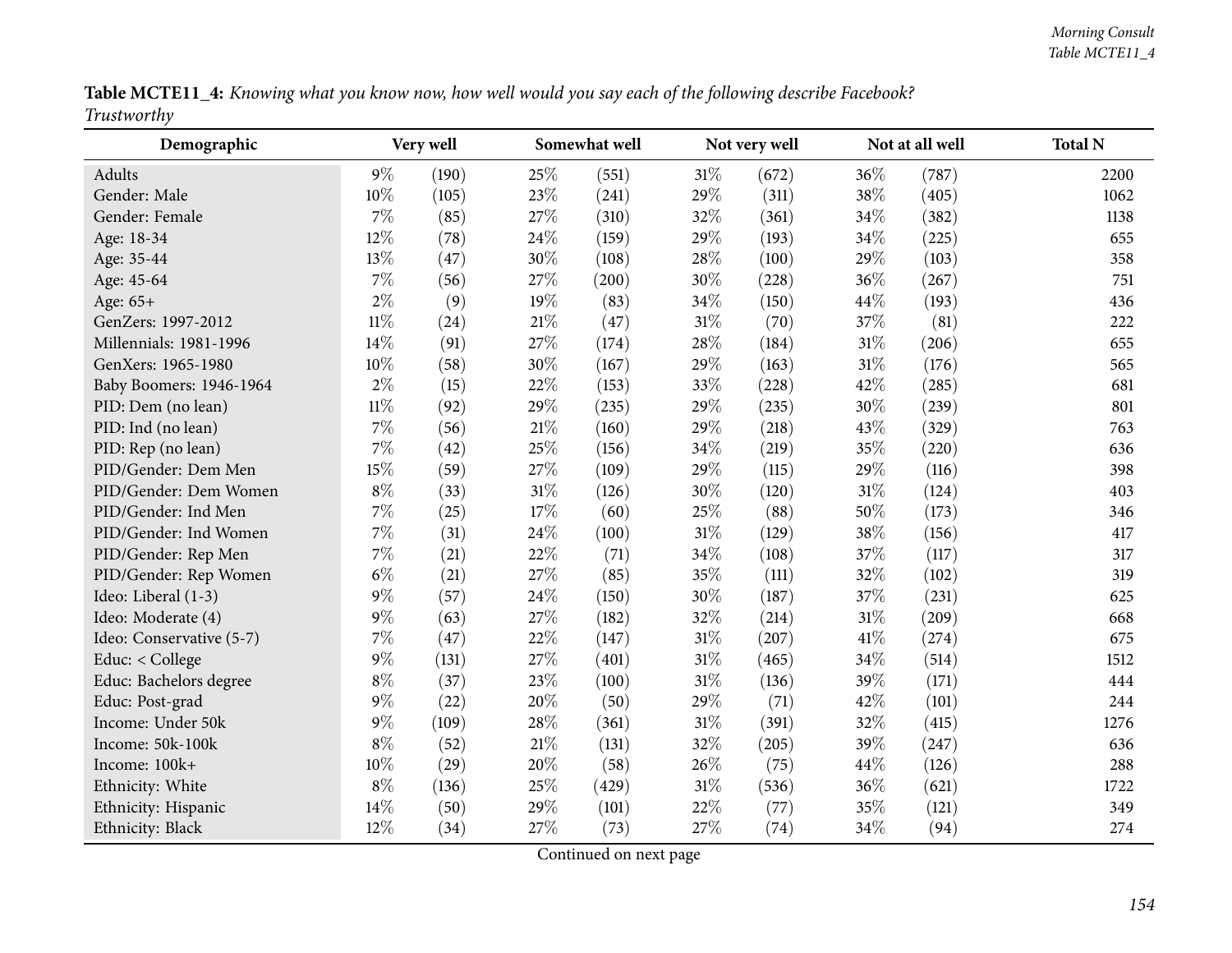|             |  |  | Table MCTE11_4: Knowing what you know now, how well would you say each of the following describe Facebook? |  |
|-------------|--|--|------------------------------------------------------------------------------------------------------------|--|
| Trustworthy |  |  |                                                                                                            |  |

| Demographic                          |        | Very well |        | Somewhat well |        | Not very well |        | Not at all well | <b>Total N</b> |
|--------------------------------------|--------|-----------|--------|---------------|--------|---------------|--------|-----------------|----------------|
| Adults                               | $9\%$  | (190)     | 25%    | (551)         | 31%    | (672)         | 36%    | (787)           | 2200           |
| Ethnicity: Other                     | 10%    | (21)      | 24%    | (50)          | 30%    | (61)          | 36%    | (73)            | 204            |
| All Christian                        | 9%     | (81)      | 25%    | (227)         | 32%    | (288)         | 35%    | (318)           | 915            |
| All Non-Christian                    | 20%    | (21)      | 21%    | (22)          | 28%    | (29)          | $31\%$ | (32)            | 103            |
| Atheist                              | $5\%$  | (6)       | $11\%$ | (14)          | 38%    | (49)          | 46%    | (59)            | 129            |
| Agnostic/Nothing in particular       | $8\%$  | (52)      | 23%    | (149)         | 32%    | (204)         | 36%    | (233)           | 637            |
| Something Else                       | 7%     | (29)      | 34%    | (139)         | 24%    | (102)         | 35%    | (146)           | 416            |
| Religious Non-Protestant/Catholic    | 18%    | (22)      | 20%    | (25)          | $31\%$ | (38)          | 32%    | (39)            | 124            |
| Evangelical                          | 12%    | (64)      | 31%    | (172)         | 25%    | (138)         | 32%    | (176)           | 550            |
| Non-Evangelical                      | $6\%$  | (44)      | 25%    | (190)         | 32%    | (241)         | 37%    | (273)           | 747            |
| Community: Urban                     | 15%    | (91)      | 30%    | (184)         | 25%    | (154)         | 30%    | (183)           | 613            |
| Community: Suburban                  | 7%     | (68)      | 22%    | (224)         | 33%    | (332)         | 39%    | (395)           | 1019           |
| Community: Rural                     | $5\%$  | (31)      | 25%    | (143)         | 33%    | (185)         | 37%    | (209)           | 568            |
| Employ: Private Sector               | $11\%$ | (78)      | 27%    | (191)         | $31\%$ | (214)         | $31\%$ | (216)           | 699            |
| Employ: Government                   | 13%    | (15)      | 22%    | (27)          | 34%    | (40)          | 31%    | (37)            | 118            |
| Employ: Self-Employed                | 12%    | (25)      | 21%    | (42)          | 24%    | (48)          | 43%    | (88)            | 202            |
| Employ: Homemaker                    | $5\%$  | (7)       | 24%    | (35)          | 33%    | (48)          | 39%    | (57)            | 147            |
| Employ: Student                      | $8\%$  | (6)       | 21%    | (17)          | 32%    | (25)          | 39%    | (31)            | 78             |
| Employ: Retired                      | $4\%$  | (17)      | 20%    | (100)         | 33%    | (163)         | 43%    | (215)           | 497            |
| Employ: Unemployed                   | 7%     | (20)      | 33%    | (90)          | 31%    | (85)          | 29%    | (80)            | 276            |
| Employ: Other                        | $11\%$ | (21)      | 27%    | (50)          | 27%    | (49)          | 35%    | (64)            | 183            |
| Military HH: Yes                     | $9\%$  | (29)      | 21%    | (72)          | 33%    | (111)         | 37%    | (125)           | 337            |
| Military HH: No                      | $9\%$  | (161)     | 26%    | (479)         | 30%    | (561)         | 36%    | (663)           | 1863           |
| RD/WT: Right Direction               | 15%    | (128)     | 29%    | (244)         | 28%    | (235)         | 27%    | (223)           | 829            |
| RD/WT: Wrong Track                   | $5\%$  | (62)      | 22%    | (308)         | 32%    | (437)         | 41\%   | (565)           | 1371           |
| Biden Job Approve                    | 13%    | (130)     | 28%    | (284)         | 29%    | (298)         | 31%    | (320)           | 1031           |
| <b>Biden Job Disapprove</b>          | $5\%$  | (48)      | 22%    | (223)         | 32%    | (330)         | $41\%$ | (423)           | 1024           |
| <b>Biden Job Strongly Approve</b>    | 21\%   | (93)      | 27%    | (119)         | 23%    | (103)         | 28%    | (124)           | 438            |
| Biden Job Somewhat Approve           | $6\%$  | (37)      | 28%    | (166)         | 33%    | (195)         | 33%    | (196)           | 593            |
| Biden Job Somewhat Disapprove        | 7%     | (21)      | 27%    | (79)          | 34%    | (98)          | 32%    | (94)            | 292            |
| <b>Biden Job Strongly Disapprove</b> | $4\%$  | (27)      | 20%    | (144)         | 32%    | (232)         | 45%    | (329)           | 732            |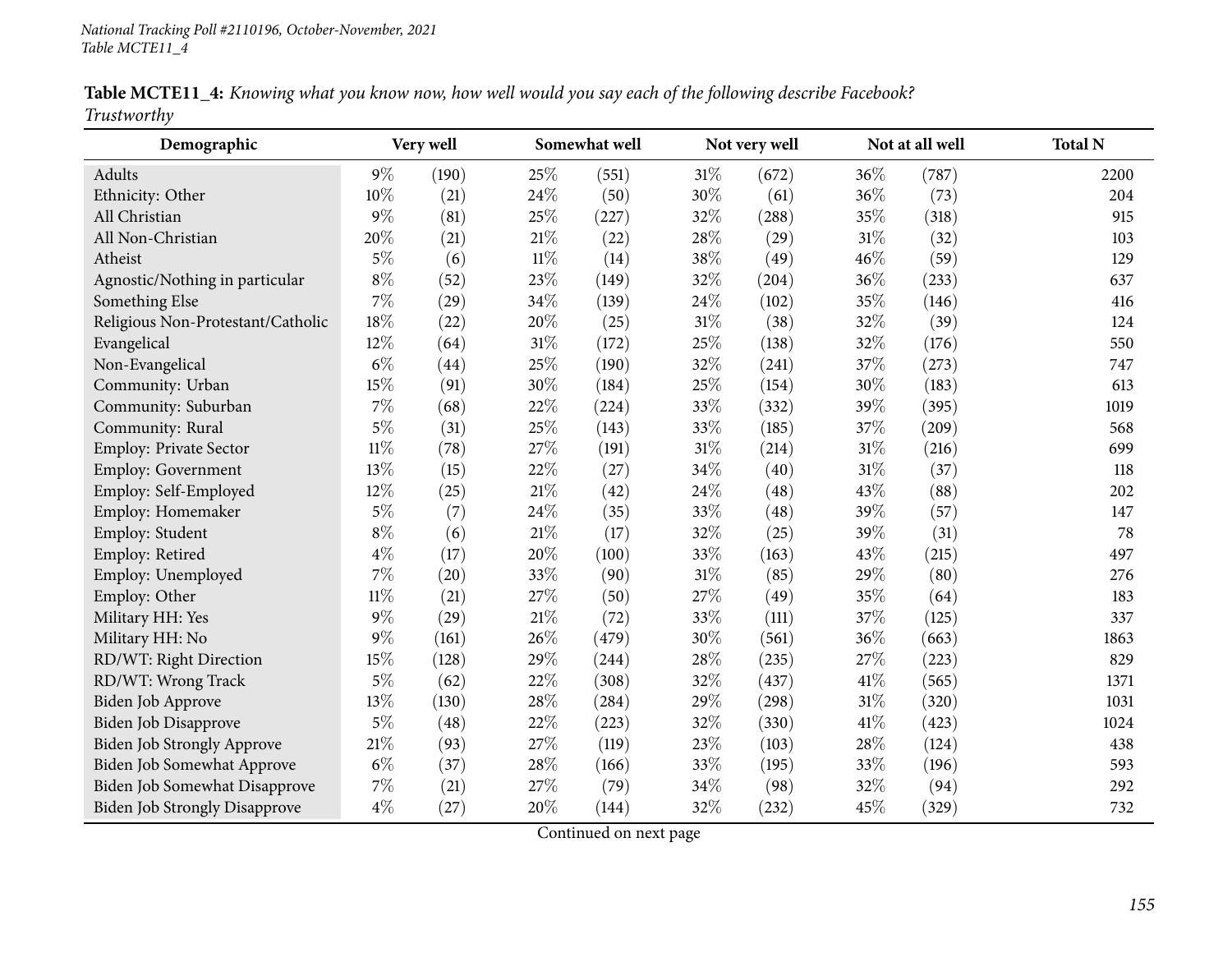| Table MCTE11_4: Knowing what you know now, how well would you say each of the following describe Facebook? |  |  |  |  |  |  |  |
|------------------------------------------------------------------------------------------------------------|--|--|--|--|--|--|--|
| Trustworthy                                                                                                |  |  |  |  |  |  |  |

| Demographic                          |       | Very well |     | Somewhat well |        | Not very well | Not at all well |       | <b>Total N</b> |
|--------------------------------------|-------|-----------|-----|---------------|--------|---------------|-----------------|-------|----------------|
| Adults                               | $9\%$ | (190)     | 25% | (551)         | $31\%$ | (672)         | 36%             | (787) | 2200           |
| Favorable of Biden                   | 13%   | (134)     | 28% | (294)         | 28\%   | (292)         | $31\%$          | (318) | 1038           |
| Unfavorable of Biden                 | $5\%$ | (48)      | 21% | (219)         | 33%    | (345)         | 42\%            | (438) | 1050           |
| Very Favorable of Biden              | 18%   | (86)      | 26% | (125)         | 25%    | (118)         | $31\%$          | (148) | 477            |
| Somewhat Favorable of Biden          | $9\%$ | (49)      | 30% | (169)         | 31%    | (174)         | 30%             | (170) | 561            |
| Somewhat Unfavorable of Biden        | $6\%$ | (17)      | 22% | (62)          | 36%    | (100)         | 36\%            | (101) | 280            |
| Very Unfavorable of Biden            | $4\%$ | (31)      | 20% | (156)         | 32%    | (245)         | 44%             | (337) | 770            |
| #1 Issue: Economy                    | $9\%$ | (76)      | 25% | (208)         | $31\%$ | (259)         | 34%             | (279) | 822            |
| #1 Issue: Security                   | 7%    | (22)      | 25% | (80)          | 26%    | (81)          | 42%             | (133) | 316            |
| #1 Issue: Health Care                | 12%   | (34)      | 32% | (94)          | 29%    | (85)          | 27%             | (80)  | 293            |
| #1 Issue: Medicare / Social Security | 7%    | (18)      | 19% | (49)          | $34\%$ | (87)          | 41\%            | (105) | 259            |
| #1 Issue: Women's Issues             | 12%   | (16)      | 20% | (27)          | $30\%$ | (40)          | 39%             | (53)  | 136            |
| #1 Issue: Education                  | $8\%$ | (9)       | 36% | (39)          | 25%    | (28)          | $31\%$          | (34)  | 109            |
| #1 Issue: Energy                     | $9\%$ | (12)      | 19% | (25)          | 38%    | (50)          | 34\%            | (45)  | 132            |
| #1 Issue: Other                      | $3\%$ | (4)       | 22% | (30)          | $31\%$ | (42)          | 44\%            | (59)  | 134            |
| 2020 Vote: Joe Biden                 | $9\%$ | (92)      | 26% | (250)         | 30%    | (297)         | 35%             | (341) | 980            |
| 2020 Vote: Donald Trump              | $6\%$ | (39)      | 23% | (156)         | 32%    | (222)         | 39%             | (268) | 685            |
| 2020 Vote: Other                     | $8\%$ | (7)       | 21% | (18)          | 26%    | (22)          | 45\%            | (38)  | 85             |
| 2020 Vote: Didn't Vote               | 12%   | (52)      | 29% | (127)         | 28%    | (126)         | $31\%$          | (140) | 445            |
| 2018 House Vote: Democrat            | 10%   | (73)      | 24% | (176)         | $31\%$ | (228)         | 36%             | (264) | 741            |
| 2018 House Vote: Republican          | $5\%$ | (30)      | 22% | (133)         | 32%    | (192)         | 40%             | (240) | 596            |
| 2018 House Vote: Someone else        | $4\%$ | (3)       | 23% | (15)          | 23%    | (15)          | 50%             | (34)  | 67             |
| 2016 Vote: Hillary Clinton           | $9\%$ | (63)      | 26% | (177)         | $31\%$ | (211)         | 34\%            | (236) | 686            |
| 2016 Vote: Donald Trump              | $7\%$ | (48)      | 22% | (142)         | 30%    | (196)         | 41\%            | (265) | 651            |
| 2016 Vote: Other                     | $4\%$ | (5)       | 18% | (23)          | $37\%$ | (49)          | 41%             | (55)  | 133            |
| 2016 Vote: Didn't Vote               | 10%   | (74)      | 29% | (209)         | $30\%$ | (216)         | 32%             | (231) | 730            |
| Voted in 2014: Yes                   | 7%    | (89)      | 24% | (294)         | $31\%$ | (371)         | 38%             | (460) | 1214           |
| Voted in 2014: No                    | 10%   | (101)     | 26% | (257)         | 30%    | (300)         | 33\%            | (328) | 986            |
| 4-Region: Northeast                  | $8\%$ | (31)      | 26% | (102)         | $31\%$ | (122)         | 35%             | (138) | 394            |
| 4-Region: Midwest                    | $8\%$ | (38)      | 28% | (128)         | 30%    | (139)         | 34\%            | (158) | 462            |
| 4-Region: South                      | 9%    | (77)      | 25% | (208)         | 32%    | (261)         | 34%             | (279) | 824            |
| 4-Region: West                       | 9%    | (44)      | 22% | (113)         | 29%    | (150)         | 41\%            | (213) | 520            |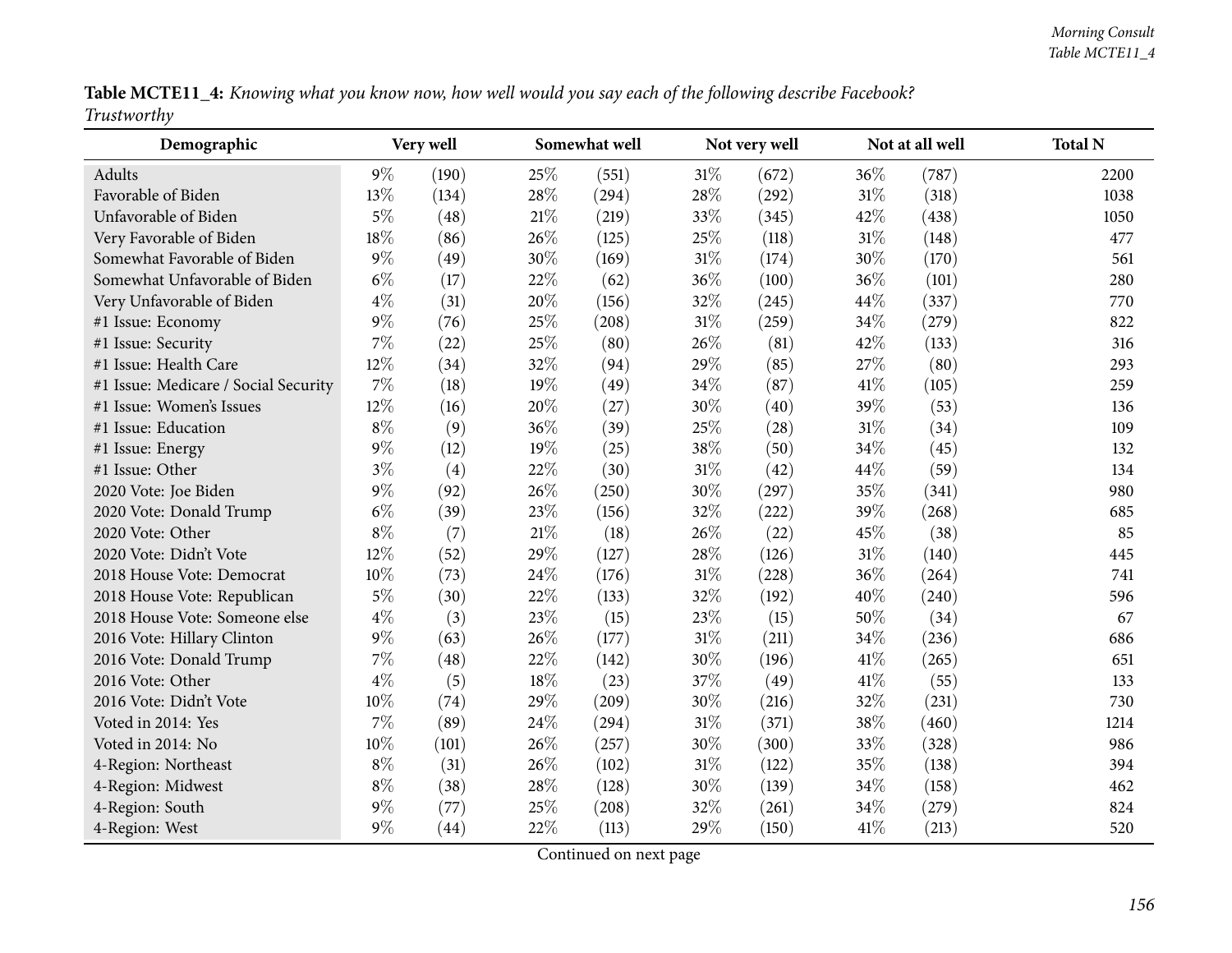|             |  | <b>Table MCTE11_4:</b> Knowing what you know now, how well would you say each of the following describe Facebook? |  |
|-------------|--|-------------------------------------------------------------------------------------------------------------------|--|
| Trustworthy |  |                                                                                                                   |  |

| Demographic               | <b>Very well</b> |       |        | Somewhat well |        | Not very well |        | Not at all well | <b>Total N</b> |
|---------------------------|------------------|-------|--------|---------------|--------|---------------|--------|-----------------|----------------|
| Adults                    | $9\%$            | (190) | $25\%$ | (551)         | $31\%$ | (672)         | $36\%$ | $^{\prime}787$  | 2200           |
| <b>SRH Metaverse</b>      | $14\%$           | (114) | $24\%$ | (195)         | 27\%   | (220)         | 34\%   | (278)           | 808            |
| SRH Meta Rebrand          | $9\%$            | (121) | 22\%   | (283)         | $31\%$ | 397           | 37\%   | (481)           | 1282           |
| <b>SRH Facebook Files</b> | $11\%$           | (107) | $19\%$ | (190)         | 29%    | (283)         | 41\%   | (397)           | 976            |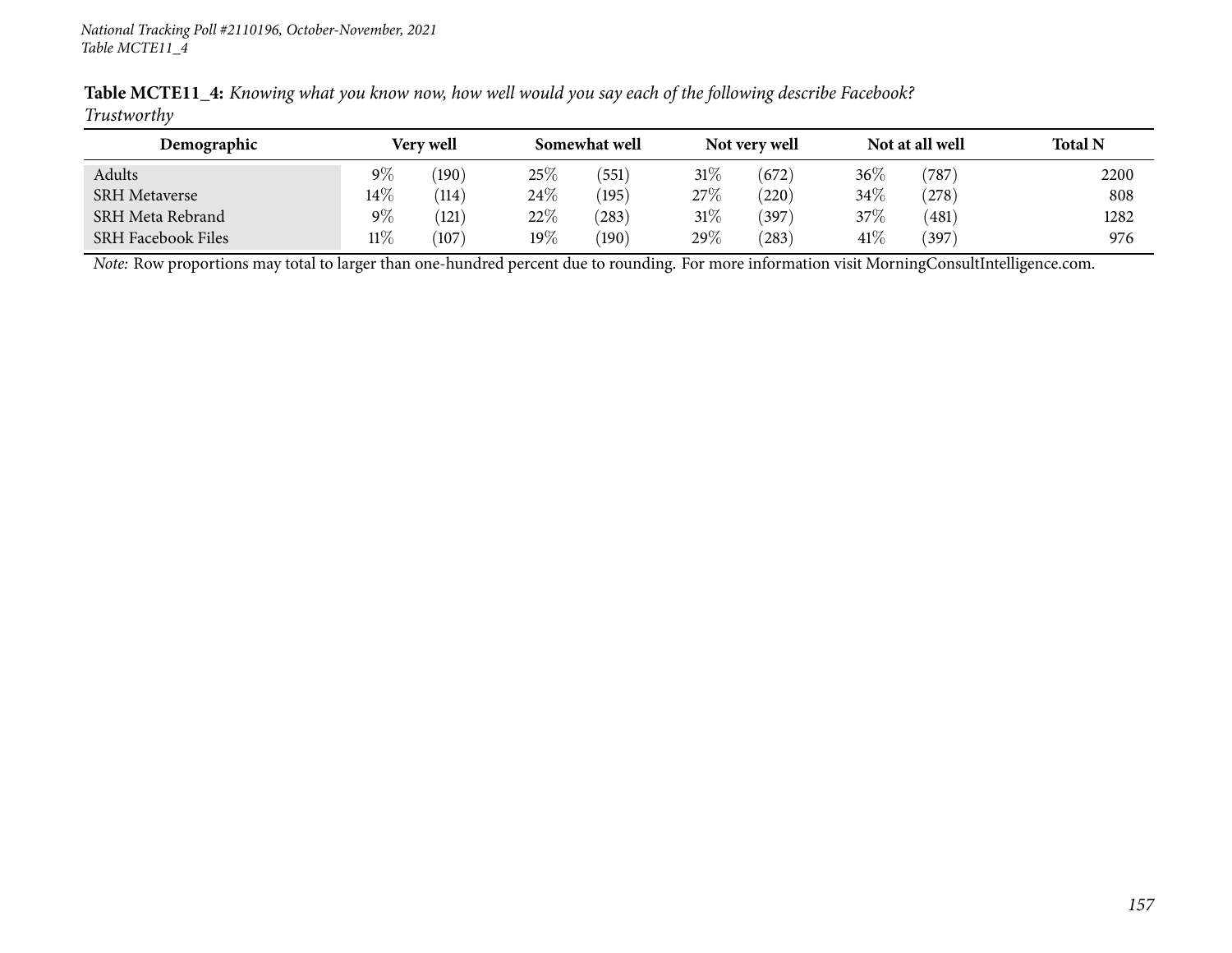Table MCTE11\_5: Knowing what you know now, how well would you say each of the following describe Facebook? *Invasive*

| Demographic              |     | Very well |      | Somewhat well |        | Not very well |        | Not at all well | <b>Total N</b> |
|--------------------------|-----|-----------|------|---------------|--------|---------------|--------|-----------------|----------------|
| Adults                   | 26% | (577)     | 38%  | (846)         | 21%    | (473)         | 14\%   | (305)           | 2200           |
| Gender: Male             | 29% | (308)     | 39%  | (411)         | 19%    | (206)         | 13%    | (137)           | 1062           |
| Gender: Female           | 24% | (268)     | 38%  | (435)         | 23\%   | (267)         | 15%    | (168)           | 1138           |
| Age: 18-34               | 28% | (182)     | 37%  | (240)         | 22%    | (142)         | 14\%   | (91)            | 655            |
| Age: 35-44               | 24% | (87)      | 43%  | (155)         | 20%    | (72)          | $12\%$ | (44)            | 358            |
| Age: 45-64               | 26% | (193)     | 37%  | (281)         | 23%    | (175)         | 13%    | (101)           | 751            |
| Age: 65+                 | 26% | (115)     | 39%  | (169)         | 19%    | (83)          | 16%    | (68)            | 436            |
| GenZers: 1997-2012       | 22% | (50)      | 34%  | (76)          | 23%    | (51)          | 21%    | (46)            | 222            |
| Millennials: 1981-1996   | 28% | (186)     | 40%  | (259)         | $21\%$ | (138)         | $11\%$ | (72)            | 655            |
| GenXers: 1965-1980       | 27% | (151)     | 37%  | (209)         | 23%    | (129)         | 13%    | (75)            | 565            |
| Baby Boomers: 1946-1964  | 25% | (172)     | 40%  | (273)         | $21\%$ | (142)         | 14\%   | (94)            | 681            |
| PID: Dem (no lean)       | 22% | (179)     | 39%  | (310)         | 24\%   | (194)         | 15%    | (117)           | 801            |
| PID: Ind (no lean)       | 31% | (239)     | 38%  | (292)         | 17%    | (129)         | 14\%   | (103)           | 763            |
| PID: Rep (no lean)       | 25% | (159)     | 38%  | (243)         | 24\%   | (150)         | 13%    | (84)            | 636            |
| PID/Gender: Dem Men      | 23% | (91)      | 41\% | (162)         | 23%    | (92)          | 13%    | (52)            | 398            |
| PID/Gender: Dem Women    | 22% | (88)      | 37%  | (148)         | 25%    | (102)         | $16\%$ | (65)            | 403            |
| PID/Gender: Ind Men      | 37% | (129)     | 36%  | (125)         | $12\%$ | (41)          | 15%    | (51)            | 346            |
| PID/Gender: Ind Women    | 26% | (110)     | 40%  | (167)         | $21\%$ | (88)          | 12%    | (52)            | 417            |
| PID/Gender: Rep Men      | 28% | (88)      | 39%  | (124)         | 23%    | (73)          | 10%    | (33)            | 317            |
| PID/Gender: Rep Women    | 22% | (71)      | 38%  | (120)         | 24\%   | (77)          | $16\%$ | (51)            | 319            |
| Ideo: Liberal (1-3)      | 33% | (207)     | 37%  | (233)         | $21\%$ | (129)         | $9\%$  | (56)            | 625            |
| Ideo: Moderate (4)       | 21% | (143)     | 40%  | (270)         | 22%    | (150)         | 16%    | (105)           | 668            |
| Ideo: Conservative (5-7) | 28% | (187)     | 39%  | (263)         | 19%    | (129)         | 14\%   | (96)            | 675            |
| Educ: < College          | 23% | (345)     | 39%  | (594)         | 23\%   | (343)         | 15%    | (231)           | 1512           |
| Educ: Bachelors degree   | 32% | (141)     | 39%  | (174)         | 20%    | (87)          | 10%    | (43)            | 444            |
| Educ: Post-grad          | 37% | (91)      | 32%  | (79)          | 18%    | (43)          | 13\%   | (31)            | 244            |
| Income: Under 50k        | 22% | (279)     | 38%  | (491)         | 24\%   | (312)         | 15%    | (194)           | 1276           |
| Income: 50k-100k         | 30% | (192)     | 40%  | (255)         | 18%    | (111)         | $12\%$ | (77)            | 636            |
| Income: 100k+            | 37% | (105)     | 35%  | (100)         | 17%    | (49)          | 12%    | (33)            | 288            |
| Ethnicity: White         | 28% | (475)     | 38%  | (662)         | 22%    | (375)         | $12\%$ | (210)           | 1722           |
| Ethnicity: Hispanic      | 25% | (87)      | 36%  | (127)         | 24%    | (84)          | 15%    | (52)            | 349            |
| Ethnicity: Black         | 19% | (53)      | 32%  | (89)          | 24\%   | (67)          | 24\%   | (66)            | 274            |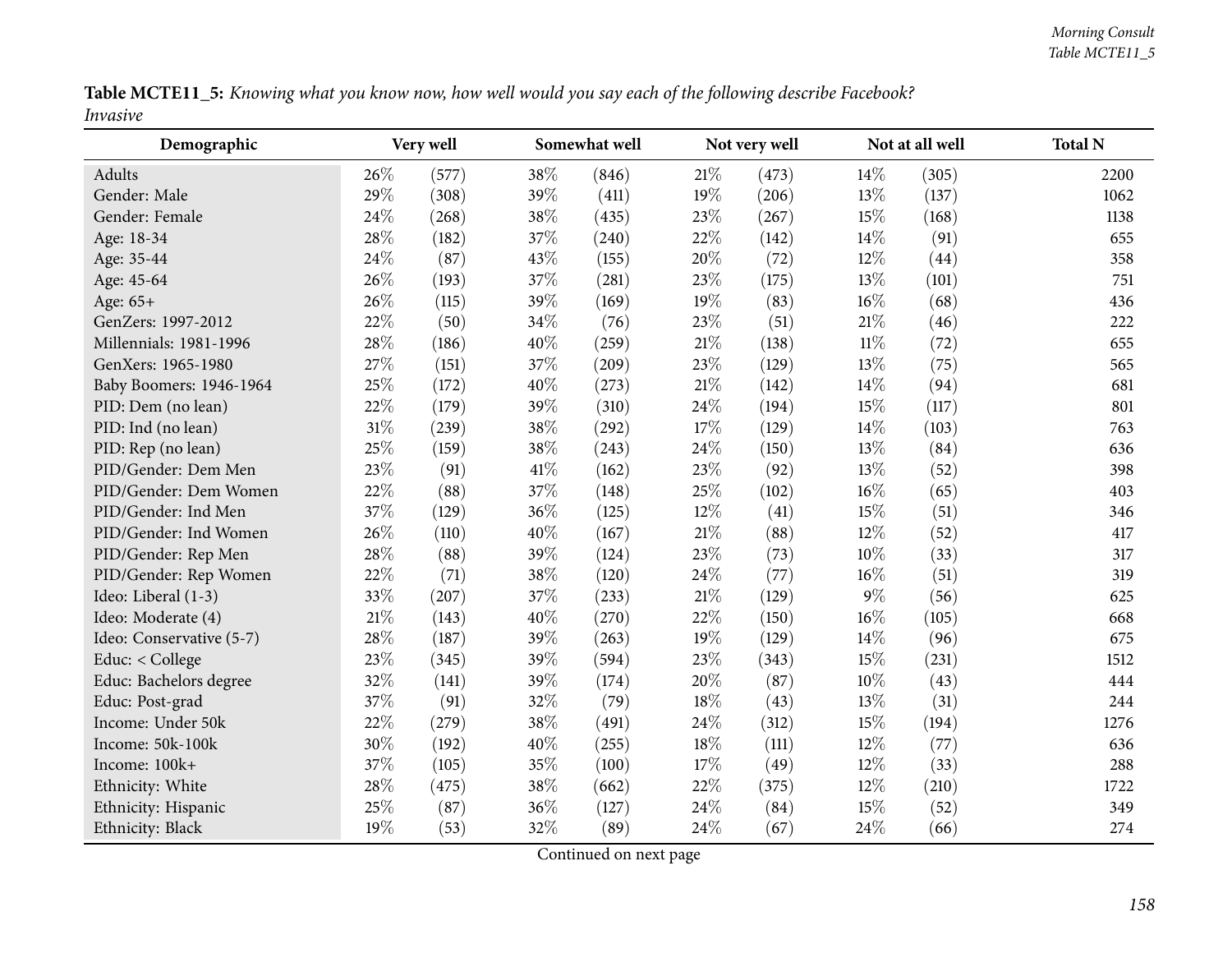|          | Table MCTE11_5: Knowing what you know now, how well would you say each of the following describe Facebook? |  |  |  |
|----------|------------------------------------------------------------------------------------------------------------|--|--|--|
| Invasive |                                                                                                            |  |  |  |

| Demographic                          |        | Somewhat well<br>Very well |      |       | Not very well |       | Not at all well | <b>Total N</b> |      |
|--------------------------------------|--------|----------------------------|------|-------|---------------|-------|-----------------|----------------|------|
| Adults                               | 26\%   | (577)                      | 38%  | (846) | 21\%          | (473) | 14\%            | (305)          | 2200 |
| Ethnicity: Other                     | 24%    | (49)                       | 47%  | (95)  | 15%           | (31)  | 14\%            | (29)           | 204  |
| All Christian                        | 24%    | (224)                      | 41\% | (371) | 22%           | (200) | 13%             | (120)          | 915  |
| All Non-Christian                    | 34%    | (36)                       | 38%  | (39)  | 18%           | (19)  | $9\%$           | (10)           | 103  |
| Atheist                              | 38\%   | (49)                       | 34%  | (44)  | $18\%$        | (23)  | 10%             | (12)           | 129  |
| Agnostic/Nothing in particular       | 28%    | (180)                      | 37%  | (234) | 21%           | (133) | 14%             | (91)           | 637  |
| Something Else                       | $21\%$ | (88)                       | 38%  | (157) | 24\%          | (99)  | 17%             | (72)           | 416  |
| Religious Non-Protestant/Catholic    | $31\%$ | (38)                       | 37%  | (46)  | 23%           | (28)  | $9\%$           | (12)           | 124  |
| Evangelical                          | 23%    | (129)                      | 39%  | (216) | 21%           | (114) | 17%             | (91)           | 550  |
| Non-Evangelical                      | 23%    | (174)                      | 41\% | (304) | 23%           | (172) | 13%             | (97)           | 747  |
| Community: Urban                     | 26%    | (160)                      | 36%  | (219) | 23%           | (139) | 15%             | (95)           | 613  |
| Community: Suburban                  | 27%    | (274)                      | 40%  | (408) | 20%           | (208) | 13%             | (129)          | 1019 |
| Community: Rural                     | 25%    | (143)                      | 38%  | (219) | 22%           | (126) | 14\%            | (81)           | 568  |
| Employ: Private Sector               | 27%    | (192)                      | 42%  | (293) | 21%           | (147) | 10%             | (68)           | 699  |
| Employ: Government                   | 26%    | (31)                       | 44%  | (52)  | 15%           | (17)  | 16%             | (19)           | 118  |
| Employ: Self-Employed                | 36%    | (72)                       | 29%  | (59)  | 18%           | (36)  | 17\%            | (35)           | 202  |
| Employ: Homemaker                    | 19%    | (28)                       | 40%  | (59)  | 23%           | (34)  | 17%             | (26)           | 147  |
| Employ: Student                      | 22%    | (17)                       | 34%  | (27)  | 25%           | (19)  | 20%             | (15)           | 78   |
| Employ: Retired                      | 26\%   | (127)                      | 37%  | (182) | 22%           | (109) | 16%             | (79)           | 497  |
| Employ: Unemployed                   | 24\%   | (67)                       | 38%  | (106) | 25%           | (69)  | 12%             | (34)           | 276  |
| Employ: Other                        | 24\%   | (43)                       | 37%  | (68)  | 23%           | (42)  | 16%             | (29)           | 183  |
| Military HH: Yes                     | 26%    | (88)                       | 38%  | (127) | 20%           | (68)  | 16%             | (54)           | 337  |
| Military HH: No                      | 26%    | (489)                      | 39%  | (718) | 22%           | (405) | 13%             | (251)          | 1863 |
| RD/WT: Right Direction               | 26%    | (212)                      | 36%  | (299) | 24%           | (197) | 15%             | (121)          | 829  |
| RD/WT: Wrong Track                   | 27%    | (365)                      | 40%  | (547) | 20%           | (276) | 13%             | (183)          | 1371 |
| Biden Job Approve                    | 25%    | (261)                      | 38%  | (389) | 22%           | (227) | 15%             | (154)          | 1031 |
| Biden Job Disapprove                 | 28%    | (290)                      | 39%  | (397) | $21\%$        | (213) | 12%             | (124)          | 1024 |
| Biden Job Strongly Approve           | 27%    | (118)                      | 34%  | (148) | $21\%$        | (91)  | 19%             | (81)           | 438  |
| Biden Job Somewhat Approve           | 24\%   | (143)                      | 41\% | (241) | 23%           | (136) | 12%             | (73)           | 593  |
| Biden Job Somewhat Disapprove        | 21%    | (60)                       | 46%  | (135) | 23%           | (66)  | $11\%$          | (31)           | 292  |
| <b>Biden Job Strongly Disapprove</b> | 31%    | (230)                      | 36%  | (262) | 20%           | (148) | 13%             | (93)           | 732  |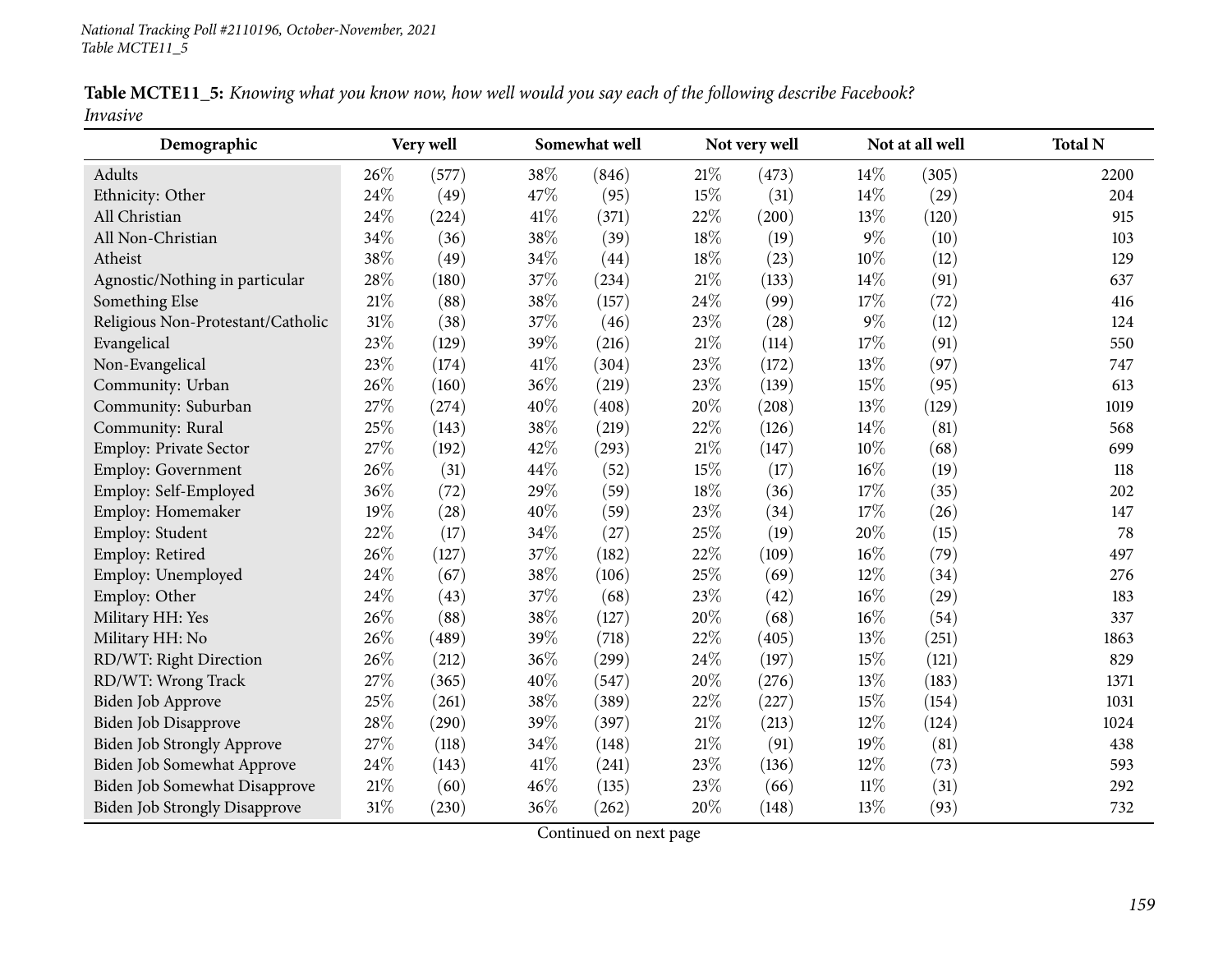Table MCTE11\_5: Knowing what you know now, how well would you say each of the following describe Facebook? *Invasive*

| Demographic                          |        | Very well |        | Somewhat well |        | Not very well |        | Not at all well | <b>Total N</b> |
|--------------------------------------|--------|-----------|--------|---------------|--------|---------------|--------|-----------------|----------------|
| Adults                               | 26\%   | (577)     | 38%    | (846)         | 21%    | (473)         | 14\%   | (305)           | 2200           |
| Favorable of Biden                   | 26%    | (273)     | 39%    | (406)         | 20%    | (207)         | 15%    | (152)           | 1038           |
| Unfavorable of Biden                 | 27%    | (287)     | 38%    | (398)         | 23\%   | (237)         | 12%    | (128)           | 1050           |
| Very Favorable of Biden              | 27%    | (128)     | 34%    | (161)         | 20%    | (96)          | $19\%$ | (92)            | 477            |
| Somewhat Favorable of Biden          | 26%    | (145)     | 44\%   | (245)         | 20%    | (111)         | $11\%$ | (60)            | 561            |
| Somewhat Unfavorable of Biden        | 20%    | (56)      | 41%    | (115)         | 28\%   | (78)          | $11\%$ | (31)            | 280            |
| Very Unfavorable of Biden            | 30%    | (231)     | 37%    | (283)         | 21%    | (159)         | 13%    | (97)            | 770            |
| #1 Issue: Economy                    | 26%    | (212)     | 41%    | (335)         | 22%    | (184)         | $11\%$ | (90)            | 822            |
| #1 Issue: Security                   | 25%    | (80)      | 36%    | (114)         | 23%    | (74)          | 15%    | (48)            | 316            |
| #1 Issue: Health Care                | 26%    | (76)      | 36%    | (105)         | 24\%   | (70)          | 14%    | (42)            | 293            |
| #1 Issue: Medicare / Social Security | 22%    | (56)      | 38%    | (98)          | $21\%$ | (55)          | 20%    | (51)            | 259            |
| #1 Issue: Women's Issues             | 33%    | (45)      | 35%    | (47)          | 18%    | (24)          | 14\%   | (20)            | 136            |
| #1 Issue: Education                  | 21%    | (22)      | 40%    | (44)          | 23%    | (25)          | 16%    | (18)            | 109            |
| #1 Issue: Energy                     | 29%    | (38)      | 43%    | (57)          | 17%    | (22)          | 12%    | (15)            | 132            |
| #1 Issue: Other                      | 36%    | (48)      | 34%    | (46)          | $14\%$ | (19)          | 16%    | (21)            | 134            |
| 2020 Vote: Joe Biden                 | 27%    | (265)     | 38%    | (374)         | 21%    | (204)         | 14%    | (137)           | 980            |
| 2020 Vote: Donald Trump              | 29%    | (197)     | 39%    | (264)         | 22%    | (149)         | $11\%$ | (74)            | 685            |
| 2020 Vote: Other                     | 27%    | (23)      | 37%    | (32)          | $21\%$ | (18)          | 15%    | (12)            | 85             |
| 2020 Vote: Didn't Vote               | 21%    | (92)      | 39%    | (173)         | 23%    | (101)         | 18%    | (80)            | 445            |
| 2018 House Vote: Democrat            | 30%    | (219)     | 38%    | (279)         | 20%    | (147)         | 13%    | (96)            | 741            |
| 2018 House Vote: Republican          | 29%    | (174)     | 36%    | (216)         | 22%    | (133)         | 12%    | (73)            | 596            |
| 2018 House Vote: Someone else        | 25%    | (17)      | $31\%$ | (21)          | $19\%$ | (13)          | 24\%   | (16)            | 67             |
| 2016 Vote: Hillary Clinton           | 28%    | (195)     | 37%    | (252)         | 21%    | (141)         | 14\%   | (98)            | 686            |
| 2016 Vote: Donald Trump              | 28%    | (183)     | 37%    | (244)         | 22\%   | (145)         | $12\%$ | (79)            | 651            |
| 2016 Vote: Other                     | 36%    | (47)      | 37%    | (50)          | 15%    | (19)          | $12\%$ | (16)            | 133            |
| 2016 Vote: Didn't Vote               | $21\%$ | (151)     | 41\%   | (301)         | 23%    | (167)         | 15%    | (111)           | 730            |
| Voted in 2014: Yes                   | 28%    | (344)     | 37%    | (452)         | 21%    | (251)         | 14%    | (166)           | 1214           |
| Voted in 2014: No                    | 24%    | (232)     | 40%    | (394)         | 23%    | (222)         | 14%    | (138)           | 986            |
| 4-Region: Northeast                  | 29%    | (115)     | 39%    | (155)         | 22%    | (85)          | 10%    | (39)            | 394            |
| 4-Region: Midwest                    | 24%    | (109)     | 36%    | (166)         | 25\%   | (116)         | 15%    | (71)            | 462            |
| 4-Region: South                      | 24%    | (201)     | 39%    | (317)         | 20%    | (168)         | 17%    | (138)           | 824            |
| 4-Region: West                       | 29%    | (152)     | 40%    | (207)         | 20%    | (104)         | $11\%$ | (57)            | 520            |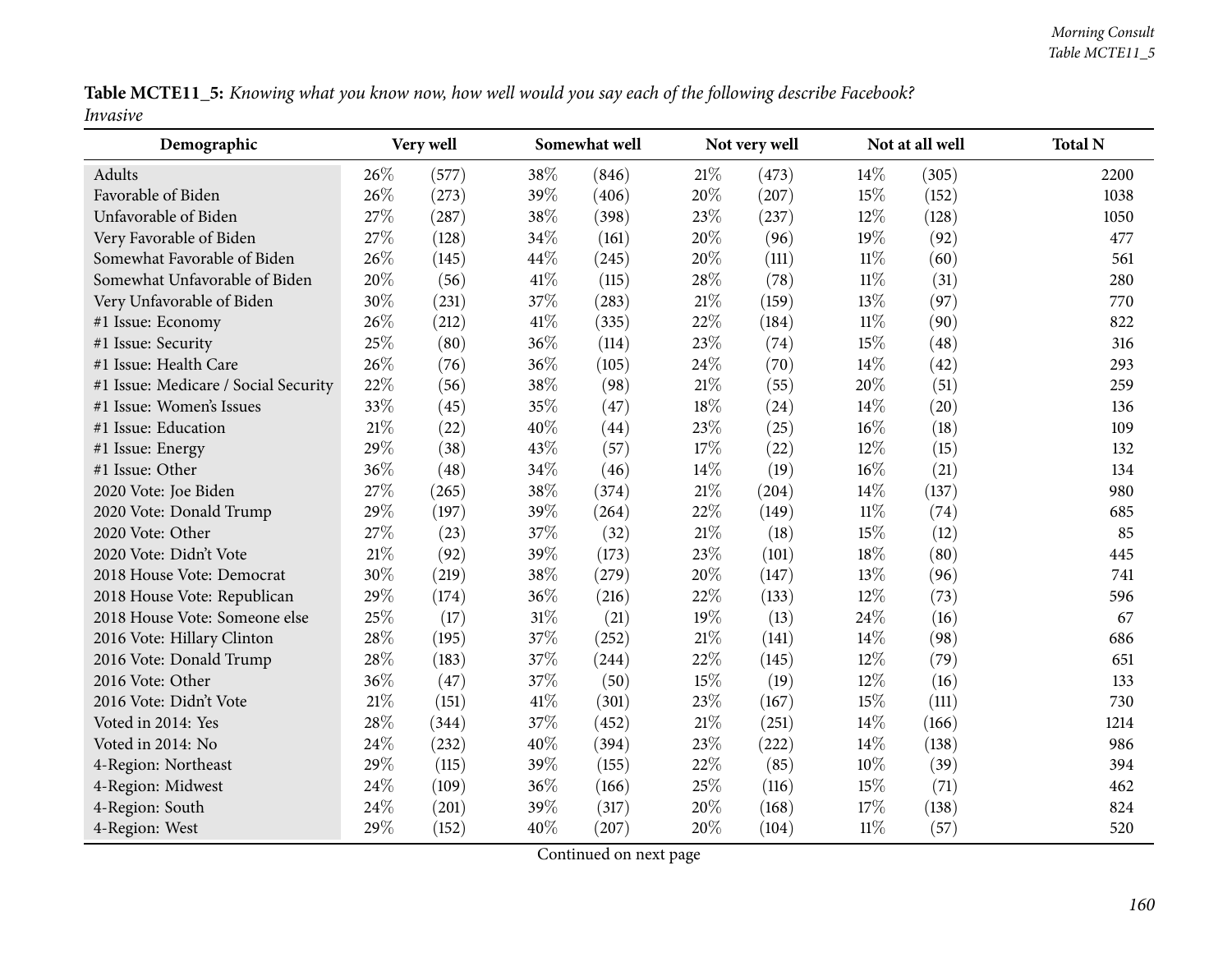| Table MCTE11_5: Knowing what you know now, how well would you say each of the following describe Facebook? |  |  |  |  |  |
|------------------------------------------------------------------------------------------------------------|--|--|--|--|--|
| Invasive                                                                                                   |  |  |  |  |  |

| Demographic               |        | Very well         |      | Somewhat well |         | Not very well |        | Not at all well | <b>Total N</b> |
|---------------------------|--------|-------------------|------|---------------|---------|---------------|--------|-----------------|----------------|
| Adults                    | 26\%   | .577 <sup>°</sup> | 38\% | (846)         | 21\%    | (473)         | $14\%$ | 305             | 2200           |
| <b>SRH Metaverse</b>      | 32%    | 257               | 38\% | (309)         | 19%     | (155)         | $11\%$ | (87)            | 808            |
| SRH Meta Rebrand          | $31\%$ | (399)             | 38\% | (486)         | 19 $\%$ | 250           | $11\%$ | 147             | 1282           |
| <b>SRH Facebook Files</b> | 36%    | (353)             | 35%  | (341)         | 18%     | (179)         | $11\%$ | (103)           | 976            |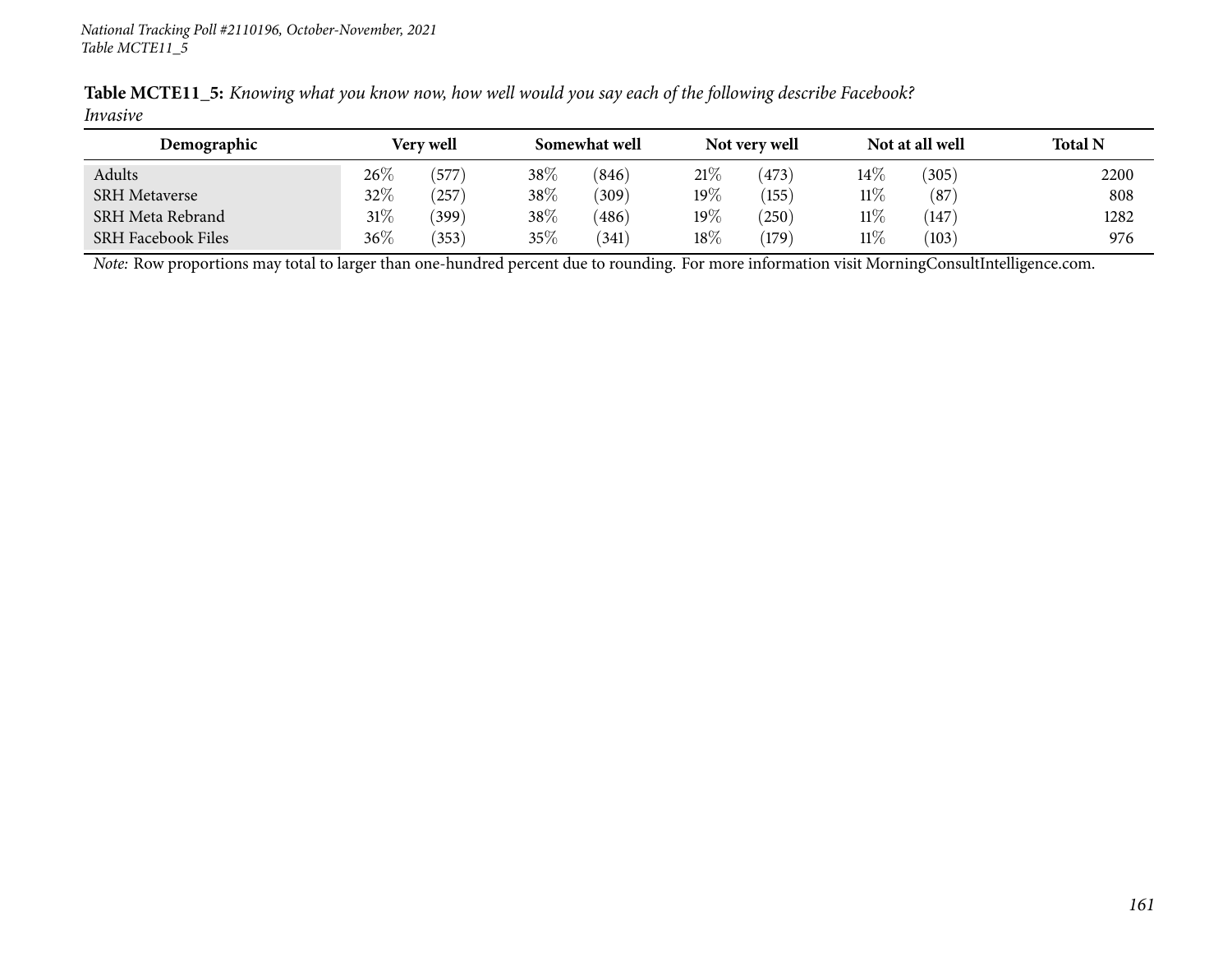Table MCTE11\_6: Knowing what you know now, how well would you say each of the following describe Facebook? *Secure*

| Demographic              |        | Very well |        | Somewhat well |        | Not very well |        | Not at all well | <b>Total N</b> |
|--------------------------|--------|-----------|--------|---------------|--------|---------------|--------|-----------------|----------------|
| Adults                   | $9\%$  | (194)     | 28\%   | (607)         | 35%    | (765)         | 29%    | (634)           | 2200           |
| Gender: Male             | 10%    | (105)     | 28%    | (293)         | 33%    | (355)         | 29%    | (309)           | 1062           |
| Gender: Female           | $8\%$  | (89)      | 28%    | (314)         | 36\%   | (410)         | 29%    | (325)           | 1138           |
| Age: 18-34               | 12%    | (76)      | 26%    | (172)         | 33%    | (216)         | 29%    | (192)           | 655            |
| Age: 35-44               | 14%    | (52)      | $31\%$ | (112)         | 29%    | (103)         | 25%    | (90)            | 358            |
| Age: 45-64               | $8\%$  | (59)      | 29%    | (215)         | 37%    | (277)         | 27%    | (200)           | 751            |
| Age: 65+                 | $2\%$  | (8)       | 25%    | (107)         | 39%    | (169)         | 35%    | (152)           | 436            |
| GenZers: 1997-2012       | 12%    | (26)      | 24%    | (53)          | 35%    | (77)          | 30%    | (66)            | 222            |
| Millennials: 1981-1996   | 13%    | (88)      | 28\%   | (185)         | $31\%$ | (200)         | 28%    | (182)           | 655            |
| GenXers: 1965-1980       | $11\%$ | (62)      | $31\%$ | (176)         | 33%    | (186)         | 25%    | (141)           | 565            |
| Baby Boomers: 1946-1964  | $2\%$  | (15)      | 26%    | (176)         | 41\%   | (279)         | $31\%$ | (211)           | 681            |
| PID: Dem (no lean)       | 12%    | (96)      | 32%    | (258)         | 30%    | (242)         | 26%    | (205)           | 801            |
| PID: Ind (no lean)       | $6\%$  | (50)      | 23%    | (173)         | 37\%   | (285)         | 33%    | (256)           | 763            |
| PID: Rep (no lean)       | $8\%$  | (49)      | 28\%   | (176)         | 37%    | (238)         | 27%    | (173)           | 636            |
| PID/Gender: Dem Men      | 15%    | (59)      | 32%    | (128)         | 29%    | (116)         | 24%    | (94)            | 398            |
| PID/Gender: Dem Women    | $9\%$  | (36)      | 32%    | (130)         | $31\%$ | (126)         | 27%    | (111)           | 403            |
| PID/Gender: Ind Men      | $7\%$  | (24)      | 23%    | (78)          | 36%    | (125)         | 34%    | (119)           | 346            |
| PID/Gender: Ind Women    | $6\%$  | (26)      | 23%    | (94)          | 38%    | (160)         | 33%    | (136)           | 417            |
| PID/Gender: Rep Men      | 7%     | (22)      | 27%    | (86)          | 36%    | (114)         | 30%    | (95)            | 317            |
| PID/Gender: Rep Women    | $8\%$  | (27)      | 28\%   | (89)          | 39%    | (124)         | 25%    | (78)            | 319            |
| Ideo: Liberal (1-3)      | $7\%$  | (47)      | 28\%   | (178)         | 33%    | (208)         | $31\%$ | (193)           | 625            |
| Ideo: Moderate (4)       | $11\%$ | (71)      | 30%    | (203)         | 33%    | (219)         | 26%    | (175)           | 668            |
| Ideo: Conservative (5-7) | $8\%$  | (56)      | 24\%   | (165)         | 38%    | (256)         | 29%    | (198)           | 675            |
| Educ: < College          | $9\%$  | (129)     | 29%    | (445)         | 34\%   | (510)         | 28%    | (428)           | 1512           |
| Educ: Bachelors degree   | $9\%$  | (38)      | 24%    | (106)         | 39%    | (175)         | 28%    | (125)           | 444            |
| Educ: Post-grad          | 11%    | (27)      | 23%    | (55)          | 33%    | (81)          | 33%    | (81)            | 244            |
| Income: Under 50k        | $8\%$  | (104)     | $31\%$ | (394)         | 33%    | (417)         | 28%    | (361)           | 1276           |
| Income: 50k-100k         | $10\%$ | (61)      | 23%    | (144)         | 37%    | (237)         | 30%    | (193)           | 636            |
| Income: 100k+            | $10\%$ | (29)      | 24\%   | (68)          | 39%    | (111)         | 28%    | (79)            | 288            |
| Ethnicity: White         | $8\%$  | (140)     | 27%    | (468)         | 37%    | (630)         | 28%    | (483)           | 1722           |
| Ethnicity: Hispanic      | $9\%$  | (32)      | 35%    | (123)         | 25%    | (86)          | 31%    | (109)           | 349            |
| Ethnicity: Black         | 16%    | (43)      | 29%    | (80)          | 26\%   | (72)          | 29%    | (79)            | 274            |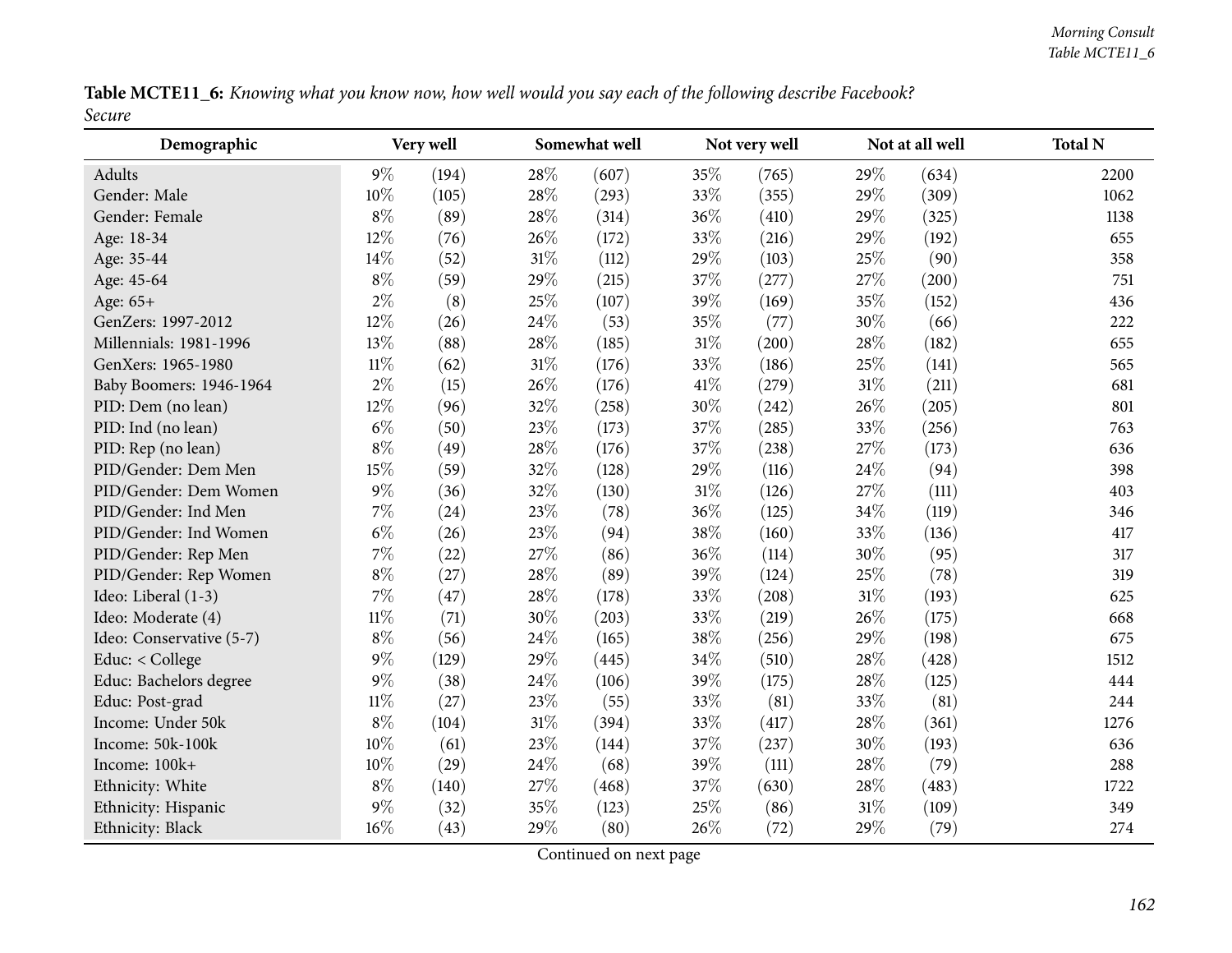|        | Table MCTE11_6: Knowing what you know now, how well would you say each of the following describe Facebook? |  |  |  |
|--------|------------------------------------------------------------------------------------------------------------|--|--|--|
| Secure |                                                                                                            |  |  |  |

| Demographic                          |        | Very well          |     | Somewhat well |        | Not very well |        | Not at all well | <b>Total N</b> |
|--------------------------------------|--------|--------------------|-----|---------------|--------|---------------|--------|-----------------|----------------|
| Adults                               | $9\%$  | (194)              | 28% | (607)         | 35%    | (765)         | 29%    | (634)           | 2200           |
| Ethnicity: Other                     | $6\%$  | (12)               | 28% | (58)          | $31\%$ | (63)          | 35%    | (72)            | 204            |
| All Christian                        | $8\%$  | (74)               | 29% | (264)         | 35%    | (324)         | 28%    | (253)           | 915            |
| All Non-Christian                    | 16%    | (17)               | 26% | (27)          | 26%    | (27)          | $31\%$ | (32)            | 103            |
| Atheist                              | 5%     | (7)                | 23% | (30)          | 38\%   | (49)          | 33%    | (43)            | 129            |
| Agnostic/Nothing in particular       | 9%     | (57)               | 26% | (163)         | 36%    | (227)         | 30%    | (191)           | 637            |
| Something Else                       | 10%    | (40)               | 30% | (123)         | 33%    | (138)         | 28%    | (114)           | 416            |
| Religious Non-Protestant/Catholic    | 14%    | (17)               | 27% | (34)          | 27%    | (33)          | 32%    | (40)            | 124            |
| Evangelical                          | 12%    | (68)               | 33% | (179)         | 30%    | (163)         | 25%    | (140)           | 550            |
| Non-Evangelical                      | $6\%$  | $\left( 42\right)$ | 27% | (199)         | 39%    | (290)         | 29%    | (215)           | 747            |
| Community: Urban                     | 13%    | (80)               | 31% | (192)         | 29%    | (180)         | 26\%   | (160)           | 613            |
| Community: Suburban                  | 7%     | (69)               | 27% | (274)         | 37%    | (377)         | 29%    | (299)           | 1019           |
| Community: Rural                     | $8\%$  | (45)               | 25% | (140)         | 37%    | (208)         | 31%    | (175)           | 568            |
| Employ: Private Sector               | 10%    | (71)               | 32% | (226)         | 33%    | (231)         | 25%    | (172)           | 699            |
| Employ: Government                   | 12%    | (14)               | 27% | (32)          | 34%    | (40)          | 27%    | (32)            | 118            |
| Employ: Self-Employed                | 16%    | (31)               | 20% | (40)          | 29%    | (58)          | 36%    | (73)            | 202            |
| Employ: Homemaker                    | $5\%$  | (8)                | 31% | (46)          | 37%    | (55)          | 26%    | (38)            | 147            |
| Employ: Student                      | 10%    | (8)                | 21% | (16)          | 32%    | (25)          | 37%    | (29)            | 78             |
| Employ: Retired                      | $2\%$  | (12)               | 25% | (122)         | 38%    | (191)         | 35%    | (171)           | 497            |
| Employ: Unemployed                   | $11\%$ | (31)               | 29% | (79)          | 37%    | (101)         | 23%    | (65)            | 276            |
| Employ: Other                        | $11\%$ | $\left( 20\right)$ | 25% | (45)          | 35%    | (64)          | 29%    | (53)            | 183            |
| Military HH: Yes                     | $8\%$  | (28)               | 25% | (83)          | 35%    | (119)         | 32%    | (107)           | 337            |
| Military HH: No                      | $9\%$  | (167)              | 28% | (524)         | 35%    | (646)         | 28%    | (527)           | 1863           |
| RD/WT: Right Direction               | 16%    | (131)              | 32% | (262)         | 30%    | (249)         | 23%    | (187)           | 829            |
| RD/WT: Wrong Track                   | $5\%$  | (64)               | 25% | (344)         | 38%    | (517)         | 33%    | (446)           | 1371           |
| Biden Job Approve                    | 12%    | (128)              | 30% | (309)         | 31%    | (318)         | 27%    | (276)           | 1031           |
| <b>Biden Job Disapprove</b>          | $5\%$  | (53)               | 25% | (257)         | 39%    | (397)         | $31\%$ | (317)           | 1024           |
| <b>Biden Job Strongly Approve</b>    | 19%    | (83)               | 29% | (126)         | 26%    | (115)         | 26%    | (114)           | 438            |
| Biden Job Somewhat Approve           | $8\%$  | (45)               | 31% | (183)         | 34%    | (203)         | 27%    | (162)           | 593            |
| Biden Job Somewhat Disapprove        | $6\%$  | (17)               | 32% | (94)          | 39%    | (115)         | 23%    | (66)            | 292            |
| <b>Biden Job Strongly Disapprove</b> | $5\%$  | (36)               | 22% | (163)         | 39%    | (282)         | 34%    | (251)           | 732            |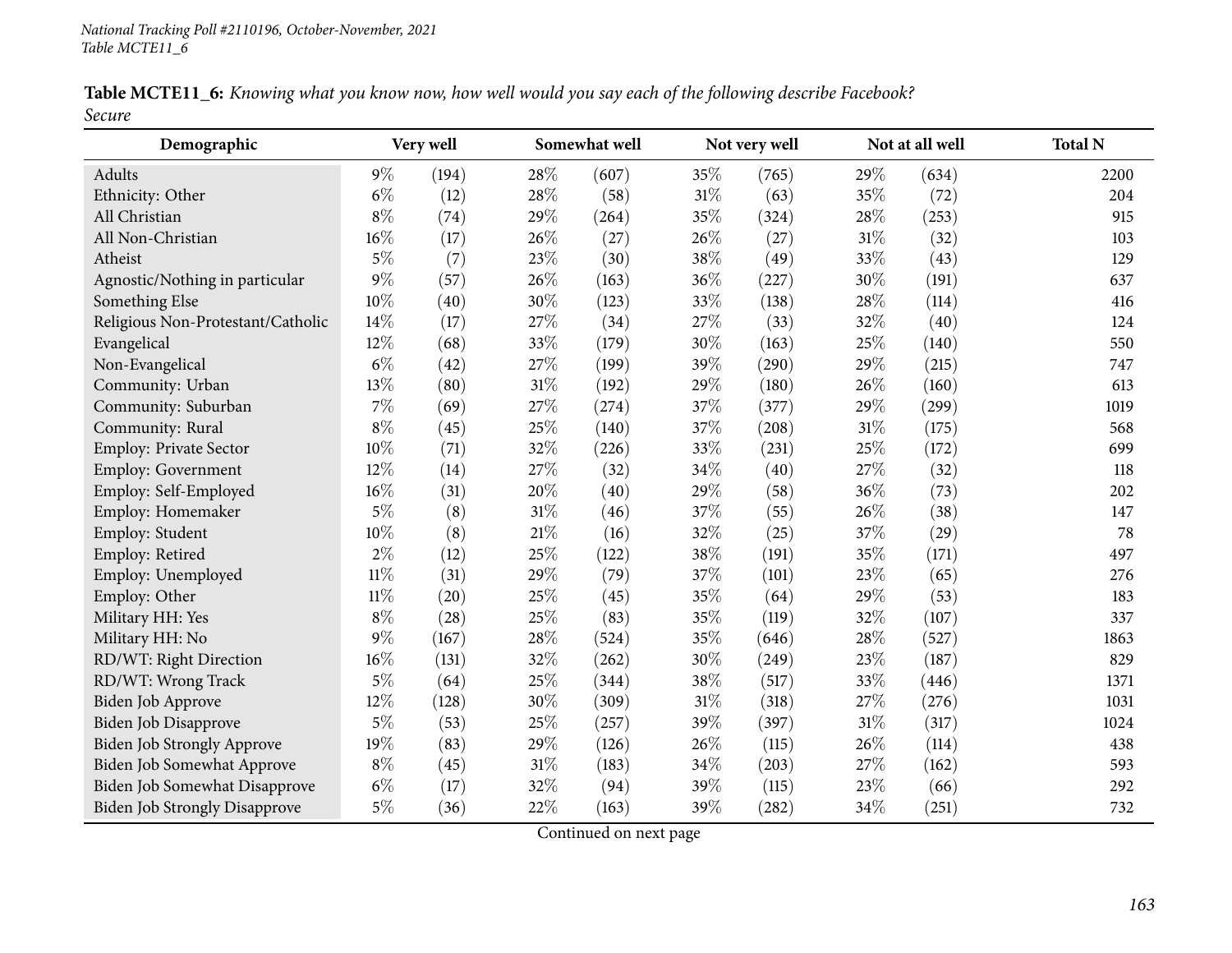Table MCTE11\_6: Knowing what you know now, how well would you say each of the following describe Facebook? *Secure*

| Demographic                          |        | Very well |      | Somewhat well |        | Not very well |        | Not at all well |      | <b>Total N</b> |
|--------------------------------------|--------|-----------|------|---------------|--------|---------------|--------|-----------------|------|----------------|
| Adults                               | $9\%$  | (194)     | 28\% | (607)         | 35%    | (765)         | 29%    | (634)           | 2200 |                |
| Favorable of Biden                   | 13%    | (133)     | 29%  | (305)         | $31\%$ | (321)         | 27\%   | (278)           | 1038 |                |
| Unfavorable of Biden                 | $5\%$  | (53)      | 25%  | (263)         | 39%    | (407)         | $31\%$ | (327)           | 1050 |                |
| Very Favorable of Biden              | 17%    | (81)      | 29%  | (136)         | 26%    | (125)         | 28%    | (135)           | 477  |                |
| Somewhat Favorable of Biden          | $9\%$  | (52)      | 30%  | (169)         | 35%    | (197)         | 26%    | (143)           | 561  |                |
| Somewhat Unfavorable of Biden        | $4\%$  | (11)      | 30%  | (83)          | 41\%   | (115)         | 25%    | (70)            | 280  |                |
| Very Unfavorable of Biden            | $5\%$  | (42)      | 23%  | (180)         | 38%    | (292)         | 33%    | (257)           | 770  |                |
| #1 Issue: Economy                    | $9\%$  | (78)      | 28%  | (226)         | 37%    | (301)         | 26%    | (217)           | 822  |                |
| #1 Issue: Security                   | $5\%$  | (16)      | 29%  | (90)          | 31\%   | (97)          | 36%    | (113)           | 316  |                |
| #1 Issue: Health Care                | 13%    | (37)      | 33%  | (97)          | 32%    | (93)          | 23%    | (66)            | 293  |                |
| #1 Issue: Medicare / Social Security | $6\%$  | (15)      | 26%  | (69)          | 38%    | (97)          | 30%    | (78)            | 259  |                |
| #1 Issue: Women's Issues             | 12%    | (16)      | 14%  | (19)          | 39%    | (53)          | 35%    | (47)            | 136  |                |
| #1 Issue: Education                  | 10%    | (11)      | 35%  | (39)          | 30%    | (33)          | 24\%   | (26)            | 109  |                |
| #1 Issue: Energy                     | 14%    | (18)      | 26%  | (34)          | 34%    | (45)          | 26%    | (34)            | 132  |                |
| #1 Issue: Other                      | $3\%$  | (4)       | 25%  | (33)          | 34\%   | (45)          | 38%    | (52)            | 134  |                |
| 2020 Vote: Joe Biden                 | $9\%$  | (93)      | 29%  | (282)         | 33%    | (324)         | 29%    | (281)           | 980  |                |
| 2020 Vote: Donald Trump              | $7\%$  | (47)      | 25%  | (174)         | 39%    | (266)         | 29%    | (197)           | 685  |                |
| 2020 Vote: Other                     | $4\%$  | (3)       | 22%  | (19)          | 32%    | (27)          | 42%    | (35)            | 85   |                |
| 2020 Vote: Didn't Vote               | $11\%$ | (51)      | 29%  | (128)         | 33%    | (147)         | 27%    | (119)           | 445  |                |
| 2018 House Vote: Democrat            | 10%    | (74)      | 27%  | (201)         | 33%    | (248)         | 29%    | (218)           | 741  |                |
| 2018 House Vote: Republican          | $6\%$  | (38)      | 24\% | (145)         | 38%    | (226)         | $31\%$ | (186)           | 596  |                |
| 2018 House Vote: Someone else        | $4\%$  | (2)       | 22%  | (15)          | 32%    | (22)          | 42%    | (28)            | 67   |                |
| 2016 Vote: Hillary Clinton           | 10%    | (66)      | 28%  | (195)         | 34\%   | (236)         | 28%    | (189)           | 686  |                |
| 2016 Vote: Donald Trump              | $7\%$  | (45)      | 26%  | (172)         | 36%    | (236)         | 30%    | (198)           | 651  |                |
| 2016 Vote: Other                     | $2\%$  | (2)       | 27%  | (36)          | 42%    | (55)          | 30%    | (39)            | 133  |                |
| 2016 Vote: Didn't Vote               | $11\%$ | (81)      | 28%  | (203)         | 33%    | (239)         | 28%    | (207)           | 730  |                |
| Voted in 2014: Yes                   | $8\%$  | (94)      | 27%  | (322)         | 35%    | (429)         | 30%    | (369)           | 1214 |                |
| Voted in 2014: No                    | $10\%$ | (100)     | 29%  | (284)         | 34\%   | (337)         | 27%    | (265)           | 986  |                |
| 4-Region: Northeast                  | $8\%$  | (30)      | 29%  | (115)         | 35%    | (137)         | 28\%   | (111)           | 394  |                |
| 4-Region: Midwest                    | $9\%$  | (43)      | 26%  | (119)         | 38%    | (177)         | 27%    | (123)           | 462  |                |
| 4-Region: South                      | 10%    | (79)      | 29%  | (237)         | 33%    | (272)         | 29%    | (236)           | 824  |                |
| 4-Region: West                       | $8\%$  | (43)      | 26%  | (136)         | 34\%   | (178)         | $31\%$ | (163)           | 520  |                |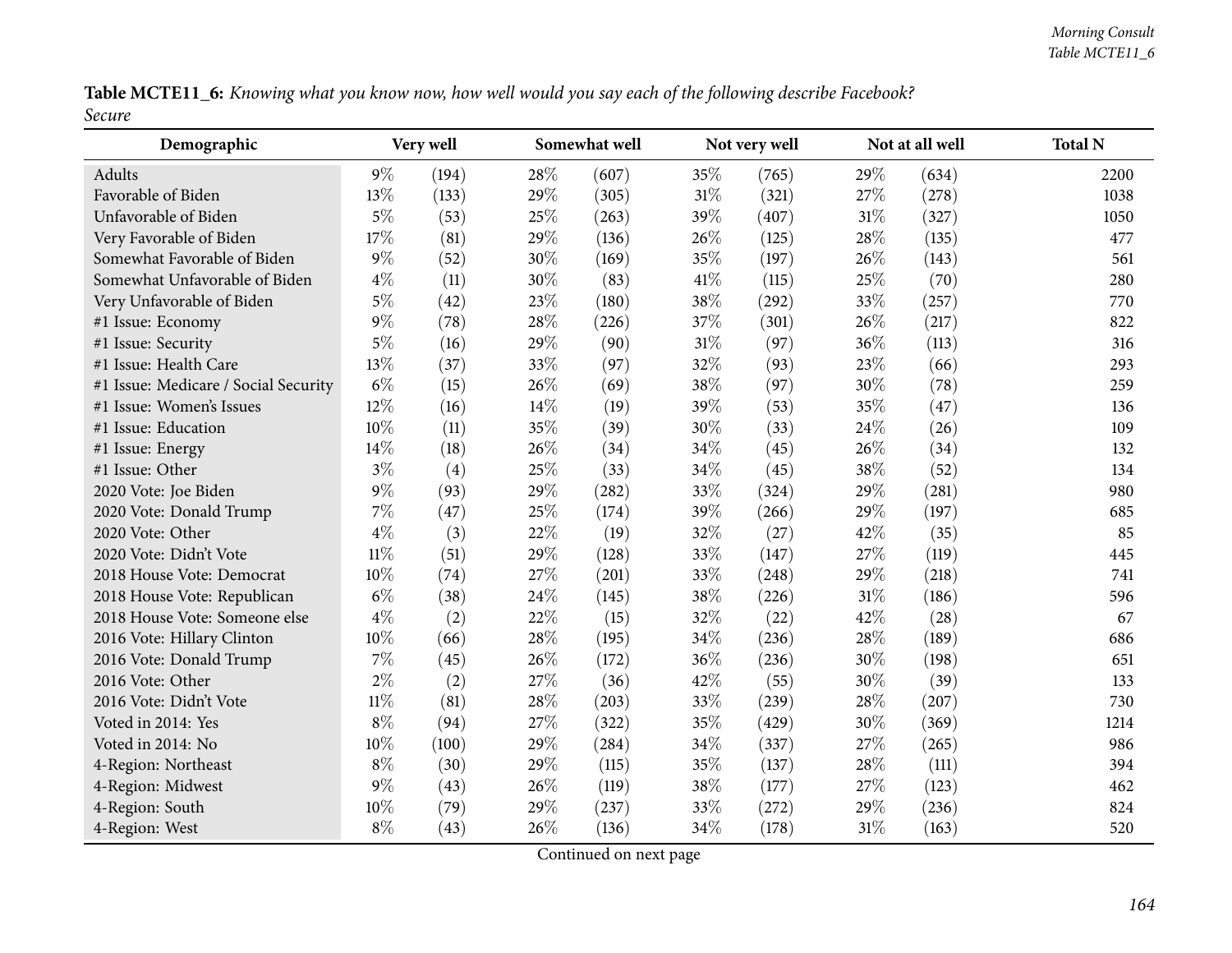| Table MCTE11_6: Knowing what you know now, how well would you say each of the following describe Facebook? |  |  |  |  |  |  |  |
|------------------------------------------------------------------------------------------------------------|--|--|--|--|--|--|--|
| Secure                                                                                                     |  |  |  |  |  |  |  |

| Demographic               |        | <b>Very well</b> |        | Somewhat well |        | Not very well |      | Not at all well | <b>Total N</b> |
|---------------------------|--------|------------------|--------|---------------|--------|---------------|------|-----------------|----------------|
| Adults                    | $9\%$  | $^{\prime}194)$  | 28\%   | (607)         | 35%    | (765)         | 29%  | (634)           | 2200           |
| <b>SRH Metaverse</b>      | 13%    | (103)            | 28\%   | (223)         | 33\%   | (268)         | 26\% | (213)           | 808            |
| SRH Meta Rebrand          | $10\%$ | (125)            | $26\%$ | (337)         | $37\%$ | 472)          | 27\% | (348)           | 1282           |
| <b>SRH Facebook Files</b> | $11\%$ | (105)            | $24\%$ | (236)         | 33\%   | 327)          | 32%  | (309)           | 976            |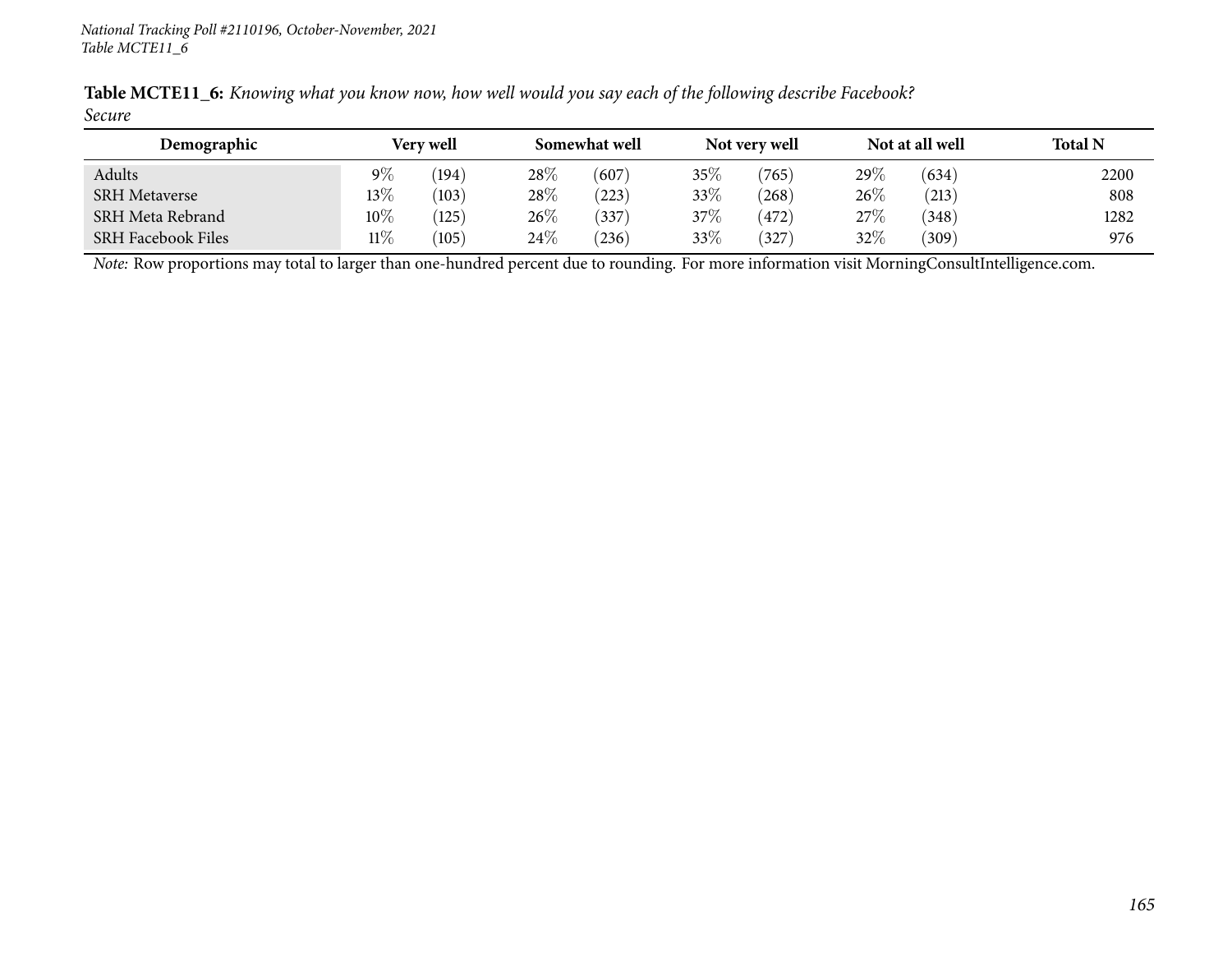| Table MCTE11_7: Knowing what you know now, how well would you say each of the following describe Facebook? |  |  |
|------------------------------------------------------------------------------------------------------------|--|--|
| Cares about its users                                                                                      |  |  |

| Demographic              |        | Very well |        | Somewhat well |        | Not very well |        | Not at all well | <b>Total N</b> |
|--------------------------|--------|-----------|--------|---------------|--------|---------------|--------|-----------------|----------------|
| Adults                   | 10%    | (213)     | 26%    | (573)         | $31\%$ | (689)         | 33%    | (725)           | 2200           |
| Gender: Male             | 10%    | (105)     | 23%    | (249)         | 32%    | (334)         | 35%    | (373)           | 1062           |
| Gender: Female           | 10%    | (109)     | 28%    | (324)         | 31\%   | (355)         | 31%    | (351)           | 1138           |
| Age: 18-34               | 13%    | (85)      | 30%    | (194)         | 28\%   | (185)         | 29%    | (191)           | 655            |
| Age: 35-44               | 15%    | (55)      | 33%    | (117)         | 27%    | (96)          | 25%    | (90)            | 358            |
| Age: 45-64               | $8\%$  | (61)      | 25%    | (186)         | 33%    | (247)         | 34%    | (256)           | 751            |
| Age: 65+                 | $3\%$  | (13)      | $18\%$ | (76)          | 37%    | (160)         | 43%    | (187)           | 436            |
| GenZers: 1997-2012       | 14%    | (31)      | 29%    | (65)          | 29%    | (64)          | 28%    | (62)            | 222            |
| Millennials: 1981-1996   | 15%    | (95)      | 31%    | (202)         | 27%    | (174)         | 28%    | (183)           | 655            |
| GenXers: 1965-1980       | $11\%$ | (61)      | 28%    | (156)         | 31\%   | (174)         | 31%    | (174)           | 565            |
| Baby Boomers: 1946-1964  | $3\%$  | (22)      | $21\%$ | (144)         | 36%    | (246)         | 40%    | (269)           | 681            |
| PID: Dem (no lean)       | 12%    | (98)      | $31\%$ | (246)         | 29%    | (231)         | 28%    | (226)           | 801            |
| PID: Ind (no lean)       | $9\%$  | (68)      | 22%    | (165)         | 30%    | (229)         | 40%    | (302)           | 763            |
| PID: Rep (no lean)       | $8\%$  | (48)      | 25%    | (162)         | 36%    | (229)         | $31\%$ | (197)           | 636            |
| PID/Gender: Dem Men      | 13%    | (53)      | 29%    | (114)         | $30\%$ | (119)         | 28%    | (112)           | 398            |
| PID/Gender: Dem Women    | $11\%$ | (45)      | 33%    | (132)         | 28\%   | (112)         | 28%    | (114)           | 403            |
| PID/Gender: Ind Men      | $8\%$  | (29)      | 16%    | (56)          | 30%    | (104)         | 46%    | (158)           | 346            |
| PID/Gender: Ind Women    | $9\%$  | (39)      | 26%    | (109)         | 30%    | (126)         | 35%    | (144)           | 417            |
| PID/Gender: Rep Men      | $7\%$  | (23)      | 25%    | (79)          | 35%    | (112)         | 33%    | (104)           | 317            |
| PID/Gender: Rep Women    | $8\%$  | (25)      | 26%    | (83)          | 37%    | (117)         | 29%    | (93)            | 319            |
| Ideo: Liberal (1-3)      | $9\%$  | (59)      | 25%    | (157)         | 30%    | (190)         | 35%    | (219)           | 625            |
| Ideo: Moderate (4)       | 10%    | (70)      | $30\%$ | (197)         | $31\%$ | (208)         | 29%    | (193)           | 668            |
| Ideo: Conservative (5-7) | $8\%$  | (53)      | 22%    | (145)         | 34%    | (229)         | 37%    | (247)           | 675            |
| Educ: < College          | 10%    | (147)     | 29%    | (438)         | 30%    | (457)         | $31\%$ | (470)           | 1512           |
| Educ: Bachelors degree   | 10%    | (42)      | 20%    | (88)          | 35%    | (157)         | 35%    | (157)           | 444            |
| Educ: Post-grad          | 10%    | (24)      | 19%    | (47)          | $31\%$ | (75)          | 40%    | (98)            | 244            |
| Income: Under 50k        | $9\%$  | (121)     | 31%    | (395)         | 29%    | (372)         | 30%    | (389)           | 1276           |
| Income: 50k-100k         | $9\%$  | (58)      | 20%    | (130)         | 35%    | (224)         | 35%    | (223)           | 636            |
| Income: 100k+            | 12%    | (34)      | 17%    | (48)          | 32%    | (93)          | 39%    | (113)           | 288            |
| Ethnicity: White         | $9\%$  | (155)     | 24%    | (414)         | 34%    | (578)         | 33%    | (574)           | 1722           |
| Ethnicity: Hispanic      | 14%    | (50)      | 32%    | (113)         | 25%    | (89)          | 28\%   | (98)            | 349            |
| Ethnicity: Black         | 13%    | (37)      | 33%    | (91)          | 22%    | (59)          | 32%    | (87)            | 274            |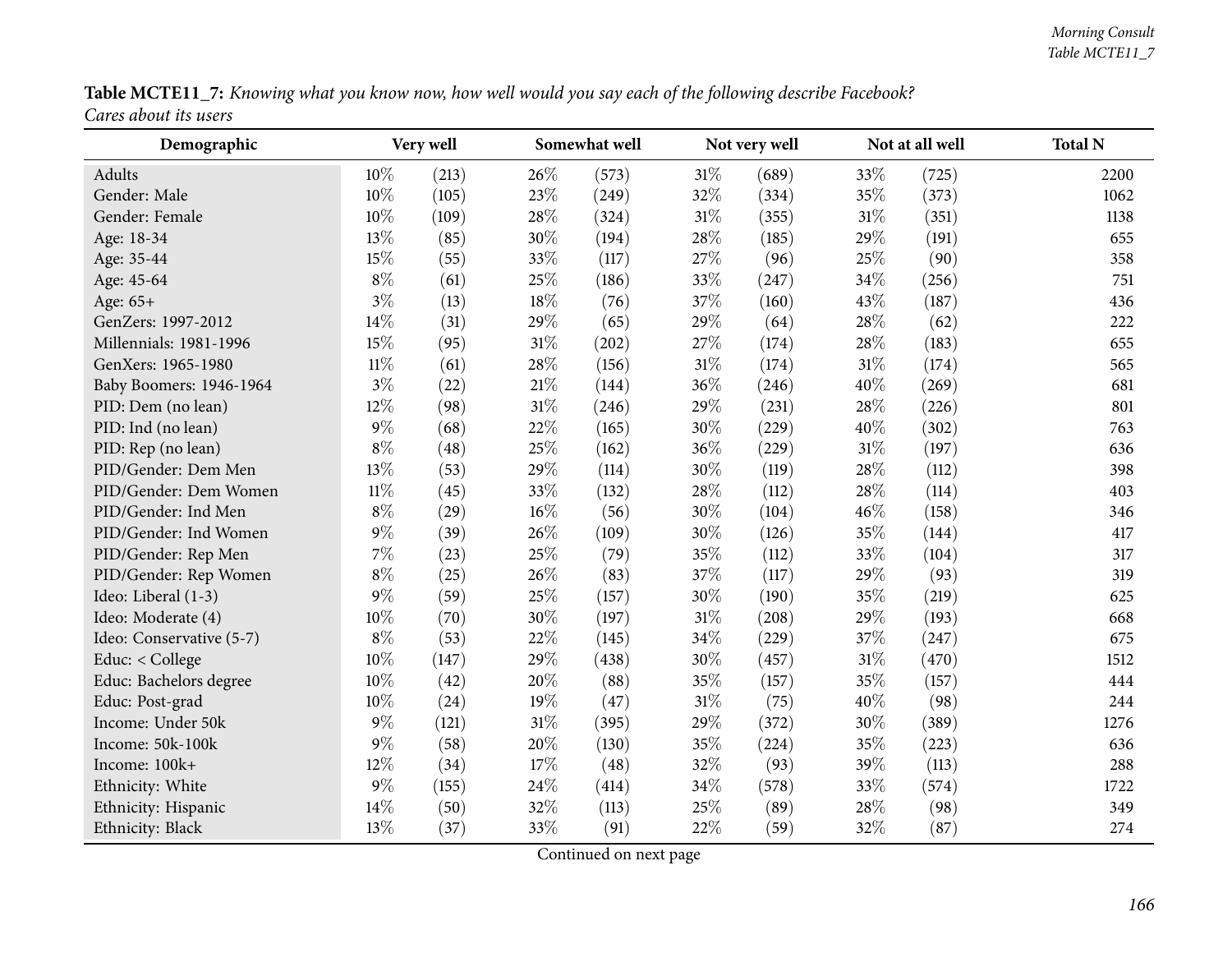| Table MCTE11_7: Knowing what you know now, how well would you say each of the following describe Facebook? |  |  |
|------------------------------------------------------------------------------------------------------------|--|--|
| Cares about its users                                                                                      |  |  |

| Demographic                          |        | Very well          |     | Somewhat well |     | Not very well |        | Not at all well | <b>Total N</b> |
|--------------------------------------|--------|--------------------|-----|---------------|-----|---------------|--------|-----------------|----------------|
| Adults                               | 10%    | (213)              | 26% | (573)         | 31% | (689)         | 33%    | (725)           | 2200           |
| Ethnicity: Other                     | 10%    | (21)               | 33% | (68)          | 25% | (51)          | 31%    | (63)            | 204            |
| All Christian                        | 10%    | (94)               | 25% | (232)         | 34% | (308)         | $31\%$ | (282)           | 915            |
| All Non-Christian                    | 14\%   | (15)               | 23% | (23)          | 33% | (34)          | 30%    | (31)            | 103            |
| Atheist                              | $3\%$  | (4)                | 12% | (15)          | 38% | (49)          | 48%    | (61)            | 129            |
| Agnostic/Nothing in particular       | 9%     | (58)               | 26% | (169)         | 31% | (196)         | 34%    | (214)           | 637            |
| Something Else                       | 10%    | (43)               | 32% | (134)         | 25% | (102)         | 33%    | (137)           | 416            |
| Religious Non-Protestant/Catholic    | 12%    | (15)               | 23% | (28)          | 33% | (41)          | 32%    | (40)            | 124            |
| Evangelical                          | 15%    | (81)               | 31% | (172)         | 27% | (147)         | 27%    | (150)           | 550            |
| Non-Evangelical                      | 7%     | (55)               | 25% | (186)         | 34% | (252)         | 34%    | (254)           | 747            |
| Community: Urban                     | 15%    | (92)               | 31% | (190)         | 26% | (162)         | 27%    | (168)           | 613            |
| Community: Suburban                  | 7%     | (74)               | 25% | (253)         | 32% | (330)         | 36%    | (363)           | 1019           |
| Community: Rural                     | $8\%$  | (48)               | 23% | (130)         | 35% | (197)         | 34%    | (193)           | 568            |
| Employ: Private Sector               | $11\%$ | (77)               | 28% | (194)         | 35% | (243)         | 26%    | (185)           | 699            |
| <b>Employ: Government</b>            | $10\%$ | (12)               | 27% | (32)          | 31% | (37)          | 32%    | (38)            | 118            |
| Employ: Self-Employed                | 14%    | $\left( 28\right)$ | 21% | (43)          | 20% | (40)          | 45%    | (91)            | 202            |
| Employ: Homemaker                    | $8\%$  | (11)               | 29% | (43)          | 33% | (48)          | 30%    | (44)            | 147            |
| Employ: Student                      | $7\%$  | (5)                | 27% | (21)          | 24% | (19)          | 42%    | (32)            | 78             |
| Employ: Retired                      | $4\%$  | (20)               | 19% | (93)          | 36% | (177)         | 41\%   | (206)           | 497            |
| Employ: Unemployed                   | 12%    | (33)               | 35% | (97)          | 27% | (75)          | 26\%   | (71)            | 276            |
| Employ: Other                        | 15%    | (28)               | 27% | (49)          | 27% | (49)          | 31%    | (57)            | 183            |
| Military HH: Yes                     | $8\%$  | (26)               | 23% | (77)          | 32% | (106)         | 38%    | (128)           | 337            |
| Military HH: No                      | 10%    | (187)              | 27% | (496)         | 31% | (583)         | 32%    | (597)           | 1863           |
| RD/WT: Right Direction               | $16\%$ | (130)              | 32% | (263)         | 28% | (236)         | 24\%   | (200)           | 829            |
| RD/WT: Wrong Track                   | $6\%$  | (84)               | 23% | (310)         | 33% | (453)         | 38%    | (524)           | 1371           |
| Biden Job Approve                    | 13%    | (134)              | 29% | (299)         | 29% | (299)         | 29%    | (299)           | 1031           |
| <b>Biden Job Disapprove</b>          | $6\%$  | (61)               | 22% | (226)         | 34% | (350)         | 38%    | (387)           | 1024           |
| Biden Job Strongly Approve           | 20%    | (86)               | 28% | (121)         | 27% | (120)         | 25%    | (111)           | 438            |
| Biden Job Somewhat Approve           | $8\%$  | (48)               | 30% | (178)         | 30% | (179)         | 32%    | (188)           | 593            |
| Biden Job Somewhat Disapprove        | $8\%$  | (24)               | 28% | (82)          | 35% | (103)         | 28%    | (83)            | 292            |
| <b>Biden Job Strongly Disapprove</b> | $5\%$  | (37)               | 20% | (144)         | 34% | (247)         | 41\%   | (304)           | 732            |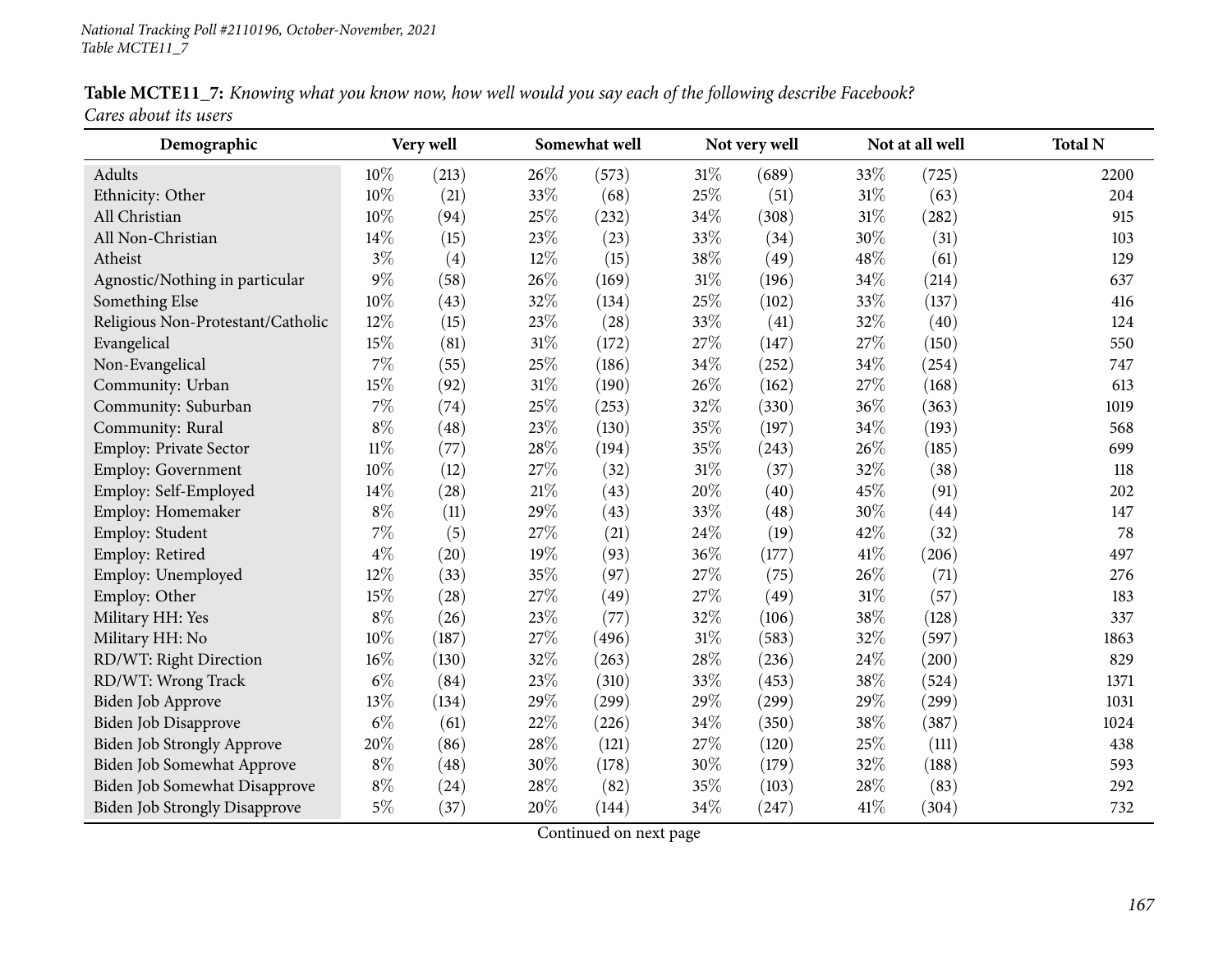| Table MCTE11_7: Knowing what you know now, how well would you say each of the following describe Facebook? |  |  |
|------------------------------------------------------------------------------------------------------------|--|--|
| Cares about its users                                                                                      |  |  |

| Demographic                          |        | Very well |        | Somewhat well |        | Not very well |        | Not at all well | <b>Total N</b> |
|--------------------------------------|--------|-----------|--------|---------------|--------|---------------|--------|-----------------|----------------|
| Adults                               | 10%    | (213)     | 26\%   | (573)         | 31\%   | (689)         | 33%    | (725)           | 2200           |
| Favorable of Biden                   | 13%    | (139)     | 29%    | (300)         | 28%    | (296)         | $29\%$ | (304)           | 1038           |
| Unfavorable of Biden                 | $6\%$  | (64)      | 22%    | (232)         | 35%    | (363)         | 37%    | (391)           | 1050           |
| Very Favorable of Biden              | 19%    | (89)      | 28%    | (131)         | 25%    | (117)         | 29%    | (140)           | 477            |
| Somewhat Favorable of Biden          | $9\%$  | (50)      | 30%    | (169)         | 32%    | (179)         | 29%    | (164)           | 561            |
| Somewhat Unfavorable of Biden        | $8\%$  | (21)      | 30%    | (85)          | 33%    | (91)          | 29%    | (82)            | 280            |
| Very Unfavorable of Biden            | $6\%$  | (43)      | 19%    | (147)         | 35%    | (272)         | 40%    | (308)           | 770            |
| #1 Issue: Economy                    | $9\%$  | (77)      | 28%    | (232)         | $31\%$ | (256)         | 31%    | (257)           | 822            |
| #1 Issue: Security                   | $8\%$  | (26)      | 19%    | (60)          | 36%    | (114)         | 36%    | (115)           | 316            |
| #1 Issue: Health Care                | 15%    | (43)      | 34%    | (98)          | 27%    | (80)          | 24%    | (72)            | 293            |
| #1 Issue: Medicare / Social Security | $6\%$  | (16)      | 23%    | (60)          | 34%    | (89)          | 36%    | (94)            | 259            |
| #1 Issue: Women's Issues             | 15%    | (20)      | 20%    | (27)          | 29%    | (40)          | 36%    | (49)            | 136            |
| #1 Issue: Education                  | $11\%$ | (13)      | 38%    | (41)          | 24\%   | (26)          | 27%    | (29)            | 109            |
| #1 Issue: Energy                     | 7%     | (10)      | 24%    | (31)          | 32%    | (42)          | 37%    | (49)            | 132            |
| #1 Issue: Other                      | $6\%$  | (9)       | 18%    | (24)          | $31\%$ | (41)          | 44%    | (60)            | 134            |
| 2020 Vote: Joe Biden                 | 10%    | (95)      | 27%    | (261)         | 31%    | (304)         | 33%    | (320)           | 980            |
| 2020 Vote: Donald Trump              | 7%     | (46)      | $21\%$ | (145)         | 36%    | (247)         | 36%    | (247)           | 685            |
| 2020 Vote: Other                     | $8\%$  | (6)       | 26%    | (22)          | 26%    | (22)          | 41\%   | (35)            | 85             |
| 2020 Vote: Didn't Vote               | 15%    | (66)      | 32%    | (142)         | 26%    | (114)         | 28\%   | (123)           | 445            |
| 2018 House Vote: Democrat            | 10%    | (75)      | 26%    | (196)         | 30%    | (225)         | 33%    | (245)           | 741            |
| 2018 House Vote: Republican          | $6\%$  | (39)      | 20%    | (122)         | 36%    | (212)         | 38%    | (224)           | 596            |
| 2018 House Vote: Someone else        | 7%     | (5)       | 23%    | (15)          | 24\%   | (16)          | 46%    | (31)            | 67             |
| 2016 Vote: Hillary Clinton           | 10%    | (67)      | 26%    | (177)         | 33%    | (229)         | 31%    | (213)           | 686            |
| 2016 Vote: Donald Trump              | $8\%$  | (51)      | $21\%$ | (137)         | 35%    | (229)         | 36%    | (234)           | 651            |
| 2016 Vote: Other                     | $4\%$  | (6)       | 18%    | (24)          | 37%    | (49)          | 40%    | (53)            | 133            |
| 2016 Vote: Didn't Vote               | 12%    | (89)      | 32%    | (234)         | 25%    | (182)         | 31%    | (224)           | 730            |
| Voted in 2014: Yes                   | $9\%$  | (105)     | 24%    | (288)         | 32%    | (394)         | 35%    | (427)           | 1214           |
| Voted in 2014: No                    | $11\%$ | (109)     | 29%    | (285)         | 30%    | (295)         | 30%    | (298)           | 986            |
| 4-Region: Northeast                  | $8\%$  | (30)      | 26%    | (103)         | 35%    | (137)         | 31%    | (122)           | 394            |
| 4-Region: Midwest                    | $8\%$  | (38)      | 25%    | (117)         | 32%    | (150)         | 34%    | (157)           | 462            |
| 4-Region: South                      | $11\%$ | (92)      | 27%    | (219)         | 32%    | (260)         | 31%    | (253)           | 824            |
| 4-Region: West                       | 10%    | (53)      | 26%    | (133)         | 27%    | (142)         | 37%    | (192)           | 520            |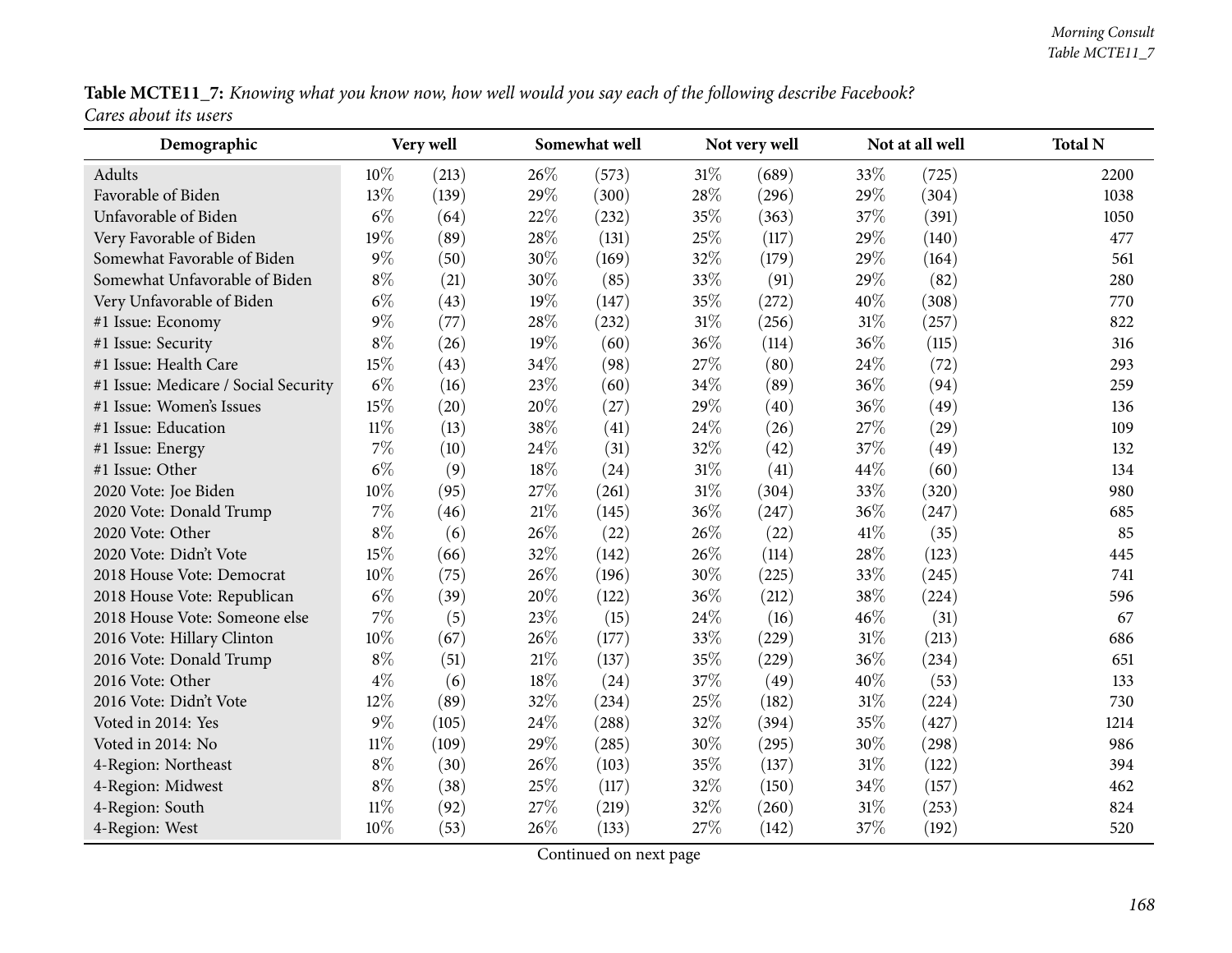| Demographic               | <b>Very well</b> |       | Somewhat well |            | Not very well |       |        | Not at all well | <b>Total N</b> |
|---------------------------|------------------|-------|---------------|------------|---------------|-------|--------|-----------------|----------------|
| Adults                    | $10\%$           | 213)  | 26\%          | (573)      | 31\%          | (689) | 33\%   | (725)           | 2200           |
| <b>SRH Metaverse</b>      | 15%              | (118) | 25\%          | (201)      | $28\%$        | 227   | 32%    | (262)           | 808            |
| SRH Meta Rebrand          | $10\%$           | (132) | 22%           | (288)      | $32\%$        | (415) | 35%    | 447             | 1282           |
| <b>SRH Facebook Files</b> | $11\%$           | (105) | 22%           | $^{'}215)$ | 29 $\%$       | (284) | $38\%$ | (374)           | 976            |

Table MCTE11\_7: Knowing what you know now, how well would you say each of the following describe Facebook? *Cares about its users*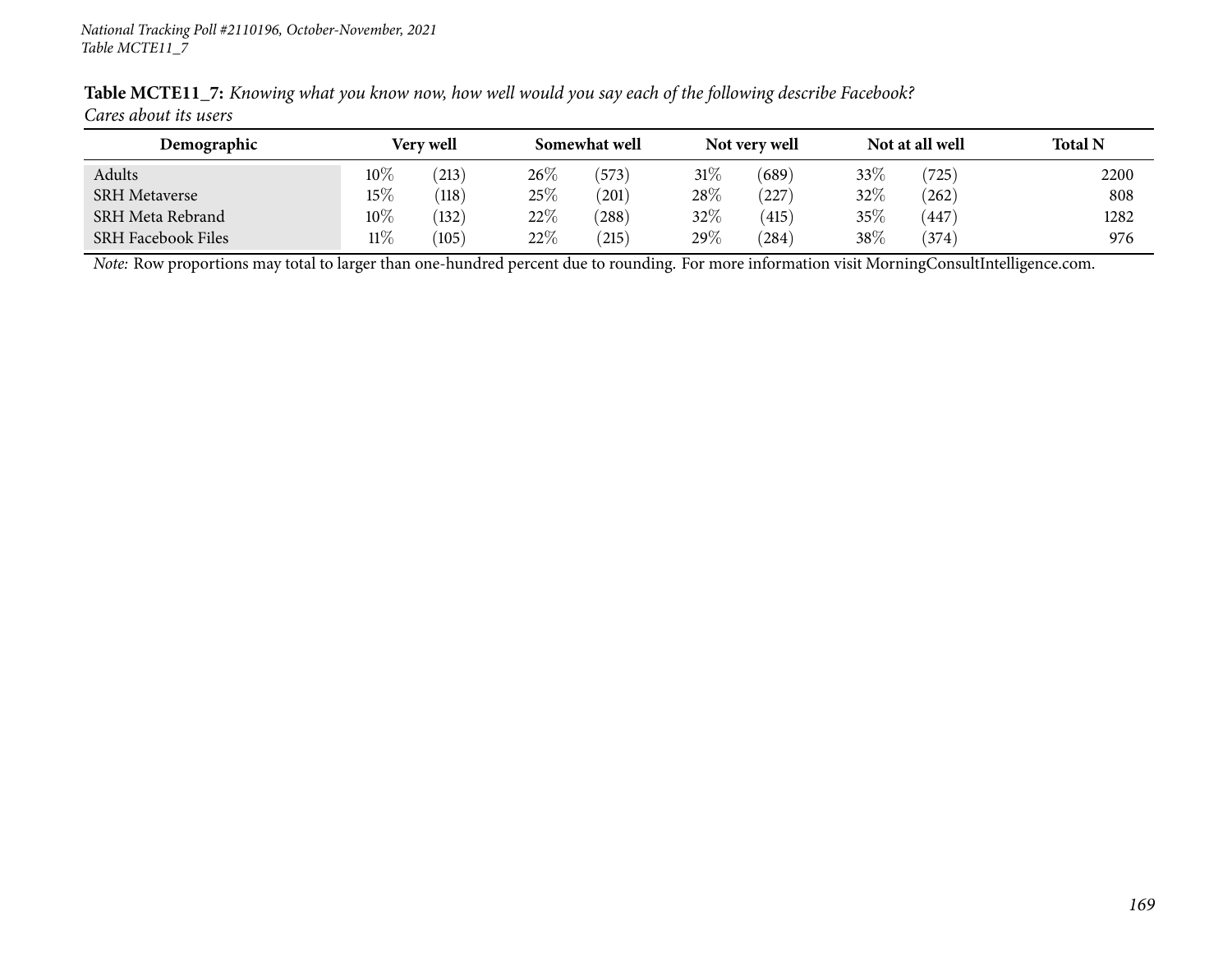|                  | Table MCTE11_8: Knowing what you know now, how well would you say each of the following describe Facebook? |  |  |
|------------------|------------------------------------------------------------------------------------------------------------|--|--|
| Protects my data |                                                                                                            |  |  |

| Demographic              |        | Very well |     | Somewhat well |        | Not very well |        | Not at all well | <b>Total N</b> |
|--------------------------|--------|-----------|-----|---------------|--------|---------------|--------|-----------------|----------------|
| Adults                   | $8\%$  | (165)     | 27% | (586)         | 34\%   | (748)         | 32%    | (701)           | 2200           |
| Gender: Male             | $8\%$  | (84)      | 27% | (286)         | 33%    | (349)         | 32%    | (343)           | 1062           |
| Gender: Female           | 7%     | (81)      | 26% | (300)         | 35%    | (399)         | 32%    | (359)           | 1138           |
| Age: 18-34               | $8\%$  | (55)      | 27% | (174)         | 32%    | (208)         | 33\%   | (219)           | 655            |
| Age: 35-44               | 10%    | (37)      | 34% | (122)         | 29%    | (104)         | 26\%   | (94)            | 358            |
| Age: 45-64               | $8\%$  | (63)      | 26% | (193)         | 35%    | (262)         | $31\%$ | (232)           | 751            |
| Age: 65+                 | $2\%$  | (10)      | 22% | (96)          | 40%    | (174)         | 36%    | (157)           | 436            |
| GenZers: 1997-2012       | 7%     | (16)      | 24% | (53)          | 35%    | (77)          | 34%    | (75)            | 222            |
| Millennials: 1981-1996   | 10%    | (66)      | 30% | (196)         | 29%    | (192)         | $31\%$ | (201)           | 655            |
| GenXers: 1965-1980       | 10%    | (59)      | 29% | (166)         | $31\%$ | (177)         | 29%    | (163)           | 565            |
| Baby Boomers: 1946-1964  | $3\%$  | (22)      | 22% | (153)         | 40%    | (272)         | 34%    | (234)           | 681            |
| PID: Dem (no lean)       | $11\%$ | (90)      | 31% | (247)         | 30%    | (242)         | 28%    | (221)           | 801            |
| PID: Ind (no lean)       | $5\%$  | (39)      | 22% | (171)         | 34%    | (260)         | 38\%   | (293)           | 763            |
| PID: Rep (no lean)       | $6\%$  | (36)      | 26% | (167)         | 39%    | (246)         | 29%    | (186)           | 636            |
| PID/Gender: Dem Men      | 12%    | (49)      | 32% | (128)         | 28%    | (113)         | 27%    | (108)           | 398            |
| PID/Gender: Dem Women    | 10%    | (41)      | 30% | (120)         | 32%    | (129)         | 28%    | (114)           | 403            |
| PID/Gender: Ind Men      | $6\%$  | (19)      | 20% | (71)          | 33%    | (116)         | 41\%   | (141)           | 346            |
| PID/Gender: Ind Women    | $5\%$  | (19)      | 24% | (100)         | 35%    | (145)         | 37%    | (152)           | 417            |
| PID/Gender: Rep Men      | $5\%$  | (16)      | 28% | (87)          | $38\%$ | (120)         | 30%    | (94)            | 317            |
| PID/Gender: Rep Women    | $6\%$  | (20)      | 25% | (80)          | 39%    | (126)         | 29%    | (92)            | 319            |
| Ideo: Liberal (1-3)      | 7%     | (44)      | 27% | (171)         | 32%    | (201)         | 33%    | (209)           | 625            |
| Ideo: Moderate (4)       | $8\%$  | (56)      | 30% | (198)         | 32%    | (217)         | 30%    | (197)           | 668            |
| Ideo: Conservative (5-7) | 7%     | (48)      | 23% | (157)         | 37%    | (249)         | 33%    | (221)           | 675            |
| Educ: < College          | $7\%$  | (113)     | 28% | (417)         | 34%    | (515)         | $31\%$ | (467)           | 1512           |
| Educ: Bachelors degree   | 7%     | (31)      | 25% | (112)         | 35%    | (156)         | 32%    | (144)           | 444            |
| Educ: Post-grad          | $9\%$  | (21)      | 23% | (57)          | $31\%$ | (76)          | 37%    | (90)            | 244            |
| Income: Under 50k        | $8\%$  | (103)     | 28% | (354)         | 34%    | (434)         | 30%    | (384)           | 1276           |
| Income: 50k-100k         | $6\%$  | (38)      | 25% | (161)         | 34%    | (219)         | 34\%   | (218)           | 636            |
| Income: 100k+            | $8\%$  | (24)      | 24% | (70)          | 33%    | (94)          | 34\%   | (99)            | 288            |
| Ethnicity: White         | 7%     | (117)     | 26% | (440)         | 35%    | (606)         | 32\%   | (559)           | 1722           |
| Ethnicity: Hispanic      | 7%     | (25)      | 35% | (121)         | 27%    | (93)          | 32%    | (110)           | 349            |
| Ethnicity: Black         | $11\%$ | (30)      | 32% | (88)          | $31\%$ | (84)          | 26%    | (71)            | 274            |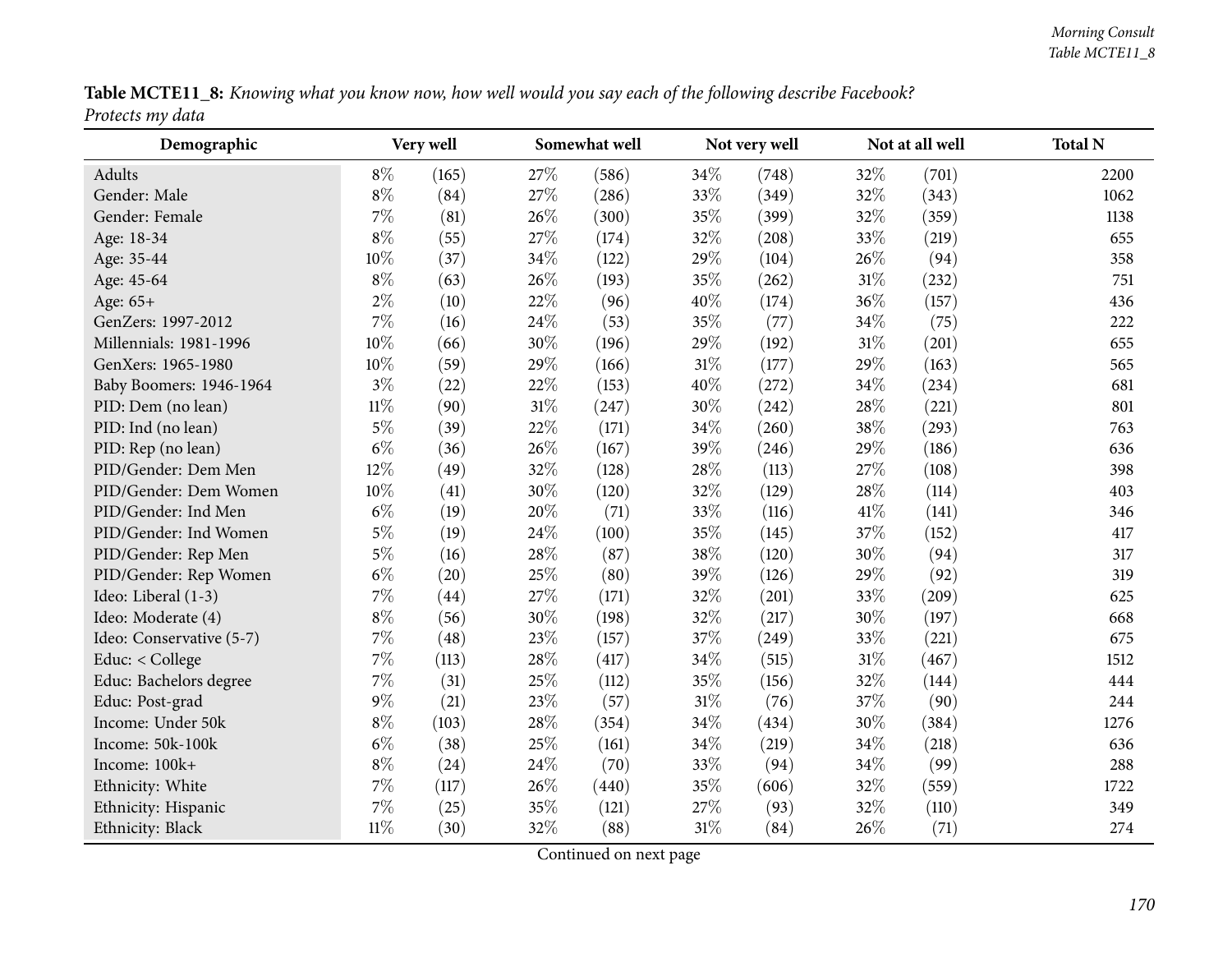| Table MCTE11_8: Knowing what you know now, how well would you say each of the following describe Facebook? |  |  |
|------------------------------------------------------------------------------------------------------------|--|--|
| Protects my data                                                                                           |  |  |

| Demographic                          |        | Very well |      | Somewhat well |     | Not very well |        | Not at all well | <b>Total N</b> |
|--------------------------------------|--------|-----------|------|---------------|-----|---------------|--------|-----------------|----------------|
| Adults                               | $8\%$  | (165)     | 27%  | (586)         | 34% | (748)         | 32%    | (701)           | 2200           |
| Ethnicity: Other                     | 9%     | (18)      | 28%  | (57)          | 28% | (58)          | 35%    | (71)            | 204            |
| All Christian                        | $8\%$  | (70)      | 28%  | (259)         | 35% | (322)         | 29%    | (264)           | 915            |
| All Non-Christian                    | 16%    | (16)      | 26%  | (27)          | 25% | (26)          | 33%    | (34)            | 103            |
| Atheist                              | $6\%$  | (7)       | 12%  | (16)          | 43% | (56)          | 39%    | (50)            | 129            |
| Agnostic/Nothing in particular       | $6\%$  | (38)      | 26%  | (167)         | 33% | (210)         | 35%    | (222)           | 637            |
| Something Else                       | $8\%$  | (34)      | 28%  | (117)         | 32% | (134)         | 32%    | (131)           | 416            |
| Religious Non-Protestant/Catholic    | 13%    | (16)      | 26%  | (33)          | 30% | (37)          | $31\%$ | (38)            | 124            |
| Evangelical                          | 10%    | (56)      | 33%  | (179)         | 30% | (165)         | 27%    | (150)           | 550            |
| Non-Evangelical                      | $6\%$  | (46)      | 25%  | (189)         | 37% | (275)         | 32%    | (237)           | 747            |
| Community: Urban                     | 13%    | (78)      | 31%  | (189)         | 29% | (178)         | 27%    | (167)           | 613            |
| Community: Suburban                  | $6\%$  | (57)      | 25%  | (254)         | 35% | (358)         | 34%    | (350)           | 1019           |
| Community: Rural                     | $5\%$  | (30)      | 25%  | (143)         | 37% | (212)         | 32%    | (184)           | 568            |
| Employ: Private Sector               | $8\%$  | (58)      | 31%  | (215)         | 31% | (219)         | 30%    | (208)           | 699            |
| Employ: Government                   | $8\%$  | (9)       | 30%  | (36)          | 38% | (45)          | 25%    | (29)            | 118            |
| Employ: Self-Employed                | 10%    | (21)      | 21%  | (43)          | 29% | (58)          | 40%    | (80)            | 202            |
| Employ: Homemaker                    | $6\%$  | (9)       | 27%  | (39)          | 36% | (53)          | 31%    | (45)            | 147            |
| Employ: Student                      | $8\%$  | (6)       | 21\% | (16)          | 33% | (26)          | 38%    | (30)            | 78             |
| Employ: Retired                      | $3\%$  | (17)      | 23%  | (115)         | 39% | (193)         | 35%    | (172)           | 497            |
| Employ: Unemployed                   | 7%     | (19)      | 33%  | (90)          | 32% | (88)          | 29%    | (79)            | 276            |
| Employ: Other                        | 15%    | (27)      | 17%  | (31)          | 37% | (67)          | 31%    | (57)            | 183            |
| Military HH: Yes                     | 7%     | (22)      | 26%  | (87)          | 33% | (110)         | 35%    | (118)           | 337            |
| Military HH: No                      | $8\%$  | (143)     | 27%  | (499)         | 34% | (638)         | 31%    | (583)           | 1863           |
| RD/WT: Right Direction               | 13%    | (111)     | 33%  | (277)         | 30% | (246)         | 23%    | (194)           | 829            |
| RD/WT: Wrong Track                   | $4\%$  | (54)      | 22%  | (308)         | 37% | (502)         | 37%    | (507)           | 1371           |
| Biden Job Approve                    | $11\%$ | (114)     | 30%  | (312)         | 30% | (313)         | 28%    | (292)           | 1031           |
| <b>Biden Job Disapprove</b>          | $4\%$  | (42)      | 23%  | (232)         | 37% | (380)         | 36%    | (369)           | 1024           |
| <b>Biden Job Strongly Approve</b>    | 19%    | (81)      | 28%  | (122)         | 29% | (125)         | 25%    | (110)           | 438            |
| Biden Job Somewhat Approve           | $5\%$  | (32)      | 32%  | (190)         | 32% | (188)         | $31\%$ | (182)           | 593            |
| Biden Job Somewhat Disapprove        | $4\%$  | (13)      | 29%  | (85)          | 36% | (105)         | 30%    | (88)            | 292            |
| <b>Biden Job Strongly Disapprove</b> | $4\%$  | (29)      | 20%  | (146)         | 38% | (275)         | 38%    | (281)           | 732            |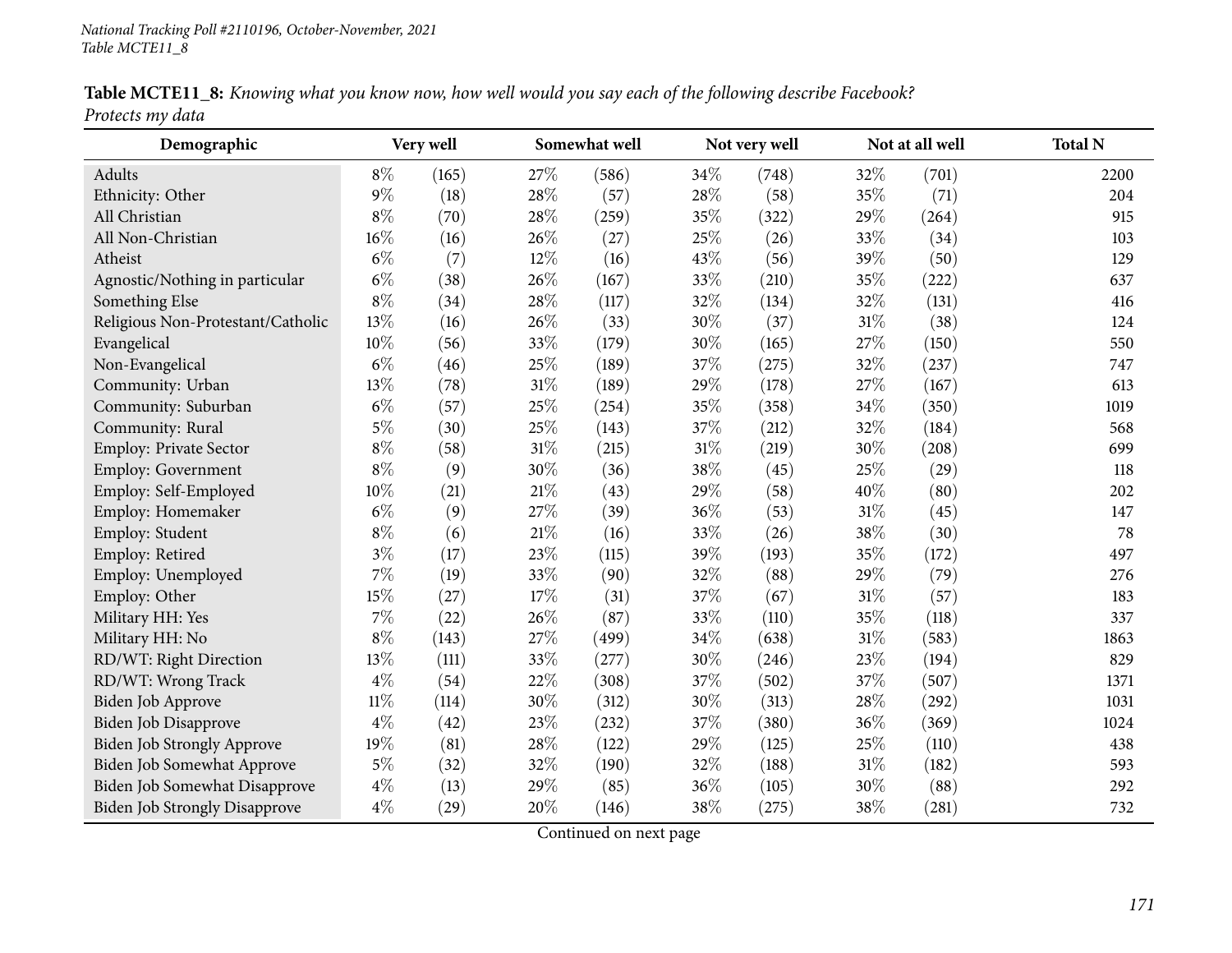| Table MCTE11_8: Knowing what you know now, how well would you say each of the following describe Facebook? |  |  |  |
|------------------------------------------------------------------------------------------------------------|--|--|--|
| Protects my data                                                                                           |  |  |  |

| Demographic                          |        | Very well |      | Somewhat well |        | Not very well |        | Not at all well | <b>Total N</b> |
|--------------------------------------|--------|-----------|------|---------------|--------|---------------|--------|-----------------|----------------|
| Adults                               | $8\%$  | (165)     | 27%  | (586)         | 34%    | (748)         | 32%    | (701)           | 2200           |
| Favorable of Biden                   | $11\%$ | (112)     | 30%  | (307)         | $31\%$ | (325)         | 28\%   | (294)           | 1038           |
| Unfavorable of Biden                 | $4\%$  | (45)      | 23%  | (239)         | 37%    | (389)         | 36\%   | (376)           | 1050           |
| Very Favorable of Biden              | 16%    | (78)      | 28%  | (133)         | 28%    | (133)         | 28\%   | (133)           | 477            |
| Somewhat Favorable of Biden          | $6\%$  | (34)      | 31%  | (174)         | 34%    | (192)         | 29%    | (161)           | 561            |
| Somewhat Unfavorable of Biden        | $4\%$  | (12)      | 27%  | (76)          | $38\%$ | (107)         | 30%    | (85)            | 280            |
| Very Unfavorable of Biden            | $4\%$  | (34)      | 21\% | (163)         | 37%    | (282)         | 38%    | (291)           | 770            |
| #1 Issue: Economy                    | 7%     | (55)      | 28%  | (227)         | 34%    | (281)         | $31\%$ | (259)           | 822            |
| #1 Issue: Security                   | $6\%$  | (19)      | 29%  | (93)          | 33%    | (104)         | $31\%$ | (99)            | 316            |
| #1 Issue: Health Care                | $11\%$ | (32)      | 31%  | (91)          | 34%    | (99)          | 24\%   | (71)            | 293            |
| #1 Issue: Medicare / Social Security | 7%     | (19)      | 21%  | (55)          | $38\%$ | (98)          | 33%    | (87)            | 259            |
| #1 Issue: Women's Issues             | $7\%$  | (9)       | 19%  | (26)          | 35%    | (48)          | 39%    | (52)            | 136            |
| #1 Issue: Education                  | $9\%$  | (9)       | 36%  | (40)          | 28%    | (30)          | 27%    | (30)            | 109            |
| #1 Issue: Energy                     | $9\%$  | (12)      | 21%  | (28)          | 35%    | (46)          | 35%    | (46)            | 132            |
| #1 Issue: Other                      | 7%     | (9)       | 19%  | (26)          | $31\%$ | (42)          | 43\%   | (57)            | 134            |
| 2020 Vote: Joe Biden                 | $9\%$  | (84)      | 29%  | (286)         | $31\%$ | (302)         | 31%    | (308)           | 980            |
| 2020 Vote: Donald Trump              | $5\%$  | (34)      | 23%  | (159)         | 39%    | (268)         | 33%    | (224)           | 685            |
| 2020 Vote: Other                     | $5\%$  | (5)       | 19%  | (16)          | 32%    | (27)          | 43\%   | (37)            | 85             |
| 2020 Vote: Didn't Vote               | $9\%$  | (41)      | 28%  | (123)         | 34%    | (149)         | 30%    | (132)           | 445            |
| 2018 House Vote: Democrat            | 10%    | (74)      | 26%  | (194)         | 32%    | (238)         | 32%    | (234)           | 741            |
| 2018 House Vote: Republican          | $5\%$  | (29)      | 23%  | (138)         | 39%    | (235)         | 33%    | (195)           | 596            |
| 2018 House Vote: Someone else        | $1\%$  | (1)       | 27%  | (18)          | 29%    | (20)          | 43\%   | (29)            | 67             |
| 2016 Vote: Hillary Clinton           | $9\%$  | (65)      | 27%  | (183)         | 35%    | (237)         | 29%    | (202)           | 686            |
| 2016 Vote: Donald Trump              | $6\%$  | (37)      | 25%  | (162)         | 36%    | (237)         | 33\%   | (216)           | 651            |
| 2016 Vote: Other                     | $4\%$  | (6)       | 28%  | (38)          | 35%    | (46)          | 32%    | (43)            | 133            |
| 2016 Vote: Didn't Vote               | $8\%$  | (58)      | 28%  | (204)         | $31\%$ | (228)         | 33%    | (241)           | 730            |
| Voted in 2014: Yes                   | $8\%$  | (95)      | 26%  | (310)         | 35%    | (420)         | 32%    | (389)           | 1214           |
| Voted in 2014: No                    | 7%     | (70)      | 28%  | (275)         | 33%    | (328)         | 32%    | (313)           | 986            |
| 4-Region: Northeast                  | 7%     | (28)      | 29%  | (114)         | 33%    | (129)         | $31\%$ | (123)           | 394            |
| 4-Region: Midwest                    | $6\%$  | (26)      | 25%  | (114)         | 39%    | (181)         | $31\%$ | (141)           | 462            |
| 4-Region: South                      | $9\%$  | (70)      | 27%  | (224)         | 32%    | (266)         | 32%    | (264)           | 824            |
| 4-Region: West                       | $8\%$  | (40)      | 26%  | (134)         | 33%    | (172)         | 33%    | (173)           | 520            |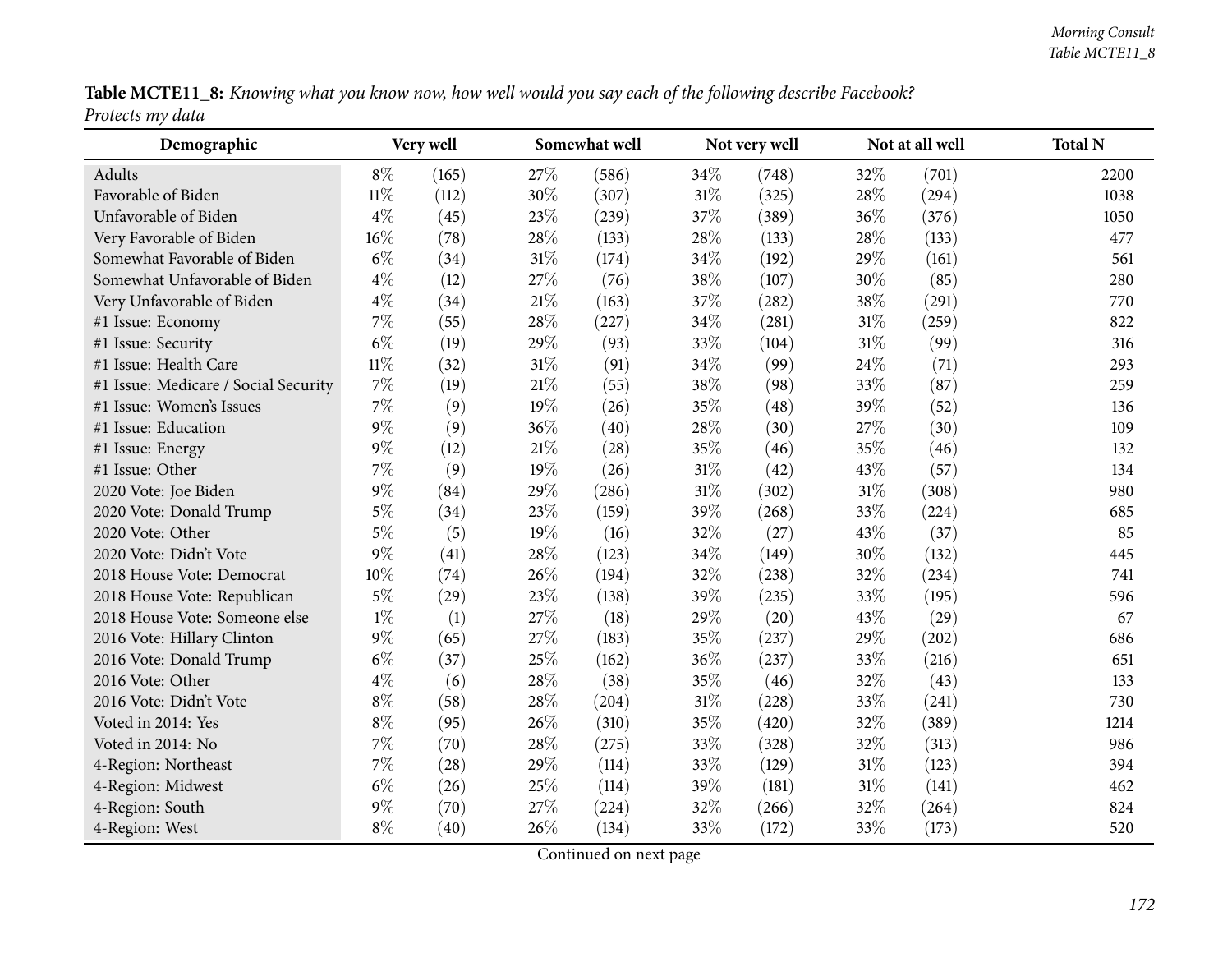| Demographic               | Very well |       |      | Somewhat well |        | Not very well |     | Not at all well | <b>Total N</b> |
|---------------------------|-----------|-------|------|---------------|--------|---------------|-----|-----------------|----------------|
| Adults                    | $8\%$     | 165   | 27%  | (586)         | 34\%   | (748)         | 32% | (701)           | 2200           |
| <b>SRH Metaverse</b>      | $11\%$    | (91)  | 27%  | (217)         | $31\%$ | (248)         | 31% | (252)           | 808            |
| SRH Meta Rebrand          | $8\%$     | (100) | 24\% | (311)         | 36%    | 457           | 32% | (414)           | 1282           |
| <b>SRH Facebook Files</b> | $9\%$     | (90)  | 22%  | (219)         | 34\%   | (331)         | 34% | (337)           | 976            |

Table MCTE11\_8: Knowing what you know now, how well would you say each of the following describe Facebook? *Protects my data*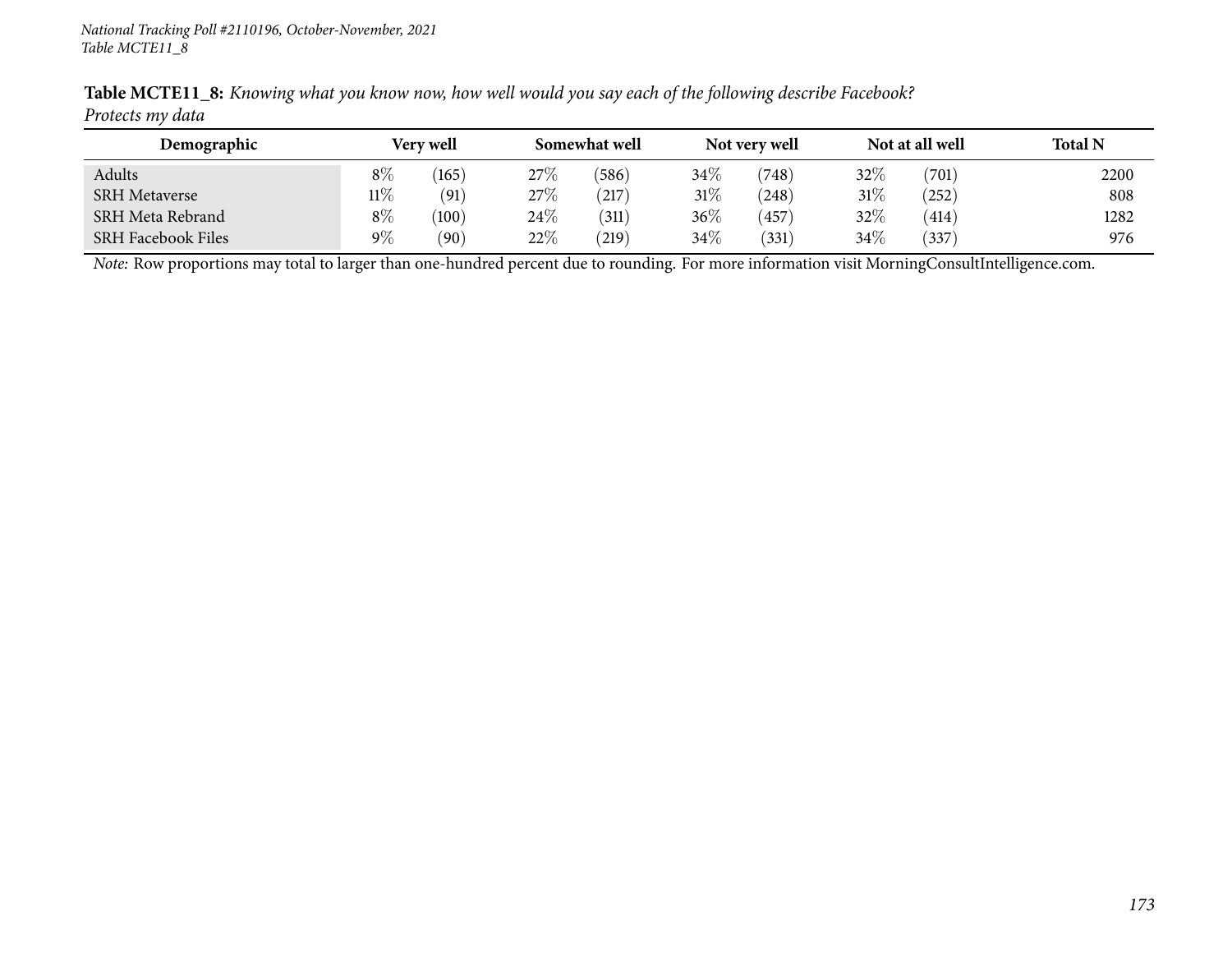| Table MCTE11_9: Knowing what you know now, how well would you say each of the following describe Facebook? |  |  |  |  |  |  |  |
|------------------------------------------------------------------------------------------------------------|--|--|--|--|--|--|--|
| Outdated                                                                                                   |  |  |  |  |  |  |  |

| Demographic              |        | Very well |     | Somewhat well |        | Not very well |        | Not at all well | <b>Total N</b> |
|--------------------------|--------|-----------|-----|---------------|--------|---------------|--------|-----------------|----------------|
| Adults                   | 14\%   | (303)     | 31% | (687)         | 35%    | (778)         | 20%    | (432)           | 2200           |
| Gender: Male             | 15%    | (156)     | 32% | (335)         | $35\%$ | (373)         | 19%    | (198)           | 1062           |
| Gender: Female           | 13%    | (147)     | 31% | (352)         | 36%    | (404)         | 21%    | (235)           | 1138           |
| Age: 18-34               | 20%    | (131)     | 30% | (199)         | 32%    | (208)         | 18%    | (117)           | 655            |
| Age: 35-44               | 14%    | (49)      | 33% | (118)         | $31\%$ | (112)         | 22\%   | (78)            | 358            |
| Age: 45-64               | 10%    | (78)      | 33% | (249)         | 37%    | (276)         | 20%    | (148)           | 751            |
| Age: 65+                 | 10%    | (45)      | 28% | (120)         | 42%    | (182)         | $21\%$ | (90)            | 436            |
| GenZers: 1997-2012       | 27%    | (60)      | 29% | (64)          | 26%    | (59)          | 18%    | (40)            | 222            |
| Millennials: 1981-1996   | 17%    | (108)     | 32% | (213)         | 32%    | (208)         | 19%    | (126)           | 655            |
| GenXers: 1965-1980       | 10%    | (57)      | 31% | (173)         | 37%    | (210)         | 22\%   | (125)           | 565            |
| Baby Boomers: 1946-1964  | $11\%$ | (74)      | 32% | (218)         | 39%    | (267)         | 18%    | (122)           | 681            |
| PID: Dem (no lean)       | 15%    | (123)     | 30% | (237)         | 35%    | (280)         | 20%    | (161)           | 801            |
| PID: Ind (no lean)       | 13%    | (97)      | 33% | (250)         | 34%    | (258)         | 21\%   | (158)           | 763            |
| PID: Rep (no lean)       | 13%    | (82)      | 31% | (200)         | 38%    | (240)         | 18\%   | (114)           | 636            |
| PID/Gender: Dem Men      | 18%    | (71)      | 28% | (112)         | 37%    | (147)         | 17%    | (68)            | 398            |
| PID/Gender: Dem Women    | 13%    | (52)      | 31% | (125)         | 33%    | (133)         | 23%    | (93)            | 403            |
| PID/Gender: Ind Men      | $11\%$ | (40)      | 35% | (123)         | 32%    | (111)         | $21\%$ | (74)            | 346            |
| PID/Gender: Ind Women    | 14%    | (58)      | 31% | (128)         | 35%    | (147)         | 20%    | (84)            | 417            |
| PID/Gender: Rep Men      | 14%    | (45)      | 32% | (100)         | 37%    | (116)         | 18%    | (56)            | 317            |
| PID/Gender: Rep Women    | 12%    | (37)      | 31% | (100)         | 39%    | (124)         | 18\%   | (58)            | 319            |
| Ideo: Liberal (1-3)      | 19%    | (121)     | 30% | (189)         | 35%    | (217)         | $16\%$ | (97)            | 625            |
| Ideo: Moderate (4)       | $11\%$ | (76)      | 32% | (215)         | 34%    | (229)         | 22%    | (148)           | 668            |
| Ideo: Conservative (5-7) | $11\%$ | (77)      | 29% | (197)         | 39%    | (265)         | 20%    | (136)           | 675            |
| Educ: < College          | 13%    | (196)     | 32% | (486)         | 34%    | (510)         | 21\%   | (319)           | 1512           |
| Educ: Bachelors degree   | 14%    | (63)      | 29% | (131)         | 40%    | (178)         | $16\%$ | (71)            | 444            |
| Educ: Post-grad          | 18%    | (44)      | 29% | (70)          | $36\%$ | (89)          | 17%    | (42)            | 244            |
| Income: Under 50k        | 13%    | (164)     | 31% | (401)         | $35\%$ | (443)         | $21\%$ | (267)           | 1276           |
| Income: 50k-100k         | 14%    | (87)      | 31% | (197)         | 37%    | (235)         | 18%    | (117)           | 636            |
| Income: 100k+            | 18%    | (52)      | 31% | (89)          | 34%    | (99)          | 17%    | (48)            | 288            |
| Ethnicity: White         | 13%    | (222)     | 30% | (525)         | 38%    | (648)         | $19\%$ | (327)           | 1722           |
| Ethnicity: Hispanic      | 19%    | (68)      | 30% | (103)         | 32%    | (110)         | $19\%$ | (68)            | 349            |
| Ethnicity: Black         | 17%    | (45)      | 30% | (82)          | 26%    | (72)          | 28\%   | (76)            | 274            |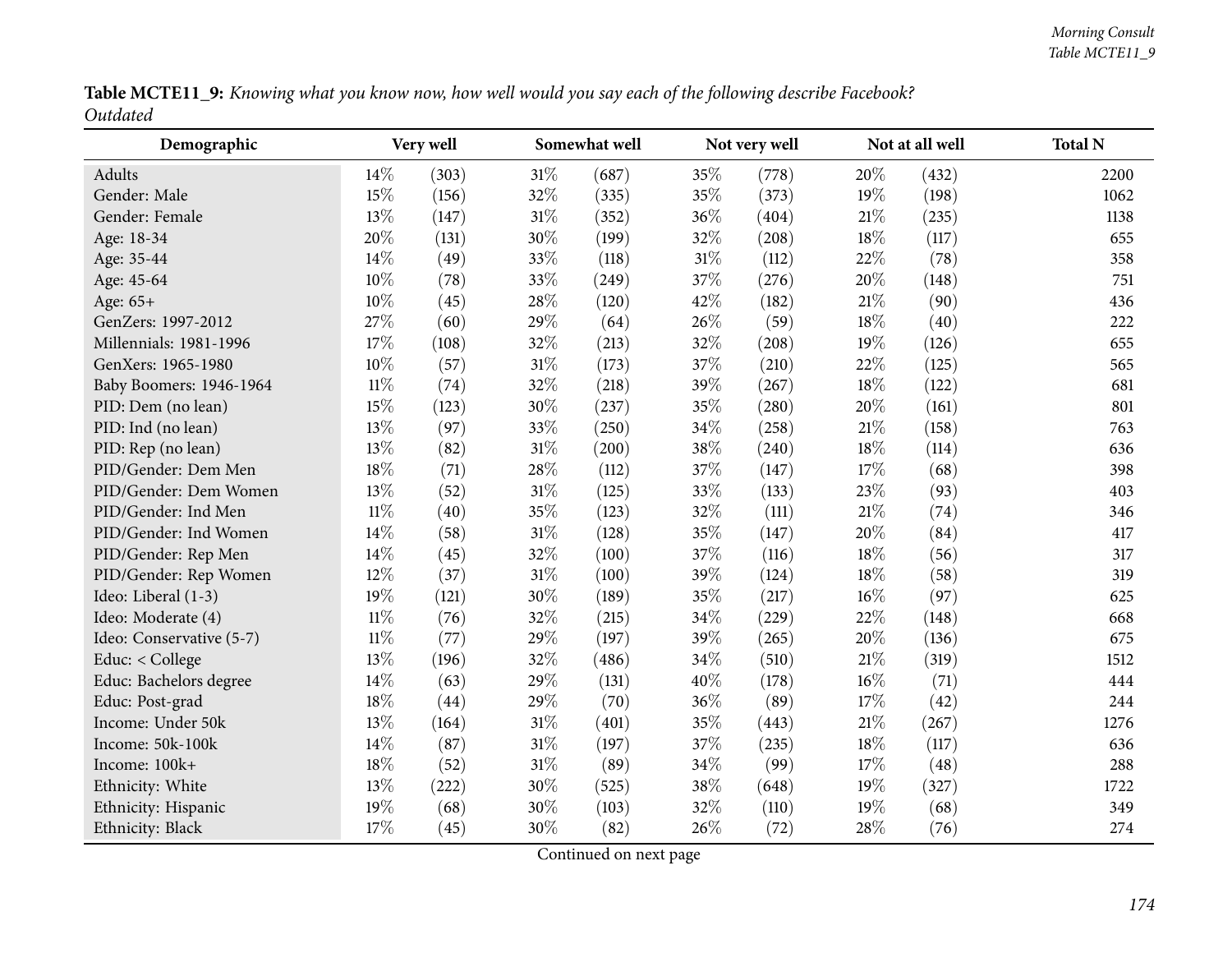|          | Table MCTE11_9: Knowing what you know now, how well would you say each of the following describe Facebook? |  |  |
|----------|------------------------------------------------------------------------------------------------------------|--|--|
| Outdated |                                                                                                            |  |  |

| Demographic                          |        | Very well |        | Somewhat well       | Not very well |       |        | Not at all well | <b>Total N</b> |
|--------------------------------------|--------|-----------|--------|---------------------|---------------|-------|--------|-----------------|----------------|
| Adults                               | 14\%   | (303)     | 31\%   | (687)               | 35%           | (778) | 20%    | (432)           | 2200           |
| Ethnicity: Other                     | 17%    | (36)      | 40%    | (81)                | 28%           | (58)  | 15%    | (30)            | 204            |
| All Christian                        | 14\%   | (127)     | 31%    | (284)               | 35%           | (316) | 21%    | (188)           | 915            |
| All Non-Christian                    | 26%    | (27)      | $21\%$ | (22)                | 36%           | (38)  | 17%    | (17)            | 103            |
| Atheist                              | $16\%$ | (21)      | 30%    | (39)                | 38%           | (48)  | 16%    | (20)            | 129            |
| Agnostic/Nothing in particular       | 13%    | (81)      | 36%    | (229)               | 34%           | (218) | 17%    | (109)           | 637            |
| Something Else                       | 12%    | (48)      | 27%    | (113)               | 38%           | (158) | 23%    | (97)            | 416            |
| Religious Non-Protestant/Catholic    | 22%    | (27)      | 22%    | (27)                | 34%           | (42)  | 22%    | (27)            | 124            |
| Evangelical                          | 14\%   | (80)      | 28%    | (153)               | 35%           | (194) | 22%    | (123)           | 550            |
| Non-Evangelical                      | 13%    | (93)      | $31\%$ | (231)               | 36%           | (272) | 20%    | (150)           | 747            |
| Community: Urban                     | 17%    | (101)     | 30%    | (183)               | 33%           | (202) | 21%    | (127)           | 613            |
| Community: Suburban                  | 13%    | (137)     | 32%    | (322)               | 36%           | (363) | 19%    | (197)           | 1019           |
| Community: Rural                     | $11\%$ | (65)      | 32%    | (182)               | 38%           | (213) | 19%    | (108)           | 568            |
| Employ: Private Sector               | 13%    | (90)      | 32%    | (223)               | 37%           | (258) | 19%    | (130)           | 699            |
| Employ: Government                   | 14\%   | (16)      | 29%    | (35)                | 35%           | (42)  | $22\%$ | (26)            | 118            |
| Employ: Self-Employed                | 21%    | (43)      | 29%    | (59)                | 24%           | (49)  | 25%    | (51)            | 202            |
| Employ: Homemaker                    | $8\%$  | (11)      | 31%    | (45)                | 41\%          | (60)  | 21%    | (30)            | 147            |
| Employ: Student                      | 23%    | (18)      | 36%    | (28)                | 23%           | (18)  | 19%    | (14)            | 78             |
| Employ: Retired                      | $9\%$  | (46)      | 29%    | (143)               | 42%           | (210) | 20%    | (97)            | 497            |
| Employ: Unemployed                   | 16%    | (45)      | 36%    | (98)                | 30%           | (82)  | 18%    | (50)            | 276            |
| Employ: Other                        | 19%    | (34)      | $31\%$ | (57)                | 32%           | (59)  | 18%    | (33)            | 183            |
| Military HH: Yes                     | $9\%$  | (31)      | 33%    | (110)               | 38%           | (126) | 20%    | (69)            | 337            |
| Military HH: No                      | 15%    | (272)     | $31\%$ | (577)               | 35%           | (651) | 20%    | (364)           | 1863           |
| RD/WT: Right Direction               | 17%    | (142)     | 29%    | (240)               | 35%           | (288) | 19%    | (159)           | 829            |
| RD/WT: Wrong Track                   | 12%    | (161)     | 33%    | (447)               | 36%           | (490) | 20%    | (274)           | 1371           |
| Biden Job Approve                    | 15\%   | (158)     | 29%    | $\left( 299\right)$ | 35%           | (356) | 21%    | (219)           | 1031           |
| Biden Job Disapprove                 | 13%    | (130)     | 33%    | (337)               | 37%           | (374) | 18%    | (183)           | 1024           |
| Biden Job Strongly Approve           | 20%    | (87)      | 24%    | (103)               | 32%           | (139) | 25%    | (110)           | 438            |
| Biden Job Somewhat Approve           | 12%    | (71)      | 33%    | (196)               | 37\%          | (217) | 18%    | (109)           | 593            |
| Biden Job Somewhat Disapprove        | 12%    | (35)      | 36%    | (106)               | 35%           | (102) | 17\%   | (49)            | 292            |
| <b>Biden Job Strongly Disapprove</b> | 13%    | (95)      | 32%    | (231)               | 37%           | (272) | 18%    | (134)           | 732            |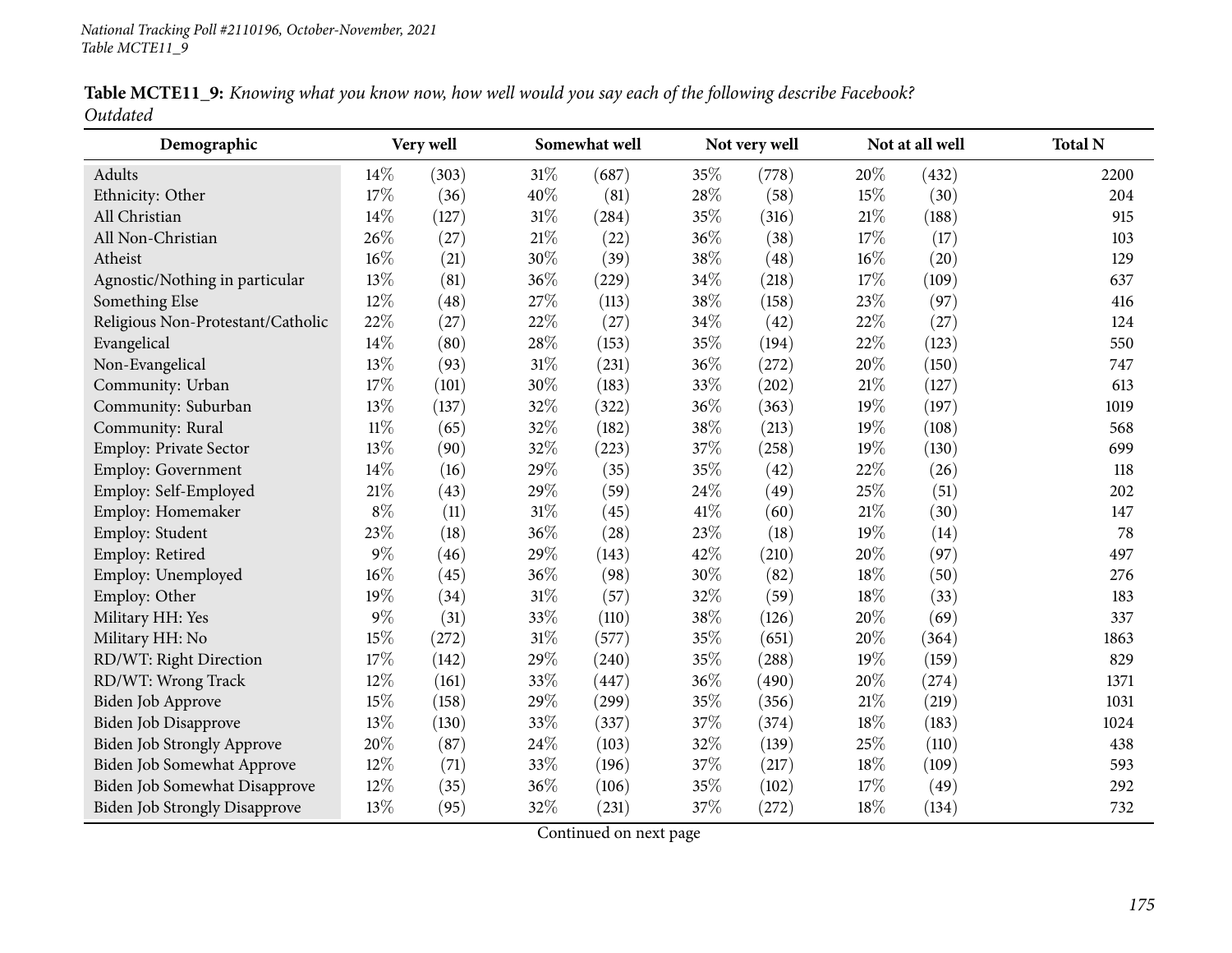| Table MCTE11_9: Knowing what you know now, how well would you say each of the following describe Facebook? |  |  |  |  |  |  |  |
|------------------------------------------------------------------------------------------------------------|--|--|--|--|--|--|--|
| Outdated                                                                                                   |  |  |  |  |  |  |  |

| Demographic                          |        | Very well |        | Somewhat well |        | Not very well |        | Not at all well | <b>Total N</b> |
|--------------------------------------|--------|-----------|--------|---------------|--------|---------------|--------|-----------------|----------------|
| Adults                               | 14\%   | (303)     | $31\%$ | (687)         | 35%    | (778)         | 20%    | (432)           | 2200           |
| Favorable of Biden                   | 16%    | (167)     | 30%    | (311)         | 33%    | (346)         | $21\%$ | (214)           | 1038           |
| Unfavorable of Biden                 | 12%    | (126)     | 32%    | (338)         | 37%    | (391)         | $19\%$ | (195)           | 1050           |
| Very Favorable of Biden              | 19%    | (88)      | 24%    | (114)         | 32%    | (151)         | 26\%   | (124)           | 477            |
| Somewhat Favorable of Biden          | 14%    | (79)      | 35%    | (197)         | 35%    | (196)         | $16\%$ | (90)            | 561            |
| Somewhat Unfavorable of Biden        | 10%    | (28)      | 34%    | (95)          | 37%    | (104)         | $19\%$ | (53)            | 280            |
| Very Unfavorable of Biden            | 13%    | (97)      | 32%    | (243)         | 37%    | (287)         | 18%    | (142)           | 770            |
| #1 Issue: Economy                    | 13%    | (106)     | 34%    | (278)         | 35%    | (287)         | 18\%   | (151)           | 822            |
| #1 Issue: Security                   | $11\%$ | (35)      | 29%    | (92)          | 35%    | (112)         | 25%    | (78)            | 316            |
| #1 Issue: Health Care                | 14%    | (41)      | 34%    | (99)          | 37%    | (107)         | $16\%$ | (46)            | 293            |
| #1 Issue: Medicare / Social Security | 12%    | (32)      | 29%    | (76)          | 39%    | (102)         | 19%    | (49)            | 259            |
| #1 Issue: Women's Issues             | 21%    | (29)      | 28%    | (38)          | 27%    | (36)          | 24%    | (32)            | 136            |
| #1 Issue: Education                  | 14%    | (15)      | 35%    | (38)          | 37%    | (40)          | $14\%$ | (15)            | 109            |
| #1 Issue: Energy                     | 14\%   | (18)      | 27%    | (35)          | 39%    | (52)          | 20%    | (26)            | 132            |
| #1 Issue: Other                      | $21\%$ | (28)      | 23%    | (31)          | $31\%$ | (42)          | 26\%   | (34)            | 134            |
| 2020 Vote: Joe Biden                 | 15%    | (151)     | 31%    | (307)         | 34%    | (331)         | 19%    | (191)           | 980            |
| 2020 Vote: Donald Trump              | 13%    | (91)      | 31%    | (213)         | 38%    | (260)         | 17%    | (120)           | 685            |
| 2020 Vote: Other                     | $9\%$  | (8)       | 18%    | (15)          | 40%    | (34)          | 33\%   | (28)            | 85             |
| 2020 Vote: Didn't Vote               | 12%    | (53)      | 34%    | (151)         | 34%    | (150)         | 21%    | (91)            | 445            |
| 2018 House Vote: Democrat            | 16%    | (122)     | 29%    | (218)         | 35%    | (262)         | $19\%$ | (139)           | 741            |
| 2018 House Vote: Republican          | 13%    | (76)      | 33%    | (194)         | 36%    | (216)         | 18%    | (110)           | 596            |
| 2018 House Vote: Someone else        | $8\%$  | (5)       | 20%    | (14)          | $36\%$ | (24)          | 36%    | (24)            | 67             |
| 2016 Vote: Hillary Clinton           | 15%    | (106)     | 29%    | (201)         | 36%    | (245)         | 20%    | (134)           | 686            |
| 2016 Vote: Donald Trump              | 12%    | (80)      | 31%    | (202)         | 38%    | (249)         | 18%    | (120)           | 651            |
| 2016 Vote: Other                     | $11\%$ | (15)      | 23%    | (31)          | 41\%   | (55)          | 24\%   | (32)            | 133            |
| 2016 Vote: Didn't Vote               | 14%    | (103)     | 35%    | (253)         | $31\%$ | (229)         | 20%    | (146)           | 730            |
| Voted in 2014: Yes                   | 13%    | (163)     | 29%    | (357)         | 36%    | (440)         | 21%    | (253)           | 1214           |
| Voted in 2014: No                    | 14%    | (140)     | 33%    | (330)         | 34%    | (337)         | 18\%   | (179)           | 986            |
| 4-Region: Northeast                  | 14%    | (55)      | 36%    | (142)         | 32%    | (124)         | 18\%   | (72)            | 394            |
| 4-Region: Midwest                    | 12%    | (56)      | 28%    | (130)         | 39%    | (181)         | 21%    | (95)            | 462            |
| 4-Region: South                      | 13%    | (108)     | 30%    | (249)         | 36%    | (298)         | $21\%$ | (170)           | 824            |
| 4-Region: West                       | 16%    | (84)      | 32%    | (165)         | 34%    | (175)         | 18%    | (95)            | 520            |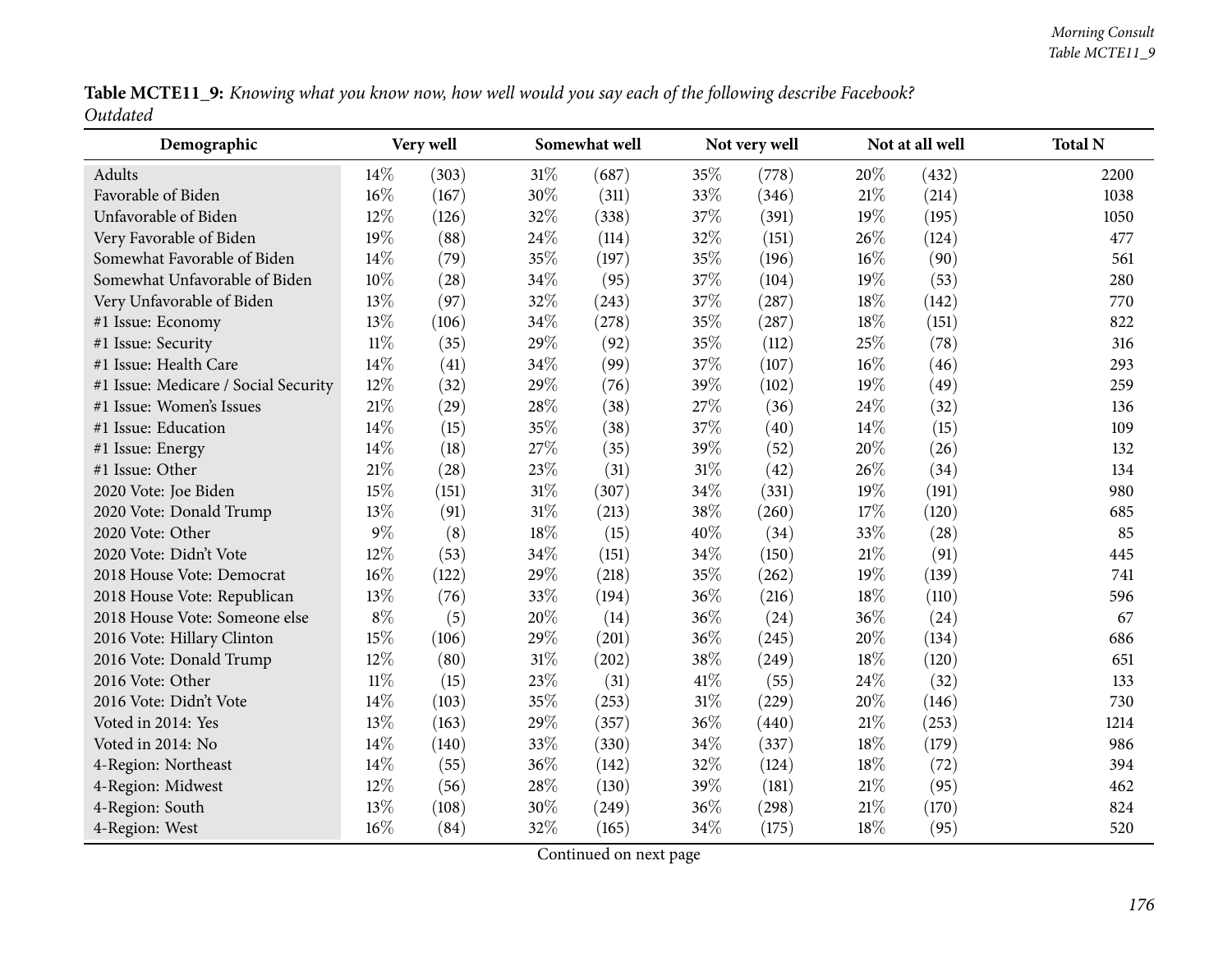| Table MCTE11_9: Knowing what you know now, how well would you say each of the following describe Facebook? |  |  |  |  |  |  |  |
|------------------------------------------------------------------------------------------------------------|--|--|--|--|--|--|--|
| Outdated                                                                                                   |  |  |  |  |  |  |  |

| Demographic               |        | <b>Very well</b> |        | Somewhat well |        | Not very well |        | Not at all well | <b>Total N</b> |
|---------------------------|--------|------------------|--------|---------------|--------|---------------|--------|-----------------|----------------|
| Adults                    | $14\%$ | (303)            | $31\%$ | (687)         | $35\%$ | (778)         | 20%    | (432)           | 2200           |
| <b>SRH Metaverse</b>      | 20%    | (164)            | 29\%   | (237)         | $32\%$ | 257           | 18\%   | (149)           | 808            |
| SRH Meta Rebrand          | $16\%$ | (211)            | $32\%$ | (412)         | 35%    | 454           | $16\%$ | $^{'}205)$      | 1282           |
| <b>SRH Facebook Files</b> | 19%    | (189)            | $31\%$ | (306)         | $32\%$ | (311)         | 17%    | (171)           | 976            |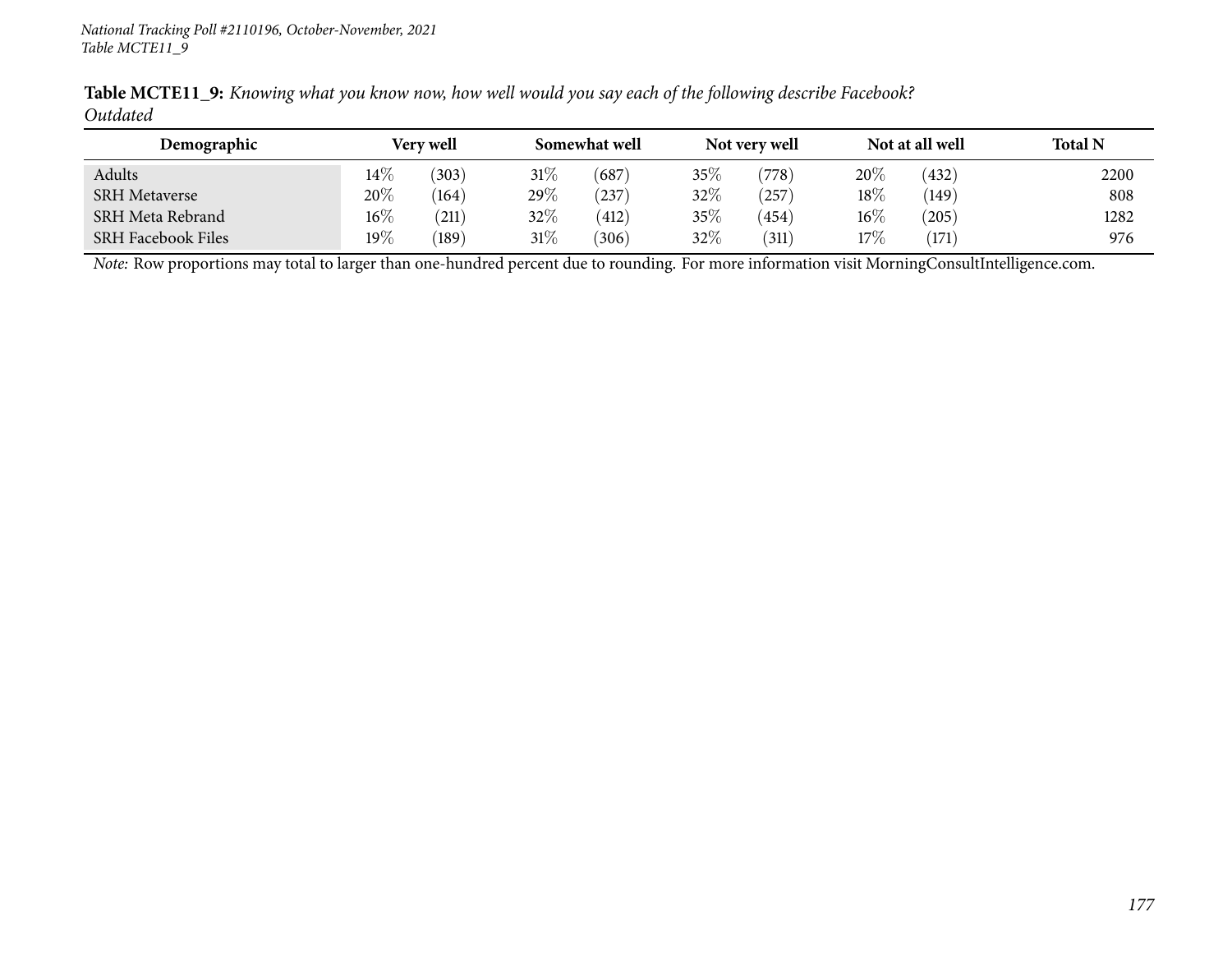Table MCTEdem1\_1: Do you use any of the following social media platforms? *Twitter*

| Demographic              |        | <b>Yes</b> |        | N <sub>o</sub> | <b>Total N</b> |
|--------------------------|--------|------------|--------|----------------|----------------|
| Adults                   | 40%    | (882)      | 60%    | (1318)         | 2200           |
| Gender: Male             | 45%    | (478)      | 55%    | (584)          | 1062           |
| Gender: Female           | 35%    | (404)      | 65%    | (734)          | 1138           |
| Age: 18-34               | 54\%   | (351)      | 46%    | (304)          | 655            |
| Age: 35-44               | 48%    | (172)      | 52%    | (186)          | 358            |
| Age: 45-64               | 38\%   | (282)      | 62%    | (469)          | 751            |
| Age: 65+                 | 17%    | (76)       | 83%    | (360)          | 436            |
| GenZers: 1997-2012       | 59%    | (132)      | 41%    | (90)           | 222            |
| Millennials: 1981-1996   | 52%    | (339)      | 48%    | (316)          | 655            |
| GenXers: 1965-1980       | 41\%   | (233)      | 59%    | (333)          | 565            |
| Baby Boomers: 1946-1964  | 25%    | (170)      | 75%    | (511)          | 681            |
| PID: Dem (no lean)       | 47%    | (373)      | 53%    | (427)          | 801            |
| PID: Ind (no lean)       | 38%    | (290)      | 62%    | (473)          | 763            |
| PID: Rep (no lean)       | 34\%   | (219)      | 66%    | (417)          | 636            |
| PID/Gender: Dem Men      | 52%    | (208)      | 48%    | (190)          | 398            |
| PID/Gender: Dem Women    | 41\%   | (165)      | 59%    | (238)          | 403            |
| PID/Gender: Ind Men      | 40%    | (138)      | 60%    | (208)          | 346            |
| PID/Gender: Ind Women    | 36%    | (152)      | 64%    | (265)          | 417            |
| PID/Gender: Rep Men      | $41\%$ | (132)      | 59%    | (186)          | 317            |
| PID/Gender: Rep Women    | 27\%   | (87)       | 73%    | (232)          | 319            |
| Ideo: Liberal (1-3)      | 49%    | (309)      | $51\%$ | (316)          | 625            |
| Ideo: Moderate (4)       | 40%    | (268)      | 60%    | (400)          | 668            |
| Ideo: Conservative (5-7) | 33%    | (225)      | 67%    | (450)          | 675            |
| Educ: < College          | 37%    | (555)      | 63%    | (957)          | 1512           |
| Educ: Bachelors degree   | 48%    | (215)      | 52%    | (229)          | 444            |
| Educ: Post-grad          | 46%    | (112)      | 54%    | (132)          | 244            |
| Income: Under 50k        | 36%    | (462)      | 64%    | (814)          | 1276           |
| Income: 50k-100k         | 45%    | (286)      | 55%    | (350)          | 636            |
| Income: 100k+            | 46%    | (133)      | 54%    | (154)          | 288            |
| Ethnicity: White         | 38\%   | (653)      | 62%    | (1069)         | 1722           |
| Ethnicity: Hispanic      | 53%    | (186)      | 47%    | (163)          | 349            |
| Ethnicity: Black         | 50%    | (137)      | 50%    | (137)          | 274            |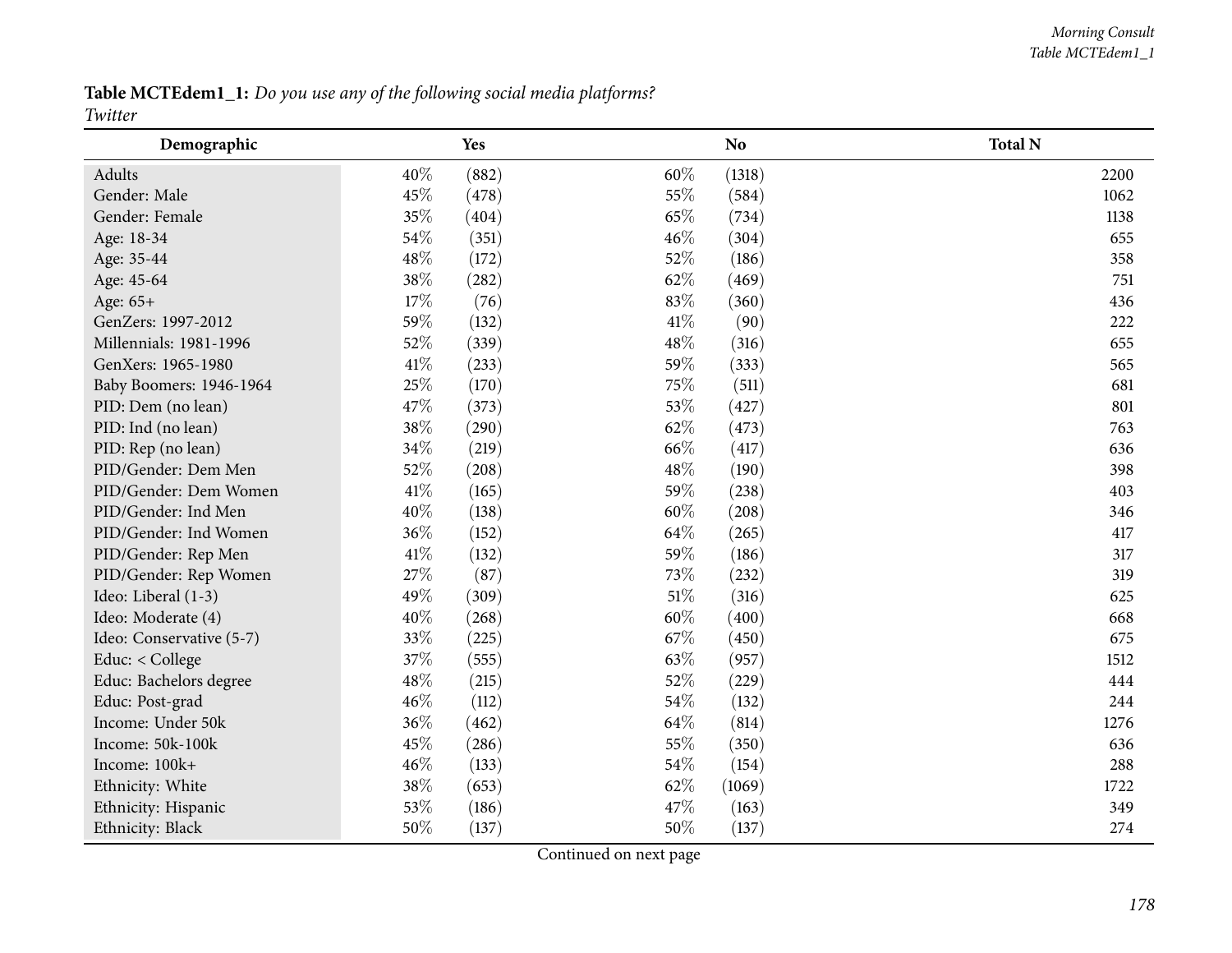Table MCTEdem1\_1: Do you use any of the following social media platforms?

*Twitter*

| Demographic                          |        | Yes   |        | N <sub>o</sub> | <b>Total N</b> |
|--------------------------------------|--------|-------|--------|----------------|----------------|
| Adults                               | 40%    | (882) | 60%    | (1318)         | 2200           |
| Ethnicity: Other                     | 45%    | (92)  | 55%    | (112)          | 204            |
| All Christian                        | 37%    | (337) | 63%    | (578)          | 915            |
| All Non-Christian                    | $51\%$ | (53)  | 49%    | (51)           | 103            |
| Atheist                              | 50%    | (64)  | 50%    | (65)           | 129            |
| Agnostic/Nothing in particular       | 43%    | (271) | 57%    | (366)          | 637            |
| Something Else                       | 38%    | (157) | 62%    | (258)          | 416            |
| Religious Non-Protestant/Catholic    | 53%    | (66)  | 47%    | (58)           | 124            |
| Evangelical                          | 37%    | (205) | 63%    | (345)          | 550            |
| Non-Evangelical                      | 36%    | (266) | 64%    | (481)          | 747            |
| Community: Urban                     | 48%    | (293) | 52%    | (319)          | 613            |
| Community: Suburban                  | 41\%   | (414) | 59%    | (606)          | 1019           |
| Community: Rural                     | $31\%$ | (175) | 69%    | (393)          | 568            |
| Employ: Private Sector               | $51\%$ | (356) | 49%    | (344)          | 699            |
| <b>Employ: Government</b>            | 52%    | (62)  | 48\%   | (57)           | 118            |
| Employ: Self-Employed                | 59%    | (119) | 41\%   | (84)           | 202            |
| Employ: Homemaker                    | 25%    | (37)  | 75%    | (110)          | 147            |
| Employ: Student                      | 58%    | (45)  | 42%    | (33)           | 78             |
| Employ: Retired                      | 21%    | (103) | 79%    | (393)          | 497            |
| Employ: Unemployed                   | 39%    | (107) | $61\%$ | (169)          | 276            |
| Employ: Other                        | 30%    | (54)  | 70%    | (129)          | 183            |
| Military HH: Yes                     | 36%    | (121) | 64\%   | (216)          | 337            |
| Military HH: No                      | 41\%   | (761) | 59%    | (1102)         | 1863           |
| RD/WT: Right Direction               | 48%    | (402) | 52%    | (427)          | 829            |
| RD/WT: Wrong Track                   | 35%    | (480) | 65%    | (891)          | 1371           |
| Biden Job Approve                    | 45%    | (469) | 55%    | (562)          | 1031           |
| Biden Job Disapprove                 | 36%    | (369) | 64%    | (654)          | 1024           |
| Biden Job Strongly Approve           | 47%    | (206) | 53%    | (232)          | 438            |
| Biden Job Somewhat Approve           | 44%    | (263) | 56%    | (330)          | 593            |
| Biden Job Somewhat Disapprove        | 42%    | (122) | 58%    | (170)          | 292            |
| <b>Biden Job Strongly Disapprove</b> | 34%    | (247) | 66%    | (485)          | 732            |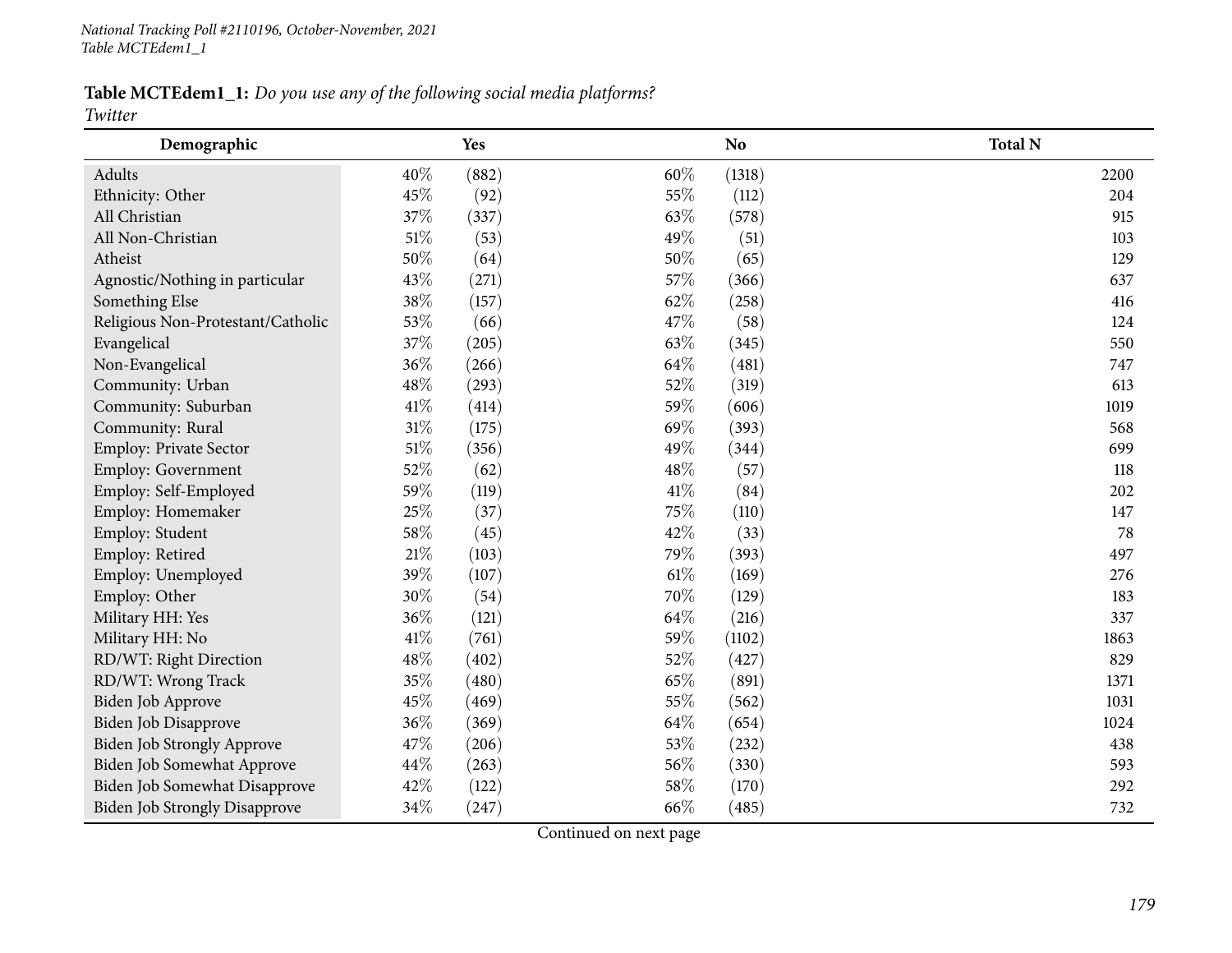Table MCTEdem1\_1: Do you use any of the following social media platforms? *Twitter*

| Demographic                          |        | <b>Yes</b> |        | N <sub>o</sub> | <b>Total N</b> |
|--------------------------------------|--------|------------|--------|----------------|----------------|
| Adults                               | 40%    | (882)      | 60%    | (1318)         | 2200           |
| Favorable of Biden                   | 46%    | (473)      | 54%    | (565)          | 1038           |
| Unfavorable of Biden                 | 36%    | (378)      | 64%    | (672)          | 1050           |
| Very Favorable of Biden              | 45%    | (213)      | 55%    | (264)          | 477            |
| Somewhat Favorable of Biden          | 46%    | (260)      | 54%    | (301)          | 561            |
| Somewhat Unfavorable of Biden        | 44\%   | (123)      | 56%    | (157)          | 280            |
| Very Unfavorable of Biden            | 33%    | (255)      | 67%    | (515)          | 770            |
| #1 Issue: Economy                    | 44%    | (358)      | 56%    | (463)          | 822            |
| #1 Issue: Security                   | 32%    | (101)      | 68%    | (215)          | 316            |
| #1 Issue: Health Care                | 48%    | (140)      | 52%    | (153)          | 293            |
| #1 Issue: Medicare / Social Security | 22%    | (57)       | 78%    | (202)          | 259            |
| #1 Issue: Women's Issues             | $51\%$ | (69)       | 49%    | (66)           | 136            |
| #1 Issue: Education                  | 54%    | (59)       | 46%    | (50)           | 109            |
| #1 Issue: Energy                     | 44\%   | (59)       | 56%    | (73)           | 132            |
| #1 Issue: Other                      | 29%    | (39)       | $71\%$ | (95)           | 134            |
| 2020 Vote: Joe Biden                 | 47%    | (458)      | 53%    | (522)          | 980            |
| 2020 Vote: Donald Trump              | $34\%$ | (232)      | 66%    | (453)          | 685            |
| 2020 Vote: Other                     | 36%    | (31)       | 64%    | (54)           | 85             |
| 2020 Vote: Didn't Vote               | 35%    | (158)      | 65%    | (287)          | 445            |
| 2018 House Vote: Democrat            | 47%    | (345)      | 53%    | (396)          | 741            |
| 2018 House Vote: Republican          | 33%    | (198)      | 67\%   | (398)          | 596            |
| 2018 House Vote: Someone else        | 27\%   | (18)       | 73%    | (49)           | 67             |
| 2016 Vote: Hillary Clinton           | 46%    | (316)      | 54%    | (370)          | 686            |
| 2016 Vote: Donald Trump              | 35%    | (228)      | 65%    | (423)          | 651            |
| 2016 Vote: Other                     | 37%    | (49)       | 63%    | (84)           | 133            |
| 2016 Vote: Didn't Vote               | 40%    | (289)      | 60%    | (440)          | 730            |
| Voted in 2014: Yes                   | 38%    | (463)      | 62%    | (751)          | 1214           |
| Voted in 2014: No                    | 43%    | (419)      | 57%    | (567)          | 986            |
| 4-Region: Northeast                  | 43%    | (171)      | 57%    | (223)          | 394            |
| 4-Region: Midwest                    | 35%    | (164)      | 65%    | (298)          | 462            |
| 4-Region: South                      | 39%    | (323)      | $61\%$ | (501)          | 824            |
| 4-Region: West                       | 43%    | (224)      | 57%    | (296)          | 520            |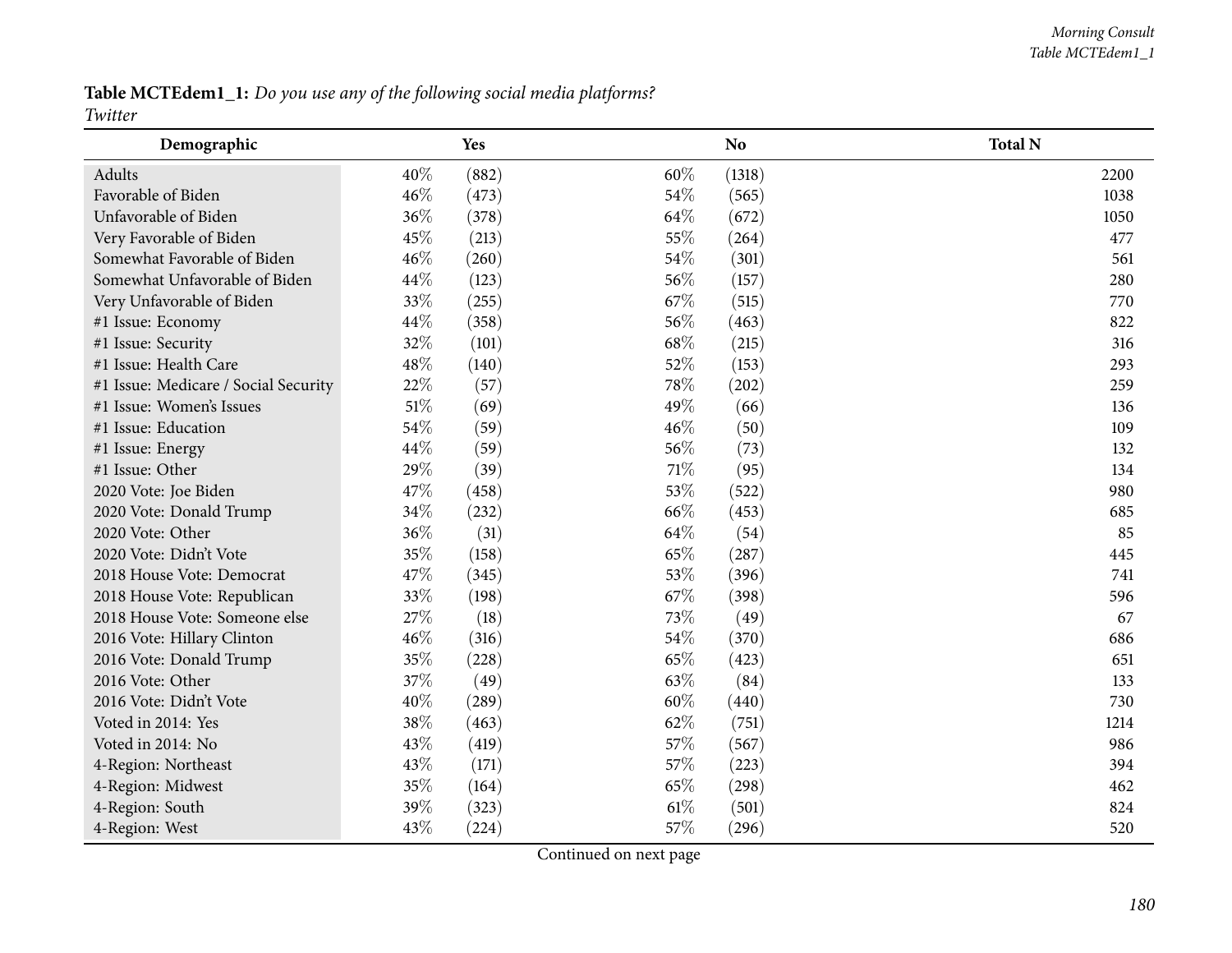| Table MCTEdem1_1: Do you use any of the following social media platforms? |  |  |  |
|---------------------------------------------------------------------------|--|--|--|
| ___                                                                       |  |  |  |

#### *Twitter*

| Demographic               |        | Yes   |        | No     | <b>Total N</b> |
|---------------------------|--------|-------|--------|--------|----------------|
| Adults                    | 40%    | (882) | $60\%$ | (1318) | 2200           |
| <b>SRH</b> Metaverse      | 52\%   | (416) | $48\%$ | (392)  | 808            |
| SRH Meta Rebrand          | $44\%$ | (560) | 56\%   | (721)  | 1282           |
| <b>SRH Facebook Files</b> | 49\%   | (481) | 51\%   | (495)  | 976            |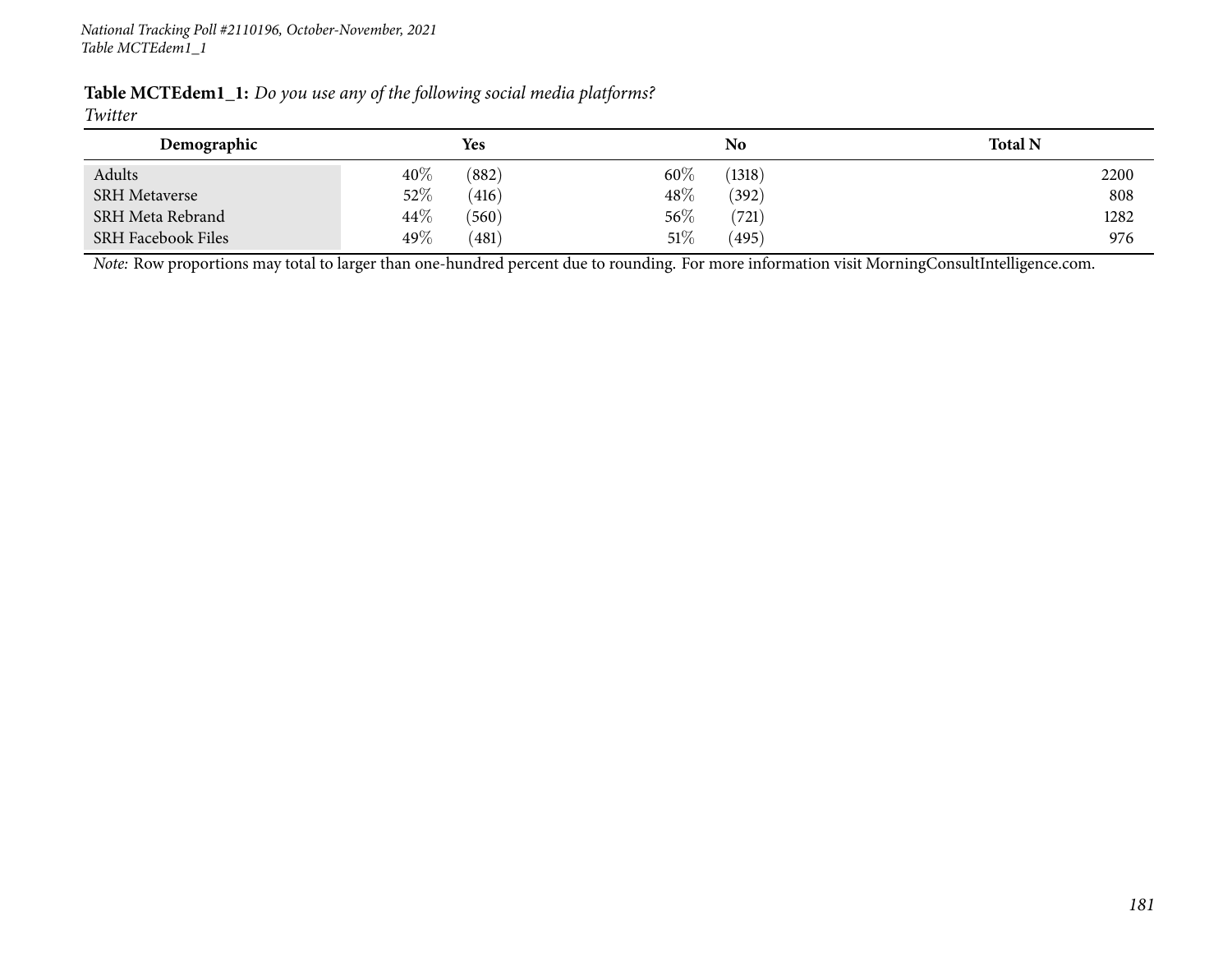Table MCTEdem1\_2: Do you use any of the following social media platforms? *Facebook*

| Demographic              |        | <b>Yes</b> |        | <b>No</b> | <b>Total N</b> |
|--------------------------|--------|------------|--------|-----------|----------------|
| Adults                   | 82%    | (1795)     | 18%    | (405)     | 2200           |
| Gender: Male             | 77\%   | (819)      | 23%    | (243)     | 1062           |
| Gender: Female           | 86%    | (976)      | 14%    | (162)     | 1138           |
| Age: 18-34               | $81\%$ | (530)      | 19%    | (125)     | 655            |
| Age: 35-44               | $88\%$ | (313)      | 12%    | (45)      | 358            |
| Age: 45-64               | 83%    | (625)      | $17\%$ | (126)     | 751            |
| Age: 65+                 | 75%    | (327)      | 25%    | (109)     | 436            |
| GenZers: 1997-2012       | 69%    | (153)      | 31%    | (69)      | 222            |
| Millennials: 1981-1996   | 87%    | (567)      | 13%    | (88)      | 655            |
| GenXers: 1965-1980       | 87%    | (492)      | 13%    | (73)      | 565            |
| Baby Boomers: 1946-1964  | 77\%   | (528)      | 23%    | (154)     | 681            |
| PID: Dem (no lean)       | 82%    | (660)      | 18%    | (141)     | 801            |
| PID: Ind (no lean)       | 78%    | (594)      | 22%    | (169)     | 763            |
| PID: Rep (no lean)       | 85%    | (541)      | 15%    | (95)      | 636            |
| PID/Gender: Dem Men      | $81\%$ | (322)      | 19%    | (76)      | 398            |
| PID/Gender: Dem Women    | 84%    | (338)      | 16%    | (65)      | 403            |
| PID/Gender: Ind Men      | 73%    | (254)      | 27%    | (93)      | 346            |
| PID/Gender: Ind Women    | 82%    | (341)      | $18\%$ | (76)      | 417            |
| PID/Gender: Rep Men      | 77\%   | (243)      | 23%    | (74)      | 317            |
| PID/Gender: Rep Women    | 93%    | (298)      | 7%     | (21)      | 319            |
| Ideo: Liberal (1-3)      | 82%    | (513)      | $18\%$ | (112)     | 625            |
| Ideo: Moderate (4)       | $80\%$ | (533)      | 20%    | (135)     | 668            |
| Ideo: Conservative (5-7) | 83%    | (561)      | 17%    | (114)     | 675            |
| Educ: < College          | 83%    | (1253)     | 17%    | (259)     | 1512           |
| Educ: Bachelors degree   | 80%    | (353)      | 20%    | (91)      | 444            |
| Educ: Post-grad          | 78%    | (189)      | 22%    | (55)      | 244            |
| Income: Under 50k        | 83%    | (1054)     | 17%    | (222)     | 1276           |
| Income: 50k-100k         | $80\%$ | (508)      | 20%    | (128)     | 636            |
| Income: 100k+            | $81\%$ | (234)      | 19%    | (54)      | 288            |
| Ethnicity: White         | 83%    | (1427)     | 17%    | (294)     | 1722           |
| Ethnicity: Hispanic      | 78%    | (272)      | 22%    | (77)      | 349            |
| Ethnicity: Black         | 74%    | (203)      | 26%    | (71)      | 274            |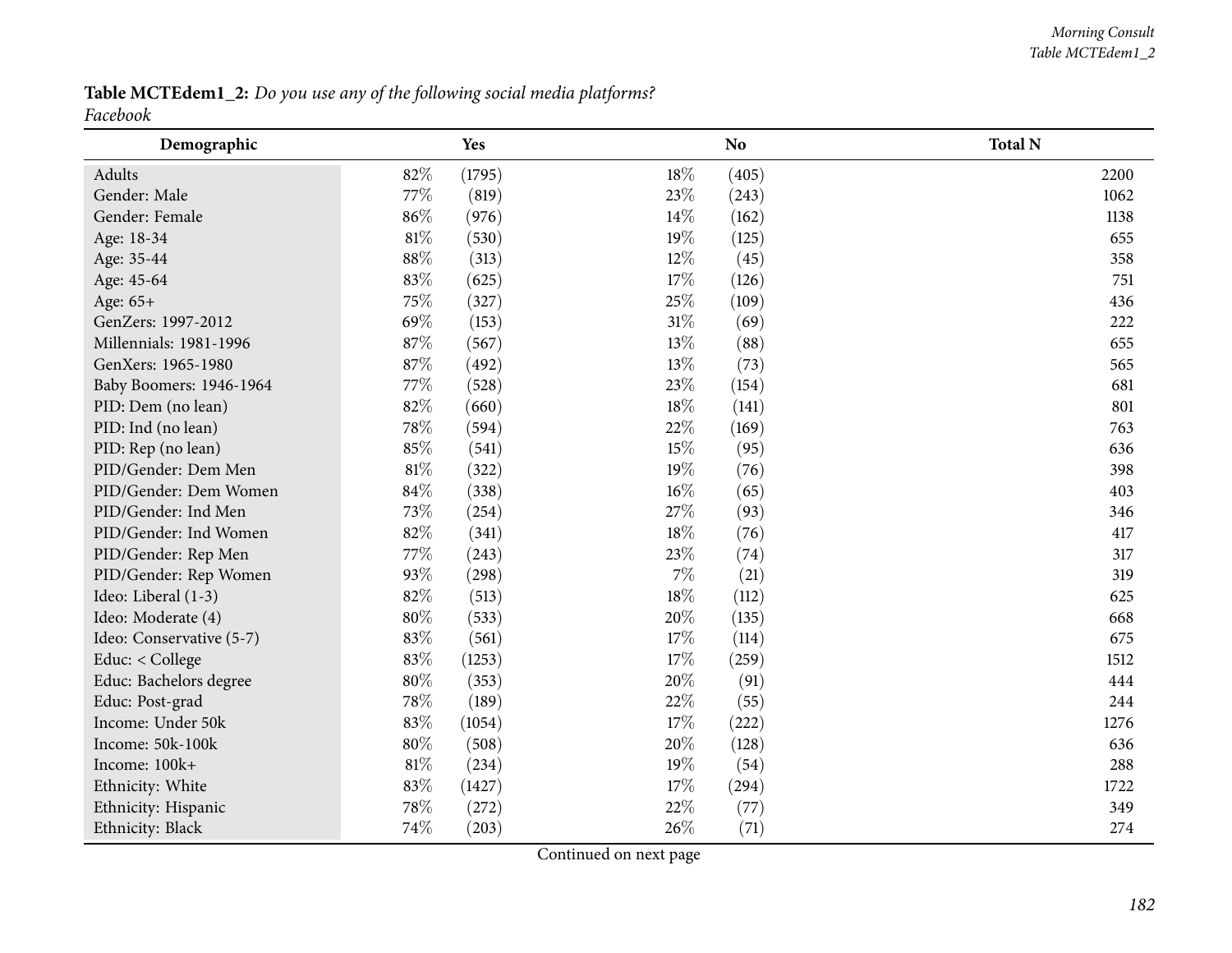Table MCTEdem1\_2: Do you use any of the following social media platforms? *Facebook*

| Demographic                          |        | Yes    |        | <b>No</b> | <b>Total N</b> |
|--------------------------------------|--------|--------|--------|-----------|----------------|
| Adults                               | 82%    | (1795) | 18%    | (405)     | 2200           |
| Ethnicity: Other                     | $81\%$ | (165)  | 19%    | (39)      | 204            |
| All Christian                        | $81\%$ | (744)  | 19%    | (172)     | 915            |
| All Non-Christian                    | 79%    | (81)   | $21\%$ | (22)      | 103            |
| Atheist                              | 75%    | (96)   | 25%    | (33)      | 129            |
| Agnostic/Nothing in particular       | $81\%$ | (517)  | 19%    | (120)     | 637            |
| Something Else                       | 86%    | (357)  | 14%    | (59)      | 416            |
| Religious Non-Protestant/Catholic    | 77\%   | (95)   | 23%    | (29)      | 124            |
| Evangelical                          | 84\%   | (463)  | 16%    | (88)      | 550            |
| Non-Evangelical                      | 82%    | (612)  | $18\%$ | (135)     | 747            |
| Community: Urban                     | 82%    | (500)  | $18\%$ | (113)     | 613            |
| Community: Suburban                  | 79%    | (806)  | $21\%$ | (213)     | 1019           |
| Community: Rural                     | 86%    | (490)  | 14%    | (78)      | 568            |
| Employ: Private Sector               | $84\%$ | (586)  | 16%    | (114)     | 699            |
| Employ: Government                   | $84\%$ | (100)  | $16\%$ | (19)      | 118            |
| Employ: Self-Employed                | 82%    | (165)  | 18%    | (37)      | 202            |
| Employ: Homemaker                    | 89%    | (131)  | $11\%$ | (16)      | 147            |
| Employ: Student                      | 65%    | (50)   | 35%    | (27)      | 78             |
| Employ: Retired                      | 77%    | (381)  | 23%    | (115)     | 497            |
| Employ: Unemployed                   | 83%    | (229)  | 17%    | (47)      | 276            |
| Employ: Other                        | $84\%$ | (154)  | 16%    | (29)      | 183            |
| Military HH: Yes                     | $81\%$ | (274)  | 19%    | (62)      | 337            |
| Military HH: No                      | 82%    | (1521) | 18%    | (342)     | 1863           |
| RD/WT: Right Direction               | $81\%$ | (669)  | 19%    | (160)     | 829            |
| RD/WT: Wrong Track                   | 82%    | (1127) | 18%    | (244)     | 1371           |
| Biden Job Approve                    | 79%    | (817)  | $21\%$ | (214)     | 1031           |
| Biden Job Disapprove                 | 84%    | (858)  | $16\%$ | (166)     | 1024           |
| <b>Biden Job Strongly Approve</b>    | $81\%$ | (355)  | 19%    | (83)      | 438            |
| Biden Job Somewhat Approve           | 78\%   | (462)  | 22%    | (131)     | 593            |
| Biden Job Somewhat Disapprove        | 83%    | (243)  | 17%    | (49)      | 292            |
| <b>Biden Job Strongly Disapprove</b> | 84%    | (615)  | 16%    | (117)     | 732            |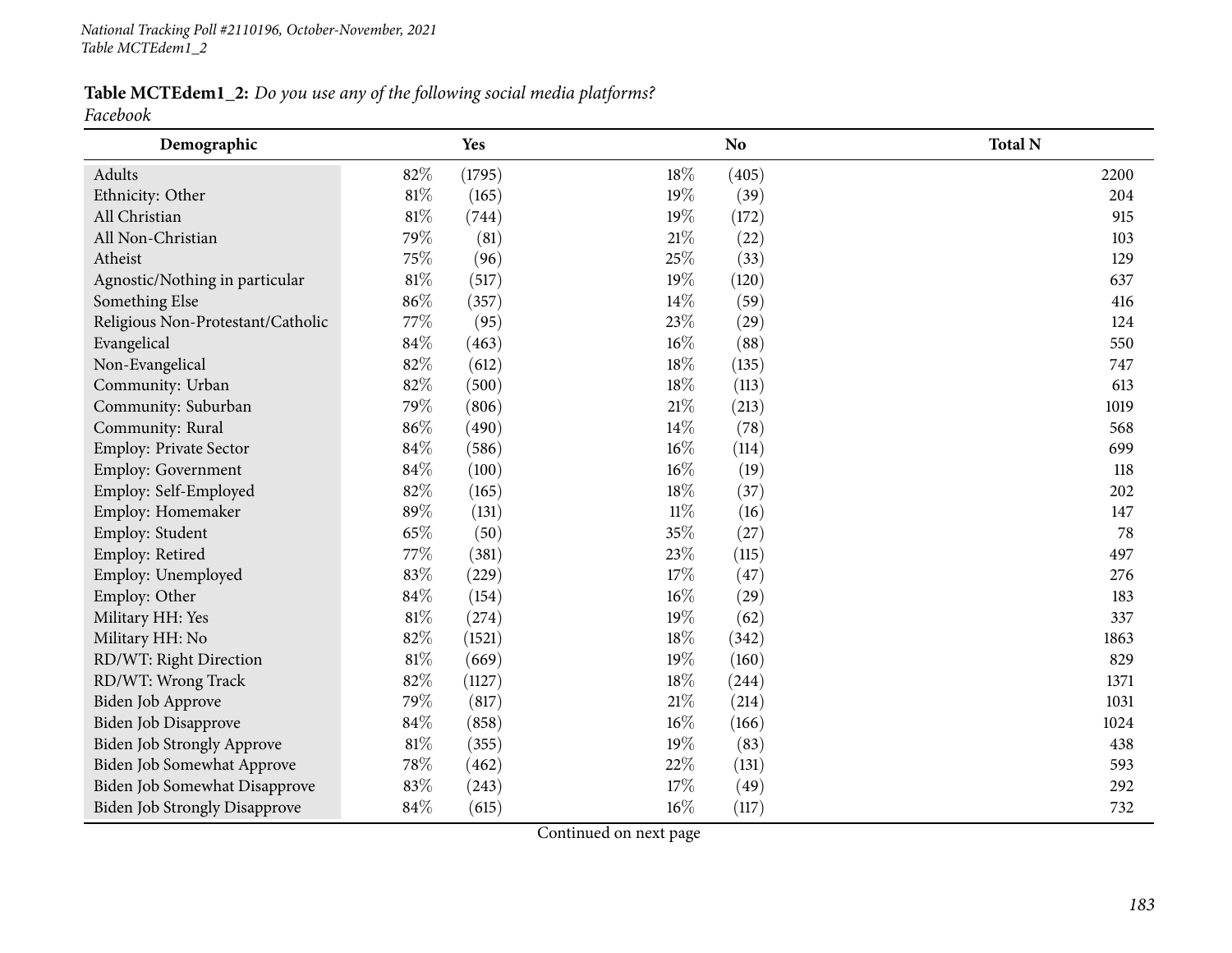Table MCTEdem1\_2: Do you use any of the following social media platforms? *Facebook*

| Demographic                          |        | Yes    |        | N <sub>o</sub> | <b>Total N</b> |
|--------------------------------------|--------|--------|--------|----------------|----------------|
| Adults                               | 82%    | (1795) | 18%    | (405)          | 2200           |
| Favorable of Biden                   | 79%    | (817)  | 21%    | (221)          | 1038           |
| Unfavorable of Biden                 | 85%    | (890)  | 15%    | (160)          | 1050           |
| Very Favorable of Biden              | $81\%$ | (386)  | 19%    | (91)           | 477            |
| Somewhat Favorable of Biden          | 77%    | (431)  | 23%    | (130)          | 561            |
| Somewhat Unfavorable of Biden        | 82%    | (230)  | 18%    | (50)           | 280            |
| Very Unfavorable of Biden            | 86%    | (660)  | 14%    | (110)          | 770            |
| #1 Issue: Economy                    | 85%    | (698)  | 15%    | (124)          | 822            |
| #1 Issue: Security                   | 83%    | (261)  | 17%    | (55)           | 316            |
| #1 Issue: Health Care                | 84\%   | (245)  | 16%    | (48)           | 293            |
| #1 Issue: Medicare / Social Security | 79%    | (205)  | $21\%$ | (53)           | 259            |
| #1 Issue: Women's Issues             | 80%    | (109)  | 20%    | (27)           | 136            |
| #1 Issue: Education                  | 78%    | (86)   | 22%    | (24)           | 109            |
| #1 Issue: Energy                     | 72%    | (95)   | 28%    | (37)           | 132            |
| #1 Issue: Other                      | 72%    | (97)   | 28%    | (37)           | 134            |
| 2020 Vote: Joe Biden                 | 79%    | (777)  | $21\%$ | (204)          | 980            |
| 2020 Vote: Donald Trump              | $84\%$ | (577)  | 16%    | (108)          | 685            |
| 2020 Vote: Other                     | 80%    | (68)   | 20%    | (17)           | 85             |
| 2020 Vote: Didn't Vote               | 83%    | (370)  | 17%    | (76)           | 445            |
| 2018 House Vote: Democrat            | 82%    | (605)  | 18%    | (136)          | 741            |
| 2018 House Vote: Republican          | 82%    | (487)  | 18%    | (109)          | 596            |
| 2018 House Vote: Someone else        | 78%    | (52)   | 22%    | (15)           | 67             |
| 2016 Vote: Hillary Clinton           | $81\%$ | (556)  | 19%    | (130)          | 686            |
| 2016 Vote: Donald Trump              | 83%    | (538)  | 17%    | (113)          | 651            |
| 2016 Vote: Other                     | 80%    | (105)  | 20%    | (27)           | 133            |
| 2016 Vote: Didn't Vote               | 82%    | (596)  | $18\%$ | (134)          | 730            |
| Voted in 2014: Yes                   | $81\%$ | (984)  | 19%    | (230)          | 1214           |
| Voted in 2014: No                    | 82%    | (811)  | 18%    | (175)          | 986            |
| 4-Region: Northeast                  | 79%    | (313)  | $21\%$ | (81)           | 394            |
| 4-Region: Midwest                    | 84%    | (387)  | 16%    | (75)           | 462            |
| 4-Region: South                      | 84%    | (689)  | 16%    | (135)          | 824            |
| 4-Region: West                       | 78%    | (407)  | 22%    | (113)          | 520            |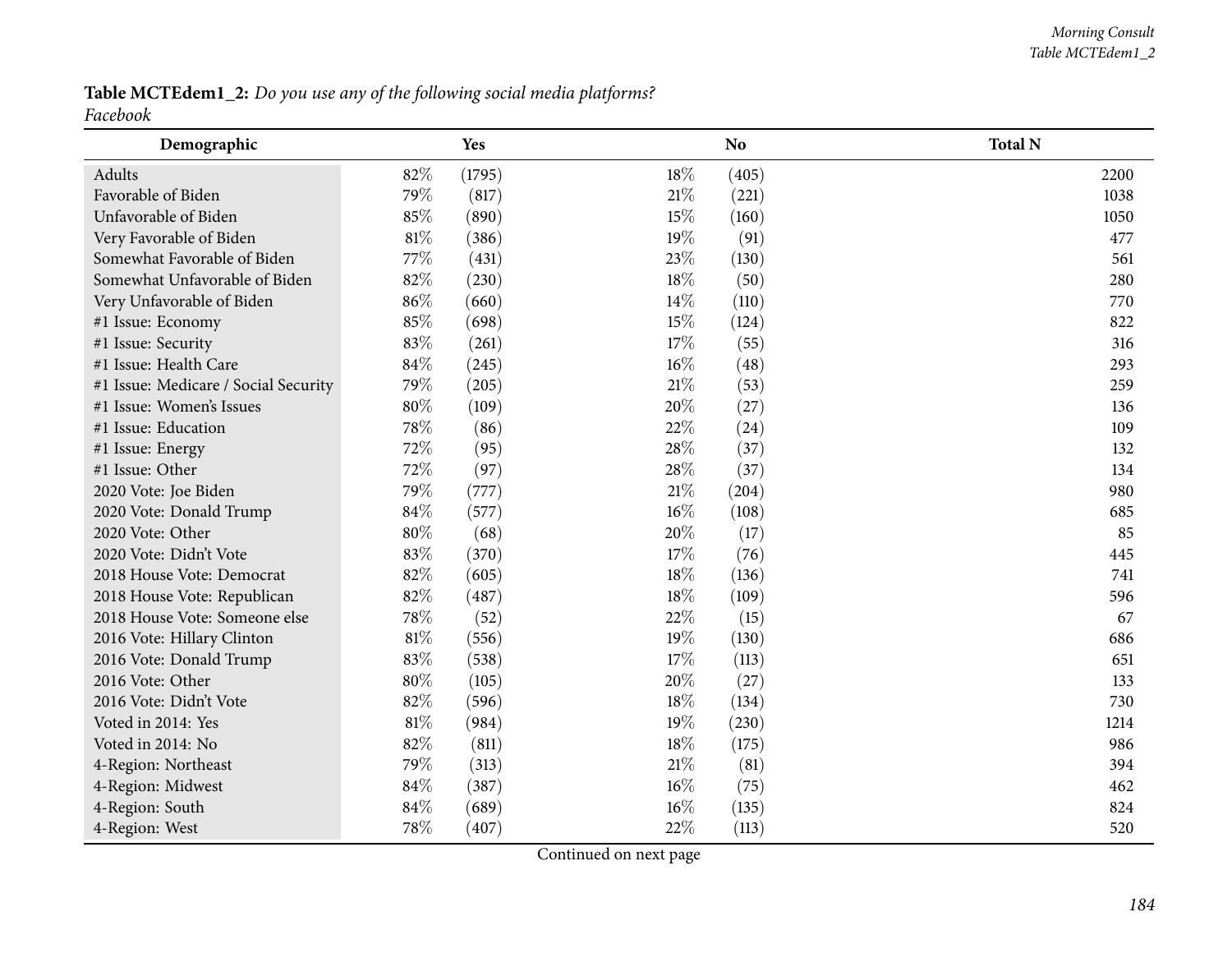| <b>Table MCTEdem1_2:</b> Do you use any of the following social media platforms? |  |
|----------------------------------------------------------------------------------|--|
| Facebook                                                                         |  |

| Demographic               | <b>Yes</b>       |        | No    | <b>Total N</b> |
|---------------------------|------------------|--------|-------|----------------|
| Adults                    | $82\%$<br>(1795) | $18\%$ | (405) | 2200           |
| <b>SRH</b> Metaverse      | 80%<br>(643)     | 20%    | (165) | 808            |
| <b>SRH Meta Rebrand</b>   | $82\%$<br>(1051) | $18\%$ | (230) | 1282           |
| <b>SRH Facebook Files</b> | 80%<br>(781)     | 20%    | (196) | 976            |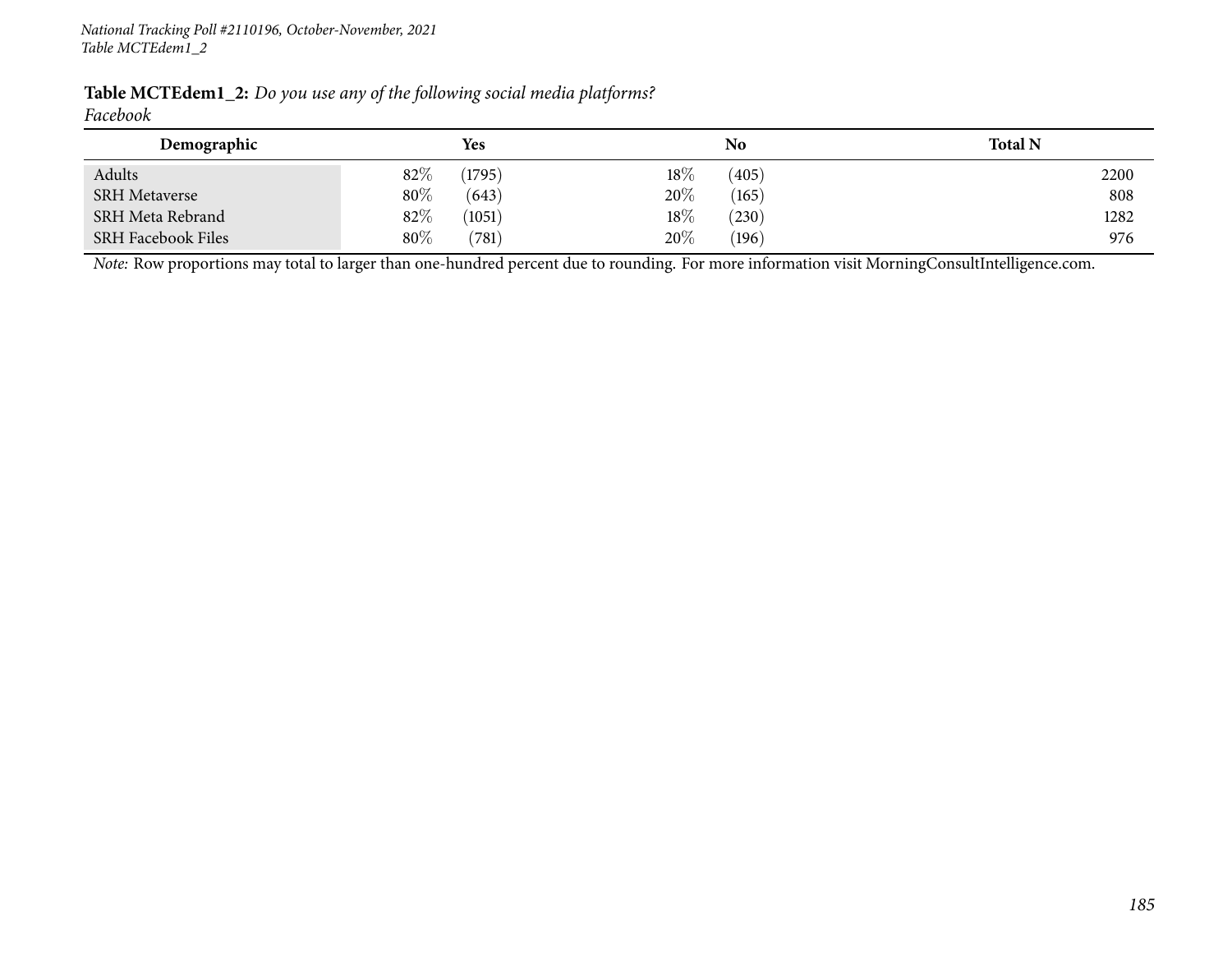Table MCTEdem1\_3: Do you use any of the following social media platforms? *Snapchat*

| Demographic              |        | Yes   |        | N <sub>o</sub> | <b>Total N</b> |
|--------------------------|--------|-------|--------|----------------|----------------|
| Adults                   | 33%    | (721) | 67%    | (1479)         | 2200           |
| Gender: Male             | $31\%$ | (330) | 69%    | (732)          | 1062           |
| Gender: Female           | 34%    | (391) | 66%    | (747)          | 1138           |
| Age: 18-34               | 60%    | (391) | 40%    | (264)          | 655            |
| Age: 35-44               | 41\%   | (148) | 59%    | (210)          | 358            |
| Age: 45-64               | 22\%   | (164) | 78%    | (587)          | 751            |
| Age: 65+                 | $4\%$  | (19)  | 96%    | (417)          | 436            |
| GenZers: 1997-2012       | 70%    | (155) | 30%    | (67)           | 222            |
| Millennials: 1981-1996   | 52%    | (339) | 48%    | (316)          | 655            |
| GenXers: 1965-1980       | 29%    | (163) | $71\%$ | (402)          | 565            |
| Baby Boomers: 1946-1964  | $9\%$  | (62)  | 91%    | (620)          | 681            |
| PID: Dem (no lean)       | $34\%$ | (268) | 66%    | (532)          | 801            |
| PID: Ind (no lean)       | 36%    | (271) | 64%    | (492)          | 763            |
| PID: Rep (no lean)       | 29%    | (181) | $71\%$ | (455)          | 636            |
| PID/Gender: Dem Men      | 35%    | (140) | 65%    | (258)          | 398            |
| PID/Gender: Dem Women    | 32%    | (128) | 68%    | (275)          | 403            |
| PID/Gender: Ind Men      | 30%    | (104) | 70%    | (242)          | 346            |
| PID/Gender: Ind Women    | 40%    | (167) | 60%    | (249)          | 417            |
| PID/Gender: Rep Men      | 27\%   | (85)  | 73%    | (232)          | 317            |
| PID/Gender: Rep Women    | 30%    | (96)  | 70%    | (223)          | 319            |
| Ideo: Liberal (1-3)      | 34%    | (210) | 66%    | (415)          | 625            |
| Ideo: Moderate (4)       | 33%    | (217) | 67%    | (451)          | 668            |
| Ideo: Conservative (5-7) | 27%    | (181) | 73%    | (493)          | 675            |
| Educ: < College          | 33%    | (504) | 67%    | (1008)         | 1512           |
| Educ: Bachelors degree   | 33%    | (146) | 67%    | (297)          | 444            |
| Educ: Post-grad          | 29%    | (71)  | $71\%$ | (173)          | 244            |
| Income: Under 50k        | 33%    | (417) | 67\%   | (859)          | 1276           |
| Income: 50k-100k         | $34\%$ | (216) | 66%    | (420)          | 636            |
| Income: 100k+            | $31\%$ | (88)  | 69%    | (200)          | 288            |
| Ethnicity: White         | $30\%$ | (511) | 70%    | (1211)         | 1722           |
| Ethnicity: Hispanic      | 52%    | (183) | 48\%   | (166)          | 349            |
| Ethnicity: Black         | 44%    | (120) | 56%    | (155)          | 274            |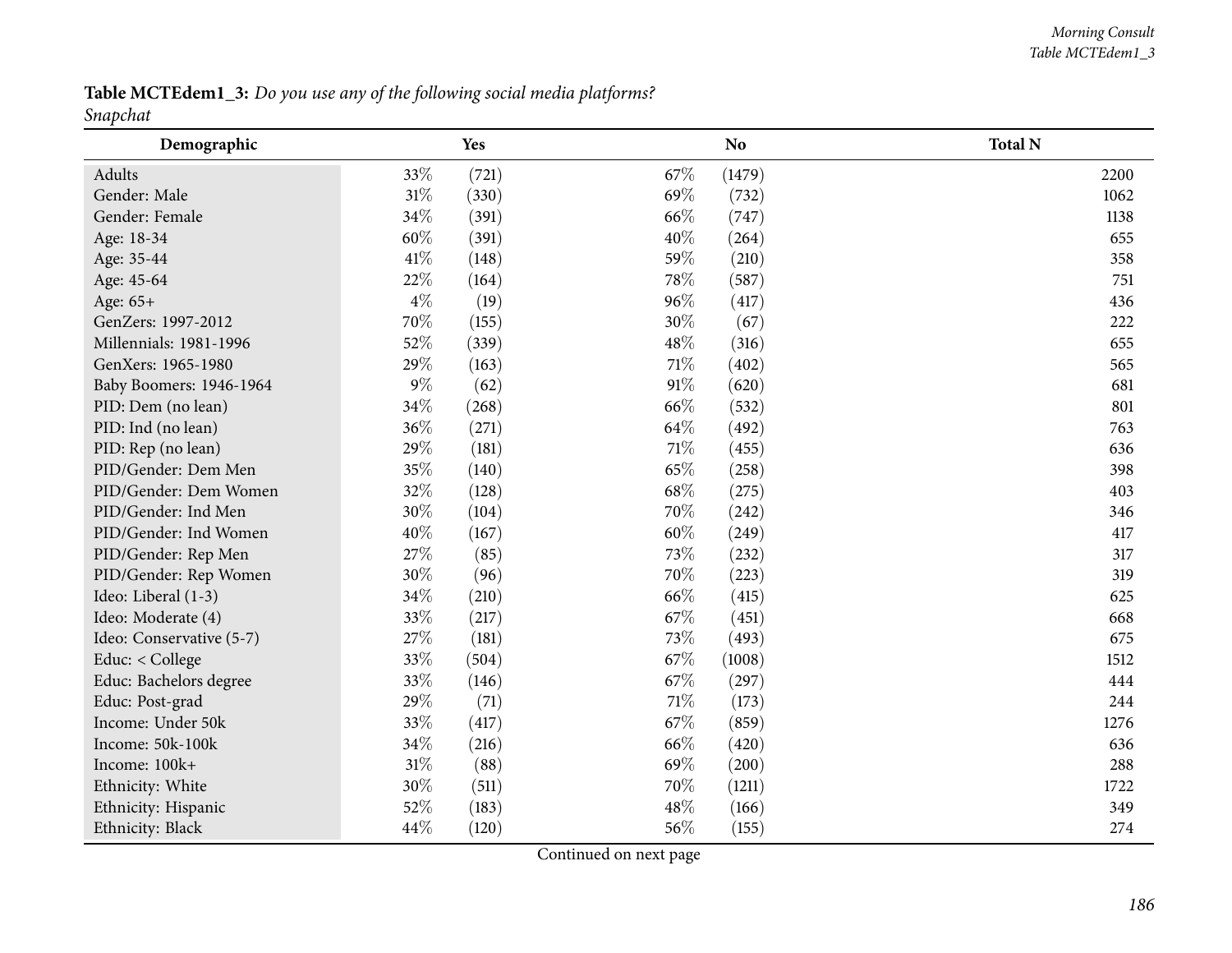Table MCTEdem1\_3: Do you use any of the following social media platforms?

*Snapchat*

| Demographic                          |        | Yes   |        | N <sub>o</sub> | <b>Total N</b> |
|--------------------------------------|--------|-------|--------|----------------|----------------|
| Adults                               | 33%    | (721) | 67\%   | (1479)         | 2200           |
| Ethnicity: Other                     | 44\%   | (90)  | 56%    | (114)          | 204            |
| All Christian                        | 28%    | (257) | 72%    | (659)          | 915            |
| All Non-Christian                    | $31\%$ | (32)  | 69%    | (71)           | 103            |
| Atheist                              | 37%    | (48)  | 63%    | (81)           | 129            |
| Agnostic/Nothing in particular       | 36%    | (231) | 64\%   | (406)          | 637            |
| Something Else                       | 37%    | (154) | 63%    | (262)          | 416            |
| Religious Non-Protestant/Catholic    | 33%    | (40)  | 67%    | (83)           | 124            |
| Evangelical                          | 33%    | (184) | 67%    | (366)          | 550            |
| Non-Evangelical                      | 29%    | (213) | $71\%$ | (534)          | 747            |
| Community: Urban                     | 40%    | (245) | 60%    | (367)          | 613            |
| Community: Suburban                  | 30%    | (303) | 70%    | (717)          | 1019           |
| Community: Rural                     | 30%    | (173) | 70%    | (395)          | 568            |
| Employ: Private Sector               | 44\%   | (305) | 56%    | (395)          | 699            |
| <b>Employ: Government</b>            | 46\%   | (55)  | 54\%   | (63)           | 118            |
| Employ: Self-Employed                | 36%    | (73)  | 64\%   | (130)          | 202            |
| Employ: Homemaker                    | 32%    | (47)  | 68%    | (100)          | 147            |
| Employ: Student                      | 60%    | (46)  | 40%    | (31)           | 78             |
| Employ: Retired                      | $8\%$  | (40)  | 92%    | (457)          | 497            |
| Employ: Unemployed                   | 35%    | (95)  | 65%    | (181)          | 276            |
| Employ: Other                        | 33%    | (60)  | 67\%   | (123)          | 183            |
| Military HH: Yes                     | 24\%   | (82)  | 76%    | (255)          | 337            |
| Military HH: No                      | 34%    | (639) | 66%    | (1224)         | 1863           |
| RD/WT: Right Direction               | 35%    | (291) | 65%    | (538)          | 829            |
| RD/WT: Wrong Track                   | $31\%$ | (430) | 69%    | (941)          | 1371           |
| Biden Job Approve                    | 32%    | (329) | 68\%   | (702)          | 1031           |
| Biden Job Disapprove                 | $31\%$ | (315) | 69%    | (709)          | 1024           |
| Biden Job Strongly Approve           | 32%    | (142) | 68\%   | (296)          | 438            |
| Biden Job Somewhat Approve           | $31\%$ | (187) | 69%    | (407)          | 593            |
| Biden Job Somewhat Disapprove        | 35%    | (102) | 65%    | (190)          | 292            |
| <b>Biden Job Strongly Disapprove</b> | 29%    | (213) | $71\%$ | (519)          | 732            |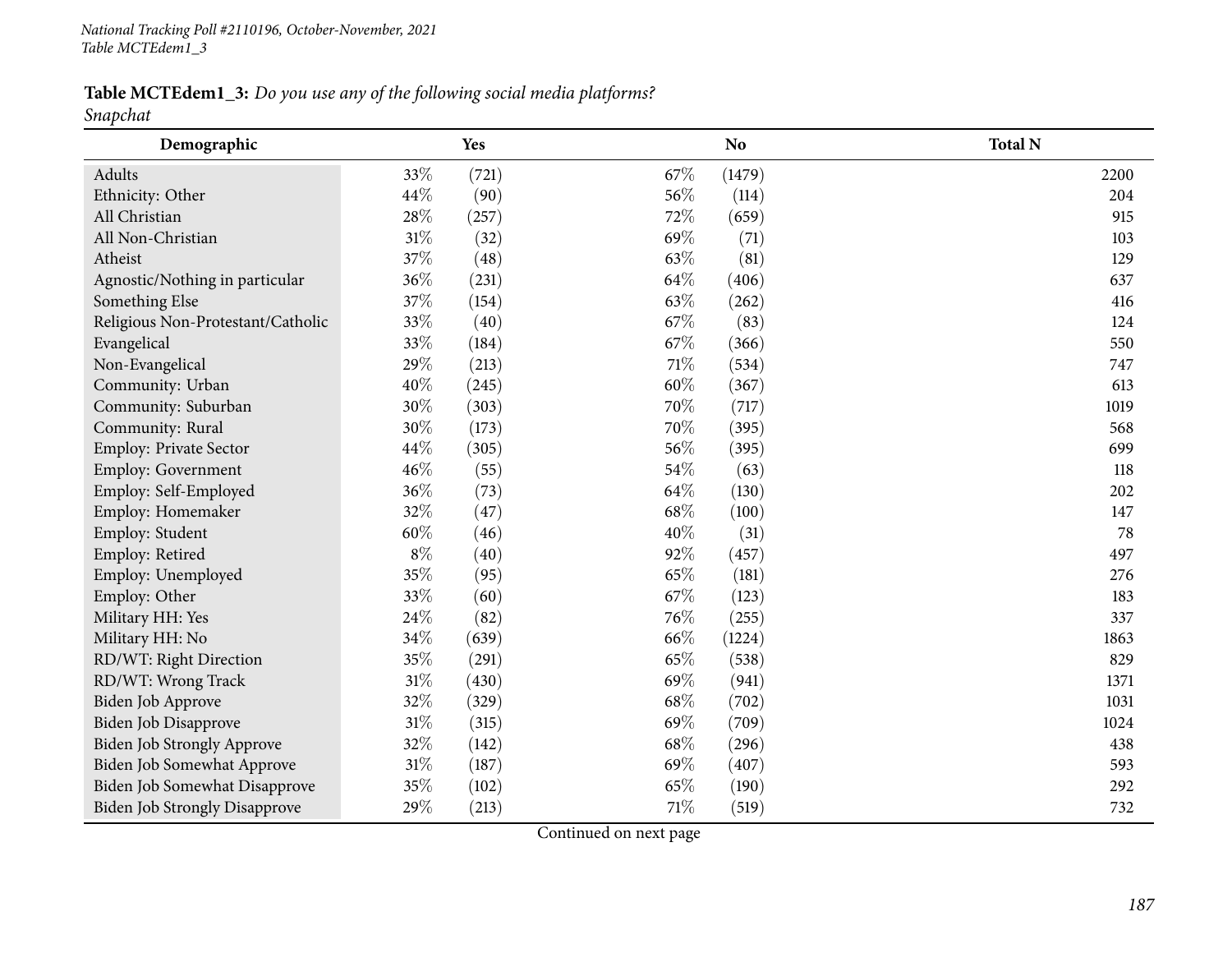Table MCTEdem1\_3: Do you use any of the following social media platforms? *Snapchat*

| Demographic                          |        | Yes   |      | <b>No</b> | <b>Total N</b> |
|--------------------------------------|--------|-------|------|-----------|----------------|
| Adults                               | 33%    | (721) | 67%  | (1479)    | 2200           |
| Favorable of Biden                   | 32%    | (337) | 68%  | (701)     | 1038           |
| Unfavorable of Biden                 | 33%    | (343) | 67%  | (706)     | 1050           |
| Very Favorable of Biden              | $31\%$ | (149) | 69%  | (328)     | 477            |
| Somewhat Favorable of Biden          | 34%    | (189) | 66%  | (373)     | 561            |
| Somewhat Unfavorable of Biden        | $41\%$ | (115) | 59%  | (164)     | 280            |
| Very Unfavorable of Biden            | 30%    | (228) | 70%  | (542)     | 770            |
| #1 Issue: Economy                    | 37%    | (305) | 63%  | (517)     | 822            |
| #1 Issue: Security                   | 30%    | (96)  | 70%  | (220)     | 316            |
| #1 Issue: Health Care                | 38%    | (110) | 62%  | (183)     | 293            |
| #1 Issue: Medicare / Social Security | $9\%$  | (23)  | 91%  | (236)     | 259            |
| #1 Issue: Women's Issues             | 41\%   | (56)  | 59%  | (80)      | 136            |
| #1 Issue: Education                  | 50%    | (55)  | 50%  | (54)      | 109            |
| #1 Issue: Energy                     | 43%    | (56)  | 57%  | (75)      | 132            |
| #1 Issue: Other                      | 15%    | (20)  | 85%  | (114)     | 134            |
| 2020 Vote: Joe Biden                 | 33%    | (327) | 67%  | (654)     | 980            |
| 2020 Vote: Donald Trump              | $28\%$ | (193) | 72%  | (492)     | 685            |
| 2020 Vote: Other                     | $31\%$ | (27)  | 69%  | (58)      | 85             |
| 2020 Vote: Didn't Vote               | 39%    | (173) | 61\% | (272)     | 445            |
| 2018 House Vote: Democrat            | $31\%$ | (230) | 69%  | (510)     | 741            |
| 2018 House Vote: Republican          | 27%    | (159) | 73%  | (436)     | 596            |
| 2018 House Vote: Someone else        | 24\%   | (16)  | 76%  | (51)      | 67             |
| 2016 Vote: Hillary Clinton           | 28\%   | (195) | 72%  | (491)     | 686            |
| 2016 Vote: Donald Trump              | 26%    | (168) | 74%  | (483)     | 651            |
| 2016 Vote: Other                     | 26%    | (34)  | 74%  | (98)      | 133            |
| 2016 Vote: Didn't Vote               | 44%    | (323) | 56%  | (406)     | 730            |
| Voted in 2014: Yes                   | 27%    | (322) | 73%  | (892)     | 1214           |
| Voted in 2014: No                    | 40%    | (399) | 60%  | (587)     | 986            |
| 4-Region: Northeast                  | 33%    | (130) | 67%  | (264)     | 394            |
| 4-Region: Midwest                    | 32%    | (148) | 68%  | (314)     | 462            |
| 4-Region: South                      | 33%    | (275) | 67\% | (549)     | 824            |
| 4-Region: West                       | 32%    | (168) | 68%  | (352)     | 520            |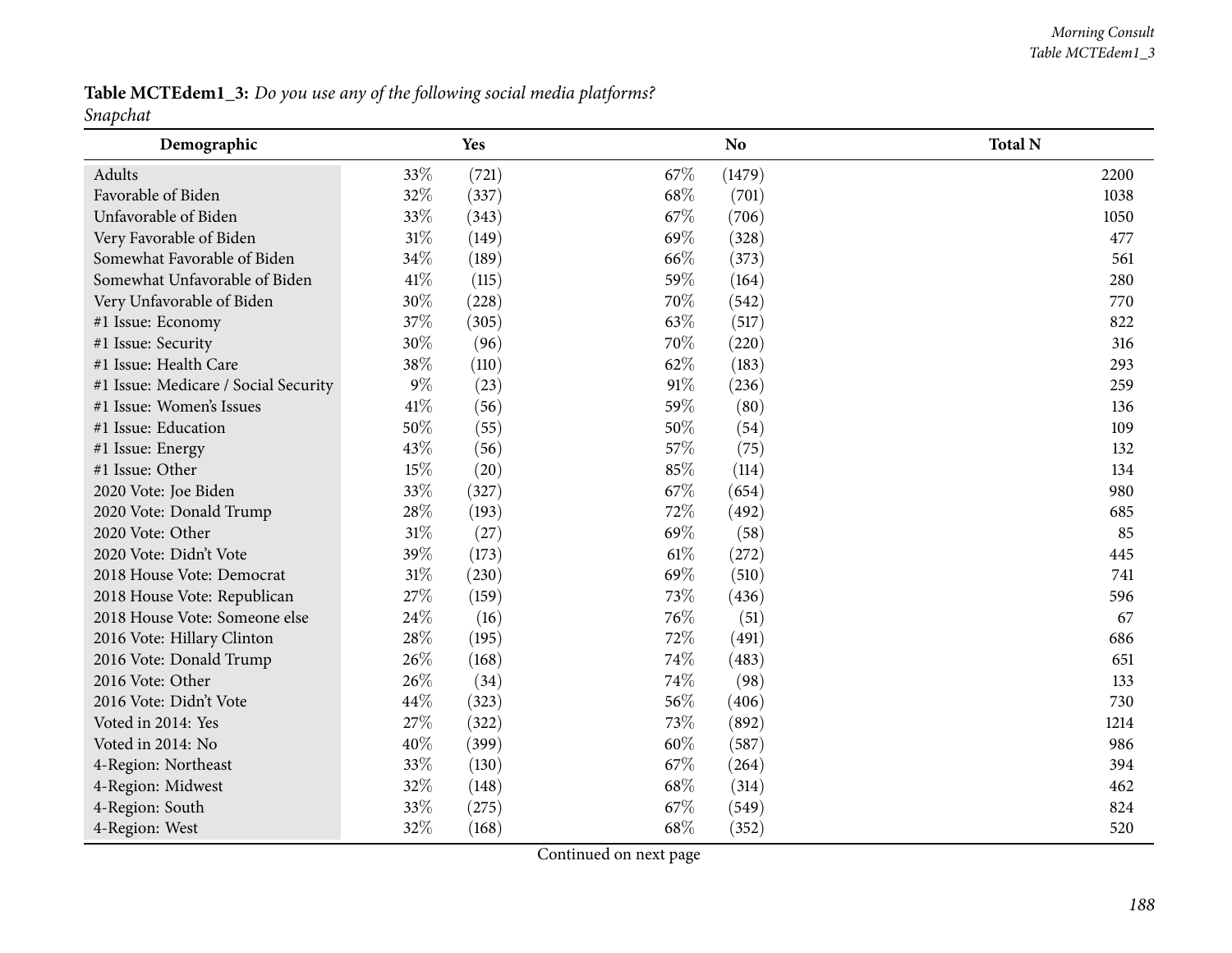| Table MCTEdem1_3: Do you use any of the following social media platforms? |  |  |  |  |  |
|---------------------------------------------------------------------------|--|--|--|--|--|
|---------------------------------------------------------------------------|--|--|--|--|--|

#### *Snapchat*

| Demographic               | Yes    |                 | No     | <b>Total N</b> |
|---------------------------|--------|-----------------|--------|----------------|
| Adults                    | $33\%$ | $67\%$<br>(721) | (1479) | 2200           |
| <b>SRH</b> Metaverse      | 40%    | $60\%$<br>(327) | (481)  | 808            |
| SRH Meta Rebrand          | 33\%   | 67%<br>(417)    | (864)  | 1282           |
| <b>SRH Facebook Files</b> | 35\%   | 65%<br>(345)    | (631)  | 976            |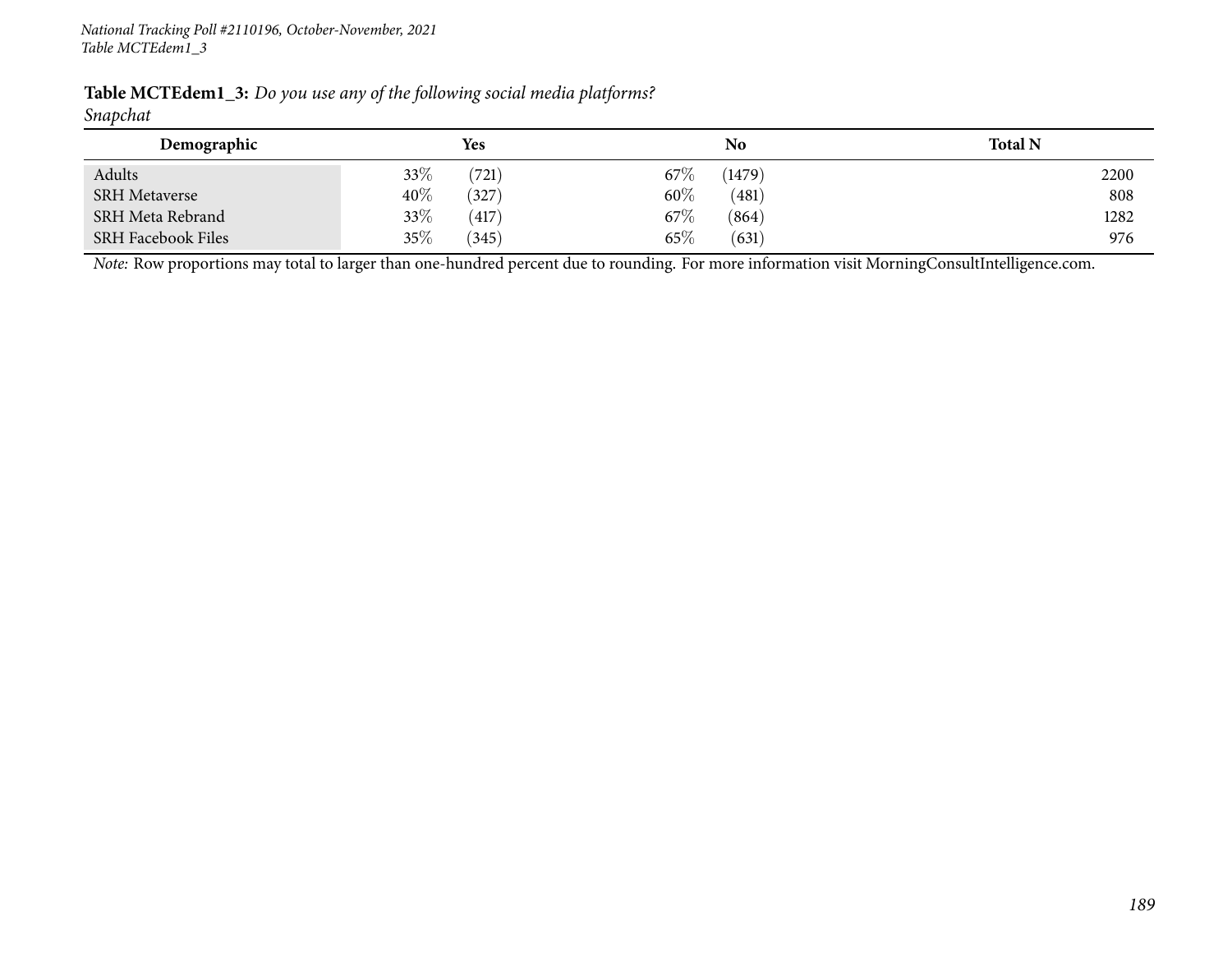Table MCTEdem1\_4: Do you use any of the following social media platforms? *Instagram*

| o<br>Demographic         |        | Yes    |      | N <sub>o</sub> | <b>Total N</b> |
|--------------------------|--------|--------|------|----------------|----------------|
| Adults                   | 52%    | (1151) | 48%  | (1049)         | 2200           |
| Gender: Male             | $50\%$ | (529)  | 50%  | (533)          | 1062           |
| Gender: Female           | 55%    | (622)  | 45%  | (517)          | 1138           |
| Age: 18-34               | 74%    | (484)  | 26%  | (171)          | 655            |
| Age: 35-44               | 66%    | (237)  | 34%  | (120)          | 358            |
| Age: 45-64               | 45%    | (340)  | 55%  | (411)          | 751            |
| Age: 65+                 | $21\%$ | (90)   | 79%  | (347)          | 436            |
| GenZers: 1997-2012       | 84\%   | (188)  | 16%  | (35)           | 222            |
| Millennials: 1981-1996   | 70%    | (455)  | 30%  | (200)          | 655            |
| GenXers: 1965-1980       | 54%    | (302)  | 46%  | (263)          | 565            |
| Baby Boomers: 1946-1964  | 29%    | (198)  | 71%  | (483)          | 681            |
| PID: Dem (no lean)       | 58%    | (466)  | 42%  | (335)          | 801            |
| PID: Ind (no lean)       | $51\%$ | (389)  | 49%  | (375)          | 763            |
| PID: Rep (no lean)       | 47%    | (296)  | 53%  | (340)          | 636            |
| PID/Gender: Dem Men      | 59%    | (233)  | 41\% | (165)          | 398            |
| PID/Gender: Dem Women    | 58%    | (233)  | 42%  | (170)          | 403            |
| PID/Gender: Ind Men      | 46%    | (159)  | 54%  | (188)          | 346            |
| PID/Gender: Ind Women    | 55%    | (230)  | 45%  | (187)          | 417            |
| PID/Gender: Rep Men      | 43%    | (137)  | 57%  | (180)          | 317            |
| PID/Gender: Rep Women    | 50%    | (159)  | 50%  | (160)          | 319            |
| Ideo: Liberal (1-3)      | 60%    | (374)  | 40%  | (251)          | 625            |
| Ideo: Moderate (4)       | 53%    | (351)  | 47%  | (317)          | 668            |
| Ideo: Conservative (5-7) | 45%    | (304)  | 55%  | (371)          | 675            |
| Educ: < College          | 50%    | (758)  | 50%  | (754)          | 1512           |
| Educ: Bachelors degree   | 60%    | (265)  | 40%  | (179)          | 444            |
| Educ: Post-grad          | 52%    | (128)  | 48%  | (116)          | 244            |
| Income: Under 50k        | 50%    | (632)  | 50%  | (644)          | 1276           |
| Income: 50k-100k         | 55%    | (353)  | 45%  | (283)          | 636            |
| Income: 100k+            | 57%    | (165)  | 43%  | (123)          | 288            |
| Ethnicity: White         | 48\%   | (825)  | 52%  | (897)          | 1722           |
| Ethnicity: Hispanic      | 74%    | (257)  | 26%  | (93)           | 349            |
| Ethnicity: Black         | 67%    | (185)  | 33%  | (90)           | 274            |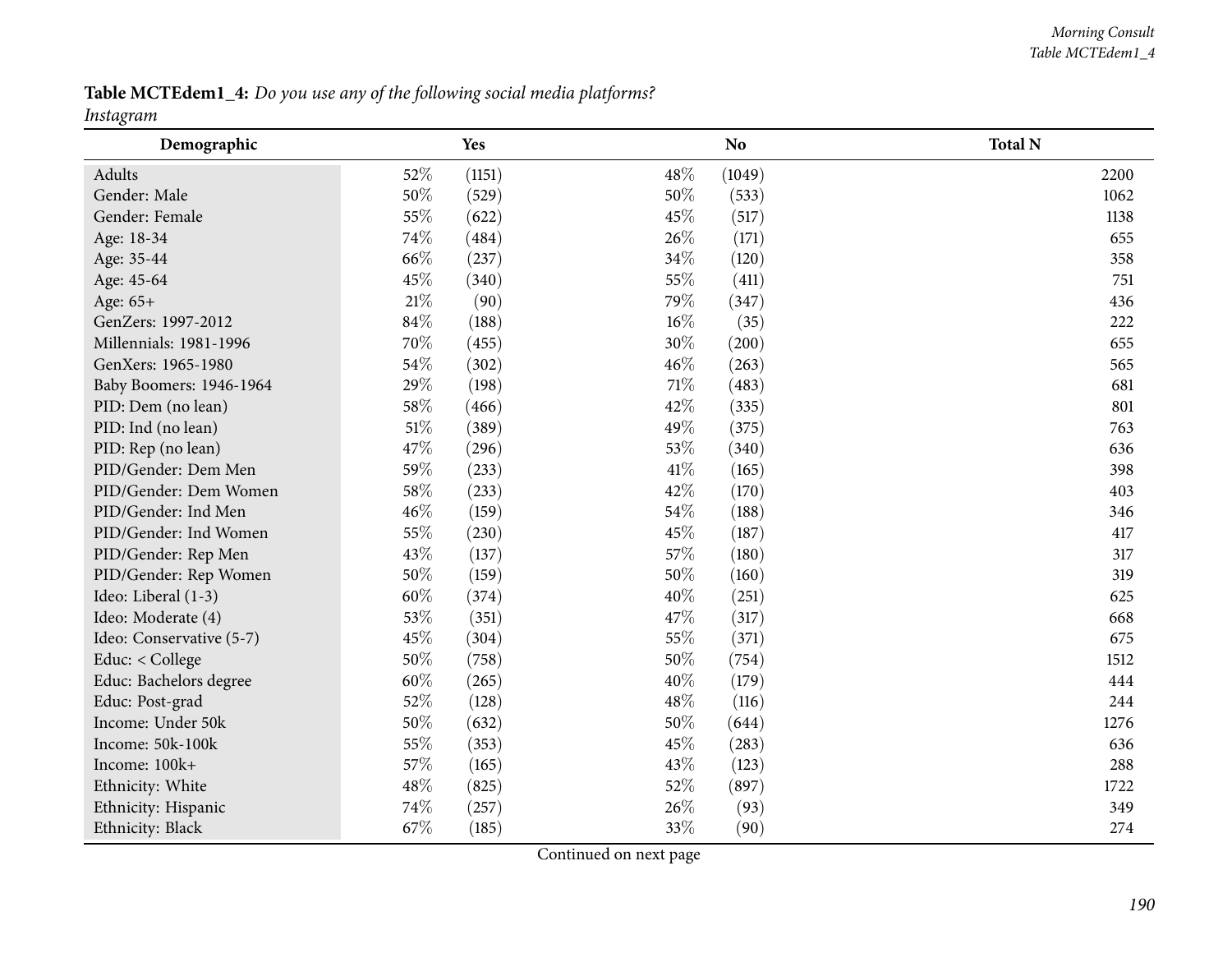Table MCTEdem1\_4: Do you use any of the following social media platforms?

*Instagram*

| Demographic                          |        | Yes    |        | N <sub>o</sub> | <b>Total N</b> |
|--------------------------------------|--------|--------|--------|----------------|----------------|
| Adults                               | 52%    | (1151) | 48\%   | (1049)         | 2200           |
| Ethnicity: Other                     | 69%    | (141)  | $31\%$ | (63)           | 204            |
| All Christian                        | 49%    | (450)  | 51%    | (465)          | 915            |
| All Non-Christian                    | 56%    | (58)   | 44\%   | (46)           | 103            |
| Atheist                              | 54\%   | (70)   | 46%    | (59)           | 129            |
| Agnostic/Nothing in particular       | 57%    | (363)  | 43%    | (274)          | 637            |
| Something Else                       | $50\%$ | (210)  | 50%    | (206)          | 416            |
| Religious Non-Protestant/Catholic    | 60%    | (74)   | 40%    | (49)           | 124            |
| Evangelical                          | 53%    | (289)  | 47%    | (261)          | 550            |
| Non-Evangelical                      | 46%    | (344)  | 54%    | (403)          | 747            |
| Community: Urban                     | 62%    | (380)  | 38%    | (233)          | 613            |
| Community: Suburban                  | 52%    | (527)  | 48\%   | (493)          | 1019           |
| Community: Rural                     | 43%    | (244)  | 57%    | (324)          | 568            |
| Employ: Private Sector               | 65%    | (454)  | 35%    | (246)          | 699            |
| <b>Employ: Government</b>            | 70%    | (83)   | 30%    | (36)           | 118            |
| Employ: Self-Employed                | 62%    | (126)  | 38%    | (76)           | 202            |
| Employ: Homemaker                    | 50%    | (73)   | 50%    | (74)           | 147            |
| Employ: Student                      | 79%    | (61)   | 21%    | (16)           | 78             |
| Employ: Retired                      | 26%    | (129)  | 74%    | (368)          | 497            |
| Employ: Unemployed                   | 52%    | (142)  | 48%    | (134)          | 276            |
| Employ: Other                        | 45%    | (83)   | 55%    | (100)          | 183            |
| Military HH: Yes                     | 40%    | (135)  | 60%    | (202)          | 337            |
| Military HH: No                      | 55%    | (1016) | 45%    | (848)          | 1863           |
| RD/WT: Right Direction               | 58%    | (483)  | 42\%   | (346)          | 829            |
| RD/WT: Wrong Track                   | 49%    | (667)  | $51\%$ | (704)          | 1371           |
| Biden Job Approve                    | 57%    | (584)  | 43%    | (447)          | 1031           |
| Biden Job Disapprove                 | 48\%   | (488)  | 52%    | (536)          | 1024           |
| Biden Job Strongly Approve           | 56%    | (245)  | 44%    | (193)          | 438            |
| Biden Job Somewhat Approve           | 57\%   | (340)  | 43%    | (254)          | 593            |
| Biden Job Somewhat Disapprove        | 55%    | (160)  | 45%    | (132)          | 292            |
| <b>Biden Job Strongly Disapprove</b> | 45%    | (328)  | 55%    | (404)          | 732            |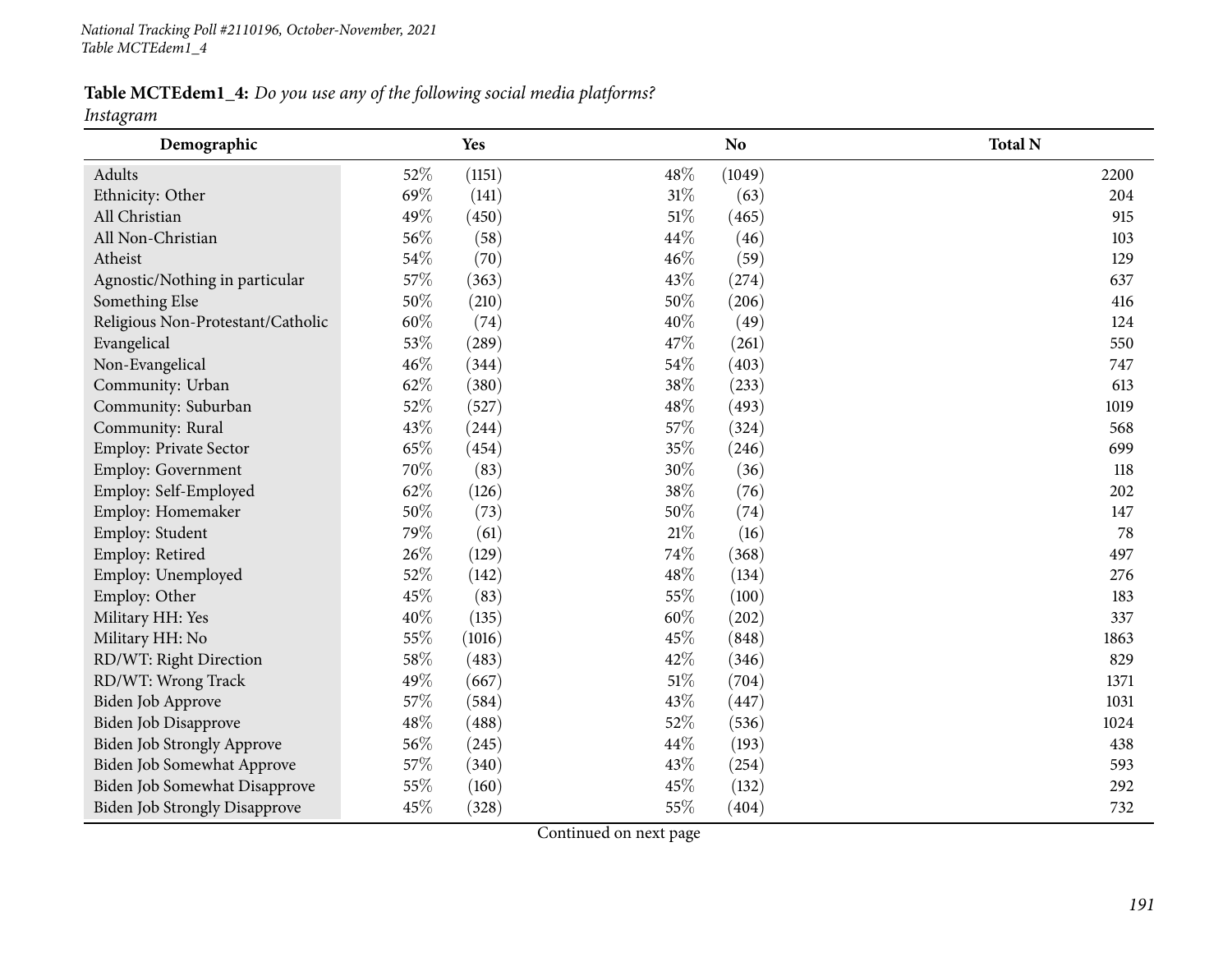Table MCTEdem1\_4: Do you use any of the following social media platforms?

#### *Instagram*

| o<br>Demographic                     |      | Yes    |      | N <sub>o</sub> | <b>Total N</b> |
|--------------------------------------|------|--------|------|----------------|----------------|
| Adults                               | 52%  | (1151) | 48%  | (1049)         | 2200           |
| Favorable of Biden                   | 56%  | (580)  | 44%  | (458)          | 1038           |
| Unfavorable of Biden                 | 50%  | (521)  | 50%  | (529)          | 1050           |
| Very Favorable of Biden              | 55%  | (264)  | 45%  | (213)          | 477            |
| Somewhat Favorable of Biden          | 56%  | (316)  | 44%  | (245)          | 561            |
| Somewhat Unfavorable of Biden        | 58\% | (163)  | 42%  | (117)          | 280            |
| Very Unfavorable of Biden            | 47%  | (358)  | 53%  | (412)          | 770            |
| #1 Issue: Economy                    | 57%  | (471)  | 43%  | (350)          | 822            |
| #1 Issue: Security                   | 44%  | (140)  | 56%  | (176)          | 316            |
| #1 Issue: Health Care                | 58%  | (169)  | 42%  | (124)          | 293            |
| #1 Issue: Medicare / Social Security | 28\% | (72)   | 72%  | (187)          | 259            |
| #1 Issue: Women's Issues             | 71%  | (96)   | 29%  | (39)           | 136            |
| #1 Issue: Education                  | 66%  | (72)   | 34%  | (37)           | 109            |
| #1 Issue: Energy                     | 55%  | (72)   | 45%  | (59)           | 132            |
| #1 Issue: Other                      | 43%  | (58)   | 57%  | (76)           | 134            |
| 2020 Vote: Joe Biden                 | 56%  | (554)  | 44%  | (426)          | 980            |
| 2020 Vote: Donald Trump              | 46%  | (315)  | 54%  | (370)          | 685            |
| 2020 Vote: Other                     | 48%  | (41)   | 52%  | (44)           | 85             |
| 2020 Vote: Didn't Vote               | 53%  | (238)  | 47%  | (207)          | 445            |
| 2018 House Vote: Democrat            | 55%  | (410)  | 45%  | (331)          | 741            |
| 2018 House Vote: Republican          | 45%  | (266)  | 55%  | (329)          | 596            |
| 2018 House Vote: Someone else        | 38%  | (25)   | 62%  | (42)           | 67             |
| 2016 Vote: Hillary Clinton           | 55%  | (374)  | 45%  | (312)          | 686            |
| 2016 Vote: Donald Trump              | 46%  | (298)  | 54%  | (353)          | 651            |
| 2016 Vote: Other                     | 49%  | (65)   | 51\% | (67)           | 133            |
| 2016 Vote: Didn't Vote               | 57%  | (414)  | 43%  | (316)          | 730            |
| Voted in 2014: Yes                   | 49%  | (589)  | 51%  | (625)          | 1214           |
| Voted in 2014: No                    | 57%  | (561)  | 43%  | (425)          | 986            |
| 4-Region: Northeast                  | 57%  | (224)  | 43%  | (170)          | 394            |
| 4-Region: Midwest                    | 45%  | (210)  | 55%  | (252)          | 462            |
| 4-Region: South                      | 52%  | (432)  | 48\% | (392)          | 824            |
| 4-Region: West                       | 55%  | (285)  | 45%  | (235)          | 520            |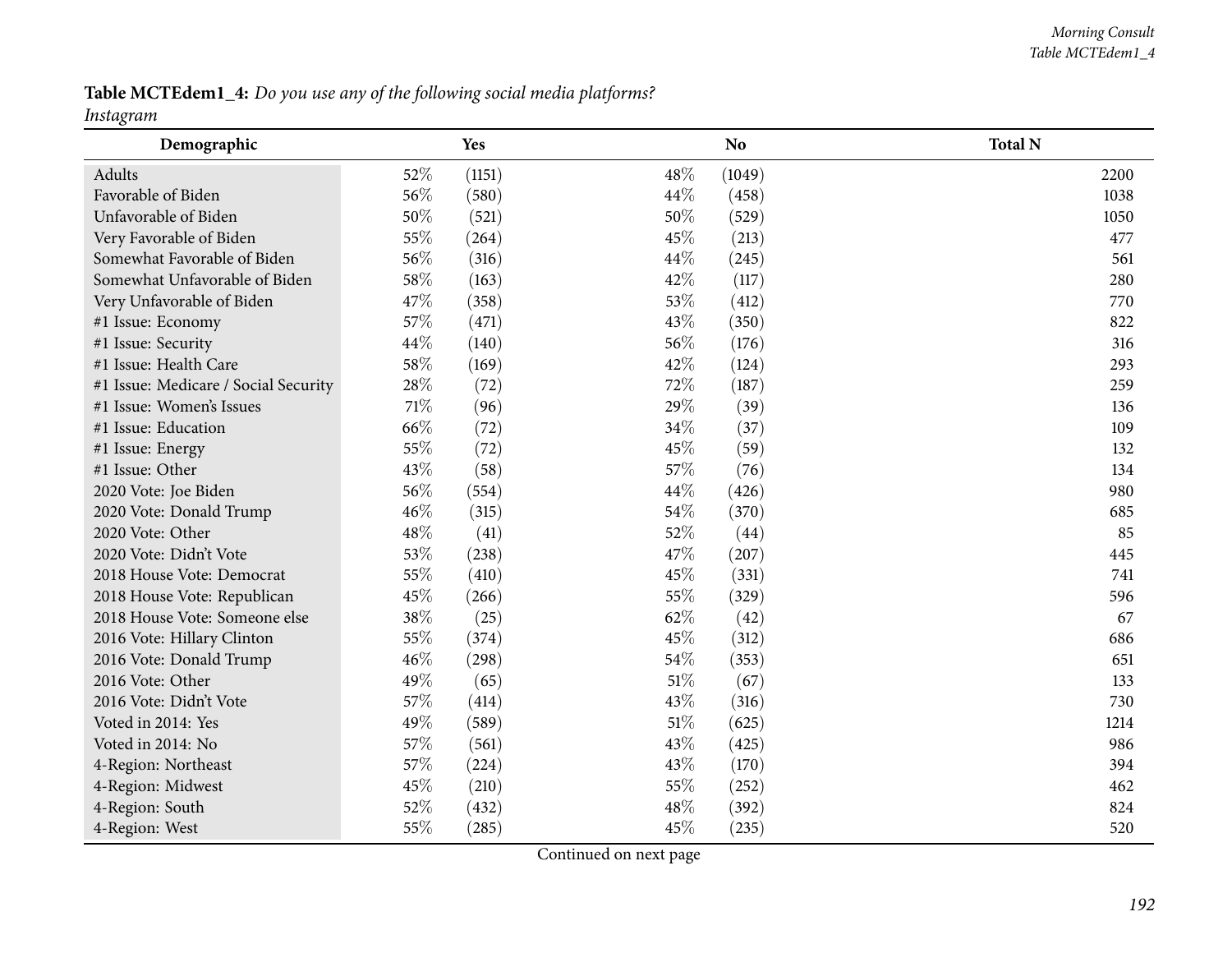| Table MCTEdem1_4: Do you use any of the following social media platforms? |  |  |
|---------------------------------------------------------------------------|--|--|
|---------------------------------------------------------------------------|--|--|

# *Instagram*

| Demographic               |        | Yes    |        | No     | <b>Total N</b> |
|---------------------------|--------|--------|--------|--------|----------------|
| Adults                    | $52\%$ | (1151) | $48\%$ | (1049) | 2200           |
| <b>SRH</b> Metaverse      | $61\%$ | (491)  | 39%    | (317)  | 808            |
| SRH Meta Rebrand          | $54\%$ | (698)  | $46\%$ | (583)  | 1282           |
| <b>SRH Facebook Files</b> | $57\%$ | (561)  | 43%    | (415)  | 976            |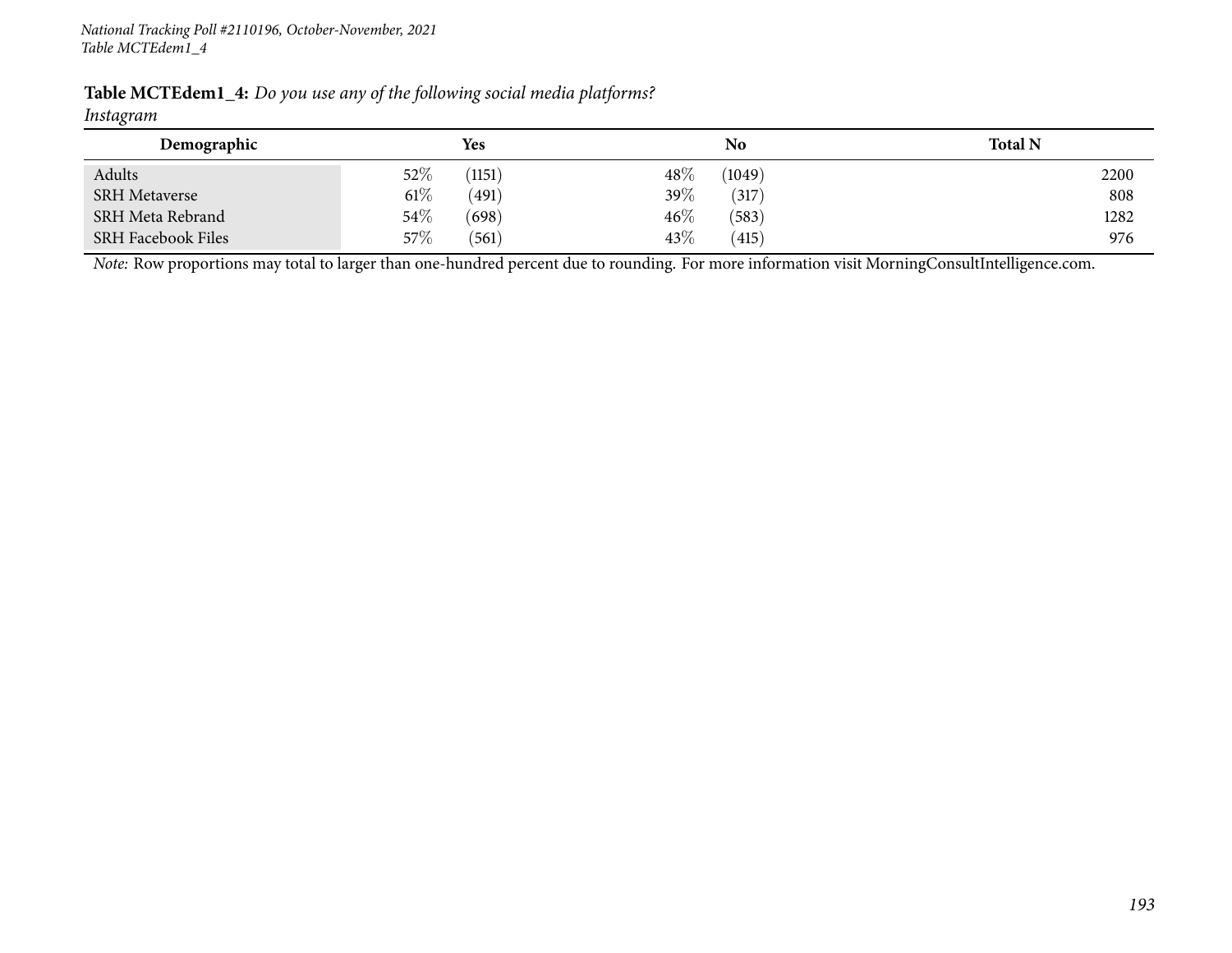Table MCTEdem1\_5: Do you use any of the following social media platforms? *TikTok*

| Demographic              |        | Yes   |        | N <sub>o</sub> | <b>Total N</b> |
|--------------------------|--------|-------|--------|----------------|----------------|
| Adults                   | 35%    | (778) | 65%    | (1422)         | 2200           |
| Gender: Male             | 32%    | (336) | 68\%   | (726)          | 1062           |
| Gender: Female           | 39%    | (442) | $61\%$ | (697)          | 1138           |
| Age: 18-34               | 59%    | (384) | 41\%   | (271)          | 655            |
| Age: 35-44               | 42%    | (151) | 58%    | (207)          | 358            |
| Age: 45-64               | 30%    | (222) | 70%    | (529)          | 751            |
| Age: 65+                 | $5\%$  | (21)  | 95%    | (416)          | 436            |
| GenZers: 1997-2012       | 74%    | (165) | 26%    | (57)           | 222            |
| Millennials: 1981-1996   | 49%    | (322) | 51%    | (333)          | 655            |
| GenXers: 1965-1980       | 35%    | (195) | 65%    | (370)          | 565            |
| Baby Boomers: 1946-1964  | 14%    | (95)  | 86%    | (586)          | 681            |
| PID: Dem (no lean)       | 39%    | (310) | $61\%$ | (491)          | 801            |
| PID: Ind (no lean)       | 35%    | (269) | 65%    | (494)          | 763            |
| PID: Rep (no lean)       | $31\%$ | (199) | 69%    | (437)          | 636            |
| PID/Gender: Dem Men      | 38%    | (150) | 62%    | (247)          | 398            |
| PID/Gender: Dem Women    | 40%    | (160) | 60%    | (243)          | 403            |
| PID/Gender: Ind Men      | 26%    | (92)  | 74%    | (255)          | 346            |
| PID/Gender: Ind Women    | 43%    | (177) | 57%    | (239)          | 417            |
| PID/Gender: Rep Men      | 30%    | (94)  | 70%    | (223)          | 317            |
| PID/Gender: Rep Women    | 33%    | (105) | 67%    | (214)          | 319            |
| Ideo: Liberal (1-3)      | 37%    | (231) | 63%    | (394)          | 625            |
| Ideo: Moderate (4)       | 35%    | (236) | 65%    | (432)          | 668            |
| Ideo: Conservative (5-7) | 28\%   | (188) | 72%    | (487)          | 675            |
| Educ: < College          | 38%    | (576) | 62%    | (936)          | 1512           |
| Educ: Bachelors degree   | 30%    | (135) | 70%    | (309)          | 444            |
| Educ: Post-grad          | 27%    | (67)  | 73%    | (177)          | 244            |
| Income: Under 50k        | 38%    | (482) | 62%    | (794)          | 1276           |
| Income: 50k-100k         | 32%    | (206) | 68\%   | (430)          | 636            |
| Income: 100k+            | $31\%$ | (90)  | 69%    | (198)          | 288            |
| Ethnicity: White         | $31\%$ | (526) | 69%    | (1196)         | 1722           |
| Ethnicity: Hispanic      | $51\%$ | (179) | 49%    | (170)          | 349            |
| Ethnicity: Black         | 53%    | (146) | 47%    | (128)          | 274            |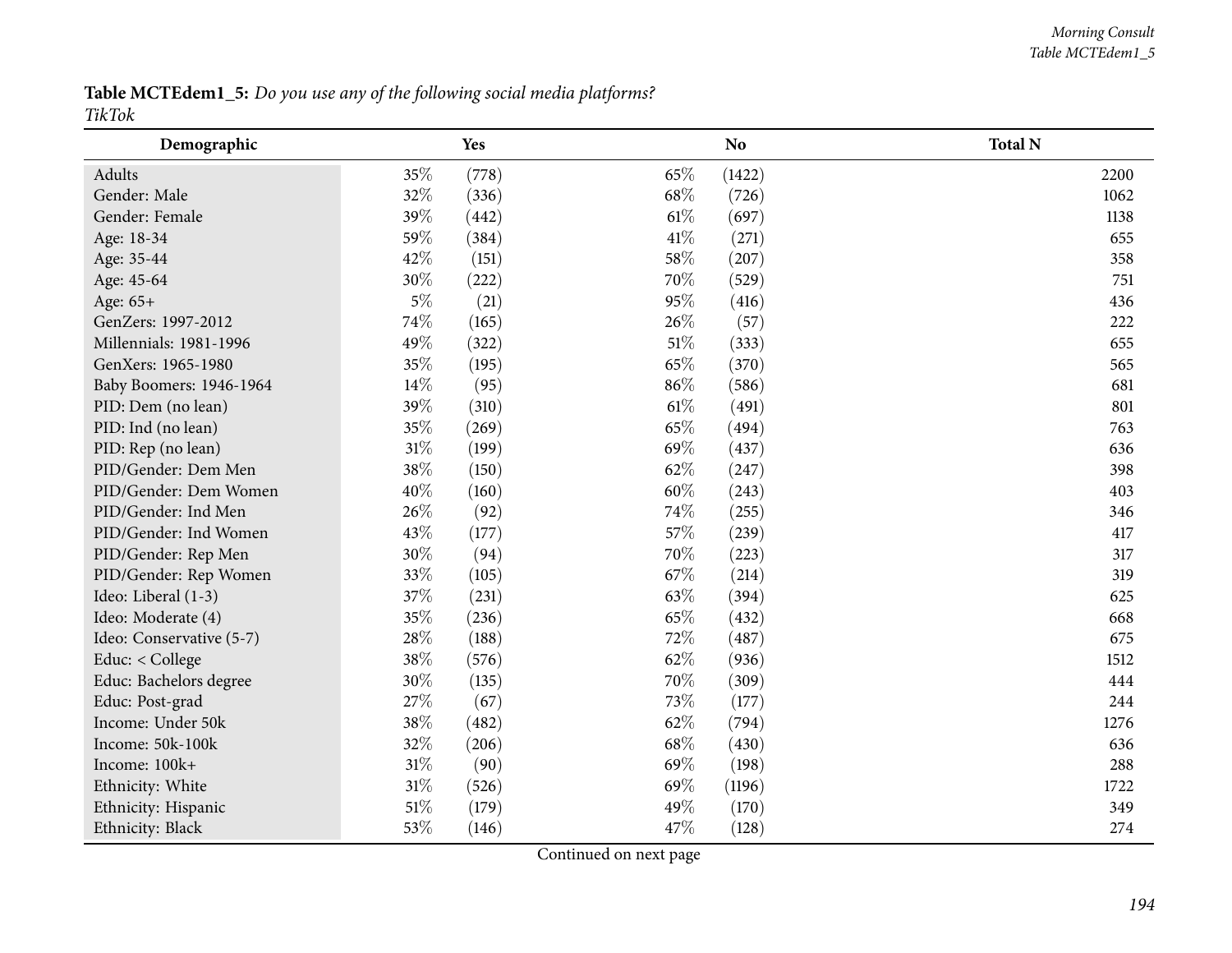Table MCTEdem1\_5: Do you use any of the following social media platforms? *TikTok*

| Demographic                          |        | Yes   |        | <b>No</b> | <b>Total N</b> |
|--------------------------------------|--------|-------|--------|-----------|----------------|
| Adults                               | 35\%   | (778) | 65%    | (1422)    | 2200           |
| Ethnicity: Other                     | $51\%$ | (105) | 49%    | (99)      | 204            |
| All Christian                        | 29%    | (269) | $71\%$ | (646)     | 915            |
| All Non-Christian                    | 35%    | (37)  | 65%    | (67)      | 103            |
| Atheist                              | 24\%   | (31)  | 76%    | (98)      | 129            |
| Agnostic/Nothing in particular       | $41\%$ | (264) | 59%    | (373)     | 637            |
| Something Else                       | 43%    | (177) | 57%    | (238)     | 416            |
| Religious Non-Protestant/Catholic    | 38\%   | (47)  | 62%    | (77)      | 124            |
| Evangelical                          | 41\%   | (228) | 59%    | (322)     | 550            |
| Non-Evangelical                      | 27%    | (202) | 73%    | (545)     | 747            |
| Community: Urban                     | 44\%   | (272) | 56%    | (341)     | 613            |
| Community: Suburban                  | $31\%$ | (320) | 69%    | (700)     | 1019           |
| Community: Rural                     | 33%    | (186) | 67%    | (382)     | 568            |
| Employ: Private Sector               | 42%    | (295) | 58%    | (405)     | 699            |
| Employ: Government                   | 45%    | (54)  | 55%    | (65)      | 118            |
| Employ: Self-Employed                | 42%    | (86)  | 58%    | (116)     | 202            |
| Employ: Homemaker                    | 40%    | (58)  | 60%    | (88)      | 147            |
| Employ: Student                      | 67%    | (52)  | 33%    | (26)      | 78             |
| Employ: Retired                      | $10\%$ | (51)  | 90%    | (445)     | 497            |
| Employ: Unemployed                   | $41\%$ | (113) | 59%    | (163)     | 276            |
| Employ: Other                        | 38%    | (69)  | 62%    | (114)     | 183            |
| Military HH: Yes                     | 29%    | (96)  | $71\%$ | (241)     | 337            |
| Military HH: No                      | 37%    | (682) | 63%    | (1182)    | 1863           |
| RD/WT: Right Direction               | 38%    | (315) | 62%    | (514)     | 829            |
| RD/WT: Wrong Track                   | 34\%   | (463) | 66%    | (908)     | 1371           |
| Biden Job Approve                    | 36%    | (376) | 64%    | (656)     | 1031           |
| Biden Job Disapprove                 | 32%    | (332) | 68\%   | (692)     | 1024           |
| <b>Biden Job Strongly Approve</b>    | 35%    | (154) | 65%    | (284)     | 438            |
| Biden Job Somewhat Approve           | 37%    | (221) | 63%    | (372)     | 593            |
| Biden Job Somewhat Disapprove        | 37%    | (109) | 63%    | (183)     | 292            |
| <b>Biden Job Strongly Disapprove</b> | 30%    | (223) | 70%    | (509)     | 732            |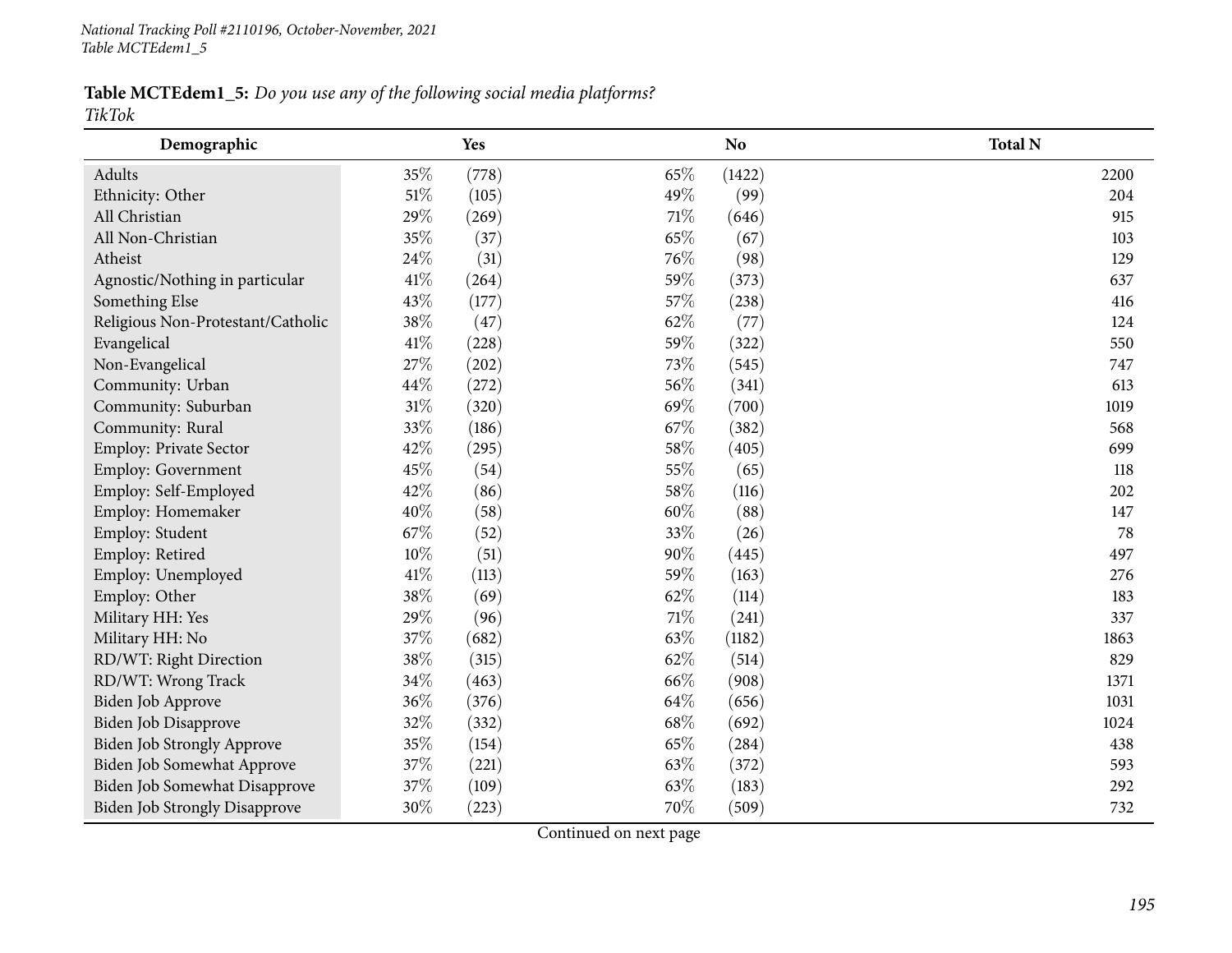Table MCTEdem1\_5: Do you use any of the following social media platforms? *TikTok*

| Demographic                          |        | Yes   |        | <b>No</b> | <b>Total N</b> |
|--------------------------------------|--------|-------|--------|-----------|----------------|
| Adults                               | 35%    | (778) | 65%    | (1422)    | 2200           |
| Favorable of Biden                   | 37%    | (383) | 63%    | (655)     | 1038           |
| Unfavorable of Biden                 | 33%    | (348) | 67%    | (702)     | 1050           |
| Very Favorable of Biden              | 36%    | (171) | 64%    | (306)     | 477            |
| Somewhat Favorable of Biden          | 38%    | (212) | 62%    | (349)     | 561            |
| Somewhat Unfavorable of Biden        | 36%    | (100) | 64%    | (180)     | 280            |
| Very Unfavorable of Biden            | 32%    | (248) | 68\%   | (522)     | 770            |
| #1 Issue: Economy                    | 39%    | (322) | 61\%   | (500)     | 822            |
| #1 Issue: Security                   | 30%    | (94)  | 70%    | (222)     | 316            |
| #1 Issue: Health Care                | 39%    | (114) | $61\%$ | (179)     | 293            |
| #1 Issue: Medicare / Social Security | 17%    | (44)  | 83%    | (215)     | 259            |
| #1 Issue: Women's Issues             | $50\%$ | (68)  | 50%    | (67)      | 136            |
| #1 Issue: Education                  | 48%    | (52)  | 52%    | (57)      | 109            |
| #1 Issue: Energy                     | 37%    | (48)  | 63%    | (83)      | 132            |
| #1 Issue: Other                      | 26%    | (34)  | 74%    | (100)     | 134            |
| 2020 Vote: Joe Biden                 | 36%    | (350) | 64%    | (631)     | 980            |
| 2020 Vote: Donald Trump              | 28\%   | (195) | 72%    | (490)     | 685            |
| 2020 Vote: Other                     | 30%    | (25)  | 70%    | (60)      | 85             |
| 2020 Vote: Didn't Vote               | 47\%   | (208) | 53%    | (237)     | 445            |
| 2018 House Vote: Democrat            | 34%    | (253) | 66%    | (488)     | 741            |
| 2018 House Vote: Republican          | 27%    | (158) | 73%    | (438)     | 596            |
| 2018 House Vote: Someone else        | 24\%   | (16)  | 76\%   | (51)      | 67             |
| 2016 Vote: Hillary Clinton           | 33%    | (225) | 67%    | (462)     | 686            |
| 2016 Vote: Donald Trump              | 28\%   | (181) | 72%    | (470)     | 651            |
| 2016 Vote: Other                     | 24\%   | (32)  | 76%    | (101)     | 133            |
| 2016 Vote: Didn't Vote               | 47%    | (340) | 53%    | (389)     | 730            |
| Voted in 2014: Yes                   | 28%    | (341) | 72%    | (873)     | 1214           |
| Voted in 2014: No                    | 44\%   | (437) | 56%    | (549)     | 986            |
| 4-Region: Northeast                  | 29%    | (114) | 71%    | (279)     | 394            |
| 4-Region: Midwest                    | 29%    | (133) | 71\%   | (330)     | 462            |
| 4-Region: South                      | 39%    | (319) | $61\%$ | (505)     | 824            |
| 4-Region: West                       | 41\%   | (212) | 59%    | (308)     | 520            |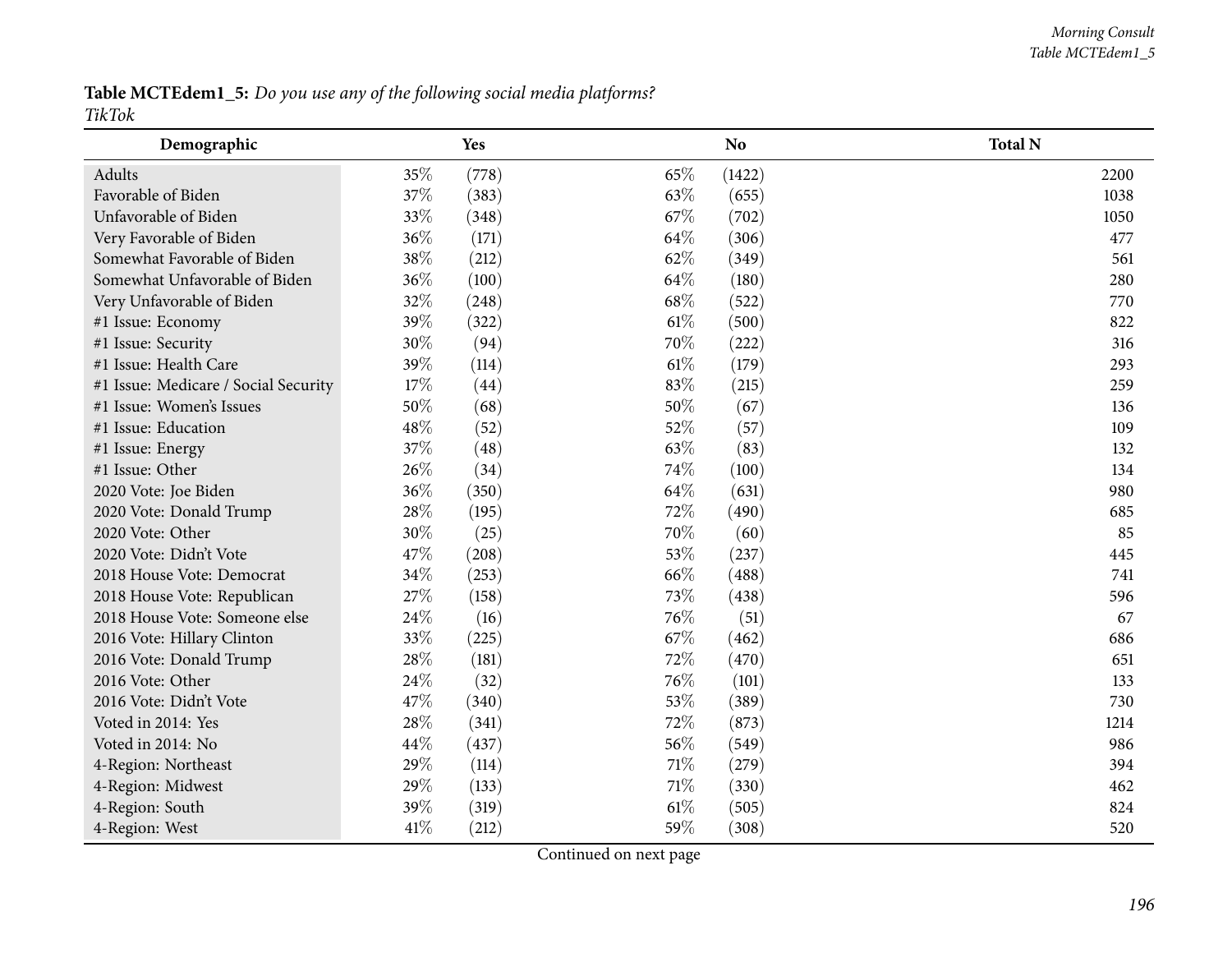| <b>Table MCTEdem1_5:</b> Do you use any of the following social media platforms? |  |  |  |
|----------------------------------------------------------------------------------|--|--|--|
| TikTok                                                                           |  |  |  |

| Demographic               | Yes             | No               | <b>Total N</b> |
|---------------------------|-----------------|------------------|----------------|
| Adults                    | $35\%$<br>(778) | $65\%$<br>(1422) | 2200           |
| <b>SRH Metaverse</b>      | 42%<br>(341)    | $58\%$<br>(467)  | 808            |
| SRH Meta Rebrand          | 34\%<br>(439)   | 66\%<br>(843)    | 1282           |
| <b>SRH Facebook Files</b> | 38\%<br>(369)   | $62\%$<br>(607)  | 976            |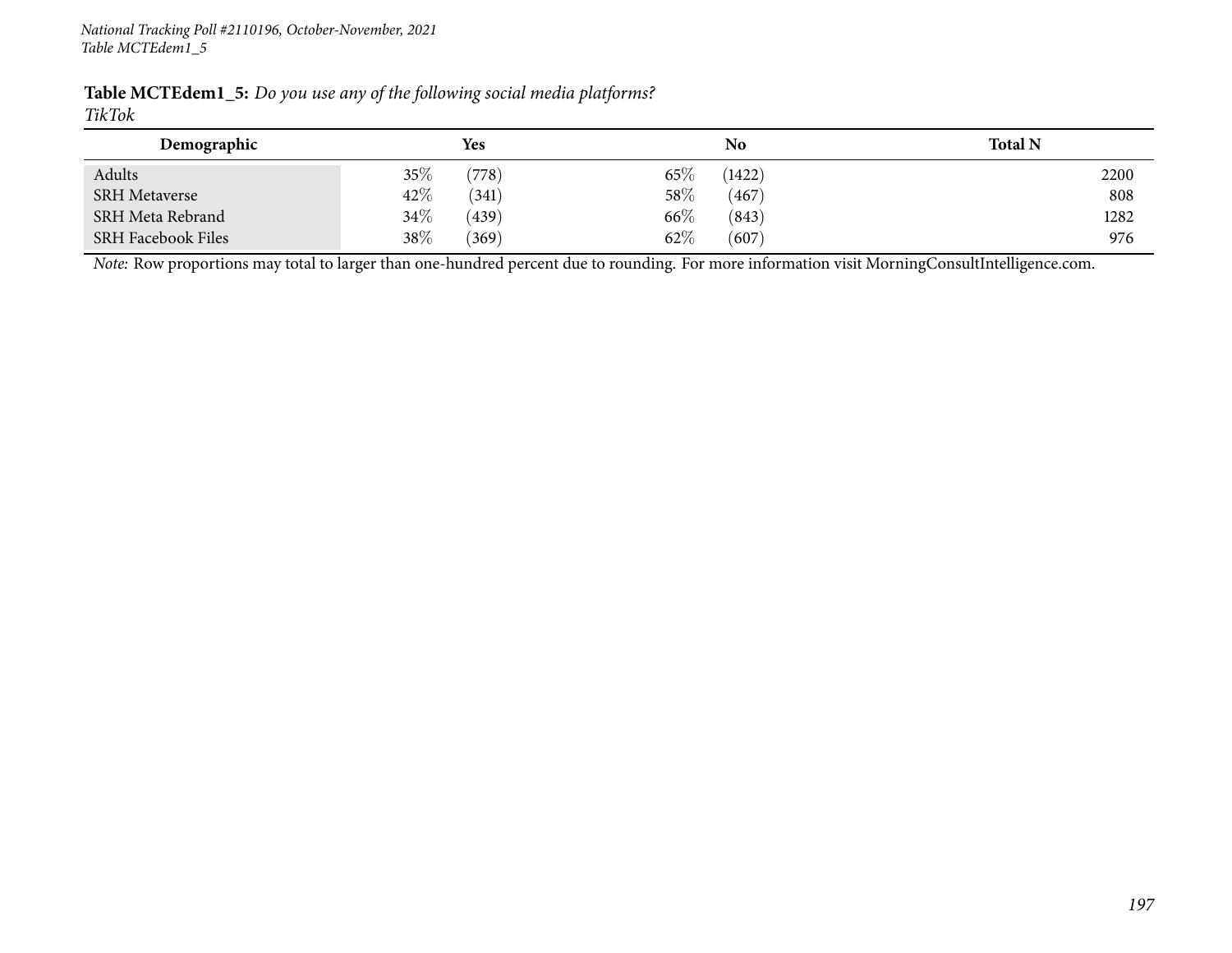Table MCTEdem1\_6: Do you use any of the following social media platforms? *Reddit*

| Demographic              |        | <b>Yes</b> |      | N <sub>o</sub> | <b>Total N</b> |
|--------------------------|--------|------------|------|----------------|----------------|
| Adults                   | 26\%   | (566)      | 74%  | (1634)         | 2200           |
| Gender: Male             | 32%    | (336)      | 68\% | (726)          | 1062           |
| Gender: Female           | 20%    | (230)      | 80%  | (908)          | 1138           |
| Age: 18-34               | 42%    | (275)      | 58%  | (381)          | 655            |
| Age: 35-44               | 36%    | (130)      | 64%  | (228)          | 358            |
| Age: 45-64               | 19%    | (140)      | 81%  | (611)          | 751            |
| Age: 65+                 | $5\%$  | (21)       | 95%  | (415)          | 436            |
| GenZers: 1997-2012       | 45%    | (99)       | 55%  | (123)          | 222            |
| Millennials: 1981-1996   | 41\%   | (266)      | 59%  | (389)          | 655            |
| GenXers: 1965-1980       | 23%    | (129)      | 77\% | (436)          | 565            |
| Baby Boomers: 1946-1964  | $10\%$ | (70)       | 90%  | (611)          | 681            |
| PID: Dem (no lean)       | 28\%   | (224)      | 72%  | (577)          | 801            |
| PID: Ind (no lean)       | 28%    | (215)      | 72%  | (549)          | 763            |
| PID: Rep (no lean)       | 20%    | (127)      | 80%  | (509)          | 636            |
| PID/Gender: Dem Men      | 32%    | (129)      | 68%  | (269)          | 398            |
| PID/Gender: Dem Women    | 23%    | (94)       | 77%  | (309)          | 403            |
| PID/Gender: Ind Men      | 36%    | (124)      | 64%  | (223)          | 346            |
| PID/Gender: Ind Women    | 22%    | (91)       | 78%  | (326)          | 417            |
| PID/Gender: Rep Men      | 26%    | (82)       | 74%  | (235)          | 317            |
| PID/Gender: Rep Women    | 14\%   | (45)       | 86%  | (274)          | 319            |
| Ideo: Liberal (1-3)      | 36%    | (228)      | 64%  | (397)          | 625            |
| Ideo: Moderate (4)       | 24\%   | (161)      | 76%  | (508)          | 668            |
| Ideo: Conservative (5-7) | 18%    | (123)      | 82%  | (551)          | 675            |
| Educ: < College          | 24\%   | (356)      | 76%  | (1156)         | 1512           |
| Educ: Bachelors degree   | 34%    | (149)      | 66%  | (295)          | 444            |
| Educ: Post-grad          | 25%    | (61)       | 75%  | (183)          | 244            |
| Income: Under 50k        | 24%    | (301)      | 76\% | (975)          | 1276           |
| Income: 50k-100k         | 27\%   | (169)      | 73%  | (467)          | 636            |
| Income: 100k+            | 33%    | (95)       | 67%  | (193)          | 288            |
| Ethnicity: White         | 25%    | (424)      | 75%  | (1298)         | 1722           |
| Ethnicity: Hispanic      | 34%    | (119)      | 66%  | (230)          | 349            |
| Ethnicity: Black         | 26%    | (71)       | 74%  | (203)          | 274            |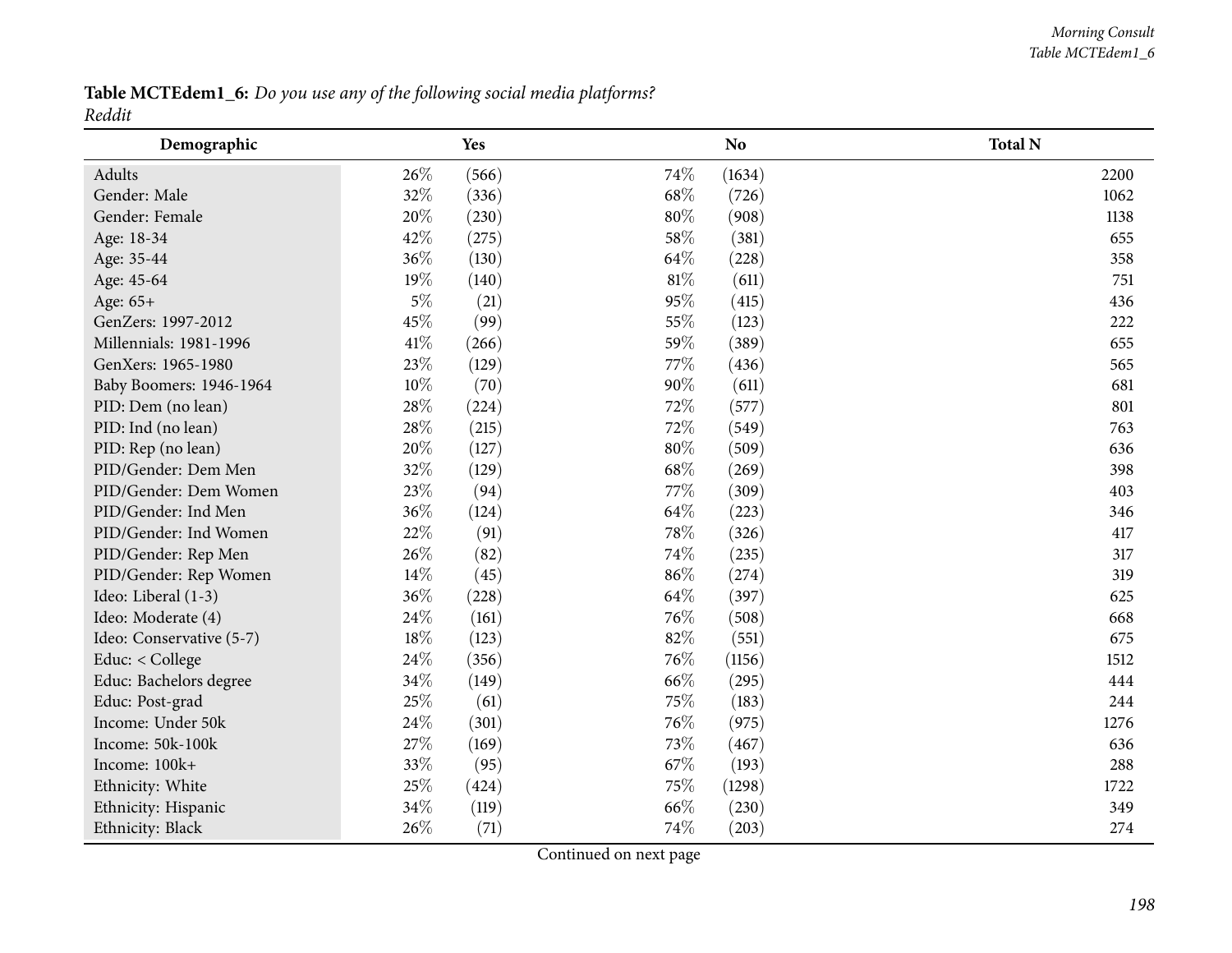Table MCTEdem1\_6: Do you use any of the following social media platforms? *Reddit*

| Demographic                          |        | Yes   |        | <b>No</b> | <b>Total N</b> |
|--------------------------------------|--------|-------|--------|-----------|----------------|
| Adults                               | 26%    | (566) | 74%    | (1634)    | 2200           |
| Ethnicity: Other                     | 34%    | (70)  | 66%    | (134)     | 204            |
| All Christian                        | 20%    | (182) | 80%    | (734)     | 915            |
| All Non-Christian                    | 35%    | (36)  | 65%    | (68)      | 103            |
| Atheist                              | 48%    | (62)  | 52%    | (66)      | 129            |
| Agnostic/Nothing in particular       | 32%    | (204) | $68\%$ | (433)     | 637            |
| Something Else                       | 20%    | (82)  | 80%    | (334)     | 416            |
| Religious Non-Protestant/Catholic    | $31\%$ | (38)  | 69%    | (85)      | 124            |
| Evangelical                          | 20%    | (109) | 80%    | (441)     | 550            |
| Non-Evangelical                      | 20%    | (148) | 80%    | (599)     | 747            |
| Community: Urban                     | 30%    | (181) | 70%    | (432)     | 613            |
| Community: Suburban                  | 26%    | (270) | 74%    | (749)     | 1019           |
| Community: Rural                     | 20%    | (114) | 80%    | (454)     | 568            |
| Employ: Private Sector               | 38%    | (269) | 62%    | (431)     | 699            |
| Employ: Government                   | 23%    | (27)  | 77%    | (91)      | 118            |
| Employ: Self-Employed                | 33%    | (68)  | 67%    | (135)     | 202            |
| Employ: Homemaker                    | 16%    | (23)  | 84%    | (124)     | 147            |
| Employ: Student                      | 25%    | (19)  | 75%    | (58)      | 78             |
| Employ: Retired                      | $8\%$  | (39)  | 92%    | (458)     | 497            |
| Employ: Unemployed                   | $31\%$ | (84)  | 69%    | (192)     | 276            |
| Employ: Other                        | 20%    | (37)  | 80%    | (146)     | 183            |
| Military HH: Yes                     | $21\%$ | (72)  | 79%    | (265)     | 337            |
| Military HH: No                      | 27%    | (494) | 73%    | (1369)    | 1863           |
| RD/WT: Right Direction               | 28%    | (234) | 72%    | (595)     | 829            |
| RD/WT: Wrong Track                   | 24\%   | (331) | 76%    | (1040)    | 1371           |
| Biden Job Approve                    | 29%    | (303) | 71%    | (729)     | 1031           |
| Biden Job Disapprove                 | 22%    | (221) | 78%    | (803)     | 1024           |
| <b>Biden Job Strongly Approve</b>    | 28\%   | (122) | 72%    | (316)     | 438            |
| Biden Job Somewhat Approve           | 30%    | (181) | 70%    | (413)     | 593            |
| Biden Job Somewhat Disapprove        | 26%    | (77)  | 74%    | (215)     | 292            |
| <b>Biden Job Strongly Disapprove</b> | 20%    | (145) | 80%    | (588)     | 732            |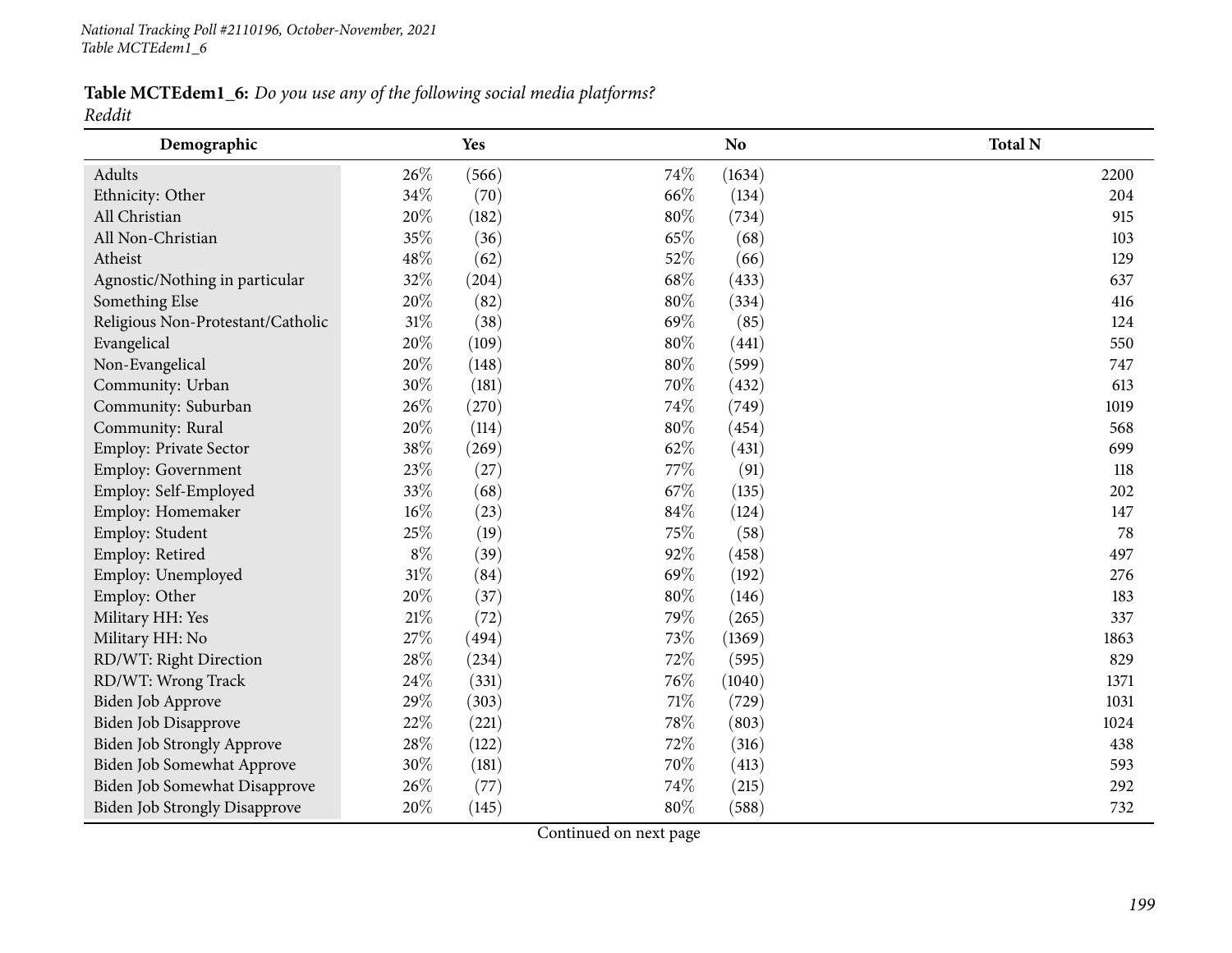Table MCTEdem1\_6: Do you use any of the following social media platforms? *Reddit*

| Demographic                          |       | Yes   |        | N <sub>o</sub> | <b>Total N</b> |
|--------------------------------------|-------|-------|--------|----------------|----------------|
| Adults                               | 26%   | (566) | 74%    | (1634)         | 2200           |
| Favorable of Biden                   | 30%   | (307) | 70%    | (731)          | 1038           |
| Unfavorable of Biden                 | 22%   | (232) | 78%    | (818)          | 1050           |
| Very Favorable of Biden              | 26%   | (126) | 74\%   | (351)          | 477            |
| Somewhat Favorable of Biden          | 32%   | (181) | 68\%   | (380)          | 561            |
| Somewhat Unfavorable of Biden        | 27%   | (75)  | 73%    | (205)          | 280            |
| Very Unfavorable of Biden            | 20%   | (157) | 80%    | (613)          | 770            |
| #1 Issue: Economy                    | 29%   | (242) | 71\%   | (579)          | 822            |
| #1 Issue: Security                   | 17%   | (54)  | 83%    | (262)          | 316            |
| #1 Issue: Health Care                | 37%   | (109) | 63%    | (184)          | 293            |
| #1 Issue: Medicare / Social Security | $9\%$ | (23)  | 91%    | (236)          | 259            |
| #1 Issue: Women's Issues             | 29%   | (39)  | 71\%   | (96)           | 136            |
| #1 Issue: Education                  | 32%   | (35)  | 68\%   | (74)           | 109            |
| #1 Issue: Energy                     | 32%   | (42)  | 68\%   | (90)           | 132            |
| #1 Issue: Other                      | 17%   | (22)  | 83%    | (112)          | 134            |
| 2020 Vote: Joe Biden                 | 30%   | (293) | 70%    | (688)          | 980            |
| 2020 Vote: Donald Trump              | 20%   | (135) | 80%    | (549)          | 685            |
| 2020 Vote: Other                     | 22%   | (19)  | 78%    | (66)           | 85             |
| 2020 Vote: Didn't Vote               | 27%   | (118) | 73%    | (327)          | 445            |
| 2018 House Vote: Democrat            | 29%   | (218) | 71\%   | (523)          | 741            |
| 2018 House Vote: Republican          | 18%   | (110) | 82%    | (486)          | 596            |
| 2018 House Vote: Someone else        | 20%   | (13)  | $80\%$ | (54)           | 67             |
| 2016 Vote: Hillary Clinton           | 30%   | (206) | 70%    | (481)          | 686            |
| 2016 Vote: Donald Trump              | 20%   | (127) | 80%    | (524)          | 651            |
| 2016 Vote: Other                     | 27%   | (36)  | 73%    | (97)           | 133            |
| 2016 Vote: Didn't Vote               | 27%   | (197) | 73%    | (533)          | 730            |
| Voted in 2014: Yes                   | 23%   | (277) | 77\%   | (937)          | 1214           |
| Voted in 2014: No                    | 29%   | (289) | $71\%$ | (698)          | 986            |
| 4-Region: Northeast                  | 27%   | (107) | 73%    | (286)          | 394            |
| 4-Region: Midwest                    | 19%   | (88)  | 81\%   | (374)          | 462            |
| 4-Region: South                      | 26%   | (218) | 74\%   | (606)          | 824            |
| 4-Region: West                       | 29%   | (152) | 71%    | (368)          | 520            |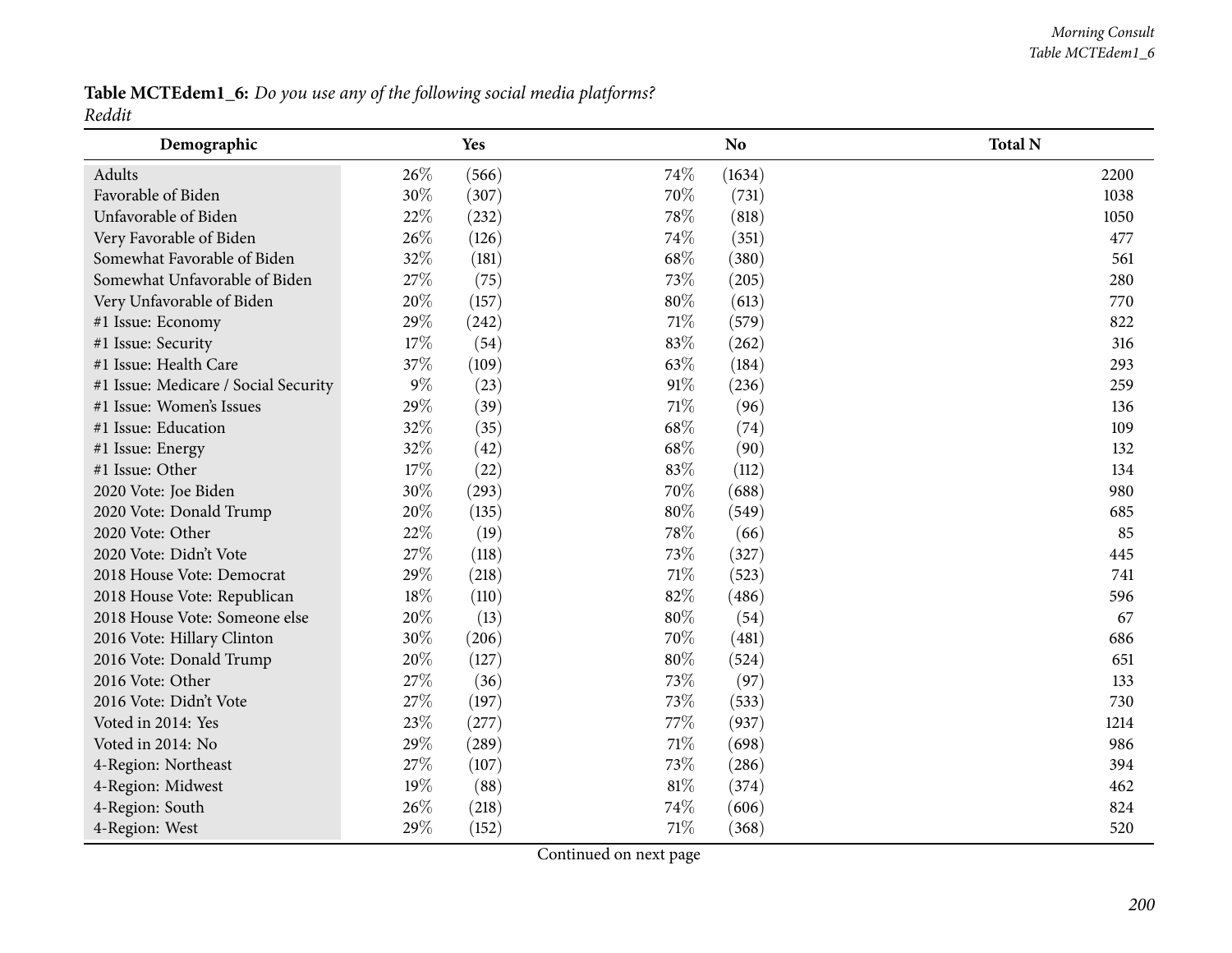| <b>Table MCTEdem1_6:</b> Do you use any of the following social media platforms? |  |  |  |
|----------------------------------------------------------------------------------|--|--|--|
| Reddit                                                                           |  |  |  |

| Demographic               |        | <b>Yes</b> |        | No     | <b>Total N</b> |
|---------------------------|--------|------------|--------|--------|----------------|
| Adults                    | $26\%$ | (566)      | $74\%$ | (1634) | 2200           |
| <b>SRH</b> Metaverse      | 34%    | (276)      | 66\%   | (531)  | 808            |
| <b>SRH Meta Rebrand</b>   | 29%    | (369)      | 71\%   | (913)  | 1282           |
| <b>SRH Facebook Files</b> | 33\%   | (325)      | 67%    | (651)  | 976            |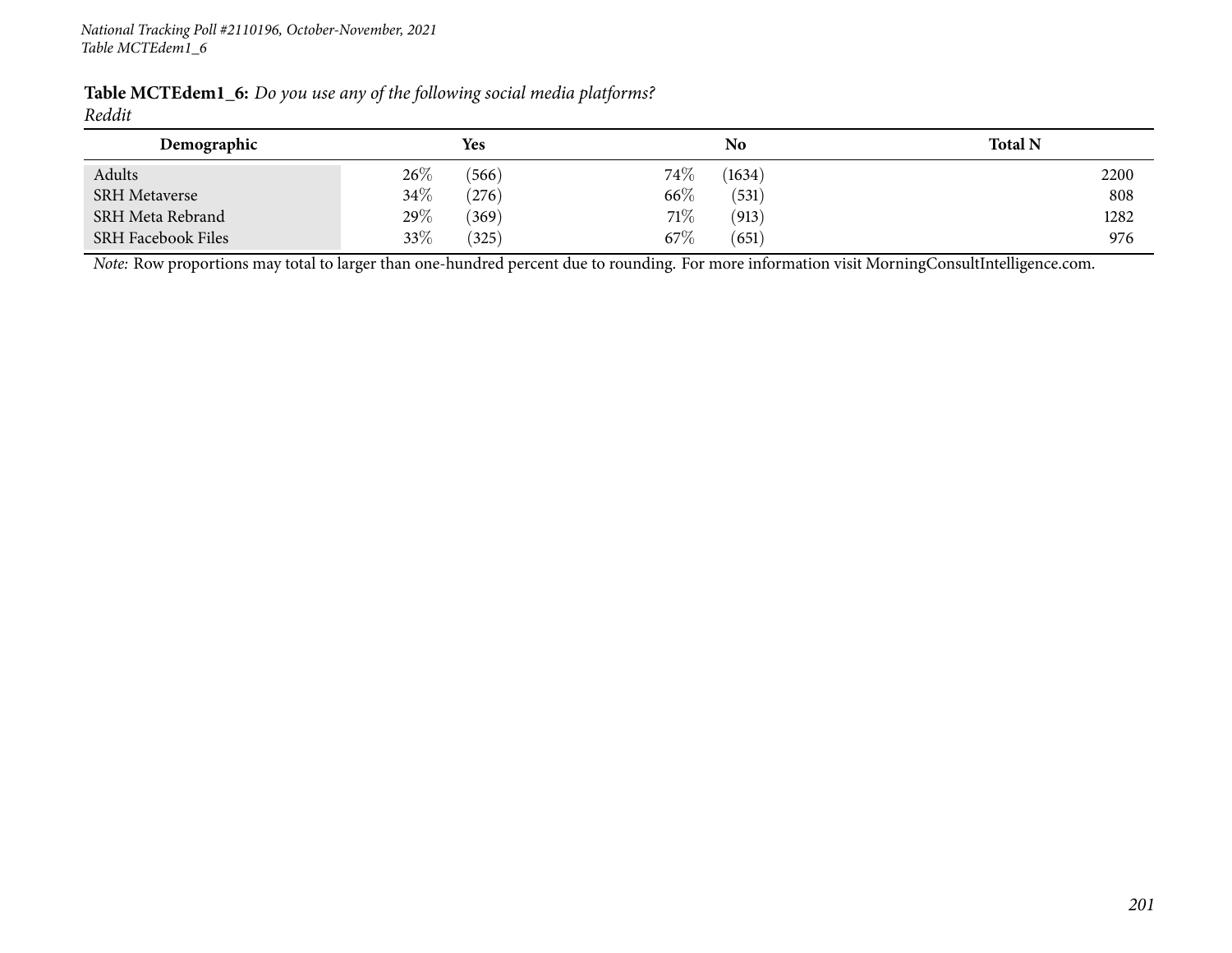#### *Morning Consult Table MCTEdem1\_7*

Table MCTEdem1\_7: Do you use any of the following social media platforms? *YouTube*

| Demographic              |        | Yes    |        | N <sub>o</sub> | <b>Total N</b> |
|--------------------------|--------|--------|--------|----------------|----------------|
| Adults                   | 83%    | (1819) | 17%    | (381)          | 2200           |
| Gender: Male             | 83%    | (885)  | 17%    | (177)          | 1062           |
| Gender: Female           | 82%    | (935)  | 18%    | (203)          | 1138           |
| Age: 18-34               | 95%    | (623)  | $5\%$  | (32)           | 655            |
| Age: 35-44               | 93%    | (332)  | $7\%$  | (26)           | 358            |
| Age: 45-64               | 82%    | (616)  | 18%    | (135)          | 751            |
| Age: 65+                 | 57%    | (249)  | 43%    | (188)          | 436            |
| GenZers: 1997-2012       | 96%    | (214)  | $4\%$  | (8)            | 222            |
| Millennials: 1981-1996   | 94%    | (616)  | $6\%$  | (39)           | 655            |
| GenXers: 1965-1980       | 88%    | (496)  | 12%    | (69)           | 565            |
| Baby Boomers: 1946-1964  | 67%    | (457)  | 33%    | (224)          | 681            |
| PID: Dem (no lean)       | 83%    | (661)  | 17%    | (140)          | 801            |
| PID: Ind (no lean)       | 85%    | (646)  | 15%    | (118)          | 763            |
| PID: Rep (no lean)       | 81%    | (513)  | 19%    | (123)          | 636            |
| PID/Gender: Dem Men      | 83%    | (331)  | 17%    | (67)           | 398            |
| PID/Gender: Dem Women    | 82%    | (330)  | 18%    | (73)           | 403            |
| PID/Gender: Ind Men      | 84%    | (292)  | $16\%$ | (54)           | 346            |
| PID/Gender: Ind Women    | 85%    | (353)  | 15%    | (63)           | 417            |
| PID/Gender: Rep Men      | 82%    | (261)  | 18%    | (56)           | 317            |
| PID/Gender: Rep Women    | 79%    | (252)  | $21\%$ | (67)           | 319            |
| Ideo: Liberal (1-3)      | 88%    | (547)  | 12%    | (78)           | 625            |
| Ideo: Moderate (4)       | $80\%$ | (536)  | 20%    | (132)          | 668            |
| Ideo: Conservative (5-7) | 78%    | (529)  | 22%    | (146)          | 675            |
| Educ: < College          | 84%    | (1263) | 16%    | (249)          | 1512           |
| Educ: Bachelors degree   | 82%    | (363)  | 18%    | (80)           | 444            |
| Educ: Post-grad          | 79%    | (193)  | $21\%$ | (52)           | 244            |
| Income: Under 50k        | 84%    | (1073) | 16%    | (203)          | 1276           |
| Income: 50k-100k         | $80\%$ | (509)  | 20%    | (127)          | 636            |
| Income: 100k+            | 82%    | (237)  | 18%    | (51)           | 288            |
| Ethnicity: White         | $80\%$ | (1371) | 20%    | (351)          | 1722           |
| Ethnicity: Hispanic      | 92%    | (323)  | $8\%$  | (27)           | 349            |
| Ethnicity: Black         | 92%    | (253)  | $8\%$  | (21)           | 274            |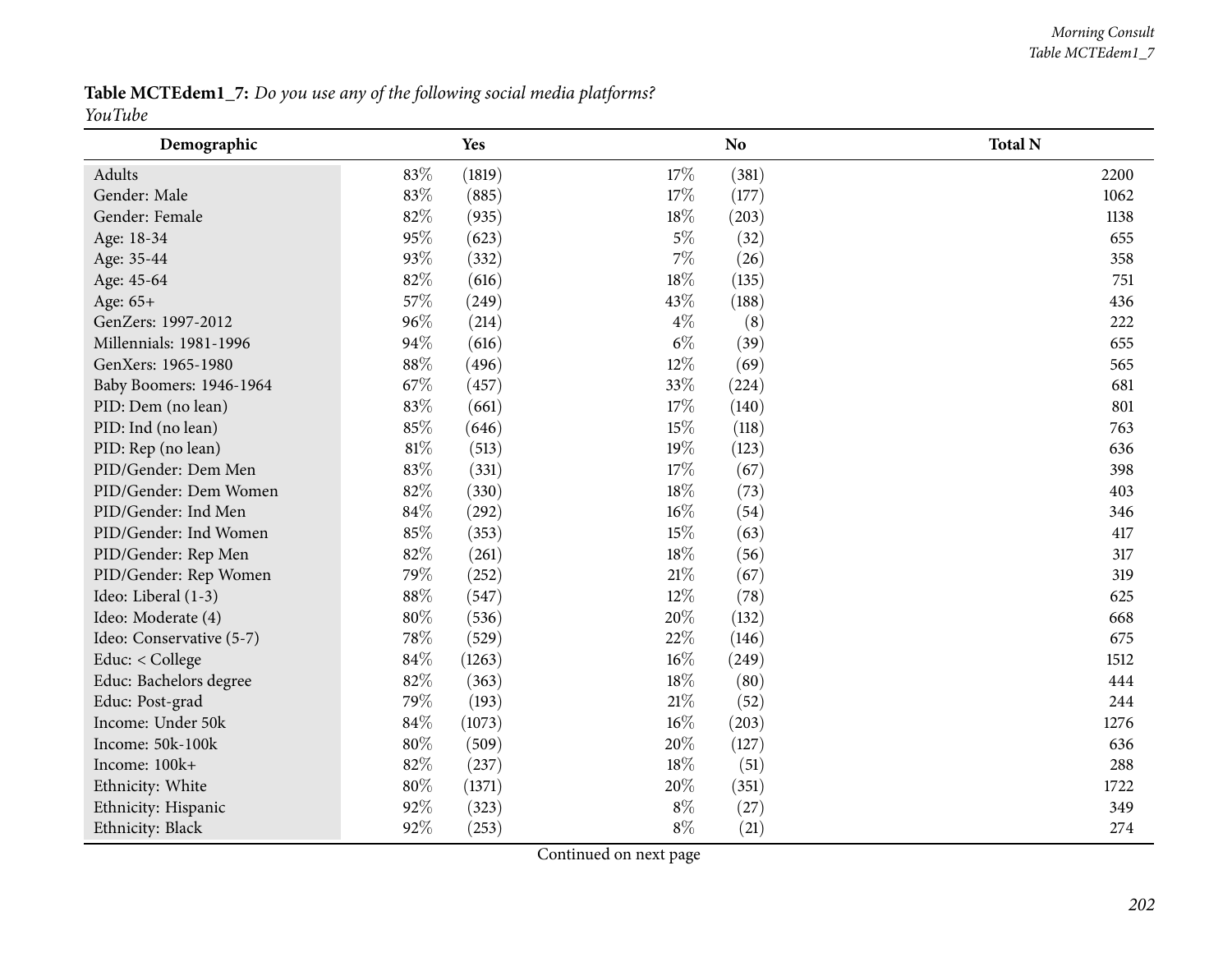Table MCTEdem1\_7: Do you use any of the following social media platforms? *YouTube*

| Demographic                          |        | Yes    |        | N <sub>o</sub> | <b>Total N</b> |
|--------------------------------------|--------|--------|--------|----------------|----------------|
| Adults                               | 83%    | (1819) | 17%    | (381)          | 2200           |
| Ethnicity: Other                     | 96%    | (195)  | $4\%$  | (9)            | 204            |
| All Christian                        | 78%    | (714)  | 22%    | (201)          | 915            |
| All Non-Christian                    | 79%    | (82)   | $21\%$ | (22)           | 103            |
| Atheist                              | 87%    | (113)  | 13%    | (16)           | 129            |
| Agnostic/Nothing in particular       | 86%    | (551)  | 14%    | (86)           | 637            |
| Something Else                       | 87%    | (360)  | 13%    | (56)           | 416            |
| Religious Non-Protestant/Catholic    | 80%    | (99)   | 20%    | (25)           | 124            |
| Evangelical                          | 86%    | (471)  | 14%    | (79)           | 550            |
| Non-Evangelical                      | 77\%   | (574)  | 23%    | (173)          | 747            |
| Community: Urban                     | 86%    | (525)  | $14\%$ | (87)           | 613            |
| Community: Suburban                  | 82%    | (833)  | 18%    | (186)          | 1019           |
| Community: Rural                     | $81\%$ | (461)  | 19%    | (108)          | 568            |
| Employ: Private Sector               | 86%    | (599)  | 14%    | (101)          | 699            |
| Employ: Government                   | 88%    | (104)  | 12%    | (14)           | 118            |
| Employ: Self-Employed                | 93%    | (189)  | $7\%$  | (14)           | 202            |
| Employ: Homemaker                    | 84%    | (123)  | 16%    | (24)           | 147            |
| Employ: Student                      | 95%    | (74)   | $5\%$  | (4)            | 78             |
| Employ: Retired                      | 63%    | (315)  | 37%    | (182)          | 497            |
| Employ: Unemployed                   | 91%    | (252)  | $9\%$  | (24)           | 276            |
| Employ: Other                        | 90%    | (164)  | 10%    | (19)           | 183            |
| Military HH: Yes                     | 74%    | (250)  | 26%    | (86)           | 337            |
| Military HH: No                      | 84%    | (1569) | 16%    | (294)          | 1863           |
| RD/WT: Right Direction               | 82%    | (681)  | 18%    | (148)          | 829            |
| RD/WT: Wrong Track                   | 83%    | (1139) | 17%    | (232)          | 1371           |
| Biden Job Approve                    | 82%    | (849)  | $18\%$ | (182)          | 1031           |
| <b>Biden Job Disapprove</b>          | 82%    | (837)  | 18%    | (187)          | 1024           |
| Biden Job Strongly Approve           | 82%    | (357)  | 18%    | (81)           | 438            |
| Biden Job Somewhat Approve           | 83%    | (492)  | 17%    | (101)          | 593            |
| Biden Job Somewhat Disapprove        | 86%    | (250)  | 14%    | (41)           | 292            |
| <b>Biden Job Strongly Disapprove</b> | 80%    | (587)  | 20%    | (145)          | 732            |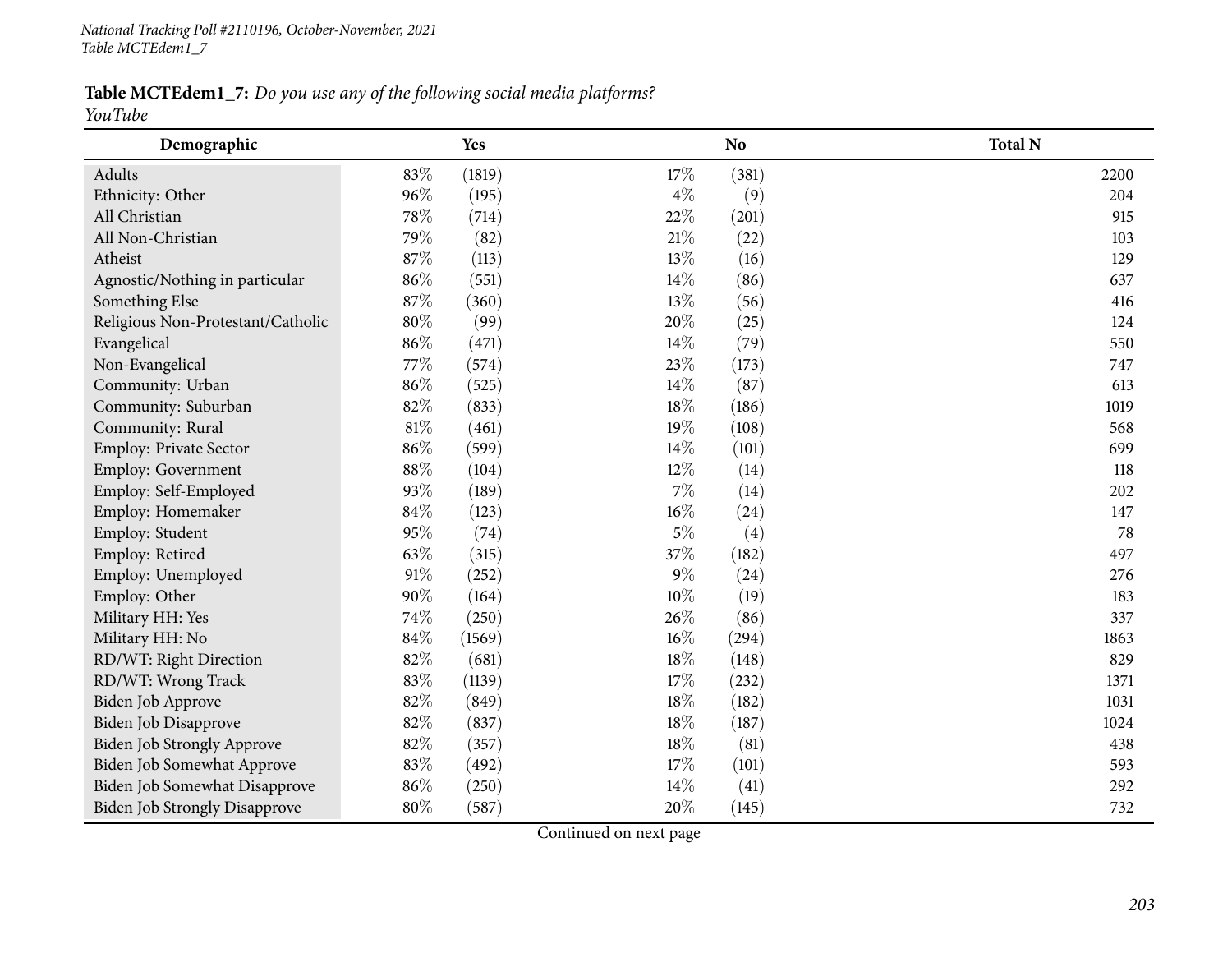Table MCTEdem1\_7: Do you use any of the following social media platforms? *YouTube*

| Demographic                          |        | Yes    |        | N <sub>o</sub> | <b>Total N</b> |
|--------------------------------------|--------|--------|--------|----------------|----------------|
| Adults                               | 83%    | (1819) | 17%    | (381)          | 2200           |
| Favorable of Biden                   | 83%    | (859)  | 17%    | (180)          | 1038           |
| Unfavorable of Biden                 | 83%    | (871)  | 17%    | (179)          | 1050           |
| Very Favorable of Biden              | $81\%$ | (388)  | 19%    | (89)           | 477            |
| Somewhat Favorable of Biden          | 84%    | (470)  | 16%    | (91)           | 561            |
| Somewhat Unfavorable of Biden        | 87%    | (243)  | 13%    | (36)           | 280            |
| Very Unfavorable of Biden            | 82%    | (628)  | 18%    | (142)          | 770            |
| #1 Issue: Economy                    | 89%    | (735)  | $11\%$ | (87)           | 822            |
| #1 Issue: Security                   | 74%    | (235)  | 26%    | (81)           | 316            |
| #1 Issue: Health Care                | 83%    | (243)  | 17%    | (50)           | 293            |
| #1 Issue: Medicare / Social Security | 67%    | (174)  | 33%    | (85)           | 259            |
| #1 Issue: Women's Issues             | $88\%$ | (120)  | $12\%$ | (16)           | 136            |
| #1 Issue: Education                  | 92%    | (101)  | $8\%$  | (9)            | 109            |
| #1 Issue: Energy                     | 82%    | (108)  | 18%    | (23)           | 132            |
| #1 Issue: Other                      | 78%    | (104)  | 22%    | (30)           | 134            |
| 2020 Vote: Joe Biden                 | 82%    | (802)  | 18%    | (178)          | 980            |
| 2020 Vote: Donald Trump              | 80%    | (547)  | 20%    | (137)          | 685            |
| 2020 Vote: Other                     | 72%    | (61)   | 28%    | (24)           | 85             |
| 2020 Vote: Didn't Vote               | $91\%$ | (404)  | $9\%$  | (41)           | 445            |
| 2018 House Vote: Democrat            | $81\%$ | (603)  | 19%    | (137)          | 741            |
| 2018 House Vote: Republican          | 77%    | (459)  | 23%    | (136)          | 596            |
| 2018 House Vote: Someone else        | 70%    | (47)   | 30%    | (20)           | 67             |
| 2016 Vote: Hillary Clinton           | $81\%$ | (554)  | 19%    | (132)          | 686            |
| 2016 Vote: Donald Trump              | 77%    | (500)  | 23%    | (151)          | 651            |
| 2016 Vote: Other                     | 80%    | (106)  | 20%    | (27)           | 133            |
| 2016 Vote: Didn't Vote               | 90%    | (659)  | 10%    | (70)           | 730            |
| Voted in 2014: Yes                   | 77%    | (935)  | 23%    | (278)          | 1214           |
| Voted in 2014: No                    | $90\%$ | (884)  | 10%    | (102)          | 986            |
| 4-Region: Northeast                  | 80%    | (316)  | 20%    | (77)           | 394            |
| 4-Region: Midwest                    | 82%    | (381)  | 18%    | (82)           | 462            |
| 4-Region: South                      | 84%    | (696)  | 16%    | (128)          | 824            |
| 4-Region: West                       | 82%    | (427)  | 18%    | (93)           | 520            |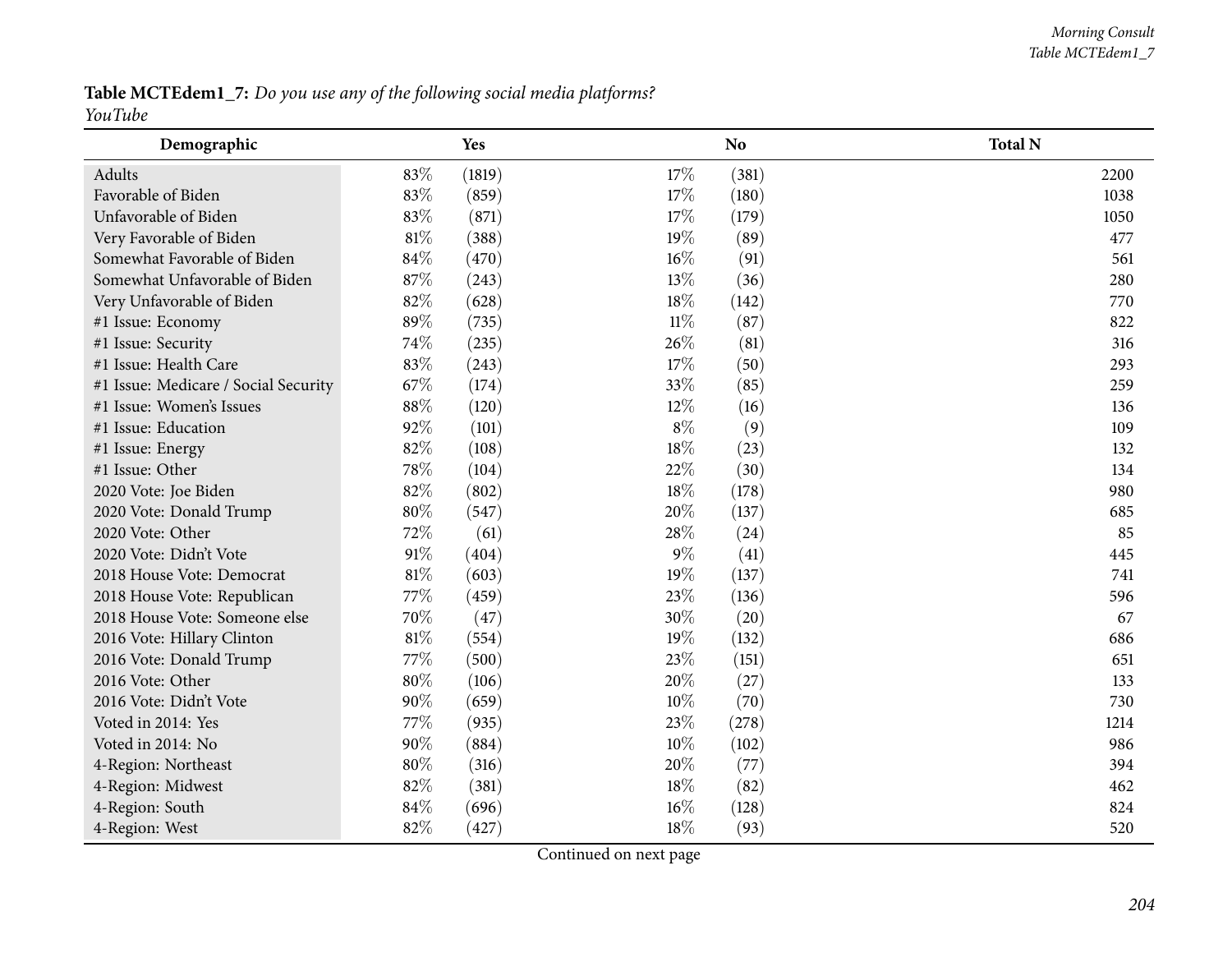| <b>Table MCTEdem1_7:</b> Do you use any of the following social media platforms? |  |  |  |
|----------------------------------------------------------------------------------|--|--|--|
| YouTube                                                                          |  |  |  |

| Demographic               |        | <b>Yes</b> |        | No             | <b>Total N</b> |
|---------------------------|--------|------------|--------|----------------|----------------|
| Adults                    | 83%    | (1819)     | $17\%$ | $^{\prime}381$ | 2200           |
| <b>SRH</b> Metaverse      | 87%    | (701)      | 13\%   | (107)          | 808            |
| SRH Meta Rebrand          | 83%    | (1067)     | $17\%$ | (215)          | 1282           |
| <b>SRH Facebook Files</b> | $84\%$ | (821)      | $16\%$ | (156)          | 976            |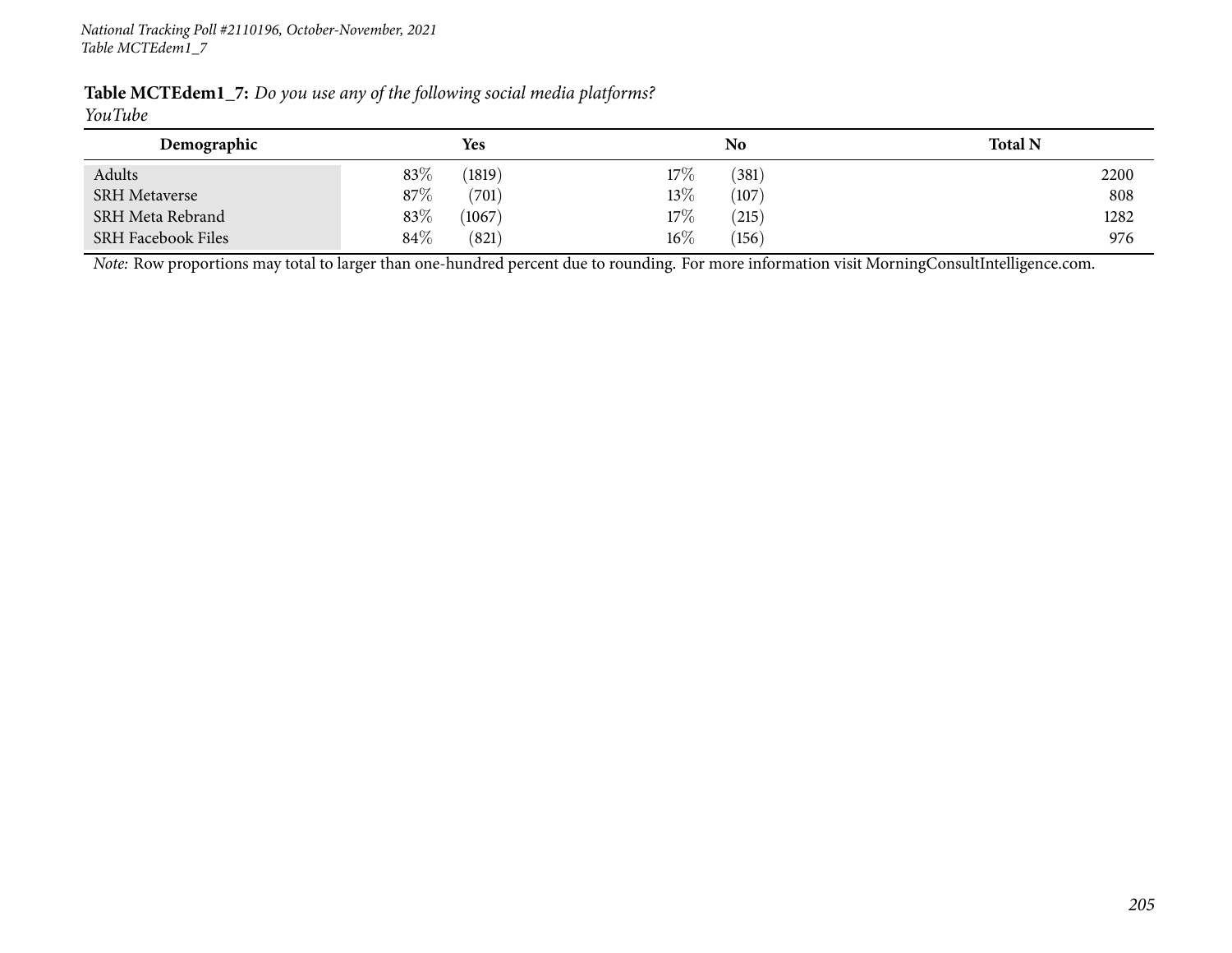Table MCTEdem1\_8: Do you use any of the following social media platforms? *WhatsApp*

| 1 T<br>Demographic       |        | Yes   |        | N <sub>o</sub> | <b>Total N</b> |
|--------------------------|--------|-------|--------|----------------|----------------|
| Adults                   | 20%    | (430) | $80\%$ | (1770)         | 2200           |
| Gender: Male             | 24\%   | (255) | 76%    | (807)          | 1062           |
| Gender: Female           | 15%    | (175) | 85%    | (963)          | 1138           |
| Age: 18-34               | 25%    | (165) | 75%    | (490)          | 655            |
| Age: 35-44               | 25%    | (91)  | 75%    | (266)          | 358            |
| Age: 45-64               | 18%    | (138) | 82%    | (613)          | 751            |
| Age: 65+                 | $8\%$  | (35)  | 92%    | (401)          | 436            |
| GenZers: 1997-2012       | 24%    | (53)  | 76%    | (169)          | 222            |
| Millennials: 1981-1996   | 27%    | (176) | 73%    | (479)          | 655            |
| GenXers: 1965-1980       | 22%    | (124) | 78%    | (441)          | 565            |
| Baby Boomers: 1946-1964  | $10\%$ | (71)  | 90%    | (610)          | 681            |
| PID: Dem (no lean)       | 25%    | (204) | 75%    | (597)          | 801            |
| PID: Ind (no lean)       | 16%    | (122) | 84%    | (642)          | 763            |
| PID: Rep (no lean)       | 16%    | (104) | 84%    | (532)          | 636            |
| PID/Gender: Dem Men      | 30%    | (121) | 70%    | (277)          | 398            |
| PID/Gender: Dem Women    | $21\%$ | (83)  | 79%    | (320)          | 403            |
| PID/Gender: Ind Men      | 18%    | (64)  | 82%    | (283)          | 346            |
| PID/Gender: Ind Women    | 14%    | (58)  | 86%    | (359)          | 417            |
| PID/Gender: Rep Men      | 22%    | (70)  | 78%    | (247)          | 317            |
| PID/Gender: Rep Women    | $11\%$ | (34)  | 89%    | (285)          | 319            |
| Ideo: Liberal (1-3)      | 24%    | (152) | 76%    | (473)          | 625            |
| Ideo: Moderate (4)       | 20%    | (134) | $80\%$ | (534)          | 668            |
| Ideo: Conservative (5-7) | 16%    | (106) | 84\%   | (569)          | 675            |
| Educ: < College          | 15%    | (231) | 85%    | (1281)         | 1512           |
| Educ: Bachelors degree   | 28%    | (126) | $72\%$ | (318)          | 444            |
| Educ: Post-grad          | 30%    | (73)  | 70%    | (171)          | 244            |
| Income: Under 50k        | 16%    | (204) | 84%    | (1072)         | 1276           |
| Income: 50k-100k         | $21\%$ | (134) | 79%    | (502)          | 636            |
| Income: 100k+            | 32%    | (92)  | 68%    | (196)          | 288            |
| Ethnicity: White         | 16%    | (282) | 84\%   | (1439)         | 1722           |
| Ethnicity: Hispanic      | 38%    | (131) | 62%    | (218)          | 349            |
| Ethnicity: Black         | 29%    | (80)  | 71%    | (194)          | 274            |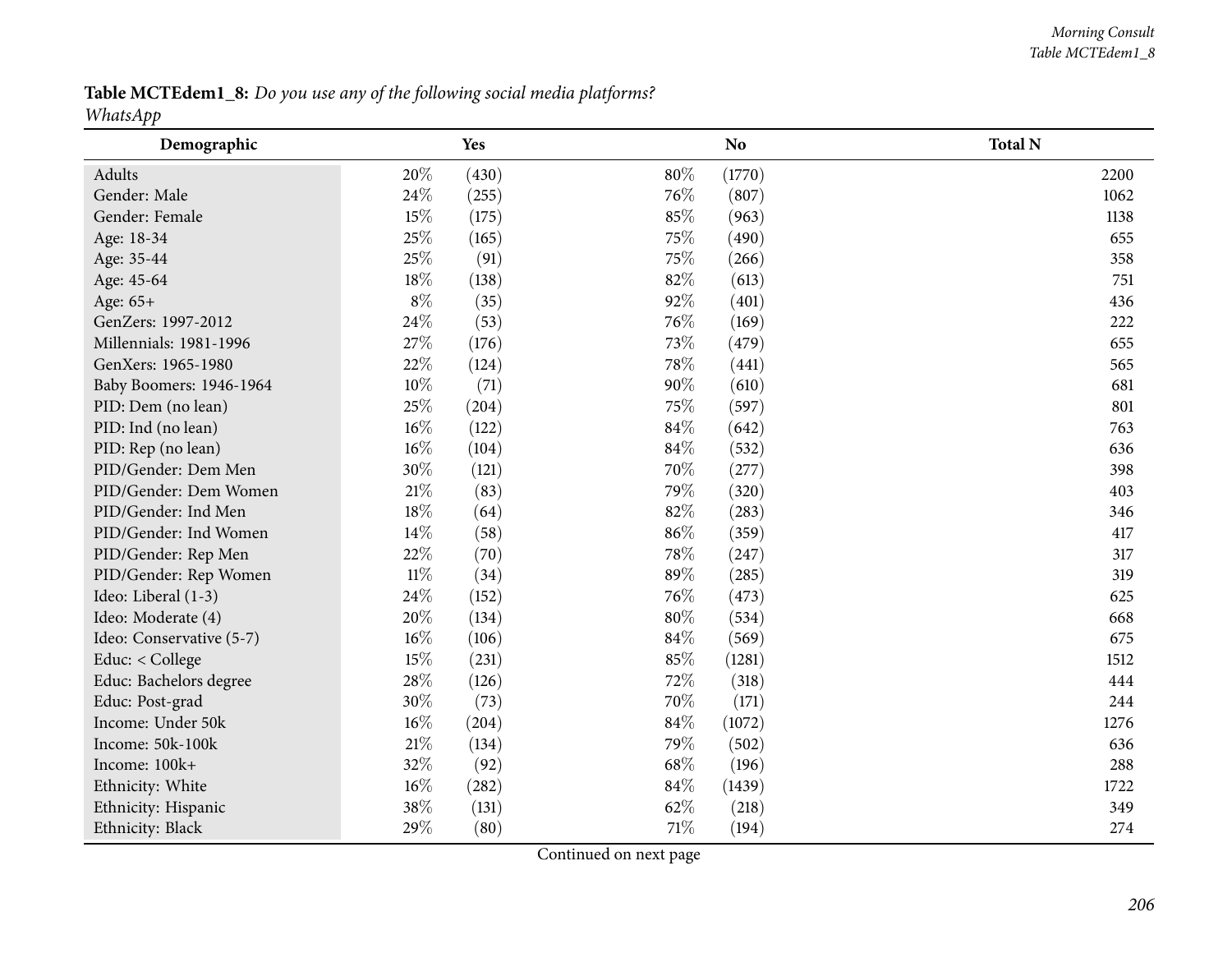Table MCTEdem1\_8: Do you use any of the following social media platforms?

*WhatsApp*

| Demographic                          |        | Yes   |        | N <sub>o</sub> | <b>Total N</b> |
|--------------------------------------|--------|-------|--------|----------------|----------------|
| Adults                               | 20%    | (430) | 80%    | (1770)         | 2200           |
| Ethnicity: Other                     | 33%    | (67)  | 67\%   | (137)          | 204            |
| All Christian                        | 20%    | (179) | 80%    | (736)          | 915            |
| All Non-Christian                    | 37%    | (38)  | 63\%   | (65)           | 103            |
| Atheist                              | 19%    | (25)  | $81\%$ | (104)          | 129            |
| Agnostic/Nothing in particular       | 18%    | (114) | 82%    | (523)          | 637            |
| Something Else                       | 18%    | (74)  | 82%    | (342)          | 416            |
| Religious Non-Protestant/Catholic    | 36%    | (44)  | 64\%   | (80)           | 124            |
| Evangelical                          | 22%    | (123) | 78%    | (427)          | 550            |
| Non-Evangelical                      | 16%    | (117) | 84\%   | (630)          | 747            |
| Community: Urban                     | 30%    | (185) | 70%    | (428)          | 613            |
| Community: Suburban                  | 18%    | (180) | 82%    | (840)          | 1019           |
| Community: Rural                     | 12%    | (66)  | $88\%$ | (503)          | 568            |
| Employ: Private Sector               | 27%    | (186) | 73%    | (514)          | 699            |
| Employ: Government                   | 24\%   | (29)  | 76%    | (90)           | 118            |
| Employ: Self-Employed                | 30%    | (61)  | 70%    | (141)          | 202            |
| Employ: Homemaker                    | 13%    | (20)  | 87%    | (127)          | 147            |
| Employ: Student                      | 29%    | (23)  | 71\%   | (55)           | 78             |
| Employ: Retired                      | $10\%$ | (51)  | 90%    | (446)          | 497            |
| Employ: Unemployed                   | 13%    | (37)  | 87%    | (239)          | 276            |
| Employ: Other                        | 13%    | (24)  | 87%    | (159)          | 183            |
| Military HH: Yes                     | 15%    | (50)  | 85%    | (287)          | 337            |
| Military HH: No                      | 20%    | (380) | $80\%$ | (1483)         | 1863           |
| RD/WT: Right Direction               | 27%    | (223) | 73%    | (606)          | 829            |
| RD/WT: Wrong Track                   | 15%    | (207) | 85%    | (1164)         | 1371           |
| Biden Job Approve                    | 26%    | (263) | 74%    | (768)          | 1031           |
| Biden Job Disapprove                 | 13%    | (137) | $87\%$ | (887)          | 1024           |
| Biden Job Strongly Approve           | 26%    | (113) | 74%    | (325)          | 438            |
| <b>Biden Job Somewhat Approve</b>    | 25%    | (150) | 75%    | (443)          | 593            |
| Biden Job Somewhat Disapprove        | 16%    | (47)  | 84%    | (245)          | 292            |
| <b>Biden Job Strongly Disapprove</b> | 12%    | (90)  | 88%    | (642)          | 732            |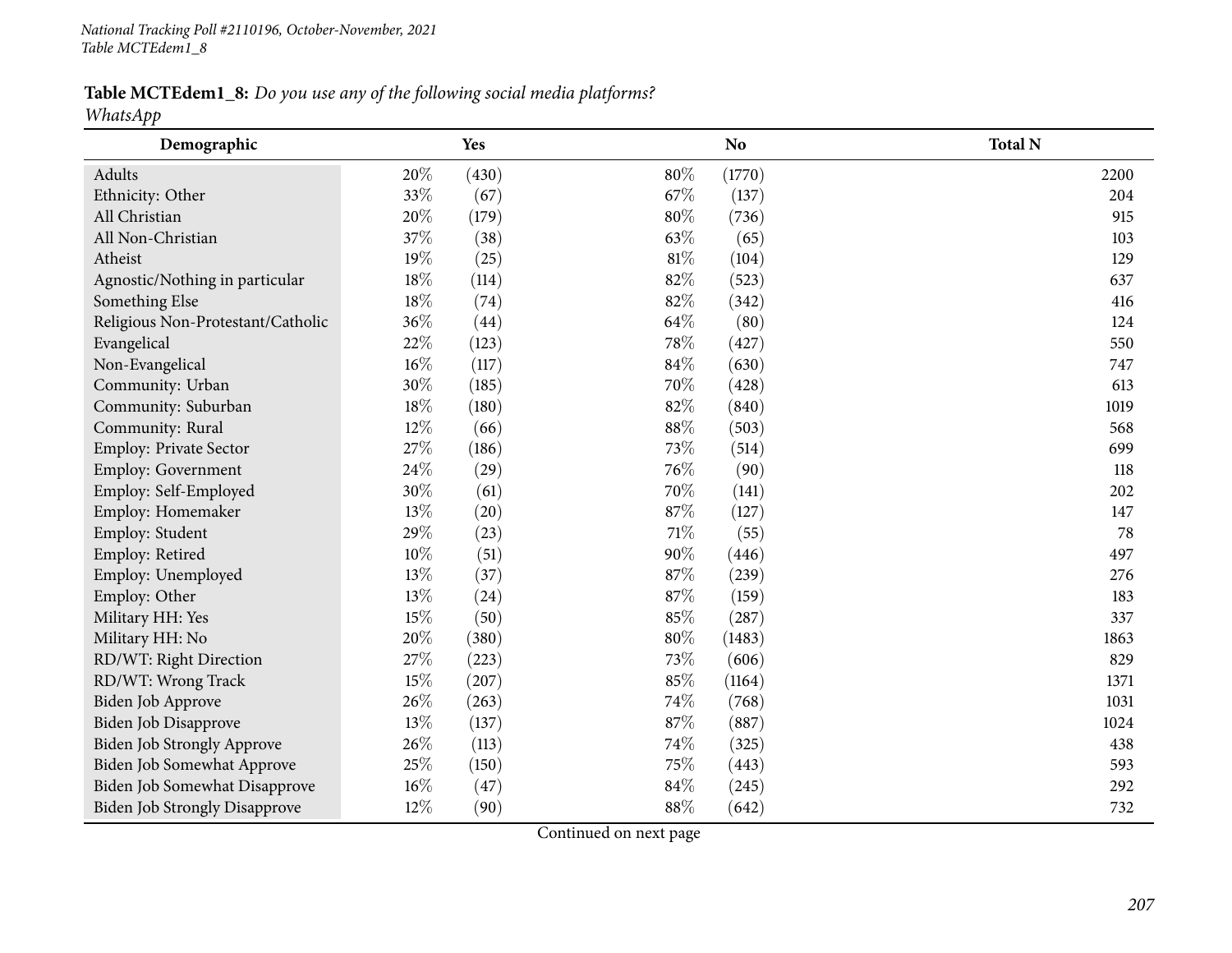Table MCTEdem1\_8: Do you use any of the following social media platforms? *WhatsApp*

| 1 T<br>Demographic                   |        | Yes   |        | N <sub>o</sub> | <b>Total N</b> |
|--------------------------------------|--------|-------|--------|----------------|----------------|
| Adults                               | 20%    | (430) | 80%    | (1770)         | 2200           |
| Favorable of Biden                   | 25%    | (255) | 75%    | (783)          | 1038           |
| Unfavorable of Biden                 | 15%    | (160) | 85%    | (889)          | 1050           |
| Very Favorable of Biden              | 25%    | (118) | 75%    | (359)          | 477            |
| Somewhat Favorable of Biden          | 24%    | (137) | 76\%   | (425)          | 561            |
| Somewhat Unfavorable of Biden        | 19%    | (53)  | 81%    | (227)          | 280            |
| Very Unfavorable of Biden            | 14%    | (108) | 86%    | (662)          | 770            |
| #1 Issue: Economy                    | 22%    | (183) | 78%    | (639)          | 822            |
| #1 Issue: Security                   | 15%    | (46)  | 85%    | (269)          | 316            |
| #1 Issue: Health Care                | 23%    | (67)  | 77\%   | (226)          | 293            |
| #1 Issue: Medicare / Social Security | $11\%$ | (29)  | 89%    | (230)          | 259            |
| #1 Issue: Women's Issues             | 19%    | (26)  | 81%    | (109)          | 136            |
| #1 Issue: Education                  | 28\%   | (30)  | 72%    | (79)           | 109            |
| #1 Issue: Energy                     | 22%    | (29)  | 78%    | (102)          | 132            |
| #1 Issue: Other                      | 14%    | (19)  | 86%    | (115)          | 134            |
| 2020 Vote: Joe Biden                 | 23%    | (227) | 77%    | (753)          | 980            |
| 2020 Vote: Donald Trump              | 14\%   | (97)  | 86%    | (588)          | 685            |
| 2020 Vote: Other                     | 23%    | (19)  | 77%    | (66)           | 85             |
| 2020 Vote: Didn't Vote               | 19%    | (85)  | 81%    | (360)          | 445            |
| 2018 House Vote: Democrat            | 23%    | (174) | 77%    | (567)          | 741            |
| 2018 House Vote: Republican          | 15%    | (87)  | 85%    | (509)          | 596            |
| 2018 House Vote: Someone else        | 13%    | (9)   | 87%    | (58)           | 67             |
| 2016 Vote: Hillary Clinton           | 23%    | (158) | 77%    | (528)          | 686            |
| 2016 Vote: Donald Trump              | 15%    | (99)  | 85%    | (552)          | 651            |
| 2016 Vote: Other                     | 13%    | (17)  | 87%    | (116)          | 133            |
| 2016 Vote: Didn't Vote               | 21\%   | (156) | 79%    | (573)          | 730            |
| Voted in 2014: Yes                   | 18%    | (220) | 82%    | (994)          | 1214           |
| Voted in 2014: No                    | $21\%$ | (210) | 79%    | (776)          | 986            |
| 4-Region: Northeast                  | 20%    | (77)  | 80%    | (316)          | 394            |
| 4-Region: Midwest                    | 13%    | (60)  | 87%    | (402)          | 462            |
| 4-Region: South                      | 19%    | (155) | $81\%$ | (670)          | 824            |
| 4-Region: West                       | 26%    | (138) | 74%    | (382)          | 520            |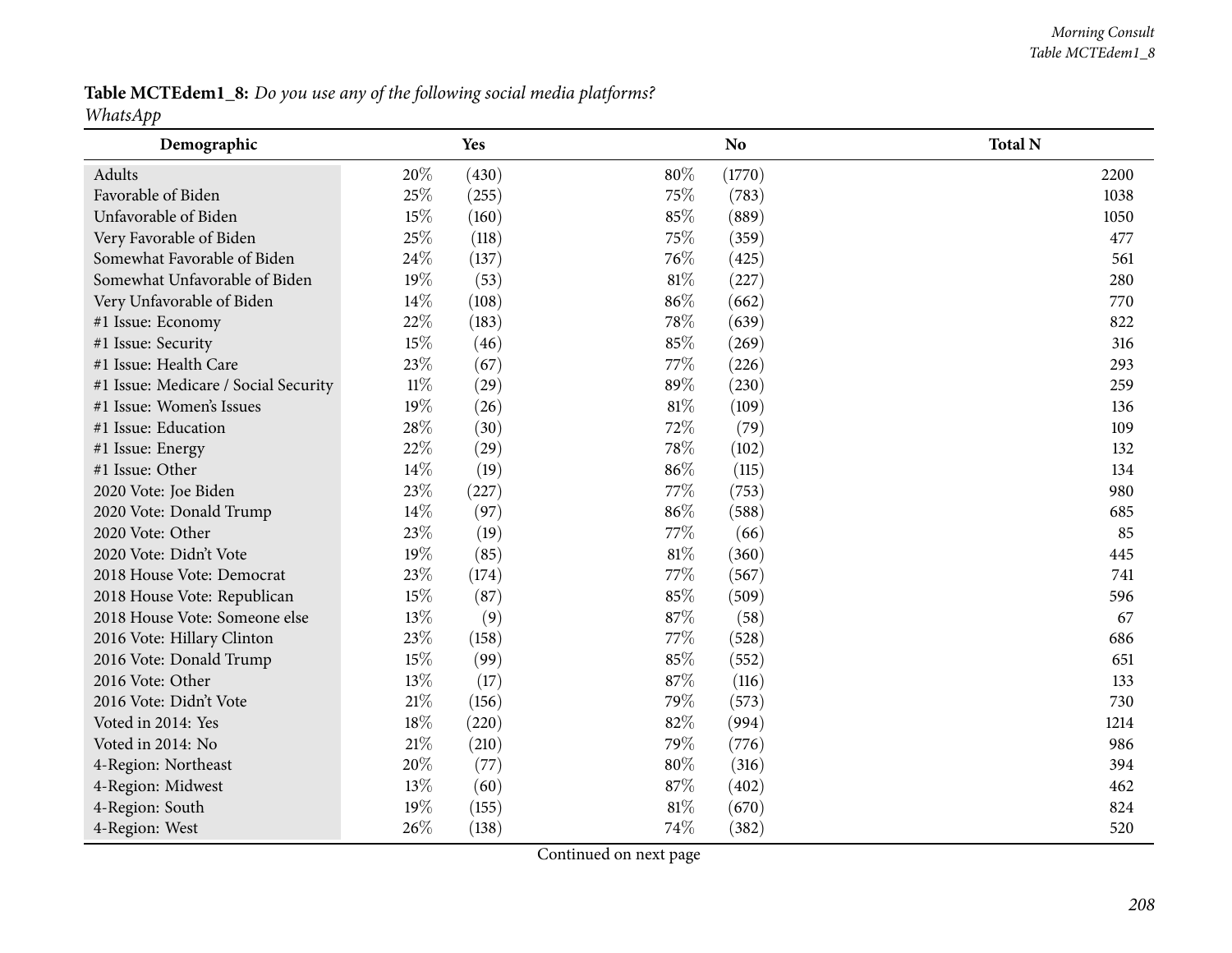| Table MCTEdem1_8: Do you use any of the following social media platforms? |  |  |
|---------------------------------------------------------------------------|--|--|
| $TAT1 \tA$                                                                |  |  |

#### *WhatsApp*

| Demographic               |      | <b>Yes</b> |        | No     | <b>Total N</b> |
|---------------------------|------|------------|--------|--------|----------------|
| Adults                    | 20%  | (430)      | 80%    | (1770) | 2200           |
| <b>SRH Metaverse</b>      | 28\% | (224)      | $72\%$ | (583)  | 808            |
| SRH Meta Rebrand          | 22\% | (279)      | 78%    | (1003) | 1282           |
| <b>SRH Facebook Files</b> | 25\% | (245)      | $75\%$ | (732)  | 976            |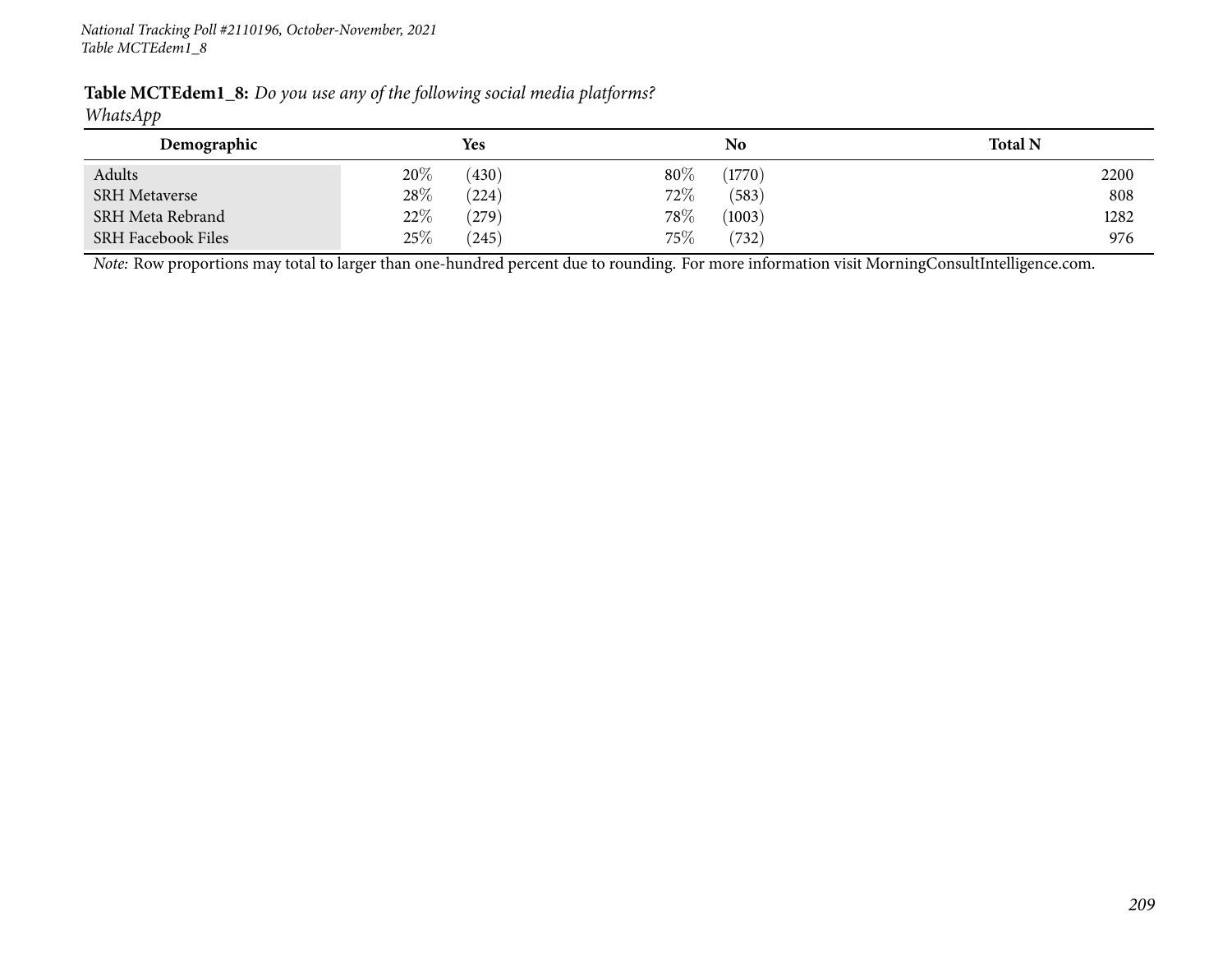# **Respondent Demographics Summary**

| Demographic      | Group                                                                                                                                                            | Frequency                                      | Percentage                                |
|------------------|------------------------------------------------------------------------------------------------------------------------------------------------------------------|------------------------------------------------|-------------------------------------------|
| xdemAll          | Adults                                                                                                                                                           | 2200                                           | 100%                                      |
| xdemGender       | Gender: Male<br>Gender: Female<br>N                                                                                                                              | 1062<br>1138<br>2200                           | 48%<br>52%                                |
| age              | Age: 18-34<br>Age: 35-44<br>Age: 45-64<br>Age: 65+<br>$\boldsymbol{N}$                                                                                           | 655<br>358<br>751<br>436<br>2200               | $30\%$<br>$16\%$<br>34%<br>20%            |
| demAgeGeneration | GenZers: 1997-2012<br><b>Millennials: 1981-1996</b><br>GenXers: 1965-1980<br>Baby Boomers: 1946-1964<br>$\overline{N}$                                           | 222<br>655<br>565<br>681<br>2124               | 10%<br>$30\%$<br>26%<br>31%               |
| xpid3            | PID: Dem (no lean)<br>PID: Ind (no lean)<br>PID: Rep (no lean)<br>$\overline{N}$                                                                                 | 801<br>763<br>636<br>2200                      | 36%<br>35%<br>29%                         |
| xpidGender       | PID/Gender: Dem Men<br>PID/Gender: Dem Women<br>PID/Gender: Ind Men<br>PID/Gender: Ind Women<br>PID/Gender: Rep Men<br>PID/Gender: Rep Women<br>$\boldsymbol{N}$ | 398<br>403<br>346<br>417<br>317<br>319<br>2200 | 18%<br>18%<br>$16\%$<br>19%<br>14%<br>14% |
| xdemIdeo3        | Ideo: Liberal (1-3)<br>Ideo: Moderate (4)<br>Ideo: Conservative (5-7)<br>$\boldsymbol{N}$                                                                        | 625<br>668<br>675<br>1968                      | $28\%$<br>$30\%$<br>31%                   |
| xeduc3           | Educ: < College<br>Educ: Bachelors degree<br>Educ: Post-grad<br>$\boldsymbol{N}$                                                                                 | 1512<br>444<br>244<br>2200                     | 69%<br>20%<br>11%                         |

## **Summary Statistics of Survey Respondent Demographics**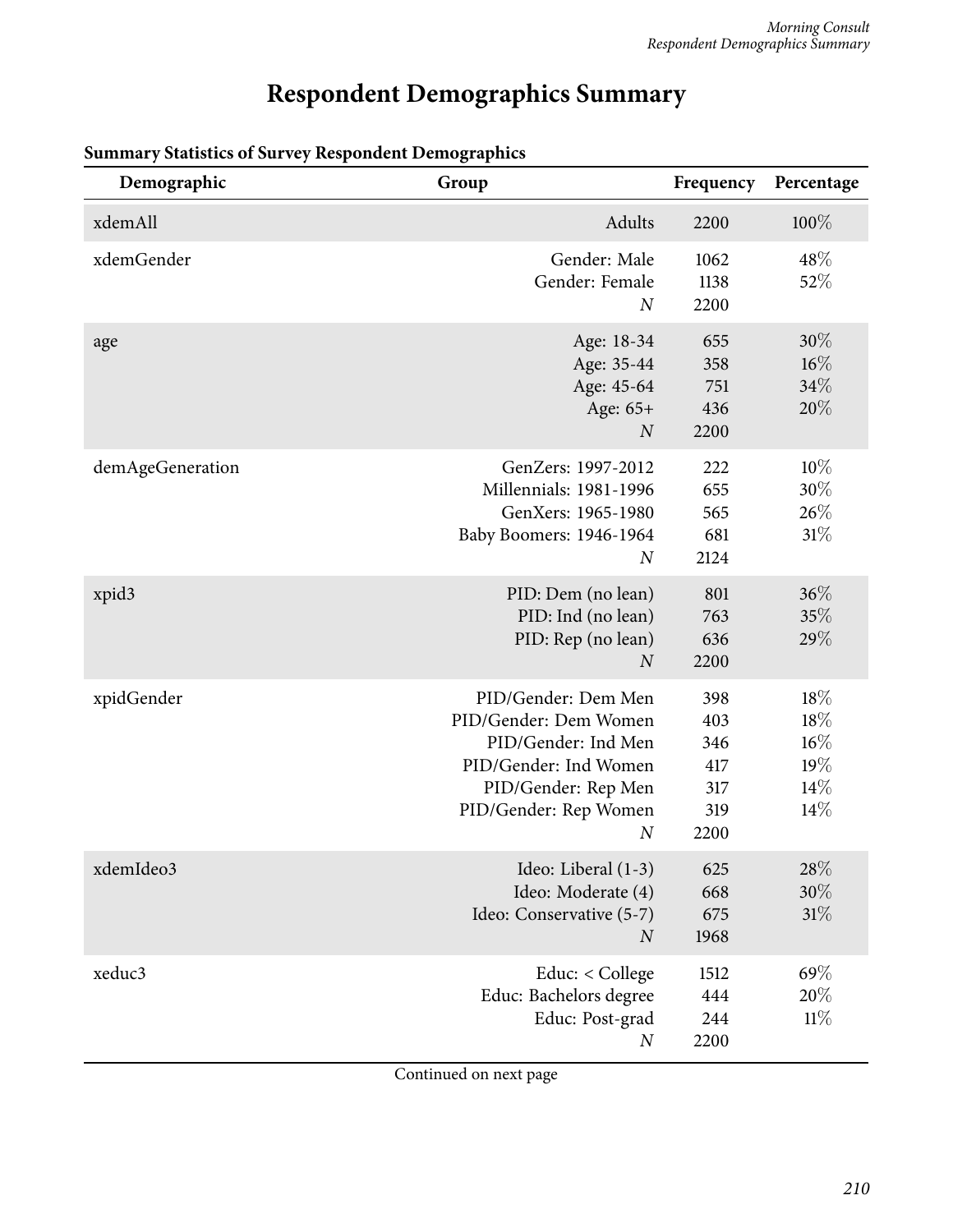| Demographic    | Group                                                                                                                                                                                             | Frequency                                                   | Percentage                                                        |
|----------------|---------------------------------------------------------------------------------------------------------------------------------------------------------------------------------------------------|-------------------------------------------------------------|-------------------------------------------------------------------|
| xdemInc3       | Income: Under 50k<br>Income: 50k-100k<br>Income: 100k+<br>$\boldsymbol{N}$                                                                                                                        | 1276<br>636<br>288<br>2200                                  | 58%<br>29%<br>13%                                                 |
| xdemWhite      | Ethnicity: White                                                                                                                                                                                  | 1722                                                        | 78%                                                               |
| xdemHispBin    | Ethnicity: Hispanic                                                                                                                                                                               | 349                                                         | $16\%$                                                            |
| demBlackBin    | Ethnicity: Black                                                                                                                                                                                  | 274                                                         | $12\%$                                                            |
| demRaceOther   | Ethnicity: Other                                                                                                                                                                                  | 204                                                         | $9\%$                                                             |
| xdemReligion   | All Christian<br>All Non-Christian<br>Atheist<br>Agnostic/Nothing in particular<br>Something Else<br>$\boldsymbol{N}$                                                                             | 915<br>103<br>129<br>637<br>416<br>2200                     | 42%<br>$5\%$<br>$6\%$<br>29%<br>19%                               |
| xdemReligOther | Religious Non-Protestant/Catholic                                                                                                                                                                 | 124                                                         | $6\%$                                                             |
| xdemEvang      | Evangelical<br>Non-Evangelical<br>$\boldsymbol{N}$                                                                                                                                                | 550<br>747<br>1297                                          | 25%<br>34%                                                        |
| xdemUsr        | Community: Urban<br>Community: Suburban<br>Community: Rural<br>$\boldsymbol{N}$                                                                                                                   | 613<br>1019<br>568<br>2200                                  | 28%<br>46%<br>26%                                                 |
| xdemEmploy     | <b>Employ: Private Sector</b><br><b>Employ: Government</b><br>Employ: Self-Employed<br>Employ: Homemaker<br>Employ: Student<br>Employ: Retired<br>Employ: Unemployed<br>Employ: Other<br>$\cal N$ | 699<br>118<br>202<br>147<br>78<br>497<br>276<br>183<br>2200 | 32%<br>$5\%$<br>$9\%$<br>$7\%$<br>$4\%$<br>$23\%$<br>13%<br>$8\%$ |
| xdemMilHH1     | Military HH: Yes<br>Military HH: No<br>$\boldsymbol{N}$                                                                                                                                           | 337<br>1863<br>2200                                         | 15%<br>85%                                                        |

## **Summary Statistics of Survey Respondent Demographics**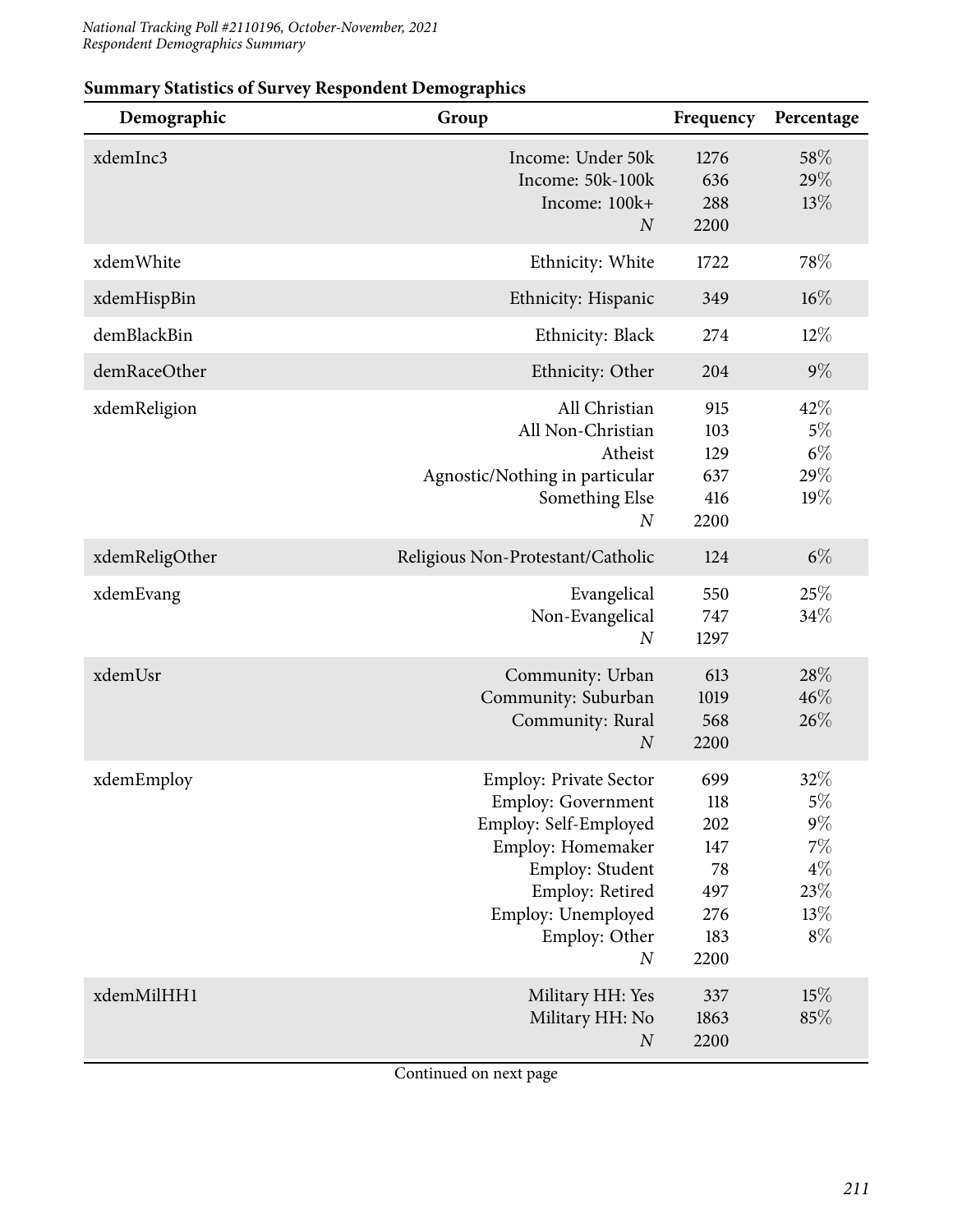| Demographic       | Group                                                                                                                                                                                                                  | Frequency                                                    | Percentage                                                   |
|-------------------|------------------------------------------------------------------------------------------------------------------------------------------------------------------------------------------------------------------------|--------------------------------------------------------------|--------------------------------------------------------------|
| xnrl              | RD/WT: Right Direction<br>RD/WT: Wrong Track<br>$\boldsymbol{N}$                                                                                                                                                       | 829<br>1371<br>2200                                          | 38%<br>62%                                                   |
| xdemBidenApprove  | Biden Job Approve<br>Biden Job Disapprove<br>$\boldsymbol{N}$                                                                                                                                                          | 1031<br>1024<br>2055                                         | 47%<br>47%                                                   |
| xdemBidenApprove2 | <b>Biden Job Strongly Approve</b><br>Biden Job Somewhat Approve<br>Biden Job Somewhat Disapprove<br><b>Biden Job Strongly Disapprove</b><br>$\boldsymbol{N}$                                                           | 438<br>593<br>292<br>732<br>2055                             | 20%<br>27\%<br>13%<br>33%                                    |
| xdemBidenFav      | Favorable of Biden<br>Unfavorable of Biden<br>$\boldsymbol{N}$                                                                                                                                                         | 1038<br>1050<br>2088                                         | 47%<br>48%                                                   |
| xdemBidenFavFull  | Very Favorable of Biden<br>Somewhat Favorable of Biden<br>Somewhat Unfavorable of Biden<br>Very Unfavorable of Biden<br>$\boldsymbol{N}$                                                                               | 477<br>561<br>280<br>770<br>2088                             | 22%<br>26%<br>13%<br>35%                                     |
| xnr3              | #1 Issue: Economy<br>#1 Issue: Security<br>#1 Issue: Health Care<br>#1 Issue: Medicare / Social Security<br>#1 Issue: Women's Issues<br>#1 Issue: Education<br>#1 Issue: Energy<br>#1 Issue: Other<br>$\boldsymbol{N}$ | 822<br>316<br>293<br>259<br>136<br>109<br>132<br>134<br>2200 | 37%<br>14%<br>13%<br>12%<br>$6\%$<br>$5\%$<br>$6\%$<br>$6\%$ |
| xsubVote20O       | 2020 Vote: Joe Biden<br>2020 Vote: Donald Trump<br>2020 Vote: Other<br>2020 Vote: Didn't Vote<br>$\boldsymbol{N}$                                                                                                      | 980<br>685<br>85<br>445<br>2195                              | 45%<br>31%<br>$4\%$<br>20%                                   |
| xsubVote18O       | 2018 House Vote: Democrat<br>2018 House Vote: Republican<br>2018 House Vote: Someone else<br>$\boldsymbol{N}$                                                                                                          | 741<br>596<br>67<br>1403                                     | 34%<br>$27\%$<br>$3\%$                                       |

# **Summary Statistics of Survey Respondent Demographics**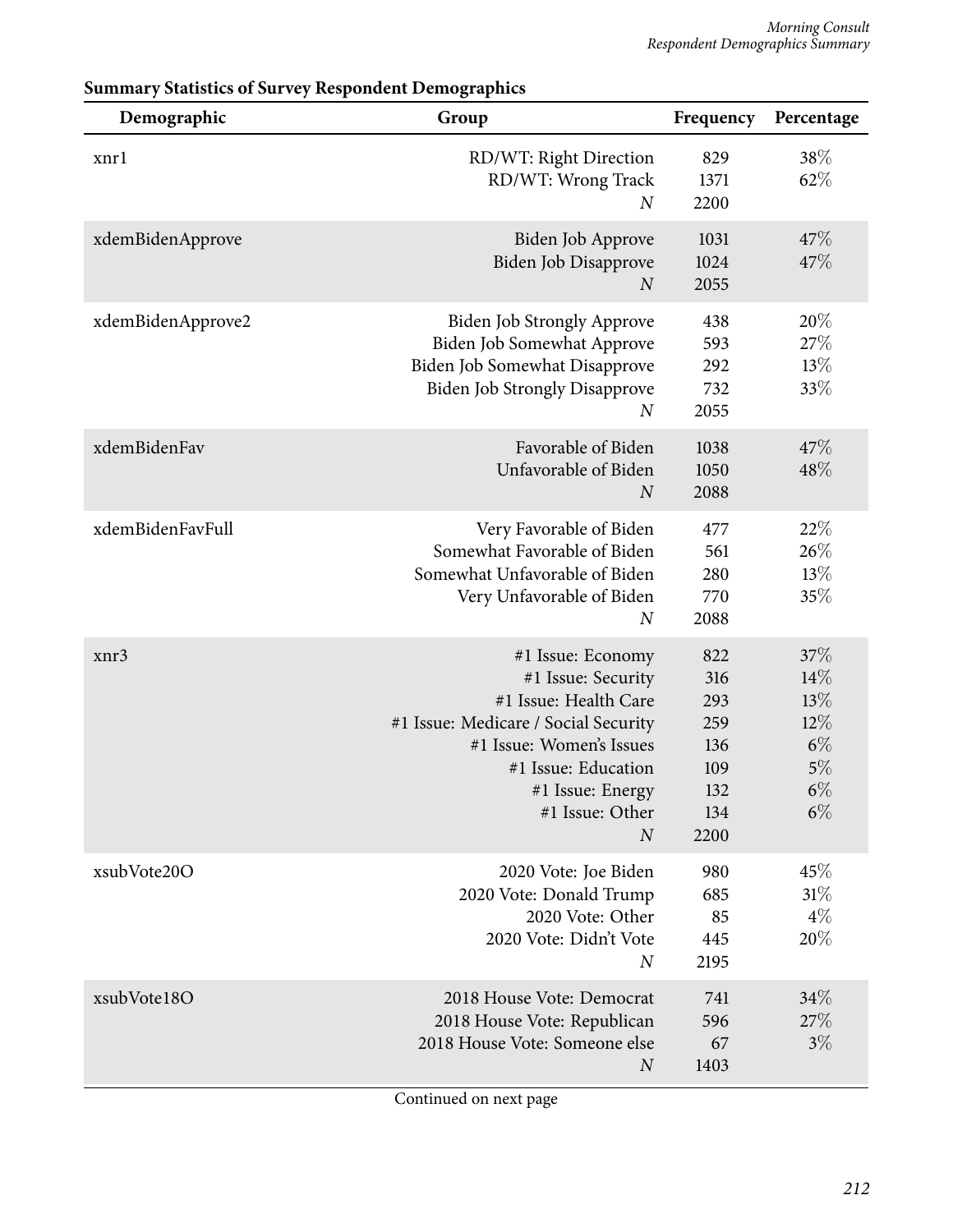#### *National Tracking Poll #2110196, October-November, 2021 Respondent Demographics Summary*

| Demographic | Group                                                                                                    | Frequency                        | Percentage                    |
|-------------|----------------------------------------------------------------------------------------------------------|----------------------------------|-------------------------------|
| xsubVote16O | 2016 Vote: Hillary Clinton<br>2016 Vote: Donald Trump<br>2016 Vote: Other<br>2016 Vote: Didn't Vote<br>N | 686<br>651<br>133<br>730<br>2199 | $31\%$<br>30%<br>$6\%$<br>33% |
| xsubVote14O | Voted in 2014: Yes<br>Voted in 2014: No<br>$\overline{N}$                                                | 1214<br>986<br>2200              | $55\%$<br>45%                 |
| xreg4       | 4-Region: Northeast<br>4-Region: Midwest<br>4-Region: South<br>4-Region: West<br>$\overline{N}$          | 394<br>462<br>824<br>520<br>2200 | $18\%$<br>21%<br>37\%<br>24\% |
| MCTExdem1   | <b>SRH Metaverse</b>                                                                                     | 808                              | 37%                           |
| MCTExdem2   | SRH Meta Rebrand                                                                                         | 1282                             | $58\%$                        |
| MCTExdem3   | <b>SRH Facebook Files</b>                                                                                | 976                              | 44%                           |

#### **Summary Statistics of Survey Respondent Demographics**

*Note:* Group proportions may total to larger than one-hundred percent due to rounding. All statistics are calculated with demographic post-stratification weights applied.